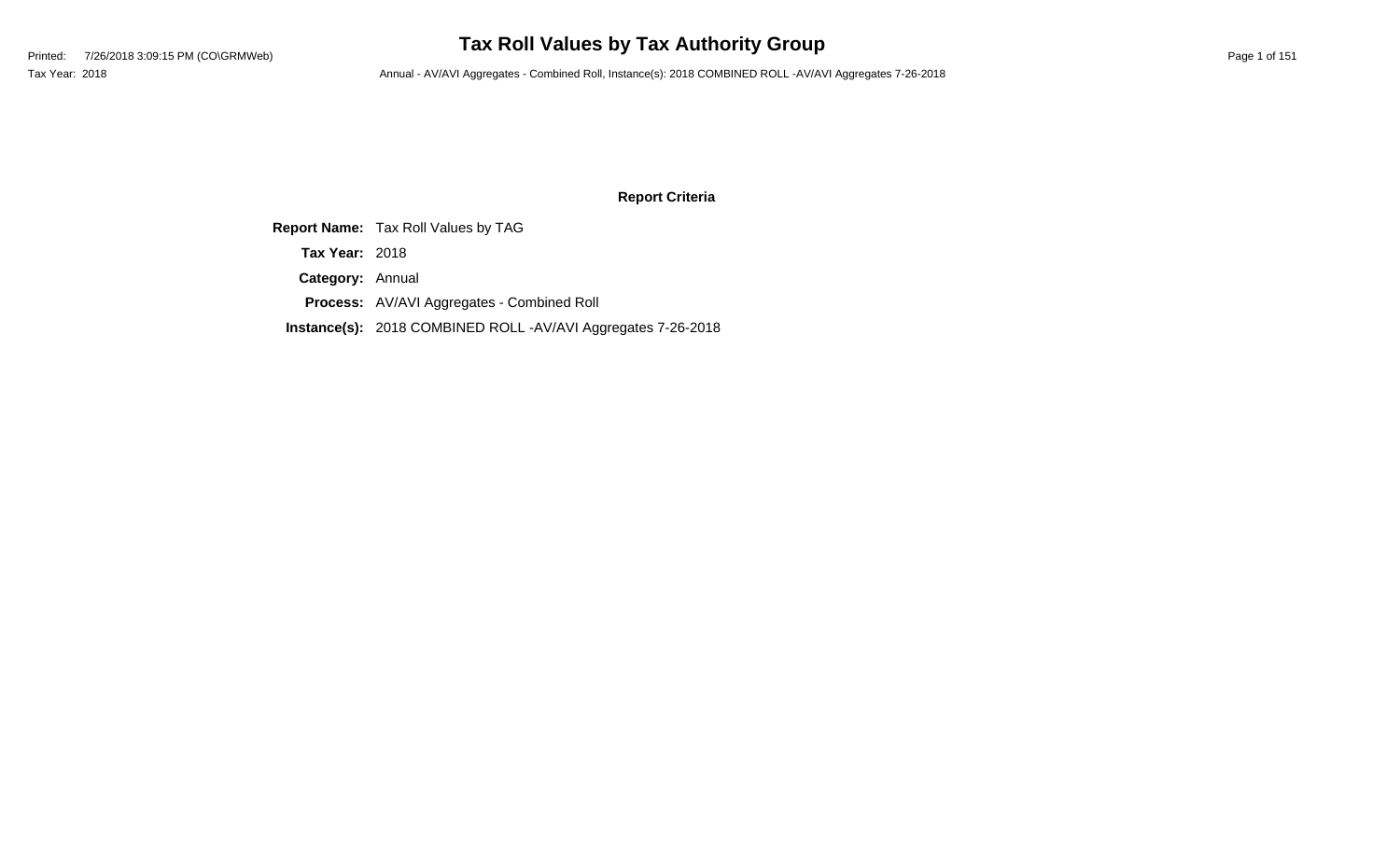### **Tax Roll Values by Tax Authority Group**

#### Tax Year: 2018 Annual - AV/AVI Aggregates - Combined Roll, Instance(s): 2018 COMBINED ROLL -AV/AVI Aggregates 7-26-2018

**TAG:** 00001 UNITARY TAX

| <b>Unsecured Roll</b><br><b>Unsecured Roll</b><br><b>SBE Roll</b><br><b>Total All Rolls</b><br><b>No Aircraft</b><br>& SBE<br><b>Aircraft Only</b> | <b>Combined Secured</b> | <b>Secured Roll</b> | <b>Value Type</b>    |
|----------------------------------------------------------------------------------------------------------------------------------------------------|-------------------------|---------------------|----------------------|
| 25,811,105<br>25,811,105<br>25,811,105<br>0<br>0<br>0                                                                                              |                         |                     | LAND:                |
| 336,970,401<br>0<br>336,970,401<br>336,970,401<br>0<br>0                                                                                           |                         |                     | <b>IMPROVEMENTS:</b> |
| 61,895,737<br>0<br>61,895,737<br>61,895,737<br>0<br>0                                                                                              |                         |                     | PERSONAL PROP:       |
| 0<br>424,677,243<br>424,677,243<br>424,677,243<br>0<br>0                                                                                           |                         |                     | GROSS:               |
| 424,677,243<br>0<br>424,677,243<br>424,677,243<br>0<br>0                                                                                           |                         |                     | <b>TAXABLE NET:</b>  |
| 424,677,243<br>0<br>424,677,243<br>424,677,243<br>0<br>$\mathbf 0$                                                                                 |                         |                     | <b>ADJUSTED NET:</b> |
| 32                                                                                                                                                 |                         |                     | PIN COUNT:           |
|                                                                                                                                                    |                         |                     |                      |

| <b>Value Type</b>    | <b>Secured Roll</b> | <b>SBE Roll</b> | <b>Combined Secured</b><br>& SBE | <b>Unsecured Roll</b><br><b>No Aircraft</b> | <b>Unsecured Roll</b><br><b>Aircraft Only</b> | <b>Total All Rolls</b> |
|----------------------|---------------------|-----------------|----------------------------------|---------------------------------------------|-----------------------------------------------|------------------------|
| LAND:                | 0                   | 1,192,080       | 1,192,080                        |                                             | 0                                             | 1,192,080              |
| <b>IMPROVEMENTS:</b> | 0                   | 804,353         | 804,353                          | 0                                           | 0                                             | 804,353                |
| PERSONAL PROP:       | $\mathbf 0$         | 573,197         | 573,197                          | 0                                           | 0                                             | 573,197                |
| GROSS:               | 0                   | 2,569,630       | 2,569,630                        | 0                                           | 0                                             | 2,569,630              |
| <b>TAXABLE NET:</b>  | 0                   | 2,569,630       | 2,569,630                        | 0                                           | 0                                             | 2,569,630              |
| <b>ADJUSTED NET:</b> | 0                   | 2,569,630       | 2,569,630                        |                                             | 0                                             | 2,569,630              |
| PIN COUNT:           |                     |                 |                                  |                                             |                                               | 3                      |

|                     | TAG: 01003 SANTA CRUZ CITY |                 |                                  |                                             |                                               |                        |
|---------------------|----------------------------|-----------------|----------------------------------|---------------------------------------------|-----------------------------------------------|------------------------|
| <b>Value Type</b>   | <b>Secured Roll</b>        | <b>SBE Roll</b> | <b>Combined Secured</b><br>& SBE | <b>Unsecured Roll</b><br><b>No Aircraft</b> | <b>Unsecured Roll</b><br><b>Aircraft Only</b> | <b>Total All Rolls</b> |
| LAND:               | 2,681,876                  | υ               | 2,681,876                        |                                             |                                               | 2,681,876              |
| IMPROVEMENTS:       | 2,253,464                  | 0               | 2,253,464                        | 254,270                                     |                                               | 2,507,734              |
| PERSONAL PROP:      |                            | 0               |                                  | 555,075                                     |                                               | 555,075                |
| GROSS:              | 4,935,340                  | 0               | 4,935,340                        | 809,345                                     |                                               | 5,744,685              |
| <b>TAXABLE NET:</b> | 4,935,340                  | 0               | 4,935,340                        | 809,345                                     |                                               | 5,744,685              |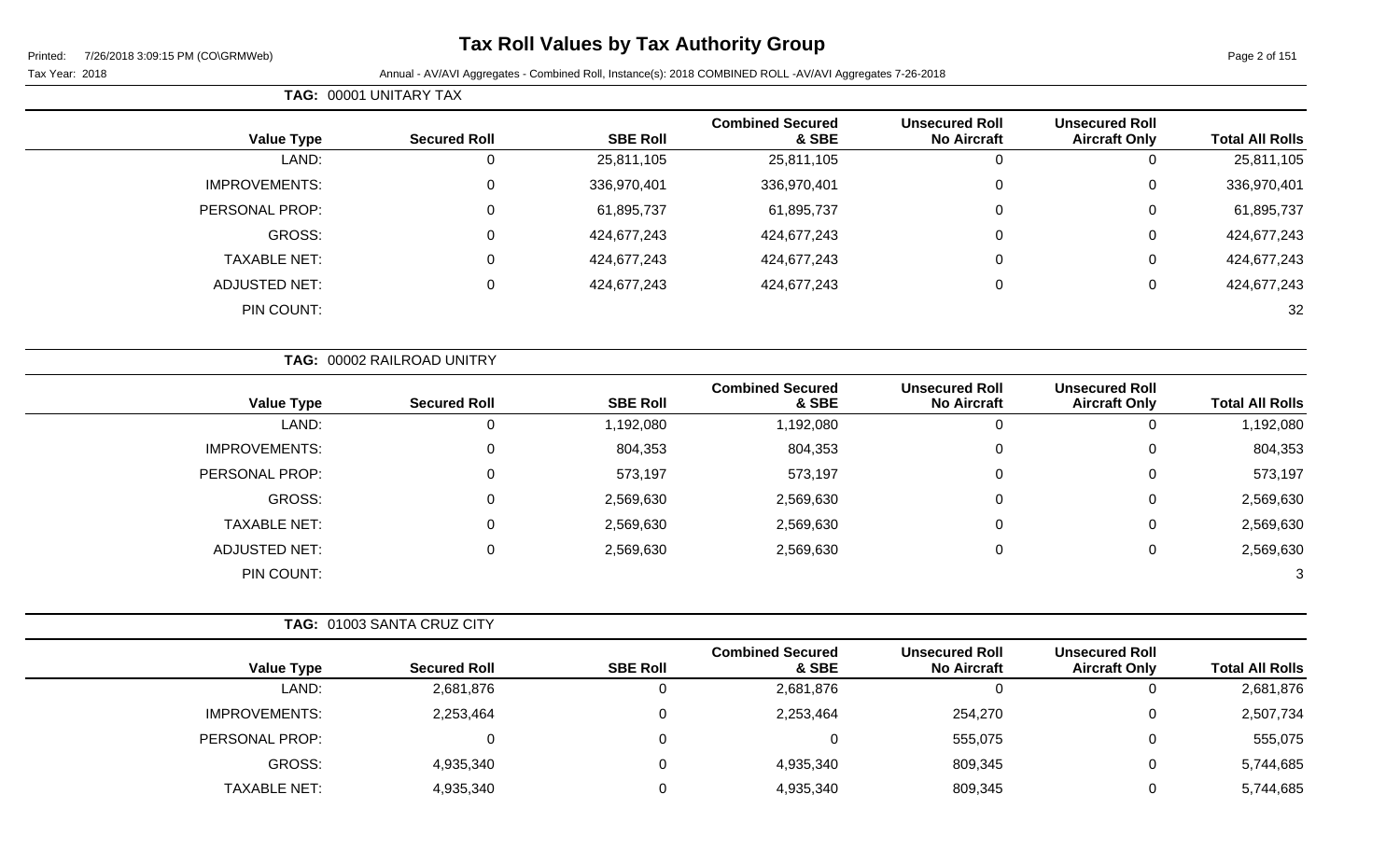ge 3 of 151

| Printed:<br>7/26/2018 3:09:15 PM (CO\GRMWeb)<br>Tax Year: 2018 |                            |                 | Annual - AV/AVI Aggregates - Combined Roll, Instance(s): 2018 COMBINED ROLL -AV/AVI Aggregates 7-26-2018 |                                             |                                               | Page 3 of 151          |
|----------------------------------------------------------------|----------------------------|-----------------|----------------------------------------------------------------------------------------------------------|---------------------------------------------|-----------------------------------------------|------------------------|
|                                                                | TAG: 01003 SANTA CRUZ CITY |                 |                                                                                                          |                                             |                                               |                        |
| <b>Value Type</b>                                              | <b>Secured Roll</b>        | <b>SBE Roll</b> | <b>Combined Secured</b><br>& SBE                                                                         | <b>Unsecured Roll</b><br><b>No Aircraft</b> | <b>Unsecured Roll</b><br><b>Aircraft Only</b> | <b>Total All Rolls</b> |
| <b>ADJUSTED NET:</b>                                           | 4,935,340                  | $\mathbf 0$     | 4,935,340                                                                                                | 809,345                                     | $\mathbf 0$                                   | 5,744,685              |
| PIN COUNT:                                                     |                            |                 |                                                                                                          |                                             |                                               | 16                     |
|                                                                | TAG: 01006 SANTA CRUZ CITY |                 |                                                                                                          |                                             |                                               |                        |
| <b>Value Type</b>                                              | <b>Secured Roll</b>        | <b>SBE Roll</b> | <b>Combined Secured</b><br>& SBE                                                                         | <b>Unsecured Roll</b><br><b>No Aircraft</b> | <b>Unsecured Roll</b><br><b>Aircraft Only</b> | <b>Total All Rolls</b> |
| PIN COUNT:                                                     |                            |                 |                                                                                                          |                                             |                                               | $\overline{2}$         |
|                                                                | TAG: 01009 SANTA CRUZ CITY |                 |                                                                                                          |                                             |                                               |                        |
| <b>Value Type</b>                                              | <b>Secured Roll</b>        | <b>SBE Roll</b> | <b>Combined Secured</b><br>& SBE                                                                         | <b>Unsecured Roll</b><br><b>No Aircraft</b> | <b>Unsecured Roll</b><br><b>Aircraft Only</b> | <b>Total All Rolls</b> |
| LAND:                                                          | 396,121                    | 0               | 396,121                                                                                                  | 0                                           | 0                                             | 396,121                |
| <b>IMPROVEMENTS:</b>                                           | 209,379                    | 0               | 209,379                                                                                                  | 0                                           | 0                                             | 209,379                |
| <b>GROSS:</b>                                                  | 605,500                    | 0               | 605,500                                                                                                  | 0                                           | 0                                             | 605,500                |
| <b>TAXABLE NET:</b>                                            | 605,500                    | 0               | 605,500                                                                                                  | 0                                           | 0                                             | 605,500                |
| <b>ADJUSTED NET:</b>                                           | 605,500                    | 0               | 605,500                                                                                                  | 0                                           | 0                                             | 605,500                |
| PIN COUNT:                                                     |                            |                 |                                                                                                          |                                             |                                               | -1                     |
|                                                                | TAG: 01015 SANTA CRUZ CITY |                 |                                                                                                          |                                             |                                               |                        |
| <b>Value Type</b>                                              | <b>Secured Roll</b>        | <b>SBE Roll</b> | <b>Combined Secured</b><br>& SBE                                                                         | <b>Unsecured Roll</b><br><b>No Aircraft</b> | <b>Unsecured Roll</b><br><b>Aircraft Only</b> | <b>Total All Rolls</b> |
| LAND:                                                          | 76,004                     | 0               | 76,004                                                                                                   | 0                                           | 0                                             | 76,004                 |
| IMPROVEMENTS:                                                  | 840,732                    | $\pmb{0}$       | 840,732                                                                                                  | 684,089                                     | 0                                             | 1,524,821              |
| PERSONAL PROP:                                                 | 0                          | $\mathbf 0$     | 0                                                                                                        | 469,148                                     | $\pmb{0}$                                     | 469,148                |
| GROSS:                                                         | 916,736                    | $\mathbf 0$     | 916,736                                                                                                  | 1,153,237                                   | $\pmb{0}$                                     | 2,069,973              |
| - EXEMPTIONS:                                                  | 0                          | 0               | 0                                                                                                        | 926,626                                     | 0                                             | 926,626                |
| <b>TAXABLE NET:</b>                                            | 916,736                    | 0               | 916,736                                                                                                  | 226,611                                     | $\pmb{0}$                                     | 1,143,347              |
| <b>ADJUSTED NET:</b>                                           | 916,736                    | $\mathbf 0$     | 916,736                                                                                                  | 226,611                                     | 0                                             | 1,143,347              |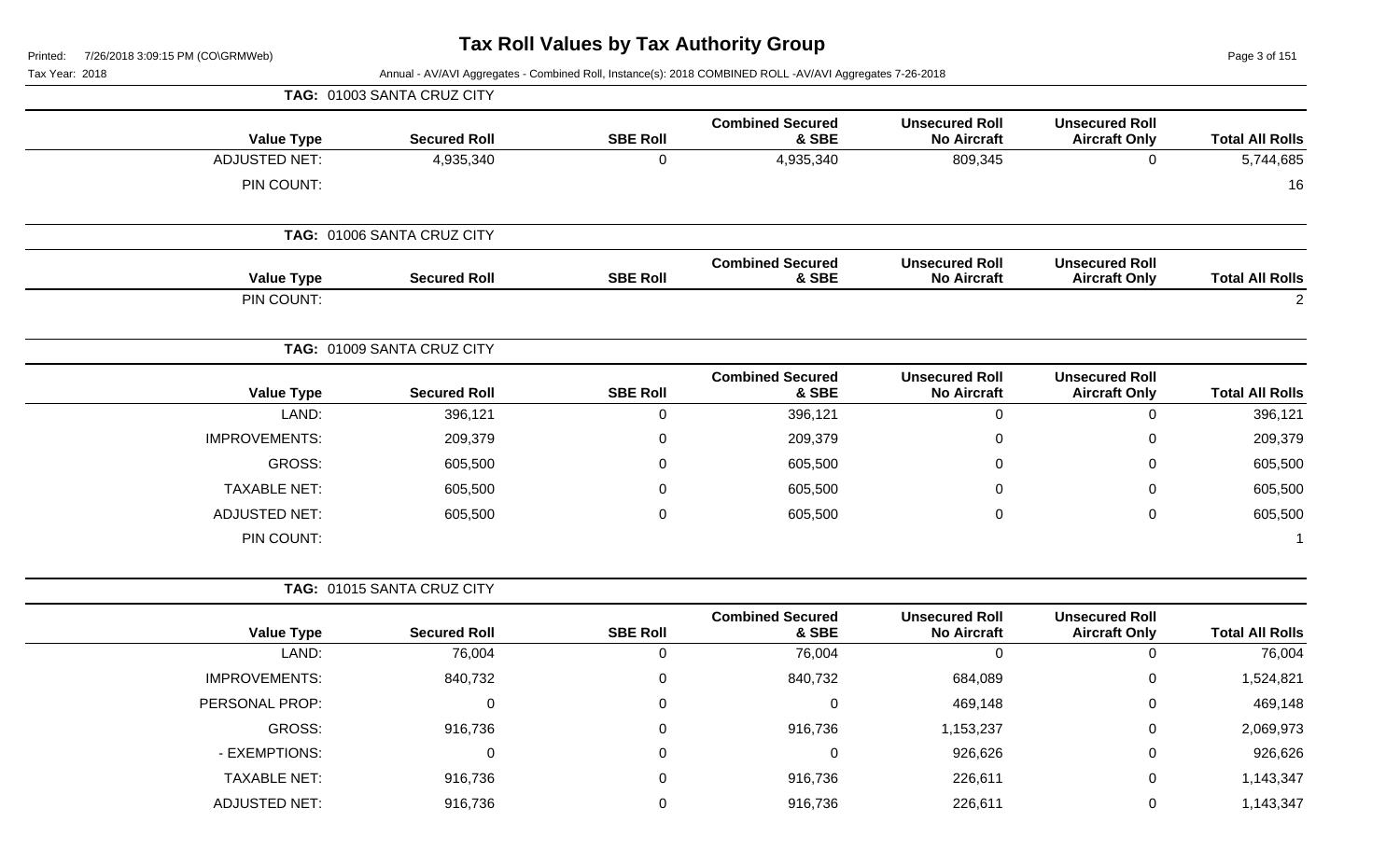Page 4 of 151

|                      | TAG: 01015 SANTA CRUZ CITY |                 |                                  |                                             |                                               |                        |
|----------------------|----------------------------|-----------------|----------------------------------|---------------------------------------------|-----------------------------------------------|------------------------|
| <b>Value Type</b>    | <b>Secured Roll</b>        | <b>SBE Roll</b> | <b>Combined Secured</b><br>& SBE | <b>Unsecured Roll</b><br><b>No Aircraft</b> | <b>Unsecured Roll</b><br><b>Aircraft Only</b> | <b>Total All Rolls</b> |
| PIN COUNT:           |                            |                 |                                  |                                             |                                               | ა                      |
|                      | TAG: 01017 SANTA CRUZ CITY |                 |                                  |                                             |                                               |                        |
| <b>Value Type</b>    | <b>Secured Roll</b>        | <b>SBE Roll</b> | <b>Combined Secured</b><br>& SBE | <b>Unsecured Roll</b><br><b>No Aircraft</b> | <b>Unsecured Roll</b><br><b>Aircraft Only</b> | <b>Total All Rolls</b> |
| LAND:                | 50,161,142                 | 0               | 50,161,142                       | 154,191                                     | 0                                             | 50,315,333             |
| <b>IMPROVEMENTS:</b> | 112,181,104                | $\mathbf 0$     | 112,181,104                      | 18,427,545                                  | $\mathbf 0$                                   | 130,608,649            |
| PERSONAL PROP:       | 92,702                     | $\mathbf 0$     | 92,702                           | 13,556,235                                  | $\mathbf 0$                                   | 13,648,937             |
| <b>GROSS:</b>        | 162,434,948                | 0               | 162,434,948                      | 32,137,971                                  | $\mathbf 0$                                   | 194,572,919            |
| - EXEMPTIONS:        | 5,261,518                  | 0               | 5,261,518                        | 490,137                                     | $\mathbf 0$                                   | 5,751,655              |
| <b>TAXABLE NET:</b>  | 157, 173, 430              | 0               | 157,173,430                      | 31,647,834                                  | $\mathbf 0$                                   | 188,821,264            |
| ADJUSTED NET:        | 157, 173, 430              | $\mathbf 0$     | 157,173,430                      | 31,647,834                                  | $\mathbf 0$                                   | 188,821,264            |
| PIN COUNT:           |                            |                 |                                  |                                             |                                               | 345                    |

|                      | TAG: 01020 SANTA CRUZ CITY |                 |                                  |                                             |                                               |                        |
|----------------------|----------------------------|-----------------|----------------------------------|---------------------------------------------|-----------------------------------------------|------------------------|
| <b>Value Type</b>    | <b>Secured Roll</b>        | <b>SBE Roll</b> | <b>Combined Secured</b><br>& SBE | <b>Unsecured Roll</b><br><b>No Aircraft</b> | <b>Unsecured Roll</b><br><b>Aircraft Only</b> | <b>Total All Rolls</b> |
| LAND:                | 82,929,725                 | 0               | 82,929,725                       | 542,905                                     | 0                                             | 83,472,630             |
| <b>IMPROVEMENTS:</b> | 119,051,325                | 0               | 119,051,325                      | 9,385,601                                   | 0                                             | 128,436,926            |
| PERSONAL PROP:       | 848,200                    | 0               | 848,200                          | 5,675,057                                   | $\overline{0}$                                | 6,523,257              |
| GROSS:               | 202,829,250                | 0               | 202,829,250                      | 15,603,563                                  | 0                                             | 218,432,813            |
| - EXEMPTIONS:        | 27, 247, 175               | 0               | 27,247,175                       | 2,277,857                                   | 0                                             | 29,525,032             |
| <b>TAXABLE NET:</b>  | 175,582,075                | 0               | 175,582,075                      | 13,325,706                                  | 0                                             | 188,907,781            |
| + HO EXEM:           | 98,000                     | 0               | 98,000                           | $\mathbf 0$                                 | 0                                             | 98,000                 |
| <b>ADJUSTED NET:</b> | 175,680,075                | 0               | 175,680,075                      | 13,325,706                                  | 0                                             | 189,005,781            |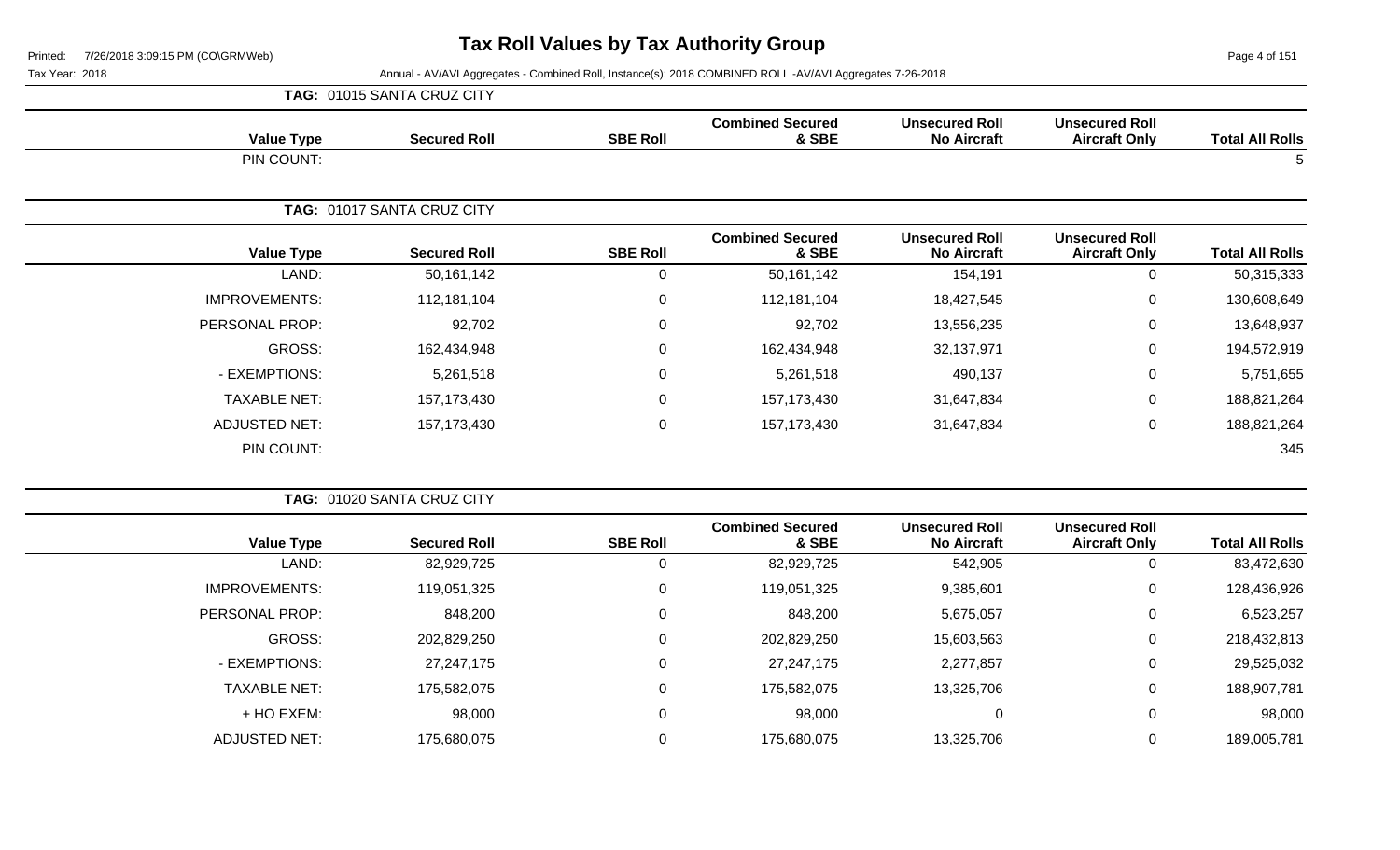Page 5 of 151

| <b>TAG: 01020 SANTA CRUZ CITY</b> |
|-----------------------------------|
|-----------------------------------|

| <b>Value Type</b>    | <b>Secured Roll</b>        | <b>SBE Roll</b> | <b>Combined Secured</b><br>& SBE | <b>Unsecured Roll</b><br><b>No Aircraft</b> | <b>Unsecured Roll</b><br><b>Aircraft Only</b> | <b>Total All Rolls</b> |
|----------------------|----------------------------|-----------------|----------------------------------|---------------------------------------------|-----------------------------------------------|------------------------|
| PIN COUNT:           |                            |                 |                                  |                                             |                                               | 462                    |
|                      | TAG: 01023 SANTA CRUZ CITY |                 |                                  |                                             |                                               |                        |
| <b>Value Type</b>    | <b>Secured Roll</b>        | <b>SBE Roll</b> | <b>Combined Secured</b><br>& SBE | <b>Unsecured Roll</b><br><b>No Aircraft</b> | <b>Unsecured Roll</b><br><b>Aircraft Only</b> | <b>Total All Rolls</b> |
| LAND:                | 104,837,478                | 0               | 104,837,478                      | $\Omega$                                    | $\mathbf 0$                                   | 104,837,478            |
| <b>IMPROVEMENTS:</b> | 108,246,326                | $\pmb{0}$       | 108,246,326                      | 52,158                                      | $\mathbf 0$                                   | 108,298,484            |
| PERSONAL PROP:       | 488,417                    | 0               | 488,417                          | 269,631                                     | $\mathbf 0$                                   | 758,048                |
| GROSS:               | 213,572,221                | 0               | 213,572,221                      | 321,789                                     | $\overline{0}$                                | 213,894,010            |
| - EXEMPTIONS:        | 10,994,799                 | $\mathbf 0$     | 10,994,799                       | $\mathbf{0}$                                | $\mathbf 0$                                   | 10,994,799             |
| <b>TAXABLE NET:</b>  | 202,577,422                | 0               | 202,577,422                      | 321,789                                     | $\overline{0}$                                | 202,899,211            |
| + HO EXEM:           | 637,000                    | 0               | 637,000                          | 0                                           | $\mathbf 0$                                   | 637,000                |
| <b>ADJUSTED NET:</b> | 203,214,422                | $\mathbf 0$     | 203,214,422                      | 321,789                                     | $\mathbf 0$                                   | 203,536,211            |
| PIN COUNT:           |                            |                 |                                  |                                             |                                               | 353                    |

|                        |                                               |                                             |                                  |                 | <b>TAG: 01024 SANTA CRUZ CITY</b> |                      |
|------------------------|-----------------------------------------------|---------------------------------------------|----------------------------------|-----------------|-----------------------------------|----------------------|
| <b>Total All Rolls</b> | <b>Unsecured Roll</b><br><b>Aircraft Only</b> | <b>Unsecured Roll</b><br><b>No Aircraft</b> | <b>Combined Secured</b><br>& SBE | <b>SBE Roll</b> | <b>Secured Roll</b>               | <b>Value Type</b>    |
| 126, 121, 108          | 0                                             |                                             | 126, 121, 108                    | 0               | 126, 121, 108                     | LAND:                |
| 135,583,584            | $\mathbf 0$                                   | 14,328,749                                  | 121,254,835                      | $\Omega$        | 121,254,835                       | <b>IMPROVEMENTS:</b> |
| 26,914,160             | $\mathbf{0}$                                  | 17,523,772                                  | 9,390,388                        | 0               | 9,390,388                         | PERSONAL PROP:       |
| 288,618,852            | $\mathbf 0$                                   | 31,852,521                                  | 256,766,331                      | 0               | 256,766,331                       | <b>GROSS:</b>        |
| 44,698,418             | 0                                             | 670,073                                     | 44,028,345                       | 0               | 44,028,345                        | - EXEMPTIONS:        |
| 243,920,434            | 0                                             | 31,182,448                                  | 212,737,986                      | $\Omega$        | 212,737,986                       | <b>TAXABLE NET:</b>  |
| 161,000                | 0                                             | 0                                           | 161,000                          | $\Omega$        | 161,000                           | $+$ HO EXEM:         |
| 244,081,434            | 0                                             | 31,182,448                                  | 212,898,986                      | 0               | 212,898,986                       | <b>ADJUSTED NET:</b> |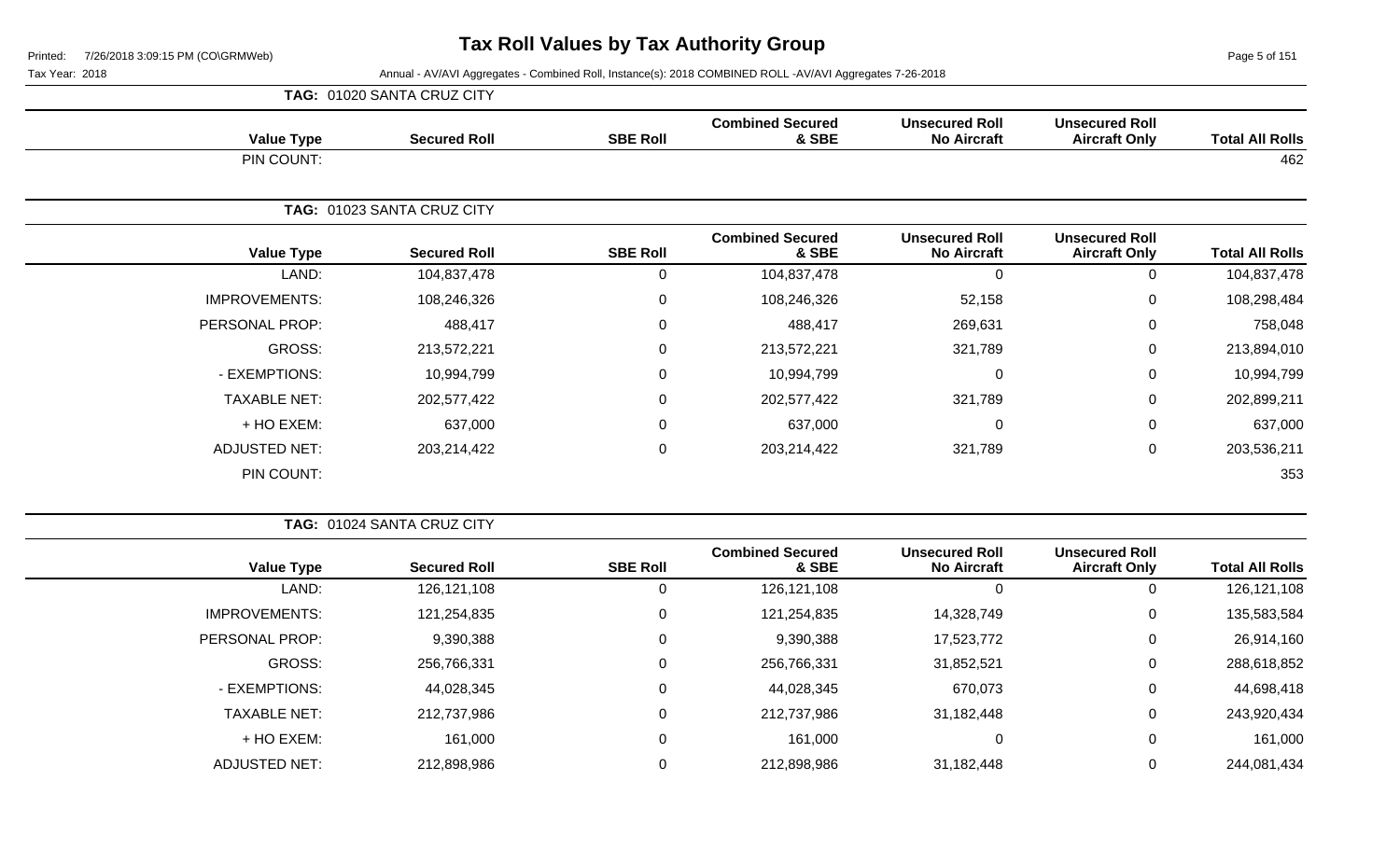Page 6 of 151

|                        |                                               |                                             |                                  |                 | TAG: 01024 SANTA CRUZ CITY |                      |
|------------------------|-----------------------------------------------|---------------------------------------------|----------------------------------|-----------------|----------------------------|----------------------|
| <b>Total All Rolls</b> | <b>Unsecured Roll</b><br><b>Aircraft Only</b> | <b>Unsecured Roll</b><br><b>No Aircraft</b> | <b>Combined Secured</b><br>& SBE | <b>SBE Roll</b> | <b>Secured Roll</b>        | <b>Value Type</b>    |
| 568                    |                                               |                                             |                                  |                 |                            | PIN COUNT:           |
|                        |                                               |                                             |                                  |                 | TAG: 01025 SANTA CRUZ CITY |                      |
| <b>Total All Rolls</b> | <b>Unsecured Roll</b><br><b>Aircraft Only</b> | <b>Unsecured Roll</b><br><b>No Aircraft</b> | <b>Combined Secured</b><br>& SBE | <b>SBE Roll</b> | <b>Secured Roll</b>        | <b>Value Type</b>    |
| 1,052,521              | $\mathbf 0$                                   | 0                                           | 1,052,521                        | $\mathbf 0$     | 1,052,521                  | LAND:                |
| 1,170,669              | $\mathbf 0$                                   | 248,312                                     | 922,357                          | $\mathbf 0$     | 922,357                    | <b>IMPROVEMENTS:</b> |
| 1,969,292              | $\mathbf 0$                                   | 1,969,292                                   | 0                                | $\mathbf 0$     | $\Omega$                   | PERSONAL PROP:       |
| 4,192,482              | $\mathbf 0$                                   | 2,217,604                                   | 1,974,878                        | $\mathbf 0$     | 1,974,878                  | GROSS:               |
| 405,588                | $\mathbf 0$                                   | 405,588                                     | $\mathbf 0$                      | $\mathbf 0$     | $\mathbf 0$                | - EXEMPTIONS:        |
| 3,786,894              | $\mathbf 0$                                   | 1,812,016                                   | 1,974,878                        | $\mathbf 0$     | 1,974,878                  | <b>TAXABLE NET:</b>  |
| 3,786,894              | $\mathbf 0$                                   | 1,812,016                                   | 1,974,878                        | $\mathbf 0$     | 1,974,878                  | <b>ADJUSTED NET:</b> |
| 5                      |                                               |                                             |                                  |                 |                            | PIN COUNT:           |

|                        |                                               |                                             |                                  |                 | TAG: 01026 SANTA CRUZ CITY |                      |
|------------------------|-----------------------------------------------|---------------------------------------------|----------------------------------|-----------------|----------------------------|----------------------|
| <b>Total All Rolls</b> | <b>Unsecured Roll</b><br><b>Aircraft Only</b> | <b>Unsecured Roll</b><br><b>No Aircraft</b> | <b>Combined Secured</b><br>& SBE | <b>SBE Roll</b> | <b>Secured Roll</b>        | <b>Value Type</b>    |
| 3,724,350              |                                               | 0                                           | 3,724,350                        |                 | 3,724,350                  | LAND:                |
| 10,904,093             | 0                                             | 557,123                                     | 10,346,970                       | 0               | 10,346,970                 | <b>IMPROVEMENTS:</b> |
| 795,607                | 0                                             | 745,607                                     | 50,000                           | 0               | 50,000                     | PERSONAL PROP:       |
| 15,424,050             | 0                                             | 1,302,730                                   | 14,121,320                       | 0               | 14,121,320                 | GROSS:               |
| 15,424,050             | 0                                             | 1,302,730                                   | 14,121,320                       |                 | 14,121,320                 | <b>TAXABLE NET:</b>  |
| 15,424,050             | 0                                             | 1,302,730                                   | 14,121,320                       |                 | 14,121,320                 | <b>ADJUSTED NET:</b> |
| 28                     |                                               |                                             |                                  |                 |                            | PIN COUNT:           |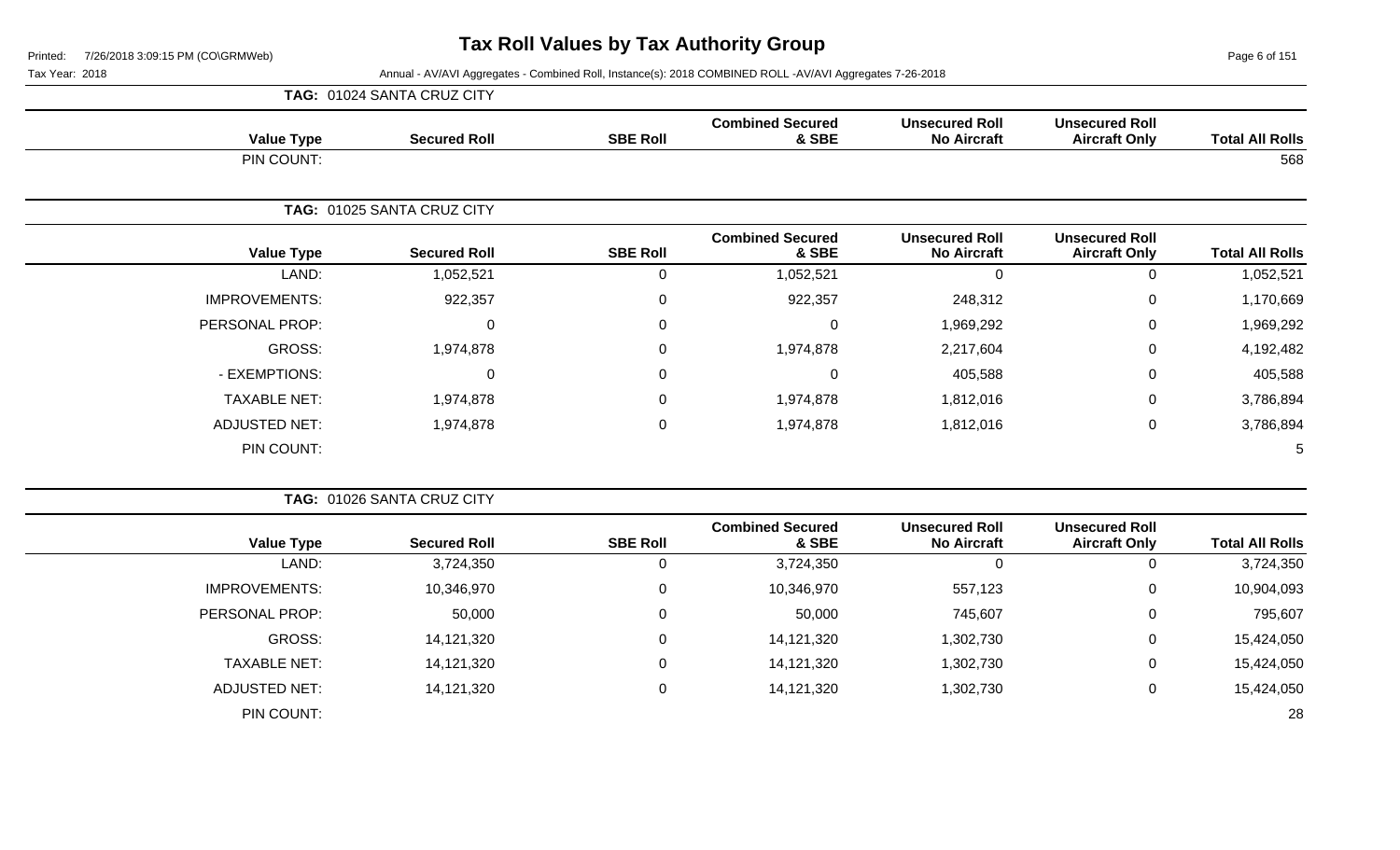### **Tax Roll Values by Tax Authority Group**

Page 7 of 151

Tax Year: 2018 Annual - AV/AVI Aggregates - Combined Roll, Instance(s): 2018 COMBINED ROLL -AV/AVI Aggregates 7-26-2018

| <b>Value Type</b>    | <b>Secured Roll</b> | <b>SBE Roll</b> | <b>Combined Secured</b><br>& SBE | <b>Unsecured Roll</b><br><b>No Aircraft</b> | <b>Unsecured Roll</b><br><b>Aircraft Only</b> | <b>Total All Rolls</b> |
|----------------------|---------------------|-----------------|----------------------------------|---------------------------------------------|-----------------------------------------------|------------------------|
| LAND:                | 532,402,201         | 0               | 532,402,201                      | 575,115                                     | 0                                             | 532,977,316            |
| <b>IMPROVEMENTS:</b> | 561,163,064         | 0               | 561,163,064                      | 36,851,248                                  | 0                                             | 598,014,312            |
| PERSONAL PROP:       | 33,478,194          | $\mathbf 0$     | 33,478,194                       | 76,076,206                                  | $\mathbf 0$                                   | 109,554,400            |
| GROSS:               | 1,127,043,459       | 0               | 1,127,043,459                    | 113,502,569                                 | $\mathbf 0$                                   | ,240,546,028           |
| - EXEMPTIONS:        | 48,410,154          | 0               | 48,410,154                       | 8,689,537                                   | 0                                             | 57,099,691             |
| <b>TAXABLE NET:</b>  | 1,078,633,305       | 0               | 1,078,633,305                    | 104,813,032                                 | $\mathbf 0$                                   | 1,183,446,337          |
| + HO EXEM:           | 581,000             | 0               | 581,000                          | $\mathbf 0$                                 | $\mathbf 0$                                   | 581,000                |
| <b>ADJUSTED NET:</b> | 1,079,214,305       | 0               | 1,079,214,305                    | 104,813,032                                 | 0                                             | 1,184,027,337          |
| PIN COUNT:           |                     |                 |                                  |                                             |                                               | 1,983                  |

**TAG:** 01028 SANTA CRUZ CITY

**TAG:** 01027 SANTA CRUZ CITY

| <b>Total All Rolls</b> | <b>Unsecured Roll</b><br><b>Aircraft Only</b> | <b>Unsecured Roll</b><br><b>No Aircraft</b> | <b>Combined Secured</b><br>& SBE | <b>SBE Roll</b> | <b>Secured Roll</b>        | <b>Value Type</b>    |
|------------------------|-----------------------------------------------|---------------------------------------------|----------------------------------|-----------------|----------------------------|----------------------|
| 14,639,207             | 0                                             | 3,244,194                                   | 11,395,013                       | $\Omega$        | 11,395,013                 | LAND:                |
| 54,313,790             | 0                                             | 5,078,373                                   | 49,235,417                       | 0               | 49,235,417                 | <b>IMPROVEMENTS:</b> |
| 932,436                | $\mathbf 0$                                   | 820,499                                     | 111,937                          | $\Omega$        | 111,937                    | PERSONAL PROP:       |
| 69,885,433             | 0                                             | 9,143,066                                   | 60,742,367                       | $\Omega$        | 60,742,367                 | GROSS:               |
| 3,516,743              | 0                                             | $\mathbf 0$                                 | 3,516,743                        | $\Omega$        | 3,516,743                  | - EXEMPTIONS:        |
| 66,368,690             | 0                                             | 9,143,066                                   | 57,225,624                       | 0               | 57,225,624                 | <b>TAXABLE NET:</b>  |
| 7,000                  | 0                                             | $\mathbf 0$                                 | 7,000                            | $\mathbf{0}$    | 7,000                      | + HO EXEM:           |
| 66,375,690             | $\mathbf 0$                                   | 9,143,066                                   | 57,232,624                       | $\Omega$        | 57,232,624                 | <b>ADJUSTED NET:</b> |
| 136                    |                                               |                                             |                                  |                 |                            | PIN COUNT:           |
|                        |                                               |                                             |                                  |                 | TAG: 01030 SANTA CRUZ CITY |                      |
|                        | <b>Unsecured Roll</b>                         | <b>Unsecured Roll</b>                       | <b>Combined Secured</b>          |                 |                            |                      |

| Value<br>' VDL      | Secured Ro          | <b>SBE Roll</b> | omomeu<br>∣ Əecured<br>.<br>& SBE | UIISECUIEU KUIL<br><b>NIA</b><br>Aircraf<br>IVY | UIISECUIEU KUIL<br><b>Aircraft Only</b> | <b>All Rolls</b><br>otal                          |
|---------------------|---------------------|-----------------|-----------------------------------|-------------------------------------------------|-----------------------------------------|---------------------------------------------------|
| <b>ANIE</b><br>שות. | $\sim$<br><u>__</u> |                 | $\sim$<br>ZZJ                     | ו מס י<br>$\sqrt{2}$<br>974<br>2.027.702        |                                         | $\cdots$ $\sim$ $\sim$ $\sim$ $\sim$<br>2,924,657 |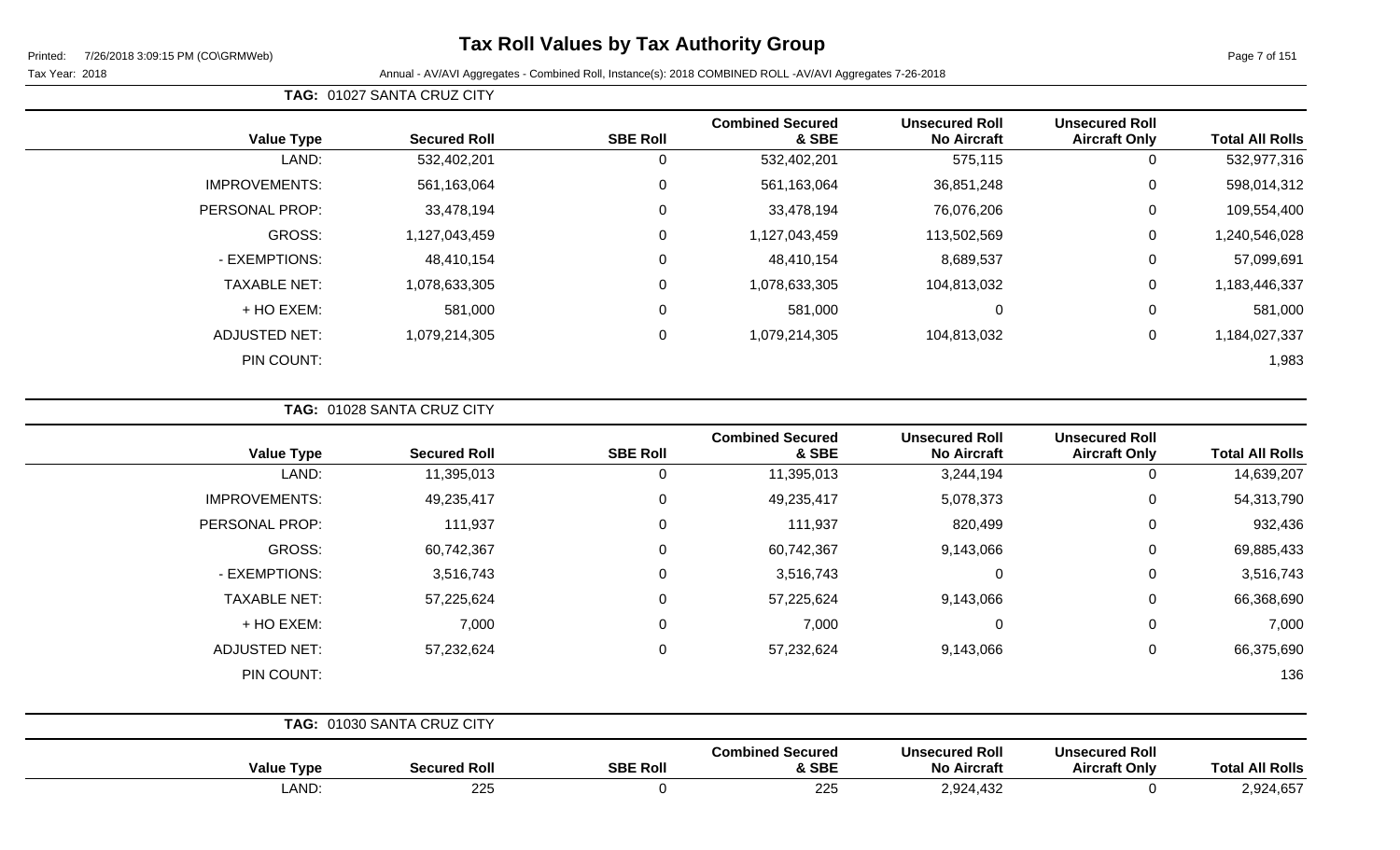### **Tax Roll Values by Tax Authority Group**

Tax Year: 2018 Annual - AV/AVI Aggregates - Combined Roll, Instance(s): 2018 COMBINED ROLL -AV/AVI Aggregates 7-26-2018

### **TAG:** 01030 SANTA CRUZ CITY

| <b>Value Type</b>    | <b>Secured Roll</b> | <b>SBE Roll</b> | <b>Combined Secured</b><br>& SBE | <b>Unsecured Roll</b><br><b>No Aircraft</b> | <b>Unsecured Roll</b><br><b>Aircraft Only</b> | <b>Total All Rolls</b> |
|----------------------|---------------------|-----------------|----------------------------------|---------------------------------------------|-----------------------------------------------|------------------------|
| <b>IMPROVEMENTS:</b> | 55,321              | 0               | 55,321                           | 3,185,867                                   | 0                                             | 3,241,188              |
| PERSONAL PROP:       | $\mathbf 0$         | $\mathbf 0$     | $\mathbf 0$                      | 12,652,727                                  | 0                                             | 12,652,727             |
| GROSS:               | 55,546              | 0               | 55,546                           | 18,763,026                                  | $\mathbf 0$                                   | 18,818,572             |
| - EXEMPTIONS:        | 225                 | 0               | 225                              | 536,487                                     | $\mathbf 0$                                   | 536,712                |
| <b>TAXABLE NET:</b>  | 55,321              | 0               | 55,321                           | 18,226,539                                  | 0                                             | 18,281,860             |
| + HO EXEM:           | 0                   | 0               | $\mathbf 0$                      | 84,000                                      | $\mathbf 0$                                   | 84,000                 |
| <b>ADJUSTED NET:</b> | 55,321              | 0               | 55,321                           | 18,310,539                                  | $\mathbf 0$                                   | 18,365,860             |
| PIN COUNT:           |                     |                 |                                  |                                             |                                               | 600                    |

### **TAG:** 01031 SANTA CRUZ CITY

| <b>Value Type</b>    | <b>Secured Roll</b> | <b>SBE Roll</b> | <b>Combined Secured</b><br>& SBE | <b>Unsecured Roll</b><br><b>No Aircraft</b> | <b>Unsecured Roll</b><br><b>Aircraft Only</b> | <b>Total All Rolls</b> |
|----------------------|---------------------|-----------------|----------------------------------|---------------------------------------------|-----------------------------------------------|------------------------|
| LAND:                | 295,942,215         | 0               | 295,942,215                      | 5,800,002                                   | 0                                             | 301,742,217            |
| <b>IMPROVEMENTS:</b> | 258,823,837         | 0               | 258,823,837                      | 17,483,232                                  | 0                                             | 276,307,069            |
| PERSONAL PROP:       | 1,098,446           | 0               | 1,098,446                        | 6,472,609                                   | 0                                             | 7,571,055              |
| GROSS:               | 555,864,498         | 0               | 555,864,498                      | 29,755,843                                  | 0                                             | 585,620,341            |
| - EXEMPTIONS:        | 21,423,060          | 0               | 21,423,060                       | 17,079,829                                  | 0                                             | 38,502,889             |
| <b>TAXABLE NET:</b>  | 534,441,438         | 0               | 534,441,438                      | 12,676,014                                  | 0                                             | 547,117,452            |
| + HO EXEM:           | 2,104,200           | 0               | 2,104,200                        | 0                                           | 0                                             | 2,104,200              |
| <b>ADJUSTED NET:</b> | 536,545,638         | 0               | 536,545,638                      | 12,676,014                                  | 0                                             | 549,221,652            |
| PIN COUNT:           |                     |                 |                                  |                                             |                                               | 1,257                  |

|                      | <b>TAG: 01032 SANTA CRUZ CITY</b> |                 |                                  |                                             |                                               |                        |
|----------------------|-----------------------------------|-----------------|----------------------------------|---------------------------------------------|-----------------------------------------------|------------------------|
| <b>Value Type</b>    | <b>Secured Roll</b>               | <b>SBE Roll</b> | <b>Combined Secured</b><br>& SBE | <b>Unsecured Roll</b><br><b>No Aircraft</b> | <b>Unsecured Roll</b><br><b>Aircraft Only</b> | <b>Total All Rolls</b> |
| LAND:                | 4,164,165,202                     |                 | 4,164,165,202                    | 4,002,080                                   |                                               | 4,168,167,282          |
| <b>IMPROVEMENTS:</b> | 2,939,779,300                     |                 | 2,939,779,300                    | 14,847,234                                  |                                               | 2,954,626,534          |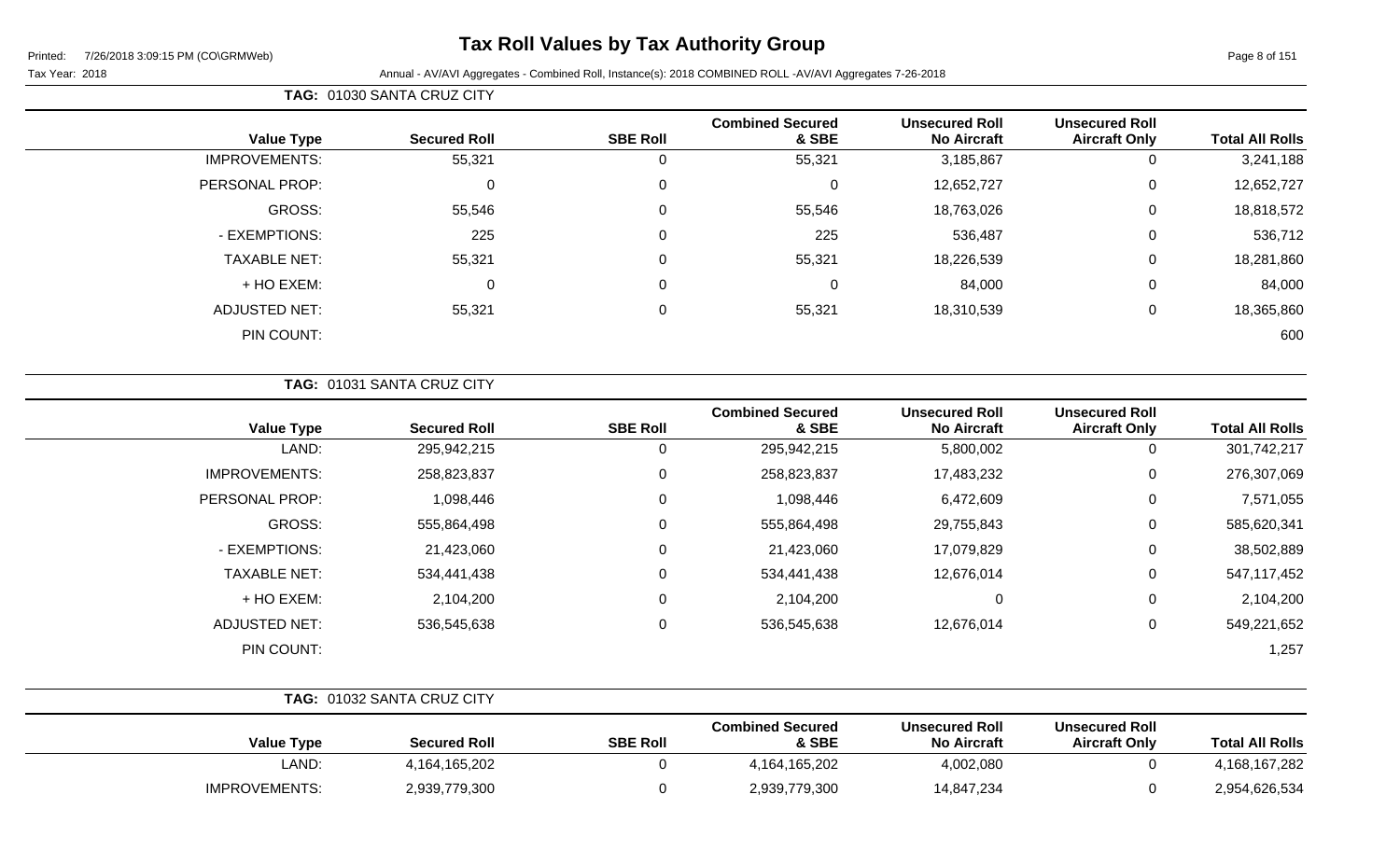$\sim$ 

### **Tax Roll Values by Tax Authority Group**

**TAG:** 01032 SANTA CRUZ CITY

| <b>Value Type</b>    | <b>Secured Roll</b> | <b>SBE Roll</b> | <b>Combined Secured</b><br>& SBE | <b>Unsecured Roll</b><br><b>No Aircraft</b> | <b>Unsecured Roll</b><br><b>Aircraft Only</b> | <b>Total All Rolls</b> |
|----------------------|---------------------|-----------------|----------------------------------|---------------------------------------------|-----------------------------------------------|------------------------|
| PERSONAL PROP:       | 1,092,724           |                 | 1,092,724                        | 31,656,318                                  | 0                                             | 32,749,042             |
| GROSS:               | 7,105,037,226       |                 | 7,105,037,226                    | 50,505,632                                  | 0                                             | 7,155,542,858          |
| - EXEMPTIONS:        | 135,227,442         |                 | 135,227,442                      | 2,281,936                                   | 0                                             | 137,509,378            |
| <b>TAXABLE NET:</b>  | 6,969,809,784       |                 | 6,969,809,784                    | 48,223,696                                  | 0                                             | 7,018,033,480          |
| + HO EXEM:           | 45,334,800          |                 | 45,334,800                       | 68,600                                      | 0                                             | 45,403,400             |
| <b>ADJUSTED NET:</b> | 7,015,144,584       |                 | 7,015,144,584                    | 48,292,296                                  | 0                                             | 7,063,436,880          |
| PIN COUNT:           |                     |                 |                                  |                                             |                                               | 15,749                 |

|                      | TAG: 01033 SANTA CRUZ CITY |                 |                                  |                                             |                                               |                        |
|----------------------|----------------------------|-----------------|----------------------------------|---------------------------------------------|-----------------------------------------------|------------------------|
| <b>Value Type</b>    | <b>Secured Roll</b>        | <b>SBE Roll</b> | <b>Combined Secured</b><br>& SBE | <b>Unsecured Roll</b><br><b>No Aircraft</b> | <b>Unsecured Roll</b><br><b>Aircraft Only</b> | <b>Total All Rolls</b> |
| LAND:                | 38,353,841                 | 0               | 38,353,841                       | 279,811                                     | 0                                             | 38,633,652             |
| <b>IMPROVEMENTS:</b> | 25,793,650                 | $\mathbf{0}$    | 25,793,650                       | 413,917                                     | 0                                             | 26,207,567             |
| PERSONAL PROP:       | 0                          | $\Omega$        | $\overline{0}$                   | 623,082                                     | 0                                             | 623,082                |
| GROSS:               | 64,147,491                 | $\Omega$        | 64,147,491                       | 1,316,810                                   | 0                                             | 65,464,301             |
| - EXEMPTIONS:        | 405,227                    | $\mathbf{0}$    | 405,227                          | $\Omega$                                    | 0                                             | 405,227                |
| <b>TAXABLE NET:</b>  | 63,742,264                 | $\mathbf{0}$    | 63,742,264                       | 1,316,810                                   | 0                                             | 65,059,074             |
| + HO EXEM:           | 403,200                    | $\Omega$        | 403,200                          |                                             | 0                                             | 403,200                |
| <b>ADJUSTED NET:</b> | 64,145,464                 | 0               | 64,145,464                       | 1,316,810                                   | 0                                             | 65,462,274             |
| PIN COUNT:           |                            |                 |                                  |                                             |                                               | 137                    |

|                      |       | TAG: 01034 SANTA CRUZ CITY |                 |                                  |                                             |                                               |                        |
|----------------------|-------|----------------------------|-----------------|----------------------------------|---------------------------------------------|-----------------------------------------------|------------------------|
| <b>Value Type</b>    |       | <b>Secured Roll</b>        | <b>SBE Roll</b> | <b>Combined Secured</b><br>& SBE | <b>Unsecured Roll</b><br><b>No Aircraft</b> | <b>Unsecured Roll</b><br><b>Aircraft Only</b> | <b>Total All Rolls</b> |
|                      | LAND: | 37,834                     |                 | 37,834                           |                                             |                                               | 37,834                 |
| <b>IMPROVEMENTS:</b> |       | 244,505                    |                 | 244,505                          |                                             |                                               | 244,505                |
| GROSS:               |       | 282,339                    |                 | 282,339                          |                                             |                                               | 282,339                |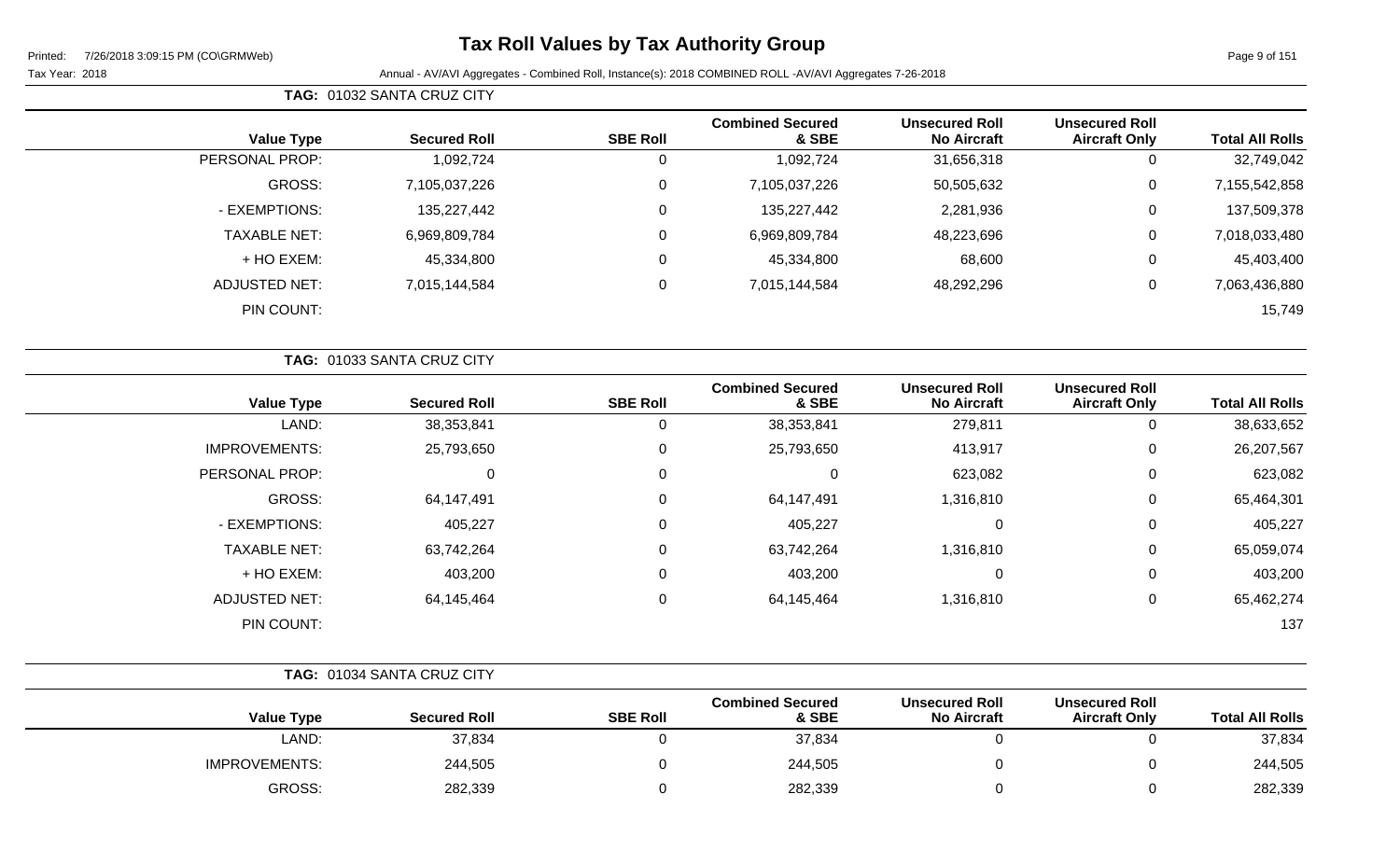| Printed: | 7/26/2018 3:09:15 PM (CO\GRMWeb) |  |
|----------|----------------------------------|--|
|          |                                  |  |

# **Tax Roll Values by Tax Authority Group**

| Tax Year: 2018       |                            |                  | Annual - AV/AVI Aggregates - Combined Roll, Instance(s): 2018 COMBINED ROLL -AV/AVI Aggregates 7-26-2018 |                                             |                                               |                        |
|----------------------|----------------------------|------------------|----------------------------------------------------------------------------------------------------------|---------------------------------------------|-----------------------------------------------|------------------------|
|                      | TAG: 01034 SANTA CRUZ CITY |                  |                                                                                                          |                                             |                                               |                        |
| <b>Value Type</b>    | <b>Secured Roll</b>        | <b>SBE Roll</b>  | <b>Combined Secured</b><br>& SBE                                                                         | <b>Unsecured Roll</b><br><b>No Aircraft</b> | <b>Unsecured Roll</b><br><b>Aircraft Only</b> | <b>Total All Rolls</b> |
| - EXEMPTIONS:        | 7,000                      | $\mathbf 0$      | 7,000                                                                                                    | $\mathbf 0$                                 | $\mathbf 0$                                   | 7,000                  |
| <b>TAXABLE NET:</b>  | 275,339                    | $\boldsymbol{0}$ | 275,339                                                                                                  | $\mathbf 0$                                 | $\mathsf 0$                                   | 275,339                |
| + HO EXEM:           | 7,000                      | 0                | 7,000                                                                                                    | 0                                           | 0                                             | 7,000                  |
| <b>ADJUSTED NET:</b> | 282,339                    | $\mathbf 0$      | 282,339                                                                                                  | $\boldsymbol{0}$                            | $\mathsf 0$                                   | 282,339                |
| PIN COUNT:           |                            |                  |                                                                                                          |                                             |                                               | $\overline{7}$         |
|                      | TAG: 01035 SANTA CRUZ CITY |                  |                                                                                                          |                                             |                                               |                        |
| <b>Value Type</b>    | <b>Secured Roll</b>        | <b>SBE Roll</b>  | <b>Combined Secured</b><br>& SBE                                                                         | <b>Unsecured Roll</b><br><b>No Aircraft</b> | <b>Unsecured Roll</b><br><b>Aircraft Only</b> | <b>Total All Rolls</b> |
| PIN COUNT:           |                            |                  |                                                                                                          |                                             |                                               |                        |
|                      | TAG: 01036 SANTA CRUZ ANX  |                  |                                                                                                          |                                             |                                               |                        |
| <b>Value Type</b>    | <b>Secured Roll</b>        | <b>SBE Roll</b>  | <b>Combined Secured</b><br>& SBE                                                                         | <b>Unsecured Roll</b><br><b>No Aircraft</b> | <b>Unsecured Roll</b><br><b>Aircraft Only</b> | <b>Total All Rolls</b> |
| PIN COUNT:           |                            |                  |                                                                                                          |                                             |                                               | $\overline{4}$         |
|                      | TAG: 02021 WATSONVILLE CTY |                  |                                                                                                          |                                             |                                               |                        |
| <b>Value Type</b>    | <b>Secured Roll</b>        | <b>SBE Roll</b>  | <b>Combined Secured</b><br>& SBE                                                                         | <b>Unsecured Roll</b><br><b>No Aircraft</b> | <b>Unsecured Roll</b><br><b>Aircraft Only</b> | <b>Total All Rolls</b> |
| LAND:                | 57,471,565                 | $\boldsymbol{0}$ | 57,471,565                                                                                               | $\mathbf 0$                                 | $\pmb{0}$                                     | 57,471,565             |
| <b>IMPROVEMENTS:</b> | 120,075,145                | $\mathbf 0$      | 120,075,145                                                                                              | 4,866,823                                   | 0                                             | 124,941,968            |
| PERSONAL PROP:       | 27,454,700                 | $\mathbf 0$      | 27,454,700                                                                                               | 23,640,076                                  | 0                                             | 51,094,776             |
| GROSS:               | 205,001,410                | $\boldsymbol{0}$ | 205,001,410                                                                                              | 28,506,899                                  | 0                                             | 233,508,309            |
| - EXEMPTIONS:        | 3,822,543                  | $\Omega$         | 3,822,543                                                                                                | $\mathbf 0$                                 | $\pmb{0}$                                     | 3,822,543              |
| <b>TAXABLE NET:</b>  | 201,178,867                | 0                | 201,178,867                                                                                              | 28,506,899                                  | 0                                             | 229,685,766            |
| + HO EXEM:           | 21,000                     | $\Omega$         | 21,000                                                                                                   | 0                                           | 0                                             | 21,000                 |
| <b>ADJUSTED NET:</b> | 201,199,867                | $\mathbf 0$      | 201,199,867                                                                                              | 28,506,899                                  | 0                                             | 229,706,766            |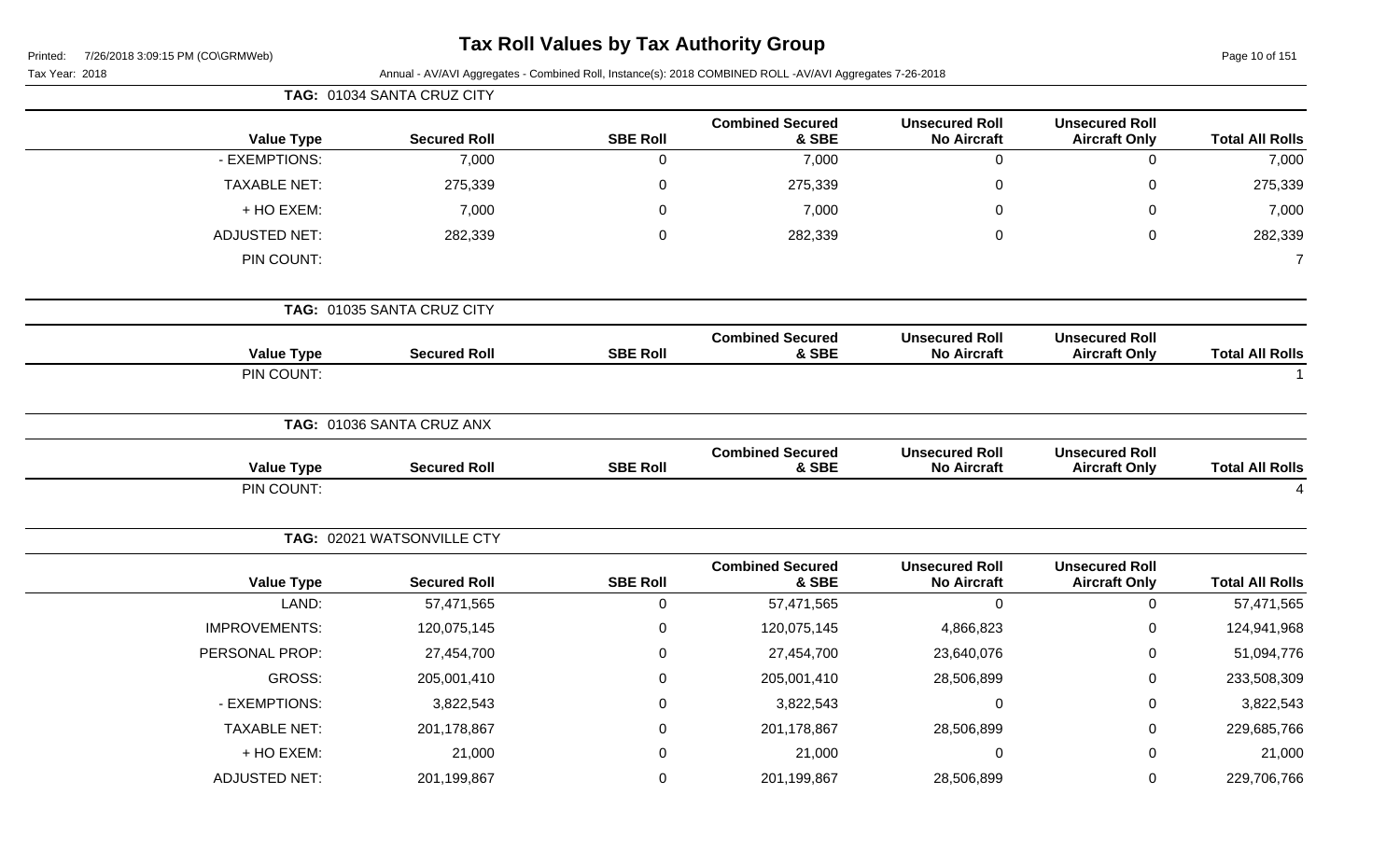Page 11 of 151

|                        |                                               |                                             |                                  |                  | TAG: 02021 WATSONVILLE CTY |                      |
|------------------------|-----------------------------------------------|---------------------------------------------|----------------------------------|------------------|----------------------------|----------------------|
| <b>Total All Rolls</b> | <b>Unsecured Roll</b><br><b>Aircraft Only</b> | <b>Unsecured Roll</b><br><b>No Aircraft</b> | <b>Combined Secured</b><br>& SBE | <b>SBE Roll</b>  | <b>Secured Roll</b>        | <b>Value Type</b>    |
| 247                    |                                               |                                             |                                  |                  |                            | PIN COUNT:           |
|                        |                                               |                                             |                                  |                  | TAG: 02023 WATSONVILLE CTY |                      |
| <b>Total All Rolls</b> | <b>Unsecured Roll</b><br><b>Aircraft Only</b> | <b>Unsecured Roll</b><br><b>No Aircraft</b> | <b>Combined Secured</b><br>& SBE | <b>SBE Roll</b>  | <b>Secured Roll</b>        | <b>Value Type</b>    |
| 52,819,490             | $\mathbf 0$                                   | 34,636                                      | 52,784,854                       | $\mathbf 0$      | 52,784,854                 | LAND:                |
| 64,892,315             | 0                                             | 3,137,971                                   | 61,754,344                       | $\boldsymbol{0}$ | 61,754,344                 | <b>IMPROVEMENTS:</b> |
| 3,536,983              | 0                                             | 2,933,880                                   | 603,103                          | 0                | 603,103                    | PERSONAL PROP:       |
| 121,248,788            | $\pmb{0}$                                     | 6,106,487                                   | 115,142,301                      | $\boldsymbol{0}$ | 115,142,301                | <b>GROSS:</b>        |
| 17,457,585             | 0                                             | 5,000                                       | 17,452,585                       | $\mathbf 0$      | 17,452,585                 | - EXEMPTIONS:        |
| 103,791,203            | 0                                             | 6,101,487                                   | 97,689,716                       | $\Omega$         | 97,689,716                 | <b>TAXABLE NET:</b>  |
| 259,000                | $\mathbf 0$                                   | $\Omega$                                    | 259,000                          | $\Omega$         | 259,000                    | + HO EXEM:           |
| 104,050,203            | $\pmb{0}$                                     | 6,101,487                                   | 97,948,716                       | $\mathbf 0$      | 97,948,716                 | <b>ADJUSTED NET:</b> |
| 419                    |                                               |                                             |                                  |                  |                            | PIN COUNT:           |
|                        |                                               |                                             |                                  |                  | TAG: 02029 WATSONVILLE CTY |                      |
| <b>Total All Rolls</b> | <b>Unsecured Roll</b><br><b>Aircraft Only</b> | <b>Unsecured Roll</b><br><b>No Aircraft</b> | <b>Combined Secured</b><br>& SBE | <b>SBE Roll</b>  | <b>Secured Roll</b>        | <b>Value Type</b>    |
| $\overline{2}$         |                                               |                                             |                                  |                  |                            | PIN COUNT:           |
|                        |                                               |                                             |                                  |                  | TAG: 02045 WATSONVILLE CTY |                      |
| <b>Total All Rolls</b> | <b>Unsecured Roll</b><br><b>Aircraft Only</b> | <b>Unsecured Roll</b><br><b>No Aircraft</b> | <b>Combined Secured</b><br>& SBE | <b>SBE Roll</b>  | <b>Secured Roll</b>        | <b>Value Type</b>    |
| 33,566                 | $\mathbf 0$                                   | 33,566                                      | $\mathbf 0$                      | $\mathbf 0$      | $\pmb{0}$                  | PERSONAL PROP:       |
| 33,566                 | $\overline{0}$                                | 33,566                                      | $\mathbf 0$                      | $\Omega$         | $\Omega$                   | GROSS:               |
| 33,566                 | $\mathbf 0$                                   | 33,566                                      | $\mathbf 0$                      | $\Omega$         | 0                          | <b>TAXABLE NET:</b>  |
| 33,566                 | 0                                             | 33,566                                      | 0                                | $\Omega$         | $\Omega$                   | <b>ADJUSTED NET:</b> |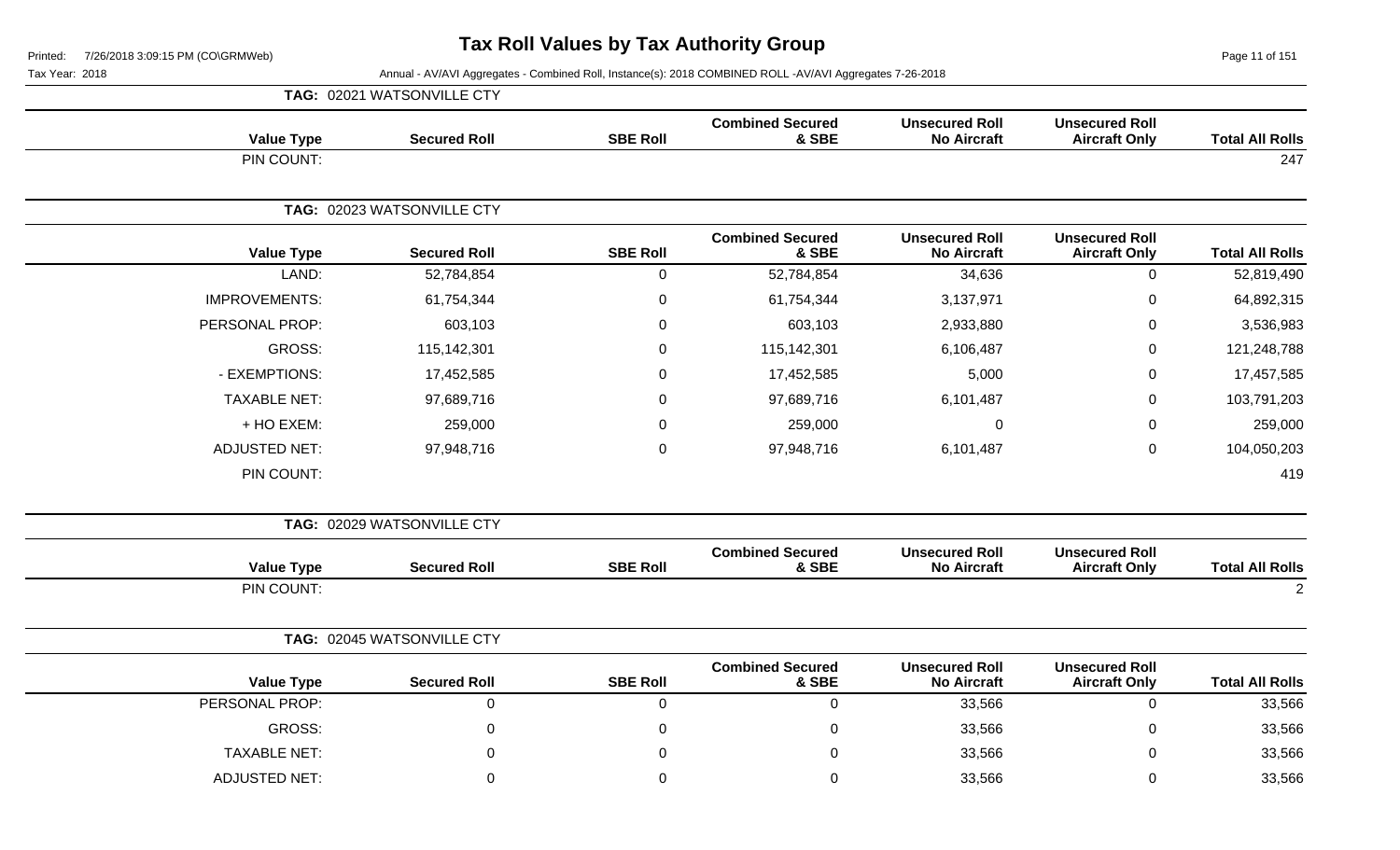Page 12 of 151

|  | <b>TAG: 02045 WATSONVILLE CTY</b> |  |
|--|-----------------------------------|--|
|--|-----------------------------------|--|

| <b>Total All Rolls</b> | <b>Unsecured Roll</b><br><b>Aircraft Only</b> | <b>Unsecured Roll</b><br><b>No Aircraft</b> | <b>Combined Secured</b><br>& SBE | <b>SBE Roll</b> | <b>Secured Roll</b>        | <b>Value Type</b>    |  |
|------------------------|-----------------------------------------------|---------------------------------------------|----------------------------------|-----------------|----------------------------|----------------------|--|
| $\overline{c}$         |                                               |                                             |                                  |                 |                            | PIN COUNT:           |  |
|                        |                                               |                                             |                                  |                 | TAG: 02070 WATSONVILLE CTY |                      |  |
| <b>Total All Rolls</b> | <b>Unsecured Roll</b><br><b>Aircraft Only</b> | <b>Unsecured Roll</b><br><b>No Aircraft</b> | <b>Combined Secured</b><br>& SBE | <b>SBE Roll</b> | <b>Secured Roll</b>        | <b>Value Type</b>    |  |
| 19,421,532             | 0                                             | 150,717                                     | 19,270,815                       | 0               | 19,270,815                 | LAND:                |  |
| 46,404,754             | 0                                             | 1,160,626                                   | 45,244,128                       | $\mathbf 0$     | 45,244,128                 | <b>IMPROVEMENTS:</b> |  |
| 1,152,111              | 0                                             | 729,071                                     | 423,040                          | 0               | 423,040                    | PERSONAL PROP:       |  |
| 66,978,397             | 0                                             | 2,040,414                                   | 64,937,983                       | $\mathbf 0$     | 64,937,983                 | GROSS:               |  |
| 8,438,665              | 0                                             | 54,787                                      | 8,383,878                        | $\mathbf 0$     | 8,383,878                  | - EXEMPTIONS:        |  |
| 58,539,732             | 0                                             | 1,985,627                                   | 56,554,105                       | $\mathbf 0$     | 56,554,105                 | <b>TAXABLE NET:</b>  |  |
| 7,000                  | $\mathbf 0$                                   | $\mathbf 0$                                 | 7,000                            | $\mathbf 0$     | 7,000                      | + HO EXEM:           |  |
| 58,546,732             | 0                                             | 1,985,627                                   | 56,561,105                       | $\mathbf 0$     | 56,561,105                 | <b>ADJUSTED NET:</b> |  |
| 185                    |                                               |                                             |                                  |                 |                            | PIN COUNT:           |  |

|                        |                                               |                                             |                                  | <b>TAG: 02071 WATSONVILLE CTY</b> |                     |                      |  |  |
|------------------------|-----------------------------------------------|---------------------------------------------|----------------------------------|-----------------------------------|---------------------|----------------------|--|--|
| <b>Total All Rolls</b> | <b>Unsecured Roll</b><br><b>Aircraft Only</b> | <b>Unsecured Roll</b><br><b>No Aircraft</b> | <b>Combined Secured</b><br>& SBE | <b>SBE Roll</b>                   | <b>Secured Roll</b> | <b>Value Type</b>    |  |  |
| 193,707,578            | 0                                             | 30,307                                      | 193,677,271                      |                                   | 193,677,271         | LAND:                |  |  |
| 166,134,072            | 0                                             |                                             | 166,134,072                      | 0                                 | 166,134,072         | <b>IMPROVEMENTS:</b> |  |  |
| 185,960                | 0                                             | 83,966                                      | 101,994                          | 0                                 | 101,994             | PERSONAL PROP:       |  |  |
| 360,027,610            | $\mathbf 0$                                   | 114,273                                     | 359,913,337                      | 0                                 | 359,913,337         | GROSS:               |  |  |
| 29,868,189             | 0                                             |                                             | 29,868,189                       | 0                                 | 29,868,189          | - EXEMPTIONS:        |  |  |
| 330,159,421            | 0                                             | 114,273                                     | 330,045,148                      | 0                                 | 330,045,148         | <b>TAXABLE NET:</b>  |  |  |
| 3,376,800              | 0                                             | 0                                           | 3,376,800                        | 0                                 | 3,376,800           | + HO EXEM:           |  |  |
| 333,536,221            | 0                                             | 114,273                                     | 333,421,948                      |                                   | 333,421,948         | <b>ADJUSTED NET:</b> |  |  |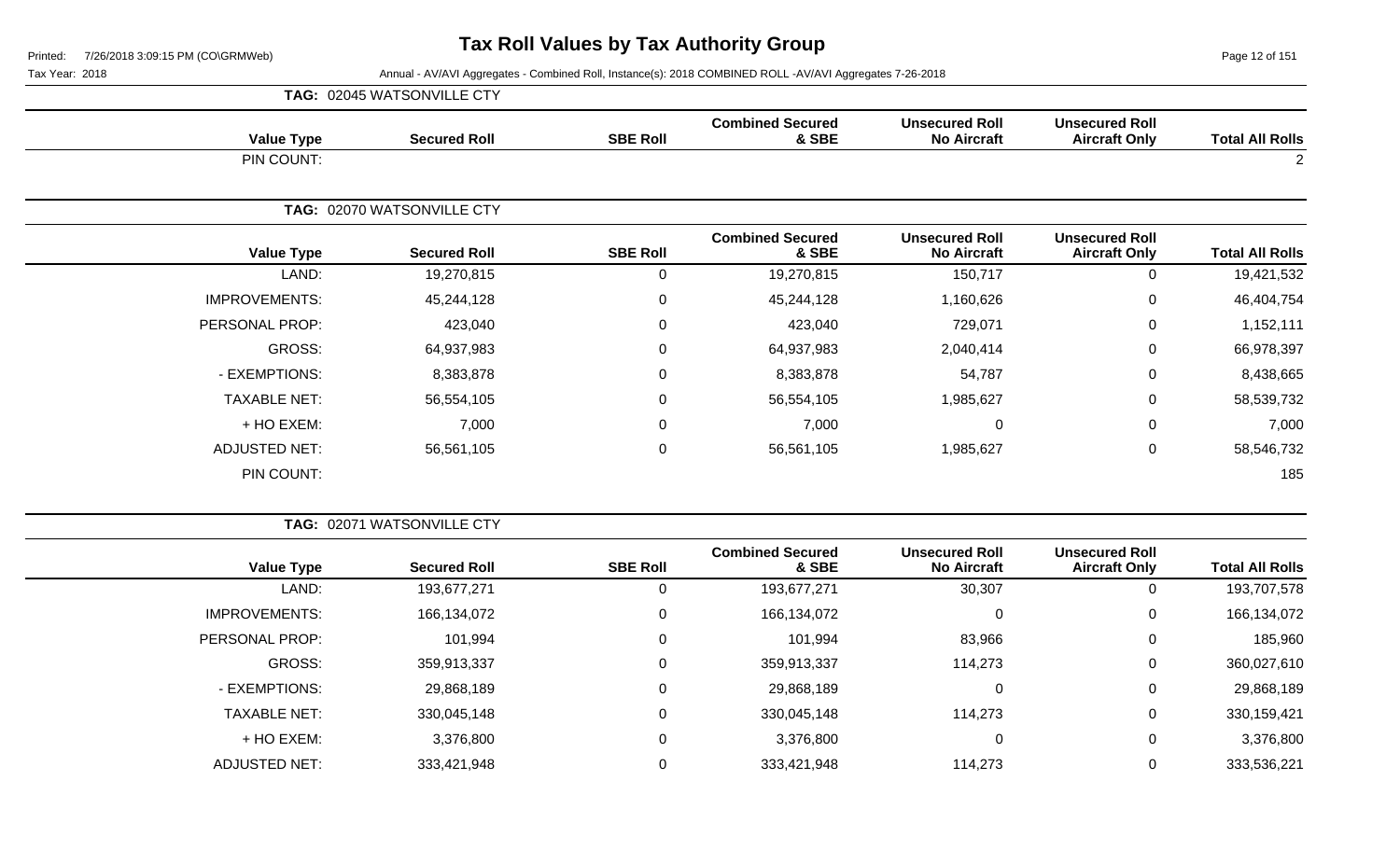Page 13 of 151

|  |  | <b>TAG: 02071 WATSONVILLE CTY</b> |
|--|--|-----------------------------------|
|--|--|-----------------------------------|

| <b>Value Type</b>    | <b>Secured Roll</b>        | <b>SBE Roll</b>  | <b>Combined Secured</b><br>& SBE | <b>Unsecured Roll</b><br><b>No Aircraft</b> | <b>Unsecured Roll</b><br><b>Aircraft Only</b> | <b>Total All Rolls</b> |  |
|----------------------|----------------------------|------------------|----------------------------------|---------------------------------------------|-----------------------------------------------|------------------------|--|
| PIN COUNT:           |                            |                  |                                  |                                             |                                               | 1,224                  |  |
|                      | TAG: 02072 WATSONVILLE CTY |                  |                                  |                                             |                                               |                        |  |
| <b>Value Type</b>    | <b>Secured Roll</b>        | <b>SBE Roll</b>  | <b>Combined Secured</b><br>& SBE | <b>Unsecured Roll</b><br><b>No Aircraft</b> | <b>Unsecured Roll</b><br><b>Aircraft Only</b> | <b>Total All Rolls</b> |  |
| LAND:                | 1,148,017,925              | 0                | 1,148,017,925                    | 301,329                                     | $\mathbf 0$                                   | 1,148,319,254          |  |
| <b>IMPROVEMENTS:</b> | 1,211,187,993              | $\mathbf 0$      | 1,211,187,993                    | 48,793,755                                  | $\mathbf 0$                                   | 1,259,981,748          |  |
| PERSONAL PROP:       | 14,671,306                 | $\mathbf 0$      | 14,671,306                       | 43,039,890                                  | $\mathbf 0$                                   | 57,711,196             |  |
| GROSS:               | 2,373,877,224              | $\mathbf 0$      | 2,373,877,224                    | 92,134,974                                  | $\mathbf 0$                                   | 2,466,012,198          |  |
| - EXEMPTIONS:        | 112,447,592                | $\boldsymbol{0}$ | 112,447,592                      | 6,384,476                                   | $\mathbf 0$                                   | 118,832,068            |  |
| <b>TAXABLE NET:</b>  | 2,261,429,632              | $\boldsymbol{0}$ | 2,261,429,632                    | 85,750,498                                  | $\mathbf 0$                                   | 2,347,180,130          |  |
| + HO EXEM:           | 18,745,961                 | $\mathbf 0$      | 18,745,961                       | $\mathbf 0$                                 | $\mathbf 0$                                   | 18,745,961             |  |
| <b>ADJUSTED NET:</b> | 2,280,175,593              | $\mathbf 0$      | 2,280,175,593                    | 85,750,498                                  | $\mathbf 0$                                   | 2,365,926,091          |  |
| PIN COUNT:           |                            |                  |                                  |                                             |                                               | 6,987                  |  |

|                        |                                               |                                             |                                  |                 |                     | <b>TAG: 02073 WATSONVILLE CTY</b> |  |  |
|------------------------|-----------------------------------------------|---------------------------------------------|----------------------------------|-----------------|---------------------|-----------------------------------|--|--|
| <b>Total All Rolls</b> | <b>Unsecured Roll</b><br><b>Aircraft Only</b> | <b>Unsecured Roll</b><br><b>No Aircraft</b> | <b>Combined Secured</b><br>& SBE | <b>SBE Roll</b> | <b>Secured Roll</b> | <b>Value Type</b>                 |  |  |
| 35,868,955             | 0                                             |                                             | 35,868,955                       | 0               | 35,868,955          | LAND:                             |  |  |
| 41,251,667             | 0                                             | 2,006,886                                   | 39,244,781                       | 0               | 39,244,781          | <b>IMPROVEMENTS:</b>              |  |  |
| 18,198,462             | 0                                             | 17,738,157                                  | 460,305                          | 0               | 460,305             | PERSONAL PROP:                    |  |  |
| 95,319,084             | 0                                             | 19,745,043                                  | 75,574,041                       | 0               | 75,574,041          | GROSS:                            |  |  |
| 8,597,675              | 0                                             |                                             | 8,597,675                        | 0               | 8,597,675           | - EXEMPTIONS:                     |  |  |
| 86,721,409             | 0                                             | 19,745,043                                  | 66,976,366                       | 0               | 66,976,366          | <b>TAXABLE NET:</b>               |  |  |
| 14,000                 | 0                                             | 0                                           | 14,000                           | 0               | 14,000              | + HO EXEM:                        |  |  |
| 86,735,409             |                                               | 19,745,043                                  | 66,990,366                       | 0               | 66,990,366          | <b>ADJUSTED NET:</b>              |  |  |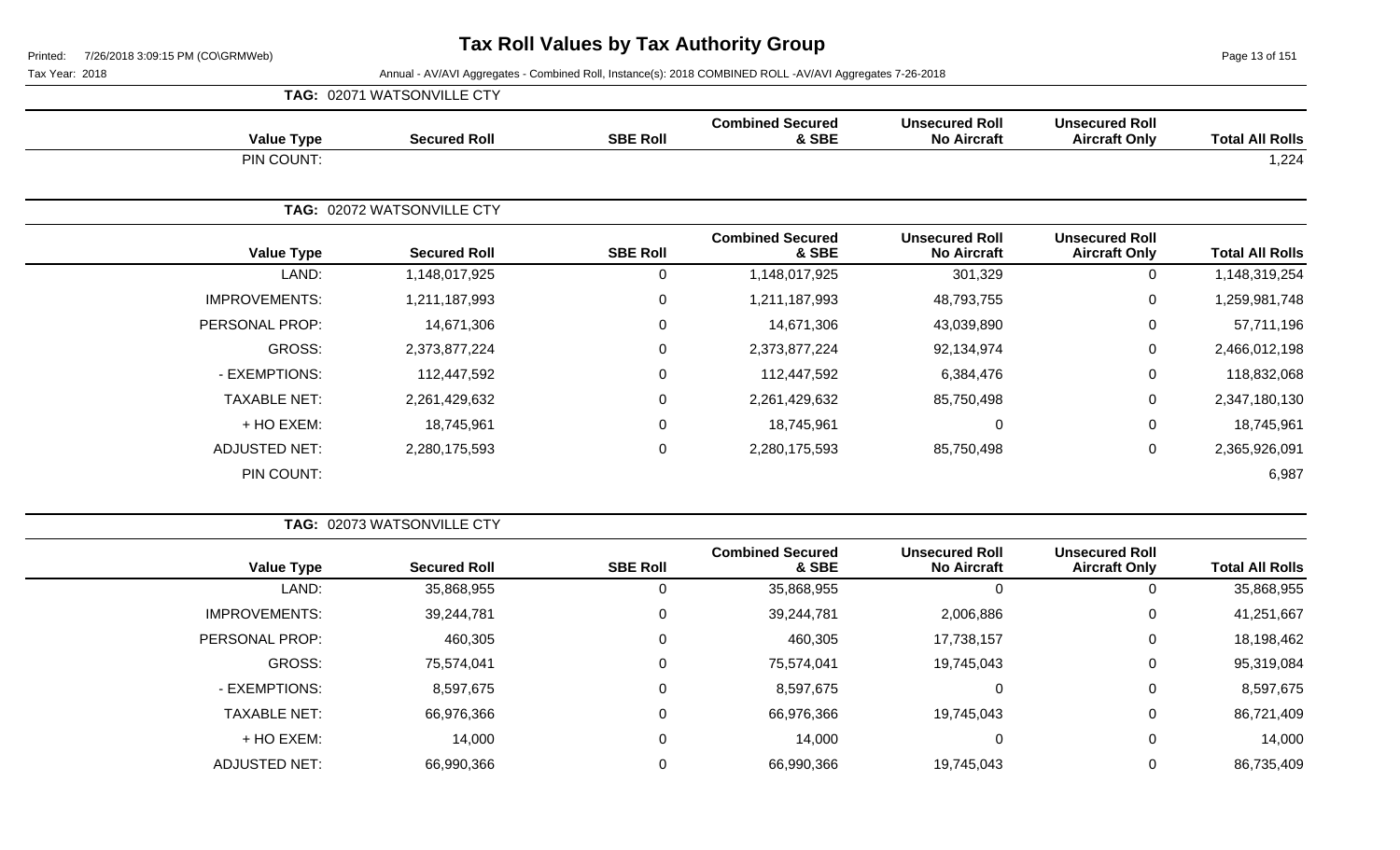Page 14 of 151

#### Tax Year: 2018 Annual - AV/AVI Aggregates - Combined Roll, Instance(s): 2018 COMBINED ROLL -AV/AVI Aggregates 7-26-2018

|                   | TAG: 02073 WATSONVILLE CTY |                 |                                  |                                             |                                               |                        |
|-------------------|----------------------------|-----------------|----------------------------------|---------------------------------------------|-----------------------------------------------|------------------------|
| <b>Value Type</b> | <b>Secured Roll</b>        | <b>SBE Roll</b> | <b>Combined Secured</b><br>& SBE | <b>Unsecured Roll</b><br><b>No Aircraft</b> | <b>Unsecured Roll</b><br><b>Aircraft Only</b> | <b>Total All Rolls</b> |
| PIN COUNT:        |                            |                 |                                  |                                             |                                               | 155                    |

|                      | TAG: 02074 WATSONVILLE CTY |                 |                                  |                                             |                                               |                        |
|----------------------|----------------------------|-----------------|----------------------------------|---------------------------------------------|-----------------------------------------------|------------------------|
| <b>Value Type</b>    | <b>Secured Roll</b>        | <b>SBE Roll</b> | <b>Combined Secured</b><br>& SBE | <b>Unsecured Roll</b><br><b>No Aircraft</b> | <b>Unsecured Roll</b><br><b>Aircraft Only</b> | <b>Total All Rolls</b> |
| LAND:                | 6,403,133                  | U               | 6,403,133                        | 0                                           | 0                                             | 6,403,133              |
| <b>IMPROVEMENTS:</b> | 14,427,365                 | $\Omega$        | 14,427,365                       | 33,842                                      | 0                                             | 14,461,207             |
| PERSONAL PROP:       | 2,139,613                  | 0               | 2,139,613                        | 192,660                                     | 0                                             | 2,332,273              |
| GROSS:               | 22,970,111                 | 0               | 22,970,111                       | 226,502                                     | 0                                             | 23,196,613             |
| - EXEMPTIONS:        | 14,448,241                 | $\Omega$        | 14,448,241                       | 0                                           | 0                                             | 14,448,241             |
| <b>TAXABLE NET:</b>  | 8,521,870                  | 0               | 8,521,870                        | 226,502                                     | 0                                             | 8,748,372              |
| <b>ADJUSTED NET:</b> | 8,521,870                  | 0               | 8,521,870                        | 226,502                                     | 0                                             | 8,748,372              |
| PIN COUNT:           |                            |                 |                                  |                                             |                                               | 25                     |

|                      | TAG: 02075 WATSONVILLE CTY |                 |                                  |                                             |                                               |                        |
|----------------------|----------------------------|-----------------|----------------------------------|---------------------------------------------|-----------------------------------------------|------------------------|
| <b>Value Type</b>    | <b>Secured Roll</b>        | <b>SBE Roll</b> | <b>Combined Secured</b><br>& SBE | <b>Unsecured Roll</b><br><b>No Aircraft</b> | <b>Unsecured Roll</b><br><b>Aircraft Only</b> | <b>Total All Rolls</b> |
| LAND:                | 16,549                     |                 | 16,549                           | 0                                           | 0                                             | 16,549                 |
| <b>IMPROVEMENTS:</b> | 66,111                     | 0               | 66,111                           | $\mathbf{0}$                                | $\mathbf 0$                                   | 66,111                 |
| GROSS:               | 82,660                     | 0               | 82,660                           | 0                                           | $\mathbf{0}$                                  | 82,660                 |
| - EXEMPTIONS:        | 7,000                      | $\Omega$        | 7,000                            | 0                                           | $\mathbf 0$                                   | 7,000                  |
| <b>TAXABLE NET:</b>  | 75,660                     | $\Omega$        | 75,660                           | $\overline{0}$                              | $\mathbf 0$                                   | 75,660                 |
| + HO EXEM:           | 7,000                      | $\Omega$        | 7,000                            | $\mathbf 0$                                 | $\mathbf 0$                                   | 7,000                  |
| <b>ADJUSTED NET:</b> | 82,660                     | $\Omega$        | 82,660                           | 0                                           | $\mathbf 0$                                   | 82,660                 |
| PIN COUNT:           |                            |                 |                                  |                                             |                                               | 3                      |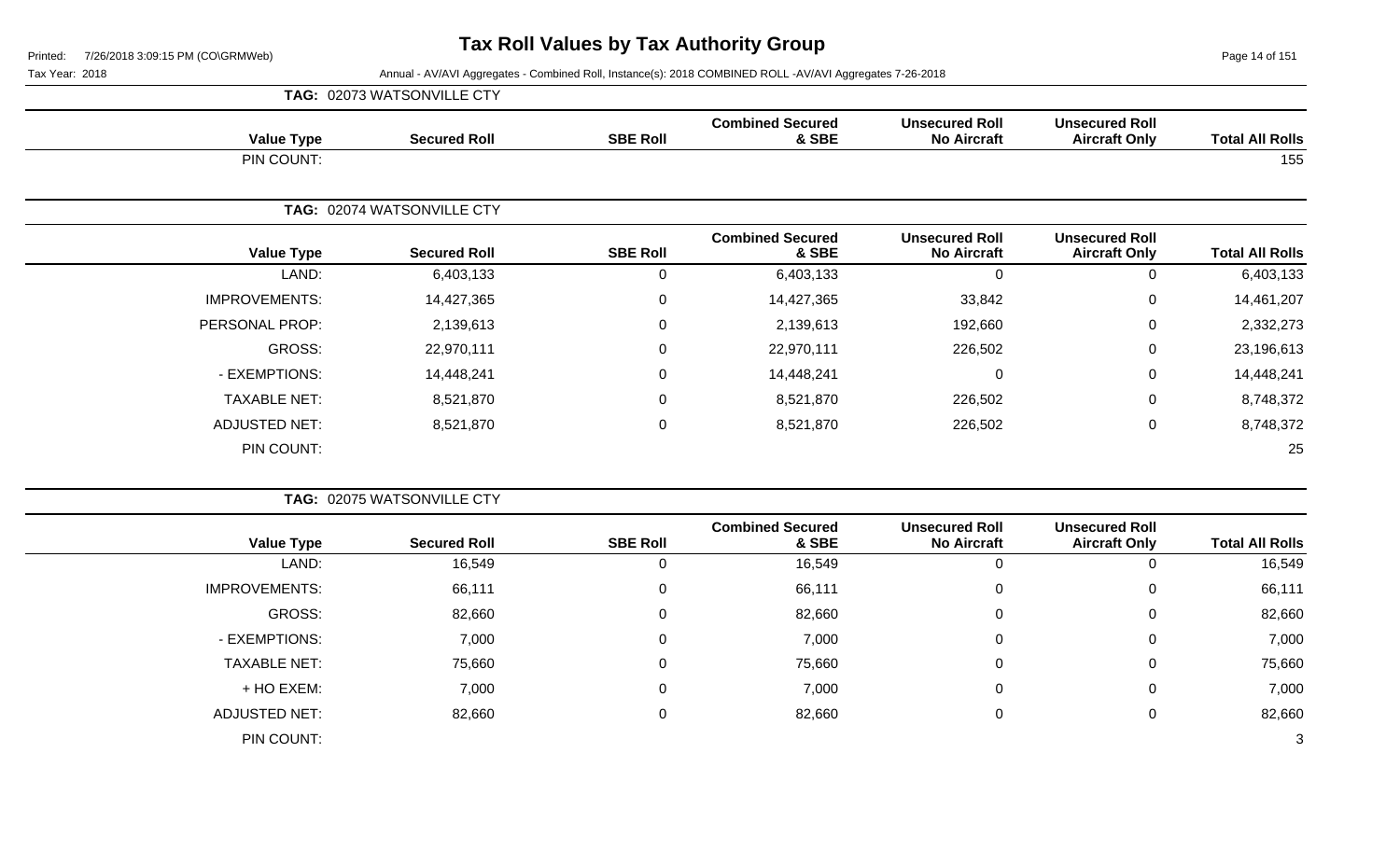**TAG:** 02077 WATSONVILLE CTY

### **Tax Roll Values by Tax Authority Group**

| <b>Value Type</b>    | <b>Secured Roll</b>        | <b>SBE Roll</b> | <b>Combined Secured</b><br>& SBE | <b>Unsecured Roll</b><br><b>No Aircraft</b> | <b>Unsecured Roll</b><br><b>Aircraft Only</b> | <b>Total All Rolls</b> |
|----------------------|----------------------------|-----------------|----------------------------------|---------------------------------------------|-----------------------------------------------|------------------------|
| LAND:                | 810,029                    | $\mathbf 0$     | 810,029                          | $\mathbf 0$                                 | $\mathbf 0$                                   | 810,029                |
| <b>IMPROVEMENTS:</b> | 1,057,106                  | $\mathsf 0$     | 1,057,106                        | 19,786                                      | 0                                             | 1,076,892              |
| PERSONAL PROP:       | 0                          | $\mathbf 0$     | $\mathbf 0$                      | 97,433                                      | 0                                             | 97,433                 |
| GROSS:               | 1,867,135                  | $\mathsf 0$     | 1,867,135                        | 117,219                                     | $\mathbf 0$                                   | 1,984,354              |
| <b>TAXABLE NET:</b>  | 1,867,135                  | $\mathbf 0$     | 1,867,135                        | 117,219                                     | $\mathbf 0$                                   | 1,984,354              |
| <b>ADJUSTED NET:</b> | 1,867,135                  | 0               | 1,867,135                        | 117,219                                     | $\mathbf 0$                                   | 1,984,354              |
| PIN COUNT:           |                            |                 |                                  |                                             |                                               | 3                      |
|                      | TAG: 02078 WATSONVILLE CTY |                 |                                  |                                             |                                               |                        |
| <b>Value Type</b>    | <b>Secured Roll</b>        | <b>SBE Roll</b> | <b>Combined Secured</b><br>& SBE | <b>Unsecured Roll</b><br><b>No Aircraft</b> | <b>Unsecured Roll</b><br><b>Aircraft Only</b> | <b>Total All Rolls</b> |
| LAND:                | 422,229,131                | 0               | 422,229,131                      | 3,526,002                                   | $\mathbf 0$                                   | 425,755,133            |
| <b>IMPROVEMENTS:</b> | 517,317,196                | 0               | 517,317,196                      | 38,359,813                                  | 0                                             | 555,677,009            |
| PERSONAL PROP:       | 8,736,111                  | 0               | 8,736,111                        | 56,642,809                                  | 24,569,703                                    | 89,948,623             |
| GROSS:               | 948,282,438                | 0               | 948,282,438                      | 98,528,624                                  | 24,569,703                                    | 1,071,380,765          |
| - EXEMPTIONS:        | 45,298,019                 | $\mathbf 0$     | 45,298,019                       | 1,120,161                                   | 579,725                                       | 46,997,905             |
| <b>TAXABLE NET:</b>  | 902,984,419                | 0               | 902,984,419                      | 97,408,463                                  | 23,989,978                                    | 1,024,382,860          |
| + HO EXEM:           | 3,088,400                  | $\mathsf 0$     | 3,088,400                        | $\mathbf 0$                                 | $\mathbf 0$                                   | 3,088,400              |
| <b>ADJUSTED NET:</b> | 906,072,819                | $\mathsf 0$     | 906,072,819                      | 97,408,463                                  | 23,989,978                                    | 1,027,471,260          |
| PIN COUNT:           |                            |                 |                                  |                                             |                                               | 3,198                  |

|                        |                                               |                                             |                                  |                 | TAG: 02079 WATSONVILLE CTY |                      |  |  |  |
|------------------------|-----------------------------------------------|---------------------------------------------|----------------------------------|-----------------|----------------------------|----------------------|--|--|--|
| <b>Total All Rolls</b> | <b>Unsecured Roll</b><br><b>Aircraft Only</b> | <b>Unsecured Roll</b><br><b>No Aircraft</b> | <b>Combined Secured</b><br>& SBE | <b>SBE Roll</b> | <b>Secured Roll</b>        | <b>Value Type</b>    |  |  |  |
| 229,076                |                                               |                                             | 229,076                          |                 | 229,076                    | LAND:                |  |  |  |
| 5,443                  |                                               |                                             | 5,443                            |                 | 5,443                      | <b>IMPROVEMENTS:</b> |  |  |  |
| 234,519                |                                               |                                             | 234,519                          |                 | 234,519                    | <b>GROSS:</b>        |  |  |  |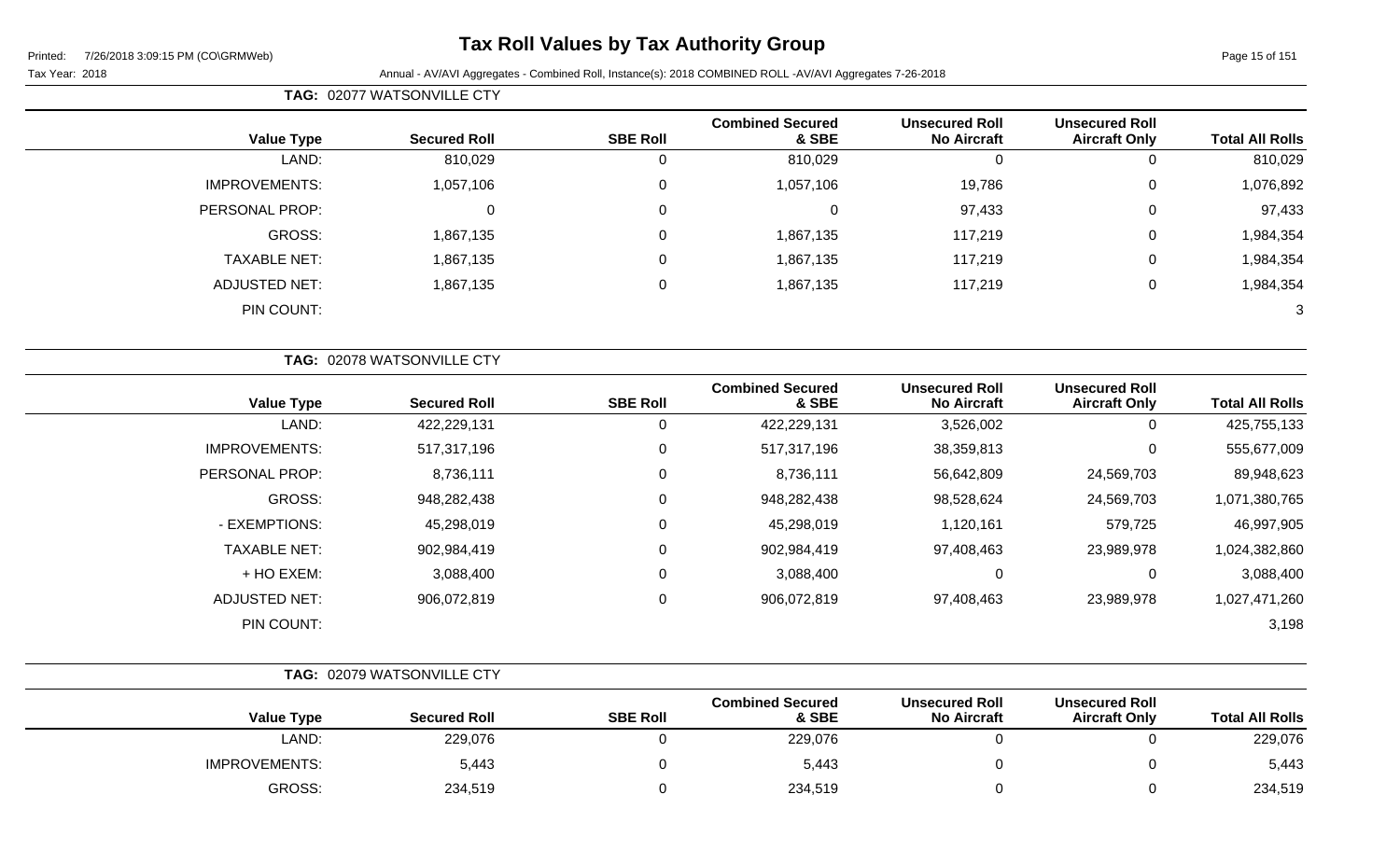# **Tax Roll Values by Tax Authority Group**

Page 16 of 151

| Annual - AV/AVI Aggregates - Combined Roll, Instance(s): 2018 COMBINED ROLL -AV/AVI Aggregates 7-26-2018<br>Tax Year: 2018 |                            |                 |                                  |                                             |                                               |                        |  |
|----------------------------------------------------------------------------------------------------------------------------|----------------------------|-----------------|----------------------------------|---------------------------------------------|-----------------------------------------------|------------------------|--|
|                                                                                                                            | TAG: 02079 WATSONVILLE CTY |                 |                                  |                                             |                                               |                        |  |
| <b>Value Type</b>                                                                                                          | <b>Secured Roll</b>        | <b>SBE Roll</b> | <b>Combined Secured</b><br>& SBE | <b>Unsecured Roll</b><br><b>No Aircraft</b> | <b>Unsecured Roll</b><br><b>Aircraft Only</b> | <b>Total All Rolls</b> |  |
| <b>TAXABLE NET:</b>                                                                                                        | 234,519                    | $\mathbf 0$     | 234,519                          | $\mathbf 0$                                 | $\mathbf 0$                                   | 234,519                |  |
| <b>ADJUSTED NET:</b>                                                                                                       | 234,519                    | $\mathsf 0$     | 234,519                          | $\mathbf 0$                                 | $\pmb{0}$                                     | 234,519                |  |
| PIN COUNT:                                                                                                                 |                            |                 |                                  |                                             |                                               | 3                      |  |
|                                                                                                                            | TAG: 03007 CAPITOLA CITY   |                 |                                  |                                             |                                               |                        |  |
| <b>Value Type</b>                                                                                                          | <b>Secured Roll</b>        | <b>SBE Roll</b> | <b>Combined Secured</b><br>& SBE | <b>Unsecured Roll</b><br><b>No Aircraft</b> | <b>Unsecured Roll</b><br><b>Aircraft Only</b> | <b>Total All Rolls</b> |  |
| PERSONAL PROP:                                                                                                             | 0                          | $\mathbf 0$     | $\mathbf 0$                      | 34,058                                      | $\mathbf 0$                                   | 34,058                 |  |
| GROSS:                                                                                                                     | $\Omega$                   | $\mathbf 0$     | $\mathbf 0$                      | 34,058                                      | 0                                             | 34,058                 |  |
| <b>TAXABLE NET:</b>                                                                                                        | $\Omega$                   | $\Omega$        | $\Omega$                         | 34,058                                      | 0                                             | 34,058                 |  |
| <b>ADJUSTED NET:</b>                                                                                                       | $\Omega$                   | $\mathbf 0$     | $\mathbf 0$                      | 34,058                                      | $\mathbf 0$                                   | 34,058                 |  |
| PIN COUNT:                                                                                                                 |                            |                 |                                  |                                             |                                               |                        |  |
|                                                                                                                            | TAG: 03011 CAPITOLA CITY   |                 |                                  |                                             |                                               |                        |  |
| <b>Value Type</b>                                                                                                          | <b>Secured Roll</b>        | <b>SBE Roll</b> | <b>Combined Secured</b><br>& SBE | <b>Unsecured Roll</b><br><b>No Aircraft</b> | <b>Unsecured Roll</b><br><b>Aircraft Only</b> | <b>Total All Rolls</b> |  |
| PIN COUNT:                                                                                                                 |                            |                 |                                  |                                             |                                               |                        |  |
|                                                                                                                            | TAG: 03037 CAPITOLA CITY   |                 |                                  |                                             |                                               |                        |  |
| <b>Value Type</b>                                                                                                          | <b>Secured Roll</b>        | <b>SBE Roll</b> | <b>Combined Secured</b><br>& SBE | <b>Unsecured Roll</b><br><b>No Aircraft</b> | <b>Unsecured Roll</b><br><b>Aircraft Only</b> | <b>Total All Rolls</b> |  |
| LAND:                                                                                                                      | $\mathbf 0$                | $\mathbf 0$     | $\mathsf{O}\xspace$              | 133,951                                     | $\mathbf 0$                                   | 133,951                |  |
| <b>IMPROVEMENTS:</b>                                                                                                       | $\mathbf{0}$               | $\mathbf 0$     | $\mathbf 0$                      | 275,713                                     | 0                                             | 275,713                |  |
| GROSS:                                                                                                                     | $\Omega$                   | $\Omega$        | $\mathbf 0$                      | 409,664                                     | $\Omega$                                      | 409,664                |  |
| <b>TAXABLE NET:</b>                                                                                                        | $\Omega$                   | $\mathbf 0$     | $\mathbf 0$                      | 409,664                                     | 0                                             | 409,664                |  |
| <b>ADJUSTED NET:</b>                                                                                                       | $\Omega$                   | 0               | 0                                | 409,664                                     | 0                                             | 409,664                |  |
| PIN COUNT:                                                                                                                 |                            |                 |                                  |                                             |                                               | 10                     |  |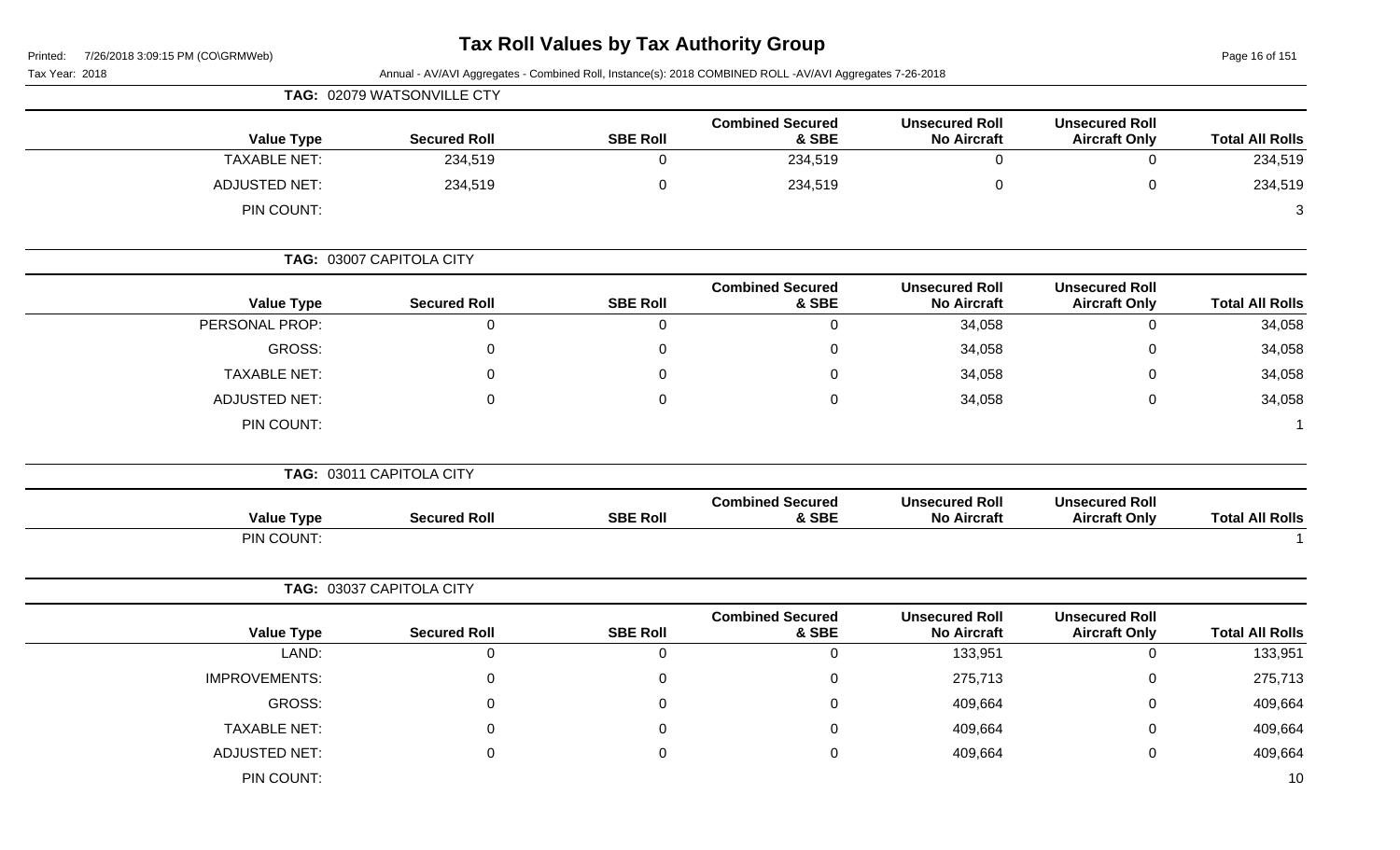### **Tax Roll Values by Tax Authority Group**

Tax Year: 2018 Annual - AV/AVI Aggregates - Combined Roll, Instance(s): 2018 COMBINED ROLL -AV/AVI Aggregates 7-26-2018

| <b>Total All Rolls</b> | <b>Unsecured Roll</b><br><b>Aircraft Only</b> | <b>Unsecured Roll</b><br><b>No Aircraft</b> | <b>Combined Secured</b><br>& SBE | <b>SBE Roll</b> | <b>Secured Roll</b> | <b>Value Type</b>    |
|------------------------|-----------------------------------------------|---------------------------------------------|----------------------------------|-----------------|---------------------|----------------------|
| 429,744                | 0                                             | 0                                           | 429,744                          |                 | 429,744             | LAND:                |
| 487,033                | 0                                             | 0                                           | 487,033                          |                 | 487,033             | <b>IMPROVEMENTS:</b> |
| 916,777                | 0                                             | 0                                           | 916,777                          | $\Omega$        | 916,777             | GROSS:               |
| 7,000                  | $\mathbf 0$                                   | 0                                           | 7,000                            | $\Omega$        | 7,000               | - EXEMPTIONS:        |
| 909,777                | $\mathbf 0$                                   | $\mathbf 0$                                 | 909,777                          | $\Omega$        | 909,777             | <b>TAXABLE NET:</b>  |
| 7,000                  | $\mathbf 0$                                   | 0                                           | 7,000                            | $\Omega$        | 7,000               | + HO EXEM:           |
| 916,777                | $\mathbf 0$                                   | 0                                           | 916,777                          | 0               | 916,777             | <b>ADJUSTED NET:</b> |
| 4                      |                                               |                                             |                                  |                 |                     | PIN COUNT:           |
|                        |                                               |                                             |                                  |                 |                     |                      |

**TAG:** 03046 CAPITOLA CITY

**TAG:** 03039 CAPITOLA CITY

| <b>Value Type</b>    | <b>Secured Roll</b> | <b>SBE Roll</b> | <b>Combined Secured</b><br>& SBE | <b>Unsecured Roll</b><br><b>No Aircraft</b> | <b>Unsecured Roll</b><br><b>Aircraft Only</b> | <b>Total All Rolls</b> |
|----------------------|---------------------|-----------------|----------------------------------|---------------------------------------------|-----------------------------------------------|------------------------|
| LAND:                | 26,466,442          |                 | 26,466,442                       | 0                                           | 0                                             | 26,466,442             |
| <b>IMPROVEMENTS:</b> | 15,158,950          |                 | 15,158,950                       | 236,252                                     | 0                                             | 15,395,202             |
| PERSONAL PROP:       | $\mathbf 0$         |                 | 0                                | 143,492                                     | 0                                             | 143,492                |
| GROSS:               | 41,625,392          |                 | 41,625,392                       | 379,744                                     | 0                                             | 42,005,136             |
| - EXEMPTIONS:        | 161,000             |                 | 161,000                          | 0                                           | 0                                             | 161,000                |
| <b>TAXABLE NET:</b>  | 41,464,392          |                 | 41,464,392                       | 379,744                                     | 0                                             | 41,844,136             |
| + HO EXEM:           | 161,000             |                 | 161,000                          | 0                                           | 0                                             | 161,000                |
| <b>ADJUSTED NET:</b> | 41,625,392          |                 | 41,625,392                       | 379,744                                     | 0                                             | 42,005,136             |
| PIN COUNT:           |                     |                 |                                  |                                             |                                               | 93                     |

|                      | TAG: 03050 CAPITOLA CITY |                 |                                  |                                             |                                               |                        |
|----------------------|--------------------------|-----------------|----------------------------------|---------------------------------------------|-----------------------------------------------|------------------------|
| <b>Value Type</b>    | <b>Secured Roll</b>      | <b>SBE Roll</b> | <b>Combined Secured</b><br>& SBE | <b>Unsecured Roll</b><br><b>No Aircraft</b> | <b>Unsecured Roll</b><br><b>Aircraft Only</b> | <b>Total All Rolls</b> |
| LAND:                | 684,598                  |                 | 684,598                          |                                             |                                               | 684,598                |
| <b>IMPROVEMENTS:</b> | 192,168                  |                 | 192,168                          |                                             |                                               | 192,168                |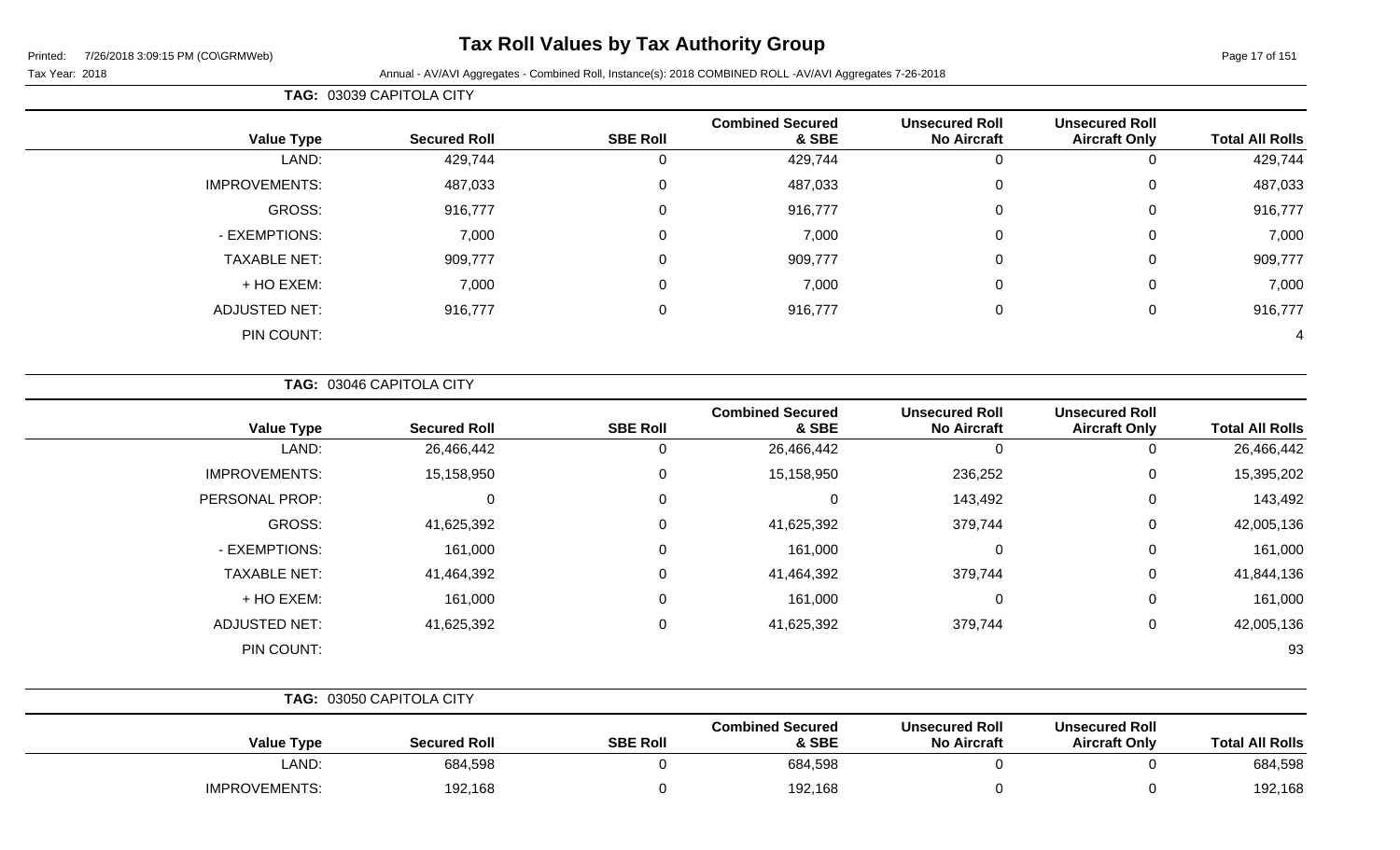| Printed: | 7/26/2018 3:09:15 PM (CO\GRMWeb) |  |
|----------|----------------------------------|--|
|          |                                  |  |

# **Tax Roll Values by Tax Authority Group**

| Tax Year: 2018       |                          |                  | Annual - AV/AVI Aggregates - Combined Roll, Instance(s): 2018 COMBINED ROLL -AV/AVI Aggregates 7-26-2018 |                                             |                                               |                        |
|----------------------|--------------------------|------------------|----------------------------------------------------------------------------------------------------------|---------------------------------------------|-----------------------------------------------|------------------------|
|                      | TAG: 03050 CAPITOLA CITY |                  |                                                                                                          |                                             |                                               |                        |
| <b>Value Type</b>    | <b>Secured Roll</b>      | <b>SBE Roll</b>  | <b>Combined Secured</b><br>& SBE                                                                         | <b>Unsecured Roll</b><br><b>No Aircraft</b> | <b>Unsecured Roll</b><br><b>Aircraft Only</b> | <b>Total All Rolls</b> |
| PERSONAL PROP:       | $\mathbf 0$              | $\mathbf 0$      | $\mathbf 0$                                                                                              | 8,203                                       | $\mathbf 0$                                   | 8,203                  |
| <b>GROSS:</b>        | 876,766                  | $\Omega$         | 876,766                                                                                                  | 8,203                                       | 0                                             | 884,969                |
| <b>TAXABLE NET:</b>  | 876,766                  | 0                | 876,766                                                                                                  | 8,203                                       | $\mathbf 0$                                   | 884,969                |
| <b>ADJUSTED NET:</b> | 876,766                  | $\Omega$         | 876,766                                                                                                  | 8,203                                       | $\mathbf 0$                                   | 884,969                |
| PIN COUNT:           |                          |                  |                                                                                                          |                                             |                                               | $\overline{2}$         |
|                      | TAG: 03053 CAPITOLA CITY |                  |                                                                                                          |                                             |                                               |                        |
| <b>Value Type</b>    | <b>Secured Roll</b>      | <b>SBE Roll</b>  | <b>Combined Secured</b><br>& SBE                                                                         | <b>Unsecured Roll</b><br><b>No Aircraft</b> | <b>Unsecured Roll</b><br><b>Aircraft Only</b> | <b>Total All Rolls</b> |
| PIN COUNT:           |                          |                  |                                                                                                          |                                             |                                               | $\overline{2}$         |
|                      | TAG: 03056 CAPITOLA CITY |                  |                                                                                                          |                                             |                                               |                        |
| <b>Value Type</b>    | <b>Secured Roll</b>      | <b>SBE Roll</b>  | <b>Combined Secured</b><br>& SBE                                                                         | <b>Unsecured Roll</b><br><b>No Aircraft</b> | <b>Unsecured Roll</b><br><b>Aircraft Only</b> | <b>Total All Rolls</b> |
| LAND:                | 10,412,224               | $\boldsymbol{0}$ | 10,412,224                                                                                               | $\mathbf 0$                                 | $\mathbf 0$                                   | 10,412,224             |
| <b>IMPROVEMENTS:</b> | 7,439,391                | 0                | 7,439,391                                                                                                | 4,500                                       | $\mathbf 0$                                   | 7,443,891              |
| PERSONAL PROP:       | 0                        | 0                | $\mathbf 0$                                                                                              | 16,500                                      | 0                                             | 16,500                 |
| <b>GROSS:</b>        | 17,851,615               | $\Omega$         | 17,851,615                                                                                               | 21,000                                      | $\mathbf 0$                                   | 17,872,615             |
| <b>TAXABLE NET:</b>  | 17,851,615               | $\Omega$         | 17,851,615                                                                                               | 21,000                                      | $\mathbf 0$                                   | 17,872,615             |
| <b>ADJUSTED NET:</b> | 17,851,615               | $\mathbf 0$      | 17,851,615                                                                                               | 21,000                                      | $\mathbf 0$                                   | 17,872,615             |
| PIN COUNT:           |                          |                  |                                                                                                          |                                             |                                               | 17                     |
|                      | TAG: 03063 CAPITOLA CITY |                  |                                                                                                          |                                             |                                               |                        |
| <b>Value Type</b>    | <b>Secured Roll</b>      | <b>SBE Roll</b>  | <b>Combined Secured</b><br>& SBE                                                                         | <b>Unsecured Roll</b><br><b>No Aircraft</b> | <b>Unsecured Roll</b><br><b>Aircraft Only</b> | <b>Total All Rolls</b> |
| LAND:                | 502,828                  | $\mathbf 0$      | 502,828                                                                                                  | $\mathbf 0$                                 | $\overline{0}$                                | 502,828                |
| <b>IMPROVEMENTS:</b> | 419,024                  | $\boldsymbol{0}$ | 419,024                                                                                                  | $\mathbf 0$                                 | $\mathbf 0$                                   | 419,024                |

GROSS: 921,852 0 921,852 0 0 921,852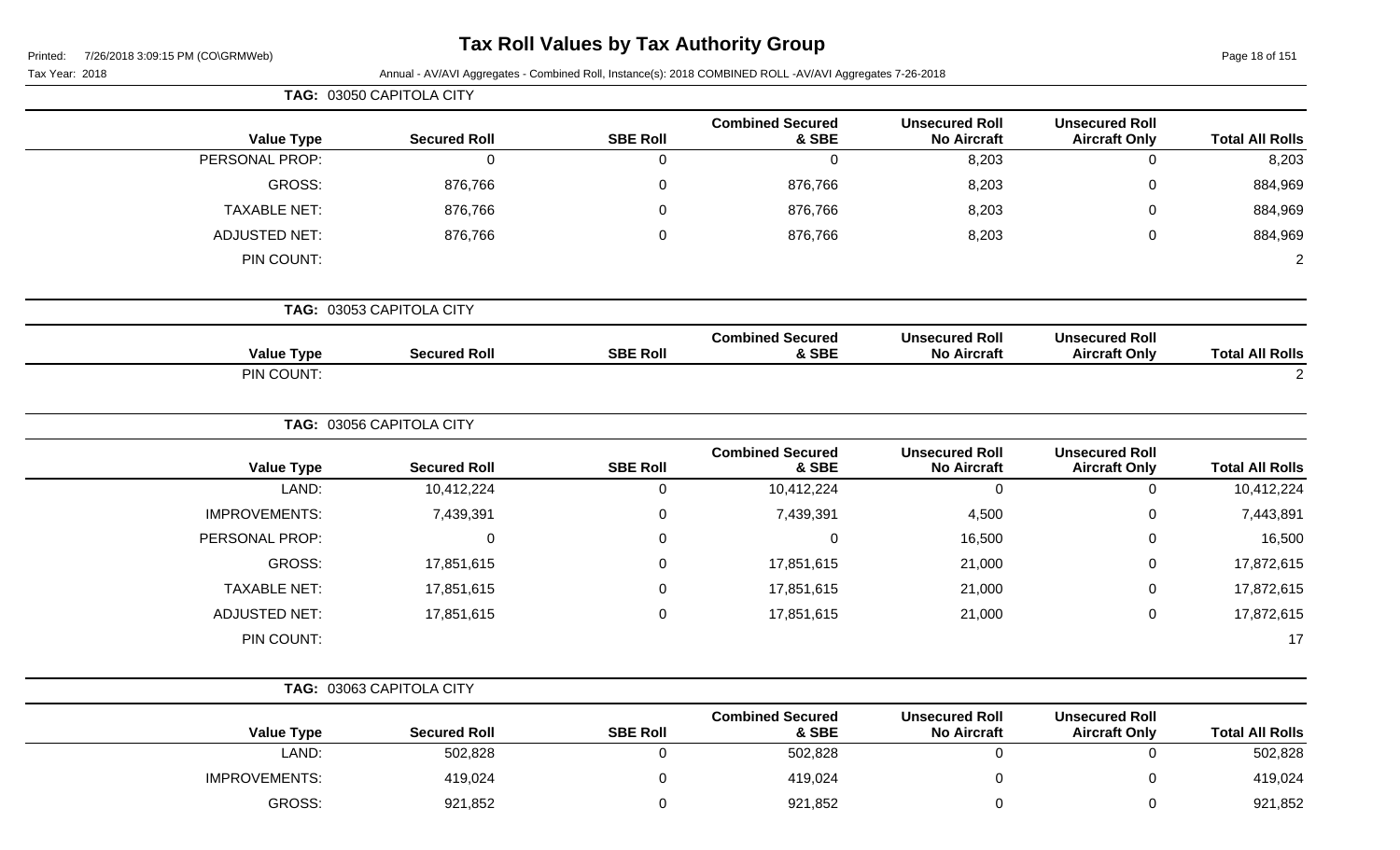# **Tax Roll Values by Tax Authority Group**

Page 19 of 151

| Printed:<br>7726/2018 3:09:15 PM (CO\GRMWeD)<br>Tax Year: 2018 |                          |                 | Annual - AV/AVI Aggregates - Combined Roll, Instance(s): 2018 COMBINED ROLL -AV/AVI Aggregates 7-26-2018 |                                             |                                               | Page 19 or 151         |
|----------------------------------------------------------------|--------------------------|-----------------|----------------------------------------------------------------------------------------------------------|---------------------------------------------|-----------------------------------------------|------------------------|
|                                                                | TAG: 03063 CAPITOLA CITY |                 |                                                                                                          |                                             |                                               |                        |
| <b>Value Type</b>                                              | <b>Secured Roll</b>      | <b>SBE Roll</b> | <b>Combined Secured</b><br>& SBE                                                                         | <b>Unsecured Roll</b><br><b>No Aircraft</b> | <b>Unsecured Roll</b><br><b>Aircraft Only</b> | <b>Total All Rolls</b> |
| <b>TAXABLE NET:</b>                                            | 921,852                  | $\mathbf 0$     | 921,852                                                                                                  | $\mathbf 0$                                 | $\mathsf 0$                                   | 921,852                |
| <b>ADJUSTED NET:</b>                                           | 921,852                  | 0               | 921,852                                                                                                  | 0                                           | $\mathbf 0$                                   | 921,852                |
| PIN COUNT:                                                     |                          |                 |                                                                                                          |                                             |                                               |                        |
|                                                                | TAG: 03069 CAPITOLA CITY |                 |                                                                                                          |                                             |                                               |                        |
| <b>Value Type</b>                                              | <b>Secured Roll</b>      | <b>SBE Roll</b> | <b>Combined Secured</b><br>& SBE                                                                         | <b>Unsecured Roll</b><br><b>No Aircraft</b> | <b>Unsecured Roll</b><br><b>Aircraft Only</b> | <b>Total All Rolls</b> |
| LAND:                                                          | 6,502,301                | 0               | 6,502,301                                                                                                | 0                                           | $\mathbf 0$                                   | 6,502,301              |
| <b>IMPROVEMENTS:</b>                                           | 5,727,588                | 0               | 5,727,588                                                                                                | 3,667,144                                   | 0                                             | 9,394,732              |
| PERSONAL PROP:                                                 | 360,427                  | 0               | 360,427                                                                                                  | 1,028,114                                   | 0                                             | 1,388,541              |
| <b>GROSS:</b>                                                  | 12,590,316               | 0               | 12,590,316                                                                                               | 4,695,258                                   | 0                                             | 17,285,574             |
| - EXEMPTIONS:                                                  | 0                        | 0               | $\mathbf 0$                                                                                              | 1,101,325                                   | 0                                             | 1,101,325              |
| <b>TAXABLE NET:</b>                                            | 12,590,316               | 0               | 12,590,316                                                                                               | 3,593,933                                   | 0                                             | 16,184,249             |
| <b>ADJUSTED NET:</b>                                           | 12,590,316               | 0               | 12,590,316                                                                                               | 3,593,933                                   | $\mathbf 0$                                   | 16,184,249             |
| PIN COUNT:                                                     |                          |                 |                                                                                                          |                                             |                                               | 27                     |
|                                                                | TAG: 03070 CAPITOLA CITY |                 |                                                                                                          |                                             |                                               |                        |
| <b>Value Type</b>                                              | <b>Secured Roll</b>      | <b>SBE Roll</b> | <b>Combined Secured</b><br>& SBE                                                                         | <b>Unsecured Roll</b><br><b>No Aircraft</b> | <b>Unsecured Roll</b><br><b>Aircraft Only</b> | <b>Total All Rolls</b> |
| PIN COUNT:                                                     |                          |                 |                                                                                                          |                                             |                                               |                        |
|                                                                | TAG: 03071 CAPITOLA CITY |                 |                                                                                                          |                                             |                                               |                        |
| <b>Value Type</b>                                              | <b>Secured Roll</b>      | <b>SBE Roll</b> | <b>Combined Secured</b><br>& SBE                                                                         | <b>Unsecured Roll</b><br><b>No Aircraft</b> | <b>Unsecured Roll</b><br><b>Aircraft Only</b> | <b>Total All Rolls</b> |
| LAND:                                                          | 650                      | $\overline{0}$  | 650                                                                                                      | $\overline{0}$                              | $\pmb{0}$                                     | 650                    |
| <b>IMPROVEMENTS:</b>                                           | 650                      | 0               | 650                                                                                                      | $\mathsf{O}\xspace$                         | $\pmb{0}$                                     | 650                    |
| GROSS:                                                         | 1,300                    | 0               | 1,300                                                                                                    | 0                                           | $\pmb{0}$                                     | 1,300                  |
| - EXEMPTIONS:                                                  | 1,300                    | $\mathbf 0$     | 1,300                                                                                                    | $\mathbf 0$                                 | $\mathsf 0$                                   | 1,300                  |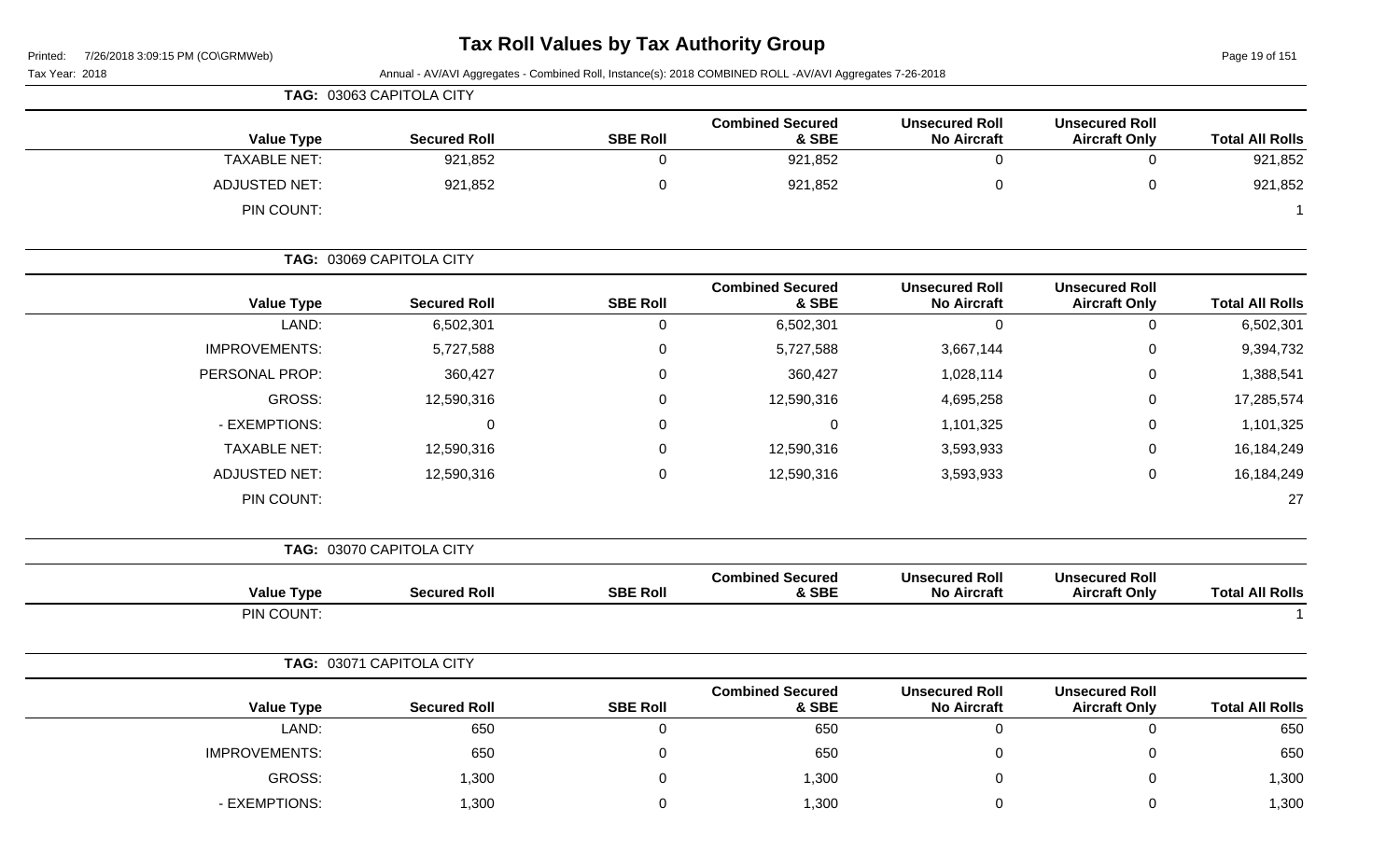Page 20 of 151

|                      | TAG: 03071 CAPITOLA CITY |                 |                                  |                                             |                                               |                        |
|----------------------|--------------------------|-----------------|----------------------------------|---------------------------------------------|-----------------------------------------------|------------------------|
| <b>Value Type</b>    | <b>Secured Roll</b>      | <b>SBE Roll</b> | <b>Combined Secured</b><br>& SBE | <b>Unsecured Roll</b><br><b>No Aircraft</b> | <b>Unsecured Roll</b><br><b>Aircraft Only</b> | <b>Total All Rolls</b> |
| PIN COUNT:           |                          |                 |                                  |                                             |                                               |                        |
|                      | TAG: 03101 CAPITOLA CITY |                 |                                  |                                             |                                               |                        |
| <b>Value Type</b>    | <b>Secured Roll</b>      | <b>SBE Roll</b> | <b>Combined Secured</b><br>& SBE | <b>Unsecured Roll</b><br><b>No Aircraft</b> | <b>Unsecured Roll</b><br><b>Aircraft Only</b> | <b>Total All Rolls</b> |
| LAND:                | 75,554,048               | 110,892         | 75,664,940                       | 0                                           | 0                                             | 75,664,940             |
| <b>IMPROVEMENTS:</b> | 103,123,528              | $\mathbf 0$     | 103,123,528                      | 15,158,096                                  | 0                                             | 118,281,624            |
| PERSONAL PROP:       | 1,646,681                | $\overline{0}$  | 1,646,681                        | 9,627,855                                   | 0                                             | 11,274,536             |
| GROSS:               | 180,324,257              | 110,892         | 180,435,149                      | 24,785,951                                  | 0                                             | 205,221,100            |
| - EXEMPTIONS:        | 4,181,613                | $\Omega$        | 4,181,613                        | 0                                           | 0                                             | 4,181,613              |
| <b>TAXABLE NET:</b>  | 176,142,644              | 110,892         | 176,253,536                      | 24,785,951                                  | 0                                             | 201,039,487            |
| + HO EXEM:           | 14,000                   | $\Omega$        | 14,000                           | 0                                           | 0                                             | 14,000                 |
| <b>ADJUSTED NET:</b> | 176,156,644              | 110,892         | 176,267,536                      | 24,785,951                                  | 0                                             | 201,053,487            |
| PIN COUNT:           |                          |                 |                                  |                                             |                                               | 155                    |

|                        |                                               |                                             |                                  |                 | <b>TAG: 03102 CAPITOLA CITY</b> |                      |
|------------------------|-----------------------------------------------|---------------------------------------------|----------------------------------|-----------------|---------------------------------|----------------------|
| <b>Total All Rolls</b> | <b>Unsecured Roll</b><br><b>Aircraft Only</b> | <b>Unsecured Roll</b><br><b>No Aircraft</b> | <b>Combined Secured</b><br>& SBE | <b>SBE Roll</b> | <b>Secured Roll</b>             | <b>Value Type</b>    |
| 23,033,760             |                                               |                                             | 23,033,760                       | 0               | 23,033,760                      | LAND:                |
| 22,559,035             | 0                                             | $\Omega$                                    | 22,559,035                       | 0               | 22,559,035                      | <b>IMPROVEMENTS:</b> |
| 229,082                | 0                                             | 150,082                                     | 79,000                           | 0               | 79,000                          | PERSONAL PROP:       |
| 45,821,877             | 0                                             | 150,082                                     | 45,671,795                       | 0               | 45,671,795                      | GROSS:               |
| 7,722,235              | 0                                             | $\Omega$                                    | 7,722,235                        | 0               | 7,722,235                       | - EXEMPTIONS:        |
| 38,099,642             | 0                                             | 150,082                                     | 37,949,560                       | 0               | 37,949,560                      | <b>TAXABLE NET:</b>  |
| 203,000                | 0                                             | 0                                           | 203,000                          | 0               | 203,000                         | + HO EXEM:           |
| 38,302,642             | 0                                             | 150,082                                     | 38,152,560                       | 0               | 38,152,560                      | <b>ADJUSTED NET:</b> |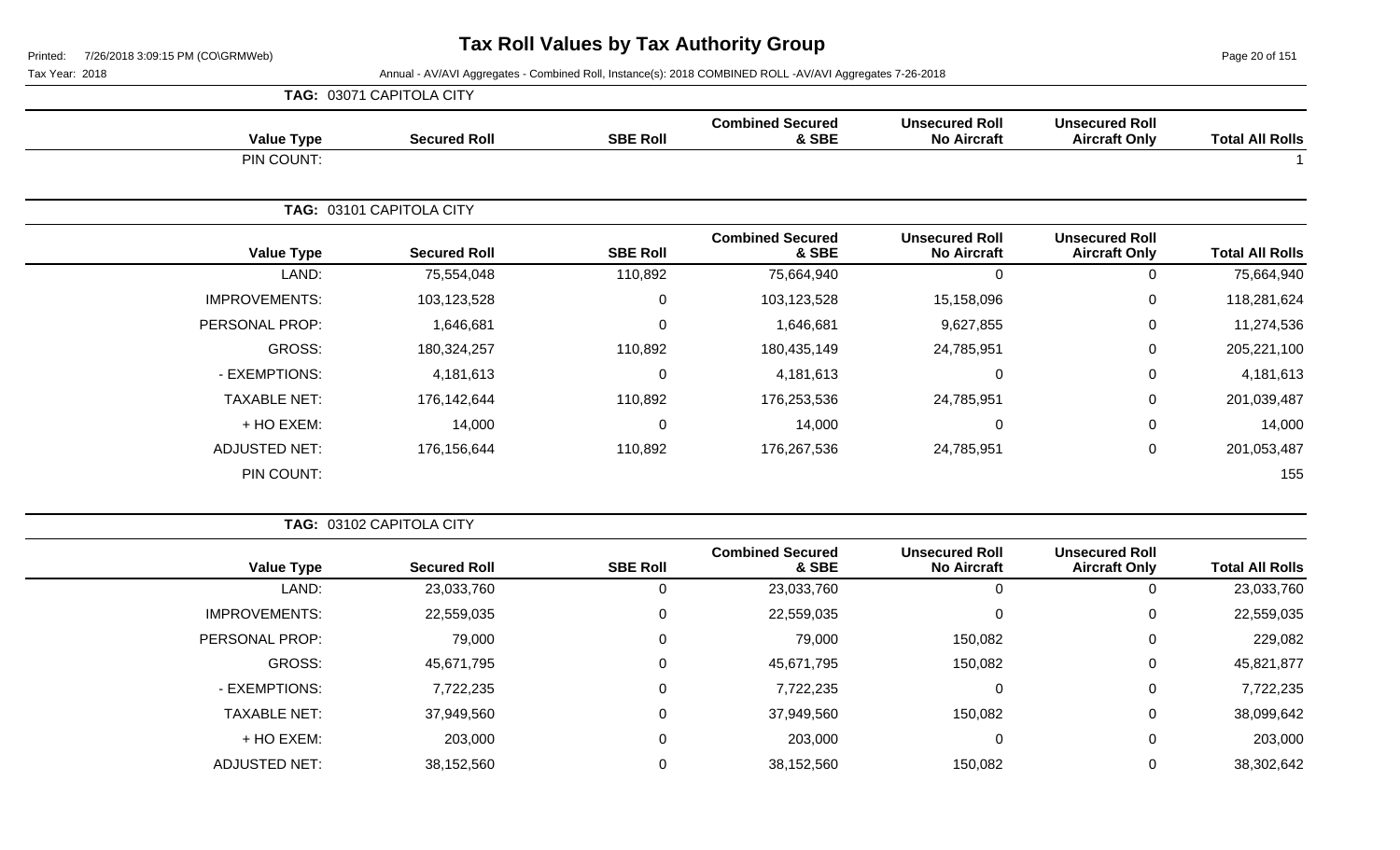Page 21 of 151

|                        |                                               |                                             |                                  |                 | TAG: 03102 CAPITOLA CITY |                      |
|------------------------|-----------------------------------------------|---------------------------------------------|----------------------------------|-----------------|--------------------------|----------------------|
| <b>Total All Rolls</b> | <b>Unsecured Roll</b><br><b>Aircraft Only</b> | <b>Unsecured Roll</b><br><b>No Aircraft</b> | <b>Combined Secured</b><br>& SBE | <b>SBE Roll</b> | <b>Secured Roll</b>      | <b>Value Type</b>    |
| 101                    |                                               |                                             |                                  |                 |                          | PIN COUNT:           |
|                        |                                               |                                             |                                  |                 | TAG: 03103 CAPITOLA CITY |                      |
| <b>Total All Rolls</b> | <b>Unsecured Roll</b><br><b>Aircraft Only</b> | <b>Unsecured Roll</b><br><b>No Aircraft</b> | <b>Combined Secured</b><br>& SBE | <b>SBE Roll</b> | <b>Secured Roll</b>      | <b>Value Type</b>    |
| 8,234,111              | 0                                             | 0                                           | 8,234,111                        | 0               | 8,234,111                | LAND:                |
| 17,257,105             | $\mathbf 0$                                   | 1,991,981                                   | 15,265,124                       | 0               | 15,265,124               | <b>IMPROVEMENTS:</b> |
| 1,489,371              | 0                                             | 1,489,371                                   | 0                                | 0               | 0                        | PERSONAL PROP:       |
| 26,980,587             | $\mathbf 0$                                   | 3,481,352                                   | 23,499,235                       | 0               | 23,499,235               | GROSS:               |
| 26,980,587             | 0                                             | 3,481,352                                   | 23,499,235                       | $\mathbf 0$     | 23,499,235               | <b>TAXABLE NET:</b>  |
| 26,980,587             | $\mathbf 0$                                   | 3,481,352                                   | 23,499,235                       | 0               | 23,499,235               | <b>ADJUSTED NET:</b> |
| 6                      |                                               |                                             |                                  |                 |                          | PIN COUNT:           |
|                        |                                               |                                             |                                  |                 | TAG: 03104 CAPITOLA CITY |                      |
|                        | <b>Unsecured Roll</b>                         | <b>Unsecured Roll</b>                       | <b>Combined Secured</b>          |                 |                          |                      |

| <b>Value Type</b>    | <b>Secured Roll</b> | <b>SBE Roll</b> | <b>Combined Secured</b><br>& SBE | <b>Unsecured Roll</b><br><b>No Aircraft</b> | <b>Unsecured Roll</b><br><b>Aircraft Only</b> | <b>Total All Rolls</b> |
|----------------------|---------------------|-----------------|----------------------------------|---------------------------------------------|-----------------------------------------------|------------------------|
| LAND:                | 1,378,799           |                 | 1,378,799                        | υ                                           |                                               | 1,378,799              |
| <b>IMPROVEMENTS:</b> | 6,466,849           | $\Omega$        | 6,466,849                        | 1,107,815                                   | 0                                             | 7,574,664              |
| PERSONAL PROP:       | 0                   | $\Omega$        | 0                                | 1,343,779                                   | 0                                             | 1,343,779              |
| GROSS:               | 7,845,648           | $\Omega$        | 7,845,648                        | 2,451,594                                   | υ                                             | 10,297,242             |
| <b>TAXABLE NET:</b>  | 7,845,648           | $\Omega$        | 7,845,648                        | 2,451,594                                   | υ                                             | 10,297,242             |
| ADJUSTED NET:        | 7,845,648           | $\Omega$        | 7,845,648                        | 2,451,594                                   |                                               | 10,297,242             |
| PIN COUNT:           |                     |                 |                                  |                                             |                                               | 6                      |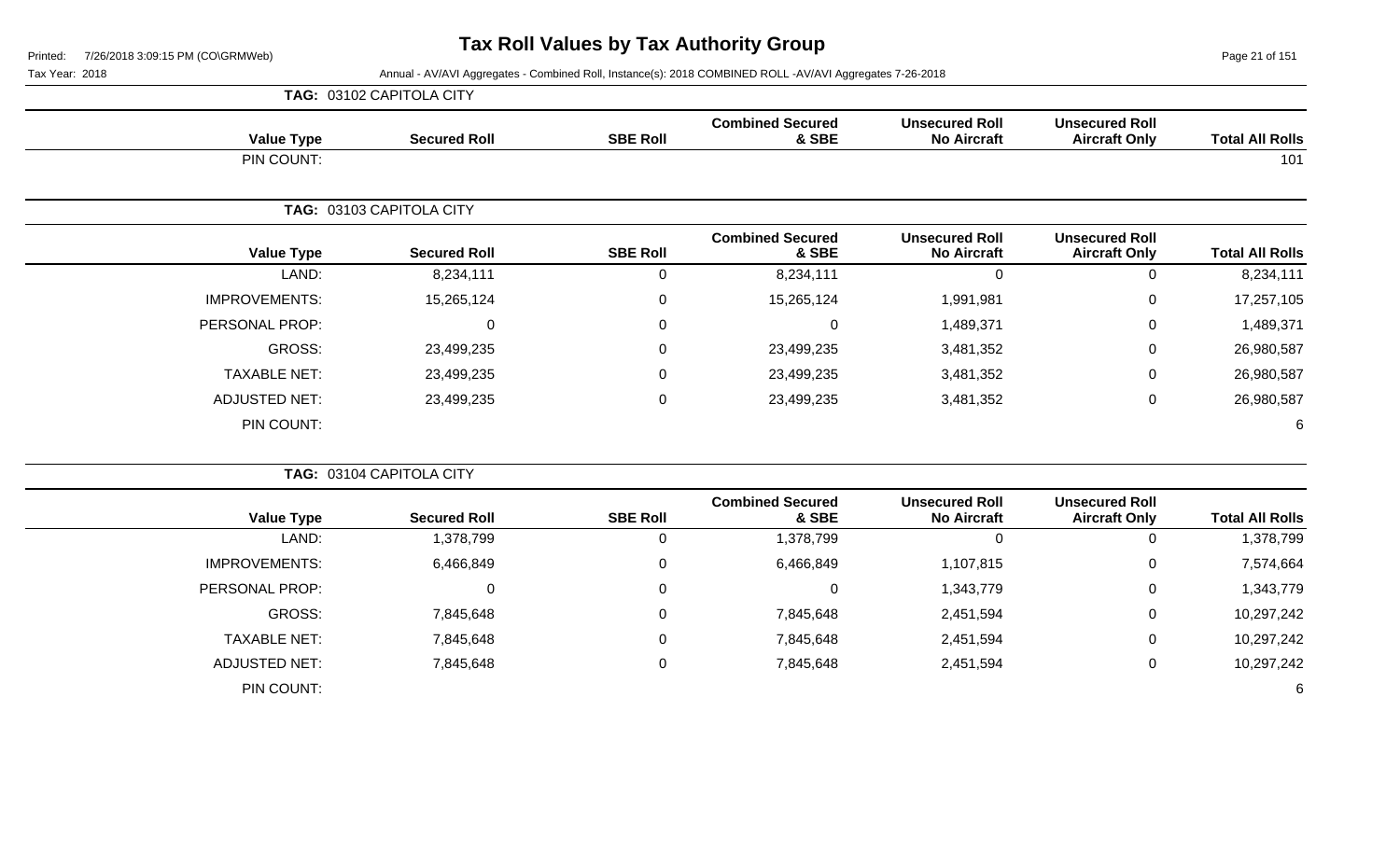### **Tax Roll Values by Tax Authority Group**

Page 22 of 151

Tax Year: 2018 Annual - AV/AVI Aggregates - Combined Roll, Instance(s): 2018 COMBINED ROLL -AV/AVI Aggregates 7-26-2018

| <b>Value Type</b>    | <b>Secured Roll</b> | <b>SBE Roll</b> | <b>Combined Secured</b><br>& SBE | <b>Unsecured Roll</b><br><b>No Aircraft</b> | <b>Unsecured Roll</b><br><b>Aircraft Only</b> | <b>Total All Rolls</b> |
|----------------------|---------------------|-----------------|----------------------------------|---------------------------------------------|-----------------------------------------------|------------------------|
| LAND:                | 16,320,117          | 0               | 16,320,117                       | 0                                           | 0                                             | 16,320,117             |
| <b>IMPROVEMENTS:</b> | 19,161,899          | $\mathbf 0$     | 19,161,899                       | 5,238,919                                   | $\mathbf 0$                                   | 24,400,818             |
| PERSONAL PROP:       | 823,461             | 0               | 823,461                          | 2,585,605                                   | $\mathbf 0$                                   | 3,409,066              |
| GROSS:               | 36,305,477          | 0               | 36,305,477                       | 7,824,524                                   | 0                                             | 44,130,001             |
| - EXEMPTIONS:        | 84,000              | $\mathbf 0$     | 84,000                           | $\Omega$                                    | $\mathbf 0$                                   | 84,000                 |
| <b>TAXABLE NET:</b>  | 36,221,477          | $\mathbf 0$     | 36,221,477                       | 7,824,524                                   | $\mathbf 0$                                   | 44,046,001             |
| + HO EXEM:           | 84,000              | 0               | 84,000                           | 0                                           | $\mathbf 0$                                   | 84,000                 |
| <b>ADJUSTED NET:</b> | 36,305,477          | $\mathbf 0$     | 36,305,477                       | 7,824,524                                   | 0                                             | 44,130,001             |
| PIN COUNT:           |                     |                 |                                  |                                             |                                               | 58                     |

**TAG:** 03106 CAPITOLA CITY

**TAG:** 03105 CAPITOLA CITY

| <b>Value Type</b>    | <b>Secured Roll</b>      | <b>SBE Roll</b> | <b>Combined Secured</b><br>& SBE | <b>Unsecured Roll</b><br><b>No Aircraft</b> | <b>Unsecured Roll</b><br><b>Aircraft Only</b> | <b>Total All Rolls</b> |
|----------------------|--------------------------|-----------------|----------------------------------|---------------------------------------------|-----------------------------------------------|------------------------|
| LAND:                | 258,791,999              | 0               | 258,791,999                      | 58,626                                      | $\mathbf 0$                                   | 258,850,625            |
| <b>IMPROVEMENTS:</b> | 192,988,582              | 0               | 192,988,582                      | 4,352,301                                   | $\mathbf 0$                                   | 197,340,883            |
| PERSONAL PROP:       | 307,219                  | $\Omega$        | 307,219                          | 2,584,066                                   | $\mathbf 0$                                   | 2,891,285              |
| <b>GROSS:</b>        | 452,087,800              | 0               | 452,087,800                      | 6,994,993                                   | $\mathbf 0$                                   | 459,082,793            |
| - EXEMPTIONS:        | 11,245,515               | 0               | 11,245,515                       | 54,630                                      | $\mathbf 0$                                   | 11,300,145             |
| <b>TAXABLE NET:</b>  | 440,842,285              | $\overline{0}$  | 440,842,285                      | 6,940,363                                   | $\mathbf 0$                                   | 447,782,648            |
| $+$ HO EXEM:         | 2,895,200                | $\Omega$        | 2,895,200                        | 7,000                                       | $\mathbf 0$                                   | 2,902,200              |
| <b>ADJUSTED NET:</b> | 443,737,485              | $\mathbf 0$     | 443,737,485                      | 6,947,363                                   | $\mathbf 0$                                   | 450,684,848            |
| PIN COUNT:           |                          |                 |                                  |                                             |                                               | 1,258                  |
|                      | TAG: 03108 CAPITOLA CITY |                 |                                  |                                             |                                               |                        |

| <b>Value Type</b> | <b>Secured Roll</b> | <b>SBE Roll</b> | <b>Combined Secured</b><br>& SBE | <b>Unsecured Roll</b><br><b>No Aircraft</b> | <b>Unsecured Roll</b><br><b>Aircraft Only</b> | <b>Total All Rolls</b> |
|-------------------|---------------------|-----------------|----------------------------------|---------------------------------------------|-----------------------------------------------|------------------------|
| _AND              | 761,565,340         |                 | 761,565,340                      | 209,605<br>$\sim$ $\sim$                    |                                               | 761<br>74,945          |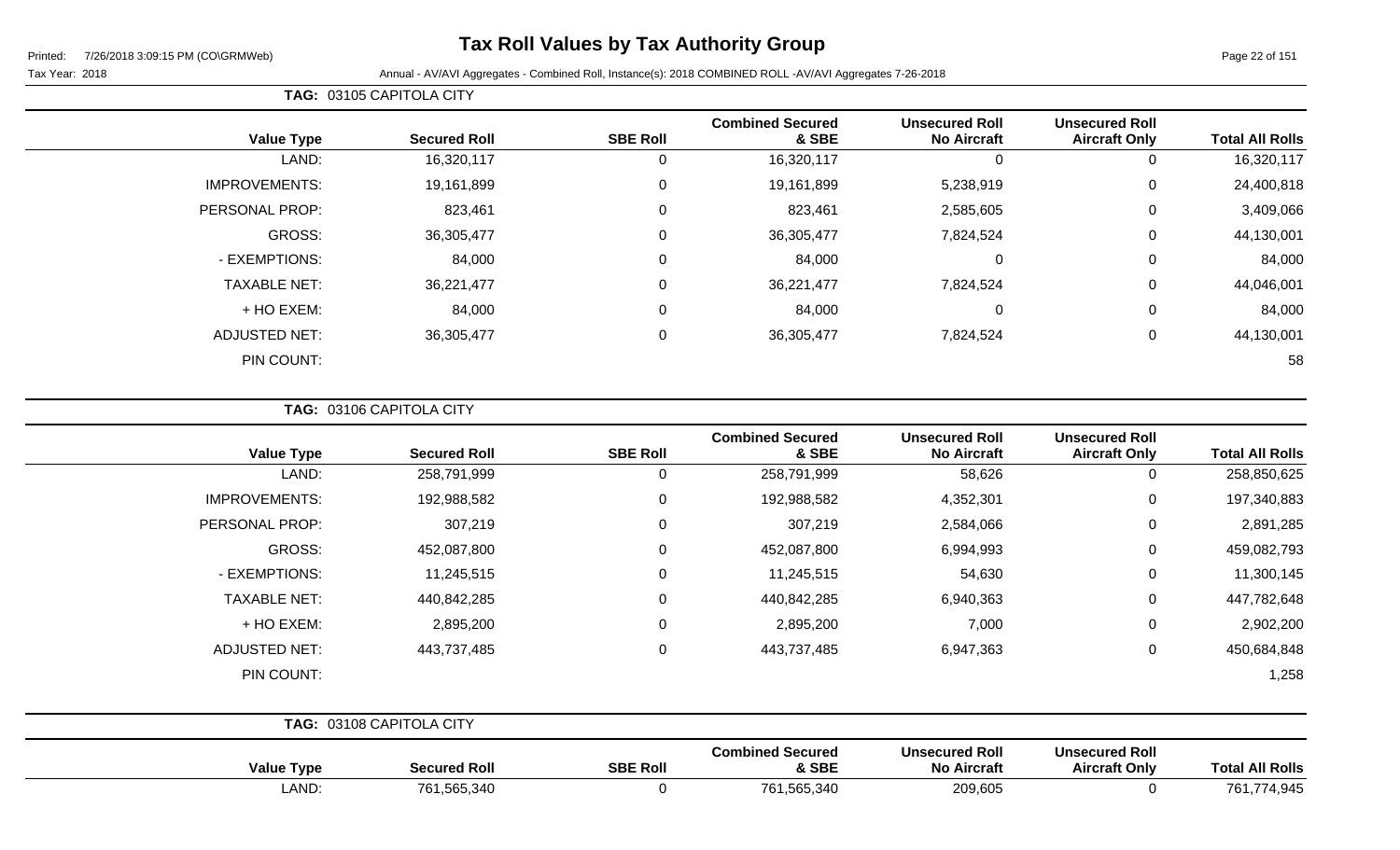### **Tax Roll Values by Tax Authority Group**

Page 23 of 151

Tax Year: 2018 **Annual - AV/AVI Aggregates - Combined Roll**, Instance(s): 2018 COMBINED ROLL -AV/AVI Aggregates 7-26-2018

| <b>Value Type</b>    | <b>Secured Roll</b> | <b>SBE Roll</b> | <b>Combined Secured</b><br>& SBE | <b>Unsecured Roll</b><br><b>No Aircraft</b> | <b>Unsecured Roll</b><br><b>Aircraft Only</b> | <b>Total All Rolls</b> |
|----------------------|---------------------|-----------------|----------------------------------|---------------------------------------------|-----------------------------------------------|------------------------|
| <b>IMPROVEMENTS:</b> | 464,602,570         | 0               | 464,602,570                      | 12,979,451                                  | 0                                             | 477,582,021            |
| PERSONAL PROP:       | 596,371             | 0               | 596,371                          | 9,673,559                                   | 0                                             | 10,269,930             |
| GROSS:               | 1,226,764,281       | 0               | 1,226,764,281                    | 22,862,615                                  | 0                                             | 1,249,626,896          |
| - EXEMPTIONS:        | 19,210,341          | 0               | 19,210,341                       | 2,666,578                                   | 0                                             | 21,876,919             |
| <b>TAXABLE NET:</b>  | 1,207,553,940       | 0               | 1,207,553,940                    | 20,196,037                                  | 0                                             | 1,227,749,977          |
| + HO EXEM:           | 4,167,800           | 0               | 4,167,800                        | 0                                           | 0                                             | 4,167,800              |
| <b>ADJUSTED NET:</b> | 1,211,721,740       | 0               | 1,211,721,740                    | 20,196,037                                  | 0                                             | 1,231,917,777          |
| PIN COUNT:           |                     |                 |                                  |                                             |                                               | 2,587                  |
|                      |                     |                 |                                  |                                             |                                               |                        |

| TAG: 03109 CAPITOLA CITY |  |
|--------------------------|--|
|                          |  |

**TAG:** 03108 CAPITOLA CITY

| <b>Value Type</b>    | <b>Secured Roll</b> | <b>SBE Roll</b> | <b>Combined Secured</b><br>& SBE | <b>Unsecured Roll</b><br><b>No Aircraft</b> | <b>Unsecured Roll</b><br><b>Aircraft Only</b> | <b>Total All Rolls</b> |
|----------------------|---------------------|-----------------|----------------------------------|---------------------------------------------|-----------------------------------------------|------------------------|
| LAND:                | 22,723,715          | 0               | 22,723,715                       |                                             | 0                                             | 22,723,715             |
| <b>IMPROVEMENTS:</b> | 15,705,818          | 0               | 15,705,818                       | 3,224,272                                   | 0                                             | 18,930,090             |
| PERSONAL PROP:       | 147,282             | 0               | 147,282                          | 4,082,673                                   | 0                                             | 4,229,955              |
| GROSS:               | 38,576,815          | 0               | 38,576,815                       | 7,306,945                                   | 0                                             | 45,883,760             |
| - EXEMPTIONS:        | 21,150              | 0               | 21,150                           | $\Omega$                                    | 0                                             | 21,150                 |
| <b>TAXABLE NET:</b>  | 38,555,665          | 0               | 38,555,665                       | 7,306,945                                   | 0                                             | 45,862,610             |
| + HO EXEM:           | 21,000              | 0               | 21,000                           | $\Omega$                                    | 0                                             | 21,000                 |
| <b>ADJUSTED NET:</b> | 38,576,665          | 0               | 38,576,665                       | 7,306,945                                   | 0                                             | 45,883,610             |
| PIN COUNT:           |                     |                 |                                  |                                             |                                               | 75                     |

|                      | <b>TAG: 03110 CAPITOLA CITY</b> |                 |                                  |                                             |                                               |                        |
|----------------------|---------------------------------|-----------------|----------------------------------|---------------------------------------------|-----------------------------------------------|------------------------|
| Value Type           | <b>Secured Roll</b>             | <b>SBE Roll</b> | <b>Combined Secured</b><br>& SBE | <b>Unsecured Roll</b><br><b>No Aircraft</b> | <b>Unsecured Roll</b><br><b>Aircraft Only</b> | <b>Total All Rolls</b> |
| LAND:                | 41,978,955                      |                 | 41,978,955                       |                                             |                                               | 41,978,955             |
| <b>IMPROVEMENTS:</b> | 28,712,212                      |                 | 28,712,212                       |                                             |                                               | 28,712,212             |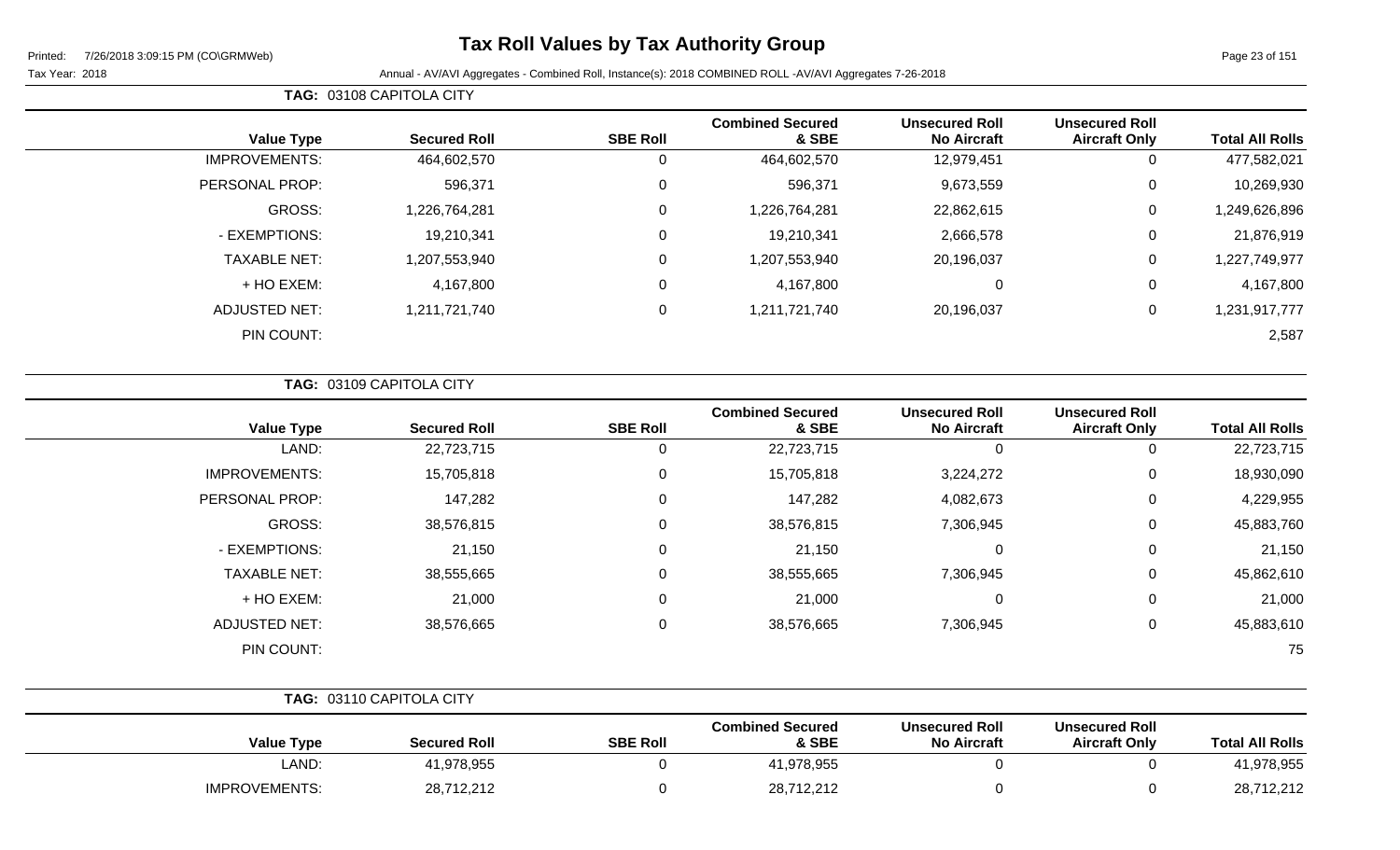### **Tax Roll Values by Tax Authority Group**

**TAG:** 03110 CAPITOLA CITY

Page 24 of 151

| <b>Total All Rolls</b> | <b>Unsecured Roll</b><br><b>Aircraft Only</b> | <b>Unsecured Roll</b><br><b>No Aircraft</b> | <b>Combined Secured</b><br>& SBE   | <b>SBE Roll</b> | <b>Secured Roll</b>      | <b>Value Type</b>    |
|------------------------|-----------------------------------------------|---------------------------------------------|------------------------------------|-----------------|--------------------------|----------------------|
| 88,915                 | 0                                             | 83,415                                      | 5,500                              | 0               | 5,500                    | PERSONAL PROP:       |
| 70,780,082             | $\mathbf 0$                                   | 83,415                                      | 70,696,667                         | 0               | 70,696,667               | <b>GROSS:</b>        |
| 399,325                | $\mathbf 0$                                   | $\Omega$                                    | 399,325                            | 0               | 399,325                  | - EXEMPTIONS:        |
| 70,380,757             | 0                                             | 83,415                                      | 70,297,342                         | 0               | 70,297,342               | <b>TAXABLE NET:</b>  |
| 399,000                | 0                                             | $\Omega$                                    | 399,000                            | 0               | 399,000                  | + HO EXEM:           |
| 70,779,757             | 0                                             | 83,415                                      | 70,696,342                         | 0               | 70,696,342               | <b>ADJUSTED NET:</b> |
| 164                    |                                               |                                             |                                    |                 |                          | PIN COUNT:           |
|                        |                                               |                                             |                                    |                 | TAG: 03111 CAPITOLA CITY |                      |
| <b>Total All Polle</b> | <b>Unsecured Roll</b><br>Aircroft Oply        | <b>Unsecured Roll</b><br>No Aircraft        | <b>Combined Secured</b><br>$R$ CDE | <b>CRE DAIL</b> | Secured Poll             | Value Type           |

| <b>Total All Rolls</b> | <u>UNSCUULCU IVUN</u><br><b>Aircraft Only</b> | <b>UNDELLE DESILE</b><br><b>No Aircraft</b> | <b>OUIIDIIIGU OGUULGU</b><br>& SBE | <b>SBE Roll</b> | <b>Secured Roll</b> | <b>Value Type</b>    |
|------------------------|-----------------------------------------------|---------------------------------------------|------------------------------------|-----------------|---------------------|----------------------|
| 53,241,117             |                                               | υ                                           | 53,241,117                         | 0               | 53,241,117          | LAND:                |
| 54,004,226             | 0                                             | 2,274,207                                   | 51,730,019                         | 0               | 51,730,019          | <b>IMPROVEMENTS:</b> |
| 1,290,609              | 0                                             | 987,499                                     | 303,110                            | 0               | 303,110             | PERSONAL PROP:       |
| 108,535,952            | 0                                             | 3,261,706                                   | 105,274,246                        | 0               | 105,274,246         | GROSS:               |
| 795,808                | 0                                             | 67,808                                      | 728,000                            | 0               | 728,000             | - EXEMPTIONS:        |
| 107,740,144            | 0                                             | 3,193,898                                   | 104,546,246                        | 0               | 104,546,246         | <b>TAXABLE NET:</b>  |
| 728,000                | 0                                             | υ                                           | 728,000                            | 0               | 728,000             | + HO EXEM:           |
| 108,468,144            | 0                                             | 3,193,898                                   | 105,274,246                        | 0               | 105,274,246         | <b>ADJUSTED NET:</b> |
| 212                    |                                               |                                             |                                    |                 |                     | PIN COUNT:           |
|                        |                                               |                                             |                                    |                 |                     |                      |

|                      | TAG: 03112 CAPITOLA CITY |                 |                                  |                                             |                                               |                        |
|----------------------|--------------------------|-----------------|----------------------------------|---------------------------------------------|-----------------------------------------------|------------------------|
| <b>Value Type</b>    | <b>Secured Roll</b>      | <b>SBE Roll</b> | <b>Combined Secured</b><br>& SBE | <b>Unsecured Roll</b><br><b>No Aircraft</b> | <b>Unsecured Roll</b><br><b>Aircraft Only</b> | <b>Total All Rolls</b> |
| LAND:                | 77,325,108               |                 | 77,325,108                       |                                             |                                               | 77,325,108             |
| <b>IMPROVEMENTS:</b> | 55,250,924               |                 | 55,250,924                       | 839,135                                     |                                               | 56,090,059             |
| PERSONAL PROP:       | 49,000                   |                 | 49,000                           | 926,445                                     |                                               | 975,445                |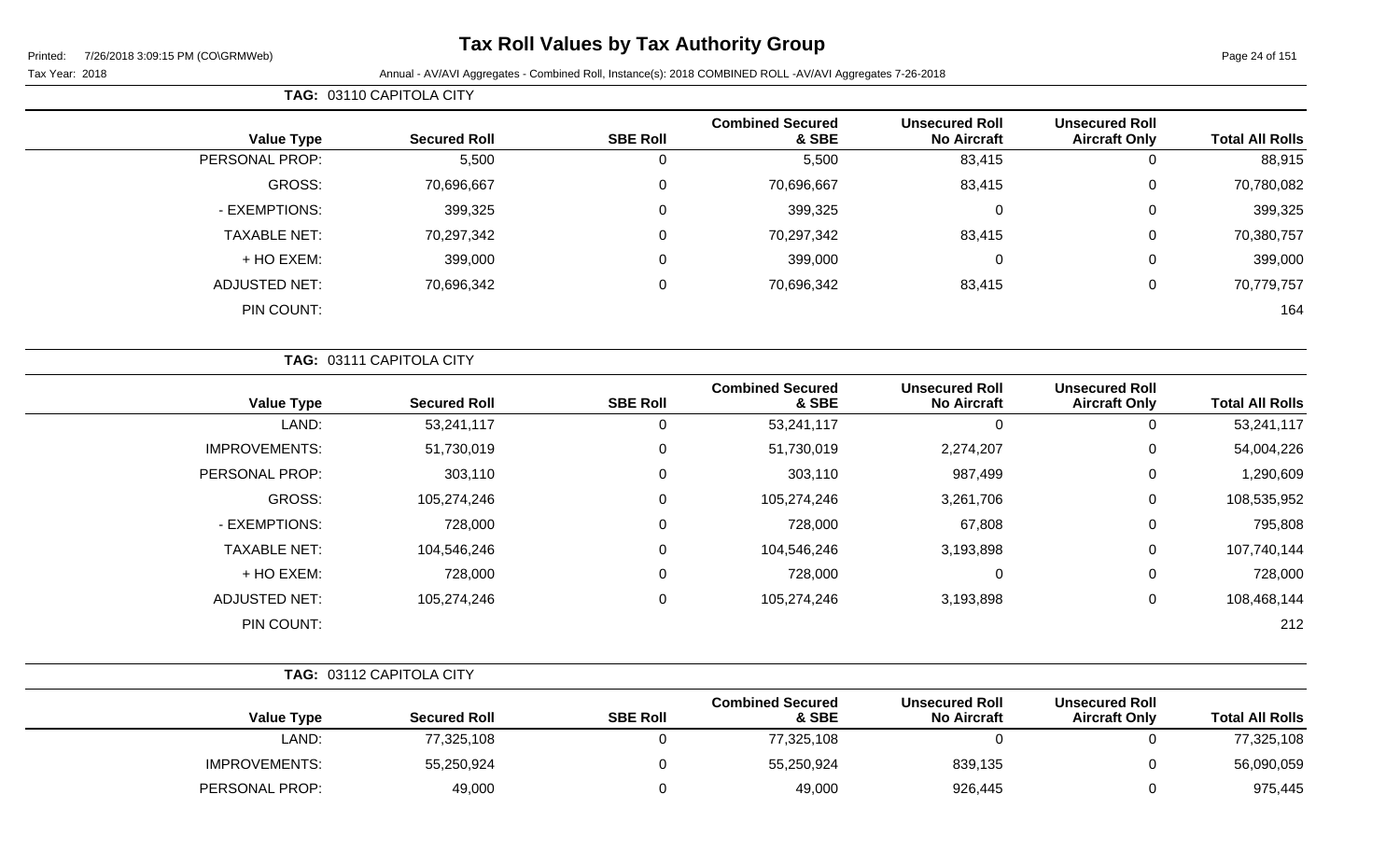### **Tax Roll Values by Tax Authority Group**

| Page 25 of 151 |  |  |
|----------------|--|--|
|                |  |  |

| <b>Total All Rolls</b> | <b>Unsecured Roll</b><br><b>Aircraft Only</b> | <b>Unsecured Roll</b><br><b>No Aircraft</b> | <b>Combined Secured</b><br>& SBE | <b>SBE Roll</b> | <b>Secured Roll</b>      | <b>Value Type</b>    |
|------------------------|-----------------------------------------------|---------------------------------------------|----------------------------------|-----------------|--------------------------|----------------------|
| 134,390,612            | 0                                             | 1,765,580                                   | 132,625,032                      | 0               | 132,625,032              | GROSS:               |
| 995,284                | 0                                             | 44,684                                      | 950,600                          | 0               | 950,600                  | - EXEMPTIONS:        |
| 133,395,328            | $\mathbf 0$                                   | 1,720,896                                   | 131,674,432                      | 0               | 131,674,432              | <b>TAXABLE NET:</b>  |
| 950,600                | $\mathbf 0$                                   | $\mathbf 0$                                 | 950,600                          | $\mathbf 0$     | 950,600                  | + HO EXEM:           |
| 134,345,928            | $\mathbf 0$                                   | 1,720,896                                   | 132,625,032                      | $\mathbf 0$     | 132,625,032              | <b>ADJUSTED NET:</b> |
| 379                    |                                               |                                             |                                  |                 |                          | PIN COUNT:           |
|                        |                                               |                                             |                                  |                 |                          |                      |
|                        |                                               |                                             |                                  |                 | TAG: 03113 CAPITOLA CITY |                      |

| <b>Value Type</b>    | <b>Secured Roll</b> | <b>SBE Roll</b> | <b>Combined Secured</b><br>& SBE | <b>Unsecured Roll</b><br><b>No Aircraft</b> | <b>Unsecured Roll</b><br><b>Aircraft Only</b> | <b>Total All Rolls</b> |
|----------------------|---------------------|-----------------|----------------------------------|---------------------------------------------|-----------------------------------------------|------------------------|
| LAND:                | 24,910,754          |                 | 24,910,754                       | 0                                           | 0                                             | 24,910,754             |
| <b>IMPROVEMENTS:</b> | 27,246,075          | 0               | 27,246,075                       | 2,533,190                                   | 0                                             | 29,779,265             |
| PERSONAL PROP:       | 0                   | 0               | 0                                | 1,179,820                                   | 0                                             | 1,179,820              |
| GROSS:               | 52,156,829          | 0               | 52,156,829                       | 3,713,010                                   | 0                                             | 55,869,839             |
| - EXEMPTIONS:        | 201,600             | 0               | 201,600                          | 0                                           | 0                                             | 201,600                |
| <b>TAXABLE NET:</b>  | 51,955,229          | 0               | 51,955,229                       | 3,713,010                                   | 0                                             | 55,668,239             |
| + HO EXEM:           | 201,600             | 0               | 201,600                          | 0                                           | 0                                             | 201,600                |
| <b>ADJUSTED NET:</b> | 52,156,829          | 0               | 52,156,829                       | 3,713,010                                   | 0                                             | 55,869,839             |
| PIN COUNT:           |                     |                 |                                  |                                             |                                               | 81                     |

| <b>TAG: 03114 CAPITOLA CITY</b> |                      |                     |                 |                                  |                                             |                                               |                        |
|---------------------------------|----------------------|---------------------|-----------------|----------------------------------|---------------------------------------------|-----------------------------------------------|------------------------|
|                                 | <b>Value Type</b>    | <b>Secured Roll</b> | <b>SBE Roll</b> | <b>Combined Secured</b><br>& SBE | <b>Unsecured Roll</b><br><b>No Aircraft</b> | <b>Unsecured Roll</b><br><b>Aircraft Only</b> | <b>Total All Rolls</b> |
|                                 | LAND:                | 341,474             |                 | 341,474                          |                                             |                                               | 341,474                |
|                                 | <b>IMPROVEMENTS:</b> | 557,676             |                 | 557,676                          |                                             |                                               | 557,676                |
|                                 | PERSONAL PROP:       | 208,500             |                 | 208,500                          |                                             |                                               | 208,500                |
|                                 | GROSS:               | 1,107,650           |                 | 1,107,650                        |                                             |                                               | 1,107,650              |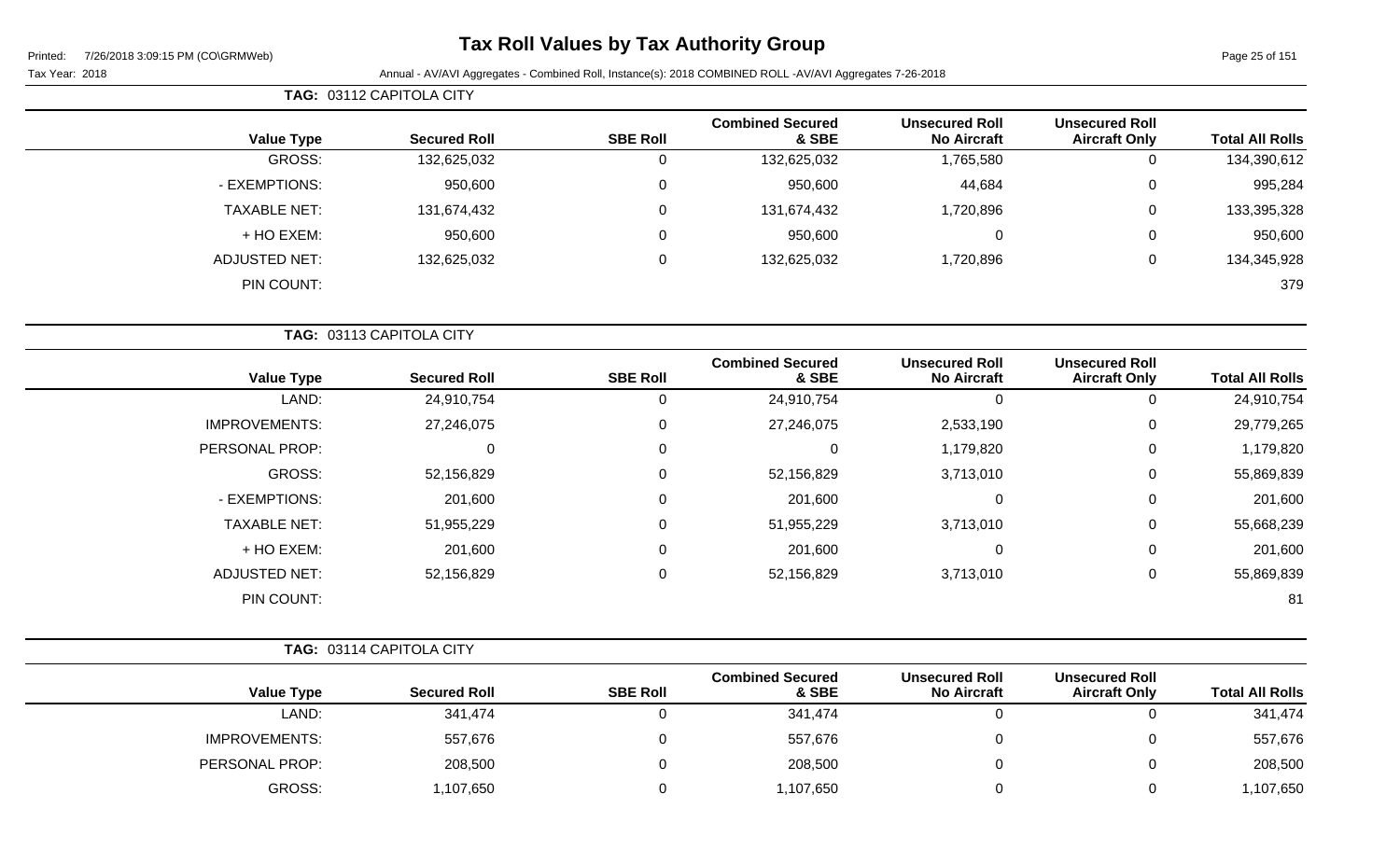| Printed: | 7/26/2018 3:09:15 PM (CO\GRMWeb) |  |
|----------|----------------------------------|--|
|          |                                  |  |

# **Tax Roll Values by Tax Authority Group**

Page 26 of 151

| Tax Year: 2018       |                            |                 | Annual - AV/AVI Aggregates - Combined Roll, Instance(s): 2018 COMBINED ROLL -AV/AVI Aggregates 7-26-2018 |                                             |                                               |                        |
|----------------------|----------------------------|-----------------|----------------------------------------------------------------------------------------------------------|---------------------------------------------|-----------------------------------------------|------------------------|
|                      | TAG: 03114 CAPITOLA CITY   |                 |                                                                                                          |                                             |                                               |                        |
| <b>Value Type</b>    | <b>Secured Roll</b>        | <b>SBE Roll</b> | <b>Combined Secured</b><br>& SBE                                                                         | <b>Unsecured Roll</b><br><b>No Aircraft</b> | <b>Unsecured Roll</b><br><b>Aircraft Only</b> | <b>Total All Rolls</b> |
| - EXEMPTIONS:        | 8,715                      | $\mathbf 0$     | 8,715                                                                                                    | 0                                           | $\mathbf 0$                                   | 8,715                  |
| <b>TAXABLE NET:</b>  | 1,098,935                  | 0               | 1,098,935                                                                                                | $\pmb{0}$                                   | 0                                             | 1,098,935              |
| + HO EXEM:           | 7,000                      | $\Omega$        | 7,000                                                                                                    | 0                                           | $\Omega$                                      | 7,000                  |
| <b>ADJUSTED NET:</b> | 1,105,935                  | 0               | 1,105,935                                                                                                | 0                                           | $\mathbf 0$                                   | 1,105,935              |
| PIN COUNT:           |                            |                 |                                                                                                          |                                             |                                               | 92                     |
|                      | TAG: 03115 CAPITOLA CITY   |                 |                                                                                                          |                                             |                                               |                        |
| <b>Value Type</b>    | <b>Secured Roll</b>        | <b>SBE Roll</b> | <b>Combined Secured</b><br>& SBE                                                                         | <b>Unsecured Roll</b><br><b>No Aircraft</b> | <b>Unsecured Roll</b><br><b>Aircraft Only</b> | <b>Total All Rolls</b> |
| PIN COUNT:           |                            |                 |                                                                                                          |                                             |                                               | 2                      |
|                      | TAG: 03116 CAPITOLA CITY   |                 |                                                                                                          |                                             |                                               |                        |
| <b>Value Type</b>    | <b>Secured Roll</b>        | <b>SBE Roll</b> | <b>Combined Secured</b><br>& SBE                                                                         | <b>Unsecured Roll</b><br><b>No Aircraft</b> | <b>Unsecured Roll</b><br><b>Aircraft Only</b> | <b>Total All Rolls</b> |
| PIN COUNT:           |                            |                 |                                                                                                          |                                             |                                               |                        |
|                      | TAG: 04001 SCOTTS VLY CITY |                 |                                                                                                          |                                             |                                               |                        |
| <b>Value Type</b>    | <b>Secured Roll</b>        | <b>SBE Roll</b> | <b>Combined Secured</b><br>& SBE                                                                         | <b>Unsecured Roll</b><br><b>No Aircraft</b> | <b>Unsecured Roll</b><br><b>Aircraft Only</b> | <b>Total All Rolls</b> |
| PERSONAL PROP:       | $\mathbf 0$                | $\overline{0}$  | $\mathbf 0$                                                                                              | 83,741                                      | $\mathbf 0$                                   | 83,741                 |
| <b>GROSS:</b>        | $\mathbf 0$                | 0               | $\Omega$                                                                                                 | 83,741                                      | 0                                             | 83,741                 |
| <b>TAXABLE NET:</b>  | 0                          | 0               | $\Omega$                                                                                                 | 83,741                                      | 0                                             | 83,741                 |
| <b>ADJUSTED NET:</b> | 0                          | 0               | 0                                                                                                        | 83,741                                      | $\mathbf 0$                                   | 83,741                 |
| PIN COUNT:           |                            |                 |                                                                                                          |                                             |                                               | 3                      |
|                      |                            |                 |                                                                                                          |                                             |                                               |                        |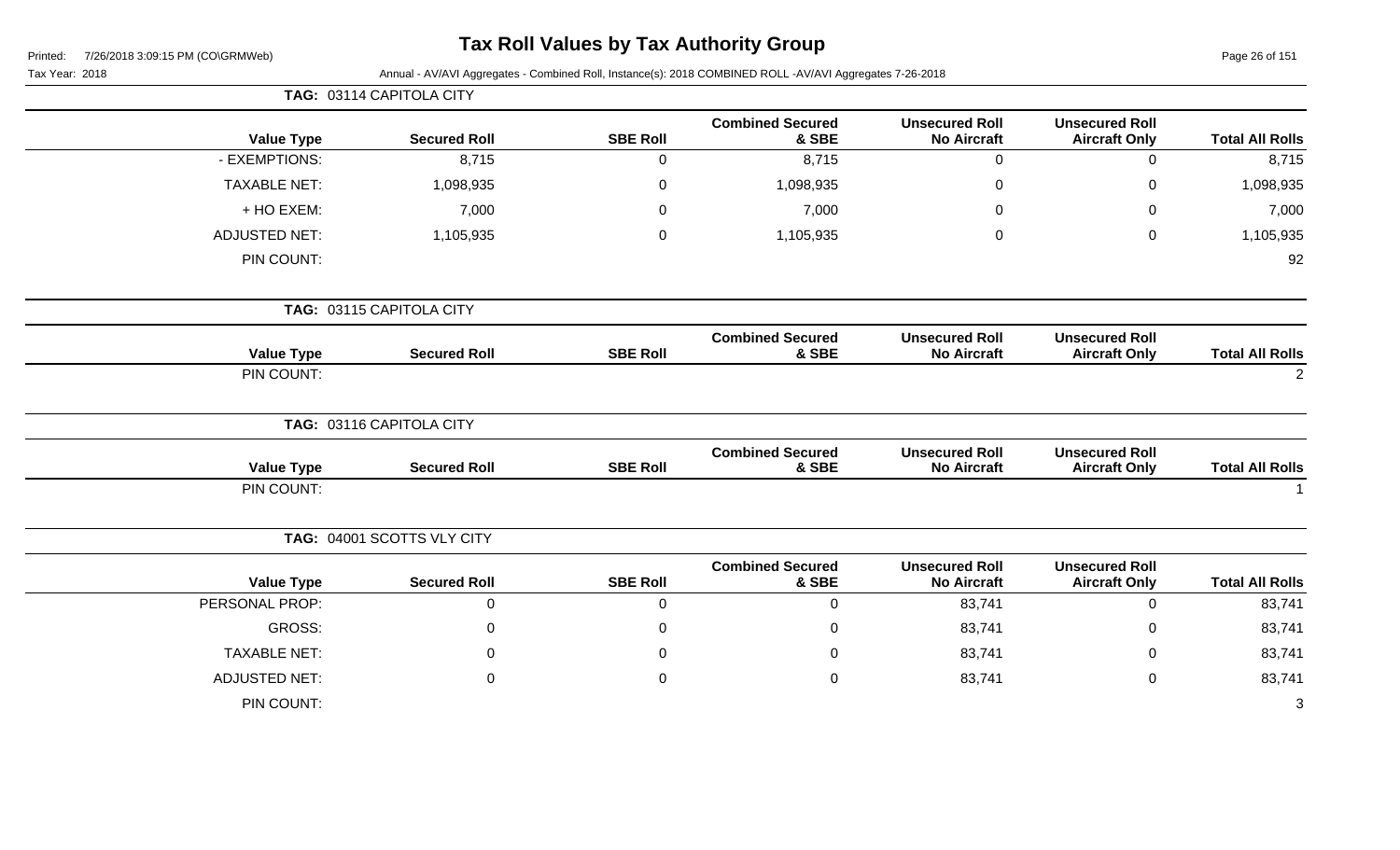### **Tax Roll Values by Tax Authority Group**

|                        |                                               |                                             |                                  |                  | TAG: 04005 SCOTTS VLY CITY |                      |
|------------------------|-----------------------------------------------|---------------------------------------------|----------------------------------|------------------|----------------------------|----------------------|
| <b>Total All Rolls</b> | <b>Unsecured Roll</b><br><b>Aircraft Only</b> | <b>Unsecured Roll</b><br><b>No Aircraft</b> | <b>Combined Secured</b><br>& SBE | <b>SBE Roll</b>  | <b>Secured Roll</b>        | <b>Value Type</b>    |
| 68,892                 | $\mathbf 0$                                   | $\overline{0}$                              | 68,892                           | $\overline{0}$   | 68,892                     | LAND:                |
| 68,892                 | $\mathbf 0$                                   | $\mathbf 0$                                 | 68,892                           | $\boldsymbol{0}$ | 68,892                     | <b>GROSS:</b>        |
| 68,892                 | $\mathbf 0$                                   | $\mathbf 0$                                 | 68,892                           | $\mathbf 0$      | 68,892                     | <b>TAXABLE NET:</b>  |
| 68,892                 | $\mathbf 0$                                   | $\mathbf 0$                                 | 68,892                           | $\boldsymbol{0}$ | 68,892                     | <b>ADJUSTED NET:</b> |
|                        |                                               |                                             |                                  |                  |                            | PIN COUNT:           |
|                        |                                               |                                             |                                  |                  | TAG: 04006 SCOTTS VLY CITY |                      |
| <b>Total All Rolls</b> | <b>Unsecured Roll</b><br><b>Aircraft Only</b> | <b>Unsecured Roll</b><br><b>No Aircraft</b> | <b>Combined Secured</b><br>& SBE | <b>SBE Roll</b>  | <b>Secured Roll</b>        | <b>Value Type</b>    |
| 938,395                | $\mathbf 0$                                   | $\overline{0}$                              | 938,395                          | $\overline{0}$   | 938,395                    | LAND:                |
| 938,395                | 0                                             | $\mathbf 0$                                 | 938,395                          | $\mathbf 0$      | 938,395                    | <b>GROSS:</b>        |
| 938,395                | $\mathbf 0$                                   | $\mathbf 0$                                 | 938,395                          | $\pmb{0}$        | 938,395                    | - EXEMPTIONS:        |
| $\overline{2}$         |                                               |                                             |                                  |                  |                            | PIN COUNT:           |
|                        |                                               |                                             |                                  |                  | TAG: 04013 SCOTTS VLY CITY |                      |
| <b>Total All Rolls</b> | <b>Unsecured Roll</b><br><b>Aircraft Only</b> | <b>Unsecured Roll</b><br><b>No Aircraft</b> | <b>Combined Secured</b><br>& SBE | <b>SBE Roll</b>  | <b>Secured Roll</b>        | <b>Value Type</b>    |
| 1,022,887              | $\mathbf 0$                                   | $\mathbf 0$                                 | 1,022,887                        | $\mathbf 0$      | 1,022,887                  | LAND:                |
| 2,576,594              | $\pmb{0}$                                     | 68,784                                      | 2,507,810                        | $\pmb{0}$        | 2,507,810                  | <b>IMPROVEMENTS:</b> |
| 199,223                | $\pmb{0}$                                     | 199,223                                     | 0                                | $\mathbf 0$      | $\pmb{0}$                  | PERSONAL PROP:       |
| 3,798,704              | $\mathbf 0$                                   | 268,007                                     | 3,530,697                        | $\mathbf 0$      | 3,530,697                  | <b>GROSS:</b>        |
| 3,798,704              | $\pmb{0}$                                     | 268,007                                     | 3,530,697                        | $\mathbf 0$      | 3,530,697                  | <b>TAXABLE NET:</b>  |
| 3,798,704              | $\pmb{0}$                                     | 268,007                                     | 3,530,697                        | $\mathbf 0$      | 3,530,697                  | <b>ADJUSTED NET:</b> |
| 10                     |                                               |                                             |                                  |                  |                            | PIN COUNT:           |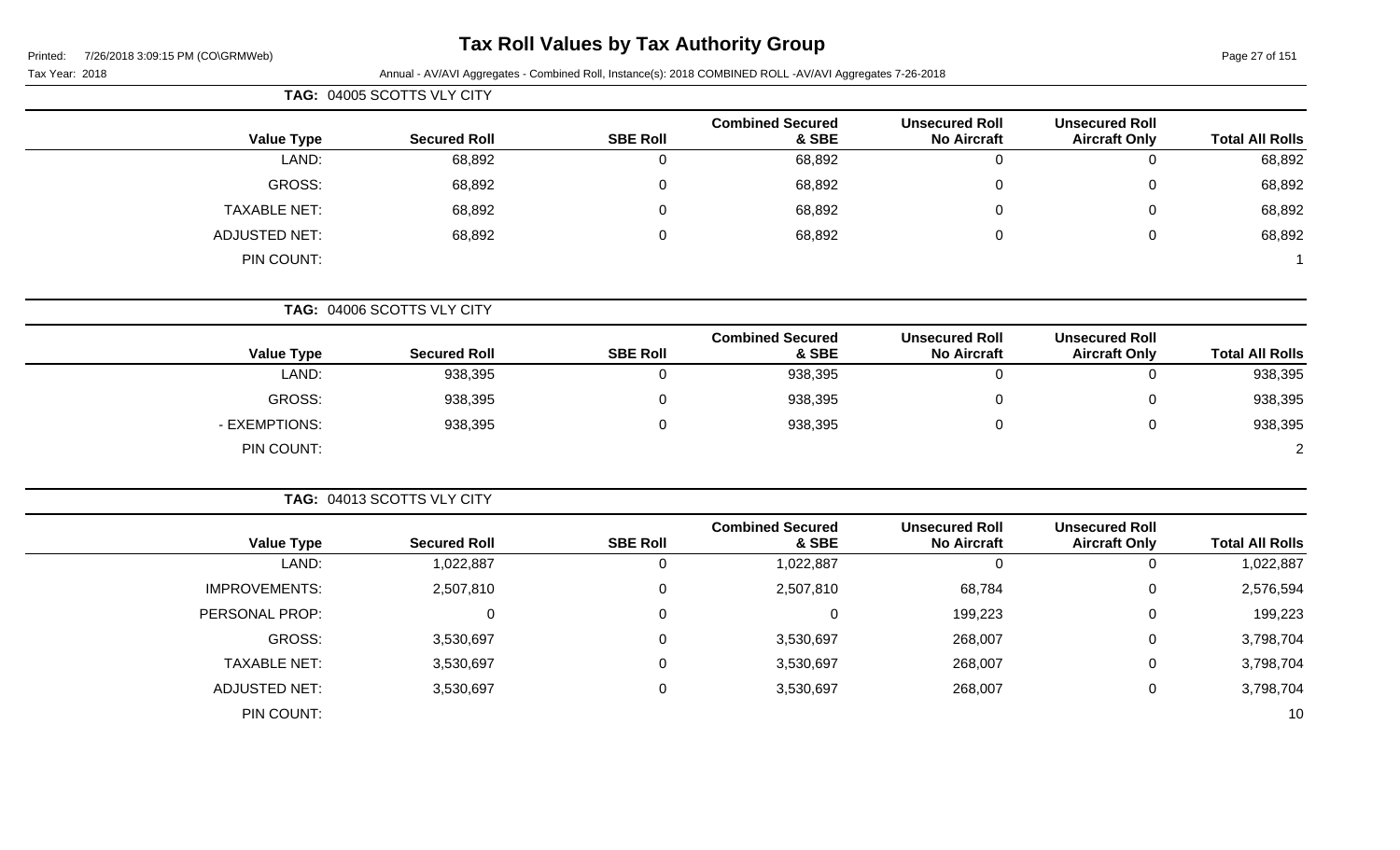### **Tax Roll Values by Tax Authority Group**

#### Tax Year: 2018 Annual - AV/AVI Aggregates - Combined Roll, Instance(s): 2018 COMBINED ROLL -AV/AVI Aggregates 7-26-2018

**TAG:** 04020 SCOTTS VLY CITY

| <b>Total All Rolls</b> | <b>Unsecured Roll</b><br><b>Aircraft Only</b> | <b>Unsecured Roll</b><br><b>No Aircraft</b> | <b>Combined Secured</b><br>& SBE | <b>SBE Roll</b> | <b>Secured Roll</b> | <b>Value Type</b>    |
|------------------------|-----------------------------------------------|---------------------------------------------|----------------------------------|-----------------|---------------------|----------------------|
| 2,035,242              | 0                                             | 0                                           | 2,035,242                        | U               | 2,035,242           | LAND:                |
| 1,434,979              | 0                                             | $\mathbf 0$                                 | 1,434,979                        | 0               | 1,434,979           | <b>IMPROVEMENTS:</b> |
| 132,812                | 0                                             | 132,812                                     | $\Omega$                         | $\mathbf 0$     | 0                   | PERSONAL PROP:       |
| 3,603,033              | 0                                             | 132,812                                     | 3,470,221                        | $\mathbf 0$     | 3,470,221           | GROSS:               |
| 7,000                  | 0                                             | 0                                           | 7,000                            | 0               | 7,000               | - EXEMPTIONS:        |
| 3,596,033              | 0                                             | 132,812                                     | 3,463,221                        | $\overline{0}$  | 3,463,221           | <b>TAXABLE NET:</b>  |
| 7,000                  | 0                                             | $\mathbf 0$                                 | 7,000                            | 0               | 7,000               | + HO EXEM:           |
| 3,603,033              | 0                                             | 132,812                                     | 3,470,221                        | $\mathbf 0$     | 3,470,221           | <b>ADJUSTED NET:</b> |
| 12                     |                                               |                                             |                                  |                 |                     | PIN COUNT:           |
|                        |                                               |                                             |                                  |                 |                     |                      |

**TAG:** 04022 SCOTTS VLY CITY

| <b>Value Type</b>    | <b>Secured Roll</b> | <b>SBE Roll</b> | <b>Combined Secured</b><br>& SBE | <b>Unsecured Roll</b><br><b>No Aircraft</b> | <b>Unsecured Roll</b><br><b>Aircraft Only</b> | <b>Total All Rolls</b> |
|----------------------|---------------------|-----------------|----------------------------------|---------------------------------------------|-----------------------------------------------|------------------------|
| LAND:                | 463,513             | O               | 463,513                          | 0                                           | 0                                             | 463,513                |
| <b>IMPROVEMENTS:</b> | $\mathbf{0}$        | 0               | 0                                | 81,222                                      | 0                                             | 81,222                 |
| PERSONAL PROP:       | 0                   | 0               | 0                                | 266,043                                     | 0                                             | 266,043                |
| GROSS:               | 463,513             | 0               | 463,513                          | 347,265                                     | 0                                             | 810,778                |
| <b>TAXABLE NET:</b>  | 463,513             | 0               | 463,513                          | 347,265                                     | 0                                             | 810,778                |
| <b>ADJUSTED NET:</b> | 463,513             | 0               | 463,513                          | 347,265                                     | 0                                             | 810,778                |
| PIN COUNT:           |                     |                 |                                  |                                             |                                               | $\overline{2}$         |

|                        |                                               |                                             |                                  |                 | TAG: 04028 SCOTTS VLY CITY |                      |
|------------------------|-----------------------------------------------|---------------------------------------------|----------------------------------|-----------------|----------------------------|----------------------|
| <b>Total All Rolls</b> | <b>Unsecured Roll</b><br><b>Aircraft Only</b> | <b>Unsecured Roll</b><br><b>No Aircraft</b> | <b>Combined Secured</b><br>& SBE | <b>SBE Roll</b> | <b>Secured Roll</b>        | <b>Value Type</b>    |
| 30,575,221             |                                               |                                             | 30,575,221                       |                 | 30,575,221                 | LAND:                |
| 23,682,604             |                                               |                                             | 23,682,604                       |                 | 23,682,604                 | <b>IMPROVEMENTS:</b> |
| 44,539                 |                                               | 44,539                                      |                                  |                 |                            | PERSONAL PROP:       |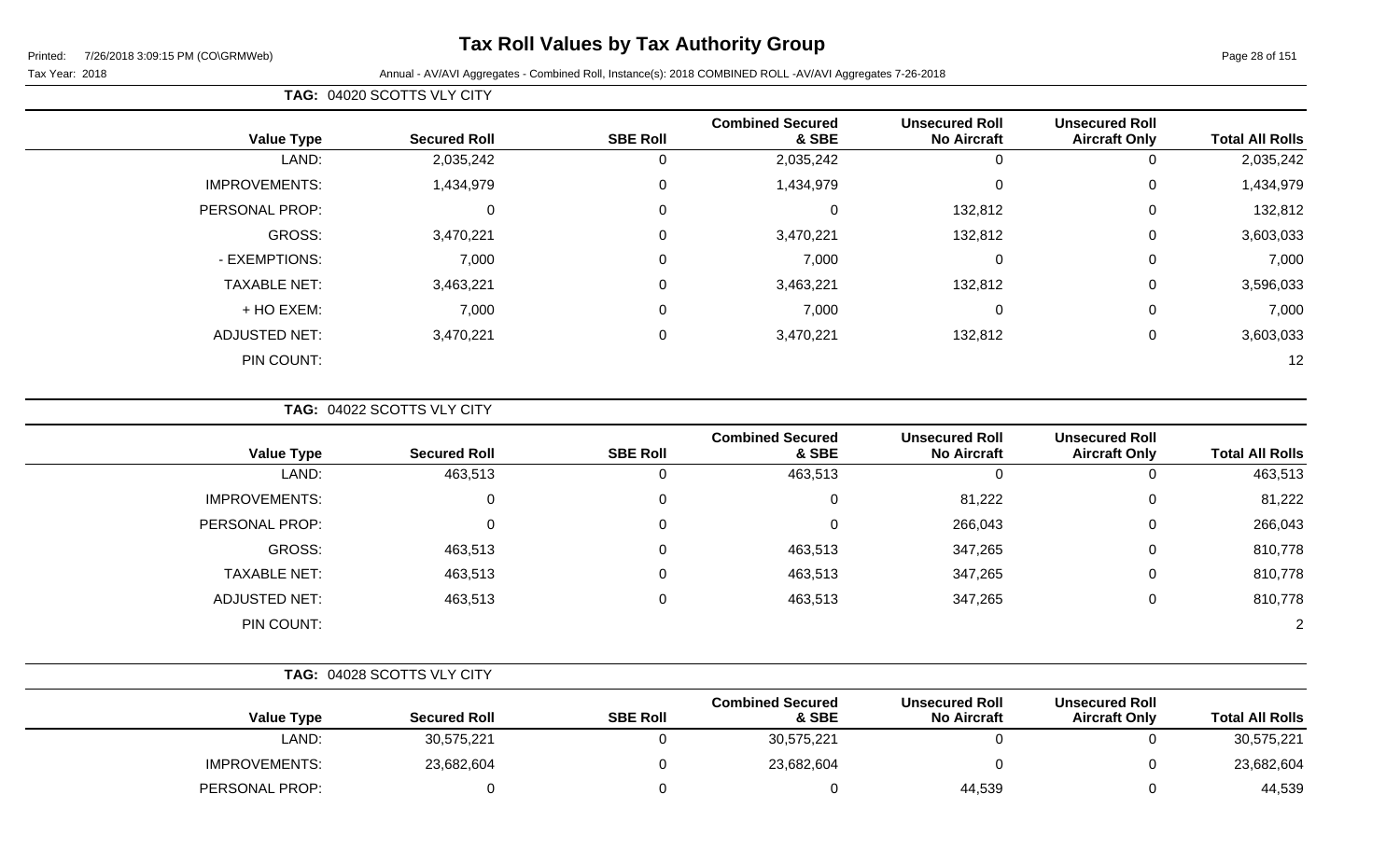### **Tax Roll Values by Tax Authority Group**

|                        |                                               |                                             |                                  |                 | TAG: 04028 SCOTTS VLY CITY |                      |
|------------------------|-----------------------------------------------|---------------------------------------------|----------------------------------|-----------------|----------------------------|----------------------|
| <b>Total All Rolls</b> | <b>Unsecured Roll</b><br><b>Aircraft Only</b> | <b>Unsecured Roll</b><br><b>No Aircraft</b> | <b>Combined Secured</b><br>& SBE | <b>SBE Roll</b> | <b>Secured Roll</b>        | <b>Value Type</b>    |
| 54,302,364             |                                               | 44,539                                      | 54,257,825                       | 0               | 54,257,825                 | GROSS:               |
| 907,304                | 0                                             | 0                                           | 907,304                          | 0               | 907,304                    | - EXEMPTIONS:        |
| 53,395,060             |                                               | 44,539                                      | 53,350,521                       | 0               | 53,350,521                 | <b>TAXABLE NET:</b>  |
| 329,000                | 0                                             | 0                                           | 329,000                          | 0               | 329,000                    | + HO EXEM:           |
| 53,724,060             |                                               | 44,539                                      | 53,679,521                       | 0               | 53,679,521                 | <b>ADJUSTED NET:</b> |
| 94                     |                                               |                                             |                                  |                 |                            | PIN COUNT:           |

|                      | TAG: 04035 SCOTTS VLY CITY |                 |                                  |                                             |                                               |                        |
|----------------------|----------------------------|-----------------|----------------------------------|---------------------------------------------|-----------------------------------------------|------------------------|
| <b>Value Type</b>    | <b>Secured Roll</b>        | <b>SBE Roll</b> | <b>Combined Secured</b><br>& SBE | <b>Unsecured Roll</b><br><b>No Aircraft</b> | <b>Unsecured Roll</b><br><b>Aircraft Only</b> | <b>Total All Rolls</b> |
| LAND:                | 1,038,724                  |                 | 1,038,724                        | 0                                           |                                               | 1,038,724              |
| <b>IMPROVEMENTS:</b> | 1,097,206                  | $\Omega$        | 1,097,206                        | 0                                           | 0                                             | 1,097,206              |
| GROSS:               | 2,135,930                  | $\Omega$        | 2,135,930                        | $\mathbf 0$                                 | 0                                             | 2,135,930              |
| - EXEMPTIONS:        | 12,600                     | $\Omega$        | 12,600                           | $\mathbf 0$                                 | 0                                             | 12,600                 |
| <b>TAXABLE NET:</b>  | 2,123,330                  | $\mathbf 0$     | 2,123,330                        | $\mathbf 0$                                 | 0                                             | 2,123,330              |
| + HO EXEM:           | 12,600                     | $\Omega$        | 12,600                           | $\mathbf 0$                                 | 0                                             | 12,600                 |
| <b>ADJUSTED NET:</b> | 2,135,930                  | $\Omega$        | 2,135,930                        | $\mathbf 0$                                 | 0                                             | 2,135,930              |
| PIN COUNT:           |                            |                 |                                  |                                             |                                               | 3                      |

|                      | <b>TAG: 04036 SCOTTS VLY CITY</b> |                 |                                  |                                             |                                               |                        |
|----------------------|-----------------------------------|-----------------|----------------------------------|---------------------------------------------|-----------------------------------------------|------------------------|
| <b>Value Type</b>    | <b>Secured Roll</b>               | <b>SBE Roll</b> | <b>Combined Secured</b><br>& SBE | <b>Unsecured Roll</b><br><b>No Aircraft</b> | <b>Unsecured Roll</b><br><b>Aircraft Only</b> | <b>Total All Rolls</b> |
| LAND:                | 823,866                           |                 | 823,866                          |                                             |                                               | 823,866                |
| <b>IMPROVEMENTS:</b> | 1,333,409                         |                 | 1,333,409                        |                                             |                                               | 1,333,409              |
| GROSS:               | 2,157,275                         |                 | 2,157,275                        |                                             |                                               | 2,157,275              |
| <b>TAXABLE NET:</b>  | 2,157,275                         |                 | 2,157,275                        |                                             |                                               | 2,157,275              |
| <b>ADJUSTED NET:</b> | 2,157,275                         |                 | 2,157,275                        |                                             |                                               | 2,157,275              |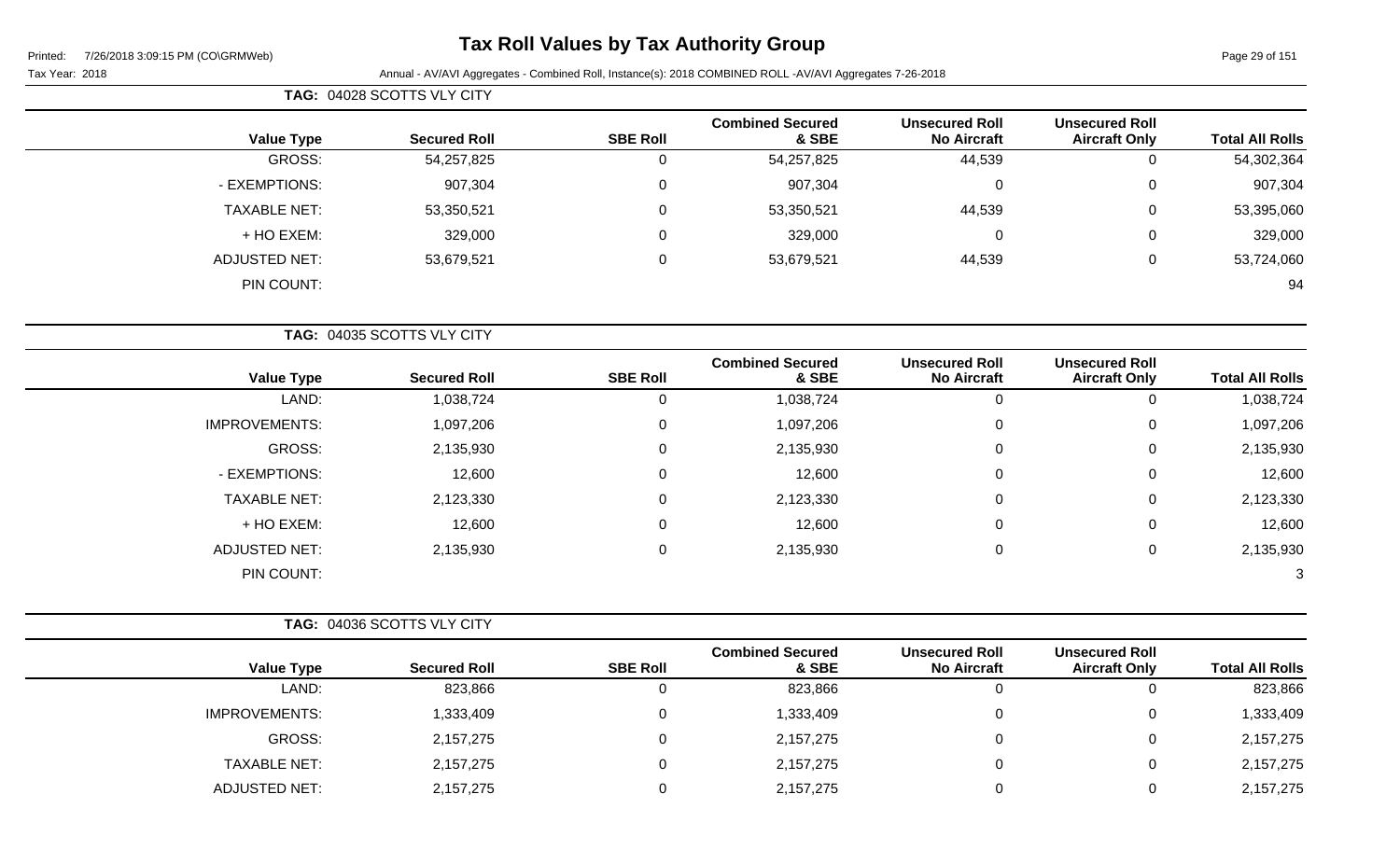Page 30 of 151

|                      | TAG: 04036 SCOTTS VLY CITY |                 |                                  |                                             |                                               | <b>Total All Rolls</b> |
|----------------------|----------------------------|-----------------|----------------------------------|---------------------------------------------|-----------------------------------------------|------------------------|
| <b>Value Type</b>    | <b>Secured Roll</b>        | <b>SBE Roll</b> | <b>Combined Secured</b><br>& SBE | <b>Unsecured Roll</b><br><b>No Aircraft</b> | <b>Unsecured Roll</b><br><b>Aircraft Only</b> |                        |
| PIN COUNT:           |                            |                 |                                  |                                             |                                               |                        |
|                      | TAG: 04050 SCOTTS VLY CITY |                 |                                  |                                             |                                               |                        |
| <b>Value Type</b>    | <b>Secured Roll</b>        | <b>SBE Roll</b> | <b>Combined Secured</b><br>& SBE | <b>Unsecured Roll</b><br><b>No Aircraft</b> | <b>Unsecured Roll</b><br><b>Aircraft Only</b> | <b>Total All Rolls</b> |
| LAND:                | 523,399,035                | 0               | 523,399,035                      | 222,487                                     | 0                                             | 523,621,522            |
| <b>IMPROVEMENTS:</b> | 499,610,907                | $\mathbf 0$     | 499,610,907                      | 38,658,268                                  | $\mathbf 0$                                   | 538,269,175            |
| PERSONAL PROP:       | 2,025,952                  | $\mathbf 0$     | 2,025,952                        | 55,904,476                                  | $\mathbf 0$                                   | 57,930,428             |
| GROSS:               | 1,025,035,894              | $\mathbf 0$     | 1,025,035,894                    | 94,785,231                                  | $\mathbf 0$                                   | 1,119,821,125          |
| - EXEMPTIONS:        | 13,748,230                 | $\mathsf 0$     | 13,748,230                       | 827,175                                     | $\mathbf 0$                                   | 14,575,405             |
| <b>TAXABLE NET:</b>  | 1,011,287,664              | 0               | 1,011,287,664                    | 93,958,056                                  | $\mathbf 0$                                   | 1,105,245,720          |
| + HO EXEM:           | 4,090,198                  | $\mathsf 0$     | 4,090,198                        | 0                                           | $\mathbf 0$                                   | 4,090,198              |
| <b>ADJUSTED NET:</b> | 1,015,377,862              | 0               | 1,015,377,862                    | 93,958,056                                  | $\mathbf 0$                                   | 1,109,335,918          |
| PIN COUNT:           |                            |                 |                                  |                                             |                                               | 2,153                  |

|                        | TAG: 04051 SCOTTS VLY CITY                    |                                             |                                  |                 |                     |                      |  |
|------------------------|-----------------------------------------------|---------------------------------------------|----------------------------------|-----------------|---------------------|----------------------|--|
| <b>Total All Rolls</b> | <b>Unsecured Roll</b><br><b>Aircraft Only</b> | <b>Unsecured Roll</b><br><b>No Aircraft</b> | <b>Combined Secured</b><br>& SBE | <b>SBE Roll</b> | <b>Secured Roll</b> | <b>Value Type</b>    |  |
| 91,076,013             |                                               |                                             | 91,076,013                       | U               | 91,076,013          | LAND:                |  |
| 107,900,863            | 0                                             | 0                                           | 107,900,863                      | 0               | 107,900,863         | <b>IMPROVEMENTS:</b> |  |
| 243,623                | 0                                             | $\mathbf{0}$                                | 243,623                          | 0               | 243,623             | PERSONAL PROP:       |  |
| 199,220,499            | 0                                             | 0                                           | 199,220,499                      | 0               | 199,220,499         | GROSS:               |  |
| 531,328                | 0                                             | 0                                           | 531,328                          | 0               | 531,328             | - EXEMPTIONS:        |  |
| 198,689,171            | 0                                             | 0                                           | 198,689,171                      | 0               | 198,689,171         | <b>TAXABLE NET:</b>  |  |
| 530,600                | 0                                             | $\mathbf 0$                                 | 530,600                          | 0               | 530,600             | + HO EXEM:           |  |
| 199,219,771            |                                               |                                             | 199,219,771                      | 0               | 199,219,771         | <b>ADJUSTED NET:</b> |  |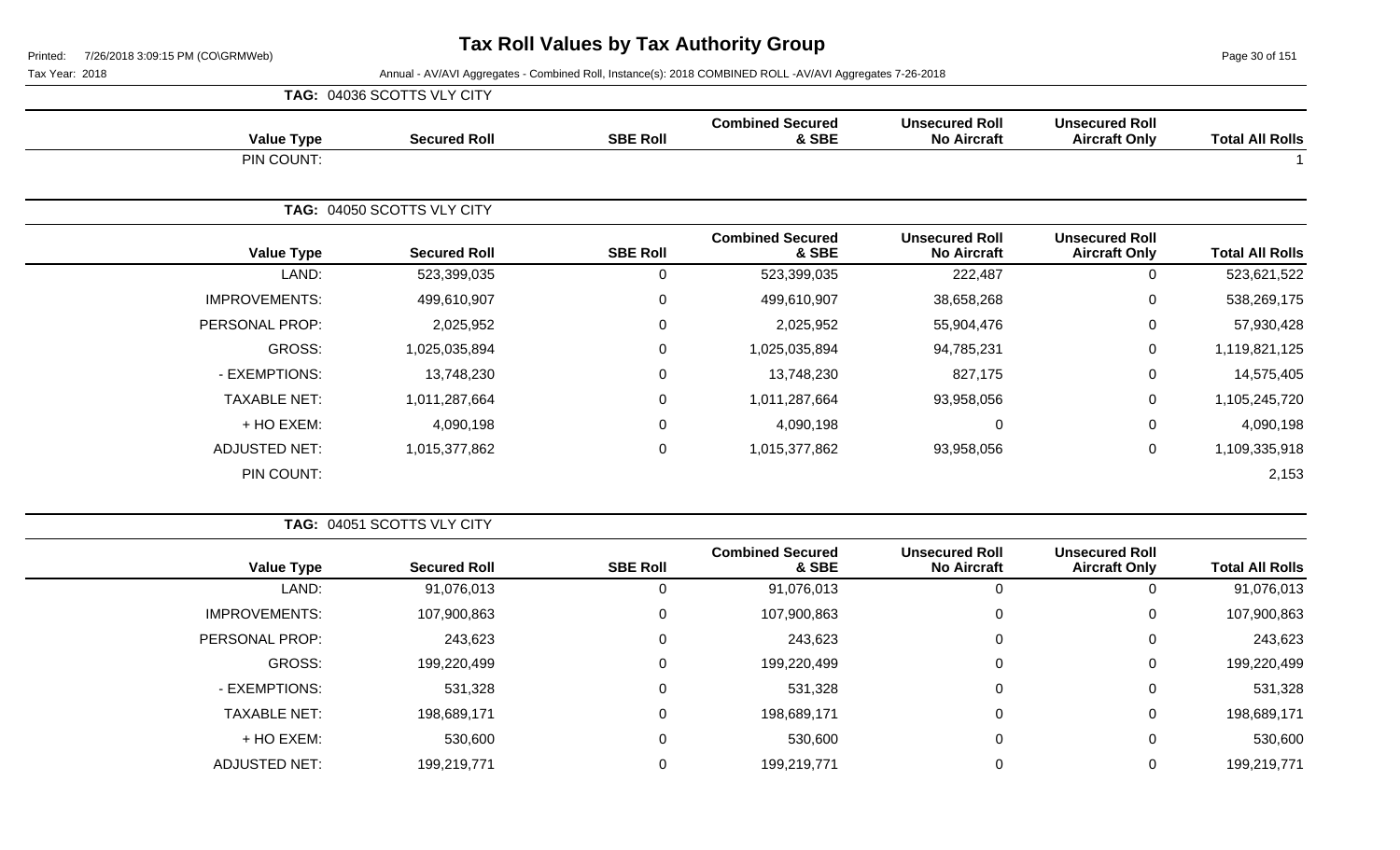Page 31 of 151

|                      | TAG: 04051 SCOTTS VLY CITY |                 |                                  |                                             |                                               |                        |
|----------------------|----------------------------|-----------------|----------------------------------|---------------------------------------------|-----------------------------------------------|------------------------|
| <b>Value Type</b>    | <b>Secured Roll</b>        | <b>SBE Roll</b> | <b>Combined Secured</b><br>& SBE | <b>Unsecured Roll</b><br><b>No Aircraft</b> | <b>Unsecured Roll</b><br><b>Aircraft Only</b> | <b>Total All Rolls</b> |
| PIN COUNT:           |                            |                 |                                  |                                             |                                               | 150                    |
|                      | TAG: 04052 SCOTTS VLY CITY |                 |                                  |                                             |                                               |                        |
| <b>Value Type</b>    | <b>Secured Roll</b>        | <b>SBE Roll</b> | <b>Combined Secured</b><br>& SBE | <b>Unsecured Roll</b><br><b>No Aircraft</b> | <b>Unsecured Roll</b><br><b>Aircraft Only</b> | <b>Total All Rolls</b> |
| LAND:                | 145,579,356                | 0               | 145,579,356                      | 0                                           | $\mathbf 0$                                   | 145,579,356            |
| <b>IMPROVEMENTS:</b> | 165,345,677                | 0               | 165,345,677                      | 0                                           | $\mathbf 0$                                   | 165,345,677            |
| PERSONAL PROP:       | 65,481                     | $\Omega$        | 65,481                           | 304,849                                     | $\mathsf 0$                                   | 370,330                |
| GROSS:               | 310,990,514                | 0               | 310,990,514                      | 304,849                                     | $\pmb{0}$                                     | 311,295,363            |
| - EXEMPTIONS:        | 3,713,520                  | $\Omega$        | 3,713,520                        | $\mathbf 0$                                 | 0                                             | 3,713,520              |
| <b>TAXABLE NET:</b>  | 307,276,994                | 0               | 307,276,994                      | 304,849                                     | $\mathbf 0$                                   | 307,581,843            |
| + HO EXEM:           | 3,438,400                  | 0               | 3,438,400                        | $\mathbf 0$                                 | $\mathbf 0$                                   | 3,438,400              |
| <b>ADJUSTED NET:</b> | 310,715,394                | 0               | 310,715,394                      | 304,849                                     | $\mathbf 0$                                   | 311,020,243            |
| PIN COUNT:           |                            |                 |                                  |                                             |                                               | 700                    |

|                        |                                               |                                             |                                  | TAG: 04053 SCOTTS VLY CITY<br><b>SBE Roll</b><br><b>Secured Roll</b><br>595,209,998<br>539,275,370<br>0<br>62,839<br>$\Omega$<br>1,134,548,207<br>0 |               |                      |
|------------------------|-----------------------------------------------|---------------------------------------------|----------------------------------|-----------------------------------------------------------------------------------------------------------------------------------------------------|---------------|----------------------|
| <b>Total All Rolls</b> | <b>Unsecured Roll</b><br><b>Aircraft Only</b> | <b>Unsecured Roll</b><br><b>No Aircraft</b> | <b>Combined Secured</b><br>& SBE |                                                                                                                                                     |               | <b>Value Type</b>    |
| 595,424,612            | 0                                             | 214,614                                     | 595,209,998                      |                                                                                                                                                     |               | LAND:                |
| 544,065,090            | 0                                             | 4,789,720                                   | 539,275,370                      |                                                                                                                                                     |               | <b>IMPROVEMENTS:</b> |
| 4,409,170              | 0                                             | 4,346,331                                   | 62,839                           |                                                                                                                                                     |               | PERSONAL PROP:       |
| 1,143,898,872          | 0                                             | 9,350,665                                   | 1,134,548,207                    |                                                                                                                                                     |               | GROSS:               |
| 15,708,588             | 0                                             | 274,615                                     | 15,433,973                       | 0                                                                                                                                                   | 15,433,973    | - EXEMPTIONS:        |
| 1,128,190,284          | 0                                             | 9,076,050                                   | 1,119,114,234                    | $\Omega$                                                                                                                                            | 1,119,114,234 | <b>TAXABLE NET:</b>  |
| 7,037,800              | 0                                             | 0                                           | 7,037,800                        | 0                                                                                                                                                   | 7,037,800     | $+$ HO EXEM:         |
| 1,135,228,084          |                                               | 9,076,050                                   | 1,126,152,034                    |                                                                                                                                                     | 1,126,152,034 | <b>ADJUSTED NET:</b> |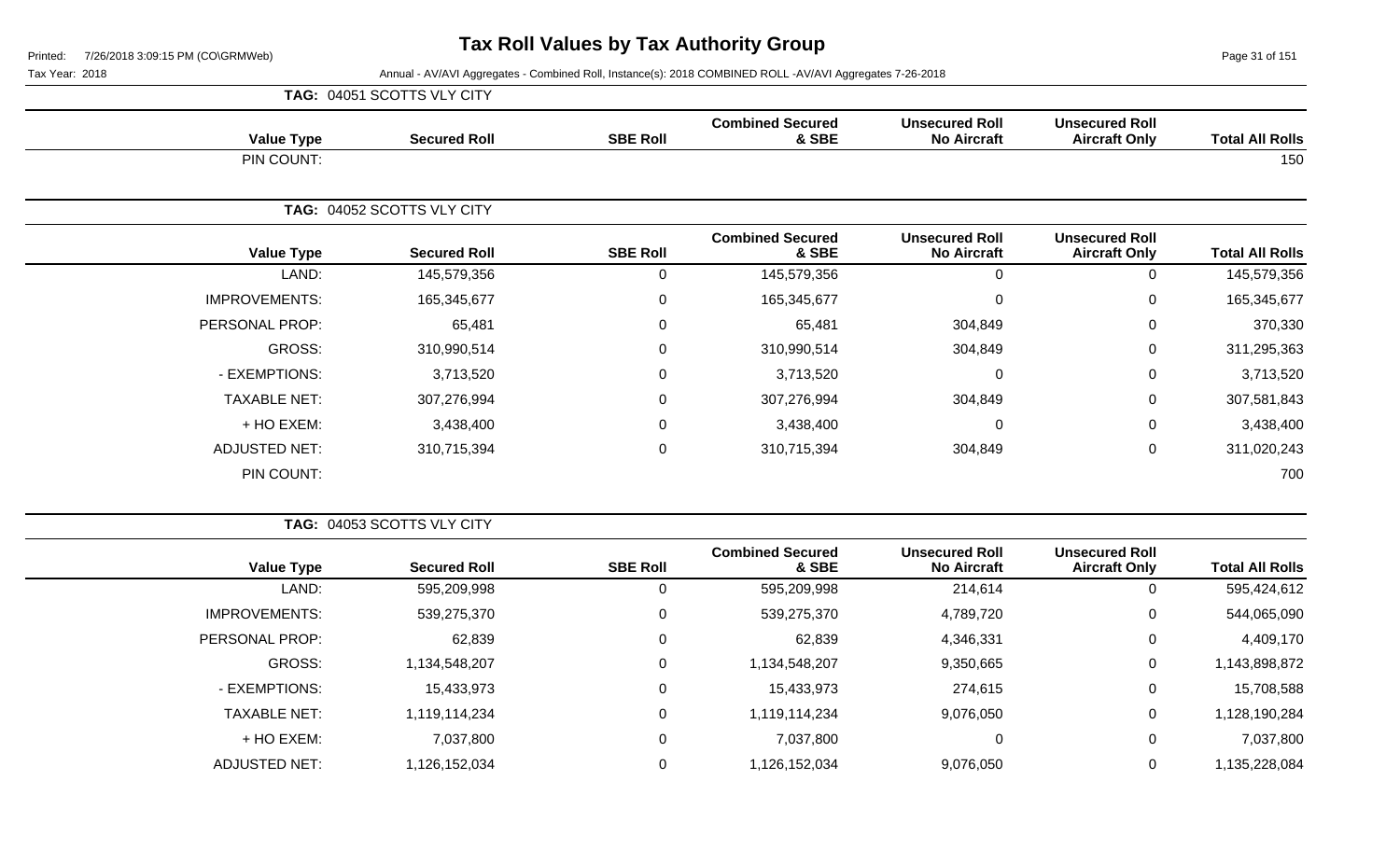Page 32 of 151

|                                                                                                                        |                                  |                  | TAG: 04053 SCOTTS VLY CITY |                      |
|------------------------------------------------------------------------------------------------------------------------|----------------------------------|------------------|----------------------------|----------------------|
| <b>Unsecured Roll</b><br><b>Unsecured Roll</b><br><b>No Aircraft</b><br><b>Total All Rolls</b><br><b>Aircraft Only</b> | <b>Combined Secured</b><br>& SBE | <b>SBE Roll</b>  | <b>Secured Roll</b>        | <b>Value Type</b>    |
| 2,215                                                                                                                  |                                  |                  |                            | PIN COUNT:           |
|                                                                                                                        |                                  |                  | TAG: 04054 SCOTTS VLY CITY |                      |
| <b>Unsecured Roll</b><br><b>Unsecured Roll</b><br><b>Total All Rolls</b><br><b>No Aircraft</b><br><b>Aircraft Only</b> | <b>Combined Secured</b><br>& SBE | <b>SBE Roll</b>  | <b>Secured Roll</b>        | <b>Value Type</b>    |
| $\mathbf 0$<br>$\mathsf 0$<br>1,023,611                                                                                | 1,023,611                        | $\pmb{0}$        | 1,023,611                  | LAND:                |
| $\pmb{0}$<br>$\mathbf 0$<br>754,265                                                                                    | 754,265                          | $\mathbf 0$      | 754,265                    | <b>IMPROVEMENTS:</b> |
| $\mathbf 0$<br>1,777,876<br>$\Omega$                                                                                   | 1,777,876                        | $\mathbf 0$      | 1,777,876                  | <b>GROSS:</b>        |
| 7,000<br>0<br>0                                                                                                        | 7,000                            | $\pmb{0}$        | 7,000                      | - EXEMPTIONS:        |
| 1,770,876<br>$\pmb{0}$<br>$\Omega$                                                                                     | 1,770,876                        | $\mathbf 0$      | 1,770,876                  | <b>TAXABLE NET:</b>  |
| $\Omega$<br>7,000<br>$\Omega$                                                                                          | 7,000                            | $\Omega$         | 7,000                      | + HO EXEM:           |
| $\mathsf 0$<br>$\mathbf 0$<br>1,777,876                                                                                | 1,777,876                        | $\pmb{0}$        | 1,777,876                  | <b>ADJUSTED NET:</b> |
| 3                                                                                                                      |                                  |                  |                            | PIN COUNT:           |
|                                                                                                                        |                                  |                  | TAG: 04055 SCOTTS VAL CITY |                      |
| <b>Unsecured Roll</b><br><b>Unsecured Roll</b><br><b>Total All Rolls</b><br><b>No Aircraft</b><br><b>Aircraft Only</b> | <b>Combined Secured</b><br>& SBE | <b>SBE Roll</b>  | <b>Secured Roll</b>        | <b>Value Type</b>    |
| $\overline{2}$                                                                                                         |                                  |                  |                            | PIN COUNT:           |
|                                                                                                                        |                                  |                  | TAG: 04056 SCOTTS VAL CITY |                      |
| <b>Unsecured Roll</b><br><b>Unsecured Roll</b><br><b>No Aircraft</b><br><b>Total All Rolls</b><br><b>Aircraft Only</b> | <b>Combined Secured</b><br>& SBE | <b>SBE Roll</b>  | <b>Secured Roll</b>        | <b>Value Type</b>    |
| $\overline{0}$<br>$\mathsf 0$<br>601,881                                                                               | 601,881                          | $\pmb{0}$        | 601,881                    | LAND:                |
| 828,746<br>0<br>$\mathbf 0$                                                                                            | 828,746                          | $\mathbf 0$      | 828,746                    | <b>IMPROVEMENTS:</b> |
| $\mathbf 0$<br>1,430,627<br>0                                                                                          | 1,430,627                        | $\boldsymbol{0}$ | 1,430,627                  | <b>GROSS:</b>        |
| 0<br>$\mathbf 0$<br>14,000                                                                                             | 14,000                           | $\overline{0}$   | 14,000                     | - EXEMPTIONS:        |
| 1,416,627<br>0<br>0                                                                                                    | 1,416,627                        | $\boldsymbol{0}$ | 1,416,627                  | <b>TAXABLE NET:</b>  |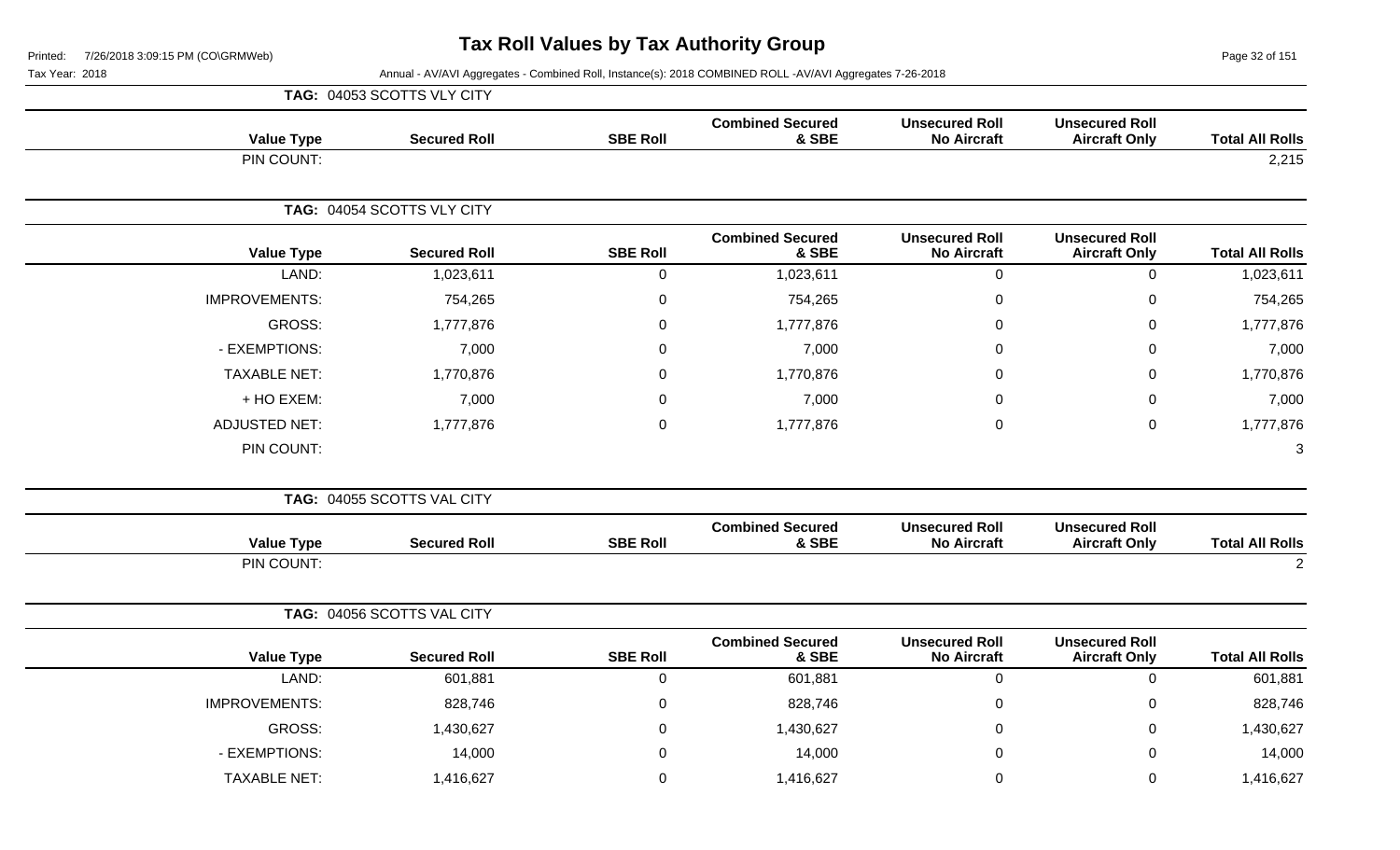| <b>Tax Roll Values by Tax Authority Group</b><br>7/26/2018 3:09:15 PM (CO\GRMWeb)<br>Printed: |  |                            |                 |                                                                                                          |                                             |                                               | Page 33 of 151         |
|-----------------------------------------------------------------------------------------------|--|----------------------------|-----------------|----------------------------------------------------------------------------------------------------------|---------------------------------------------|-----------------------------------------------|------------------------|
| Tax Year: 2018                                                                                |  |                            |                 | Annual - AV/AVI Aggregates - Combined Roll, Instance(s): 2018 COMBINED ROLL -AV/AVI Aggregates 7-26-2018 |                                             |                                               |                        |
|                                                                                               |  | TAG: 04056 SCOTTS VAL CITY |                 |                                                                                                          |                                             |                                               |                        |
| <b>Value Type</b>                                                                             |  | <b>Secured Roll</b>        | <b>SBE Roll</b> | <b>Combined Secured</b><br>& SBE                                                                         | <b>Unsecured Roll</b><br><b>No Aircraft</b> | <b>Unsecured Roll</b><br><b>Aircraft Only</b> | <b>Total All Rolls</b> |
| + HO EXEM:                                                                                    |  | 14,000                     | $\mathbf 0$     | 14,000                                                                                                   | $\mathbf 0$                                 | 0                                             | 14,000                 |
| <b>ADJUSTED NET:</b>                                                                          |  | 1,430,627                  | 0               | 1,430,627                                                                                                | $\mathbf 0$                                 | 0                                             | 1,430,627              |
| PIN COUNT:                                                                                    |  |                            |                 |                                                                                                          |                                             |                                               | 3                      |
|                                                                                               |  | TAG: 55000 AROMAS/SAN JUAN |                 |                                                                                                          |                                             |                                               |                        |
| <b>Value Type</b>                                                                             |  | <b>Secured Roll</b>        | <b>SBE Roll</b> | <b>Combined Secured</b><br>& SBE                                                                         | <b>Unsecured Roll</b><br><b>No Aircraft</b> | <b>Unsecured Roll</b><br><b>Aircraft Only</b> | <b>Total All Rolls</b> |
| LAND:                                                                                         |  | 14,900,467                 | $\pmb{0}$       | 14,900,467                                                                                               | $\mathbf 0$                                 | 0                                             | 14,900,467             |
| <b>IMPROVEMENTS:</b>                                                                          |  | 5,262,394                  | $\overline{0}$  | 5,262,394                                                                                                | 51,538                                      | 0                                             | 5,313,932              |
| PERSONAL PROP:                                                                                |  | 128,278                    | $\Omega$        | 128,278                                                                                                  | 952,153                                     | 0                                             | 1,080,431              |
| GROSS:                                                                                        |  | 20,291,139                 | $\pmb{0}$       | 20,291,139                                                                                               | 1,003,691                                   | 0                                             | 21,294,830             |
| - EXEMPTIONS:                                                                                 |  | 452,453                    | 0               | 452,453                                                                                                  | $\mathbf 0$                                 | 0                                             | 452,453                |
| <b>TAXABLE NET:</b>                                                                           |  | 19,838,686                 | 0               | 19,838,686                                                                                               | 1,003,691                                   | 0                                             | 20,842,377             |
| + HO EXEM:                                                                                    |  | 63,000                     | 0               | 63,000                                                                                                   | $\mathbf 0$                                 | 0                                             | 63,000                 |
| <b>ADJUSTED NET:</b>                                                                          |  | 19,901,686                 | $\mathbf 0$     | 19,901,686                                                                                               | 1,003,691                                   | 0                                             | 20,905,377             |
| PIN COUNT:                                                                                    |  |                            |                 |                                                                                                          |                                             |                                               | 86                     |
|                                                                                               |  | TAG: 58000 BONNY DOON      |                 |                                                                                                          |                                             |                                               |                        |
| <b>Value Type</b>                                                                             |  | <b>Secured Roll</b>        | <b>SBE Roll</b> | <b>Combined Secured</b><br>& SBE                                                                         | <b>Unsecured Roll</b><br><b>No Aircraft</b> | <b>Unsecured Roll</b><br><b>Aircraft Only</b> | <b>Total All Rolls</b> |
| LAND:                                                                                         |  | 4,557                      | $\mathbf 0$     | 4,557                                                                                                    | $\mathbf 0$                                 | $\mathbf 0$                                   | 4,557                  |
| GROSS:                                                                                        |  | 4,557                      | 0               | 4,557                                                                                                    | $\mathbf 0$                                 | 0                                             | 4,557                  |
| <b>TAXABLE NET:</b>                                                                           |  | 4,557                      | 0               | 4,557                                                                                                    | $\mathbf 0$                                 | $\mathbf 0$                                   | 4,557                  |
| <b>ADJUSTED NET:</b>                                                                          |  | 4,557                      | $\mathbf 0$     | 4,557                                                                                                    | $\mathbf 0$                                 | 0                                             | 4,557                  |
| PIN COUNT:                                                                                    |  |                            |                 |                                                                                                          |                                             |                                               | 5                      |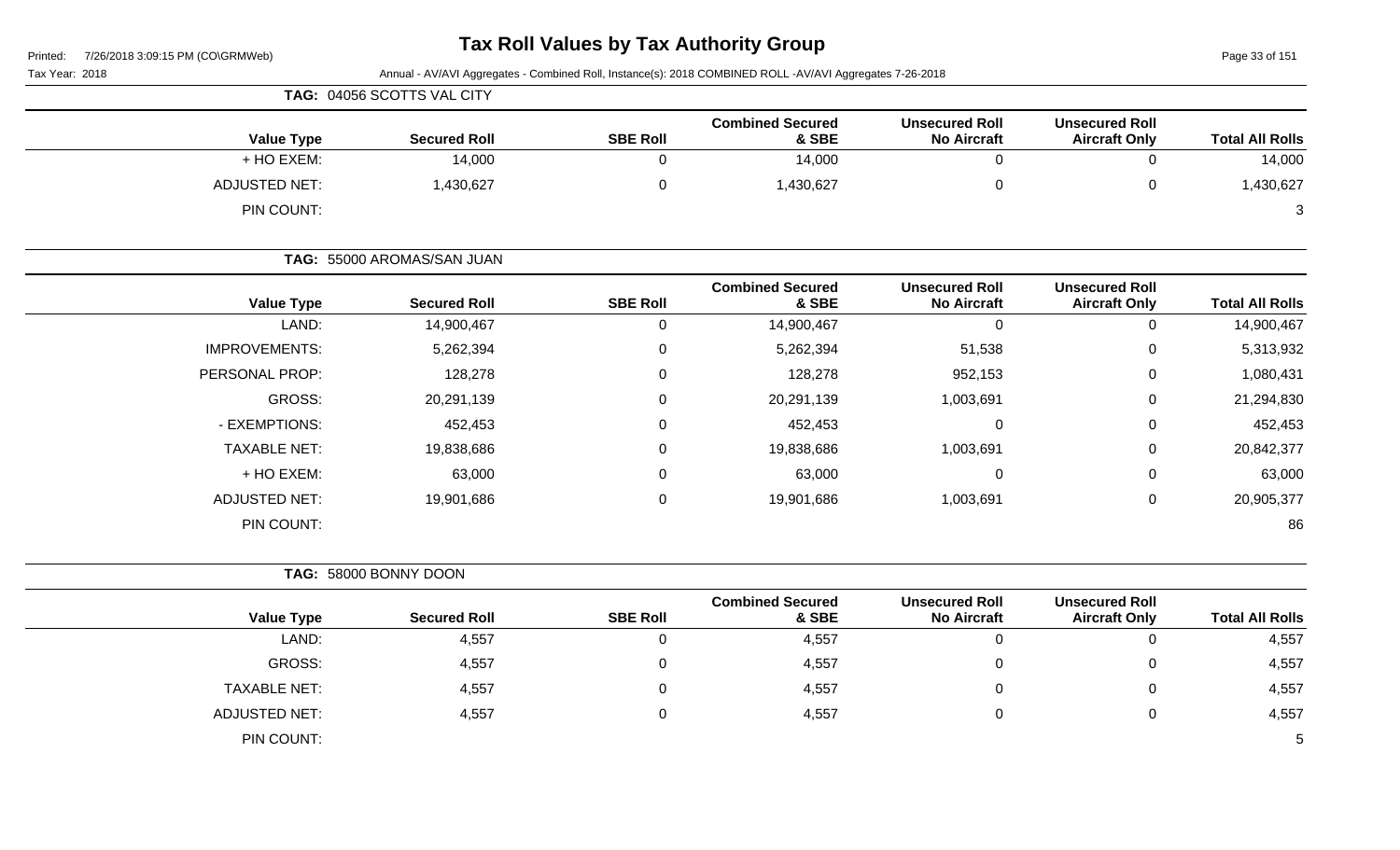### **Tax Roll Values by Tax Authority Group**

Page 34 of 151

Tax Year: 2018 Annual - AV/AVI Aggregates - Combined Roll, Instance(s): 2018 COMBINED ROLL -AV/AVI Aggregates 7-26-2018

|                      | TAG: 58001 BONNY DOON |                 |                                  |                                             |                                               |                        |
|----------------------|-----------------------|-----------------|----------------------------------|---------------------------------------------|-----------------------------------------------|------------------------|
| <b>Value Type</b>    | <b>Secured Roll</b>   | <b>SBE Roll</b> | <b>Combined Secured</b><br>& SBE | <b>Unsecured Roll</b><br><b>No Aircraft</b> | <b>Unsecured Roll</b><br><b>Aircraft Only</b> | <b>Total All Rolls</b> |
| LAND:                | 252,538,348           | 0               | 252,538,348                      | 71,574                                      | 0                                             | 252,609,922            |
| <b>IMPROVEMENTS:</b> | 202,006,975           | 0               | 202,006,975                      | 11,926,050                                  | 0                                             | 213,933,025            |
| PERSONAL PROP:       | 213,040               | 0               | 213,040                          | 4,674,577                                   | 22,489                                        | 4,910,106              |
| GROSS:               | 454,758,363           | $\mathbf 0$     | 454,758,363                      | 16,672,201                                  | 22,489                                        | 471,453,053            |
| - EXEMPTIONS:        | 6,039,401             | 0               | 6,039,401                        | 0                                           | $\mathbf 0$                                   | 6,039,401              |
| <b>TAXABLE NET:</b>  | 448,718,962           | $\mathbf 0$     | 448,718,962                      | 16,672,201                                  | 22,489                                        | 465,413,652            |
| + HO EXEM:           | 2,721,600             | 0               | 2,721,600                        | 0                                           | 0                                             | 2,721,600              |
| ADJUSTED NET:        | 451,440,562           | $\mathbf 0$     | 451,440,562                      | 16,672,201                                  | 22,489                                        | 468,135,252            |
| PIN COUNT:           |                       |                 |                                  |                                             |                                               | 993                    |

**TAG:** 58002 BONNY DOON

| <b>Total All Rolls</b> | <b>Unsecured Roll</b><br><b>Aircraft Only</b> | <b>Unsecured Roll</b><br><b>No Aircraft</b> | <b>Combined Secured</b><br>& SBE | <b>SBE Roll</b> | <b>Secured Roll</b>   | <b>Value Type</b>    |
|------------------------|-----------------------------------------------|---------------------------------------------|----------------------------------|-----------------|-----------------------|----------------------|
| 10,526,540             | 0                                             | 0                                           | 10,526,540                       | 0               | 10,526,540            | LAND:                |
| 9,207,359              | 0                                             | 4,000                                       | 9,203,359                        | 0               | 9,203,359             | <b>IMPROVEMENTS:</b> |
| 36,027                 | 0                                             | 36,027                                      | $\Omega$                         | $\mathbf 0$     | $\mathbf 0$           | PERSONAL PROP:       |
| 19,769,926             | 0                                             | 40,027                                      | 19,729,899                       | 0               | 19,729,899            | GROSS:               |
| 147,000                | 0                                             | 0                                           | 147,000                          | 0               | 147,000               | - EXEMPTIONS:        |
| 19,622,926             | 0                                             | 40,027                                      | 19,582,899                       | $\mathbf 0$     | 19,582,899            | <b>TAXABLE NET:</b>  |
| 147,000                | 0                                             | 0                                           | 147,000                          | 0               | 147,000               | + HO EXEM:           |
| 19,769,926             | 0                                             | 40,027                                      | 19,729,899                       | $\mathbf 0$     | 19,729,899            | <b>ADJUSTED NET:</b> |
| 42                     |                                               |                                             |                                  |                 |                       | PIN COUNT:           |
|                        |                                               |                                             |                                  |                 | TAG: 58003 BONNY DOON |                      |
| <b>Total All Rolls</b> | <b>Unsecured Roll</b><br><b>Aircraft Only</b> | <b>Unsecured Roll</b><br><b>No Aircraft</b> | <b>Combined Secured</b><br>& SBE | <b>SBE Roll</b> | <b>Secured Roll</b>   | <b>Value Type</b>    |
| 13,810,246             | 0                                             | 0                                           | 13,810,246                       | 0               | 13,810,246            | LAND:                |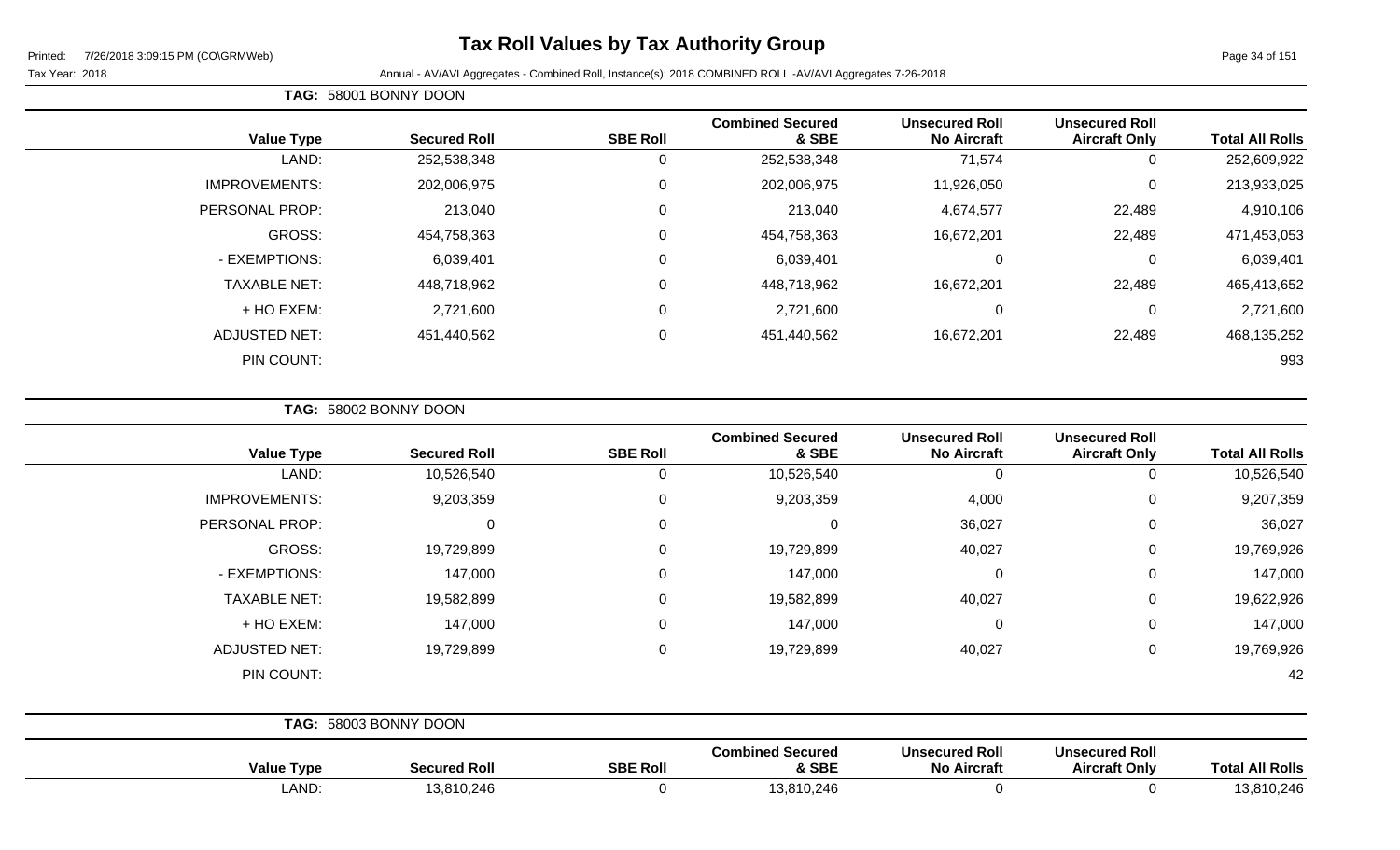### **Tax Roll Values by Tax Authority Group**

Tax Year: 2018 Annual - AV/AVI Aggregates - Combined Roll, Instance(s): 2018 COMBINED ROLL -AV/AVI Aggregates 7-26-2018

| <b>Total All Rolls</b> | <b>Unsecured Roll</b><br><b>Aircraft Only</b> | <b>Unsecured Roll</b><br><b>No Aircraft</b> | <b>Combined Secured</b><br>& SBE | <b>SBE Roll</b> | <b>Secured Roll</b> | <b>Value Type</b>    |
|------------------------|-----------------------------------------------|---------------------------------------------|----------------------------------|-----------------|---------------------|----------------------|
| 10,540,481             | 0                                             | <b>U</b>                                    | 10,540,481                       | 0               | 10,540,481          | <b>IMPROVEMENTS:</b> |
| 19,939                 | 0                                             | 19,939                                      |                                  | 0               | U                   | PERSONAL PROP:       |
| 24,370,666             | 0                                             | 19,939                                      | 24,350,727                       | 0               | 24,350,727          | GROSS:               |
| 217,484                | 0                                             | 0                                           | 217,484                          | 0               | 217,484             | - EXEMPTIONS:        |
| 24, 153, 182           | 0                                             | 19,939                                      | 24,133,243                       | 0               | 24,133,243          | <b>TAXABLE NET:</b>  |
| 217,000                | 0                                             | 0                                           | 217,000                          | 0               | 217,000             | + HO EXEM:           |
| 24,370,182             | 0                                             | 19,939                                      | 24,350,243                       | 0               | 24,350,243          | <b>ADJUSTED NET:</b> |
| 57                     |                                               |                                             |                                  |                 |                     | PIN COUNT:           |
|                        |                                               |                                             |                                  |                 |                     |                      |

**TAG:** 58004 BONNY DOON

**TAG:** 58003 BONNY DOON

| <b>Value Type</b>    | <b>Secured Roll</b> | <b>SBE Roll</b> | <b>Combined Secured</b><br>& SBE | <b>Unsecured Roll</b><br><b>No Aircraft</b> | <b>Unsecured Roll</b><br><b>Aircraft Only</b> | <b>Total All Rolls</b> |
|----------------------|---------------------|-----------------|----------------------------------|---------------------------------------------|-----------------------------------------------|------------------------|
| LAND:                | 26,158,030          |                 | 26,158,030                       | 0                                           | 0                                             | 26,158,030             |
| <b>IMPROVEMENTS:</b> | 24,269,317          | 0               | 24,269,317                       | 0                                           | 0                                             | 24,269,317             |
| PERSONAL PROP:       | 0                   | 0               | 0                                | 21,525                                      | 0                                             | 21,525                 |
| GROSS:               | 50,427,347          |                 | 50,427,347                       | 21,525                                      | 0                                             | 50,448,872             |
| - EXEMPTIONS:        | 425,826             | $\Omega$        | 425,826                          | 0                                           | 0                                             | 425,826                |
| <b>TAXABLE NET:</b>  | 50,001,521          | $\Omega$        | 50,001,521                       | 21,525                                      | 0                                             | 50,023,046             |
| + HO EXEM:           | 425,600             | $\Omega$        | 425,600                          | 0                                           | 0                                             | 425,600                |
| <b>ADJUSTED NET:</b> | 50,427,121          | 0               | 50,427,121                       | 21,525                                      | 0                                             | 50,448,646             |
| PIN COUNT:           |                     |                 |                                  |                                             |                                               | 100                    |

|                      | TAG: 58005 BONNY DOON |                 |                                  |                                             |                                               |                        |
|----------------------|-----------------------|-----------------|----------------------------------|---------------------------------------------|-----------------------------------------------|------------------------|
| <b>Value Type</b>    | <b>Secured Roll</b>   | <b>SBE Roll</b> | <b>Combined Secured</b><br>& SBE | <b>Unsecured Roll</b><br><b>No Aircraft</b> | <b>Unsecured Roll</b><br><b>Aircraft Only</b> | <b>Total All Rolls</b> |
| LAND:                | 9,142,384             |                 | 9,142,384                        |                                             |                                               | 9,142,384              |
| <b>IMPROVEMENTS:</b> | 8,934,483             |                 | 8,934,483                        |                                             |                                               | 8,934,483              |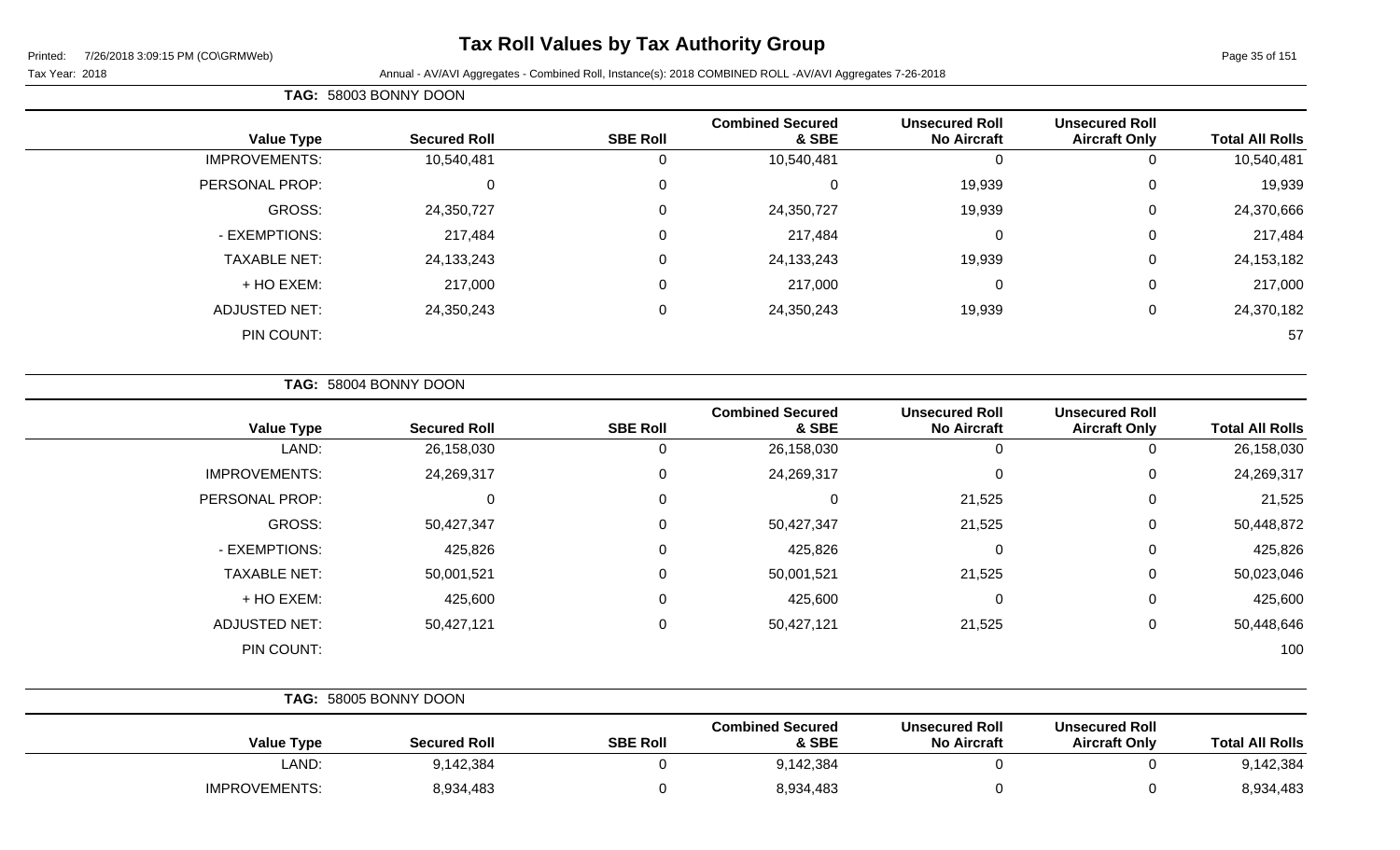### **Tax Roll Values by Tax Authority Group**

#### Tax Year: 2018 Annual - AV/AVI Aggregates - Combined Roll, Instance(s): 2018 COMBINED ROLL -AV/AVI Aggregates 7-26-2018

|                        |                                               |                                             |                                  |                 | TAG: 58005 BONNY DOON |                      |  |
|------------------------|-----------------------------------------------|---------------------------------------------|----------------------------------|-----------------|-----------------------|----------------------|--|
| <b>Total All Rolls</b> | <b>Unsecured Roll</b><br><b>Aircraft Only</b> | <b>Unsecured Roll</b><br><b>No Aircraft</b> | <b>Combined Secured</b><br>& SBE | <b>SBE Roll</b> | <b>Secured Roll</b>   | <b>Value Type</b>    |  |
| 18,076,867             | U                                             | 0                                           | 18,076,867                       | υ               | 18,076,867            | GROSS:               |  |
| 79,562                 | 0                                             | 0                                           | 79,562                           | 0               | 79,562                | - EXEMPTIONS:        |  |
| 17,997,305             | 0                                             | 0                                           | 17,997,305                       | 0               | 17,997,305            | <b>TAXABLE NET:</b>  |  |
| 77,000                 | 0                                             | 0                                           | 77,000                           | 0               | 77,000                | + HO EXEM:           |  |
| 18,074,305             | 0                                             | $\pmb{0}$                                   | 18,074,305                       | 0               | 18,074,305            | <b>ADJUSTED NET:</b> |  |
| 35                     |                                               |                                             |                                  |                 |                       | PIN COUNT:           |  |
|                        |                                               |                                             |                                  |                 |                       |                      |  |

|                      | TAG: 58006 BONNY DOON |                 |                                  |                                             |                                               |                        |
|----------------------|-----------------------|-----------------|----------------------------------|---------------------------------------------|-----------------------------------------------|------------------------|
| <b>Value Type</b>    | <b>Secured Roll</b>   | <b>SBE Roll</b> | <b>Combined Secured</b><br>& SBE | <b>Unsecured Roll</b><br><b>No Aircraft</b> | <b>Unsecured Roll</b><br><b>Aircraft Only</b> | <b>Total All Rolls</b> |
| LAND:                | 14,296,678            | 0               | 14,296,678                       | 0                                           | 0                                             | 14,296,678             |
| <b>IMPROVEMENTS:</b> | 13,487,086            | 0               | 13,487,086                       | $\pmb{0}$                                   | 0                                             | 13,487,086             |
| PERSONAL PROP:       | 0                     | 0               | 0                                | 35,000                                      | 0                                             | 35,000                 |
| GROSS:               | 27,783,764            | 0               | 27,783,764                       | 35,000                                      | 0                                             | 27,818,764             |
| - EXEMPTIONS:        | 316,706               | 0               | 316,706                          | $\pmb{0}$                                   | 0                                             | 316,706                |
| <b>TAXABLE NET:</b>  | 27,467,058            | 0               | 27,467,058                       | 35,000                                      | 0                                             | 27,502,058             |
| + HO EXEM:           | 182,000               | 0               | 182,000                          | 0                                           | 0                                             | 182,000                |
| <b>ADJUSTED NET:</b> | 27,649,058            | 0               | 27,649,058                       | 35,000                                      | 0                                             | 27,684,058             |
| PIN COUNT:           |                       |                 |                                  |                                             |                                               | 45                     |

- EXEMPTIONS: 238,000 0 238,000 0 0 238,000

|                      | TAG: 58007 BONNY DOON |                 |                                  |                                             |                                               |                        |
|----------------------|-----------------------|-----------------|----------------------------------|---------------------------------------------|-----------------------------------------------|------------------------|
| <b>Value Type</b>    | <b>Secured Roll</b>   | <b>SBE Roll</b> | <b>Combined Secured</b><br>& SBE | <b>Unsecured Roll</b><br><b>No Aircraft</b> | <b>Unsecured Roll</b><br><b>Aircraft Only</b> | <b>Total All Rolls</b> |
| LAND:                | 14,894,142            |                 | 14,894,142                       |                                             |                                               | 14,894,142             |
| <b>IMPROVEMENTS:</b> | 14,647,667            |                 | 14,647,667                       |                                             |                                               | 14,647,667             |
| <b>GROSS:</b>        | 29,541,809            |                 | 29,541,809                       |                                             |                                               | 29,541,809             |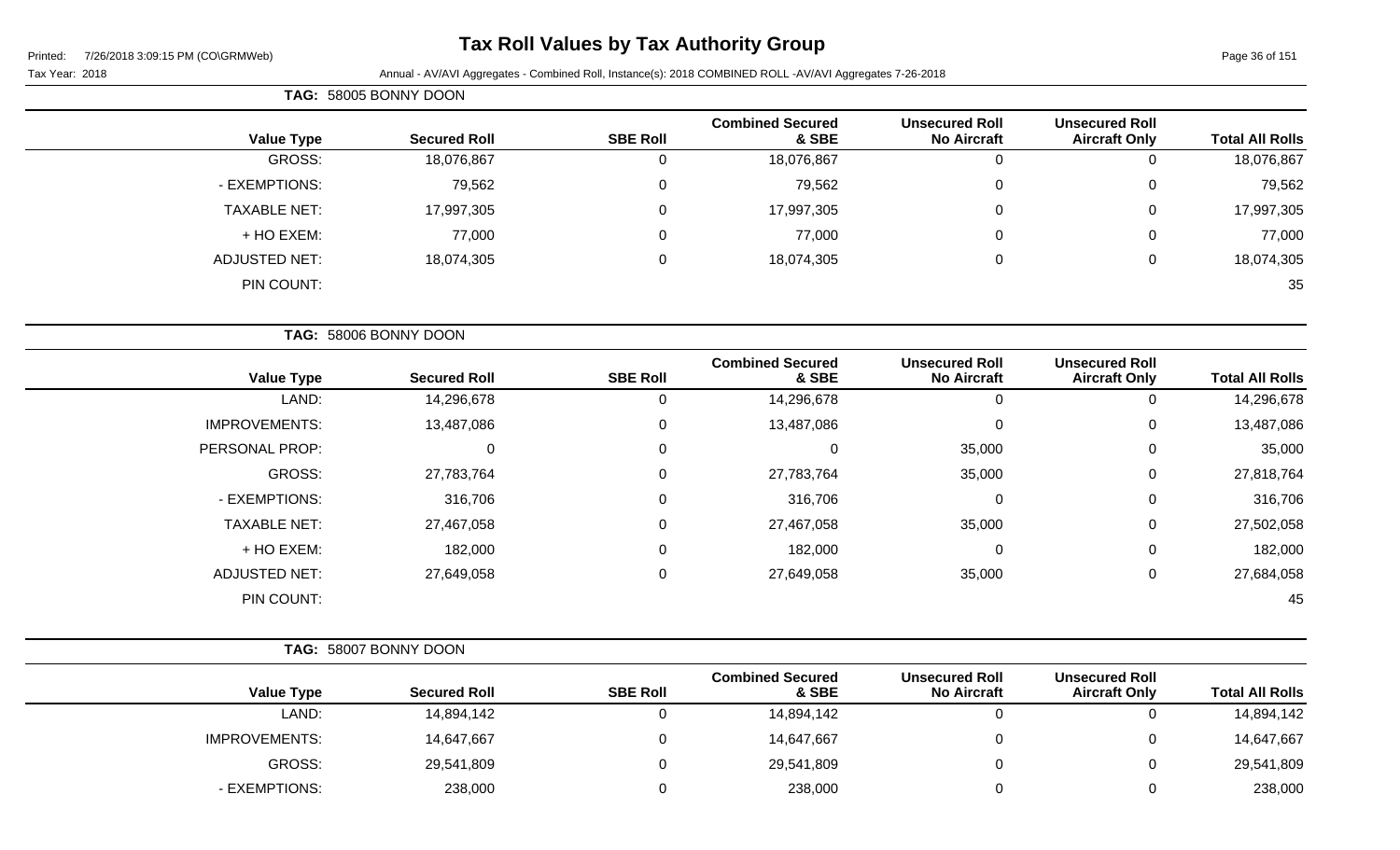| Printed: |  | 7/26/2018 3:09:15 PM (CO\GRMWeb) |
|----------|--|----------------------------------|
|          |  |                                  |

Page 37 of 151

| Tax Year: 2018       |                       |                 | Annual - AV/AVI Aggregates - Combined Roll, Instance(s): 2018 COMBINED ROLL -AV/AVI Aggregates 7-26-2018 |                                             |                                               |                        |
|----------------------|-----------------------|-----------------|----------------------------------------------------------------------------------------------------------|---------------------------------------------|-----------------------------------------------|------------------------|
|                      | TAG: 58007 BONNY DOON |                 |                                                                                                          |                                             |                                               |                        |
| <b>Value Type</b>    | <b>Secured Roll</b>   | <b>SBE Roll</b> | <b>Combined Secured</b><br>& SBE                                                                         | <b>Unsecured Roll</b><br><b>No Aircraft</b> | <b>Unsecured Roll</b><br><b>Aircraft Only</b> | <b>Total All Rolls</b> |
| <b>TAXABLE NET:</b>  | 29,303,809            | $\mathbf 0$     | 29,303,809                                                                                               | $\mathbf 0$                                 | 0                                             | 29,303,809             |
| + HO EXEM:           | 238,000               | 0               | 238,000                                                                                                  | $\mathbf 0$                                 | 0                                             | 238,000                |
| <b>ADJUSTED NET:</b> | 29,541,809            | 0               | 29,541,809                                                                                               | $\mathbf 0$                                 | 0                                             | 29,541,809             |
| PIN COUNT:           |                       |                 |                                                                                                          |                                             |                                               | 54                     |
|                      | TAG: 58008 BONNY DOON |                 |                                                                                                          |                                             |                                               |                        |
| <b>Value Type</b>    | <b>Secured Roll</b>   | <b>SBE Roll</b> | <b>Combined Secured</b><br>& SBE                                                                         | <b>Unsecured Roll</b><br><b>No Aircraft</b> | <b>Unsecured Roll</b><br><b>Aircraft Only</b> | <b>Total All Rolls</b> |
| LAND:                | 12,444,779            | 0               | 12,444,779                                                                                               | $\mathbf 0$                                 | 0                                             | 12,444,779             |
| <b>IMPROVEMENTS:</b> | 13,640,681            | $\Omega$        | 13,640,681                                                                                               | 60,874                                      | 0                                             | 13,701,555             |
| PERSONAL PROP:       | $\mathbf 0$           | 0               | $\mathbf 0$                                                                                              | 127,861                                     | 0                                             | 127,861                |
| <b>GROSS:</b>        | 26,085,460            | 0               | 26,085,460                                                                                               | 188,735                                     | 0                                             | 26,274,195             |
| - EXEMPTIONS:        | 252,000               | $\Omega$        | 252,000                                                                                                  | 0                                           | 0                                             | 252,000                |
| <b>TAXABLE NET:</b>  | 25,833,460            | $\Omega$        | 25,833,460                                                                                               | 188,735                                     | 0                                             | 26,022,195             |
| + HO EXEM:           | 252,000               | 0               | 252,000                                                                                                  | 0                                           | 0                                             | 252,000                |
| <b>ADJUSTED NET:</b> | 26,085,460            | 0               | 26,085,460                                                                                               | 188,735                                     | 0                                             | 26,274,195             |
| PIN COUNT:           |                       |                 |                                                                                                          |                                             |                                               | 60                     |
|                      | TAG: 65003 LAKESIDE   |                 |                                                                                                          |                                             |                                               |                        |
| <b>Value Type</b>    | <b>Secured Roll</b>   | <b>SBE Roll</b> | <b>Combined Secured</b><br>& SBE                                                                         | <b>Unsecured Roll</b><br><b>No Aircraft</b> | <b>Unsecured Roll</b><br><b>Aircraft Only</b> | <b>Total All Rolls</b> |
| PIN COUNT:           |                       |                 |                                                                                                          |                                             |                                               |                        |
|                      | TAG: 65006 LAKESIDE   |                 |                                                                                                          |                                             |                                               |                        |
| <b>Value Type</b>    | <b>Secured Roll</b>   | <b>SBE Roll</b> | <b>Combined Secured</b><br>& SBE                                                                         | <b>Unsecured Roll</b><br><b>No Aircraft</b> | <b>Unsecured Roll</b><br><b>Aircraft Only</b> | <b>Total All Rolls</b> |
| LAND:                | 312,038               | $\pmb{0}$       | 312,038                                                                                                  | $\mathbf 0$                                 | $\pmb{0}$                                     | 312,038                |
| IMPROVEMENTS:        | 334,327               | $\mathbf 0$     | 334,327                                                                                                  | $\mathbf 0$                                 | 0                                             | 334,327                |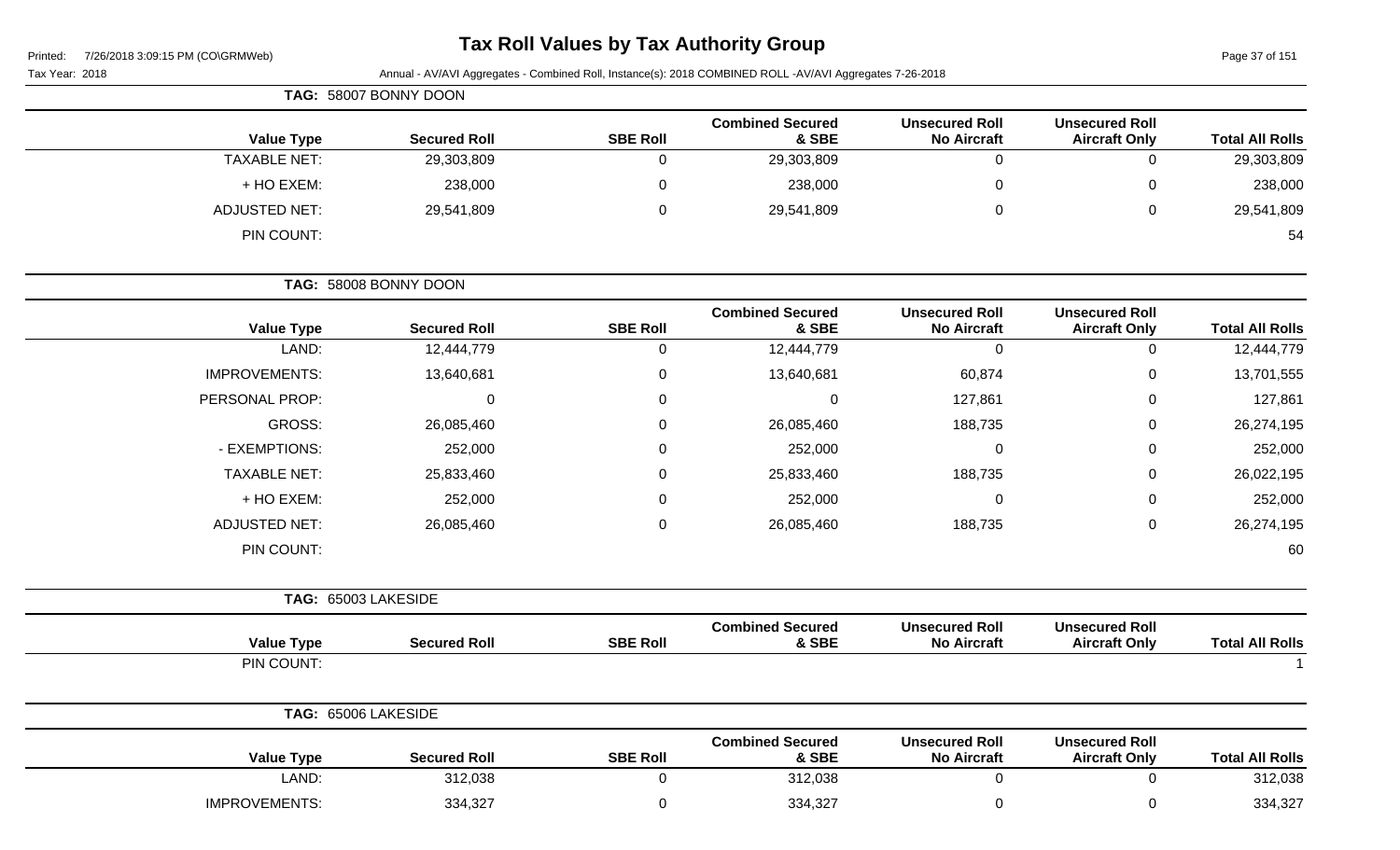| Printed: | 7/26/2018 3:09:15 PM (CO\GRMWeb) |  |
|----------|----------------------------------|--|
|          |                                  |  |

#### Tax Year: 2018 **Annual - AV/AVI Aggregates - Combined Roll**, Instance(s): 2018 COMBINED ROLL -AV/AVI Aggregates 7-26-2018

|                      | TAG: 65006 LAKESIDE |                 |                                  |                                             |                                               |                        |
|----------------------|---------------------|-----------------|----------------------------------|---------------------------------------------|-----------------------------------------------|------------------------|
| <b>Value Type</b>    | <b>Secured Roll</b> | <b>SBE Roll</b> | <b>Combined Secured</b><br>& SBE | <b>Unsecured Roll</b><br><b>No Aircraft</b> | <b>Unsecured Roll</b><br><b>Aircraft Only</b> | <b>Total All Rolls</b> |
| GROSS:               | 646,365             |                 | 646,365                          |                                             |                                               | 646,365                |
| - EXEMPTIONS:        | 581,729             |                 | 581,729                          | 0                                           |                                               | 581,729                |
| <b>TAXABLE NET:</b>  | 64,637              |                 | 64,637                           | 0                                           | 0                                             | 64,637                 |
| <b>ADJUSTED NET:</b> | 64,637              |                 | 64,637                           | U                                           | 0                                             | 64,637                 |
| PIN COUNT:           |                     |                 |                                  |                                             |                                               | 12                     |

**TAG:** 65020 LAKESIDE

| <b>Value Type</b>    | <b>Secured Roll</b> | <b>SBE Roll</b> | <b>Combined Secured</b><br>& SBE | <b>Unsecured Roll</b><br><b>No Aircraft</b> | <b>Unsecured Roll</b><br><b>Aircraft Only</b> | <b>Total All Rolls</b> |
|----------------------|---------------------|-----------------|----------------------------------|---------------------------------------------|-----------------------------------------------|------------------------|
| LAND:                | 27,334,337          |                 | 27,334,337                       | 0                                           |                                               | 27,334,337             |
| <b>IMPROVEMENTS:</b> | 19,606,737          |                 | 19,606,737                       | 0                                           | 0                                             | 19,606,737             |
| GROSS:               | 46,941,074          |                 | 46,941,074                       | $\overline{0}$                              | 0                                             | 46,941,074             |
| - EXEMPTIONS:        | 267,473             |                 | 267,473                          | $\mathbf 0$                                 | 0                                             | 267,473                |
| <b>TAXABLE NET:</b>  | 46,673,601          |                 | 46,673,601                       | $\mathbf 0$                                 | 0                                             | 46,673,601             |
| + HO EXEM:           | 266,000             |                 | 266,000                          | $\mathbf 0$                                 | $\Omega$                                      | 266,000                |
| <b>ADJUSTED NET:</b> | 46,939,601          | 0               | 46,939,601                       | $\mathbf 0$                                 | 0                                             | 46,939,601             |
| PIN COUNT:           |                     |                 |                                  |                                             |                                               | 108                    |

|                      | TAG: 65021 LAKESIDE |                 |                                  |                                             |                                               |                        |
|----------------------|---------------------|-----------------|----------------------------------|---------------------------------------------|-----------------------------------------------|------------------------|
| <b>Value Type</b>    | <b>Secured Roll</b> | <b>SBE Roll</b> | <b>Combined Secured</b><br>& SBE | <b>Unsecured Roll</b><br><b>No Aircraft</b> | <b>Unsecured Roll</b><br><b>Aircraft Only</b> | <b>Total All Rolls</b> |
| LAND:                | 171,371,309         | 0               | 171,371,309                      | 48,704                                      |                                               | 171,420,013            |
| <b>IMPROVEMENTS:</b> | 139,287,283         | 0               | 139,287,283                      | 456,851                                     | 0                                             | 139,744,134            |
| PERSONAL PROP:       | 997,381             | 0               | 997,381                          | 1,629,301                                   | 0                                             | 2,626,682              |
| GROSS:               | 311,655,973         | 0               | 311,655,973                      | 2,134,856                                   | 0                                             | 313,790,829            |
| - EXEMPTIONS:        | 3,247,380           | 0               | 3,247,380                        | 0                                           | 0                                             | 3,247,380              |
| <b>TAXABLE NET:</b>  | 308,408,593         | 0               | 308,408,593                      | 2,134,856                                   | 0                                             | 310,543,449            |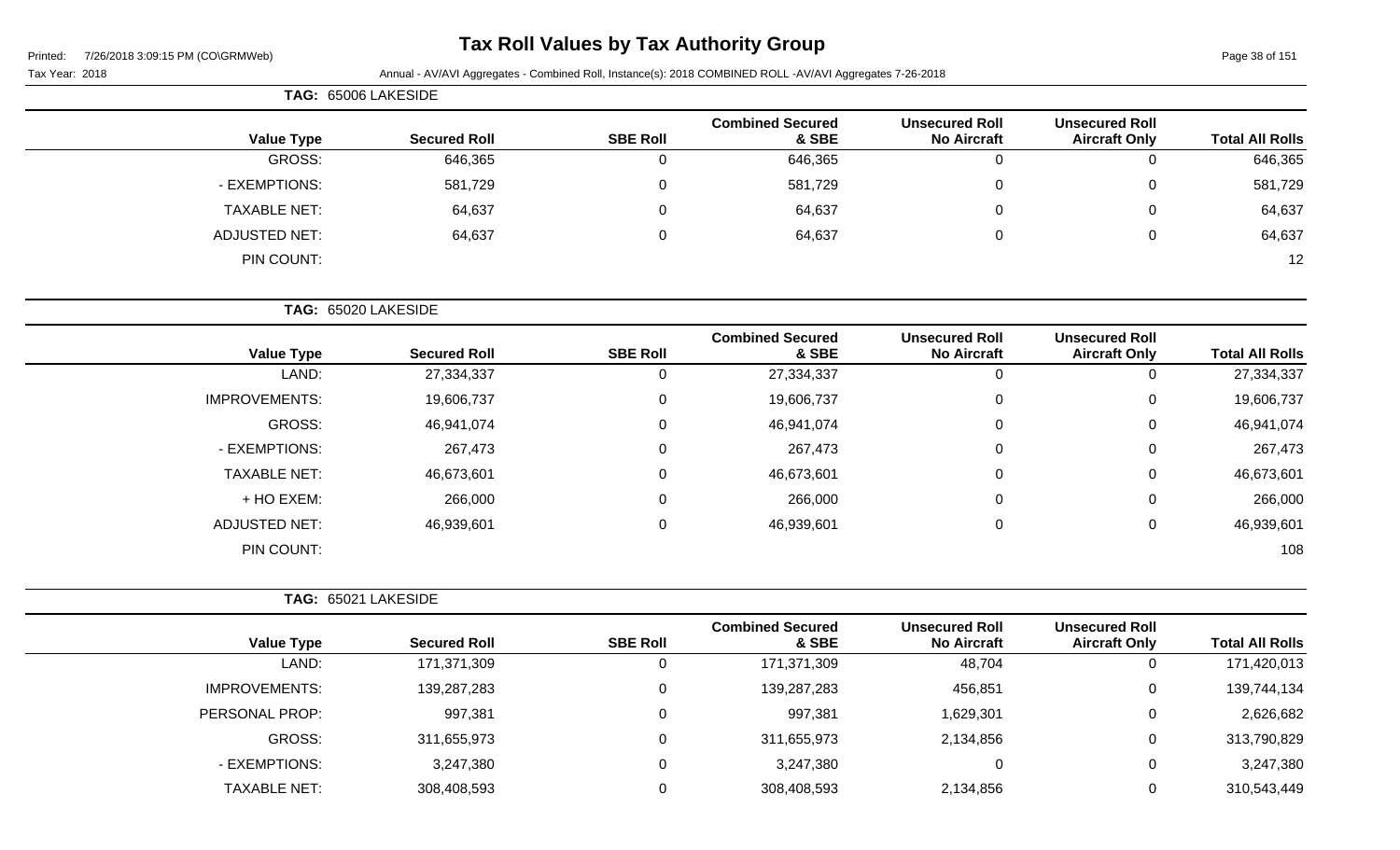# **Tax Roll Values by Tax Authority Group**

Page 39 of 151

|                      | TAG: 65021 LAKESIDE |                 |                                  |                                             |                                               |                        |
|----------------------|---------------------|-----------------|----------------------------------|---------------------------------------------|-----------------------------------------------|------------------------|
| <b>Value Type</b>    | <b>Secured Roll</b> | <b>SBE Roll</b> | <b>Combined Secured</b><br>& SBE | <b>Unsecured Roll</b><br><b>No Aircraft</b> | <b>Unsecured Roll</b><br><b>Aircraft Only</b> | <b>Total All Rolls</b> |
| + HO EXEM:           | 1,526,000           |                 | 1,526,000                        |                                             | 0                                             | 1,526,000              |
| <b>ADJUSTED NET:</b> | 309,934,593         |                 | 309,934,593                      | 2,134,856                                   | 0                                             | 312,069,449            |
| PIN COUNT:           |                     |                 |                                  |                                             |                                               | 663                    |

|                     | TAG: 65022 LAKESIDE |                 |                                  |                                             |                                               |                        |
|---------------------|---------------------|-----------------|----------------------------------|---------------------------------------------|-----------------------------------------------|------------------------|
| <b>Value Type</b>   | <b>Secured Roll</b> | <b>SBE Roll</b> | <b>Combined Secured</b><br>& SBE | <b>Unsecured Roll</b><br><b>No Aircraft</b> | <b>Unsecured Roll</b><br><b>Aircraft Only</b> | <b>Total All Rolls</b> |
| LAND:               | 42,027              | 0               | 42,027                           | 0                                           | 0                                             | 42,027                 |
| GROSS:              | 42,027              | 0               | 42,027                           | 0                                           | 0                                             | 42,027                 |
| - EXEMPTIONS:       | 1,616               | 0               | 1,616                            | 0                                           | $\mathbf{0}$                                  | 1,616                  |
| <b>TAXABLE NET:</b> | 40,411              | 0               | 40,411                           | 0                                           | 0                                             | 40,411                 |
| ADJUSTED NET:       | 40,411              | $\Omega$        | 40,411                           | 0                                           | 0                                             | 40,411                 |
| PIN COUNT:          |                     |                 |                                  |                                             |                                               | 3                      |

|                        |                                               |                                             |                                  |                 |                     | TAG: 65023 LAKESIDE  |
|------------------------|-----------------------------------------------|---------------------------------------------|----------------------------------|-----------------|---------------------|----------------------|
| <b>Total All Rolls</b> | <b>Unsecured Roll</b><br><b>Aircraft Only</b> | <b>Unsecured Roll</b><br><b>No Aircraft</b> | <b>Combined Secured</b><br>& SBE | <b>SBE Roll</b> | <b>Secured Roll</b> | <b>Value Type</b>    |
| 7,139,481              | 0                                             | 0                                           | 7,139,481                        | 0               | 7,139,481           | LAND:                |
| 5,903,863              | 0                                             | $\mathbf 0$                                 | 5,903,863                        | 0               | 5,903,863           | <b>IMPROVEMENTS:</b> |
| 5,754                  | 0                                             | 5,754                                       | 0                                | $\mathbf 0$     | 0                   | PERSONAL PROP:       |
| 13,049,098             | 0                                             | 5,754                                       | 13,043,344                       | $\mathbf 0$     | 13,043,344          | GROSS:               |
| 70,000                 | 0                                             | $\mathbf 0$                                 | 70,000                           | 0               | 70,000              | - EXEMPTIONS:        |
| 12,979,098             | 0                                             | 5,754                                       | 12,973,344                       | 0               | 12,973,344          | <b>TAXABLE NET:</b>  |
| 70,000                 | 0                                             | 0                                           | 70,000                           | 0               | 70,000              | + HO EXEM:           |
| 13,049,098             | 0                                             | 5,754                                       | 13,043,344                       | 0               | 13,043,344          | <b>ADJUSTED NET:</b> |
| 23                     |                                               |                                             |                                  |                 |                     | PIN COUNT:           |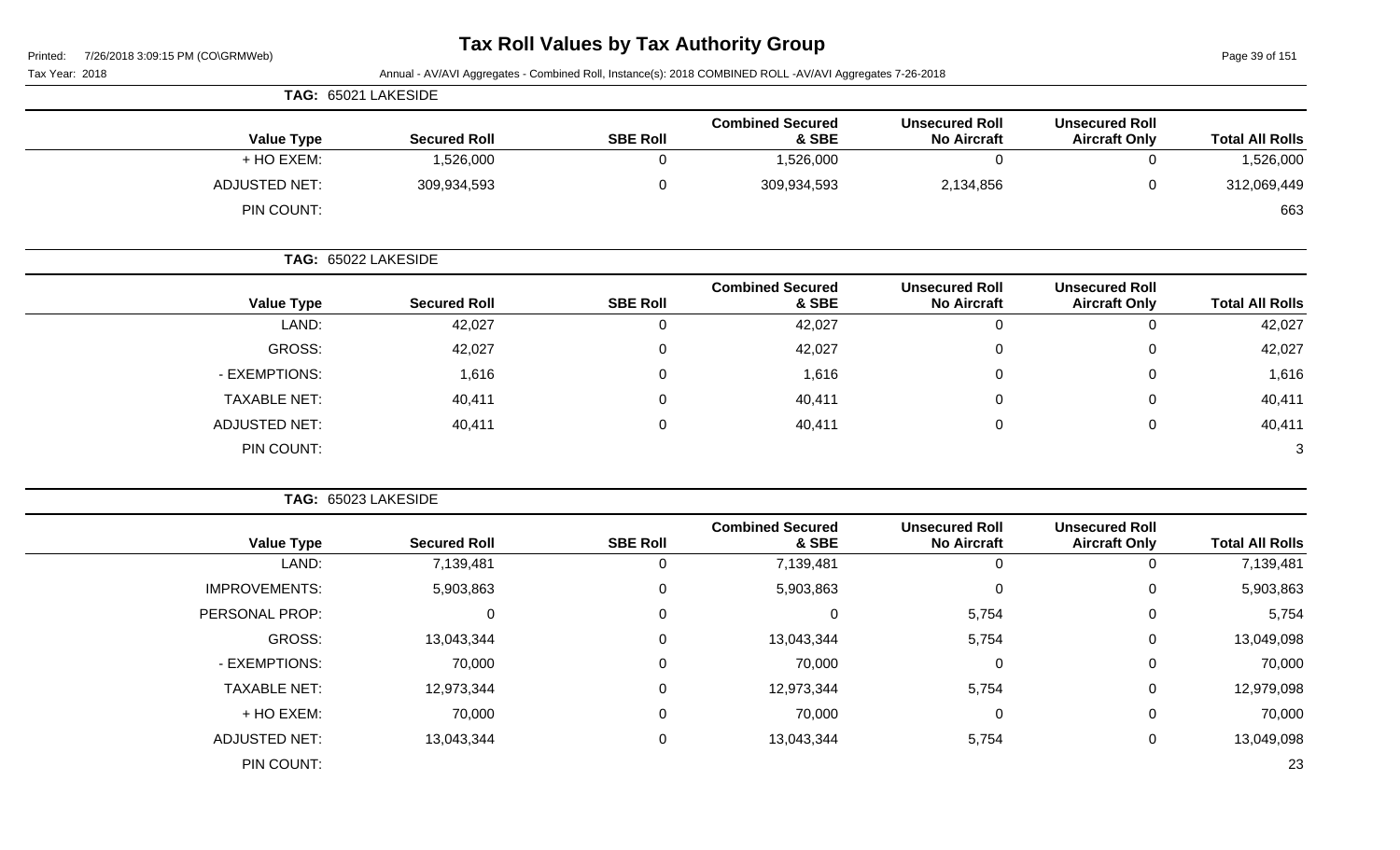# **Tax Roll Values by Tax Authority Group**

#### Tax Year: 2018 Annual - AV/AVI Aggregates - Combined Roll, Instance(s): 2018 COMBINED ROLL -AV/AVI Aggregates 7-26-2018

| rax rear: 2018       |                          |                 | Annual - AV/AVI Aggregates - Combined Roll, Instance(s): 2018 COMBINED ROLL -AV/AVI Aggregates 7-26-2018 |                                             |                                               |                        |
|----------------------|--------------------------|-----------------|----------------------------------------------------------------------------------------------------------|---------------------------------------------|-----------------------------------------------|------------------------|
|                      | TAG: 69012 PAJARO VALLEY |                 |                                                                                                          |                                             |                                               |                        |
| <b>Value Type</b>    | <b>Secured Roll</b>      | <b>SBE Roll</b> | <b>Combined Secured</b><br>& SBE                                                                         | <b>Unsecured Roll</b><br><b>No Aircraft</b> | <b>Unsecured Roll</b><br><b>Aircraft Only</b> | <b>Total All Rolls</b> |
| PERSONAL PROP:       | $\overline{0}$           | 0               | $\pmb{0}$                                                                                                | 66,240                                      | $\mathbf 0$                                   | 66,240                 |
| <b>GROSS:</b>        | 0                        | 0               | $\mathbf 0$                                                                                              | 66,240                                      | 0                                             | 66,240                 |
| <b>TAXABLE NET:</b>  | 0                        | 0               | $\Omega$                                                                                                 | 66,240                                      | 0                                             | 66,240                 |
| <b>ADJUSTED NET:</b> | $\Omega$                 | $\mathbf{0}$    | 0                                                                                                        | 66,240                                      | 0                                             | 66,240                 |
| PIN COUNT:           |                          |                 |                                                                                                          |                                             |                                               |                        |
|                      | TAG: 69013 PAJARO VALLEY |                 |                                                                                                          |                                             |                                               |                        |
| <b>Value Type</b>    | <b>Secured Roll</b>      | <b>SBE Roll</b> | <b>Combined Secured</b><br>& SBE                                                                         | <b>Unsecured Roll</b><br><b>No Aircraft</b> | <b>Unsecured Roll</b><br><b>Aircraft Only</b> | <b>Total All Rolls</b> |
| LAND:                | 49,396,317               | 0               | 49,396,317                                                                                               | $\overline{0}$                              | $\Omega$                                      | 49,396,317             |
| <b>IMPROVEMENTS:</b> | 26,170,846               | 0               | 26,170,846                                                                                               | 0                                           | 0                                             | 26,170,846             |
| <b>GROSS:</b>        | 75,567,163               | 0               | 75,567,163                                                                                               | 0                                           | 0                                             | 75,567,163             |
| - EXEMPTIONS:        | 89,600                   | 0               | 89,600                                                                                                   | 0                                           | 0                                             | 89,600                 |
| <b>TAXABLE NET:</b>  | 75,477,563               | 0               | 75,477,563                                                                                               | 0                                           | $\Omega$                                      | 75,477,563             |
| + HO EXEM:           | 89,600                   | 0               | 89,600                                                                                                   | 0                                           | $\Omega$                                      | 89,600                 |
| <b>ADJUSTED NET:</b> | 75,567,163               | $\mathbf 0$     | 75,567,163                                                                                               | 0                                           | 0                                             | 75,567,163             |
| PIN COUNT:           |                          |                 |                                                                                                          |                                             |                                               | 94                     |
|                      | TAG: 69016 PAJARO VALLEY |                 |                                                                                                          |                                             |                                               |                        |
| <b>Value Type</b>    | <b>Secured Roll</b>      | <b>SBE Roll</b> | <b>Combined Secured</b><br>& SBE                                                                         | <b>Unsecured Roll</b><br><b>No Aircraft</b> | <b>Unsecured Roll</b><br><b>Aircraft Only</b> | <b>Total All Rolls</b> |
| LAND:                | 254,204                  | 0               | 254,204                                                                                                  | 0                                           | 0                                             | 254,204                |
| <b>IMPROVEMENTS:</b> | 1,252,139                | 0               | 1,252,139                                                                                                | 0                                           | 0                                             | 1,252,139              |
| <b>GROSS:</b>        | 1,506,343                | 0               | 1,506,343                                                                                                | 0                                           | $\Omega$                                      | 1,506,343              |

- EXEMPTIONS: 1,506,343 0 1,506,343 1,506,343

PIN COUNT: 1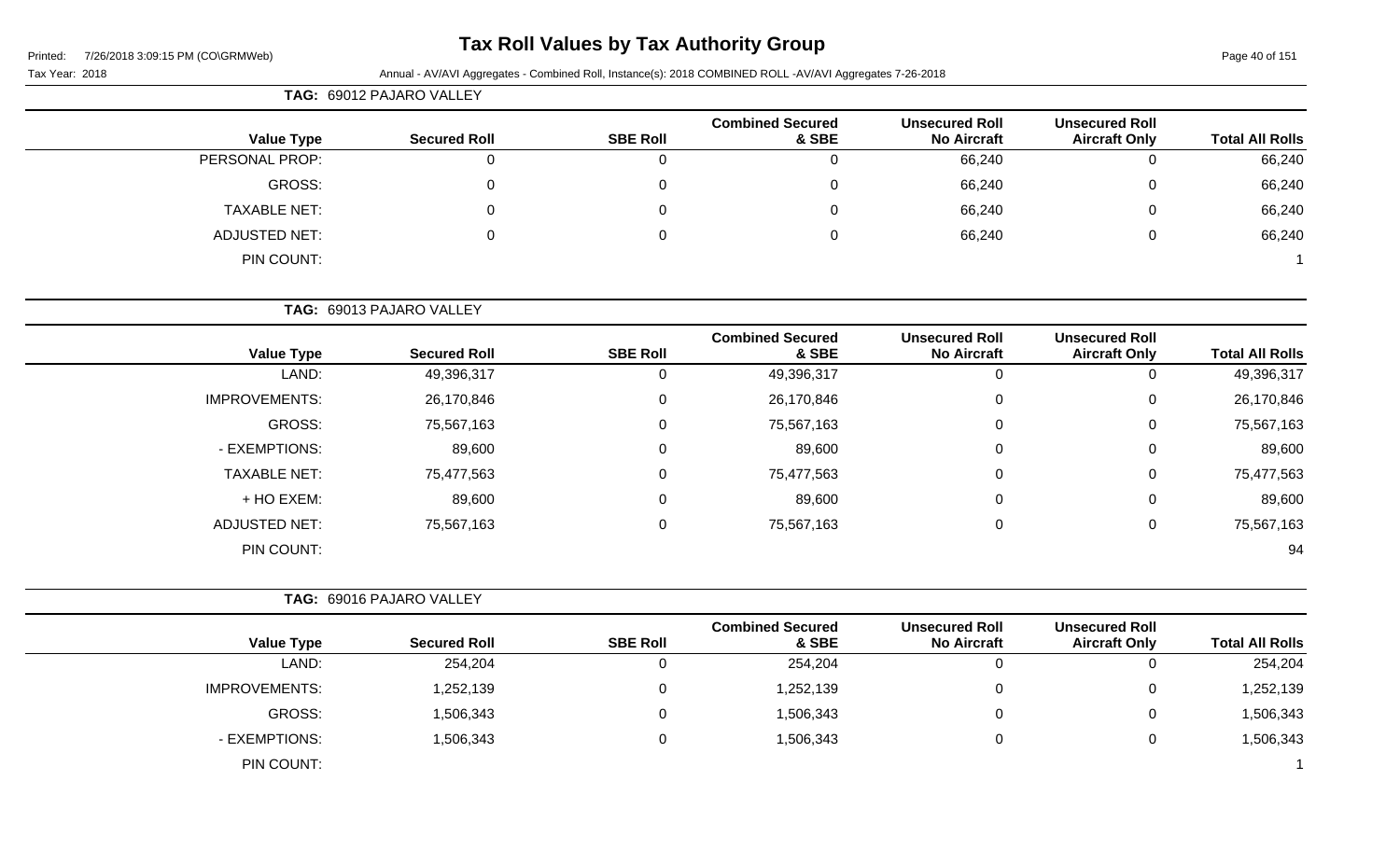# **Tax Roll Values by Tax Authority Group**

#### Tax Year: 2018 Annual - AV/AVI Aggregates - Combined Roll, Instance(s): 2018 COMBINED ROLL -AV/AVI Aggregates 7-26-2018

**TAG:** 69020 PAJARO VALLEY

|                      |                     |                 | <b>Combined Secured</b> | <b>Unsecured Roll</b> | <b>Unsecured Roll</b> |                        |
|----------------------|---------------------|-----------------|-------------------------|-----------------------|-----------------------|------------------------|
| <b>Value Type</b>    | <b>Secured Roll</b> | <b>SBE Roll</b> | & SBE                   | <b>No Aircraft</b>    | <b>Aircraft Only</b>  | <b>Total All Rolls</b> |
| LAND:                | 14,132,900          |                 | 14,132,900              | U                     | U                     | 14,132,900             |
| <b>IMPROVEMENTS:</b> | 5,055,365           | $\mathbf{0}$    | 5,055,365               | $\mathbf 0$           | 0                     | 5,055,365              |
| GROSS:               | 19,188,265          | $\Omega$        | 19,188,265              | $\mathbf 0$           | 0                     | 19,188,265             |
| - EXEMPTIONS:        | 14,000              | 0               | 14,000                  | 0                     | 0                     | 14,000                 |
| <b>TAXABLE NET:</b>  | 19,174,265          | $\Omega$        | 19,174,265              | $\mathbf{0}$          | 0                     | 19,174,265             |
| + HO EXEM:           | 14,000              | $\Omega$        | 14,000                  | $\mathbf 0$           | 0                     | 14,000                 |
| <b>ADJUSTED NET:</b> | 19,188,265          | $\Omega$        | 19,188,265              | $\mathbf 0$           | 0                     | 19,188,265             |
| PIN COUNT:           |                     |                 |                         |                       |                       | 24                     |
|                      |                     |                 |                         |                       |                       |                        |

**TAG:** 69022 PAJARO VALLEY

| <b>Value Type</b>    | <b>Secured Roll</b> | <b>SBE Roll</b> | <b>Combined Secured</b><br>& SBE | <b>Unsecured Roll</b><br><b>No Aircraft</b> | <b>Unsecured Roll</b><br><b>Aircraft Only</b> | <b>Total All Rolls</b> |
|----------------------|---------------------|-----------------|----------------------------------|---------------------------------------------|-----------------------------------------------|------------------------|
| LAND:                | 578,791             |                 | 578,791                          | 0                                           | v                                             | 578,791                |
| <b>IMPROVEMENTS:</b> | 5,266               |                 | 5,266                            | 0                                           | U                                             | 5,266                  |
| GROSS:               | 584,057             |                 | 584,057                          | 0                                           | υ                                             | 584,057                |
| <b>TAXABLE NET:</b>  | 584,057             |                 | 584,057                          | 0                                           | ◡                                             | 584,057                |
| <b>ADJUSTED NET:</b> | 584,057             |                 | 584,057                          | 0                                           | υ                                             | 584,057                |
| PIN COUNT:           |                     |                 |                                  |                                             |                                               | 3                      |

| <b>TAG: 69023 PAJARO VALLEY</b> |  |
|---------------------------------|--|
|---------------------------------|--|

| <b>Value Type</b>    | <b>Secured Roll</b> | <b>SBE Roll</b> | <b>Combined Secured</b><br>& SBE | <b>Unsecured Roll</b><br><b>No Aircraft</b> | <b>Unsecured Roll</b><br><b>Aircraft Only</b> | <b>Total All Rolls</b> |
|----------------------|---------------------|-----------------|----------------------------------|---------------------------------------------|-----------------------------------------------|------------------------|
| LAND:                | 55,160,203          |                 | 55,160,203                       |                                             | 0                                             | 55,160,203             |
| <b>IMPROVEMENTS:</b> | 25,652,299          |                 | 25,652,299                       |                                             | 0                                             | 25,652,299             |
| GROSS:               | 80,812,502          |                 | 80,812,502                       |                                             | 0                                             | 80,812,502             |
| - EXEMPTIONS:        | 110,901             |                 | 110,901                          |                                             | 0                                             | 110,901                |
| <b>TAXABLE NET:</b>  | 80,701,601          |                 | 80,701,601                       |                                             | 0                                             | 80,701,601             |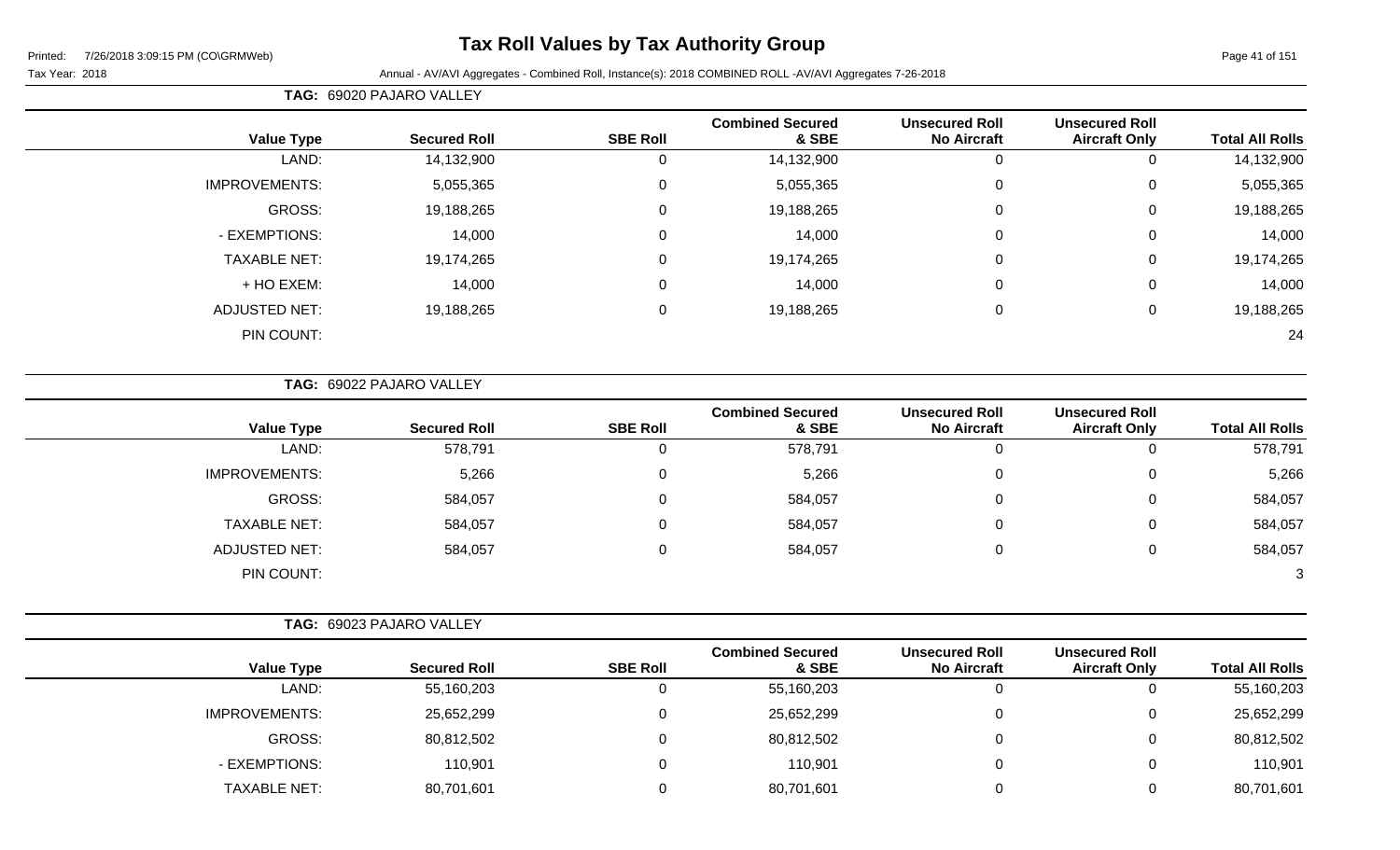| 7/26/2018 3:09:15 PM (CO\GRMWeb)<br>Printed: |                                 |                 | <b>Tax Roll Values by Tax Authority Group</b>                                                            |                                             |                                               | Page 42 of 151         |  |  |  |  |
|----------------------------------------------|---------------------------------|-----------------|----------------------------------------------------------------------------------------------------------|---------------------------------------------|-----------------------------------------------|------------------------|--|--|--|--|
| Tax Year: 2018                               |                                 |                 | Annual - AV/AVI Aggregates - Combined Roll, Instance(s): 2018 COMBINED ROLL -AV/AVI Aggregates 7-26-2018 |                                             |                                               |                        |  |  |  |  |
|                                              | TAG: 69023 PAJARO VALLEY        |                 |                                                                                                          |                                             |                                               |                        |  |  |  |  |
| <b>Value Type</b>                            | <b>Secured Roll</b>             | <b>SBE Roll</b> | <b>Combined Secured</b><br>& SBE                                                                         | <b>Unsecured Roll</b><br><b>No Aircraft</b> | <b>Unsecured Roll</b><br><b>Aircraft Only</b> | <b>Total All Rolls</b> |  |  |  |  |
| + HO EXEM:                                   | 105,000                         | $\Omega$        | 105,000                                                                                                  | $\Omega$                                    | 0                                             | 105,000                |  |  |  |  |
| <b>ADJUSTED NET:</b>                         | 80,806,601                      | 0               | 80,806,601                                                                                               | 0                                           | 0                                             | 80,806,601             |  |  |  |  |
| PIN COUNT:                                   |                                 |                 |                                                                                                          |                                             |                                               | 111                    |  |  |  |  |
|                                              | <b>TAG: 69029 PAJARO VALLEY</b> |                 |                                                                                                          |                                             |                                               |                        |  |  |  |  |
| <b>Value Type</b>                            | <b>Secured Roll</b>             | <b>SBE Roll</b> | <b>Combined Secured</b><br>& SBE                                                                         | Unsecured Roll<br><b>No Aircraft</b>        | <b>Unsecured Roll</b><br><b>Aircraft Only</b> | <b>Total All Rolls</b> |  |  |  |  |
| LAND:                                        | 33,457,704                      | $\Omega$        | 33,457,704                                                                                               | 27,982                                      | 0                                             | 33,485,686             |  |  |  |  |
| <b>IMPROVEMENTS:</b>                         | 24,849,817                      | $\mathbf{0}$    | 24,849,817                                                                                               | 27,982                                      | 0                                             | 24,877,799             |  |  |  |  |
| <b>GROSS:</b>                                | 58,307,521                      | 0               | 58,307,521                                                                                               | 55,964                                      | 0                                             | 58,363,485             |  |  |  |  |

| 24,877,799 | U | 27,982 | 24,849,817 | 0 | 24,849,817 | <b>IMPROVEMENTS:</b> |
|------------|---|--------|------------|---|------------|----------------------|
| 58,363,485 | 0 | 55,964 | 58,307,521 | 0 | 58,307,521 | <b>GROSS:</b>        |
| 182,000    | 0 |        | 182,000    | 0 | 182,000    | - EXEMPTIONS:        |
| 58,181,485 | U | 55,964 | 58,125,521 | 0 | 58,125,521 | <b>TAXABLE NET:</b>  |
| 182,000    | 0 |        | 182,000    | 0 | 182,000    | + HO EXEM:           |
| 58,363,485 | U | 55,964 | 58,307,521 | 0 | 58,307,521 | ADJUSTED NET:        |
| 102        |   |        |            |   |            | PIN COUNT:           |
|            |   |        |            |   |            |                      |

**TAG:** 69032 PAJARO VALLEY

|                      |                     |                 | <b>Combined Secured</b> | <b>Unsecured Roll</b> | <b>Unsecured Roll</b> |                        |
|----------------------|---------------------|-----------------|-------------------------|-----------------------|-----------------------|------------------------|
| <b>Value Type</b>    | <b>Secured Roll</b> | <b>SBE Roll</b> | & SBE                   | <b>No Aircraft</b>    | <b>Aircraft Only</b>  | <b>Total All Rolls</b> |
| LAND:                | 12,923,261          |                 | 12,923,261              | 0                     |                       | 12,923,261             |
| <b>IMPROVEMENTS:</b> | 12,967,709          |                 | 12,967,709              | $\Omega$              |                       | 12,967,709             |
| GROSS:               | 25,890,970          |                 | 25,890,970              | $\Omega$              |                       | 25,890,970             |
| - EXEMPTIONS:        | 310,283             | 0               | 310,283                 | $\Omega$              |                       | 310,283                |
| <b>TAXABLE NET:</b>  | 25,580,687          | 0               | 25,580,687              | 0                     | U                     | 25,580,687             |
| + HO EXEM:           | 175,000             | 0               | 175,000                 | 0                     |                       | 175,000                |
| <b>ADJUSTED NET:</b> | 25,755,687          |                 | 25,755,687              |                       |                       | 25,755,687             |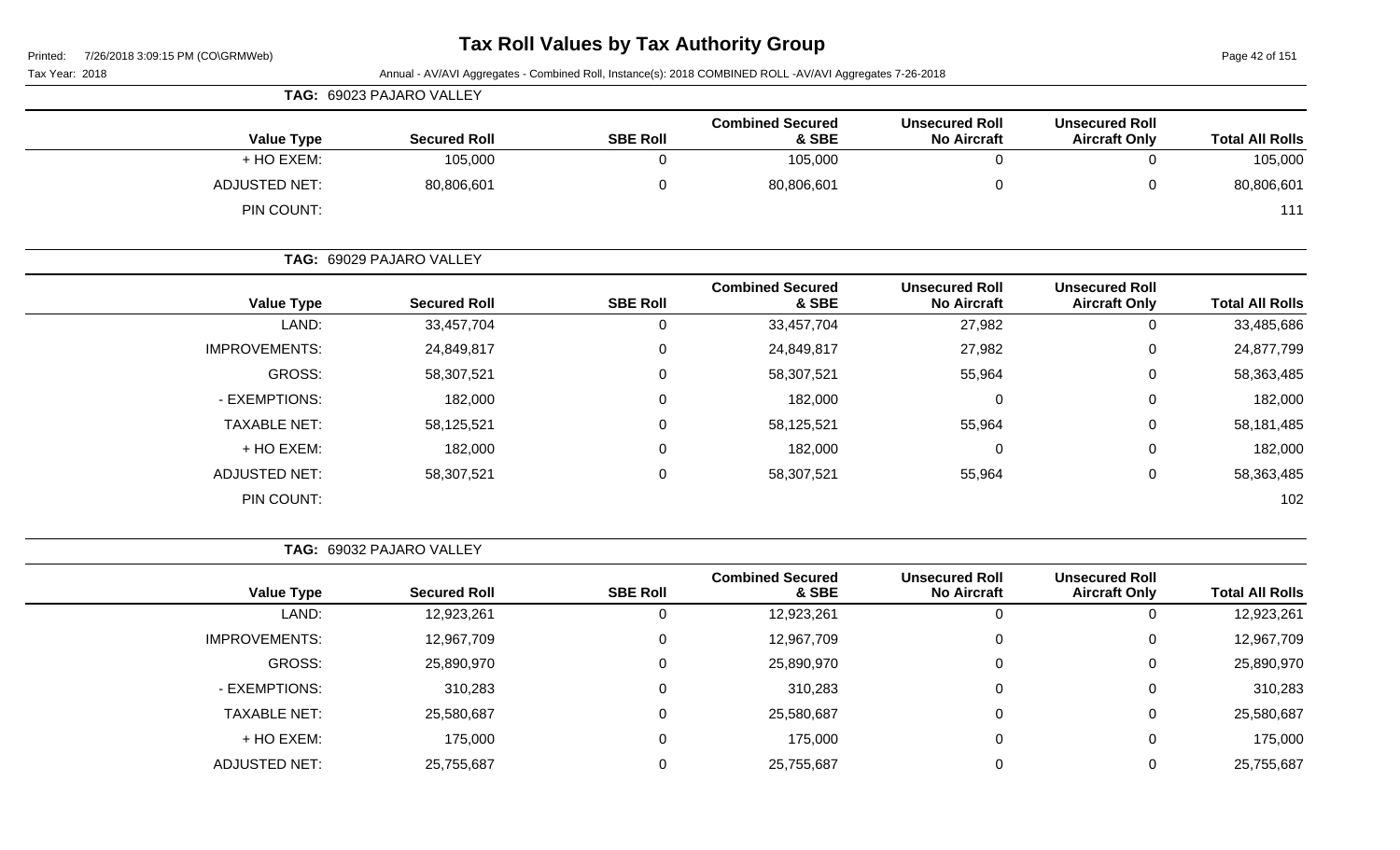**TAG:** 69032 PAJARO VALLEY

Page 43 of 151

| <b>Total All Rolls</b> | <b>Unsecured Roll</b><br><b>Aircraft Only</b> | <b>Unsecured Roll</b><br><b>No Aircraft</b> | <b>Combined Secured</b><br>& SBE | <b>SBE Roll</b>  | <b>Secured Roll</b>      | <b>Value Type</b>    |
|------------------------|-----------------------------------------------|---------------------------------------------|----------------------------------|------------------|--------------------------|----------------------|
| 37                     |                                               |                                             |                                  |                  |                          | PIN COUNT:           |
|                        |                                               |                                             |                                  |                  | TAG: 69038 PAJARO VALLEY |                      |
| <b>Total All Rolls</b> | <b>Unsecured Roll</b><br><b>Aircraft Only</b> | <b>Unsecured Roll</b><br><b>No Aircraft</b> | <b>Combined Secured</b><br>& SBE | <b>SBE Roll</b>  | <b>Secured Roll</b>      | <b>Value Type</b>    |
| 20,365,530             | 0                                             | $\mathbf 0$                                 | 20,365,530                       | $\mathbf 0$      | 20,365,530               | LAND:                |
| 15,807,531             | 0                                             | 0                                           | 15,807,531                       | $\boldsymbol{0}$ | 15,807,531               | <b>IMPROVEMENTS:</b> |
| 33,867                 | $\mathbf 0$                                   | 33,867                                      | $\Omega$                         | $\mathbf 0$      | 0                        | PERSONAL PROP:       |
| 36,206,928             | $\mathbf 0$                                   | 33,867                                      | 36,173,061                       | $\pmb{0}$        | 36,173,061               | GROSS:               |
| 302,184                | $\mathbf 0$                                   | 0                                           | 302,184                          | 0                | 302,184                  | - EXEMPTIONS:        |
| 35,904,744             | 0                                             | 33,867                                      | 35,870,877                       | $\mathbf 0$      | 35,870,877               | <b>TAXABLE NET:</b>  |
| 299,600                | $\mathbf 0$                                   | 0                                           | 299,600                          | $\mathbf 0$      | 299,600                  | + HO EXEM:           |
| 36,204,344             | $\mathbf 0$                                   | 33,867                                      | 36,170,477                       | $\mathbf 0$      | 36,170,477               | <b>ADJUSTED NET:</b> |
| 78                     |                                               |                                             |                                  |                  |                          | PIN COUNT:           |
|                        |                                               |                                             |                                  |                  |                          |                      |

|                        |                                               |                                             |                                  | TAG: 69048 PAJARO VALLEY |                     |                      |  |  |  |  |
|------------------------|-----------------------------------------------|---------------------------------------------|----------------------------------|--------------------------|---------------------|----------------------|--|--|--|--|
| <b>Total All Rolls</b> | <b>Unsecured Roll</b><br><b>Aircraft Only</b> | <b>Unsecured Roll</b><br><b>No Aircraft</b> | <b>Combined Secured</b><br>& SBE | <b>SBE Roll</b>          | <b>Secured Roll</b> | <b>Value Type</b>    |  |  |  |  |
| 11,837,628             | υ                                             |                                             | 11,837,628                       | U                        | 11,837,628          | LAND:                |  |  |  |  |
| 11,643,554             | U                                             |                                             | 11,643,554                       | 0                        | 11,643,554          | <b>IMPROVEMENTS:</b> |  |  |  |  |
| 23,481,182             | 0                                             |                                             | 23,481,182                       | 0                        | 23,481,182          | GROSS:               |  |  |  |  |
| 205,504                | 0                                             |                                             | 205,504                          | 0                        | 205,504             | - EXEMPTIONS:        |  |  |  |  |
| 23,275,678             | 0                                             |                                             | 23,275,678                       | 0                        | 23,275,678          | <b>TAXABLE NET:</b>  |  |  |  |  |
| 138,600                | 0                                             |                                             | 138,600                          | 0                        | 138,600             | + HO EXEM:           |  |  |  |  |
| 23,414,278             | U                                             |                                             | 23,414,278                       | 0                        | 23,414,278          | ADJUSTED NET:        |  |  |  |  |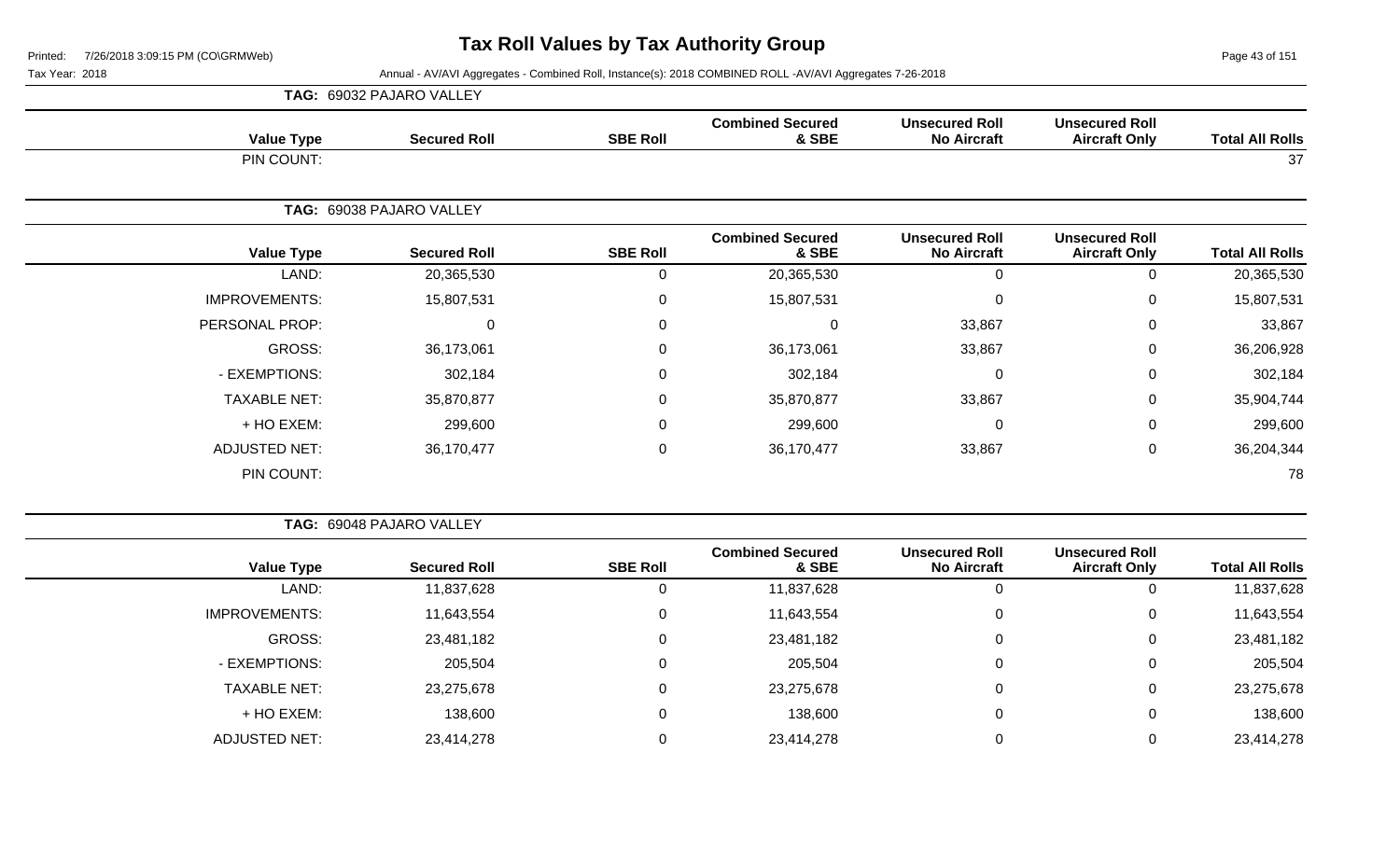Page 44 of 151

|              | <b>TAG: 69048 PAJARO VALLEY</b> |          |
|--------------|---------------------------------|----------|
| $\mathbf{v}$ |                                 | $\cdots$ |

| <b>Value Type</b>    | <b>Secured Roll</b>      | <b>SBE Roll</b> | <b>Combined Secured</b><br>& SBE | <b>Unsecured Roll</b><br><b>No Aircraft</b> | <b>Unsecured Roll</b><br><b>Aircraft Only</b> | <b>Total All Rolls</b> |
|----------------------|--------------------------|-----------------|----------------------------------|---------------------------------------------|-----------------------------------------------|------------------------|
| PIN COUNT:           |                          |                 |                                  |                                             |                                               | 65                     |
|                      |                          |                 |                                  |                                             |                                               |                        |
|                      | TAG: 69049 PAJARO VALLEY |                 |                                  |                                             |                                               |                        |
| <b>Value Type</b>    | <b>Secured Roll</b>      | <b>SBE Roll</b> | <b>Combined Secured</b><br>& SBE | <b>Unsecured Roll</b><br><b>No Aircraft</b> | <b>Unsecured Roll</b><br><b>Aircraft Only</b> | <b>Total All Rolls</b> |
| LAND:                | 1,017,831                | $\mathbf{0}$    | 1,017,831                        | $\mathbf 0$                                 | 0                                             | 1,017,831              |
| <b>IMPROVEMENTS:</b> | 595,714                  | 0               | 595,714                          | $\mathbf 0$                                 | $\mathbf 0$                                   | 595,714                |
| GROSS:               | 1,613,545                | $\mathbf 0$     | 1,613,545                        | $\mathbf 0$                                 | $\pmb{0}$                                     | 1,613,545              |
| - EXEMPTIONS:        | 28,000                   | $\mathbf 0$     | 28,000                           | $\mathbf 0$                                 | $\mathbf 0$                                   | 28,000                 |
| <b>TAXABLE NET:</b>  | 1,585,545                | $\mathbf{0}$    | 1,585,545                        | $\mathbf 0$                                 | 0                                             | 1,585,545              |
| + HO EXEM:           | 28,000                   | $\mathbf 0$     | 28,000                           | $\mathbf 0$                                 | $\mathbf 0$                                   | 28,000                 |
| <b>ADJUSTED NET:</b> | 1,613,545                | $\mathbf 0$     | 1,613,545                        | $\mathbf 0$                                 | $\mathbf 0$                                   | 1,613,545              |
| PIN COUNT:           |                          |                 |                                  |                                             |                                               | 5                      |

|                        |                                               |                                             |                                  | TAG: 69050 PAJARO VALLEY |                     |                      |  |  |  |  |  |
|------------------------|-----------------------------------------------|---------------------------------------------|----------------------------------|--------------------------|---------------------|----------------------|--|--|--|--|--|
| <b>Total All Rolls</b> | <b>Unsecured Roll</b><br><b>Aircraft Only</b> | <b>Unsecured Roll</b><br><b>No Aircraft</b> | <b>Combined Secured</b><br>& SBE | <b>SBE Roll</b>          | <b>Secured Roll</b> | <b>Value Type</b>    |  |  |  |  |  |
| 13,207,108             | Ü                                             |                                             | 13,207,108                       |                          | 13,207,108          | LAND:                |  |  |  |  |  |
| 11,641,120             | $\mathbf 0$                                   |                                             | 11,641,120                       | 0                        | 11,641,120          | <b>IMPROVEMENTS:</b> |  |  |  |  |  |
| 38,609                 | 0                                             | 38,609                                      |                                  | 0                        | C                   | PERSONAL PROP:       |  |  |  |  |  |
| 24,886,837             | $\mathbf 0$                                   | 38,609                                      | 24,848,228                       | 0                        | 24,848,228          | GROSS:               |  |  |  |  |  |
| 63,909                 | $\mathbf 0$                                   |                                             | 63,909                           | 0                        | 63,909              | - EXEMPTIONS:        |  |  |  |  |  |
| 24,822,928             | $\mathbf 0$                                   | 38,609                                      | 24,784,319                       | $\Omega$                 | 24,784,319          | <b>TAXABLE NET:</b>  |  |  |  |  |  |
| 63,000                 | $\mathbf 0$                                   |                                             | 63,000                           | 0                        | 63,000              | + HO EXEM:           |  |  |  |  |  |
| 24,885,928             | 0                                             | 38,609                                      | 24,847,319                       |                          | 24,847,319          | <b>ADJUSTED NET:</b> |  |  |  |  |  |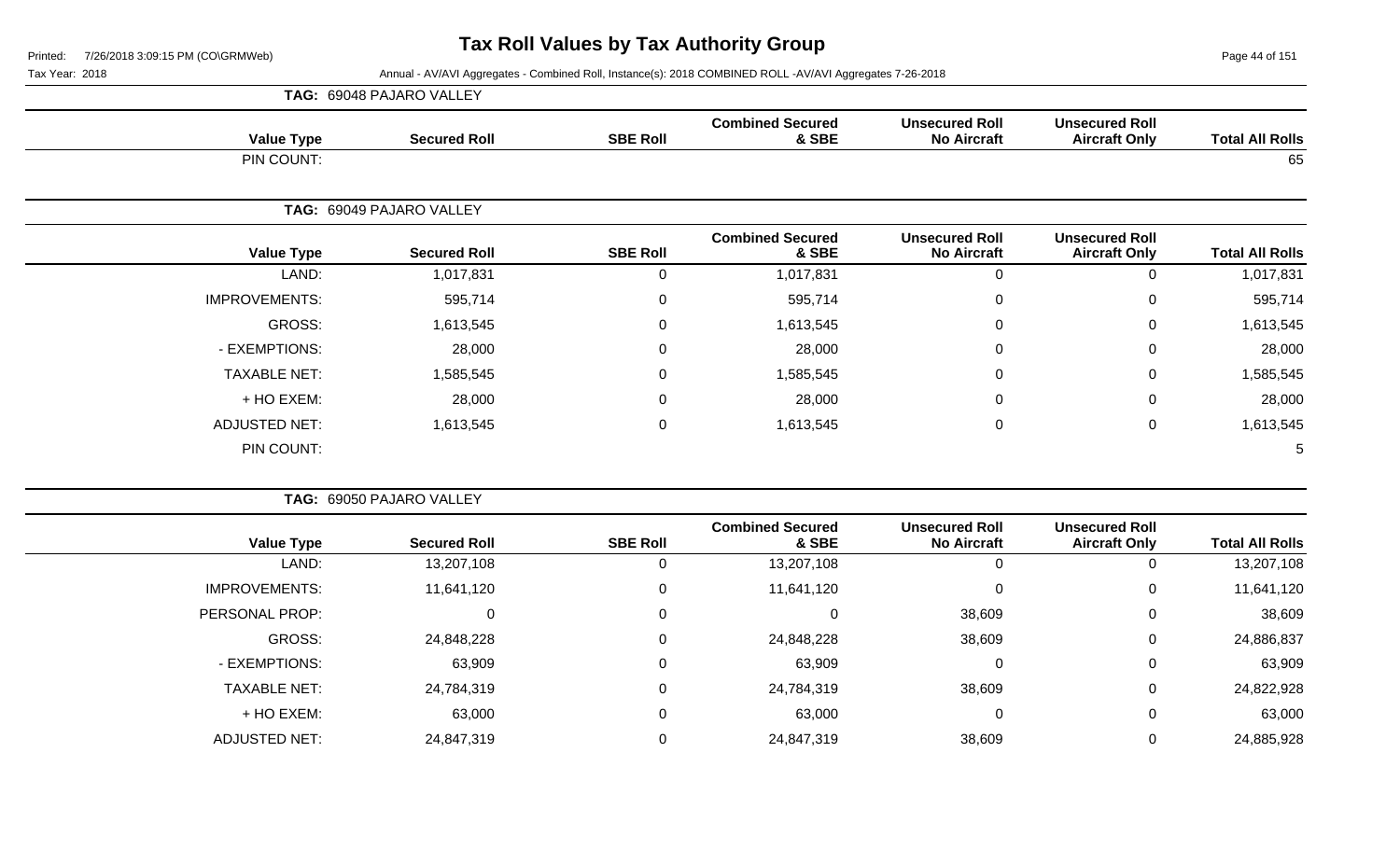Page 45 of 151

|                      | TAG: 69050 PAJARO VALLEY |                 |                                  |                                             |                                               |                        |
|----------------------|--------------------------|-----------------|----------------------------------|---------------------------------------------|-----------------------------------------------|------------------------|
| <b>Value Type</b>    | <b>Secured Roll</b>      | <b>SBE Roll</b> | <b>Combined Secured</b><br>& SBE | <b>Unsecured Roll</b><br><b>No Aircraft</b> | <b>Unsecured Roll</b><br><b>Aircraft Only</b> | <b>Total All Rolls</b> |
| PIN COUNT:           |                          |                 |                                  |                                             |                                               | 27                     |
|                      | TAG: 69070 PAJARO VALLEY |                 |                                  |                                             |                                               |                        |
| <b>Value Type</b>    | <b>Secured Roll</b>      | <b>SBE Roll</b> | <b>Combined Secured</b><br>& SBE | <b>Unsecured Roll</b><br><b>No Aircraft</b> | <b>Unsecured Roll</b><br><b>Aircraft Only</b> | <b>Total All Rolls</b> |
| LAND:                | 65,895,324               | $\Omega$        | 65,895,324                       | 0                                           | 0                                             | 65,895,324             |
| <b>IMPROVEMENTS:</b> | 38,057,836               | $\mathbf 0$     | 38,057,836                       | $\mathbf 0$                                 | 0                                             | 38,057,836             |
| PERSONAL PROP:       | 423,337                  | $\Omega$        | 423,337                          | 65,597                                      | 0                                             | 488,934                |
| GROSS:               | 104,376,497              | $\Omega$        | 104,376,497                      | 65,597                                      | $\Omega$                                      | 104,442,094            |
| - EXEMPTIONS:        | 6,159,637                | 0               | 6,159,637                        | $\mathbf 0$                                 | 0                                             | 6,159,637              |
| <b>TAXABLE NET:</b>  | 98,216,860               | $\overline{0}$  | 98,216,860                       | 65,597                                      | 0                                             | 98,282,457             |
| + HO EXEM:           | 518,000                  | $\mathbf 0$     | 518,000                          | $\mathbf 0$                                 | 0                                             | 518,000                |
| <b>ADJUSTED NET:</b> | 98,734,860               | $\mathbf 0$     | 98,734,860                       | 65,597                                      | 0                                             | 98,800,457             |
| PIN COUNT:           |                          |                 |                                  |                                             |                                               | 485                    |

| <b>Value Type</b>    | <b>Secured Roll</b> | <b>SBE Roll</b> | <b>Combined Secured</b><br>& SBE | <b>Unsecured Roll</b><br><b>No Aircraft</b> | <b>Unsecured Roll</b><br><b>Aircraft Only</b> | <b>Total All Rolls</b> |
|----------------------|---------------------|-----------------|----------------------------------|---------------------------------------------|-----------------------------------------------|------------------------|
| LAND:                | 204,927             |                 | 204,927                          | Ü                                           | 0                                             | 204,927                |
| <b>IMPROVEMENTS:</b> | 572,780             |                 | 572,780                          | $\mathbf{0}$                                | $\mathbf 0$                                   | 572,780                |
| PERSONAL PROP:       | 35,216              |                 | 35,216                           | 0                                           | 0                                             | 35,216                 |
| GROSS:               | 812,923             |                 | 812,923                          | $\mathbf{0}$                                | $\mathbf 0$                                   | 812,923                |
| - EXEMPTIONS:        | 806,479             |                 | 806,479                          | 0                                           | $\mathbf 0$                                   | 806,479                |
| <b>TAXABLE NET:</b>  | 6,444               |                 | 6,444                            | 0                                           | $\mathbf 0$                                   | 6,444                  |
| <b>ADJUSTED NET:</b> | 6,444               |                 | 6,444                            | $\Omega$                                    | $\overline{0}$                                | 6,444                  |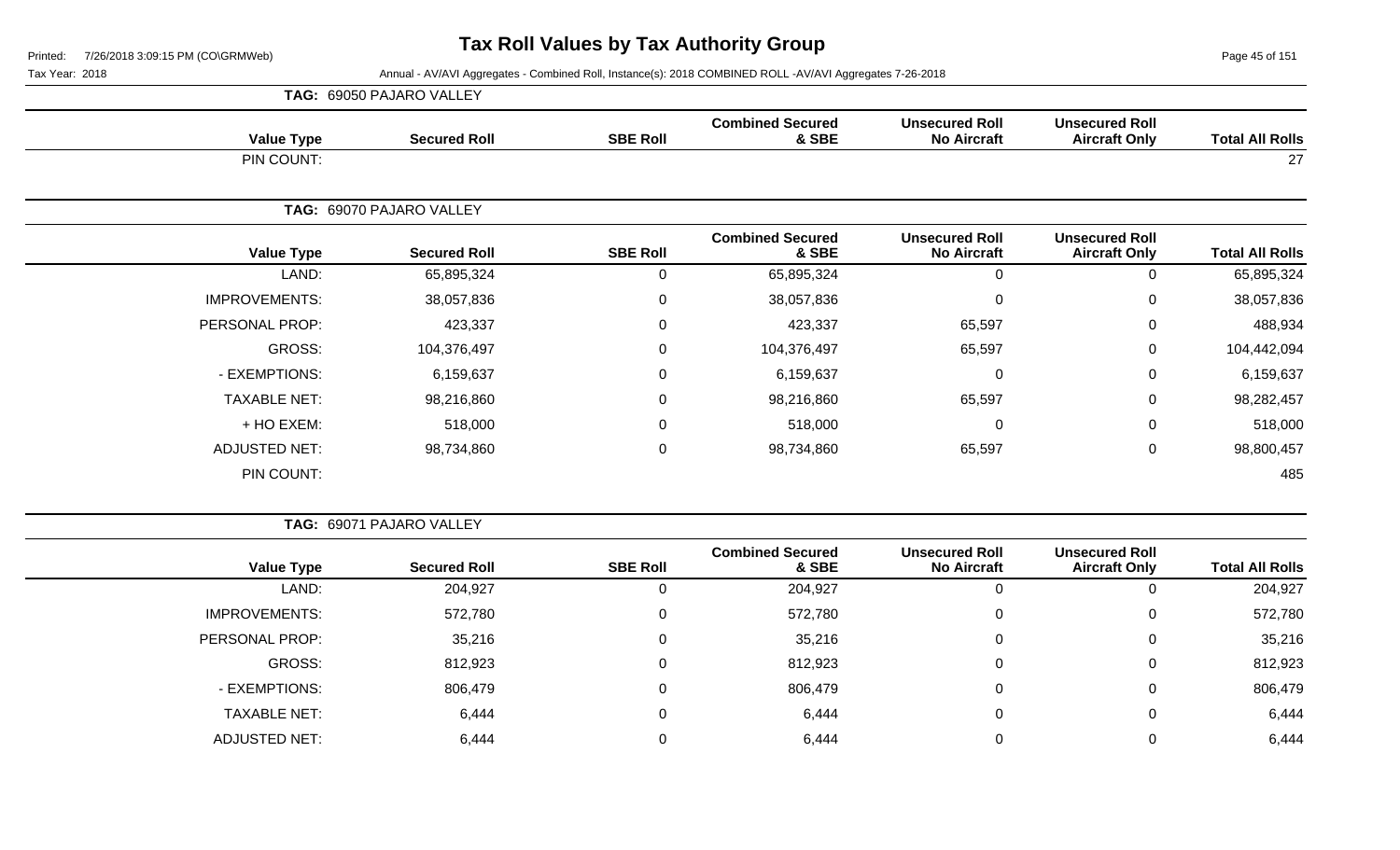Page 46 of 151

|                        |                                               |                                             | Affiliadi - Av/Avi Agglegates - Compiled Noll, filstance(s). 2010 COMDINED NOLL -Av/Avi Agglegates 7-20-2010 |                 |                          | $\alpha$ , $\alpha$ , $\alpha$ , $\alpha$ |
|------------------------|-----------------------------------------------|---------------------------------------------|--------------------------------------------------------------------------------------------------------------|-----------------|--------------------------|-------------------------------------------|
|                        |                                               |                                             |                                                                                                              |                 | TAG: 69071 PAJARO VALLEY |                                           |
| <b>Total All Rolls</b> | <b>Unsecured Roll</b><br><b>Aircraft Only</b> | <b>Unsecured Roll</b><br><b>No Aircraft</b> | <b>Combined Secured</b><br>& SBE                                                                             | <b>SBE Roll</b> | <b>Secured Roll</b>      | <b>Value Type</b>                         |
|                        |                                               |                                             |                                                                                                              |                 |                          | PIN COUNT:                                |
|                        |                                               |                                             |                                                                                                              |                 | TAG: 69072 PAJARO VALLEY |                                           |
| <b>Total All Rolls</b> | <b>Unsecured Roll</b><br><b>Aircraft Only</b> | <b>Unsecured Roll</b><br><b>No Aircraft</b> | <b>Combined Secured</b><br>& SBE                                                                             | <b>SBE Roll</b> | <b>Secured Roll</b>      | <b>Value Type</b>                         |
| 23,265,670             | 0                                             | $\Omega$                                    | 23,265,670                                                                                                   | 0               | 23,265,670               | LAND:                                     |
| 17,435,610             | 0                                             | 0                                           | 17,435,610                                                                                                   | 0               | 17,435,610               | <b>IMPROVEMENTS:</b>                      |
| 189,735                | 0                                             | 189,735                                     | 0                                                                                                            | 0               | $\Omega$                 | PERSONAL PROP:                            |
| 40,891,015             | 0                                             | 189,735                                     | 40,701,280                                                                                                   | 0               | 40,701,280               | GROSS:                                    |
| 521,219                | 0                                             | $\Omega$                                    | 521,219                                                                                                      | $\Omega$        | 521,219                  | - EXEMPTIONS:                             |
| 40,369,796             | 0                                             | 189,735                                     | 40,180,061                                                                                                   | 0               | 40,180,061               | <b>TAXABLE NET:</b>                       |
| 329,000                | 0                                             | 0                                           | 329,000                                                                                                      | 0               | 329,000                  | + HO EXEM:                                |
| 40,698,796             | 0                                             | 189,735                                     | 40,509,061                                                                                                   | $\mathbf 0$     | 40,509,061               | <b>ADJUSTED NET:</b>                      |
| 195                    |                                               |                                             |                                                                                                              |                 |                          | PIN COUNT:                                |
|                        |                                               |                                             |                                                                                                              |                 | TAG: 69074 PAJARO VALLEY |                                           |
| <b>Total All Rolls</b> | <b>Unsecured Roll</b><br><b>Aircraft Only</b> | <b>Unsecured Roll</b><br><b>No Aircraft</b> | <b>Combined Secured</b><br>& SBE                                                                             | <b>SBE Roll</b> | <b>Secured Roll</b>      | <b>Value Type</b>                         |
| 58,025                 | 0                                             | 0                                           | 58,025                                                                                                       | $\mathbf 0$     | 58,025                   | LAND:                                     |
| 58,025                 | 0                                             | 0                                           | 58,025                                                                                                       | $\mathbf{0}$    | 58,025                   | GROSS:                                    |
| 58,025                 | 0                                             | 0                                           | 58,025                                                                                                       | $\mathbf 0$     | 58,025                   | - EXEMPTIONS:                             |
|                        |                                               |                                             |                                                                                                              |                 |                          | PIN COUNT:                                |
|                        |                                               |                                             |                                                                                                              |                 |                          |                                           |

| TAG:              | 69075 PAJARO VALLEY |                 |                                  |                                             |                                               |                        |
|-------------------|---------------------|-----------------|----------------------------------|---------------------------------------------|-----------------------------------------------|------------------------|
| <b>Value Type</b> | <b>Secured Roll</b> | <b>SBE Roll</b> | <b>Combined Secured</b><br>& SBE | <b>Unsecured Roll</b><br><b>No Aircraft</b> | <b>Unsecured Roll</b><br><b>Aircraft Only</b> | <b>Total All Rolls</b> |
| LAND:             | 331,816             |                 | 331,816                          |                                             |                                               | 331,816                |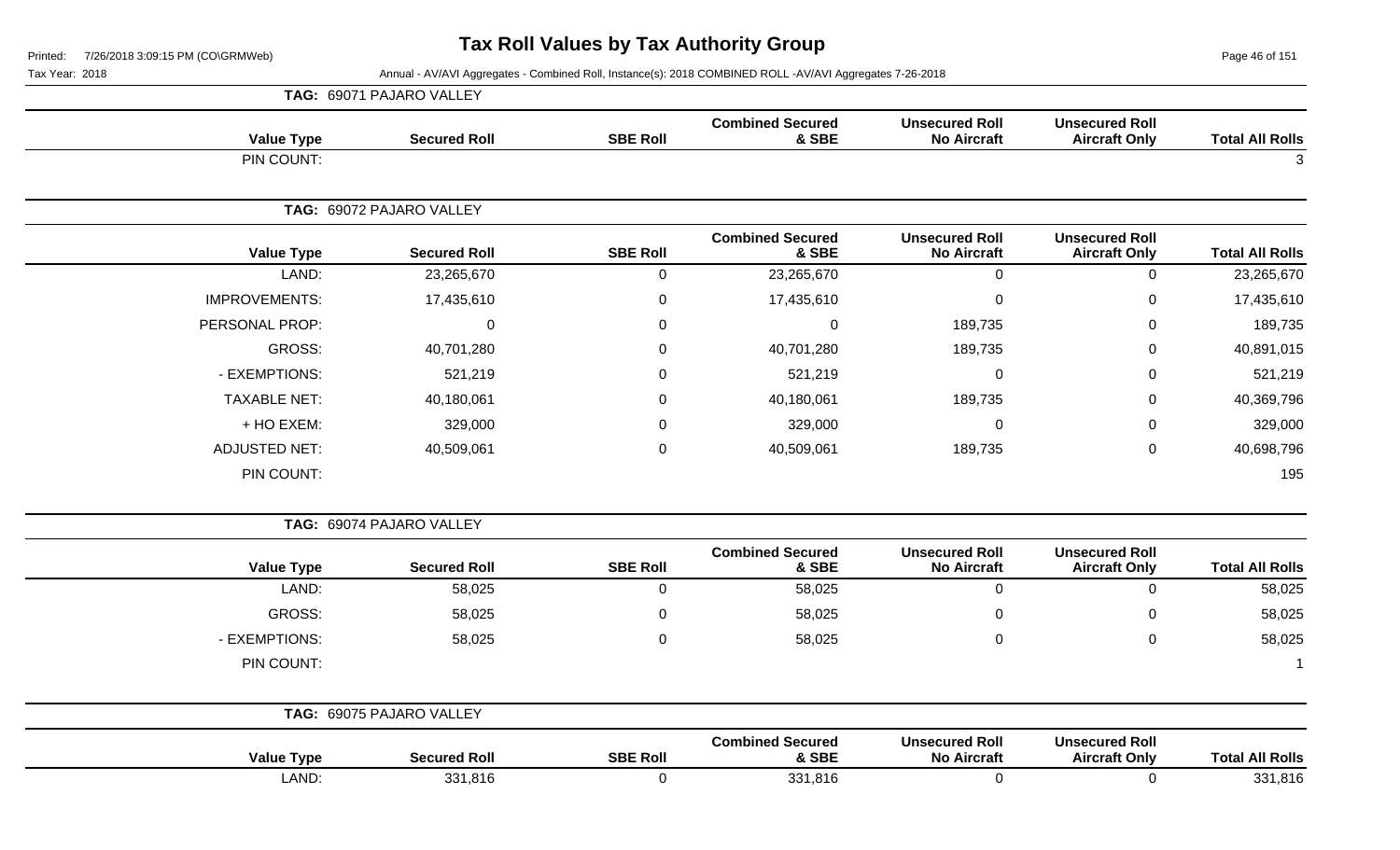# **Tax Roll Values by Tax Authority Group**

|                      | <b>TAG: 69075 PAJARO VALLEY</b> |                 |                                  |                                             |                                               |                        |
|----------------------|---------------------------------|-----------------|----------------------------------|---------------------------------------------|-----------------------------------------------|------------------------|
| <b>Value Type</b>    | <b>Secured Roll</b>             | <b>SBE Roll</b> | <b>Combined Secured</b><br>& SBE | <b>Unsecured Roll</b><br><b>No Aircraft</b> | <b>Unsecured Roll</b><br><b>Aircraft Only</b> | <b>Total All Rolls</b> |
| <b>IMPROVEMENTS:</b> | 105,926                         | 0               | 105,926                          | 0                                           |                                               | 105,926                |
| GROSS:               | 437,742                         | 0               | 437,742                          | 0                                           | 0                                             | 437,742                |
| <b>TAXABLE NET:</b>  | 437,742                         | 0               | 437,742                          | 0                                           | 0                                             | 437,742                |
| ADJUSTED NET:        | 437,742                         | 0               | 437,742                          | 0                                           | 0                                             | 437,742                |
| PIN COUNT:           |                                 |                 |                                  |                                             |                                               |                        |
|                      | TAG: 69077 PAJARO VALLEY        |                 |                                  |                                             |                                               |                        |

| <b>Value Type</b>    | <b>Secured Roll</b> | <b>SBE Roll</b> | <b>Combined Secured</b><br>& SBE | <b>Unsecured Roll</b><br><b>No Aircraft</b> | <b>Unsecured Roll</b><br><b>Aircraft Only</b> | <b>Total All Rolls</b> |
|----------------------|---------------------|-----------------|----------------------------------|---------------------------------------------|-----------------------------------------------|------------------------|
| LAND:                | 44,282,182          | 0               | 44,282,182                       |                                             |                                               | 44,282,182             |
| <b>IMPROVEMENTS:</b> | 30,526,087          | 0               | 30,526,087                       |                                             | 0                                             | 30,526,087             |
| PERSONAL PROP:       | 0                   | $\Omega$        | 0                                | 17,805                                      | 0                                             | 17,805                 |
| <b>GROSS:</b>        | 74,808,269          | 0               | 74,808,269                       | 17,805                                      | 0                                             | 74,826,074             |
| - EXEMPTIONS:        | 784,722             | 0               | 784,722                          | 0                                           | 0                                             | 784,722                |
| <b>TAXABLE NET:</b>  | 74,023,547          | 0               | 74,023,547                       | 17,805                                      | 0                                             | 74,041,352             |
| + HO EXEM:           | 560,000             | 0               | 560,000                          | 0                                           | 0                                             | 560,000                |
| <b>ADJUSTED NET:</b> | 74,583,547          | 0               | 74,583,547                       | 17,805                                      | 0                                             | 74,601,352             |
| PIN COUNT:           |                     |                 |                                  |                                             |                                               | 161                    |

| <b>TAG: 69087 PAJARO VALLEY</b> |                     |                 |                                  |                                             |                                               |                        |
|---------------------------------|---------------------|-----------------|----------------------------------|---------------------------------------------|-----------------------------------------------|------------------------|
| <b>Value Type</b>               | <b>Secured Roll</b> | <b>SBE Roll</b> | <b>Combined Secured</b><br>& SBE | <b>Unsecured Roll</b><br><b>No Aircraft</b> | <b>Unsecured Roll</b><br><b>Aircraft Only</b> | <b>Total All Rolls</b> |
| LAND:                           | 9,187,917           |                 | 9,187,917                        | 0                                           | 0                                             | 9,187,917              |
| <b>IMPROVEMENTS:</b>            | 6,483,962           | 0               | 6,483,962                        | $\Omega$                                    | 0                                             | 6,483,962              |
| GROSS:                          | 15,671,879          | 0               | 15,671,879                       | $\Omega$                                    | 0                                             | 15,671,879             |
| - EXEMPTIONS:                   | 281,706             | 0               | 281,706                          | $\Omega$                                    | 0                                             | 281,706                |
| <b>TAXABLE NET:</b>             | 15,390,173          | 0               | 15,390,173                       | 0                                           | 0                                             | 15,390,173             |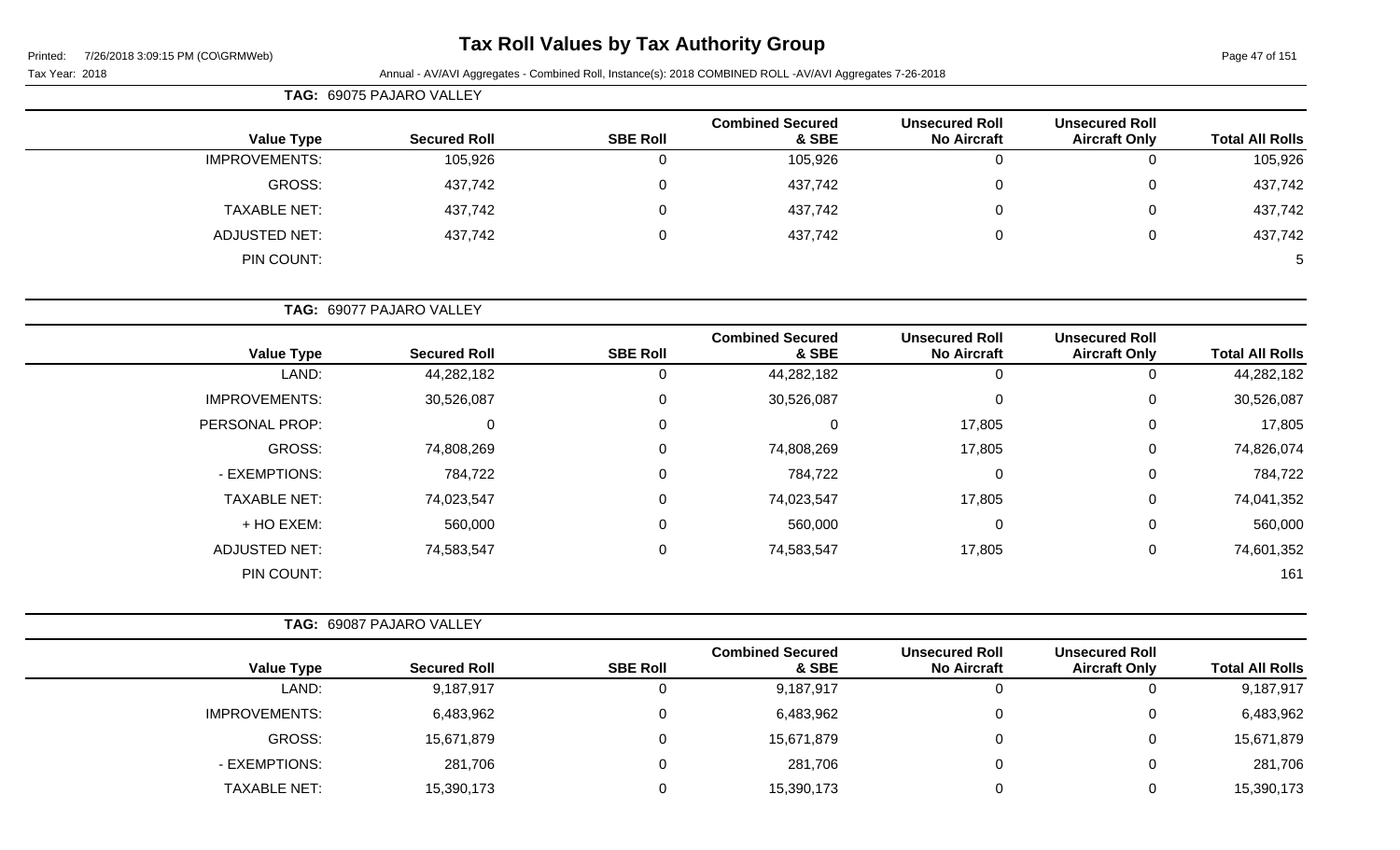### **Tax Roll Values by Tax Authority Group**

Page 48 of 151

| Tax Year: 2018       |                          |                 | Annual - AV/AVI Aggregates - Combined Roll, Instance(s): 2018 COMBINED ROLL -AV/AVI Aggregates 7-26-2018 |                                             |                                               |                        |
|----------------------|--------------------------|-----------------|----------------------------------------------------------------------------------------------------------|---------------------------------------------|-----------------------------------------------|------------------------|
|                      | TAG: 69087 PAJARO VALLEY |                 |                                                                                                          |                                             |                                               |                        |
| <b>Value Type</b>    | <b>Secured Roll</b>      | <b>SBE Roll</b> | <b>Combined Secured</b><br>& SBE                                                                         | <b>Unsecured Roll</b><br><b>No Aircraft</b> | <b>Unsecured Roll</b><br><b>Aircraft Only</b> | <b>Total All Rolls</b> |
| + HO EXEM:           | 147,000                  | $\mathbf 0$     | 147,000                                                                                                  | $\mathbf 0$                                 | $\mathbf 0$                                   | 147,000                |
| <b>ADJUSTED NET:</b> | 15,537,173               | 0               | 15,537,173                                                                                               | $\mathbf 0$                                 | $\mathbf 0$                                   | 15,537,173             |
| PIN COUNT:           |                          |                 |                                                                                                          |                                             |                                               | 39                     |
|                      | TAG: 69089 PAJARO VALLEY |                 |                                                                                                          |                                             |                                               |                        |
| <b>Value Type</b>    | <b>Secured Roll</b>      | <b>SBE Roll</b> | <b>Combined Secured</b><br>& SBE                                                                         | <b>Unsecured Roll</b><br><b>No Aircraft</b> | <b>Unsecured Roll</b><br><b>Aircraft Only</b> | <b>Total All Rolls</b> |
| LAND:                | 15,638,691               | $\mathbf 0$     | 15,638,691                                                                                               | $\mathbf 0$                                 | $\mathbf 0$                                   | 15,638,691             |
| <b>IMPROVEMENTS:</b> | 11,138,122               | $\mathbf 0$     | 11,138,122                                                                                               | $\mathbf 0$                                 | $\mathbf 0$                                   | 11,138,122             |
| PERSONAL PROP:       | 0                        | $\mathbf 0$     | 0                                                                                                        | 5,470                                       | 0                                             | 5,470                  |
| GROSS:               | 26,776,813               | 0               | 26,776,813                                                                                               | 5,470                                       | $\mathbf 0$                                   | 26,782,283             |
| - EXEMPTIONS:        | 318,353                  | 0               | 318,353                                                                                                  | 0                                           | 0                                             | 318,353                |
| <b>TAXABLE NET:</b>  | 26,458,460               | 0               | 26,458,460                                                                                               | 5,470                                       | $\mathbf 0$                                   | 26,463,930             |
| + HO EXEM:           | 175,000                  | 0               | 175,000                                                                                                  | 0                                           | 0                                             | 175,000                |
| <b>ADJUSTED NET:</b> | 26,633,460               | $\mathbf 0$     | 26,633,460                                                                                               | 5,470                                       | $\mathbf 0$                                   | 26,638,930             |
| PIN COUNT:           |                          |                 |                                                                                                          |                                             |                                               | 72                     |
|                      | TAG: 69090 PAJARO VALLEY |                 |                                                                                                          |                                             |                                               |                        |
| <b>Value Type</b>    | <b>Secured Roll</b>      | <b>SBE Roll</b> | <b>Combined Secured</b><br>& SBE                                                                         | <b>Unsecured Roll</b><br><b>No Aircraft</b> | <b>Unsecured Roll</b><br><b>Aircraft Only</b> | <b>Total All Rolls</b> |
| LAND:                | 4,118,663                | $\mathbf 0$     | 4,118,663                                                                                                | $\mathbf 0$                                 | 0                                             | 4,118,663              |
| <b>IMPROVEMENTS:</b> | 5,057,273                | $\pmb{0}$       | 5,057,273                                                                                                | $\mathbf 0$                                 | 0                                             | 5,057,273              |
| GROSS:               | 9,175,936                | $\mathbf 0$     | 9,175,936                                                                                                | $\pmb{0}$                                   | $\pmb{0}$                                     | 9,175,936              |
| - EXEMPTIONS:        | 42,000                   | $\mathbf 0$     | 42,000                                                                                                   | $\pmb{0}$                                   | $\pmb{0}$                                     | 42,000                 |
| <b>TAXABLE NET:</b>  | 9,133,936                | $\mathbf 0$     | 9,133,936                                                                                                | $\pmb{0}$                                   | 0                                             | 9,133,936              |
| + HO EXEM:           | 42,000                   | $\mathbf 0$     | 42,000                                                                                                   | $\pmb{0}$                                   | $\mathbf 0$                                   | 42,000                 |
| ADJUSTED NET:        | 9,175,936                | $\mathbf 0$     | 9,175,936                                                                                                | $\pmb{0}$                                   | $\mathbf 0$                                   | 9,175,936              |
|                      |                          |                 |                                                                                                          |                                             |                                               |                        |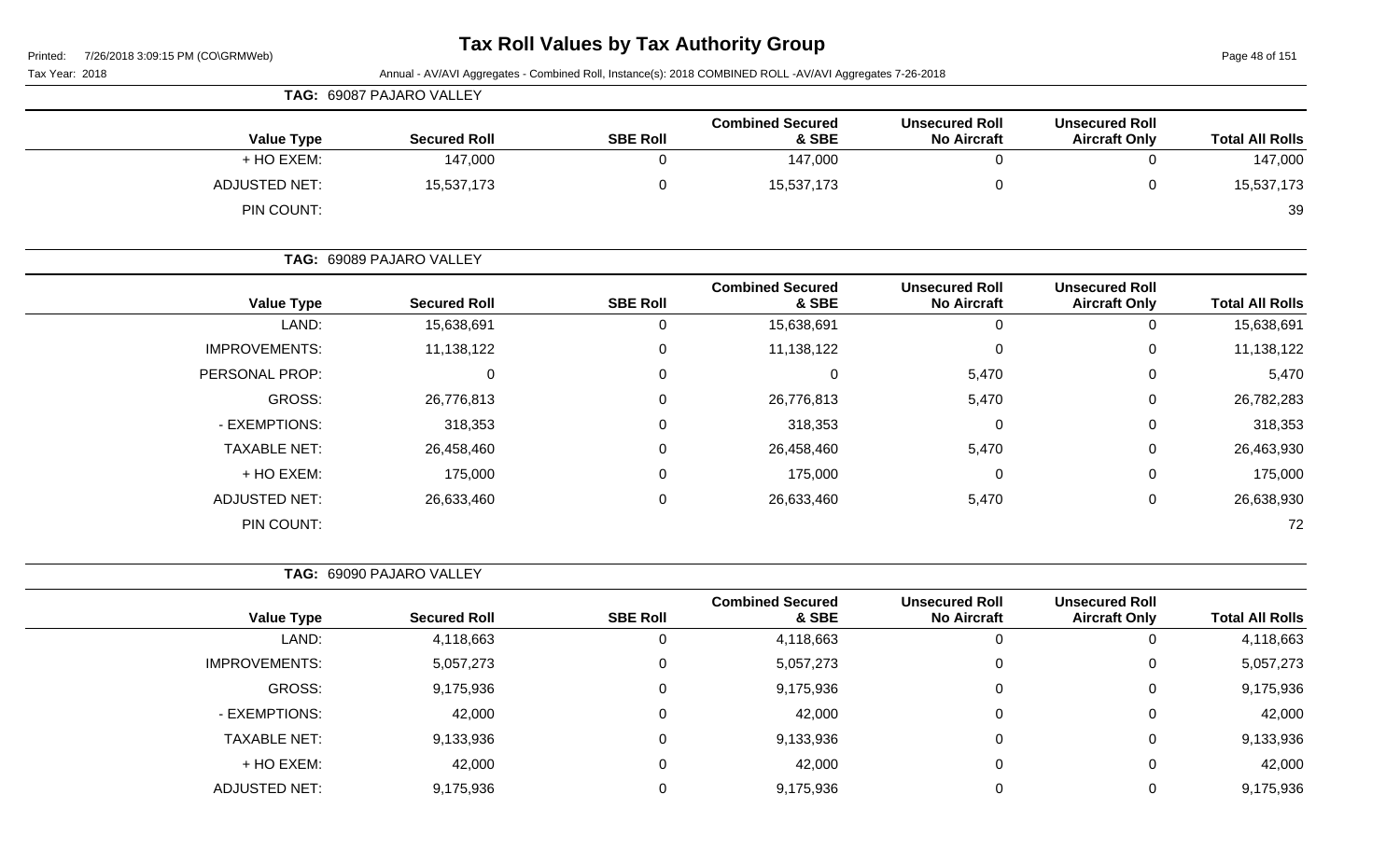Page 49 of 151

|                      | TAG: 69090 PAJARO VALLEY |                  |                                  |                                             |                                               |                        |
|----------------------|--------------------------|------------------|----------------------------------|---------------------------------------------|-----------------------------------------------|------------------------|
| <b>Value Type</b>    | <b>Secured Roll</b>      | <b>SBE Roll</b>  | <b>Combined Secured</b><br>& SBE | <b>Unsecured Roll</b><br><b>No Aircraft</b> | <b>Unsecured Roll</b><br><b>Aircraft Only</b> | <b>Total All Rolls</b> |
| PIN COUNT:           |                          |                  |                                  |                                             |                                               | 9                      |
|                      | TAG: 69106 PAJARO VALLEY |                  |                                  |                                             |                                               |                        |
| <b>Value Type</b>    | <b>Secured Roll</b>      | <b>SBE Roll</b>  | <b>Combined Secured</b><br>& SBE | <b>Unsecured Roll</b><br><b>No Aircraft</b> | <b>Unsecured Roll</b><br><b>Aircraft Only</b> | <b>Total All Rolls</b> |
| LAND:                | 1,535,441                | $\pmb{0}$        | 1,535,441                        | $\mathbf 0$                                 | $\pmb{0}$                                     | 1,535,441              |
| <b>IMPROVEMENTS:</b> | 1,445,921                | $\boldsymbol{0}$ | 1,445,921                        | $\overline{0}$                              | $\mathbf 0$                                   | 1,445,921              |
| GROSS:               | 2,981,362                | 0                | 2,981,362                        | $\Omega$                                    | $\mathbf 0$                                   | 2,981,362              |
| - EXEMPTIONS:        | 56,000                   | $\pmb{0}$        | 56,000                           | 0                                           | $\mathbf 0$                                   | 56,000                 |
| <b>TAXABLE NET:</b>  | 2,925,362                | $\mathbf 0$      | 2,925,362                        | $\Omega$                                    | $\mathbf 0$                                   | 2,925,362              |
| + HO EXEM:           | 56,000                   | $\Omega$         | 56,000                           | $\Omega$                                    | $\mathbf 0$                                   | 56,000                 |
| <b>ADJUSTED NET:</b> | 2,981,362                | $\boldsymbol{0}$ | 2,981,362                        | $\pmb{0}$                                   | $\boldsymbol{0}$                              | 2,981,362              |
| PIN COUNT:           |                          |                  |                                  |                                             |                                               | 8                      |
|                      | TAG: 69107 PAJARO VALLEY |                  |                                  |                                             |                                               |                        |
| <b>Value Type</b>    | <b>Secured Roll</b>      | <b>SBE Roll</b>  | <b>Combined Secured</b><br>& SBE | <b>Unsecured Roll</b><br><b>No Aircraft</b> | <b>Unsecured Roll</b><br><b>Aircraft Only</b> | <b>Total All Rolls</b> |
| PIN COUNT:           |                          |                  |                                  |                                             |                                               | $\overline{1}$         |
|                      | TAG: 69108 PAJARO VALLEY |                  |                                  |                                             |                                               |                        |
| <b>Value Type</b>    | <b>Secured Roll</b>      | <b>SBE Roll</b>  | <b>Combined Secured</b><br>& SBE | <b>Unsecured Roll</b><br><b>No Aircraft</b> | <b>Unsecured Roll</b><br><b>Aircraft Only</b> | <b>Total All Rolls</b> |
| LAND:                | 68,435,804               | 9,732            | 68,445,536                       | $\mathbf 0$                                 | $\pmb{0}$                                     | 68,445,536             |
| <b>IMPROVEMENTS:</b> | 67,117,643               | $\mathbf 0$      | 67,117,643                       | 1,299                                       | $\mathbf 0$                                   | 67,118,942             |
| PERSONAL PROP:       | 284,566                  | $\boldsymbol{0}$ | 284,566                          | 307,795                                     | $\mathbf 0$                                   | 592,361                |
| <b>GROSS:</b>        | 135,838,013              | 9,732            | 135,847,745                      | 309,094                                     | $\mathbf 0$                                   | 136,156,839            |
| - EXEMPTIONS:        | 26,154,005               | $\mathsf 0$      | 26,154,005                       | 0                                           | $\mathbf 0$                                   | 26,154,005             |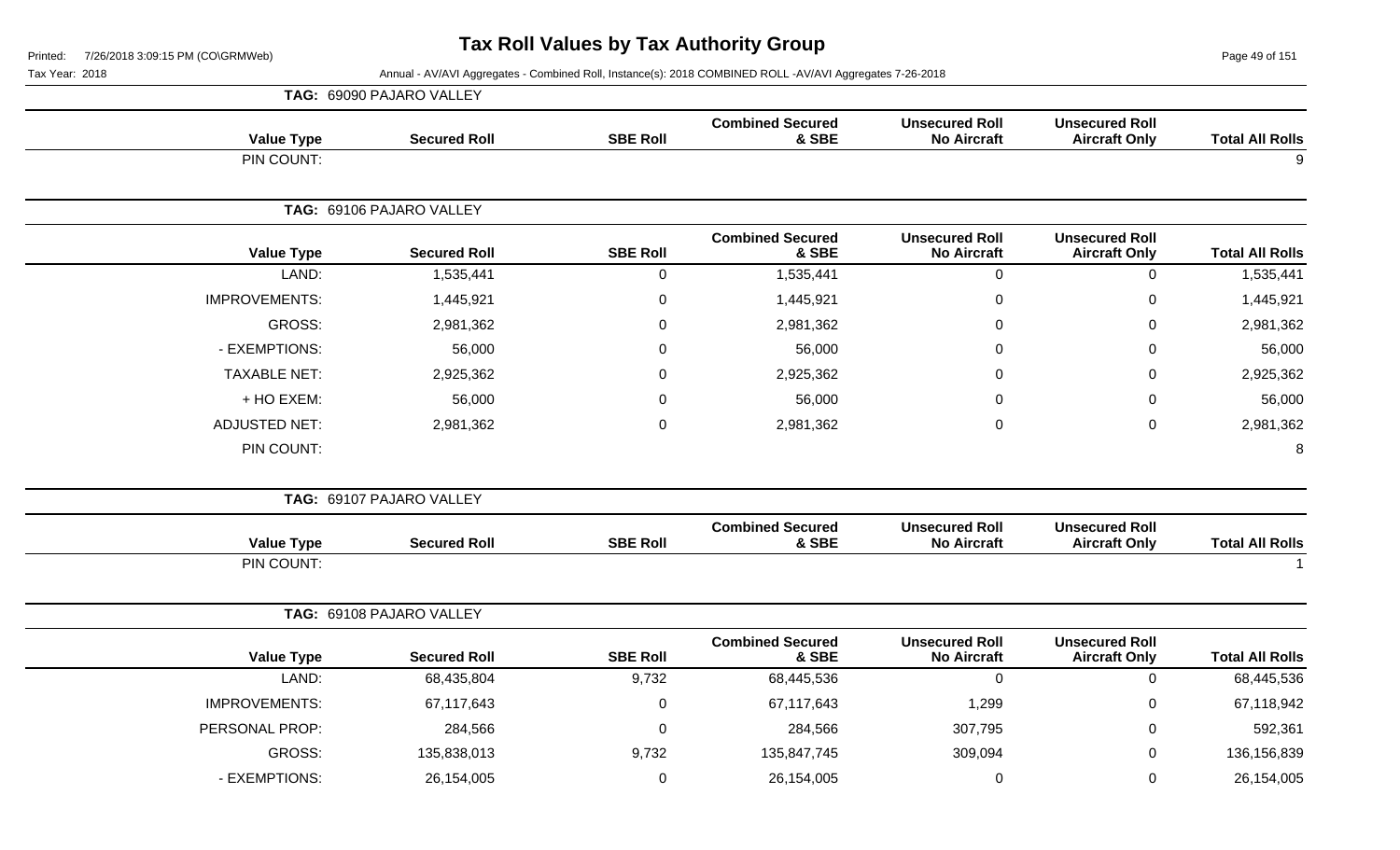| Printed: | 7/26/2018 3:09:15 PM (CO\GRMWeb) |  |
|----------|----------------------------------|--|
|          |                                  |  |

Page 50 of 151

| Tax Year: 2018 |                      |                          |                 | Annual - AV/AVI Aggregates - Combined Roll, Instance(s): 2018 COMBINED ROLL -AV/AVI Aggregates 7-26-2018 |                                             |                                               |                        |
|----------------|----------------------|--------------------------|-----------------|----------------------------------------------------------------------------------------------------------|---------------------------------------------|-----------------------------------------------|------------------------|
|                |                      | TAG: 69108 PAJARO VALLEY |                 |                                                                                                          |                                             |                                               |                        |
|                | <b>Value Type</b>    | <b>Secured Roll</b>      | <b>SBE Roll</b> | <b>Combined Secured</b><br>& SBE                                                                         | <b>Unsecured Roll</b><br><b>No Aircraft</b> | <b>Unsecured Roll</b><br><b>Aircraft Only</b> | <b>Total All Rolls</b> |
|                | <b>TAXABLE NET:</b>  | 109,684,008              | 9,732           | 109,693,740                                                                                              | 309,094                                     | $\mathbf 0$                                   | 110,002,834            |
|                | + HO EXEM:           | 754,600                  | $\mathbf 0$     | 754,600                                                                                                  | $\mathbf 0$                                 | $\mathbf 0$                                   | 754,600                |
|                | <b>ADJUSTED NET:</b> | 110,438,608              | 9,732           | 110,448,340                                                                                              | 309,094                                     | $\mathbf 0$                                   | 110,757,434            |
|                | PIN COUNT:           |                          |                 |                                                                                                          |                                             |                                               | 233                    |
|                |                      | TAG: 69117 PAJARO VALLEY |                 |                                                                                                          |                                             |                                               |                        |
|                | <b>Value Type</b>    | <b>Secured Roll</b>      | <b>SBE Roll</b> | <b>Combined Secured</b><br>& SBE                                                                         | <b>Unsecured Roll</b><br><b>No Aircraft</b> | <b>Unsecured Roll</b><br><b>Aircraft Only</b> | <b>Total All Rolls</b> |
|                | LAND:                | 4,994,144                | $\pmb{0}$       | 4,994,144                                                                                                | $\mathbf 0$                                 | $\mathbf 0$                                   | 4,994,144              |
|                | <b>IMPROVEMENTS:</b> | 564,349                  | 0               | 564,349                                                                                                  | $\Omega$                                    | $\Omega$                                      | 564,349                |
|                | <b>GROSS:</b>        | 5,558,493                | $\mathbf 0$     | 5,558,493                                                                                                | $\Omega$                                    | 0                                             | 5,558,493              |
|                | - EXEMPTIONS:        | 14,000                   | $\pmb{0}$       | 14,000                                                                                                   | $\Omega$                                    | $\mathbf 0$                                   | 14,000                 |
|                | <b>TAXABLE NET:</b>  | 5,544,493                | $\pmb{0}$       | 5,544,493                                                                                                | $\Omega$                                    | $\mathbf 0$                                   | 5,544,493              |
|                | + HO EXEM:           | 14,000                   | 0               | 14,000                                                                                                   | 0                                           | $\mathbf 0$                                   | 14,000                 |
|                | <b>ADJUSTED NET:</b> | 5,558,493                | 0               | 5,558,493                                                                                                | $\mathbf 0$                                 | $\mathsf 0$                                   | 5,558,493              |
|                | PIN COUNT:           |                          |                 |                                                                                                          |                                             |                                               | 9                      |
|                |                      | TAG: 69131 PAJARO VALLEY |                 |                                                                                                          |                                             |                                               |                        |
|                | <b>Value Type</b>    | <b>Secured Roll</b>      | <b>SBE Roll</b> | <b>Combined Secured</b><br>& SBE                                                                         | <b>Unsecured Roll</b><br><b>No Aircraft</b> | <b>Unsecured Roll</b><br><b>Aircraft Only</b> | <b>Total All Rolls</b> |
|                | LAND:                | 708,793                  | $\mathbf 0$     | 708,793                                                                                                  | $\mathbf 0$                                 | $\mathbf 0$                                   | 708,793                |
|                | GROSS:               | 708,793                  | $\pmb{0}$       | 708,793                                                                                                  | $\Omega$                                    | $\mathbf 0$                                   | 708,793                |
|                | <b>TAXABLE NET:</b>  | 708,793                  | $\pmb{0}$       | 708,793                                                                                                  | 0                                           | $\mathbf 0$                                   | 708,793                |
|                | <b>ADJUSTED NET:</b> | 708,793                  | 0               | 708,793                                                                                                  | 0                                           | $\mathbf 0$                                   | 708,793                |
|                | PIN COUNT:           |                          |                 |                                                                                                          |                                             |                                               | 3                      |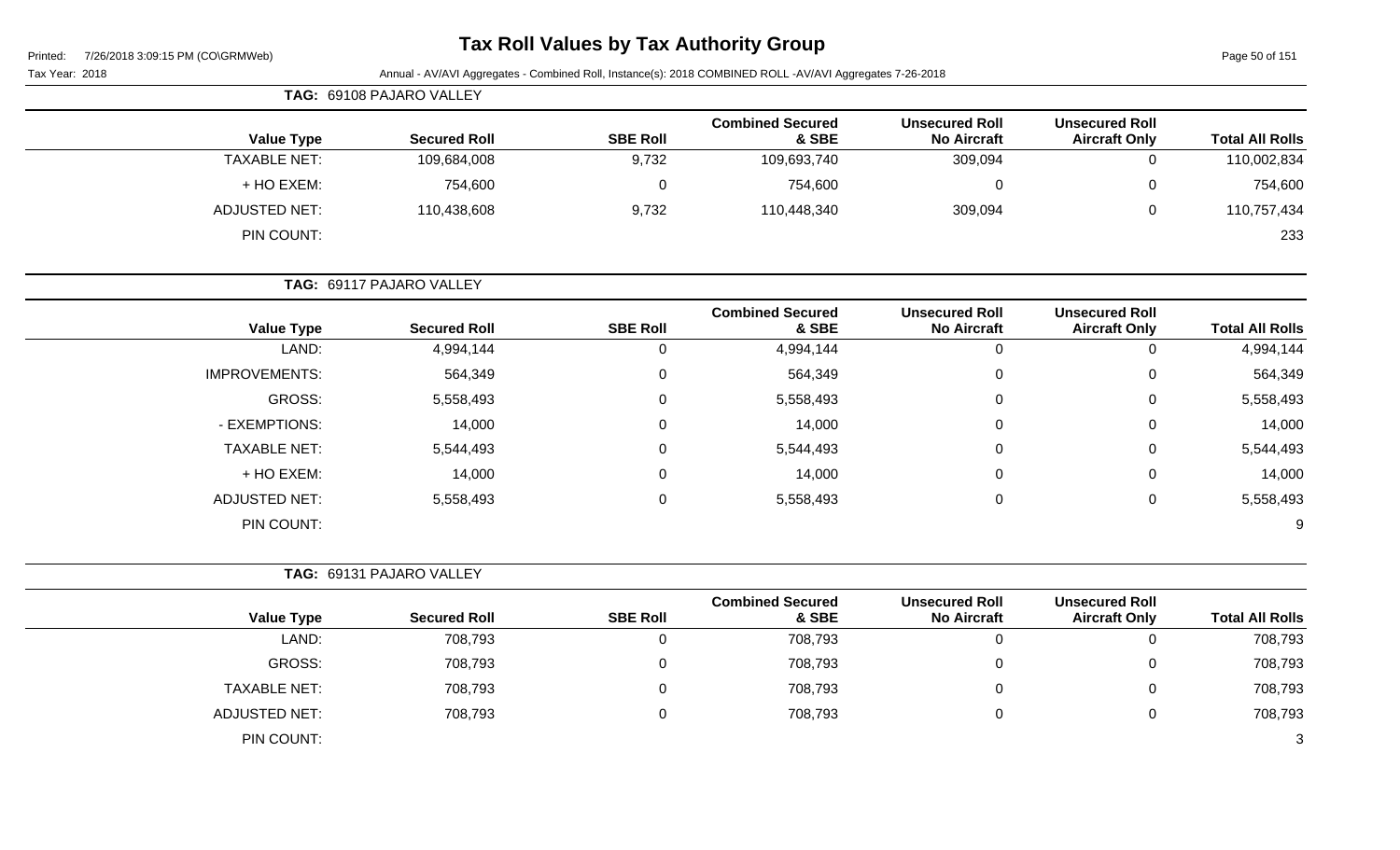# **Tax Roll Values by Tax Authority Group**

Page 51 of 151

#### Tax Year: 2018 Annual - AV/AVI Aggregates - Combined Roll, Instance(s): 2018 COMBINED ROLL -AV/AVI Aggregates 7-26-2018

|                      |                     |                 | <b>Combined Secured</b> | <b>Unsecured Roll</b> | <b>Unsecured Roll</b> |                        |
|----------------------|---------------------|-----------------|-------------------------|-----------------------|-----------------------|------------------------|
| <b>Value Type</b>    | <b>Secured Roll</b> | <b>SBE Roll</b> | & SBE                   | <b>No Aircraft</b>    | <b>Aircraft Only</b>  | <b>Total All Rolls</b> |
| LAND:                | 12,179,825          | υ               | 12,179,825              | U                     |                       | 12,179,825             |
| <b>IMPROVEMENTS:</b> | 8,098,574           | 0               | 8,098,574               | $\mathbf 0$           | 0                     | 8,098,574              |
| PERSONAL PROP:       | 0                   | 0               | 0                       | 9,031                 | 0                     | 9,031                  |
| GROSS:               | 20,278,399          | 0               | 20,278,399              | 9,031                 | 0                     | 20,287,430             |
| - EXEMPTIONS:        | 133,000             | $\Omega$        | 133,000                 | $\overline{0}$        | 0                     | 133,000                |
| <b>TAXABLE NET:</b>  | 20,145,399          | 0               | 20,145,399              | 9,031                 | 0                     | 20,154,430             |
| + HO EXEM:           | 133,000             | 0               | 133,000                 | 0                     | $\Omega$              | 133,000                |
| <b>ADJUSTED NET:</b> | 20,278,399          | 0               | 20,278,399              | 9,031                 | $\mathbf{0}$          | 20,287,430             |
| PIN COUNT:           |                     |                 |                         |                       |                       | 41                     |

**TAG:** 69135 PAJARO VALLEY

**TAG:** 69132 PAJARO VALLEY

| <b>Value Type</b>    | <b>Secured Roll</b> | <b>SBE Roll</b> | <b>Combined Secured</b><br>& SBE | <b>Unsecured Roll</b><br><b>No Aircraft</b> | <b>Unsecured Roll</b><br><b>Aircraft Only</b> | <b>Total All Rolls</b> |
|----------------------|---------------------|-----------------|----------------------------------|---------------------------------------------|-----------------------------------------------|------------------------|
| LAND:                | 18,264,420          | 0               | 18,264,420                       | 0                                           | U                                             | 18,264,420             |
| <b>IMPROVEMENTS:</b> | 11,535,987          | 0               | 11,535,987                       | 0                                           | 0                                             | 11,535,987             |
| GROSS:               | 29,800,407          | 0               | 29,800,407                       | $\mathbf 0$                                 | 0                                             | 29,800,407             |
| - EXEMPTIONS:        | 231,000             | 0               | 231,000                          | $\mathbf 0$                                 | 0                                             | 231,000                |
| <b>TAXABLE NET:</b>  | 29,569,407          | 0               | 29,569,407                       | 0                                           | 0                                             | 29,569,407             |
| + HO EXEM:           | 231,000             | 0               | 231,000                          | $\mathbf 0$                                 | 0                                             | 231,000                |
| <b>ADJUSTED NET:</b> | 29,800,407          | 0               | 29,800,407                       | $\mathbf 0$                                 | 0                                             | 29,800,407             |
| PIN COUNT:           |                     |                 |                                  |                                             |                                               | 85                     |

|                   | TAG: 69136 PAJARO VALLEY |                 |                                  |                                             |                                               |                        |
|-------------------|--------------------------|-----------------|----------------------------------|---------------------------------------------|-----------------------------------------------|------------------------|
| <b>Value Type</b> | <b>Secured Roll</b>      | <b>SBE Roll</b> | <b>Combined Secured</b><br>& SBE | <b>Unsecured Roll</b><br><b>No Aircraft</b> | <b>Unsecured Roll</b><br><b>Aircraft Only</b> | <b>Total All Rolls</b> |
| ∟AND:             | 2,978,800                |                 | 2,978,800                        |                                             |                                               | 2,978,800              |
| IMPROVEMENTS:     | 2,236,483                |                 | 2,236,483                        |                                             |                                               | 2,236,483              |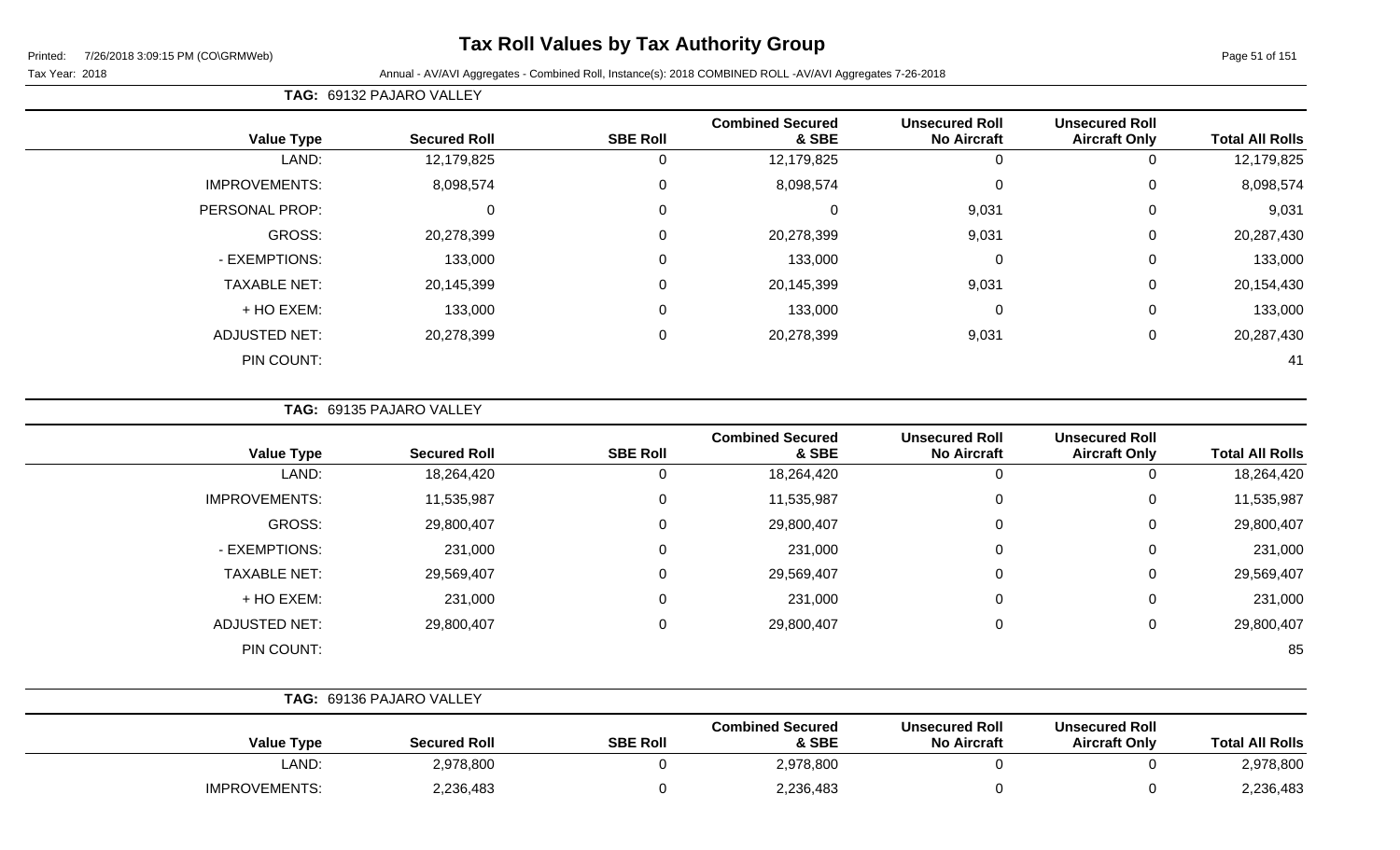# **Tax Roll Values by Tax Authority Group**

| <b>TAG: 69136 PAJARO VALLEY</b> |
|---------------------------------|

| <b>Total All Rolls</b> | <b>Unsecured Roll</b><br><b>Aircraft Only</b> | <b>Unsecured Roll</b><br><b>No Aircraft</b> | <b>Combined Secured</b><br>& SBE | <b>SBE Roll</b> | <b>Secured Roll</b> | <b>Value Type</b>    |
|------------------------|-----------------------------------------------|---------------------------------------------|----------------------------------|-----------------|---------------------|----------------------|
| 5,215,283              | U                                             | U                                           | 5,215,283                        |                 | 5,215,283           | GROSS:               |
| 28,566                 | 0                                             | U                                           | 28,566                           | 0               | 28,566              | - EXEMPTIONS:        |
| 5,186,717              | 0                                             | U                                           | 5,186,717                        | 0               | 5,186,717           | <b>TAXABLE NET:</b>  |
| 28,000                 | 0                                             | U                                           | 28,000                           | 0               | 28,000              | + HO EXEM:           |
| 5,214,717              | 0                                             | U                                           | 5,214,717                        | 0               | 5,214,717           | <b>ADJUSTED NET:</b> |
| 13                     |                                               |                                             |                                  |                 |                     | PIN COUNT:           |
|                        |                                               |                                             |                                  |                 |                     |                      |

|                      | TAG: 69140 PAJARO VALLEY |                 |                                  |                                             |                                               |                        |
|----------------------|--------------------------|-----------------|----------------------------------|---------------------------------------------|-----------------------------------------------|------------------------|
| <b>Value Type</b>    | <b>Secured Roll</b>      | <b>SBE Roll</b> | <b>Combined Secured</b><br>& SBE | <b>Unsecured Roll</b><br><b>No Aircraft</b> | <b>Unsecured Roll</b><br><b>Aircraft Only</b> | <b>Total All Rolls</b> |
| LAND:                | 14,925,146               | 0               | 14,925,146                       | 0                                           |                                               | 14,925,146             |
| <b>IMPROVEMENTS:</b> | 11,735,621               | 0               | 11,735,621                       | $\mathbf 0$                                 | 0                                             | 11,735,621             |
| PERSONAL PROP:       | 0                        | $\mathbf 0$     | 0                                | 21,000                                      | 0                                             | 21,000                 |
| GROSS:               | 26,660,767               | $\Omega$        | 26,660,767                       | 21,000                                      | 0                                             | 26,681,767             |
| - EXEMPTIONS:        | 141,630                  | $\Omega$        | 141,630                          | $\mathbf 0$                                 | 0                                             | 141,630                |
| <b>TAXABLE NET:</b>  | 26,519,137               | $\mathbf 0$     | 26,519,137                       | 21,000                                      | $\mathbf 0$                                   | 26,540,137             |
| + HO EXEM:           | 140,000                  | $\mathbf 0$     | 140,000                          | $\mathbf 0$                                 | 0                                             | 140,000                |
| <b>ADJUSTED NET:</b> | 26,659,137               | 0               | 26,659,137                       | 21,000                                      | 0                                             | 26,680,137             |
| PIN COUNT:           |                          |                 |                                  |                                             |                                               | 56                     |

|                      | <b>TAG: 69141 PAJARO VALLEY</b> |                 |                                  |                                             |                                               |                        |
|----------------------|---------------------------------|-----------------|----------------------------------|---------------------------------------------|-----------------------------------------------|------------------------|
| <b>Value Type</b>    | <b>Secured Roll</b>             | <b>SBE Roll</b> | <b>Combined Secured</b><br>& SBE | <b>Unsecured Roll</b><br><b>No Aircraft</b> | <b>Unsecured Roll</b><br><b>Aircraft Only</b> | <b>Total All Rolls</b> |
| LAND:                | 6,318,029                       |                 | 6,318,029                        | 0                                           |                                               | 6,318,029              |
| <b>IMPROVEMENTS:</b> | 6,112,687                       |                 | 6,112,687                        | 492,825                                     |                                               | 6,605,512              |
| GROSS:               | 12,430,716                      |                 | 12,430,716                       | 492,825                                     |                                               | 12,923,541             |
| <b>TAXABLE NET:</b>  | 12,430,716                      |                 | 12,430,716                       | 492,825                                     |                                               | 12,923,541             |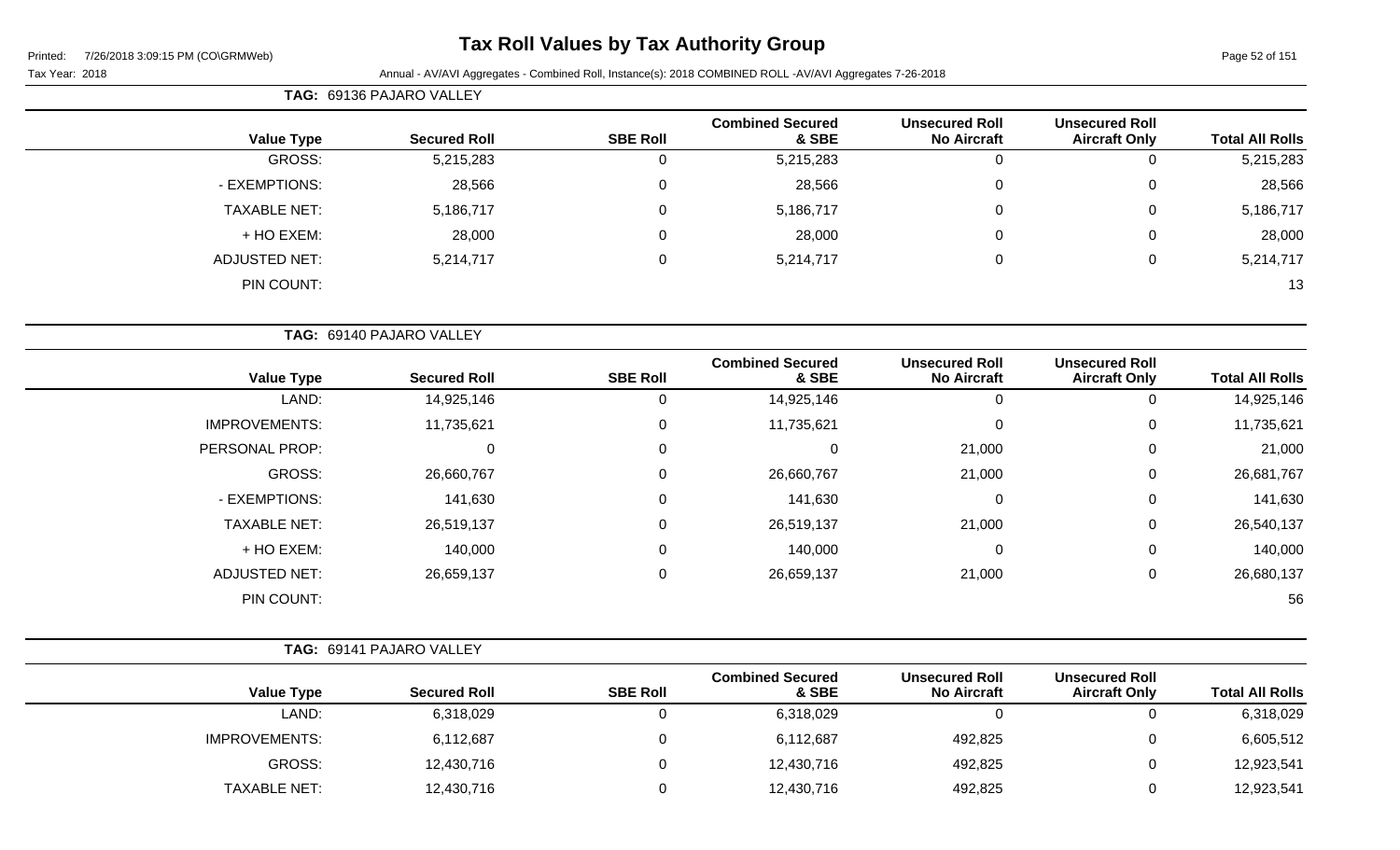Page 53 of 151

|  |  | Tax Year: 2018 |  |
|--|--|----------------|--|
|--|--|----------------|--|

| TAG: 69141 PAJARO VALLEY                 |                                                           |                  |                    |                                                                         |
|------------------------------------------|-----------------------------------------------------------|------------------|--------------------|-------------------------------------------------------------------------|
| <b>Value Type</b><br><b>Secured Roll</b> | <b>Combined Secured</b><br><b>Unsecured Roll</b><br>& SBE | <b>SBE Roll</b>  | <b>No Aircraft</b> | <b>Unsecured Roll</b><br><b>Total All Rolls</b><br><b>Aircraft Only</b> |
| <b>ADJUSTED NET:</b><br>12,430,716       | 12,430,716                                                | $\mathbf 0$      | 492,825            | 12,923,541<br>$\mathbf 0$                                               |
| PIN COUNT:                               |                                                           |                  |                    | 9                                                                       |
| TAG: 69150 PAJARO VALLEY                 |                                                           |                  |                    |                                                                         |
| <b>Secured Roll</b><br><b>Value Type</b> | <b>Combined Secured</b><br><b>Unsecured Roll</b><br>& SBE | <b>SBE Roll</b>  | <b>No Aircraft</b> | <b>Unsecured Roll</b><br><b>Total All Rolls</b><br><b>Aircraft Only</b> |
| LAND:<br>1,123,679                       | 1,123,679                                                 | $\mathbf 0$      | $\mathbf 0$        | $\pmb{0}$<br>1,123,679                                                  |
| <b>IMPROVEMENTS:</b><br>1,078,748        | 1,078,748                                                 | $\pmb{0}$        | $\mathbf 0$        | $\mathsf 0$<br>1,078,748                                                |
| PERSONAL PROP:<br>$\mathbf 0$            | 0                                                         | 0                | 30,013             | 30,013<br>$\mathbf 0$                                                   |
| GROSS:<br>2,202,427                      | 2,202,427                                                 | $\pmb{0}$        | 30,013             | 2,232,440<br>$\mathsf 0$                                                |
| - EXEMPTIONS:<br>14,000                  | 14,000                                                    | 0                | $\mathbf 0$        | $\mathsf 0$<br>14,000                                                   |
| <b>TAXABLE NET:</b><br>2,188,427         | 2,188,427                                                 | 0                | 30,013             | $\pmb{0}$<br>2,218,440                                                  |
| + HO EXEM:<br>14,000                     | 14,000                                                    | 0                | 0                  | 0<br>14,000                                                             |
| <b>ADJUSTED NET:</b><br>2,202,427        | 2,202,427                                                 | $\boldsymbol{0}$ | 30,013             | $\pmb{0}$<br>2,232,440                                                  |
| PIN COUNT:                               |                                                           |                  |                    | 4                                                                       |
| TAG: 69152 PAJARO VALLEY                 |                                                           |                  |                    |                                                                         |
| <b>Value Type</b><br><b>Secured Roll</b> | <b>Combined Secured</b><br><b>Unsecured Roll</b><br>& SBE | <b>SBE Roll</b>  | <b>No Aircraft</b> | <b>Unsecured Roll</b><br><b>Aircraft Only</b><br><b>Total All Rolls</b> |
| PIN COUNT:                               |                                                           |                  |                    | $\overline{1}$                                                          |
| TAG: 69165 PAJARO VALLEY                 |                                                           |                  |                    |                                                                         |
| <b>Value Type</b><br><b>Secured Roll</b> | <b>Unsecured Roll</b><br><b>Combined Secured</b><br>& SBE | <b>SBE Roll</b>  | <b>No Aircraft</b> | <b>Unsecured Roll</b><br><b>Total All Rolls</b><br><b>Aircraft Only</b> |
| LAND:<br>4,651,727                       | 4,651,727                                                 | $\pmb{0}$        | $\mathbf 0$        | $\mathsf 0$<br>4,651,727                                                |
| IMPROVEMENTS:<br>3,871,870               | 3,871,870                                                 | 0                | 0                  | $\mathbf 0$<br>3,871,870                                                |
| <b>GROSS:</b><br>8,523,597               | 8,523,597                                                 | 0                | 0                  | 8,523,597<br>$\mathbf 0$                                                |
| - EXEMPTIONS:<br>22,273                  | 22,273                                                    | $\mathbf 0$      | 0                  | $\mathbf 0$<br>22,273                                                   |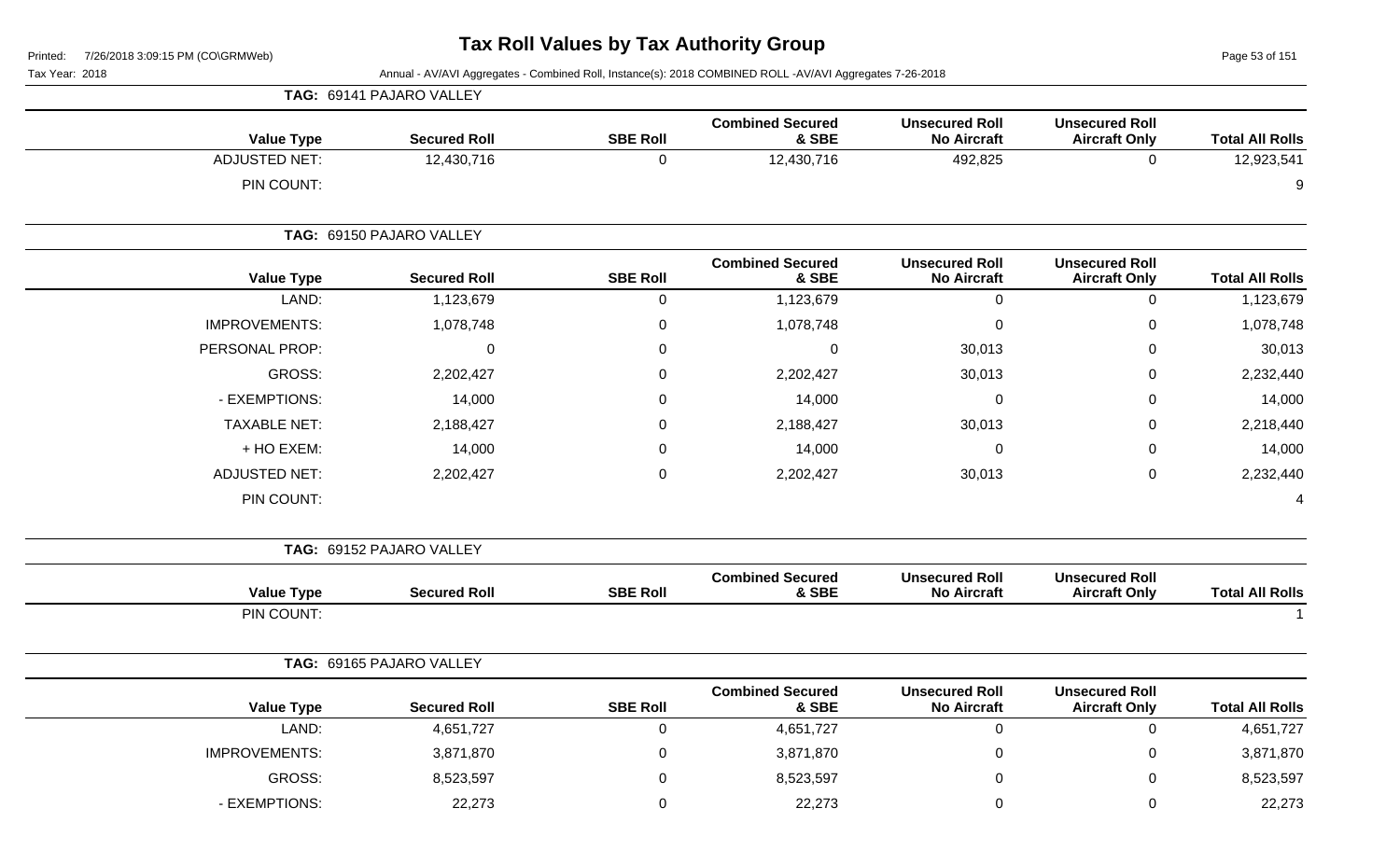# **Tax Roll Values by Tax Authority Group**

Page 54 of 151

|                        |                                               |                                             | Annual - AV/AVI Aggregates - Combined Roll, Instance(s): 2018 COMBINED ROLL -AV/AVI Aggregates 7-26-2018 |                 |                          | Tax Year: 2018       |
|------------------------|-----------------------------------------------|---------------------------------------------|----------------------------------------------------------------------------------------------------------|-----------------|--------------------------|----------------------|
|                        |                                               |                                             |                                                                                                          |                 | TAG: 69165 PAJARO VALLEY |                      |
| <b>Total All Rolls</b> | <b>Unsecured Roll</b><br><b>Aircraft Only</b> | <b>Unsecured Roll</b><br><b>No Aircraft</b> | <b>Combined Secured</b><br>& SBE                                                                         | <b>SBE Roll</b> | <b>Secured Roll</b>      | <b>Value Type</b>    |
| 8,501,324              | $\mathbf 0$                                   | $\mathbf 0$                                 | 8,501,324                                                                                                | $\mathbf 0$     | 8,501,324                | <b>TAXABLE NET:</b>  |
| 21,000                 | 0                                             | $\mathbf 0$                                 | 21,000                                                                                                   | 0               | 21,000                   | + HO EXEM:           |
| 8,522,324              | $\mathsf 0$                                   | $\mathbf 0$                                 | 8,522,324                                                                                                | $\mathbf 0$     | 8,522,324                | <b>ADJUSTED NET:</b> |
| 18                     |                                               |                                             |                                                                                                          |                 |                          | PIN COUNT:           |
|                        |                                               |                                             |                                                                                                          |                 | TAG: 69167 PAJARO VALLEY |                      |
| <b>Total All Rolls</b> | <b>Unsecured Roll</b><br><b>Aircraft Only</b> | <b>Unsecured Roll</b><br><b>No Aircraft</b> | <b>Combined Secured</b><br>& SBE                                                                         | <b>SBE Roll</b> | <b>Secured Roll</b>      | <b>Value Type</b>    |
| 5,049,364              | $\mathbf 0$                                   | $\mathbf 0$                                 | 5,049,364                                                                                                | $\mathbf 0$     | 5,049,364                | LAND:                |
| 5,143,313              | 0                                             | $\mathbf 0$                                 | 5,143,313                                                                                                | 0               | 5, 143, 313              | <b>IMPROVEMENTS:</b> |
| 10,192,677             | $\mathbf 0$                                   | $\mathbf 0$                                 | 10,192,677                                                                                               | $\mathbf 0$     | 10,192,677               | GROSS:               |
| 190,706                | 0                                             | $\mathbf 0$                                 | 190,706                                                                                                  | 0               | 190,706                  | - EXEMPTIONS:        |
| 10,001,971             | 0                                             | 0                                           | 10,001,971                                                                                               | 0               | 10,001,971               | <b>TAXABLE NET:</b>  |
| 56,000                 | 0                                             | $\mathbf 0$                                 | 56,000                                                                                                   | 0               | 56,000                   | + HO EXEM:           |
| 10,057,971             | $\mathsf 0$                                   | $\mathbf 0$                                 | 10,057,971                                                                                               | $\mathbf 0$     | 10,057,971               | <b>ADJUSTED NET:</b> |
| 16                     |                                               |                                             |                                                                                                          |                 |                          | PIN COUNT:           |
|                        |                                               |                                             |                                                                                                          |                 | TAG: 69169 PAJARO VALLEY |                      |
| <b>Total All Rolls</b> | <b>Unsecured Roll</b><br><b>Aircraft Only</b> | <b>Unsecured Roll</b><br><b>No Aircraft</b> | <b>Combined Secured</b><br>& SBE                                                                         | <b>SBE Roll</b> | <b>Secured Roll</b>      | <b>Value Type</b>    |
| 1,798,443              | $\mathbf 0$                                   | $\mathbf 0$                                 | 1,798,443                                                                                                | 0               | 1,798,443                | LAND:                |
| 1,105,229              | $\mathbf 0$                                   | $\mathbf 0$                                 | 1,105,229                                                                                                | $\mathbf 0$     | 1,105,229                | <b>IMPROVEMENTS:</b> |
| 2,903,672              | $\mathbf 0$                                   | $\mathbf 0$                                 | 2,903,672                                                                                                | $\mathbf 0$     | 2,903,672                | GROSS:               |
| 2,903,672              | 0                                             | $\mathbf 0$                                 | 2,903,672                                                                                                | 0               | 2,903,672                | <b>TAXABLE NET:</b>  |
| 2,903,672              | $\mathbf 0$                                   | $\pmb{0}$                                   | 2,903,672                                                                                                | $\mathbf 0$     | 2,903,672                | <b>ADJUSTED NET:</b> |
| $\sqrt{3}$             |                                               |                                             |                                                                                                          |                 |                          | PIN COUNT:           |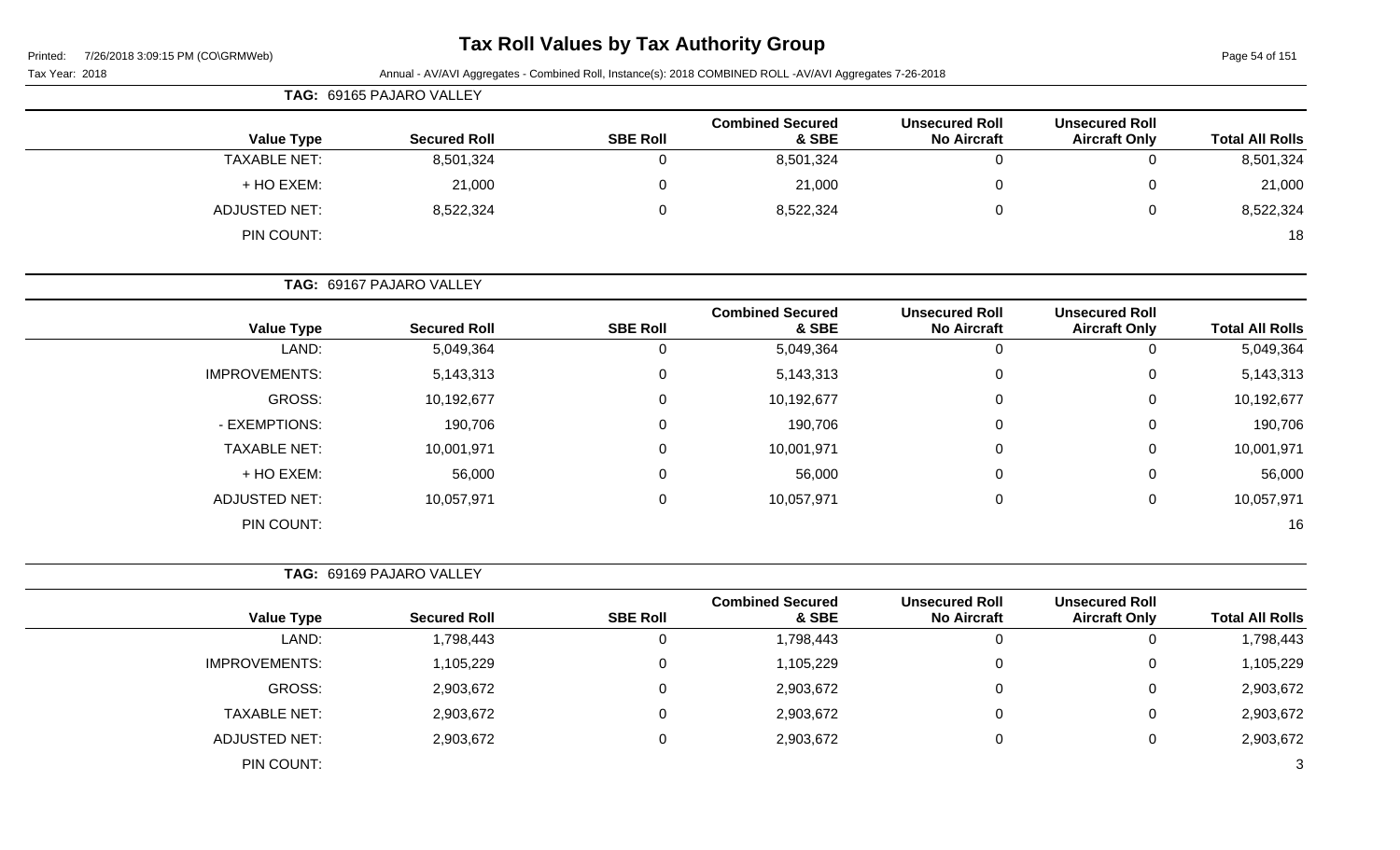| Printed: | 7/26/2018 3:09:15 PM (CO\GRMWeb) |  |
|----------|----------------------------------|--|
|          |                                  |  |

Page 55 of 151

| Tax Year: 2018       | Annual - AV/AVI Aggregates - Combined Roll, Instance(s): 2018 COMBINED ROLL -AV/AVI Aggregates 7-26-2018<br>TAG: 69180 PAJARO VALLEY |                  |                                  |                                             |                                               |                        |  |  |
|----------------------|--------------------------------------------------------------------------------------------------------------------------------------|------------------|----------------------------------|---------------------------------------------|-----------------------------------------------|------------------------|--|--|
|                      |                                                                                                                                      |                  |                                  |                                             |                                               |                        |  |  |
| <b>Value Type</b>    | <b>Secured Roll</b>                                                                                                                  | <b>SBE Roll</b>  | <b>Combined Secured</b><br>& SBE | <b>Unsecured Roll</b><br><b>No Aircraft</b> | <b>Unsecured Roll</b><br><b>Aircraft Only</b> | <b>Total All Rolls</b> |  |  |
| LAND:                | 148,244                                                                                                                              | $\mathbf 0$      | 148,244                          | $\boldsymbol{0}$                            | $\mathbf 0$                                   | 148,244                |  |  |
| <b>GROSS:</b>        | 148,244                                                                                                                              | 0                | 148,244                          | 0                                           | 0                                             | 148,244                |  |  |
| <b>TAXABLE NET:</b>  | 148,244                                                                                                                              | 0                | 148,244                          | 0                                           | 0                                             | 148,244                |  |  |
| <b>ADJUSTED NET:</b> | 148,244                                                                                                                              | $\boldsymbol{0}$ | 148,244                          | $\mathbf 0$                                 | $\mathbf 0$                                   | 148,244                |  |  |
| PIN COUNT:           |                                                                                                                                      |                  |                                  |                                             |                                               |                        |  |  |
|                      | TAG: 69184 PAJARO VALLEY                                                                                                             |                  |                                  |                                             |                                               |                        |  |  |
| <b>Value Type</b>    | <b>Secured Roll</b>                                                                                                                  | <b>SBE Roll</b>  | <b>Combined Secured</b><br>& SBE | <b>Unsecured Roll</b><br><b>No Aircraft</b> | <b>Unsecured Roll</b><br><b>Aircraft Only</b> | <b>Total All Rolls</b> |  |  |
| PIN COUNT:           |                                                                                                                                      |                  |                                  |                                             |                                               | $\overline{2}$         |  |  |
|                      | TAG: 69187 PAJARO VALLEY                                                                                                             |                  |                                  |                                             |                                               |                        |  |  |
| <b>Value Type</b>    | <b>Secured Roll</b>                                                                                                                  | <b>SBE Roll</b>  | <b>Combined Secured</b><br>& SBE | <b>Unsecured Roll</b><br><b>No Aircraft</b> | <b>Unsecured Roll</b><br><b>Aircraft Only</b> | <b>Total All Rolls</b> |  |  |
| LAND:                | 5,770,905                                                                                                                            | $\mathbf 0$      | 5,770,905                        | 0                                           | $\mathbf 0$                                   | 5,770,905              |  |  |
| <b>IMPROVEMENTS:</b> | 15, 165, 274                                                                                                                         | $\mathbf 0$      | 15,165,274                       | 789,062                                     | 0                                             | 15,954,336             |  |  |
| PERSONAL PROP:       | 471,761                                                                                                                              | $\mathbf 0$      | 471,761                          | 99,305                                      | 0                                             | 571,066                |  |  |
| <b>GROSS:</b>        | 21,407,940                                                                                                                           | 0                | 21,407,940                       | 888,367                                     | 0                                             | 22,296,307             |  |  |
| - EXEMPTIONS:        | 12,654,830                                                                                                                           | 0                | 12,654,830                       | 882,062                                     | 0                                             | 13,536,892             |  |  |
| <b>TAXABLE NET:</b>  | 8,753,110                                                                                                                            | 0                | 8,753,110                        | 6,305                                       | $\mathbf 0$                                   | 8,759,415              |  |  |
| + HO EXEM:           | 77,000                                                                                                                               | 0                | 77,000                           | 0                                           | $\mathbf 0$                                   | 77,000                 |  |  |
| <b>ADJUSTED NET:</b> | 8,830,110                                                                                                                            | $\mathbf 0$      | 8,830,110                        | 6,305                                       | $\mathbf 0$                                   | 8,836,415              |  |  |
| PIN COUNT:           |                                                                                                                                      |                  |                                  |                                             |                                               | 28                     |  |  |
|                      | TAG: 69190 PAJARO VALLEY                                                                                                             |                  |                                  |                                             |                                               |                        |  |  |
| <b>Value Type</b>    | <b>Secured Roll</b>                                                                                                                  | <b>SBE Roll</b>  | <b>Combined Secured</b><br>& SBE | <b>Unsecured Roll</b><br><b>No Aircraft</b> | <b>Unsecured Roll</b><br><b>Aircraft Only</b> | <b>Total All Rolls</b> |  |  |
| LAND:                | 735                                                                                                                                  | $\mathbf 0$      | 735                              | $\mathbf 0$                                 | $\mathbf 0$                                   | 735                    |  |  |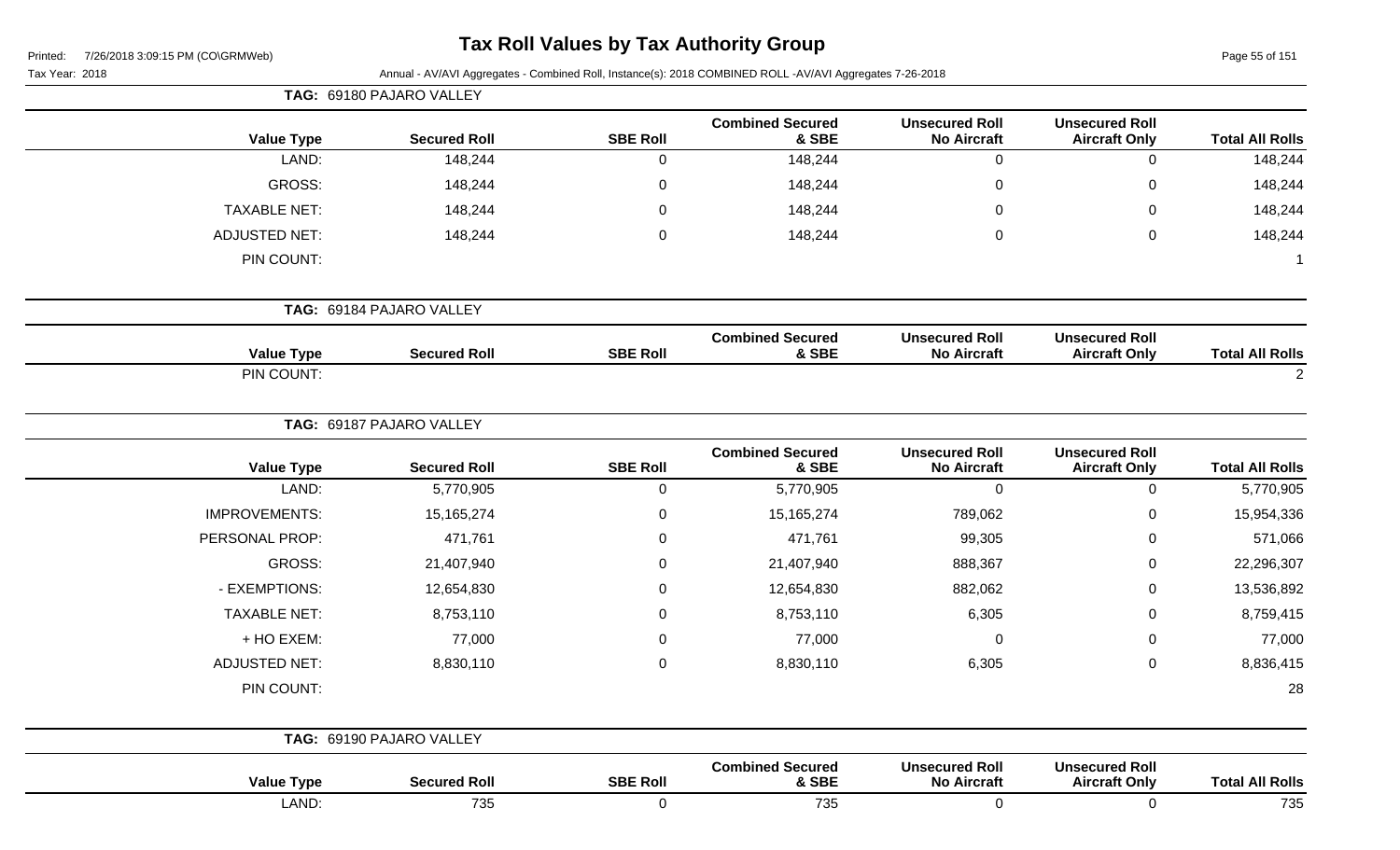| Printed: | 7/26/2018 3:09:15 PM (CO\GRMWeb) |  |
|----------|----------------------------------|--|
|          |                                  |  |

Page 56 of 151

| Page 56 of 151         |                                               |                                             |                                                                                                          |                  |                          | 7/26/2018 3:09:15 PM (CO\GRMWeb)<br>Printed: |
|------------------------|-----------------------------------------------|---------------------------------------------|----------------------------------------------------------------------------------------------------------|------------------|--------------------------|----------------------------------------------|
|                        |                                               |                                             | Annual - AV/AVI Aggregates - Combined Roll, Instance(s): 2018 COMBINED ROLL -AV/AVI Aggregates 7-26-2018 |                  |                          | Tax Year: 2018                               |
|                        |                                               |                                             |                                                                                                          |                  | TAG: 69190 PAJARO VALLEY |                                              |
| <b>Total All Rolls</b> | <b>Unsecured Roll</b><br><b>Aircraft Only</b> | <b>Unsecured Roll</b><br><b>No Aircraft</b> | <b>Combined Secured</b><br>& SBE                                                                         | <b>SBE Roll</b>  | <b>Secured Roll</b>      | <b>Value Type</b>                            |
| 735                    | 0                                             | $\mathbf 0$                                 | 735                                                                                                      | $\overline{0}$   | 735                      | <b>GROSS:</b>                                |
| 735                    | 0                                             | $\mathbf 0$                                 | 735                                                                                                      | $\mathbf 0$      | 735                      | <b>TAXABLE NET:</b>                          |
| 735                    | $\mathbf 0$                                   | $\mathbf 0$                                 | 735                                                                                                      | $\boldsymbol{0}$ | 735                      | <b>ADJUSTED NET:</b>                         |
|                        |                                               |                                             |                                                                                                          |                  |                          | PIN COUNT:                                   |
|                        |                                               |                                             |                                                                                                          |                  | TAG: 69192 PAJARO VALLEY |                                              |
| <b>Total All Rolls</b> | <b>Unsecured Roll</b><br><b>Aircraft Only</b> | <b>Unsecured Roll</b><br><b>No Aircraft</b> | <b>Combined Secured</b><br>& SBE                                                                         | <b>SBE Roll</b>  | <b>Secured Roll</b>      | <b>Value Type</b>                            |
| 1,965,933              | $\mathbf 0$                                   | $\overline{0}$                              | 1,965,933                                                                                                | $\mathbf 0$      | 1,965,933                | LAND:                                        |
| 1,622,771              | 0                                             | $\mathbf 0$                                 | 1,622,771                                                                                                | $\pmb{0}$        | 1,622,771                | IMPROVEMENTS:                                |
| 3,588,704              | 0                                             | 0                                           | 3,588,704                                                                                                | 0                | 3,588,704                | <b>GROSS:</b>                                |
| 8,250                  | 0                                             | 0                                           | 8,250                                                                                                    | 0                | 8,250                    | - EXEMPTIONS:                                |
| 3,580,454              | $\Omega$                                      | $\mathbf 0$                                 | 3,580,454                                                                                                | $\mathbf 0$      | 3,580,454                | <b>TAXABLE NET:</b>                          |
| 7,000                  | 0                                             | $\mathbf 0$                                 | 7,000                                                                                                    | $\mathbf{0}$     | 7,000                    | + HO EXEM:                                   |
| 3,587,454              | 0                                             | $\mathbf 0$                                 | 3,587,454                                                                                                | $\mathbf 0$      | 3,587,454                | <b>ADJUSTED NET:</b>                         |
|                        |                                               |                                             |                                                                                                          |                  |                          | PIN COUNT:                                   |
|                        |                                               |                                             |                                                                                                          |                  | TAG: 69193 PAJARO VALLEY |                                              |
| <b>Total All Rolls</b> | <b>Unsecured Roll</b><br><b>Aircraft Only</b> | <b>Unsecured Roll</b><br><b>No Aircraft</b> | <b>Combined Secured</b><br>& SBE                                                                         | <b>SBE Roll</b>  | <b>Secured Roll</b>      | <b>Value Type</b>                            |
| 215,033                | 0                                             | $\mathbf 0$                                 | 215,033                                                                                                  | $\overline{0}$   | 215,033                  | LAND:                                        |
| 215,033                | 0                                             | 0                                           | 215,033                                                                                                  | 0                | 215,033                  | <b>GROSS:</b>                                |
| 215,033                | 0                                             | $\mathbf 0$                                 | 215,033                                                                                                  | $\pmb{0}$        | 215,033                  | <b>TAXABLE NET:</b>                          |
| 215,033                | 0                                             | $\mathbf 0$                                 | 215,033                                                                                                  | $\mathbf 0$      | 215,033                  | <b>ADJUSTED NET:</b>                         |
|                        |                                               |                                             |                                                                                                          |                  |                          | PIN COUNT:                                   |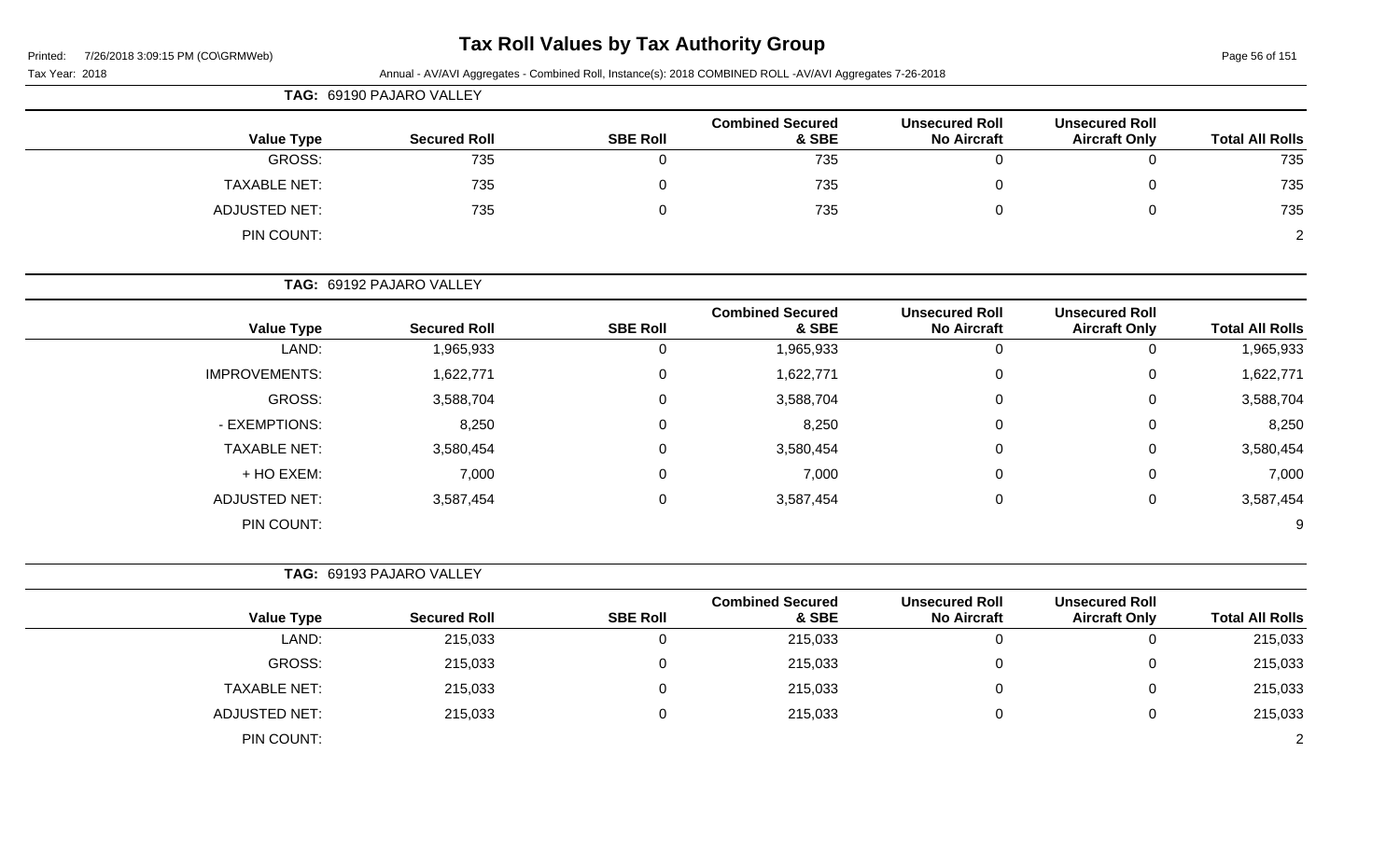# **Tax Roll Values by Tax Authority Group**

|                        |                                               |                                             |                                  |                  | TAG: 69203 PAJARO VALLEY |                      |
|------------------------|-----------------------------------------------|---------------------------------------------|----------------------------------|------------------|--------------------------|----------------------|
| <b>Total All Rolls</b> | <b>Unsecured Roll</b><br><b>Aircraft Only</b> | <b>Unsecured Roll</b><br><b>No Aircraft</b> | <b>Combined Secured</b><br>& SBE | <b>SBE Roll</b>  | <b>Secured Roll</b>      | <b>Value Type</b>    |
| 249,167                | $\mathbf 0$                                   | 249,167                                     | $\mathbf 0$                      | $\mathbf 0$      | $\mathbf 0$              | LAND:                |
| 222,008                | $\mathbf 0$                                   | 222,008                                     | $\pmb{0}$                        | $\pmb{0}$        | $\pmb{0}$                | <b>IMPROVEMENTS:</b> |
| 279,713                | $\mathbf 0$                                   | 279,713                                     | $\mathbf 0$                      | $\mathbf 0$      | 0                        | PERSONAL PROP:       |
| 750,888                | 0                                             | 750,888                                     | 0                                | $\mathbf 0$      | 0                        | GROSS:               |
| 750,888                | 0                                             | 750,888                                     | $\mathbf 0$                      | $\boldsymbol{0}$ | $\Omega$                 | <b>TAXABLE NET:</b>  |
| 750,888                | $\mathbf 0$                                   | 750,888                                     | $\mathbf 0$                      | $\boldsymbol{0}$ | 0                        | <b>ADJUSTED NET:</b> |
| 8                      |                                               |                                             |                                  |                  |                          | PIN COUNT:           |
|                        |                                               |                                             |                                  |                  | TAG: 69210 PAJARO VALLEY |                      |
| <b>Total All Rolls</b> | <b>Unsecured Roll</b><br><b>Aircraft Only</b> | <b>Unsecured Roll</b><br><b>No Aircraft</b> | <b>Combined Secured</b><br>& SBE | <b>SBE Roll</b>  | <b>Secured Roll</b>      | <b>Value Type</b>    |
| $\overline{2}$         |                                               |                                             |                                  |                  |                          | PIN COUNT:           |
|                        |                                               |                                             |                                  |                  | TAG: 69211 PAJARO VALLEY |                      |
| <b>Total All Rolls</b> | <b>Unsecured Roll</b><br><b>Aircraft Only</b> | <b>Unsecured Roll</b><br><b>No Aircraft</b> | <b>Combined Secured</b><br>& SBE | <b>SBE Roll</b>  | <b>Secured Roll</b>      | <b>Value Type</b>    |
|                        |                                               |                                             |                                  |                  |                          | PIN COUNT:           |
|                        |                                               |                                             |                                  |                  | TAG: 69215 PAJARO VALLEY |                      |
| <b>Total All Rolls</b> | <b>Unsecured Roll</b><br><b>Aircraft Only</b> | <b>Unsecured Roll</b><br><b>No Aircraft</b> | <b>Combined Secured</b><br>& SBE | <b>SBE Roll</b>  | <b>Secured Roll</b>      | <b>Value Type</b>    |
| 7,070,455              | $\mathbf 0$                                   | $\mathbf 0$                                 | 7,070,455                        | $\mathbf 0$      | 7,070,455                | LAND:                |
| 6,025,217              | 0                                             | $\mathbf 0$                                 | 6,025,217                        | $\mathbf 0$      | 6,025,217                | <b>IMPROVEMENTS:</b> |
| 13,095,672             | $\mathbf 0$                                   | $\pmb{0}$                                   | 13,095,672                       | $\mathsf 0$      | 13,095,672               | GROSS:               |
| 355,022                | 0                                             | $\mathbf 0$                                 | 355,022                          | $\mathbf 0$      | 355,022                  | - EXEMPTIONS:        |
| 12,740,650             | 0                                             | $\mathbf 0$                                 | 12,740,650                       | $\boldsymbol{0}$ | 12,740,650               | <b>TAXABLE NET:</b>  |
| 98,000                 | 0                                             | 0                                           | 98,000                           | 0                | 98,000                   | + HO EXEM:           |
| 12,838,650             | $\mathbf 0$                                   | $\mathbf 0$                                 | 12,838,650                       | $\mathbf 0$      | 12,838,650               | <b>ADJUSTED NET:</b> |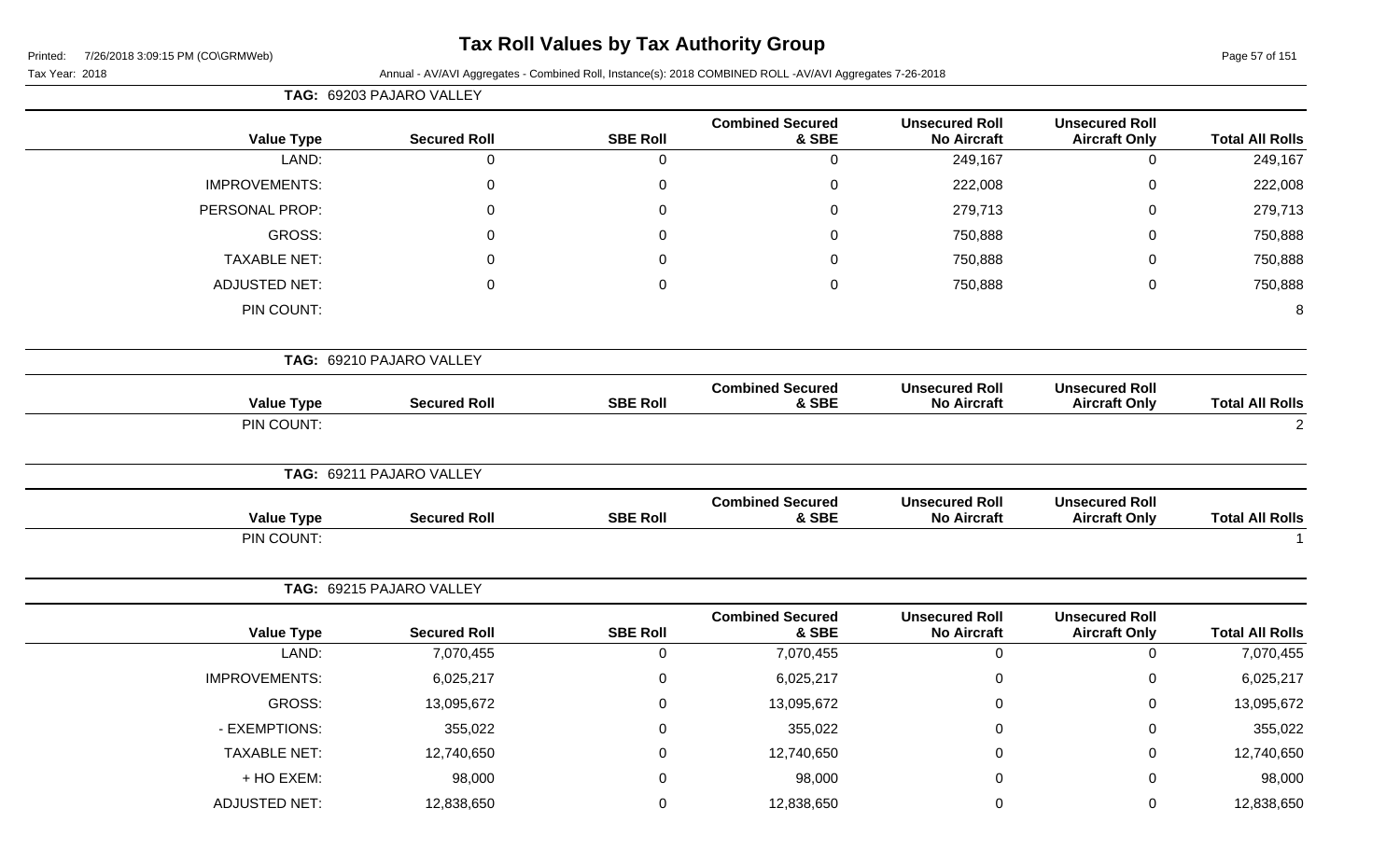Page 58 of 151

|                      | TAG: 69215 PAJARO VALLEY |                 |                                  |                                             |                                               |                        |
|----------------------|--------------------------|-----------------|----------------------------------|---------------------------------------------|-----------------------------------------------|------------------------|
| <b>Value Type</b>    | <b>Secured Roll</b>      | <b>SBE Roll</b> | <b>Combined Secured</b><br>& SBE | <b>Unsecured Roll</b><br><b>No Aircraft</b> | <b>Unsecured Roll</b><br><b>Aircraft Only</b> | <b>Total All Rolls</b> |
| PIN COUNT:           |                          |                 |                                  |                                             |                                               | 69                     |
|                      | TAG: 69216 PAJARO VALLEY |                 |                                  |                                             |                                               |                        |
| <b>Value Type</b>    | <b>Secured Roll</b>      | <b>SBE Roll</b> | <b>Combined Secured</b><br>& SBE | <b>Unsecured Roll</b><br><b>No Aircraft</b> | <b>Unsecured Roll</b><br><b>Aircraft Only</b> | <b>Total All Rolls</b> |
| LAND:                | 1,199,837                | 0               | 1,199,837                        | $\overline{0}$                              | 0                                             | 1,199,837              |
| <b>IMPROVEMENTS:</b> | 2,079,471                | 0               | 2,079,471                        | 0                                           | 0                                             | 2,079,471              |
| GROSS:               | 3,279,308                | 0               | 3,279,308                        | $\mathbf 0$                                 | 0                                             | 3,279,308              |
| - EXEMPTIONS:        | 16,899                   | 0               | 16,899                           | $\mathbf{0}$                                | 0                                             | 16,899                 |
| <b>TAXABLE NET:</b>  | 3,262,409                | 0               | 3,262,409                        | $\mathbf 0$                                 | 0                                             | 3,262,409              |
| + HO EXEM:           | 14,000                   | 0               | 14,000                           | 0                                           | 0                                             | 14,000                 |
| <b>ADJUSTED NET:</b> | 3,276,409                | $\pmb{0}$       | 3,276,409                        | $\mathbf 0$                                 | 0                                             | 3,276,409              |
| PIN COUNT:           |                          |                 |                                  |                                             |                                               | 6                      |

|                      | TAG: 69219 PAJARO VALLEY |                 |                                  |                                             |                                               |                        |
|----------------------|--------------------------|-----------------|----------------------------------|---------------------------------------------|-----------------------------------------------|------------------------|
| <b>Value Type</b>    | <b>Secured Roll</b>      | <b>SBE Roll</b> | <b>Combined Secured</b><br>& SBE | <b>Unsecured Roll</b><br><b>No Aircraft</b> | <b>Unsecured Roll</b><br><b>Aircraft Only</b> | <b>Total All Rolls</b> |
| LAND:                | 456,398                  | 0               | 456,398                          |                                             |                                               | 456,398                |
| <b>IMPROVEMENTS:</b> | 243,613                  | 0               | 243,613                          |                                             | 0                                             | 243,613                |
| <b>GROSS:</b>        | 700,011                  | 0               | 700,011                          |                                             | $\mathbf{0}$                                  | 700,011                |
| - EXEMPTIONS:        | 7,000                    | 0               | 7,000                            |                                             | 0                                             | 7,000                  |
| <b>TAXABLE NET:</b>  | 693,011                  | 0               | 693,011                          |                                             | $\mathbf 0$                                   | 693,011                |
| + HO EXEM:           | 7,000                    | 0               | 7,000                            |                                             | 0                                             | 7,000                  |
| <b>ADJUSTED NET:</b> | 700,011                  | 0               | 700,011                          |                                             | 0                                             | 700,011                |
| PIN COUNT:           |                          |                 |                                  |                                             |                                               |                        |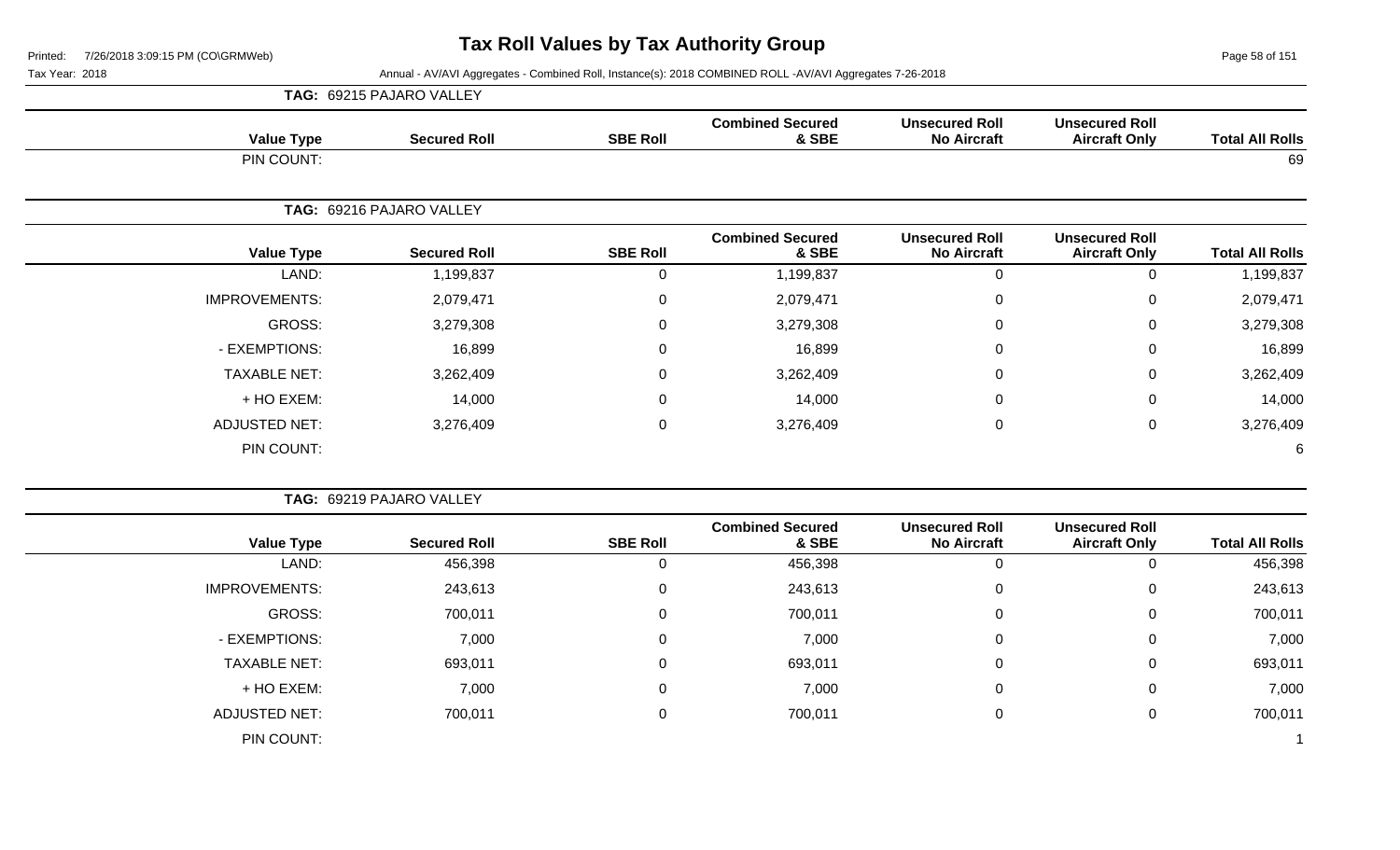# **Tax Roll Values by Tax Authority Group**

#### Tax Year: 2018 Annual - AV/AVI Aggregates - Combined Roll, Instance(s): 2018 COMBINED ROLL -AV/AVI Aggregates 7-26-2018

**TAG:** 69220 PAJARO VALLEY

|                      |                     |                 | <b>Combined Secured</b> | <b>Unsecured Roll</b> | <b>Unsecured Roll</b> |                        |
|----------------------|---------------------|-----------------|-------------------------|-----------------------|-----------------------|------------------------|
| <b>Value Type</b>    | <b>Secured Roll</b> | <b>SBE Roll</b> | & SBE                   | <b>No Aircraft</b>    | <b>Aircraft Only</b>  | <b>Total All Rolls</b> |
| LAND:                | 66,958,946          | 0               | 66,958,946              | -0                    |                       | 66,958,946             |
| <b>IMPROVEMENTS:</b> | 64,411,513          | $\mathbf 0$     | 64,411,513              | 13,000                | 0                     | 64,424,513             |
| PERSONAL PROP:       | 0                   | $\mathbf 0$     |                         | 78,832                | $\Omega$              | 78,832                 |
| GROSS:               | 131,370,459         | 0               | 131,370,459             | 91,832                | 0                     | 131,462,291            |
| - EXEMPTIONS:        | 940,074             | 0               | 940,074                 | 0                     | 0                     | 940,074                |
| <b>TAXABLE NET:</b>  | 130,430,385         | 0               | 130,430,385             | 91,832                | 0                     | 130,522,217            |
| + HO EXEM:           | 803,600             | $\mathbf 0$     | 803,600                 | 0                     | 0                     | 803,600                |
| <b>ADJUSTED NET:</b> | 131,233,985         | 0               | 131,233,985             | 91,832                | 0                     | 131,325,817            |
| PIN COUNT:           |                     |                 |                         |                       |                       | 233                    |

**TAG:** 69221 PAJARO VALLEY

| <b>Value Type</b>    | <b>Secured Roll</b> | <b>SBE Roll</b> | <b>Combined Secured</b><br>& SBE | <b>Unsecured Roll</b><br><b>No Aircraft</b> | <b>Unsecured Roll</b><br><b>Aircraft Only</b> | <b>Total All Rolls</b> |
|----------------------|---------------------|-----------------|----------------------------------|---------------------------------------------|-----------------------------------------------|------------------------|
| LAND:                | 10,802,785          | 0               | 10,802,785                       | 0                                           |                                               | 10,802,785             |
| <b>IMPROVEMENTS:</b> | 7,969,143           | 0               | 7,969,143                        | $\mathbf 0$                                 | 0                                             | 7,969,143              |
| GROSS:               | 18,771,928          | 0               | 18,771,928                       | $\mathbf 0$                                 | 0                                             | 18,771,928             |
| - EXEMPTIONS:        | 234,975             | 0               | 234,975                          | $\mathbf 0$                                 | 0                                             | 234,975                |
| <b>TAXABLE NET:</b>  | 18,536,953          | 0               | 18,536,953                       | 0                                           | 0                                             | 18,536,953             |
| + HO EXEM:           | 98,000              | 0               | 98,000                           | $\mathbf 0$                                 | 0                                             | 98,000                 |
| <b>ADJUSTED NET:</b> | 18,634,953          | 0               | 18,634,953                       | $\mathbf 0$                                 | 0                                             | 18,634,953             |
| PIN COUNT:           |                     |                 |                                  |                                             |                                               | 40                     |

|                      | TAG: 69222 PAJARO VALLEY |                 |                                  |                                             |                                               |                        |
|----------------------|--------------------------|-----------------|----------------------------------|---------------------------------------------|-----------------------------------------------|------------------------|
| <b>Value Type</b>    | <b>Secured Roll</b>      | <b>SBE Roll</b> | <b>Combined Secured</b><br>& SBE | <b>Unsecured Roll</b><br><b>No Aircraft</b> | <b>Unsecured Roll</b><br><b>Aircraft Only</b> | <b>Total All Rolls</b> |
| LAND:                | 143,937                  |                 | 143,937                          |                                             |                                               | 143,937                |
| <b>IMPROVEMENTS:</b> | 156,335                  |                 | 156,335                          |                                             |                                               | 156,335                |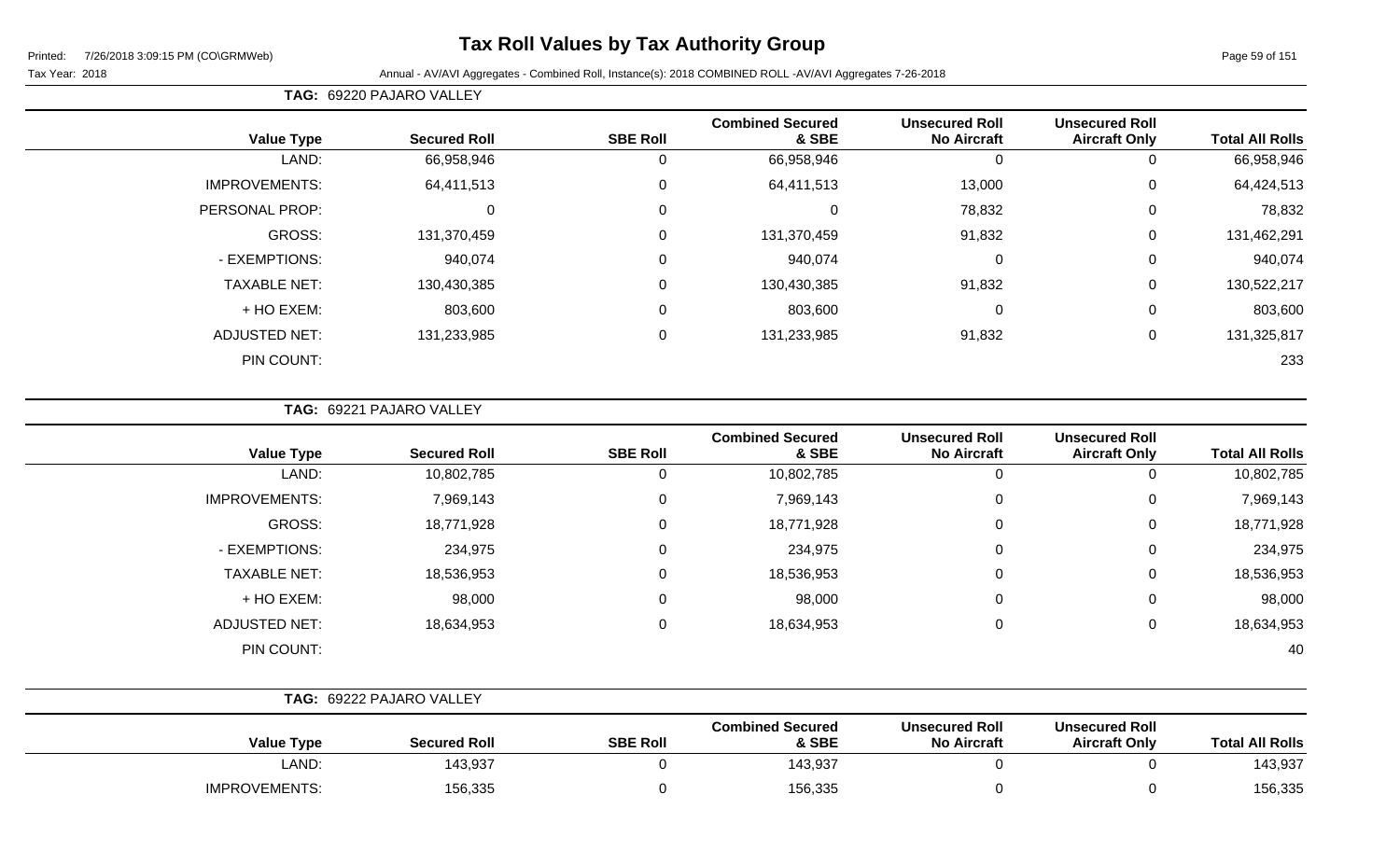| Printed: | 7/26/2018 3:09:15 PM (CO\GRMWeb) |  |
|----------|----------------------------------|--|
|          |                                  |  |

Page 60 of 151

| <b>TILOILO J.OJ. IJ I IN (OONDININGD)</b><br>Tax Year: 2018 |                          |                  | Annual - AV/AVI Aggregates - Combined Roll, Instance(s): 2018 COMBINED ROLL -AV/AVI Aggregates 7-26-2018 |                                             |                                               | $1$ agu vu vi 191      |
|-------------------------------------------------------------|--------------------------|------------------|----------------------------------------------------------------------------------------------------------|---------------------------------------------|-----------------------------------------------|------------------------|
|                                                             | TAG: 69222 PAJARO VALLEY |                  |                                                                                                          |                                             |                                               |                        |
| <b>Value Type</b>                                           | <b>Secured Roll</b>      | <b>SBE Roll</b>  | <b>Combined Secured</b><br>& SBE                                                                         | <b>Unsecured Roll</b><br><b>No Aircraft</b> | <b>Unsecured Roll</b><br><b>Aircraft Only</b> | <b>Total All Rolls</b> |
| <b>GROSS:</b>                                               | 300,272                  | $\mathbf 0$      | 300,272                                                                                                  | $\mathbf 0$                                 | $\mathbf 0$                                   | 300,272                |
| <b>TAXABLE NET:</b>                                         | 300,272                  | 0                | 300,272                                                                                                  | $\Omega$                                    | 0                                             | 300,272                |
| <b>ADJUSTED NET:</b>                                        | 300,272                  | $\boldsymbol{0}$ | 300,272                                                                                                  | 0                                           | $\mathsf 0$                                   | 300,272                |
| PIN COUNT:                                                  |                          |                  |                                                                                                          |                                             |                                               |                        |
|                                                             | TAG: 69223 PAJARO VALLEY |                  |                                                                                                          |                                             |                                               |                        |
| <b>Value Type</b>                                           | <b>Secured Roll</b>      | <b>SBE Roll</b>  | <b>Combined Secured</b><br>& SBE                                                                         | <b>Unsecured Roll</b><br><b>No Aircraft</b> | <b>Unsecured Roll</b><br><b>Aircraft Only</b> | <b>Total All Rolls</b> |
| LAND:                                                       | 540,325                  | $\mathbf 0$      | 540,325                                                                                                  | $\mathbf 0$                                 | $\mathbf 0$                                   | 540,325                |
| <b>GROSS:</b>                                               | 540,325                  | 0                | 540,325                                                                                                  | $\Omega$                                    | $\mathbf 0$                                   | 540,325                |
| <b>TAXABLE NET:</b>                                         | 540,325                  | 0                | 540,325                                                                                                  | $\Omega$                                    | $\mathbf 0$                                   | 540,325                |
| <b>ADJUSTED NET:</b>                                        | 540,325                  | 0                | 540,325                                                                                                  | $\mathbf 0$                                 | $\mathbf 0$                                   | 540,325                |
| PIN COUNT:                                                  |                          |                  |                                                                                                          |                                             |                                               |                        |
|                                                             | TAG: 69224 PAJARO VALLEY |                  |                                                                                                          |                                             |                                               |                        |
| <b>Value Type</b>                                           | <b>Secured Roll</b>      | <b>SBE Roll</b>  | <b>Combined Secured</b><br>& SBE                                                                         | <b>Unsecured Roll</b><br><b>No Aircraft</b> | <b>Unsecured Roll</b><br><b>Aircraft Only</b> | <b>Total All Rolls</b> |
| LAND:                                                       | 4,911,621                | $\mathbf 0$      | 4,911,621                                                                                                | $\boldsymbol{0}$                            | $\mathbf 0$                                   | 4,911,621              |
| <b>IMPROVEMENTS:</b>                                        | 4,052,414                | $\pmb{0}$        | 4,052,414                                                                                                | 0                                           | $\mathbf 0$                                   | 4,052,414              |
| <b>GROSS:</b>                                               | 8,964,035                | 0                | 8,964,035                                                                                                | $\Omega$                                    | 0                                             | 8,964,035              |
| - EXEMPTIONS:                                               | 56,000                   | 0                | 56,000                                                                                                   | $\Omega$                                    | $\mathbf 0$                                   | 56,000                 |
| <b>TAXABLE NET:</b>                                         | 8,908,035                | 0                | 8,908,035                                                                                                | 0                                           | $\mathbf 0$                                   | 8,908,035              |
| + HO EXEM:                                                  | 56,000                   | 0                | 56,000                                                                                                   | 0                                           | $\mathbf 0$                                   | 56,000                 |
| <b>ADJUSTED NET:</b>                                        | 8,964,035                | 0                | 8,964,035                                                                                                | $\mathbf 0$                                 | $\mathbf 0$                                   | 8,964,035              |
| PIN COUNT:                                                  |                          |                  |                                                                                                          |                                             |                                               | 22                     |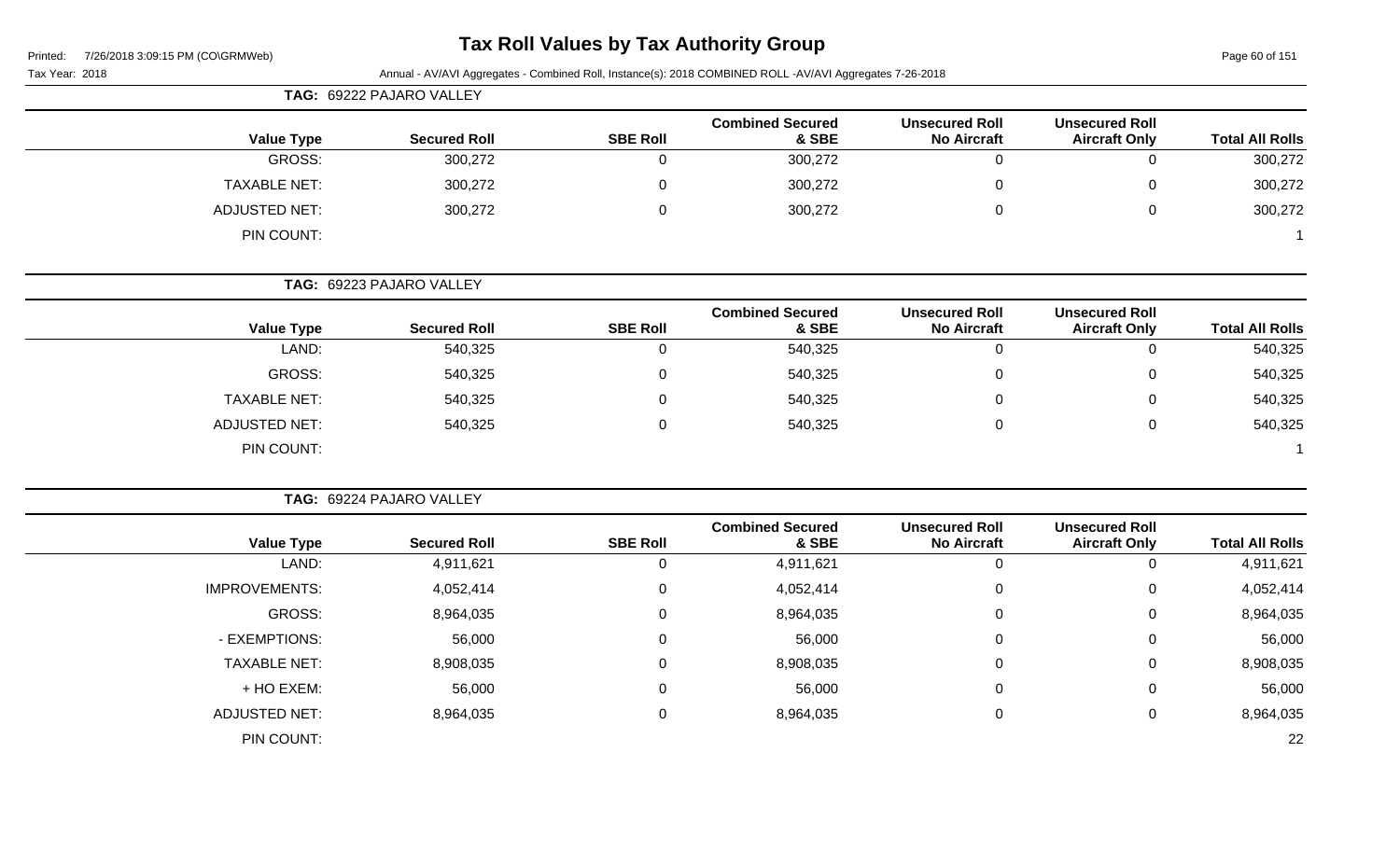# **Tax Roll Values by Tax Authority Group**

| <b>TAG: 69225 PAJARO VALLEY</b> |
|---------------------------------|

| <b>Total All Rolls</b> | <b>Unsecured Roll</b><br><b>Aircraft Only</b> | <b>Unsecured Roll</b><br><b>No Aircraft</b> | <b>Combined Secured</b><br>& SBE | <b>SBE Roll</b> | <b>Secured Roll</b> | <b>Value Type</b>    |
|------------------------|-----------------------------------------------|---------------------------------------------|----------------------------------|-----------------|---------------------|----------------------|
| 358,074                | ◡                                             | 0                                           | 358,074                          | 0               | 358,074             | LAND:                |
| 238,716                | U                                             | 0                                           | 238,716                          | 0               | 238,716             | <b>IMPROVEMENTS:</b> |
| 596,790                | U                                             | 0                                           | 596,790                          | 0               | 596,790             | <b>GROSS:</b>        |
| 596,790                | U                                             | 0                                           | 596,790                          | 0               | 596,790             | <b>TAXABLE NET:</b>  |
| 596,790                | U                                             | 0                                           | 596,790                          | 0               | 596,790             | <b>ADJUSTED NET:</b> |
|                        |                                               |                                             |                                  |                 |                     | PIN COUNT:           |
|                        |                                               |                                             |                                  |                 |                     |                      |

|                      | TAG: 69226 PAJARO VALLEY |                 |                                  |                                             |                                               |                        |
|----------------------|--------------------------|-----------------|----------------------------------|---------------------------------------------|-----------------------------------------------|------------------------|
| <b>Value Type</b>    | <b>Secured Roll</b>      | <b>SBE Roll</b> | <b>Combined Secured</b><br>& SBE | <b>Unsecured Roll</b><br><b>No Aircraft</b> | <b>Unsecured Roll</b><br><b>Aircraft Only</b> | <b>Total All Rolls</b> |
| LAND:                | 8,058,414                |                 | 8,058,414                        | 0                                           |                                               | 8,058,414              |
| <b>IMPROVEMENTS:</b> | 6,405,982                | $\Omega$        | 6,405,982                        | $\mathbf 0$                                 | 0                                             | 6,405,982              |
| PERSONAL PROP:       | 0                        | 0               | 0                                | 25,321                                      | 0                                             | 25,321                 |
| GROSS:               | 14,464,396               | $\Omega$        | 14,464,396                       | 25,321                                      | $\Omega$                                      | 14,489,717             |
| - EXEMPTIONS:        | 98,000                   | $\Omega$        | 98,000                           | $\mathbf 0$                                 | 0                                             | 98,000                 |
| <b>TAXABLE NET:</b>  | 14,366,396               | $\Omega$        | 14,366,396                       | 25,321                                      | 0                                             | 14,391,717             |
| + HO EXEM:           | 98,000                   | 0               | 98,000                           | 0                                           | 0                                             | 98,000                 |
| <b>ADJUSTED NET:</b> | 14,464,396               | $\Omega$        | 14,464,396                       | 25,321                                      | 0                                             | 14,489,717             |
| PIN COUNT:           |                          |                 |                                  |                                             |                                               | 38                     |

|                        |                                               |                                             |                                  |                 | <b>TAG: 69228 PAJARO VALLEY</b> |                      |
|------------------------|-----------------------------------------------|---------------------------------------------|----------------------------------|-----------------|---------------------------------|----------------------|
| <b>Total All Rolls</b> | <b>Unsecured Roll</b><br><b>Aircraft Only</b> | <b>Unsecured Roll</b><br><b>No Aircraft</b> | <b>Combined Secured</b><br>& SBE | <b>SBE Roll</b> | <b>Secured Roll</b>             | Value Type           |
| 9,862,415              |                                               |                                             | 9,862,415                        |                 | 9,862,415                       | LAND:                |
| 14,443,272             |                                               | 23,094                                      | 14,420,178                       |                 | 14,420,178                      | <b>IMPROVEMENTS:</b> |
| 74,156                 |                                               | 72,656                                      | 1,500                            |                 | 1,500                           | PERSONAL PROP:       |
| 24,379,843             |                                               | 95,750                                      | 24,284,093                       |                 | 24,284,093                      | <b>GROSS:</b>        |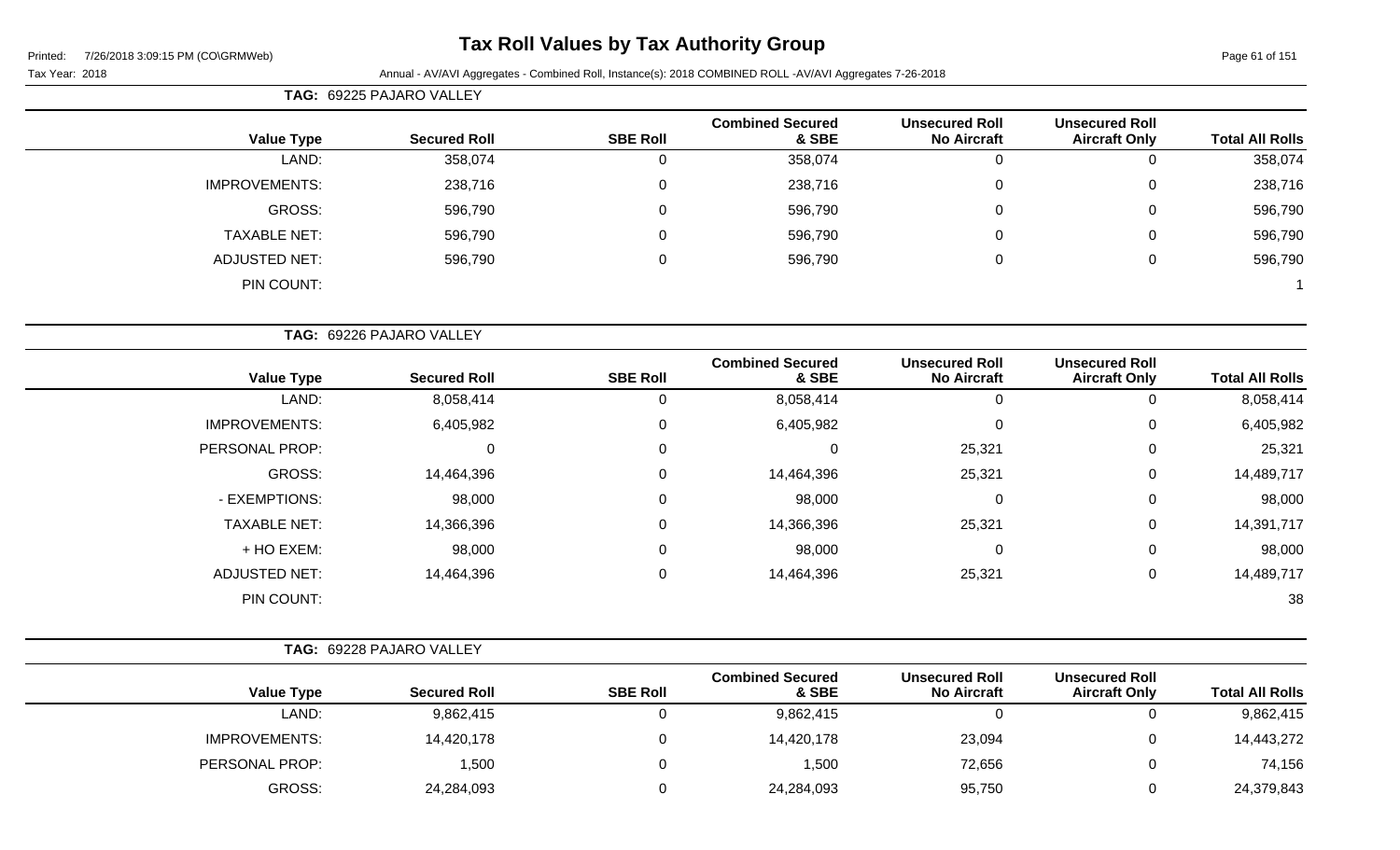# **Tax Roll Values by Tax Authority Group**

|                      | <b>TAG: 69228 PAJARO VALLEY</b> |                 |                                  |                                             |                                               |                        |
|----------------------|---------------------------------|-----------------|----------------------------------|---------------------------------------------|-----------------------------------------------|------------------------|
| <b>Value Type</b>    | <b>Secured Roll</b>             | <b>SBE Roll</b> | <b>Combined Secured</b><br>& SBE | <b>Unsecured Roll</b><br><b>No Aircraft</b> | <b>Unsecured Roll</b><br><b>Aircraft Only</b> | <b>Total All Rolls</b> |
| - EXEMPTIONS:        | 11,659,982                      | 0               | 11,659,982                       | 0                                           |                                               | 11,659,982             |
| <b>TAXABLE NET:</b>  | 12,624,111                      | $\mathbf 0$     | 12,624,111                       | 95,750                                      | $\mathbf 0$                                   | 12,719,861             |
| + HO EXEM:           | 91,000                          | 0               | 91,000                           | 0                                           | $\mathbf 0$                                   | 91,000                 |
| <b>ADJUSTED NET:</b> | 12,715,111                      | 0               | 12,715,111                       | 95,750                                      | 0                                             | 12,810,861             |
| PIN COUNT:           |                                 |                 |                                  |                                             |                                               | 43                     |
|                      | TAG: 69250 PAJARO VALLEY        |                 |                                  |                                             |                                               |                        |
| <b>Value Type</b>    | <b>Secured Roll</b>             | <b>SBE Roll</b> | <b>Combined Secured</b><br>& SBE | <b>Unsecured Roll</b><br><b>No Aircraft</b> | <b>Unsecured Roll</b><br><b>Aircraft Only</b> | <b>Total All Rolls</b> |
| LAND:                | 140,042,106                     | 0               | 140,042,106                      | 0                                           | 0                                             | 140,042,106            |
| <b>IMPROVEMENTS:</b> | 134,839,249                     | $\mathbf 0$     | 134,839,249                      | $\pmb{0}$                                   | $\mathbf 0$                                   | 134,839,249            |

| 140,042,106 | 0 | 0       | 140,042,106 | 0 | 140,042,106 | LAND:                |
|-------------|---|---------|-------------|---|-------------|----------------------|
| 134,839,249 | 0 | 0       | 134,839,249 | 0 | 134,839,249 | <b>IMPROVEMENTS:</b> |
| 214,622     | 0 | 184,622 | 30,000      | 0 | 30,000      | PERSONAL PROP:       |
| 275,095,977 | 0 | 184,622 | 274,911,355 | 0 | 274,911,355 | <b>GROSS:</b>        |
| 2,506,246   | 0 | 0       | 2,506,246   | 0 | 2,506,246   | - EXEMPTIONS:        |
| 272,589,731 | 0 | 184,622 | 272,405,109 | 0 | 272,405,109 | <b>TAXABLE NET:</b>  |
| 2,093,000   | 0 | 0       | 2,093,000   | 0 | 2,093,000   | + HO EXEM:           |
| 274,682,731 | 0 | 184,622 | 274,498,109 | 0 | 274,498,109 | <b>ADJUSTED NET:</b> |
| 494         |   |         |             |   |             | PIN COUNT:           |

|                      | <b>TAG: 69251 PAJARO VALLEY</b> |                 |                                  |                                             |                                               |                        |
|----------------------|---------------------------------|-----------------|----------------------------------|---------------------------------------------|-----------------------------------------------|------------------------|
| <b>Value Type</b>    | <b>Secured Roll</b>             | <b>SBE Roll</b> | <b>Combined Secured</b><br>& SBE | <b>Unsecured Roll</b><br><b>No Aircraft</b> | <b>Unsecured Roll</b><br><b>Aircraft Only</b> | <b>Total All Rolls</b> |
| LAND:                | 2,033,209                       |                 | 2,033,209                        | 0                                           |                                               | 2,033,209              |
| <b>IMPROVEMENTS:</b> | 4,091,812                       |                 | 4,091,812                        | 0                                           |                                               | 4,091,812              |
| PERSONAL PROP:       |                                 |                 |                                  | 7,173                                       |                                               | 7,173                  |
| GROSS:               | 6,125,021                       |                 | 6,125,021                        | 7,173                                       |                                               | 6,132,194              |
| - EXEMPTIONS:        | 28,742                          |                 | 28,742                           | 0                                           | 0                                             | 28,742                 |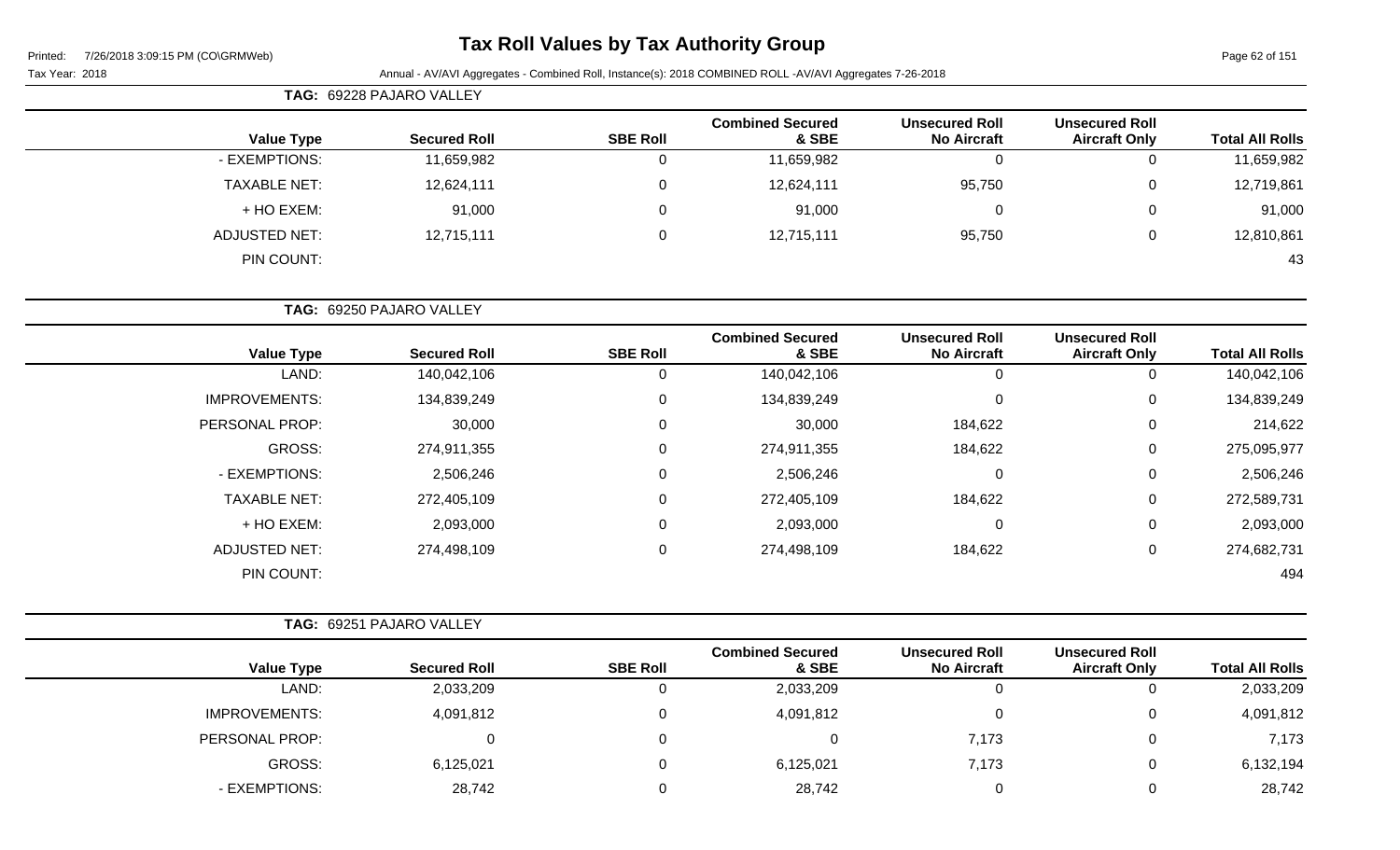| Printed: |  | 7/26/2018 3:09:15 PM (CO\GRMWeb) |
|----------|--|----------------------------------|
|          |  |                                  |

Page 63 of 151

|                        |                                               |                                             | Annual - AV/AVI Aggregates - Combined Roll, Instance(s): 2018 COMBINED ROLL -AV/AVI Aggregates 7-26-2018 |                 |                          | Tax Year: 2018       |
|------------------------|-----------------------------------------------|---------------------------------------------|----------------------------------------------------------------------------------------------------------|-----------------|--------------------------|----------------------|
|                        |                                               |                                             |                                                                                                          |                 | TAG: 69251 PAJARO VALLEY |                      |
| <b>Total All Rolls</b> | <b>Unsecured Roll</b><br><b>Aircraft Only</b> | <b>Unsecured Roll</b><br><b>No Aircraft</b> | <b>Combined Secured</b><br>& SBE                                                                         | <b>SBE Roll</b> | <b>Secured Roll</b>      | <b>Value Type</b>    |
| 6,103,452              | $\mathbf 0$                                   | 7,173                                       | 6,096,279                                                                                                | 0               | 6,096,279                | <b>TAXABLE NET:</b>  |
| 28,000                 | 0                                             | 0                                           | 28,000                                                                                                   | 0               | 28,000                   | + HO EXEM:           |
| 6,131,452              | 0                                             | 7,173                                       | 6,124,279                                                                                                | 0               | 6,124,279                | <b>ADJUSTED NET:</b> |
| 9                      |                                               |                                             |                                                                                                          |                 |                          | PIN COUNT:           |
|                        |                                               |                                             |                                                                                                          |                 | TAG: 69252 PAJARO VALLEY |                      |
| <b>Total All Rolls</b> | <b>Unsecured Roll</b><br><b>Aircraft Only</b> | <b>Unsecured Roll</b><br><b>No Aircraft</b> | <b>Combined Secured</b><br>& SBE                                                                         | <b>SBE Roll</b> | <b>Secured Roll</b>      | <b>Value Type</b>    |
| $\overline{2}$         |                                               |                                             |                                                                                                          |                 |                          | PIN COUNT:           |
|                        |                                               |                                             |                                                                                                          |                 | TAG: 69253 PAJARO VALLEY |                      |
| <b>Total All Rolls</b> | <b>Unsecured Roll</b><br><b>Aircraft Only</b> | <b>Unsecured Roll</b><br><b>No Aircraft</b> | <b>Combined Secured</b><br>& SBE                                                                         | <b>SBE Roll</b> | <b>Secured Roll</b>      | <b>Value Type</b>    |
| 84,763,937             | $\mathbf 0$                                   | 0                                           | 84,763,937                                                                                               | 0               | 84,763,937               | LAND:                |
| 83,429,599             | 0                                             | 230,706                                     | 83,198,893                                                                                               | 0               | 83,198,893               | <b>IMPROVEMENTS:</b> |
| 710,563                | 0                                             | 365,915                                     | 344,648                                                                                                  | 0               | 344,648                  | PERSONAL PROP:       |
| 168,904,099            | 0                                             | 596,621                                     | 168,307,478                                                                                              | 0               | 168,307,478              | <b>GROSS:</b>        |
| 15,679,898             | 0                                             | $\mathbf 0$                                 | 15,679,898                                                                                               | 0               | 15,679,898               | - EXEMPTIONS:        |
| 153,224,201            | 0                                             | 596,621                                     | 152,627,580                                                                                              | 0               | 152,627,580              | <b>TAXABLE NET:</b>  |
| 1,694,000              | 0                                             | 0                                           | 1,694,000                                                                                                | 0               | 1,694,000                | + HO EXEM:           |
| 154,918,201            | 0                                             | 596,621                                     | 154,321,580                                                                                              | 0               | 154,321,580              | <b>ADJUSTED NET:</b> |
| 492                    |                                               |                                             |                                                                                                          |                 |                          | PIN COUNT:           |
|                        |                                               |                                             |                                                                                                          |                 | TAG: 69254 PAJARO VALLEY |                      |
| <b>Total All Rolls</b> | <b>Unsecured Roll</b><br><b>Aircraft Only</b> | <b>Unsecured Roll</b><br><b>No Aircraft</b> | <b>Combined Secured</b><br>& SBE                                                                         | <b>SBE Roll</b> | <b>Secured Roll</b>      | <b>Value Type</b>    |
| 5,232,196              | 0                                             | $\mathbf 0$                                 | 5,232,196                                                                                                | 0               | 5,232,196                | LAND:                |
| 4,306,614              | 0                                             | $\mathbf 0$                                 | 4,306,614                                                                                                | 0               | 4,306,614                | IMPROVEMENTS:        |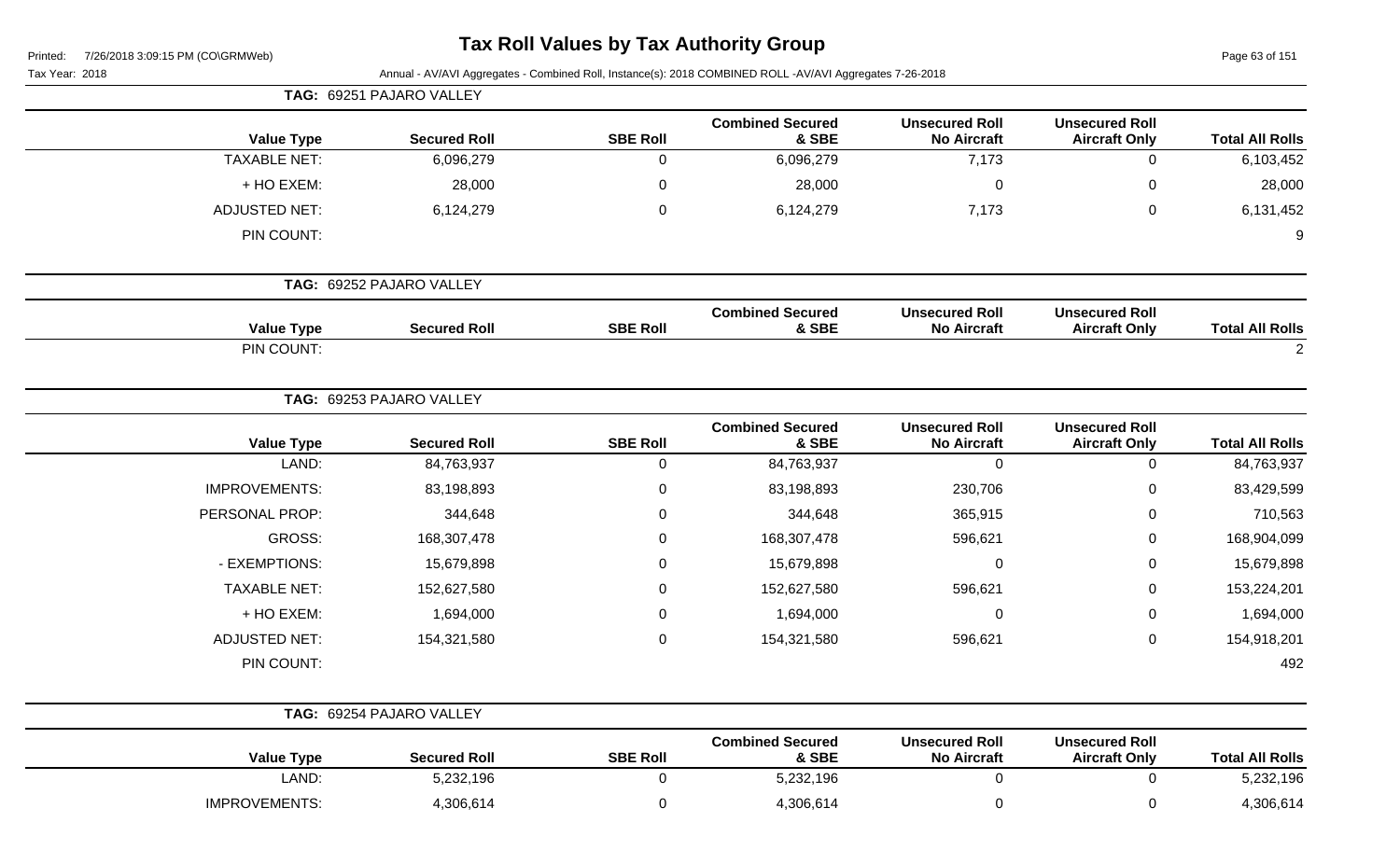# **Tax Roll Values by Tax Authority Group**

|                     | <b>TAG: 69254 PAJARO VALLEY</b> |                 |                                  |                                             |                                               |                        |
|---------------------|---------------------------------|-----------------|----------------------------------|---------------------------------------------|-----------------------------------------------|------------------------|
| <b>Value Type</b>   | <b>Secured Roll</b>             | <b>SBE Roll</b> | <b>Combined Secured</b><br>& SBE | <b>Unsecured Roll</b><br><b>No Aircraft</b> | <b>Unsecured Roll</b><br><b>Aircraft Only</b> | <b>Total All Rolls</b> |
| GROSS:              | 9,538,810                       | U               | 9,538,810                        |                                             |                                               | 9,538,810              |
| - EXEMPTIONS:       | 1,278,557                       | 0               | 1,278,557                        | 0                                           | 0                                             | 1,278,557              |
| <b>TAXABLE NET:</b> | 8,260,253                       | 0               | 8,260,253                        | 0                                           | 0                                             | 8,260,253              |
| + HO EXEM:          | 21,000                          | 0               | 21,000                           | 0                                           | 0                                             | 21,000                 |
| ADJUSTED NET:       | 8,281,253                       | 0               | 8,281,253                        | 0                                           | 0                                             | 8,281,253              |
| PIN COUNT:          |                                 |                 |                                  |                                             |                                               | 27                     |

|                        |                                               |                                             |                                  | TAG: 69255 PAJARO VALLEY |                     |                      |  |  |  |
|------------------------|-----------------------------------------------|---------------------------------------------|----------------------------------|--------------------------|---------------------|----------------------|--|--|--|
| <b>Total All Rolls</b> | <b>Unsecured Roll</b><br><b>Aircraft Only</b> | <b>Unsecured Roll</b><br><b>No Aircraft</b> | <b>Combined Secured</b><br>& SBE | <b>SBE Roll</b>          | <b>Secured Roll</b> | <b>Value Type</b>    |  |  |  |
| 216,837,694            | $\mathbf 0$                                   | 68,699                                      | 216,768,995                      | 0                        | 216,768,995         | LAND:                |  |  |  |
| 224,013,704            | $\mathbf 0$                                   | 5,450                                       | 224,008,254                      | 0                        | 224,008,254         | <b>IMPROVEMENTS:</b> |  |  |  |
| 749,740                | $\mathbf 0$                                   | 561,132                                     | 188,608                          | $\mathbf 0$              | 188,608             | PERSONAL PROP:       |  |  |  |
| 441,601,138            | $\mathbf 0$                                   | 635,281                                     | 440,965,857                      | 0                        | 440,965,857         | GROSS:               |  |  |  |
| 59,712,297             | $\mathbf 0$                                   | $\overline{0}$                              | 59,712,297                       | 0                        | 59,712,297          | - EXEMPTIONS:        |  |  |  |
| 381,888,841            | $\mathbf 0$                                   | 635,281                                     | 381,253,560                      | $\mathbf 0$              | 381,253,560         | <b>TAXABLE NET:</b>  |  |  |  |
| 5,247,200              | $\mathbf 0$                                   | 0                                           | 5,247,200                        | $\mathbf 0$              | 5,247,200           | + HO EXEM:           |  |  |  |
| 387,136,041            | $\mathbf 0$                                   | 635,281                                     | 386,500,760                      | 0                        | 386,500,760         | <b>ADJUSTED NET:</b> |  |  |  |
| 1,437                  |                                               |                                             |                                  |                          |                     | PIN COUNT:           |  |  |  |

|                      | TAG: 69256 PAJARO VALLEY |                 |                                  |                                             |                                               |                        |
|----------------------|--------------------------|-----------------|----------------------------------|---------------------------------------------|-----------------------------------------------|------------------------|
| <b>Value Type</b>    | <b>Secured Roll</b>      | <b>SBE Roll</b> | <b>Combined Secured</b><br>& SBE | <b>Unsecured Roll</b><br><b>No Aircraft</b> | <b>Unsecured Roll</b><br><b>Aircraft Only</b> | <b>Total All Rolls</b> |
| LAND:                | 17,509,460               |                 | 17,509,460                       |                                             | 0                                             | 17,509,460             |
| <b>IMPROVEMENTS:</b> | 17,260,531               |                 | 17,260,531                       |                                             | 0                                             | 17,260,531             |
| PERSONAL PROP:       | 6,000                    |                 | 6,000                            | 2,009,423                                   | 0                                             | 2,015,423              |
| GROSS:               | 34,775,991               |                 | 34,775,991                       | 2,009,423                                   | 0                                             | 36,785,414             |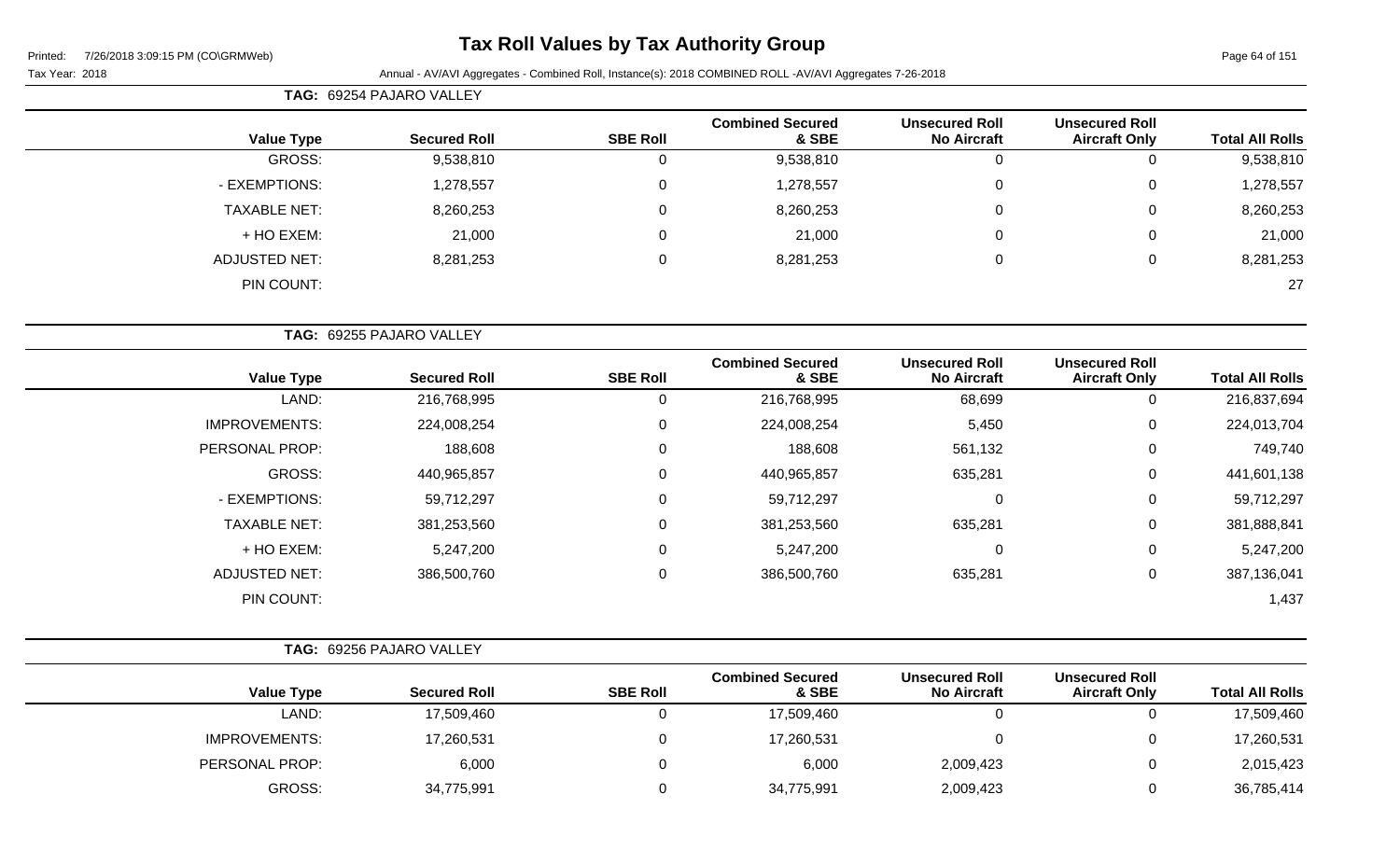# **Tax Roll Values by Tax Authority Group**

|                     | TAG: 69256 PAJARO VALLEY |                 |                                  |                                             |                                               |                        |
|---------------------|--------------------------|-----------------|----------------------------------|---------------------------------------------|-----------------------------------------------|------------------------|
| <b>Value Type</b>   | <b>Secured Roll</b>      | <b>SBE Roll</b> | <b>Combined Secured</b><br>& SBE | <b>Unsecured Roll</b><br><b>No Aircraft</b> | <b>Unsecured Roll</b><br><b>Aircraft Only</b> | <b>Total All Rolls</b> |
| - EXEMPTIONS:       | 1,143,848                |                 | 1,143,848                        | 0                                           | 0                                             | 1,143,848              |
| <b>TAXABLE NET:</b> | 33,632,143               |                 | 33,632,143                       | 2,009,423                                   | 0                                             | 35,641,566             |
| + HO EXEM:          | 455,000                  |                 | 455,000                          | 0                                           | 0                                             | 455,000                |
| ADJUSTED NET:       | 34,087,143               | 0               | 34,087,143                       | 2,009,423                                   | 0                                             | 36,096,566             |
| PIN COUNT:          |                          |                 |                                  |                                             |                                               | 165                    |

|                        |                                               |                                             |                                  |                 | TAG: 69257 PAJARO VALLEY |                      |  |  |  |
|------------------------|-----------------------------------------------|---------------------------------------------|----------------------------------|-----------------|--------------------------|----------------------|--|--|--|
| <b>Total All Rolls</b> | <b>Unsecured Roll</b><br><b>Aircraft Only</b> | <b>Unsecured Roll</b><br><b>No Aircraft</b> | <b>Combined Secured</b><br>& SBE | <b>SBE Roll</b> | <b>Secured Roll</b>      | <b>Value Type</b>    |  |  |  |
| 45,708,033             | 0                                             | 0                                           | 45,708,033                       | 0               | 45,708,033               | LAND:                |  |  |  |
| 35,412,607             | 0                                             | 2,570                                       | 35,410,037                       | 0               | 35,410,037               | <b>IMPROVEMENTS:</b> |  |  |  |
| 281,355                | 0                                             | 189,955                                     | 91,400                           | $\mathbf 0$     | 91,400                   | PERSONAL PROP:       |  |  |  |
| 81,401,995             | 0                                             | 192,525                                     | 81,209,470                       | 0               | 81,209,470               | <b>GROSS:</b>        |  |  |  |
| 995,504                | $\mathbf 0$                                   | 0                                           | 995,504                          | 0               | 995,504                  | - EXEMPTIONS:        |  |  |  |
| 80,406,491             | 0                                             | 192,525                                     | 80,213,966                       | 0               | 80,213,966               | <b>TAXABLE NET:</b>  |  |  |  |
| 994,000                | 0                                             | 0                                           | 994,000                          | $\mathbf 0$     | 994,000                  | + HO EXEM:           |  |  |  |
| 81,400,491             | $\mathbf 0$                                   | 192,525                                     | 81,207,966                       | 0               | 81,207,966               | <b>ADJUSTED NET:</b> |  |  |  |
| 294                    |                                               |                                             |                                  |                 |                          | PIN COUNT:           |  |  |  |

| <b>TAG: 69258 PAJARO VALLEY</b> |                 |                                  |                                             |                                               |                        |
|---------------------------------|-----------------|----------------------------------|---------------------------------------------|-----------------------------------------------|------------------------|
| <b>Secured Roll</b>             | <b>SBE Roll</b> | <b>Combined Secured</b><br>& SBE | <b>Unsecured Roll</b><br><b>No Aircraft</b> | <b>Unsecured Roll</b><br><b>Aircraft Only</b> | <b>Total All Rolls</b> |
| 496,842,693                     |                 | 496,842,693                      | 105,331                                     |                                               | 496,948,024            |
| 389,053,765                     |                 | 389,053,765                      | 6,938,191                                   |                                               | 395,991,956            |
| 9,298,717                       |                 | 9,298,717                        | 31,699,565                                  |                                               | 40,998,282             |
| 895,195,175                     |                 | 895,195,175                      | 38,743,087                                  | υ                                             | 933,938,262            |
| 47,277,453                      |                 | 47,277,453                       |                                             |                                               | 47,277,453             |
|                                 |                 |                                  |                                             |                                               |                        |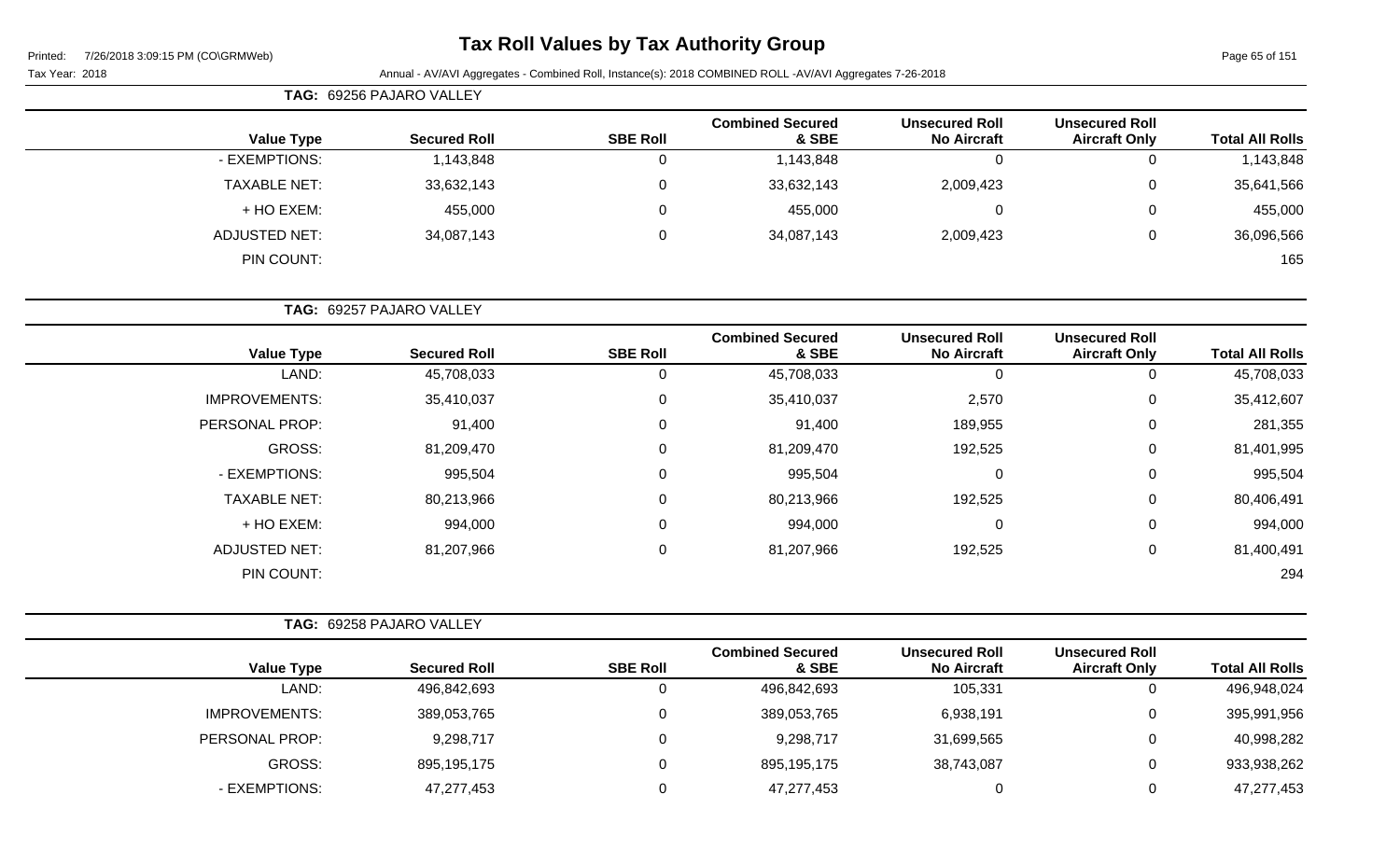| Printed: |  | 7/26/2018 3:09:15 PM (CO\GRMWeb) |
|----------|--|----------------------------------|
|          |  |                                  |

Page 66 of 151

| $1/20/2010$ 3.00.10 1 ivi (00.01.1111100)<br>Tax Year: 2018 |                          |                 | Annual - AV/AVI Aggregates - Combined Roll, Instance(s): 2018 COMBINED ROLL -AV/AVI Aggregates 7-26-2018 |                                             |                                               | $1$ agd 00 01 10 1     |
|-------------------------------------------------------------|--------------------------|-----------------|----------------------------------------------------------------------------------------------------------|---------------------------------------------|-----------------------------------------------|------------------------|
|                                                             | TAG: 69258 PAJARO VALLEY |                 |                                                                                                          |                                             |                                               |                        |
| <b>Value Type</b>                                           | <b>Secured Roll</b>      | <b>SBE Roll</b> | <b>Combined Secured</b><br>& SBE                                                                         | <b>Unsecured Roll</b><br><b>No Aircraft</b> | <b>Unsecured Roll</b><br><b>Aircraft Only</b> | <b>Total All Rolls</b> |
| <b>TAXABLE NET:</b>                                         | 847,917,722              | $\mathbf 0$     | 847,917,722                                                                                              | 38,743,087                                  | $\mathbf 0$                                   | 886,660,809            |
| + HO EXEM:                                                  | 4,202,800                | 0               | 4,202,800                                                                                                | $\boldsymbol{0}$                            | 0                                             | 4,202,800              |
| <b>ADJUSTED NET:</b>                                        | 852,120,522              | $\mathbf 0$     | 852,120,522                                                                                              | 38,743,087                                  | $\mathbf 0$                                   | 890,863,609            |
| PIN COUNT:                                                  |                          |                 |                                                                                                          |                                             |                                               | 1,949                  |
|                                                             | TAG: 69259 PAJARO VALLEY |                 |                                                                                                          |                                             |                                               |                        |
| <b>Value Type</b>                                           | <b>Secured Roll</b>      | <b>SBE Roll</b> | <b>Combined Secured</b><br>& SBE                                                                         | <b>Unsecured Roll</b><br><b>No Aircraft</b> | <b>Unsecured Roll</b><br><b>Aircraft Only</b> | <b>Total All Rolls</b> |
| LAND:                                                       | 26,390,943               | $\mathbf 0$     | 26,390,943                                                                                               | $\mathbf 0$                                 | $\mathbf 0$                                   | 26,390,943             |
| <b>IMPROVEMENTS:</b>                                        | 21,646,595               | 0               | 21,646,595                                                                                               | $\pmb{0}$                                   | $\mathbf 0$                                   | 21,646,595             |
| PERSONAL PROP:                                              | 261,631                  | $\mathbf 0$     | 261,631                                                                                                  | 84,845                                      | 0                                             | 346,476                |
| <b>GROSS:</b>                                               | 48,299,169               | 0               | 48,299,169                                                                                               | 84,845                                      | 0                                             | 48,384,014             |
| - EXEMPTIONS:                                               | 5,045,983                | 0               | 5,045,983                                                                                                | $\pmb{0}$                                   | $\pmb{0}$                                     | 5,045,983              |
| <b>TAXABLE NET:</b>                                         | 43,253,186               | 0               | 43,253,186                                                                                               | 84,845                                      | 0                                             | 43,338,031             |
| + HO EXEM:                                                  | 252,000                  | 0               | 252,000                                                                                                  | $\pmb{0}$                                   | $\pmb{0}$                                     | 252,000                |
| <b>ADJUSTED NET:</b>                                        | 43,505,186               | $\mathbf 0$     | 43,505,186                                                                                               | 84,845                                      | $\pmb{0}$                                     | 43,590,031             |
| PIN COUNT:                                                  |                          |                 |                                                                                                          |                                             |                                               | 121                    |
|                                                             | TAG: 69260 PAJARO VALLEY |                 |                                                                                                          |                                             |                                               |                        |
| <b>Value Type</b>                                           | <b>Secured Roll</b>      | <b>SBE Roll</b> | <b>Combined Secured</b><br>& SBE                                                                         | <b>Unsecured Roll</b><br><b>No Aircraft</b> | <b>Unsecured Roll</b><br><b>Aircraft Only</b> | <b>Total All Rolls</b> |
| LAND:                                                       | 3,069,429                | $\mathbf 0$     | 3,069,429                                                                                                | $\mathbf 0$                                 | $\mathbf 0$                                   | 3,069,429              |
| <b>IMPROVEMENTS:</b>                                        | 511,726                  | 0               | 511,726                                                                                                  | 22,138                                      | 0                                             | 533,864                |
| PERSONAL PROP:                                              | 0                        | $\Omega$        | $\overline{0}$                                                                                           | 369,427                                     | 0                                             | 369,427                |
| <b>GROSS:</b>                                               | 3,581,155                | $\mathbf{0}$    | 3,581,155                                                                                                | 391,565                                     | $\Omega$                                      | 3,972,720              |
| - EXEMPTIONS:                                               | 14,716                   | $\mathbf 0$     | 14,716                                                                                                   | $\pmb{0}$                                   | $\mathbf 0$                                   | 14,716                 |

TAXABLE NET: 3,566,439 0 3,566,439 391,565 0 3,958,004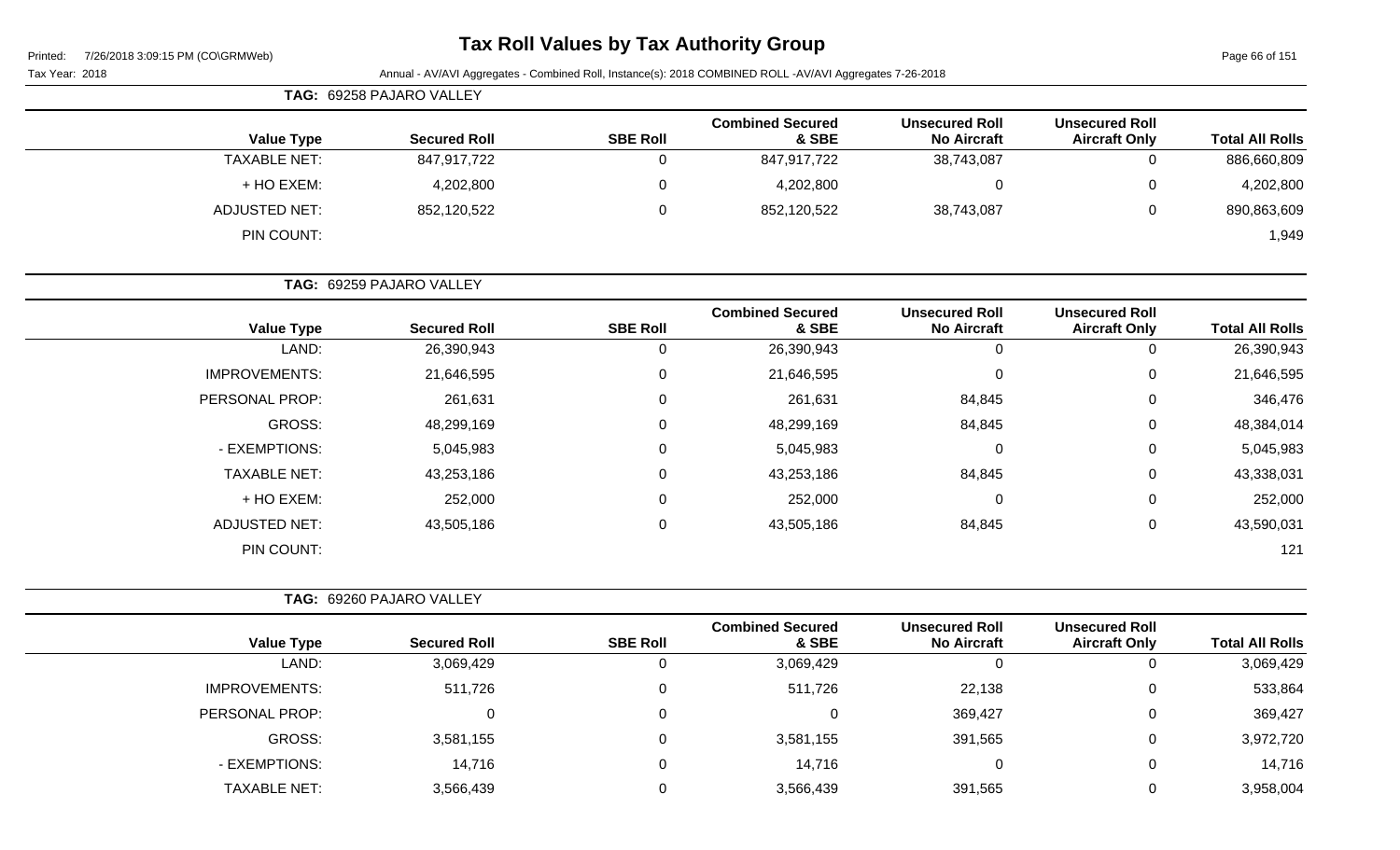Page 67 of 151

Tax Year: 2018 Annual - AV/AVI Aggregates - Combined Roll, Instance(s): 2018 COMBINED ROLL -AV/AVI Aggregates 7-26-2018

| <b>Value Type</b>    | <b>Secured Roll</b>      | <b>SBE Roll</b> | <b>Combined Secured</b><br>& SBE | <b>Unsecured Roll</b><br><b>No Aircraft</b> | <b>Unsecured Roll</b><br><b>Aircraft Only</b> | <b>Total All Rolls</b> |
|----------------------|--------------------------|-----------------|----------------------------------|---------------------------------------------|-----------------------------------------------|------------------------|
| <b>ADJUSTED NET:</b> | 3,566,439                | $\mathbf 0$     | 3,566,439                        | 391,565                                     | $\mathbf 0$                                   | 3,958,004              |
| PIN COUNT:           |                          |                 |                                  |                                             |                                               | 10                     |
|                      | TAG: 69261 PAJARO VALLEY |                 |                                  |                                             |                                               |                        |
| <b>Value Type</b>    | <b>Secured Roll</b>      | <b>SBE Roll</b> | <b>Combined Secured</b><br>& SBE | <b>Unsecured Roll</b><br><b>No Aircraft</b> | <b>Unsecured Roll</b><br><b>Aircraft Only</b> | <b>Total All Rolls</b> |
| LAND:                | 258,758,982              | $\mathbf 0$     | 258,758,982                      | $\mathbf 0$                                 | $\mathbf 0$                                   | 258,758,982            |
| <b>IMPROVEMENTS:</b> | 145,116,415              | $\mathbf 0$     | 145,116,415                      | 510,204                                     | 0                                             | 145,626,619            |
| PERSONAL PROP:       | 57,381                   | $\mathbf 0$     | 57,381                           | 70,651                                      | $\mathbf 0$                                   | 128,032                |
| GROSS:               | 403,932,778              | $\mathbf 0$     | 403,932,778                      | 580,855                                     | 0                                             | 404,513,633            |
| - EXEMPTIONS:        | 304,693                  | $\mathbf 0$     | 304,693                          | $\mathbf 0$                                 | $\pmb{0}$                                     | 304,693                |
| <b>TAXABLE NET:</b>  | 403,628,085              | $\mathbf 0$     | 403,628,085                      | 580,855                                     | 0                                             | 404,208,940            |
| + HO EXEM:           | 168,000                  | $\mathbf 0$     | 168,000                          | $\mathbf 0$                                 | $\mathbf 0$                                   | 168,000                |
| <b>ADJUSTED NET:</b> | 403,796,085              | $\mathbf 0$     | 403,796,085                      | 580,855                                     | $\pmb{0}$                                     | 404,376,940            |
| PIN COUNT:           |                          |                 |                                  |                                             |                                               | 636                    |

**TAG:** 69262 PAJARO VALLEY

**TAG:** 69260 PAJARO VALLEY

|                      |                     |                 | <b>Combined Secured</b> | <b>Unsecured Roll</b> | <b>Unsecured Roll</b> |                        |
|----------------------|---------------------|-----------------|-------------------------|-----------------------|-----------------------|------------------------|
| <b>Value Type</b>    | <b>Secured Roll</b> | <b>SBE Roll</b> | & SBE                   | <b>No Aircraft</b>    | <b>Aircraft Only</b>  | <b>Total All Rolls</b> |
| LAND:                | 376,128,292         | 0               | 376,128,292             | 68,973                | 0                     | 376,197,265            |
| <b>IMPROVEMENTS:</b> | 243,426,732         | 0               | 243,426,732             | 2,238,634             | 0                     | 245,665,366            |
| PERSONAL PROP:       | 600,096             | 0               | 600,096                 | 11,719,106            | 0                     | 12,319,202             |
| GROSS:               | 620,155,120         | $\Omega$        | 620,155,120             | 14,026,713            | 0                     | 634,181,833            |
| - EXEMPTIONS:        | 28,066,074          | 0               | 28,066,074              | 0                     | 0                     | 28,066,074             |
| <b>TAXABLE NET:</b>  | 592,089,046         | $\Omega$        | 592,089,046             | 14,026,713            | 0                     | 606,115,759            |
| $+$ HO EXEM:         | 3,880,800           | $\mathbf{0}$    | 3,880,800               | 0                     | 0                     | 3,880,800              |
| <b>ADJUSTED NET:</b> | 595,969,846         | 0               | 595,969,846             | 14,026,713            | 0                     | 609,996,559            |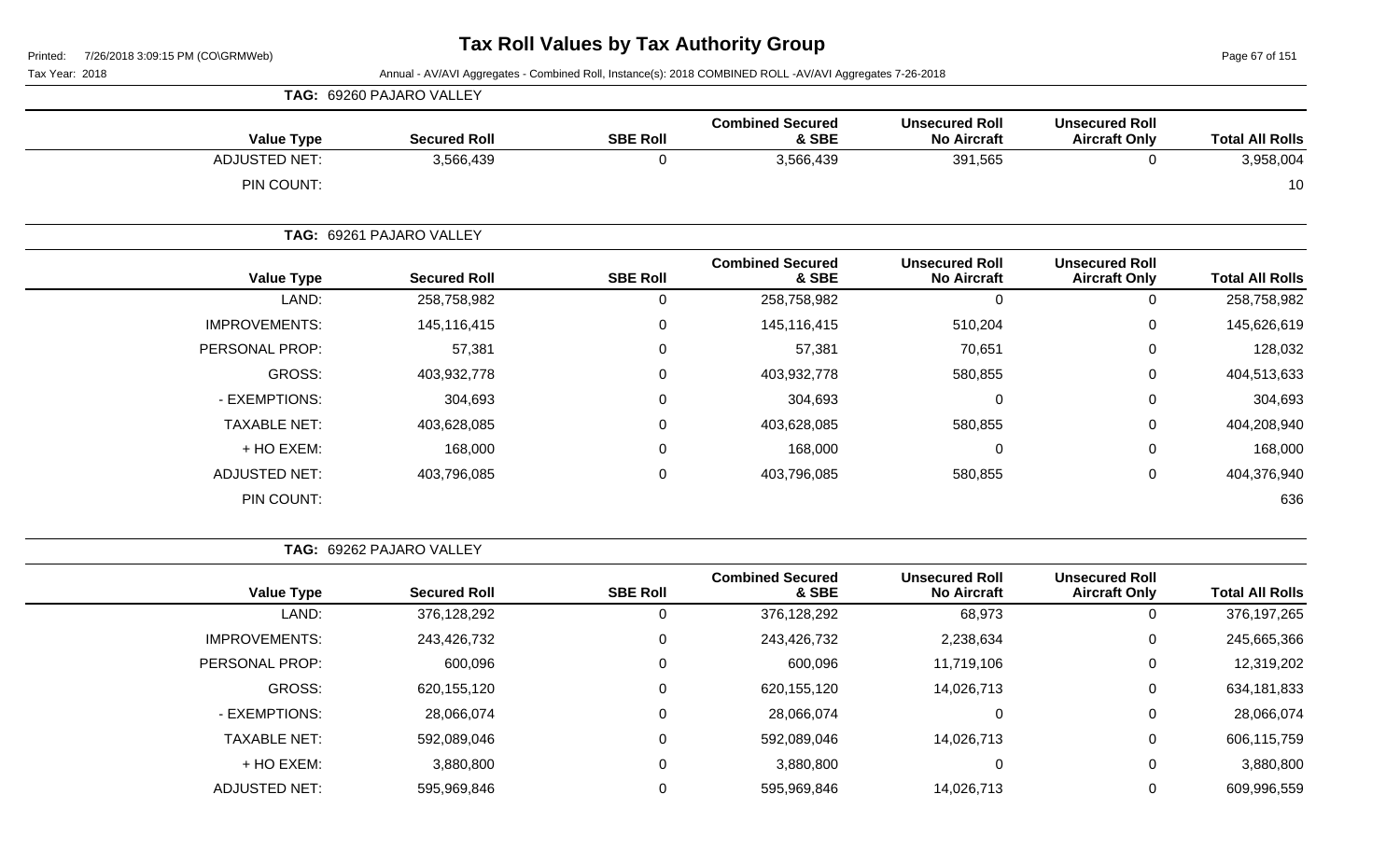Page 68 of 151

|                      | TAG: 69262 PAJARO VALLEY |                 |                                  |                                             |                                               |                        |
|----------------------|--------------------------|-----------------|----------------------------------|---------------------------------------------|-----------------------------------------------|------------------------|
| <b>Value Type</b>    | <b>Secured Roll</b>      | <b>SBE Roll</b> | <b>Combined Secured</b><br>& SBE | <b>Unsecured Roll</b><br><b>No Aircraft</b> | <b>Unsecured Roll</b><br><b>Aircraft Only</b> | <b>Total All Rolls</b> |
| PIN COUNT:           |                          |                 |                                  |                                             |                                               | 1,403                  |
|                      | TAG: 69263 PAJARO VALLEY |                 |                                  |                                             |                                               |                        |
| <b>Value Type</b>    | <b>Secured Roll</b>      | <b>SBE Roll</b> | <b>Combined Secured</b><br>& SBE | <b>Unsecured Roll</b><br><b>No Aircraft</b> | <b>Unsecured Roll</b><br><b>Aircraft Only</b> | <b>Total All Rolls</b> |
| LAND:                | 15,197,784               | 0               | 15,197,784                       | 0                                           | 0                                             | 15,197,784             |
| <b>IMPROVEMENTS:</b> | 18,149,765               | $\mathbf 0$     | 18,149,765                       | 0                                           | $\mathbf 0$                                   | 18,149,765             |
| PERSONAL PROP:       | $\mathbf 0$              | 0               | $\Omega$                         | 109,024                                     | 0                                             | 109,024                |
| GROSS:               | 33,347,549               | $\mathbf 0$     | 33,347,549                       | 109,024                                     | $\mathbf 0$                                   | 33,456,573             |
| - EXEMPTIONS:        | 140,182                  | $\mathbf 0$     | 140,182                          | 0                                           | $\mathbf 0$                                   | 140,182                |
| <b>TAXABLE NET:</b>  | 33,207,367               | 0               | 33,207,367                       | 109,024                                     | $\mathbf 0$                                   | 33,316,391             |
| + HO EXEM:           | 140,000                  | $\mathbf 0$     | 140,000                          | $\Omega$                                    | 0                                             | 140,000                |
| <b>ADJUSTED NET:</b> | 33, 347, 367             | $\pmb{0}$       | 33, 347, 367                     | 109,024                                     | $\mathbf 0$                                   | 33,456,391             |
| PIN COUNT:           |                          |                 |                                  |                                             |                                               | 42                     |

| <b>TAG: 69264 PAJARO VALLEY</b> |  |
|---------------------------------|--|
|                                 |  |

| <b>Value Type</b>    | <b>Secured Roll</b> | <b>SBE Roll</b> | <b>Combined Secured</b><br>& SBE | <b>Unsecured Roll</b><br><b>No Aircraft</b> | <b>Unsecured Roll</b><br><b>Aircraft Only</b> | <b>Total All Rolls</b> |
|----------------------|---------------------|-----------------|----------------------------------|---------------------------------------------|-----------------------------------------------|------------------------|
| LAND:                | 140,616,073         |                 | 140,616,073                      |                                             | 0                                             | 140,616,073            |
| <b>IMPROVEMENTS:</b> | 111,407,005         | 0               | 111,407,005                      | 237,698                                     | 0                                             | 111,644,703            |
| PERSONAL PROP:       | 185,144             |                 | 185,144                          | 5,467,049                                   | 0                                             | 5,652,193              |
| GROSS:               | 252,208,222         |                 | 252,208,222                      | 5,704,747                                   | 0                                             | 257,912,969            |
| - EXEMPTIONS:        | 8,023,270           |                 | 8,023,270                        |                                             | 0                                             | 8,023,270              |
| <b>TAXABLE NET:</b>  | 244,184,952         |                 | 244,184,952                      | 5,704,747                                   | 0                                             | 249,889,699            |
| + HO EXEM:           | 1,477,000           | 0               | 1,477,000                        |                                             | 0                                             | 1,477,000              |
| <b>ADJUSTED NET:</b> | 245,661,952         |                 | 245,661,952                      | 5,704,747                                   | 0                                             | 251,366,699            |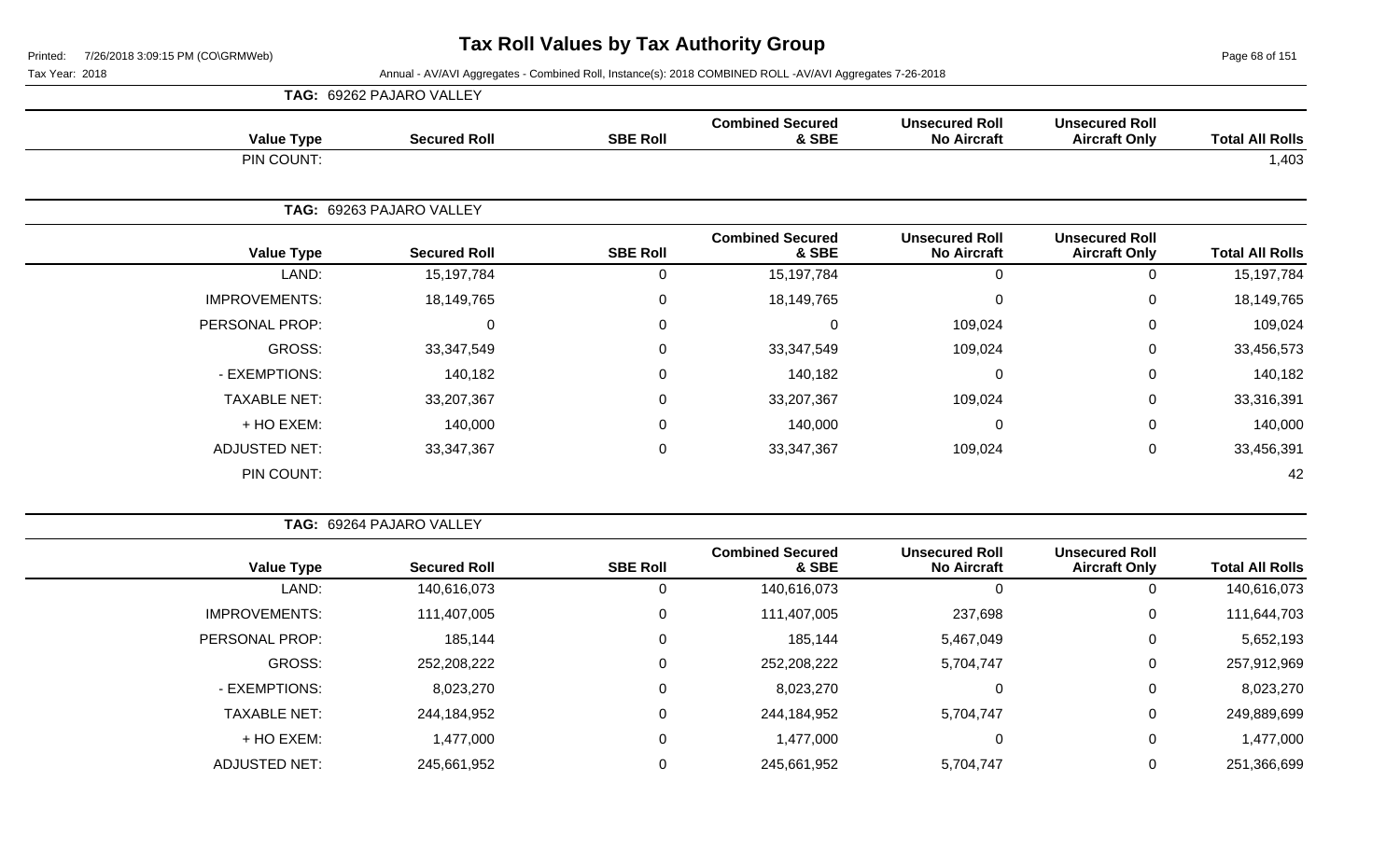Page 69 of 151

|                      | <b>TAG: 69264 PAJARO VALLEY</b> |                 |                                  |                                             |                                               |                        |
|----------------------|---------------------------------|-----------------|----------------------------------|---------------------------------------------|-----------------------------------------------|------------------------|
| <b>Value Type</b>    | <b>Secured Roll</b>             | <b>SBE Roll</b> | <b>Combined Secured</b><br>& SBE | <b>Unsecured Roll</b><br><b>No Aircraft</b> | <b>Unsecured Roll</b><br><b>Aircraft Only</b> | <b>Total All Rolls</b> |
| PIN COUNT:           |                                 |                 |                                  |                                             |                                               | 559                    |
|                      | TAG: 69265 PAJARO VALLEY        |                 |                                  |                                             |                                               |                        |
| <b>Value Type</b>    | <b>Secured Roll</b>             | <b>SBE Roll</b> | <b>Combined Secured</b><br>& SBE | <b>Unsecured Roll</b><br><b>No Aircraft</b> | <b>Unsecured Roll</b><br><b>Aircraft Only</b> | <b>Total All Rolls</b> |
| LAND:                | 45, 122, 182                    | 0               | 45,122,182                       | 0                                           | $\mathbf 0$                                   | 45,122,182             |
| <b>IMPROVEMENTS:</b> | 41,511,913                      | 0               | 41,511,913                       | 25,402                                      | 0                                             | 41,537,315             |
| PERSONAL PROP:       | 0                               | 0               | $\Omega$                         | 429,439                                     | $\Omega$                                      | 429,439                |
| GROSS:               | 86,634,095                      | $\mathbf 0$     | 86,634,095                       | 454,841                                     | $\Omega$                                      | 87,088,936             |
| - EXEMPTIONS:        | 694,706                         | $\mathbf 0$     | 694,706                          | $\pmb{0}$                                   | $\mathbf 0$                                   | 694,706                |
| <b>TAXABLE NET:</b>  | 85,939,389                      | $\mathbf 0$     | 85,939,389                       | 454,841                                     | $\Omega$                                      | 86,394,230             |
| + HO EXEM:           | 560,000                         | $\mathbf 0$     | 560,000                          | 0                                           | $\mathbf 0$                                   | 560,000                |
| <b>ADJUSTED NET:</b> | 86,499,389                      | 0               | 86,499,389                       | 454,841                                     | $\mathbf 0$                                   | 86,954,230             |
| PIN COUNT:           |                                 |                 |                                  |                                             |                                               | 165                    |

|  | <b>TAG: 69266 PAJARO VALLEY</b> |  |
|--|---------------------------------|--|
|  |                                 |  |

| <b>Total All Rolls</b> | <b>Unsecured Roll</b><br><b>Aircraft Only</b> | <b>Unsecured Roll</b><br><b>No Aircraft</b> | <b>Combined Secured</b><br>& SBE | <b>SBE Roll</b> | <b>Secured Roll</b> | <b>Value Type</b>    |
|------------------------|-----------------------------------------------|---------------------------------------------|----------------------------------|-----------------|---------------------|----------------------|
| 74,050,840             | 0                                             |                                             | 74,050,840                       | 0               | 74,050,840          | LAND:                |
| 50,661,284             | 0                                             | 130,593                                     | 50,530,691                       | 0               | 50,530,691          | <b>IMPROVEMENTS:</b> |
| 302,173                | 0                                             | 280,873                                     | 21,300                           | 0               | 21,300              | PERSONAL PROP:       |
| 125,014,297            | 0                                             | 411,466                                     | 124,602,831                      | 0               | 124,602,831         | GROSS:               |
| 831,189                | 0                                             |                                             | 831,189                          | 0               | 831,189             | - EXEMPTIONS:        |
| 124,183,108            | 0                                             | 411,466                                     | 123,771,642                      | 0               | 123,771,642         | <b>TAXABLE NET:</b>  |
| 630,000                | 0                                             |                                             | 630,000                          | 0               | 630,000             | + HO EXEM:           |
| 124,813,108            | 0                                             | 411,466                                     | 124,401,642                      | 0               | 124,401,642         | <b>ADJUSTED NET:</b> |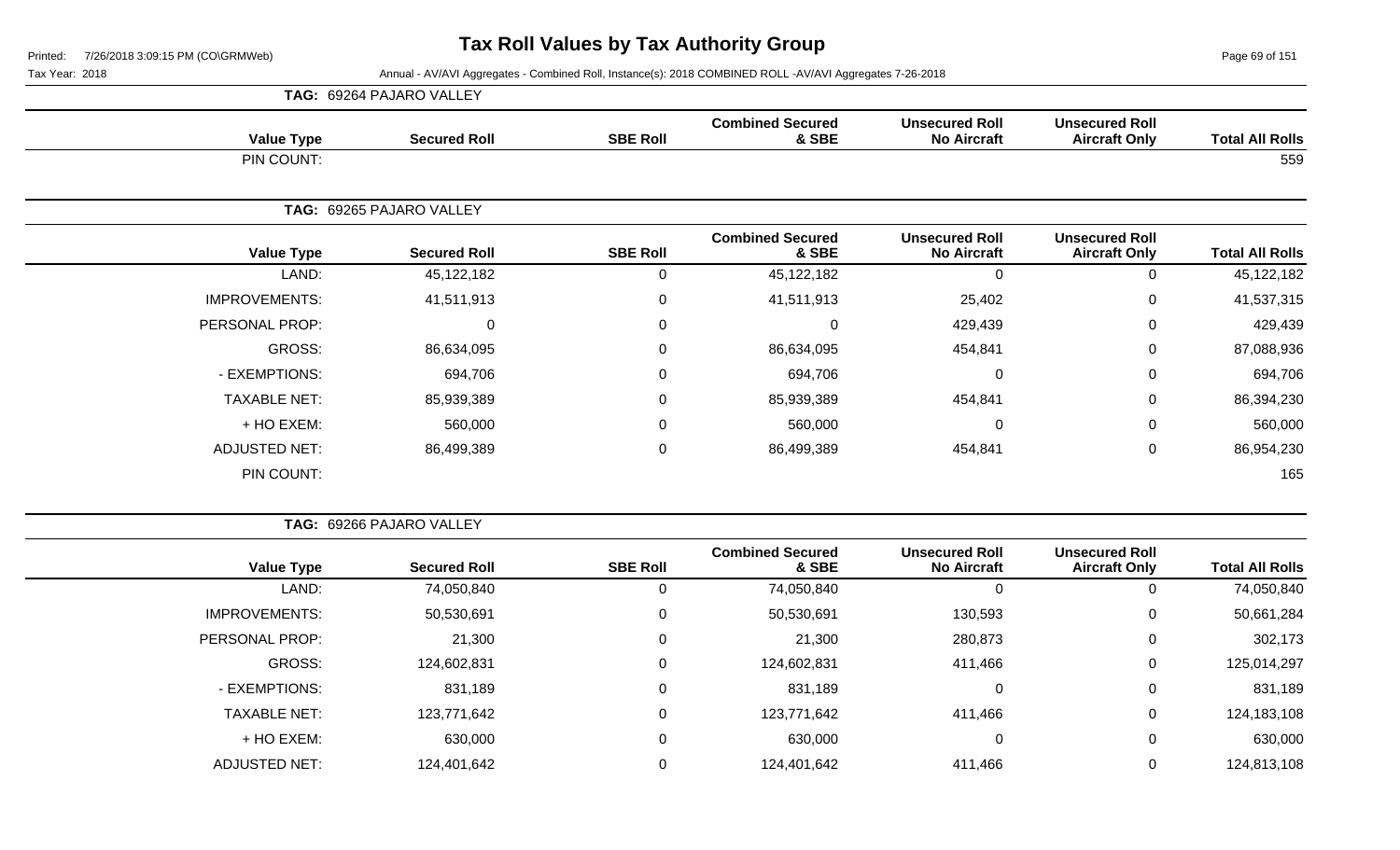Page 70 of 151

|                      | <b>TAG: 69266 PAJARO VALLEY</b> |                 |                                  |                                             |                                               |                        |
|----------------------|---------------------------------|-----------------|----------------------------------|---------------------------------------------|-----------------------------------------------|------------------------|
| <b>Value Type</b>    | <b>Secured Roll</b>             | <b>SBE Roll</b> | <b>Combined Secured</b><br>& SBE | <b>Unsecured Roll</b><br><b>No Aircraft</b> | <b>Unsecured Roll</b><br><b>Aircraft Only</b> | <b>Total All Rolls</b> |
| PIN COUNT:           |                                 |                 |                                  |                                             |                                               | 260                    |
|                      | TAG: 69267 PAJARO VALLEY        |                 |                                  |                                             |                                               |                        |
| <b>Value Type</b>    | <b>Secured Roll</b>             | <b>SBE Roll</b> | <b>Combined Secured</b><br>& SBE | <b>Unsecured Roll</b><br><b>No Aircraft</b> | <b>Unsecured Roll</b><br><b>Aircraft Only</b> | <b>Total All Rolls</b> |
| LAND:                | 515,253,047                     | $\Omega$        | 515,253,047                      | 131,450                                     | 0                                             | 515,384,497            |
| <b>IMPROVEMENTS:</b> | 330,564,158                     | $\mathbf 0$     | 330,564,158                      | 419,004                                     | $\mathbf 0$                                   | 330,983,162            |
| PERSONAL PROP:       | 22,500                          | $\Omega$        | 22,500                           | 846,385                                     | $\mathbf{0}$                                  | 868,885                |
| GROSS:               | 845,839,705                     | $\mathbf 0$     | 845,839,705                      | 1,396,839                                   | $\mathbf 0$                                   | 847,236,544            |
| - EXEMPTIONS:        | 8,469,010                       | 0               | 8,469,010                        | $\mathbf 0$                                 | $\mathbf 0$                                   | 8,469,010              |
| <b>TAXABLE NET:</b>  | 837,370,695                     | $\Omega$        | 837,370,695                      | 1,396,839                                   | $\mathbf 0$                                   | 838,767,534            |
| + HO EXEM:           | 2,783,200                       | $\mathbf 0$     | 2,783,200                        | $\mathbf 0$                                 | $\mathbf 0$                                   | 2,783,200              |
| <b>ADJUSTED NET:</b> | 840,153,895                     | $\mathbf 0$     | 840,153,895                      | 1,396,839                                   | $\mathbf 0$                                   | 841,550,734            |
| PIN COUNT:           |                                 |                 |                                  |                                             |                                               | 1,288                  |

|                        |                                               |                                             |                                  |                 | <b>TAG: 69268 PAJARO VALLEY</b> |                      |
|------------------------|-----------------------------------------------|---------------------------------------------|----------------------------------|-----------------|---------------------------------|----------------------|
| <b>Total All Rolls</b> | <b>Unsecured Roll</b><br><b>Aircraft Only</b> | <b>Unsecured Roll</b><br><b>No Aircraft</b> | <b>Combined Secured</b><br>& SBE | <b>SBE Roll</b> | <b>Secured Roll</b>             | <b>Value Type</b>    |
| 150,147,337            | 0                                             | 0                                           | 150, 147, 337                    | 0               | 150, 147, 337                   | LAND:                |
| 82,314,589             | 0                                             | $\mathbf 0$                                 | 82,314,589                       | 0               | 82,314,589                      | <b>IMPROVEMENTS:</b> |
| 3,611,208              | 0                                             | 407,788                                     | 3,203,420                        | 0               | 3,203,420                       | PERSONAL PROP:       |
| 236,073,134            | 0                                             | 407,788                                     | 235,665,346                      | $\mathbf 0$     | 235,665,346                     | GROSS:               |
| 105,000                | 0                                             | $\overline{0}$                              | 105,000                          | 0               | 105,000                         | - EXEMPTIONS:        |
| 235,968,134            | 0                                             | 407,788                                     | 235,560,346                      | $\mathbf 0$     | 235,560,346                     | <b>TAXABLE NET:</b>  |
| 105,000                | 0                                             | $\overline{0}$                              | 105,000                          | 0               | 105,000                         | $+$ HO EXEM:         |
| 236,073,134            | 0                                             | 407,788                                     | 235,665,346                      | 0               | 235,665,346                     | <b>ADJUSTED NET:</b> |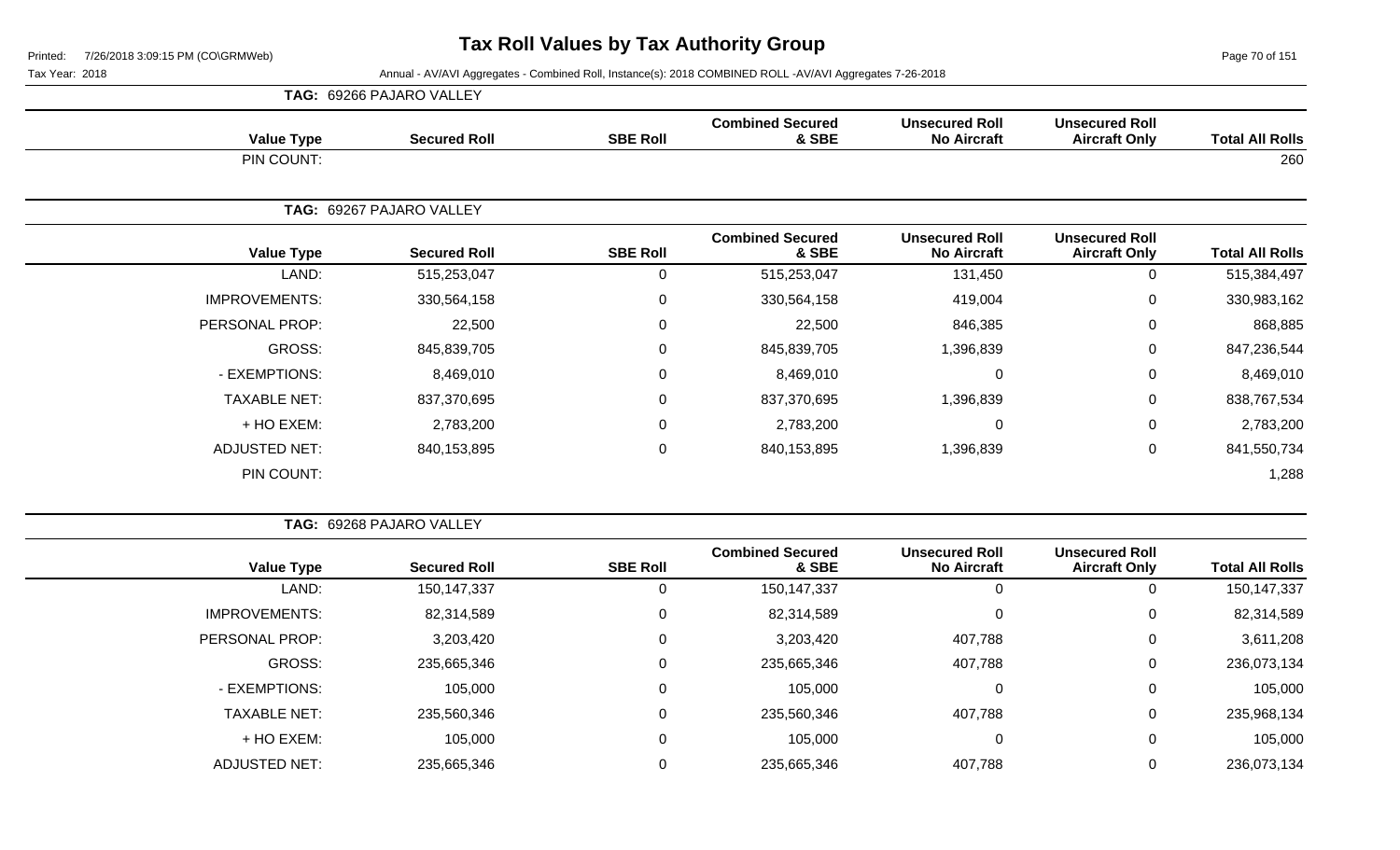Page 71 of 151

|                      | <b>TAG: 69268 PAJARO VALLEY</b> |                 |                                  |                                             |                                               |                        |
|----------------------|---------------------------------|-----------------|----------------------------------|---------------------------------------------|-----------------------------------------------|------------------------|
| <b>Value Type</b>    | <b>Secured Roll</b>             | <b>SBE Roll</b> | <b>Combined Secured</b><br>& SBE | <b>Unsecured Roll</b><br><b>No Aircraft</b> | <b>Unsecured Roll</b><br><b>Aircraft Only</b> | <b>Total All Rolls</b> |
| PIN COUNT:           |                                 |                 |                                  |                                             |                                               | 638                    |
|                      | TAG: 69270 PAJARO VALLEY        |                 |                                  |                                             |                                               |                        |
| <b>Value Type</b>    | <b>Secured Roll</b>             | <b>SBE Roll</b> | <b>Combined Secured</b><br>& SBE | <b>Unsecured Roll</b><br><b>No Aircraft</b> | <b>Unsecured Roll</b><br><b>Aircraft Only</b> | <b>Total All Rolls</b> |
| LAND:                | 421,395,261                     | 0               | 421,395,261                      | 110,265                                     | $\Omega$                                      | 421,505,526            |
| <b>IMPROVEMENTS:</b> | 256,468,334                     | 0               | 256,468,334                      | 408,041                                     | $\mathbf 0$                                   | 256,876,375            |
| PERSONAL PROP:       | 476,947                         | 0               | 476,947                          | 698,047                                     | 0                                             | 1,174,994              |
| GROSS:               | 678,340,542                     | 0               | 678,340,542                      | 1,216,353                                   | $\mathbf 0$                                   | 679,556,895            |
| - EXEMPTIONS:        | 5,822,113                       | 0               | 5,822,113                        | 20,168                                      | $\mathbf 0$                                   | 5,842,281              |
| <b>TAXABLE NET:</b>  | 672,518,429                     | 0               | 672,518,429                      | 1,196,185                                   | 0                                             | 673,714,614            |
| + HO EXEM:           | 4,216,800                       | 0               | 4,216,800                        | 0                                           | 0                                             | 4,216,800              |
| <b>ADJUSTED NET:</b> | 676,735,229                     | 0               | 676,735,229                      | 1,196,185                                   | $\mathbf 0$                                   | 677,931,414            |
| PIN COUNT:           |                                 |                 |                                  |                                             |                                               | 1,374                  |

| <b>TAG: 69271 PAJARO VALLEY</b> |  |
|---------------------------------|--|
|                                 |  |

| <b>Value Type</b>    | <b>Secured Roll</b> | <b>SBE Roll</b> | <b>Combined Secured</b><br>& SBE | <b>Unsecured Roll</b><br><b>No Aircraft</b> | <b>Unsecured Roll</b><br><b>Aircraft Only</b> | <b>Total All Rolls</b> |
|----------------------|---------------------|-----------------|----------------------------------|---------------------------------------------|-----------------------------------------------|------------------------|
| LAND:                | 8,895,279           | O               | 8,895,279                        |                                             | 0                                             | 8,895,279              |
| <b>IMPROVEMENTS:</b> | 6,726,171           | 0               | 6,726,171                        |                                             | 0                                             | 6,726,171              |
| <b>GROSS:</b>        | 15,621,450          | 0               | 15,621,450                       | 0                                           | 0                                             | 15,621,450             |
| - EXEMPTIONS:        | 77,000              | 0               | 77,000                           | 0                                           | 0                                             | 77,000                 |
| <b>TAXABLE NET:</b>  | 15,544,450          | 0               | 15,544,450                       |                                             | 0                                             | 15,544,450             |
| + HO EXEM:           | 77,000              | 0               | 77,000                           |                                             | 0                                             | 77,000                 |
| ADJUSTED NET:        | 15,621,450          |                 | 15,621,450                       |                                             | 0                                             | 15,621,450             |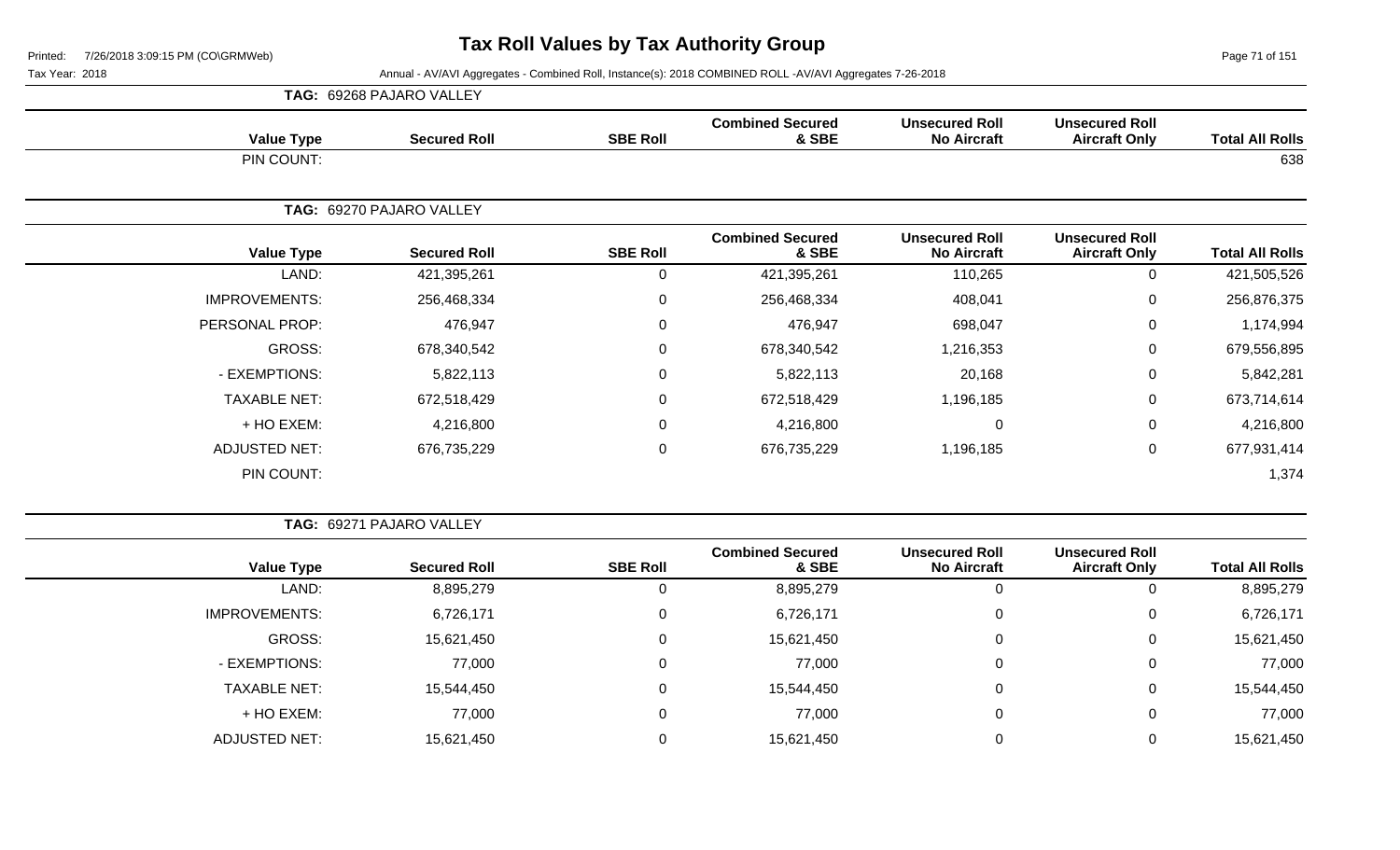Page 72 of 151

| <b>TAG: 69271 PAJARO VALLEY</b> |  |
|---------------------------------|--|
|---------------------------------|--|

| <b>Value Type</b>    | <b>Secured Roll</b>      | <b>SBE Roll</b> | <b>Combined Secured</b><br>& SBE | <b>Unsecured Roll</b><br><b>No Aircraft</b> | <b>Unsecured Roll</b><br><b>Aircraft Only</b> | <b>Total All Rolls</b> |
|----------------------|--------------------------|-----------------|----------------------------------|---------------------------------------------|-----------------------------------------------|------------------------|
| PIN COUNT:           |                          |                 |                                  |                                             |                                               | 21                     |
|                      | TAG: 69272 PAJARO VALLEY |                 |                                  |                                             |                                               |                        |
| <b>Value Type</b>    | <b>Secured Roll</b>      | <b>SBE Roll</b> | <b>Combined Secured</b><br>& SBE | <b>Unsecured Roll</b><br><b>No Aircraft</b> | <b>Unsecured Roll</b><br><b>Aircraft Only</b> | <b>Total All Rolls</b> |
| LAND:                | 37,053,187               | 0               | 37,053,187                       | 0                                           | 0                                             | 37,053,187             |
| <b>IMPROVEMENTS:</b> | 17,019,917               | $\overline{0}$  | 17,019,917                       | 0                                           | 0                                             | 17,019,917             |
| GROSS:               | 54,073,104               | $\overline{0}$  | 54,073,104                       | $\mathbf 0$                                 | 0                                             | 54,073,104             |
| - EXEMPTIONS:        | 602,000                  | 0               | 602,000                          | $\mathbf 0$                                 | 0                                             | 602,000                |
| <b>TAXABLE NET:</b>  | 53,471,104               | $\mathbf 0$     | 53,471,104                       | $\mathbf 0$                                 | 0                                             | 53,471,104             |
| + HO EXEM:           | 602,000                  | 0               | 602,000                          | $\mathbf 0$                                 | $\mathbf 0$                                   | 602,000                |
| ADJUSTED NET:        | 54,073,104               | 0               | 54,073,104                       | $\mathbf 0$                                 | 0                                             | 54,073,104             |
| PIN COUNT:           |                          |                 |                                  |                                             |                                               | 199                    |

|                       | <b>TAG: 69273 PAJARO VALLEY</b> |                     |                 |                                  |                                             |                                               |                        |
|-----------------------|---------------------------------|---------------------|-----------------|----------------------------------|---------------------------------------------|-----------------------------------------------|------------------------|
| <b>Value Type</b>     |                                 | <b>Secured Roll</b> | <b>SBE Roll</b> | <b>Combined Secured</b><br>& SBE | <b>Unsecured Roll</b><br><b>No Aircraft</b> | <b>Unsecured Roll</b><br><b>Aircraft Only</b> | <b>Total All Rolls</b> |
|                       | LAND:                           | 1,962,840,569       |                 | 1,962,840,569                    | 153,855                                     | 0                                             | 1,962,994,424          |
| <b>IMPROVEMENTS:</b>  |                                 | 1,218,450,225       | 0               | 1,218,450,225                    | 11,776,709                                  | 0                                             | 1,230,226,934          |
| <b>PERSONAL PROP:</b> |                                 | 2,321,171           | 0               | 2,321,171                        | 11,984,557                                  | 0                                             | 14,305,728             |
| <b>GROSS:</b>         |                                 | 3,183,611,965       | $\Omega$        | 3,183,611,965                    | 23,915,121                                  | 0                                             | 3,207,527,086          |
| - EXEMPTIONS:         |                                 | 45,820,169          | $\Omega$        | 45,820,169                       | 712,776                                     | 0                                             | 46,532,945             |
| <b>TAXABLE NET:</b>   |                                 | 3,137,791,796       | 0               | 3,137,791,796                    | 23,202,345                                  | 0                                             | 3,160,994,141          |
| + HO EXEM:            |                                 | 14,495,253          | $\Omega$        | 14,495,253                       | 0                                           | 0                                             | 14,495,253             |
| <b>ADJUSTED NET:</b>  |                                 | 3,152,287,049       |                 | 3,152,287,049                    | 23,202,345                                  | 0                                             | 3,175,489,394          |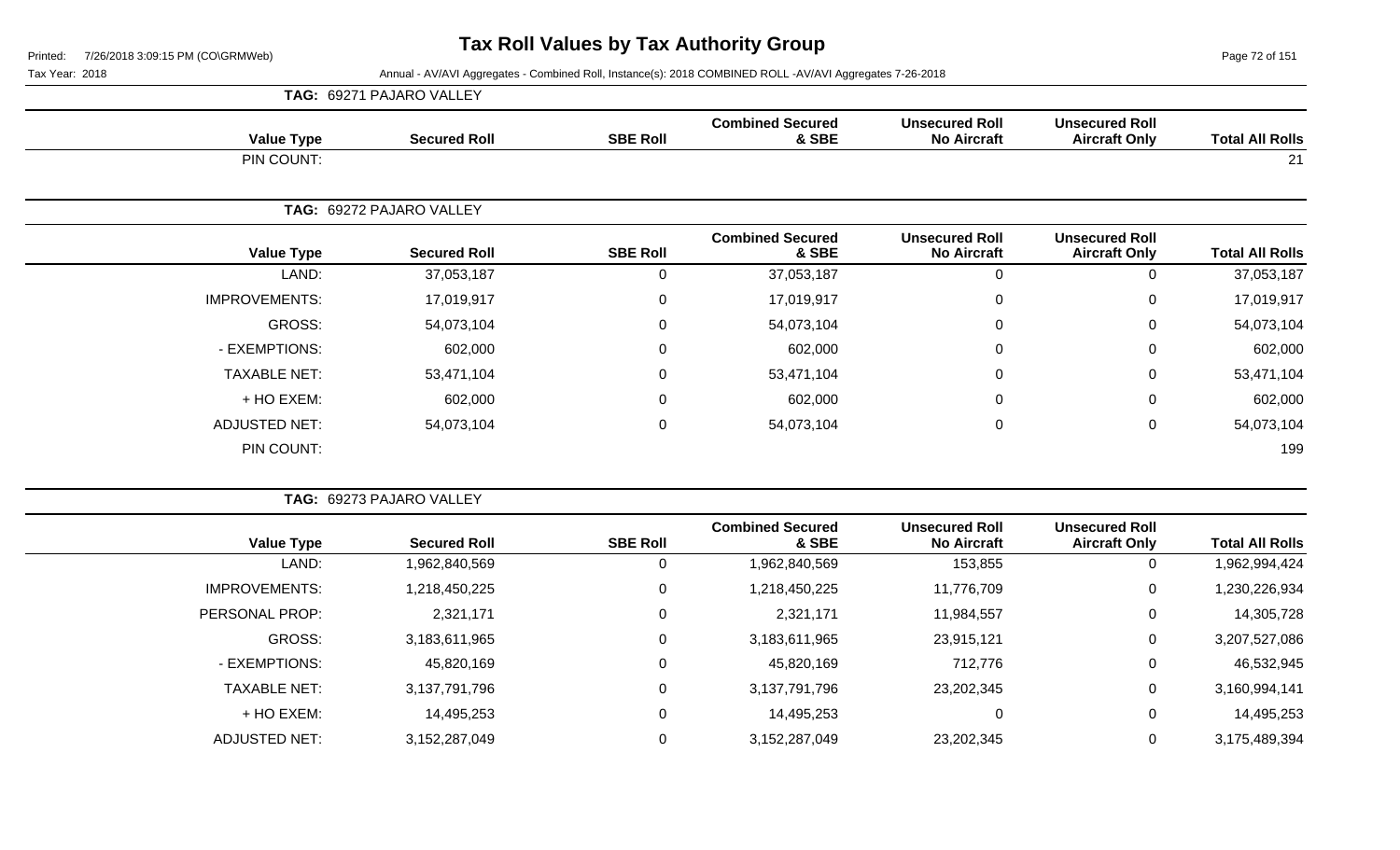Page 73 of 151

|                      | <b>TAG: 69273 PAJARO VALLEY</b> |                 |                                  |                                             |                                               |                        |
|----------------------|---------------------------------|-----------------|----------------------------------|---------------------------------------------|-----------------------------------------------|------------------------|
| <b>Value Type</b>    | <b>Secured Roll</b>             | <b>SBE Roll</b> | <b>Combined Secured</b><br>& SBE | <b>Unsecured Roll</b><br><b>No Aircraft</b> | <b>Unsecured Roll</b><br><b>Aircraft Only</b> | <b>Total All Rolls</b> |
| PIN COUNT:           |                                 |                 |                                  |                                             |                                               | 5,639                  |
|                      | TAG: 69274 PAJARO VALLEY        |                 |                                  |                                             |                                               |                        |
| <b>Value Type</b>    | <b>Secured Roll</b>             | <b>SBE Roll</b> | <b>Combined Secured</b><br>& SBE | <b>Unsecured Roll</b><br><b>No Aircraft</b> | <b>Unsecured Roll</b><br><b>Aircraft Only</b> | <b>Total All Rolls</b> |
| LAND:                | 23,638,490                      | 0               | 23,638,490                       | 6,050                                       | 0                                             | 23,644,540             |
| <b>IMPROVEMENTS:</b> | 25,081,828                      | $\mathbf 0$     | 25,081,828                       | 6,050                                       | 0                                             | 25,087,878             |
| PERSONAL PROP:       | 0                               | $\mathbf 0$     | 0                                | 396,561                                     | 0                                             | 396,561                |
| GROSS:               | 48,720,318                      | $\overline{0}$  | 48,720,318                       | 408,661                                     | 0                                             | 49,128,979             |
| - EXEMPTIONS:        | 294,000                         | $\mathbf 0$     | 294,000                          | $\mathbf 0$                                 | 0                                             | 294,000                |
| <b>TAXABLE NET:</b>  | 48,426,318                      | 0               | 48,426,318                       | 408,661                                     | 0                                             | 48,834,979             |
| + HO EXEM:           | 294,000                         | $\mathbf 0$     | 294,000                          | $\Omega$                                    | 0                                             | 294,000                |
| <b>ADJUSTED NET:</b> | 48,720,318                      | $\mathbf 0$     | 48,720,318                       | 408,661                                     | 0                                             | 49,128,979             |
| PIN COUNT:           |                                 |                 |                                  |                                             |                                               | 71                     |

| <b>TAG: 69275 PAJARO VALLEY</b> |  |
|---------------------------------|--|
|                                 |  |

| <b>Total All Rolls</b> | <b>Unsecured Roll</b><br><b>Aircraft Only</b> | <b>Unsecured Roll</b><br><b>No Aircraft</b> | <b>Combined Secured</b><br>& SBE | <b>SBE Roll</b> | <b>Secured Roll</b> | <b>Value Type</b>    |
|------------------------|-----------------------------------------------|---------------------------------------------|----------------------------------|-----------------|---------------------|----------------------|
| 210,900,686            |                                               | 0                                           | 210,900,686                      | υ               | 210,900,686         | LAND:                |
| 144,060,763            | 0                                             | 3,000                                       | 144,057,763                      |                 | 144,057,763         | <b>IMPROVEMENTS:</b> |
| 172,208                | 0                                             | 168,208                                     | 4,000                            | U               | 4,000               | PERSONAL PROP:       |
| 355,133,657            | 0                                             | 171,208                                     | 354,962,449                      | 0               | 354,962,449         | <b>GROSS:</b>        |
| 2,810,155              | 0                                             | 0                                           | 2,810,155                        |                 | 2,810,155           | - EXEMPTIONS:        |
| 352,323,502            | 0                                             | 171,208                                     | 352,152,294                      |                 | 352,152,294         | <b>TAXABLE NET:</b>  |
| 2,209,200              |                                               | 0                                           | 2,209,200                        |                 | 2,209,200           | + HO EXEM:           |
| 354,532,702            |                                               | 171,208                                     | 354,361,494                      |                 | 354,361,494         | <b>ADJUSTED NET:</b> |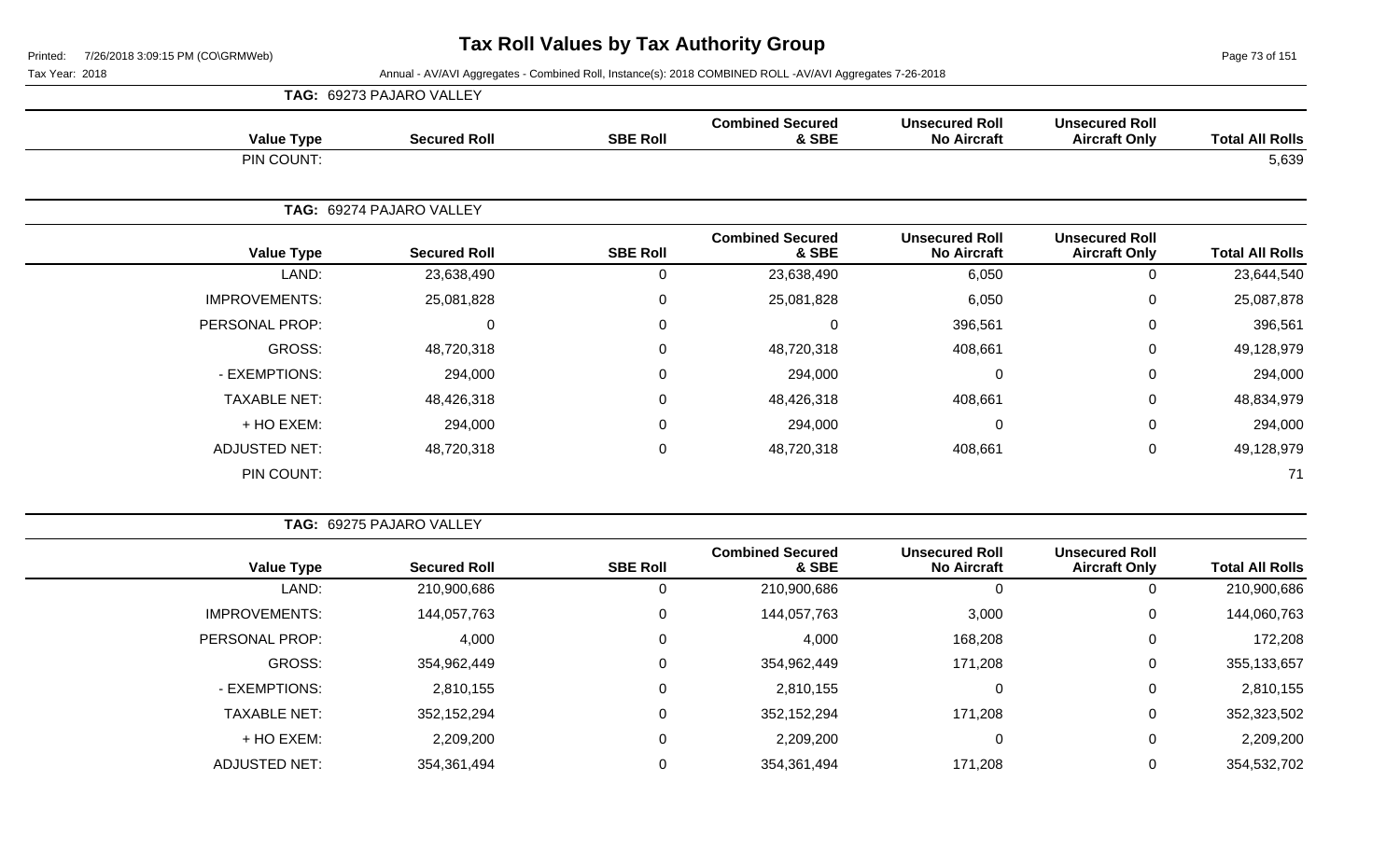**TAG:** 69275 PAJARO VALLEY

Page 74 of 151

| <b>Total All Rolls</b> | <b>Unsecured Roll</b><br><b>Aircraft Only</b> | <b>Unsecured Roll</b><br><b>No Aircraft</b> | <b>Combined Secured</b><br>& SBE | <b>SBE Roll</b>  | <b>Secured Roll</b>      | <b>Value Type</b>    |
|------------------------|-----------------------------------------------|---------------------------------------------|----------------------------------|------------------|--------------------------|----------------------|
| 719                    |                                               |                                             |                                  |                  |                          | PIN COUNT:           |
|                        |                                               |                                             |                                  |                  | TAG: 69277 PAJARO VALLEY |                      |
| <b>Total All Rolls</b> | <b>Unsecured Roll</b><br><b>Aircraft Only</b> | <b>Unsecured Roll</b><br><b>No Aircraft</b> | <b>Combined Secured</b><br>& SBE | <b>SBE Roll</b>  | <b>Secured Roll</b>      | <b>Value Type</b>    |
| 18,955,745             | $\mathbf 0$                                   | $\mathbf{0}$                                | 18,955,745                       | $\mathbf 0$      | 18,955,745               | LAND:                |
| 11,591,772             | 0                                             | $\mathbf{0}$                                | 11,591,772                       | $\mathbf 0$      | 11,591,772               | <b>IMPROVEMENTS:</b> |
| 14,191                 | $\mathbf 0$                                   | 14,191                                      | 0                                | $\mathbf 0$      | $\mathbf 0$              | PERSONAL PROP:       |
| 30,561,708             | $\mathbf 0$                                   | 14,191                                      | 30,547,517                       | $\mathbf 0$      | 30,547,517               | GROSS:               |
| 218,716                | 0                                             | $\Omega$                                    | 218,716                          | 0                | 218,716                  | - EXEMPTIONS:        |
| 30,342,992             | $\mathbf 0$                                   | 14,191                                      | 30,328,801                       | $\mathbf 0$      | 30,328,801               | <b>TAXABLE NET:</b>  |
| 217,000                | 0                                             | $\Omega$                                    | 217,000                          | 0                | 217,000                  | + HO EXEM:           |
| 30,559,992             | $\mathbf 0$                                   | 14,191                                      | 30,545,801                       | $\boldsymbol{0}$ | 30,545,801               | <b>ADJUSTED NET:</b> |
| 91                     |                                               |                                             |                                  |                  |                          | PIN COUNT:           |
|                        |                                               |                                             |                                  |                  |                          |                      |

|                      | TAG: 69278 PAJARO VALLEY |                 |                                  |                                             |                                               |                        |  |  |  |  |  |
|----------------------|--------------------------|-----------------|----------------------------------|---------------------------------------------|-----------------------------------------------|------------------------|--|--|--|--|--|
| <b>Value Type</b>    | <b>Secured Roll</b>      | <b>SBE Roll</b> | <b>Combined Secured</b><br>& SBE | <b>Unsecured Roll</b><br><b>No Aircraft</b> | <b>Unsecured Roll</b><br><b>Aircraft Only</b> | <b>Total All Rolls</b> |  |  |  |  |  |
| LAND:                | 108,674,455              | Ü               | 108,674,455                      | 19,025                                      | 0                                             | 108,693,480            |  |  |  |  |  |
| <b>IMPROVEMENTS:</b> | 81, 347, 277             | 0               | 81,347,277                       | 19,025                                      | 0                                             | 81,366,302             |  |  |  |  |  |
| PERSONAL PROP:       | 27,000                   | 0               | 27,000                           | 31,644                                      | 0                                             | 58,644                 |  |  |  |  |  |
| GROSS:               | 190,048,732              | 0               | 190,048,732                      | 69,694                                      | 0                                             | 190,118,426            |  |  |  |  |  |
| - EXEMPTIONS:        | 703,468                  | 0               | 703,468                          | 0                                           | $\overline{0}$                                | 703,468                |  |  |  |  |  |
| <b>TAXABLE NET:</b>  | 189,345,264              | 0               | 189,345,264                      | 69,694                                      | 0                                             | 189,414,958            |  |  |  |  |  |
| + HO EXEM:           | 567,000                  | 0               | 567,000                          | 0                                           | 0                                             | 567,000                |  |  |  |  |  |
| <b>ADJUSTED NET:</b> | 189,912,264              | 0               | 189,912,264                      | 69,694                                      | 0                                             | 189,981,958            |  |  |  |  |  |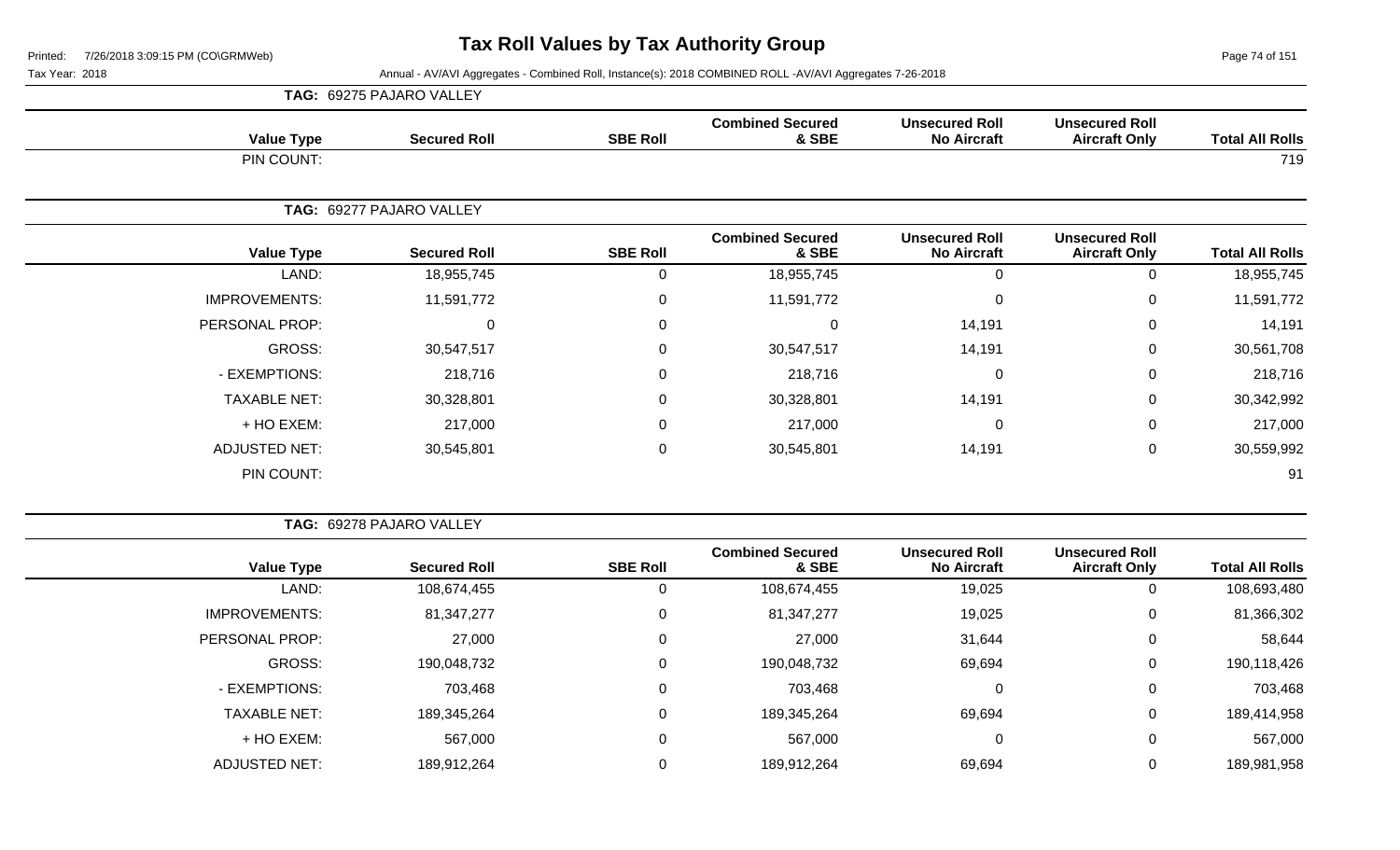Page 75 of 151

| <b>TAG: 69278 PAJARO VALLEY</b> |  |
|---------------------------------|--|
|---------------------------------|--|

| <b>Value Type</b>    | <b>Secured Roll</b>      | <b>SBE Roll</b> | <b>Combined Secured</b><br>& SBE | <b>Unsecured Roll</b><br><b>No Aircraft</b> | <b>Unsecured Roll</b><br><b>Aircraft Only</b> | <b>Total All Rolls</b> |
|----------------------|--------------------------|-----------------|----------------------------------|---------------------------------------------|-----------------------------------------------|------------------------|
| PIN COUNT:           |                          |                 |                                  |                                             |                                               | 236                    |
|                      | TAG: 69279 PAJARO VALLEY |                 |                                  |                                             |                                               |                        |
| <b>Value Type</b>    | <b>Secured Roll</b>      | <b>SBE Roll</b> | <b>Combined Secured</b><br>& SBE | <b>Unsecured Roll</b><br><b>No Aircraft</b> | <b>Unsecured Roll</b><br><b>Aircraft Only</b> | <b>Total All Rolls</b> |
| LAND:                | 20,520,528               | 0               | 20,520,528                       | $\mathbf 0$                                 | $\Omega$                                      | 20,520,528             |
| <b>IMPROVEMENTS:</b> | 16,027,209               | 0               | 16,027,209                       | $\mathbf{0}$                                | $\mathbf 0$                                   | 16,027,209             |
| GROSS:               | 36,547,737               | 0               | 36,547,737                       | $\mathbf 0$                                 | $\mathbf 0$                                   | 36,547,737             |
| - EXEMPTIONS:        | 63,000                   | 0               | 63,000                           | $\mathbf 0$                                 | $\mathbf 0$                                   | 63,000                 |
| <b>TAXABLE NET:</b>  | 36,484,737               | 0               | 36,484,737                       | $\mathbf 0$                                 | 0                                             | 36,484,737             |
| + HO EXEM:           | 63,000                   | 0               | 63,000                           | $\mathbf 0$                                 | $\mathbf 0$                                   | 63,000                 |
| <b>ADJUSTED NET:</b> | 36,547,737               | $\mathbf{0}$    | 36,547,737                       | $\mathbf 0$                                 | $\mathbf 0$                                   | 36,547,737             |
| PIN COUNT:           |                          |                 |                                  |                                             |                                               | 24                     |

|                        |                                               |                                             |                                  | TAG: 69280 PAJARO VALLEY |                     |                       |  |
|------------------------|-----------------------------------------------|---------------------------------------------|----------------------------------|--------------------------|---------------------|-----------------------|--|
| <b>Total All Rolls</b> | <b>Unsecured Roll</b><br><b>Aircraft Only</b> | <b>Unsecured Roll</b><br><b>No Aircraft</b> | <b>Combined Secured</b><br>& SBE | <b>SBE Roll</b>          | <b>Secured Roll</b> | <b>Value Type</b>     |  |
| 171,080,828            | $\overline{0}$                                |                                             | 171,080,828                      |                          | 171,080,828         | LAND:                 |  |
| 124,236,970            | 0                                             | 3,000                                       | 124,233,970                      | 0                        | 124,233,970         | <b>IMPROVEMENTS:</b>  |  |
| 183,813                | 0                                             | 183,813                                     |                                  | 0                        | 0                   | <b>PERSONAL PROP:</b> |  |
| 295,501,611            | 0                                             | 186,813                                     | 295,314,798                      | 0                        | 295,314,798         | GROSS:                |  |
| 3,098,827              | 0                                             |                                             | 3,098,827                        | 0                        | 3,098,827           | - EXEMPTIONS:         |  |
| 292,402,784            | 0                                             | 186,813                                     | 292,215,971                      | $\mathbf 0$              | 292,215,971         | <b>TAXABLE NET:</b>   |  |
| 1,965,600              | 0                                             |                                             | 1,965,600                        | 0                        | 1,965,600           | + HO EXEM:            |  |
| 294,368,384            | $\mathbf{0}$                                  | 186,813                                     | 294, 181, 571                    |                          | 294, 181, 571       | <b>ADJUSTED NET:</b>  |  |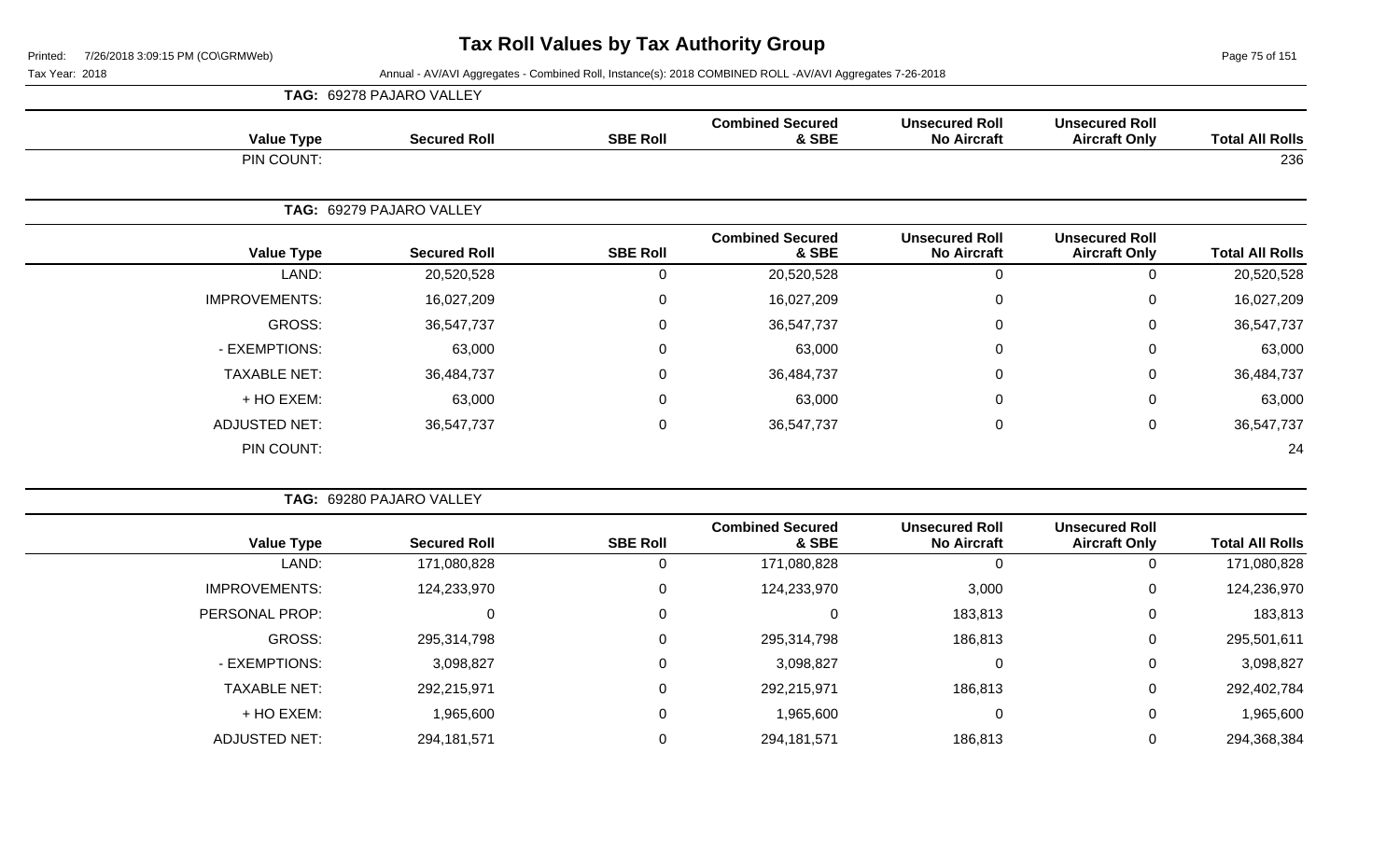Page 76 of 151

|                      | <b>TAG: 69280 PAJARO VALLEY</b> |                  |                                  |                                             |                                               |                        |
|----------------------|---------------------------------|------------------|----------------------------------|---------------------------------------------|-----------------------------------------------|------------------------|
| <b>Value Type</b>    | <b>Secured Roll</b>             | <b>SBE Roll</b>  | <b>Combined Secured</b><br>& SBE | <b>Unsecured Roll</b><br><b>No Aircraft</b> | <b>Unsecured Roll</b><br><b>Aircraft Only</b> | <b>Total All Rolls</b> |
| PIN COUNT:           |                                 |                  |                                  |                                             |                                               | 809                    |
|                      | TAG: 69281 PAJARO VALLEY        |                  |                                  |                                             |                                               |                        |
| <b>Value Type</b>    | <b>Secured Roll</b>             | <b>SBE Roll</b>  | <b>Combined Secured</b><br>& SBE | <b>Unsecured Roll</b><br><b>No Aircraft</b> | <b>Unsecured Roll</b><br><b>Aircraft Only</b> | <b>Total All Rolls</b> |
| LAND:                | 44,221,280                      | $\Omega$         | 44,221,280                       | $\mathbf 0$                                 | $\Omega$                                      | 44,221,280             |
| <b>IMPROVEMENTS:</b> | 37,158,988                      | $\mathbf 0$      | 37,158,988                       | 1,214                                       | $\mathbf 0$                                   | 37,160,202             |
| PERSONAL PROP:       | 0                               | $\Omega$         | 0                                | 8,323                                       | $\Omega$                                      | 8,323                  |
| GROSS:               | 81,380,268                      | $\mathbf 0$      | 81,380,268                       | 9,537                                       | $\mathbf 0$                                   | 81,389,805             |
| - EXEMPTIONS:        | 1,325,637                       | 0                | 1,325,637                        | $\mathbf 0$                                 | $\mathbf 0$                                   | 1,325,637              |
| <b>TAXABLE NET:</b>  | 80,054,631                      | $\Omega$         | 80,054,631                       | 9,537                                       | $\Omega$                                      | 80,064,168             |
| + HO EXEM:           | 418,600                         | 0                | 418,600                          | $\mathbf 0$                                 | 0                                             | 418,600                |
| <b>ADJUSTED NET:</b> | 80,473,231                      | $\boldsymbol{0}$ | 80,473,231                       | 9,537                                       | $\mathbf 0$                                   | 80,482,768             |
| PIN COUNT:           |                                 |                  |                                  |                                             |                                               | 177                    |

| <b>TAG: 69282 PAJARO VALLEY</b> |  |
|---------------------------------|--|
|                                 |  |

| <b>Total All Rolls</b> | <b>Unsecured Roll</b><br><b>Aircraft Only</b> | <b>Unsecured Roll</b><br><b>No Aircraft</b> | <b>Combined Secured</b><br>& SBE | <b>SBE Roll</b> | <b>Secured Roll</b> | <b>Value Type</b>    |
|------------------------|-----------------------------------------------|---------------------------------------------|----------------------------------|-----------------|---------------------|----------------------|
| 53,121,625             |                                               | 94,079                                      | 53,027,546                       | 0               | 53,027,546          | LAND:                |
| 40,147,871             | 0                                             | 865,218                                     | 39,282,653                       | 0               | 39,282,653          | <b>IMPROVEMENTS:</b> |
| 5,352,222              | 0                                             | 4,088,157                                   | 1,264,065                        | 0               | 1,264,065           | PERSONAL PROP:       |
| 98,621,718             | 0                                             | 5,047,454                                   | 93,574,264                       | 0               | 93,574,264          | GROSS:               |
| 13,074,897             | 0                                             | 0                                           | 13,074,897                       | 0               | 13,074,897          | - EXEMPTIONS:        |
| 85,546,821             | 0                                             | 5,047,454                                   | 80,499,367                       | 0               | 80,499,367          | <b>TAXABLE NET:</b>  |
| 131,600                |                                               | 0                                           | 131,600                          | 0               | 131,600             | + HO EXEM:           |
| 85,678,421             |                                               | 5,047,454                                   | 80,630,967                       | 0               | 80,630,967          | <b>ADJUSTED NET:</b> |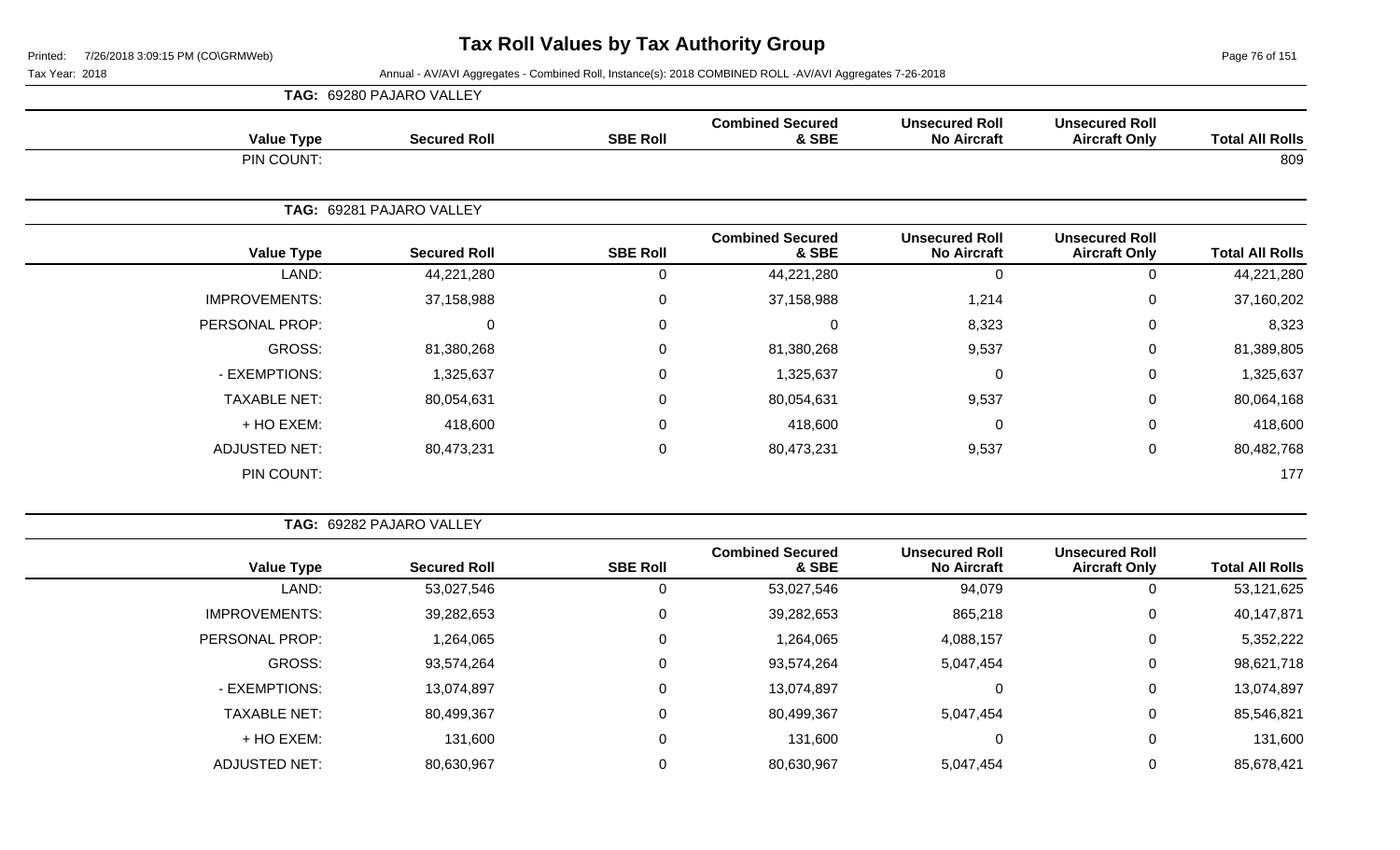| Printed:       | 7/26/2018 3:09:15 PM (CO\GRMWeb) |                          |                 | Tax Roll Values by Tax Authority Group                                                                   |                                             |                                               | Page 77 of 151         |
|----------------|----------------------------------|--------------------------|-----------------|----------------------------------------------------------------------------------------------------------|---------------------------------------------|-----------------------------------------------|------------------------|
| Tax Year: 2018 |                                  |                          |                 | Annual - AV/AVI Aggregates - Combined Roll, Instance(s): 2018 COMBINED ROLL -AV/AVI Aggregates 7-26-2018 |                                             |                                               |                        |
|                |                                  | TAG: 69282 PAJARO VALLEY |                 |                                                                                                          |                                             |                                               |                        |
|                | <b>Value Type</b>                | <b>Secured Roll</b>      | <b>SBE Roll</b> | <b>Combined Secured</b><br>& SBE                                                                         | <b>Unsecured Roll</b><br><b>No Aircraft</b> | <b>Unsecured Roll</b><br><b>Aircraft Only</b> | <b>Total All Rolls</b> |
|                | PIN COUNT:                       |                          |                 |                                                                                                          |                                             |                                               | 175                    |
|                |                                  | TAG: 69283 PAJARO VALLEY |                 |                                                                                                          |                                             |                                               |                        |
|                | <b>Value Type</b>                | <b>Secured Roll</b>      | <b>SBE Roll</b> | <b>Combined Secured</b><br>& SBE                                                                         | <b>Unsecured Roll</b><br><b>No Aircraft</b> | <b>Unsecured Roll</b><br><b>Aircraft Only</b> | <b>Total All Rolls</b> |
|                | PIN COUNT:                       |                          |                 |                                                                                                          |                                             |                                               |                        |
|                |                                  | TAG: 69285 PAJARO VALLEY |                 |                                                                                                          |                                             |                                               |                        |
|                | <b>Value Type</b>                | <b>Secured Roll</b>      | <b>SBE Roll</b> | <b>Combined Secured</b><br>& SBE                                                                         | <b>Unsecured Roll</b><br><b>No Aircraft</b> | <b>Unsecured Roll</b><br><b>Aircraft Only</b> | <b>Total All Rolls</b> |
|                | LAND:                            | 1,794,351                | 0               | 1,794,351                                                                                                | 0                                           | 0                                             | 1,794,351              |
|                | <b>IMPROVEMENTS:</b>             | 1,438,959                | $\mathbf 0$     | 1,438,959                                                                                                | $\pmb{0}$                                   | $\mathbf 0$                                   | 1,438,959              |
|                |                                  |                          |                 |                                                                                                          |                                             |                                               |                        |

| LAND:                | 1,794,351 | υ        | 1,794,351 | υ           |   | 1,794,351 |
|----------------------|-----------|----------|-----------|-------------|---|-----------|
| <b>IMPROVEMENTS:</b> | 1,438,959 | $\Omega$ | 1,438,959 | 0           | 0 | 1,438,959 |
| GROSS:               | 3,233,310 | $\Omega$ | 3,233,310 | $\mathbf 0$ |   | 3,233,310 |
| - EXEMPTIONS:        | 33,554    | $\Omega$ | 33,554    | 0           | 0 | 33,554    |
| <b>TAXABLE NET:</b>  | 3,199,756 | $\Omega$ | 3,199,756 | $\mathbf 0$ |   | 3,199,756 |
| + HO EXEM:           | 28,000    | 0        | 28,000    | $\mathbf 0$ |   | 28,000    |
| <b>ADJUSTED NET:</b> | 3,227,756 | 0        | 3,227,756 | 0           |   | 3,227,756 |
| PIN COUNT:           |           |          |           |             |   | 17        |

|                      | TAG: 69286 PAJARO VALLEY |                 |                                  |                                             |                                               |                        |
|----------------------|--------------------------|-----------------|----------------------------------|---------------------------------------------|-----------------------------------------------|------------------------|
| <b>Value Type</b>    | <b>Secured Roll</b>      | <b>SBE Roll</b> | <b>Combined Secured</b><br>& SBE | <b>Unsecured Roll</b><br><b>No Aircraft</b> | <b>Unsecured Roll</b><br><b>Aircraft Only</b> | <b>Total All Rolls</b> |
| LAND:                | 249,120                  |                 | 249,120                          | 0                                           |                                               | 249,120                |
| <b>IMPROVEMENTS:</b> | 680,093                  |                 | 680,093                          | 0                                           | 0                                             | 680,093                |
| GROSS:               | 929,213                  |                 | 929,213                          | 0                                           | 0                                             | 929,213                |
| <b>TAXABLE NET:</b>  | 929,213                  |                 | 929,213                          | 0                                           | 0                                             | 929,213                |
| ADJUSTED NET:        | 929,213                  |                 | 929,213                          | 0                                           | 0                                             | 929,213                |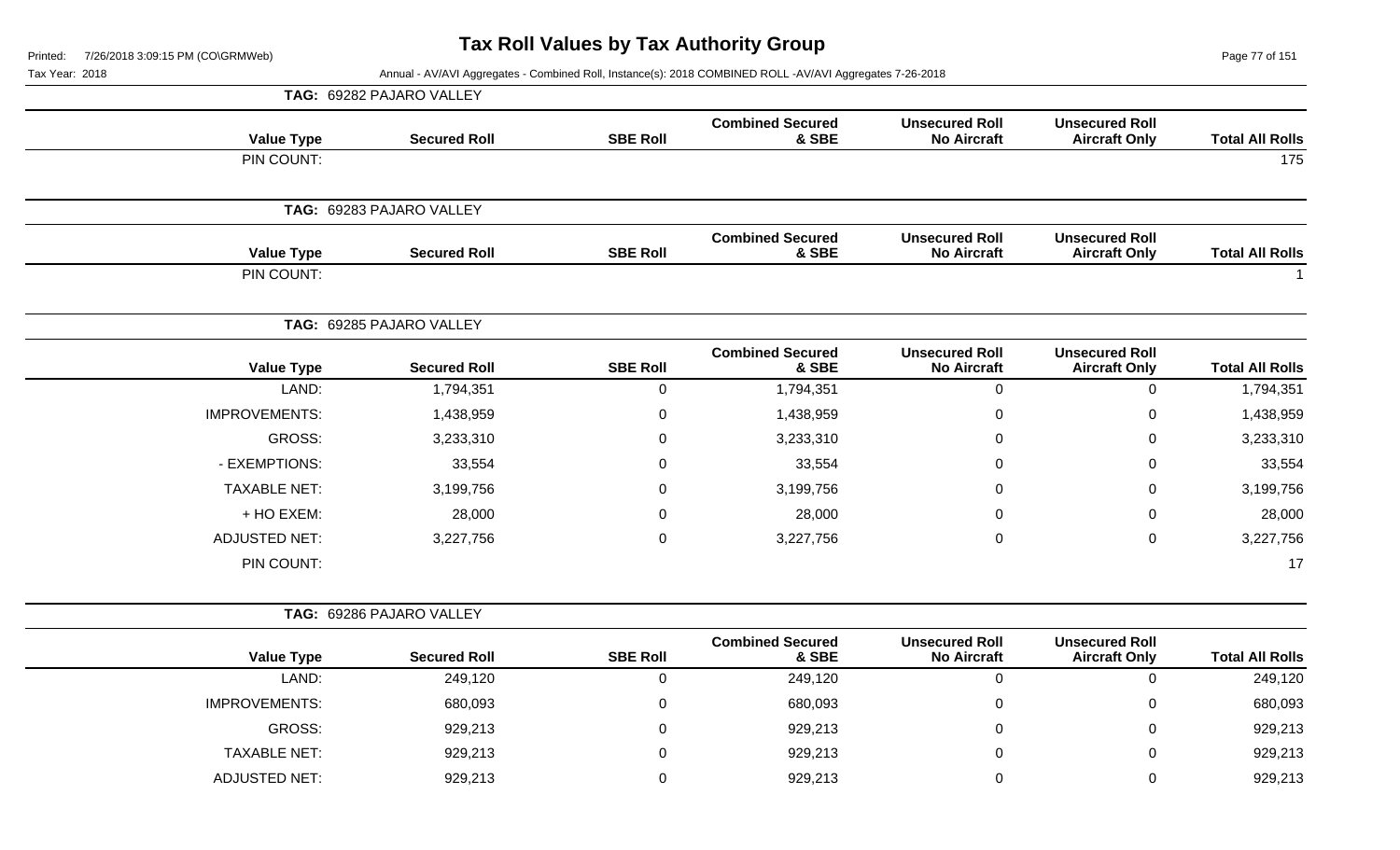Page 78 of 151

|                      | TAG: 69286 PAJARO VALLEY |                 |                                  |                                             |                                               |                        |
|----------------------|--------------------------|-----------------|----------------------------------|---------------------------------------------|-----------------------------------------------|------------------------|
| <b>Value Type</b>    | <b>Secured Roll</b>      | <b>SBE Roll</b> | <b>Combined Secured</b><br>& SBE | <b>Unsecured Roll</b><br><b>No Aircraft</b> | <b>Unsecured Roll</b><br><b>Aircraft Only</b> | <b>Total All Rolls</b> |
| PIN COUNT:           |                          |                 |                                  |                                             |                                               |                        |
|                      | TAG: 69289 PAJARO VALLEY |                 |                                  |                                             |                                               |                        |
| <b>Value Type</b>    | <b>Secured Roll</b>      | <b>SBE Roll</b> | <b>Combined Secured</b><br>& SBE | <b>Unsecured Roll</b><br><b>No Aircraft</b> | <b>Unsecured Roll</b><br><b>Aircraft Only</b> | <b>Total All Rolls</b> |
| LAND:                | 4,929,799                | 0               | 4,929,799                        | 0                                           | 0                                             | 4,929,799              |
| <b>IMPROVEMENTS:</b> | 3,554,834                | $\mathbf 0$     | 3,554,834                        | 0                                           | 0                                             | 3,554,834              |
| GROSS:               | 8,484,633                | 0               | 8,484,633                        | 0                                           | $\mathbf 0$                                   | 8,484,633              |
| - EXEMPTIONS:        | 42,000                   | $\mathbf 0$     | 42,000                           | 0                                           | 0                                             | 42,000                 |
| <b>TAXABLE NET:</b>  | 8,442,633                | 0               | 8,442,633                        | 0                                           | $\mathbf 0$                                   | 8,442,633              |
| + HO EXEM:           | 42,000                   | 0               | 42,000                           | 0                                           | 0                                             | 42,000                 |
| <b>ADJUSTED NET:</b> | 8,484,633                | 0               | 8,484,633                        | 0                                           | $\mathbf 0$                                   | 8,484,633              |
| PIN COUNT:           |                          |                 |                                  |                                             |                                               | 13                     |

|                      | TAG: 69290 PAJARO VALLEY |                 |                                  |                                             |                                               |                        |
|----------------------|--------------------------|-----------------|----------------------------------|---------------------------------------------|-----------------------------------------------|------------------------|
| <b>Value Type</b>    | <b>Secured Roll</b>      | <b>SBE Roll</b> | <b>Combined Secured</b><br>& SBE | <b>Unsecured Roll</b><br><b>No Aircraft</b> | <b>Unsecured Roll</b><br><b>Aircraft Only</b> | <b>Total All Rolls</b> |
| LAND:                | 9,579,566                | U               | 9,579,566                        |                                             | 0                                             | 9,579,566              |
| <b>IMPROVEMENTS:</b> | 12,718,105               | $\mathbf 0$     | 12,718,105                       |                                             | $\mathbf 0$                                   | 12,718,105             |
| PERSONAL PROP:       | O                        | $\mathbf 0$     |                                  | 12,323                                      | 0                                             | 12,323                 |
| GROSS:               | 22,297,671               | $\mathbf 0$     | 22,297,671                       | 12,323                                      | 0                                             | 22,309,994             |
| - EXEMPTIONS:        | 70,715                   | $\mathbf 0$     | 70,715                           |                                             | 0                                             | 70,715                 |
| <b>TAXABLE NET:</b>  | 22,226,956               | 0               | 22,226,956                       | 12,323                                      | 0                                             | 22,239,279             |
| + HO EXEM:           | 70,000                   | $\mathbf 0$     | 70,000                           |                                             | 0                                             | 70,000                 |
| <b>ADJUSTED NET:</b> | 22,296,956               | 0               | 22,296,956                       | 12,323                                      | 0                                             | 22,309,279             |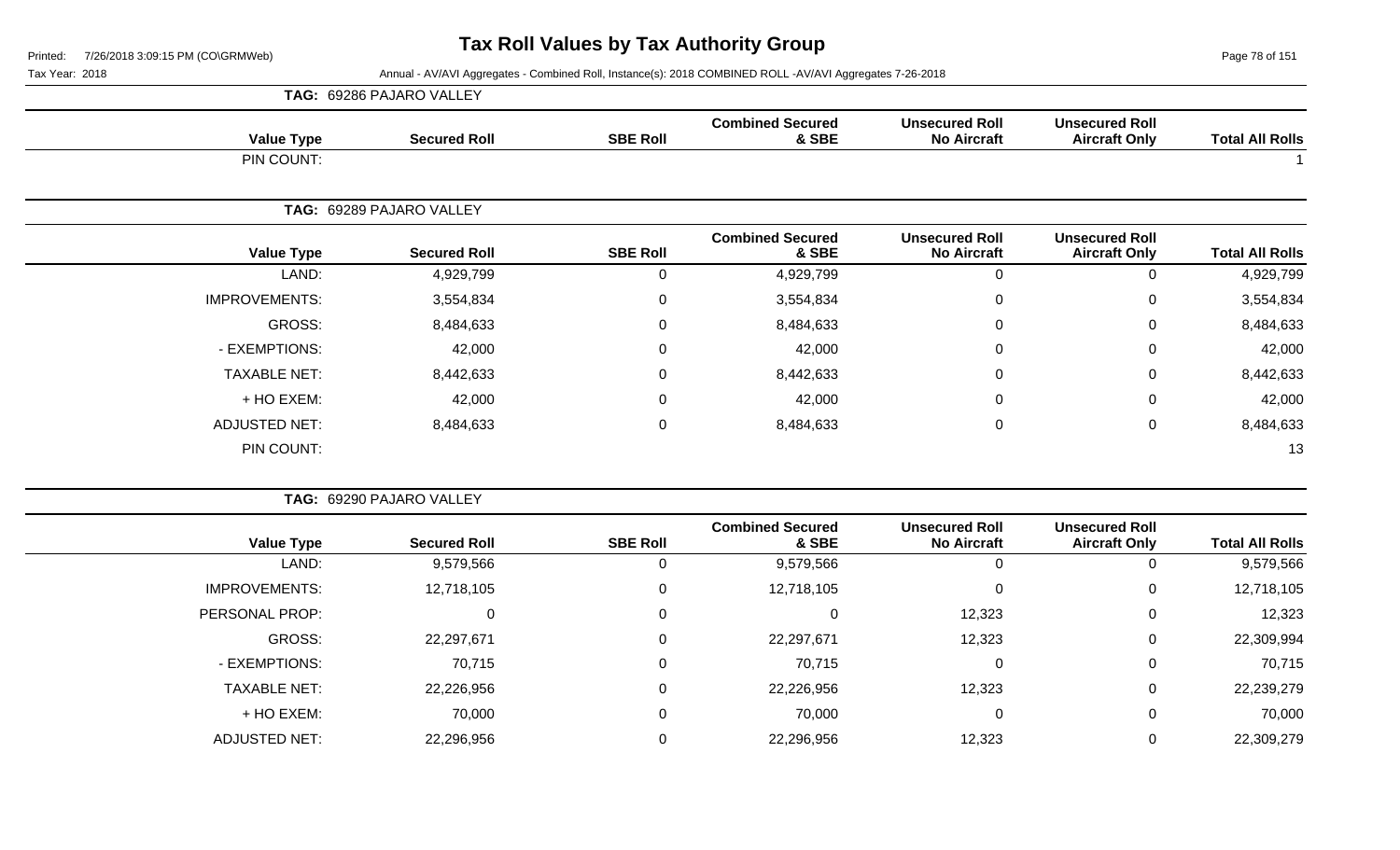Page 79 of 151

Tax Year: 2018 Annual - AV/AVI Aggregates - Combined Roll, Instance(s): 2018 COMBINED ROLL -AV/AVI Aggregates 7-26-2018

|                      | <b>TAG: 69290 PAJARO VALLEY</b> |                 |                                  |                                             |                                               |                        |
|----------------------|---------------------------------|-----------------|----------------------------------|---------------------------------------------|-----------------------------------------------|------------------------|
| <b>Value Type</b>    | <b>Secured Roll</b>             | <b>SBE Roll</b> | <b>Combined Secured</b><br>& SBE | <b>Unsecured Roll</b><br><b>No Aircraft</b> | <b>Unsecured Roll</b><br><b>Aircraft Only</b> | <b>Total All Rolls</b> |
| PIN COUNT:           |                                 |                 |                                  |                                             |                                               | 21                     |
|                      | TAG: 69291 PAJARO VALLEY        |                 |                                  |                                             |                                               |                        |
| <b>Value Type</b>    | <b>Secured Roll</b>             | <b>SBE Roll</b> | <b>Combined Secured</b><br>& SBE | <b>Unsecured Roll</b><br><b>No Aircraft</b> | <b>Unsecured Roll</b><br><b>Aircraft Only</b> | <b>Total All Rolls</b> |
| LAND:                | 22,027,546                      | 0               | 22,027,546                       | $\mathbf 0$                                 | 0                                             | 22,027,546             |
| <b>IMPROVEMENTS:</b> | 13,076,780                      | 0               | 13,076,780                       | $\overline{0}$                              | 0                                             | 13,076,780             |
| PERSONAL PROP:       | 701,969                         | 0               | 701,969                          | 57,810                                      | 0                                             | 759,779                |
| GROSS:               | 35,806,295                      | 0               | 35,806,295                       | 57,810                                      | 0                                             | 35,864,105             |
| - EXEMPTIONS:        | 339,412                         | 0               | 339,412                          | $\overline{0}$                              | 0                                             | 339,412                |
| <b>TAXABLE NET:</b>  | 35,466,883                      | 0               | 35,466,883                       | 57,810                                      | 0                                             | 35,524,693             |
| + HO EXEM:           | 70,000                          | 0               | 70,000                           | $\mathbf 0$                                 | 0                                             | 70,000                 |
| <b>ADJUSTED NET:</b> | 35,536,883                      | 0               | 35,536,883                       | 57,810                                      | 0                                             | 35,594,693             |
| PIN COUNT:           |                                 |                 |                                  |                                             |                                               | 60                     |

**TAG:** 69293 PAJARO VALLEY

|                      |                     |                 | <b>Combined Secured</b> | <b>Unsecured Roll</b> | <b>Unsecured Roll</b> |                        |
|----------------------|---------------------|-----------------|-------------------------|-----------------------|-----------------------|------------------------|
| <b>Value Type</b>    | <b>Secured Roll</b> | <b>SBE Roll</b> | & SBE                   | <b>No Aircraft</b>    | <b>Aircraft Only</b>  | <b>Total All Rolls</b> |
| LAND:                | 13,075,697          |                 | 13,075,697              |                       |                       | 13,075,697             |
| <b>IMPROVEMENTS:</b> | 7,618,336           | 0               | 7,618,336               |                       | 0                     | 7,618,336              |
| <b>GROSS:</b>        | 20,694,033          |                 | 20,694,033              |                       | 0                     | 20,694,033             |
| - EXEMPTIONS:        | 170,862             |                 | 170,862                 | 0                     |                       | 170,862                |
| <b>TAXABLE NET:</b>  | 20,523,171          |                 | 20,523,171              |                       | 0                     | 20,523,171             |
| + HO EXEM:           | 35,000              |                 | 35,000                  |                       |                       | 35,000                 |
| ADJUSTED NET:        | 20,558,171          |                 | 20,558,171              |                       |                       | 20,558,171             |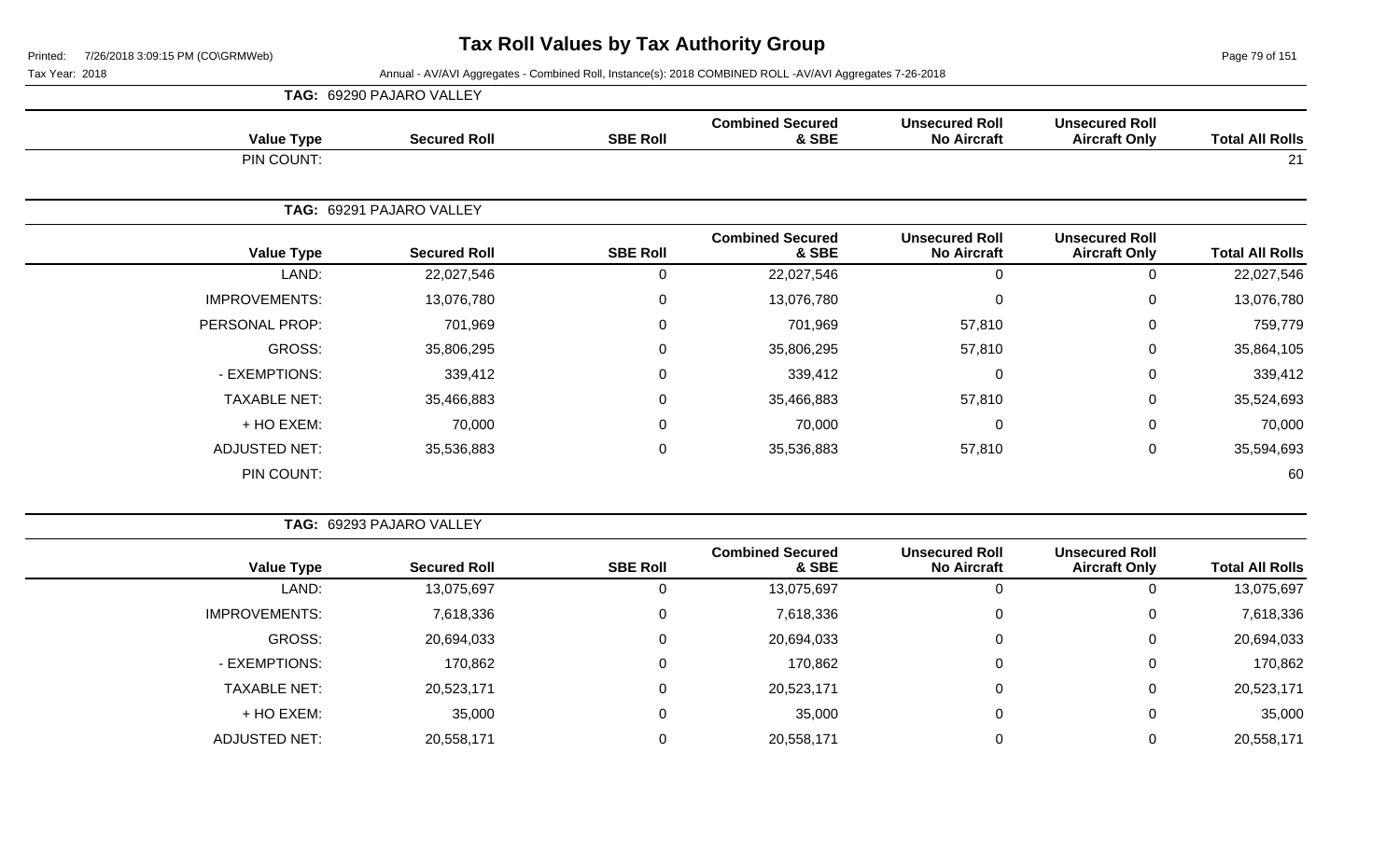Page 80 of 151

|                      | <b>TAG: 69293 PAJARO VALLEY</b> |                 |                                  |                                             |                                               |                        |
|----------------------|---------------------------------|-----------------|----------------------------------|---------------------------------------------|-----------------------------------------------|------------------------|
| <b>Value Type</b>    | <b>Secured Roll</b>             | <b>SBE Roll</b> | <b>Combined Secured</b><br>& SBE | <b>Unsecured Roll</b><br><b>No Aircraft</b> | <b>Unsecured Roll</b><br><b>Aircraft Only</b> | <b>Total All Rolls</b> |
| PIN COUNT:           |                                 |                 |                                  |                                             |                                               | 18                     |
|                      | TAG: 73001 HAPPY VALLEY         |                 |                                  |                                             |                                               |                        |
| <b>Value Type</b>    | <b>Secured Roll</b>             | <b>SBE Roll</b> | <b>Combined Secured</b><br>& SBE | <b>Unsecured Roll</b><br><b>No Aircraft</b> | <b>Unsecured Roll</b><br><b>Aircraft Only</b> | <b>Total All Rolls</b> |
| LAND:                | 165,126,138                     | $\mathbf 0$     | 165,126,138                      | $\Omega$                                    | 0                                             | 165,126,138            |
| <b>IMPROVEMENTS:</b> | 146,779,086                     | $\mathbf 0$     | 146,779,086                      | 117,831                                     | $\mathbf 0$                                   | 146,896,917            |
| PERSONAL PROP:       | 577,761                         | 0               | 577,761                          | 462,336                                     | $\mathbf 0$                                   | 1,040,097              |
| GROSS:               | 312,482,985                     | $\mathbf 0$     | 312,482,985                      | 580,167                                     | 0                                             | 313,063,152            |
| - EXEMPTIONS:        | 4,596,334                       | $\mathbf 0$     | 4,596,334                        | 0                                           | $\mathbf 0$                                   | 4,596,334              |
| <b>TAXABLE NET:</b>  | 307,886,651                     | $\mathbf 0$     | 307,886,651                      | 580,167                                     | $\mathbf 0$                                   | 308,466,818            |
| + HO EXEM:           | 1,918,000                       | $\Omega$        | 1,918,000                        | $\Omega$                                    | 0                                             | 1,918,000              |
| <b>ADJUSTED NET:</b> | 309,804,651                     | 0               | 309,804,651                      | 580,167                                     | $\mathbf 0$                                   | 310,384,818            |
| PIN COUNT:           |                                 |                 |                                  |                                             |                                               | 601                    |

|                        |                                               |                                             |                                  |                 | TAG: 73002 HAPPY VALLEY |                      |
|------------------------|-----------------------------------------------|---------------------------------------------|----------------------------------|-----------------|-------------------------|----------------------|
| <b>Total All Rolls</b> | <b>Unsecured Roll</b><br><b>Aircraft Only</b> | <b>Unsecured Roll</b><br><b>No Aircraft</b> | <b>Combined Secured</b><br>& SBE | <b>SBE Roll</b> | <b>Secured Roll</b>     | <b>Value Type</b>    |
| 1,485,254              |                                               |                                             | 1,485,254                        | 0               | 1,485,254               | LAND:                |
| 907,180                | 0                                             | 0                                           | 907,180                          | 0               | 907,180                 | <b>IMPROVEMENTS:</b> |
| 2,392,434              | 0                                             | $\mathbf{0}$                                | 2,392,434                        | 0               | 2,392,434               | GROSS:               |
| 14,000                 | 0                                             | $\mathbf{0}$                                | 14,000                           | 0               | 14,000                  | - EXEMPTIONS:        |
| 2,378,434              | 0                                             | 0                                           | 2,378,434                        | 0               | 2,378,434               | <b>TAXABLE NET:</b>  |
| 14,000                 | 0                                             | $\mathbf{0}$                                | 14,000                           | 0               | 14,000                  | + HO EXEM:           |
| 2,392,434              | 0                                             | $\Omega$                                    | 2,392,434                        | 0               | 2,392,434               | ADJUSTED NET:        |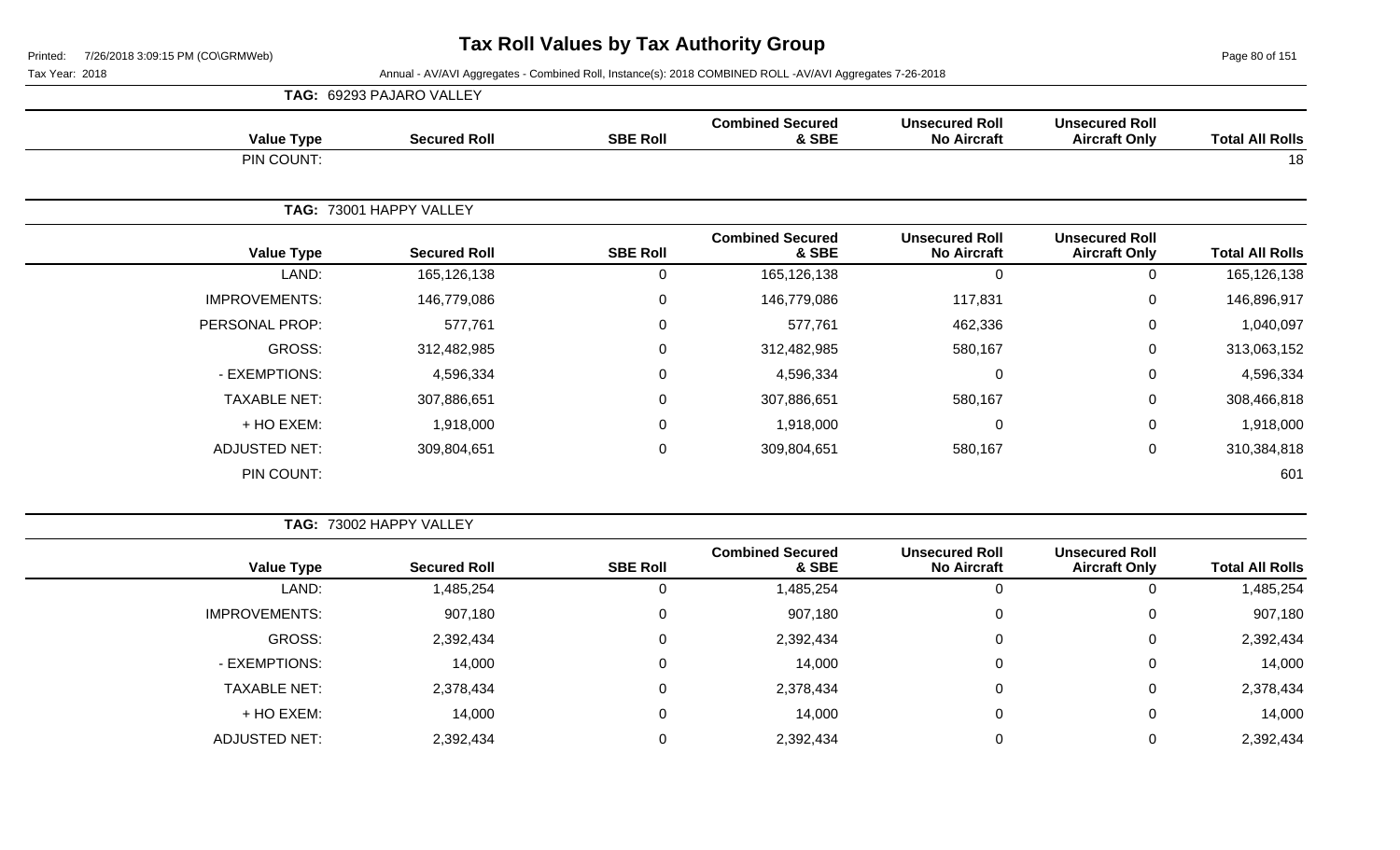Page 81 of 151

| <b>Value Type</b>    | <b>Secured Roll</b>     | <b>SBE Roll</b> | <b>Combined Secured</b><br>& SBE | <b>Unsecured Roll</b><br><b>No Aircraft</b> | <b>Unsecured Roll</b><br><b>Aircraft Only</b> | <b>Total All Rolls</b> |
|----------------------|-------------------------|-----------------|----------------------------------|---------------------------------------------|-----------------------------------------------|------------------------|
| PIN COUNT:           |                         |                 |                                  |                                             |                                               | 3                      |
|                      | TAG: 73003 HAPPY VALLEY |                 |                                  |                                             |                                               |                        |
| <b>Value Type</b>    | <b>Secured Roll</b>     | <b>SBE Roll</b> | <b>Combined Secured</b><br>& SBE | <b>Unsecured Roll</b><br><b>No Aircraft</b> | <b>Unsecured Roll</b><br><b>Aircraft Only</b> | <b>Total All Rolls</b> |
| LAND:                | 938,784                 | 0               | 938,784                          | $\mathbf 0$                                 | $\mathbf 0$                                   | 938,784                |
| <b>IMPROVEMENTS:</b> | 802,753                 | $\mathbf 0$     | 802,753                          | $\mathbf 0$                                 | $\mathbf 0$                                   | 802,753                |
| GROSS:               | 1,741,537               | $\mathbf 0$     | 1,741,537                        | $\mathbf 0$                                 | $\mathbf 0$                                   | 1,741,537              |
| - EXEMPTIONS:        | 14,000                  | $\pmb{0}$       | 14,000                           | $\mathbf 0$                                 | $\mathbf 0$                                   | 14,000                 |
| <b>TAXABLE NET:</b>  | 1,727,537               | $\mathbf 0$     | 1,727,537                        | $\mathbf 0$                                 | $\mathbf 0$                                   | 1,727,537              |
| + HO EXEM:           | 14,000                  | 0               | 14,000                           | 0                                           | $\mathbf 0$                                   | 14,000                 |
| <b>ADJUSTED NET:</b> | 1,741,537               | 0               | 1,741,537                        | 0                                           | $\mathbf 0$                                   | 1,741,537              |
| PIN COUNT:           |                         |                 |                                  |                                             |                                               | 3                      |

|                        |                                               |                                             |                                  |                 | TAG: 73004 HAPPY VALLEY |                      |
|------------------------|-----------------------------------------------|---------------------------------------------|----------------------------------|-----------------|-------------------------|----------------------|
| <b>Total All Rolls</b> | <b>Unsecured Roll</b><br><b>Aircraft Only</b> | <b>Unsecured Roll</b><br><b>No Aircraft</b> | <b>Combined Secured</b><br>& SBE | <b>SBE Roll</b> | <b>Secured Roll</b>     | <b>Value Type</b>    |
| 755,908                | 0                                             | 0                                           | 755,908                          | 0               | 755,908                 | LAND:                |
| 1,052,145              | 0                                             | 0                                           | 1,052,145                        | 0               | 1,052,145               | <b>IMPROVEMENTS:</b> |
| 1,808,053              | 0                                             | 0                                           | 1,808,053                        | 0               | 808,053                 | <b>GROSS:</b>        |
| 21,000                 | 0                                             | $\mathbf 0$                                 | 21,000                           | 0               | 21,000                  | - EXEMPTIONS:        |
| 1,787,053              | $\mathbf 0$                                   | $\mathbf 0$                                 | 1,787,053                        | 0               | 1,787,053               | <b>TAXABLE NET:</b>  |
| 21,000                 | $\mathbf 0$                                   | 0                                           | 21,000                           | 0               | 21,000                  | + HO EXEM:           |
| 1,808,053              | $\mathbf 0$                                   | 0                                           | 1,808,053                        | 0               | 1,808,053               | <b>ADJUSTED NET:</b> |
| 4                      |                                               |                                             |                                  |                 |                         | PIN COUNT:           |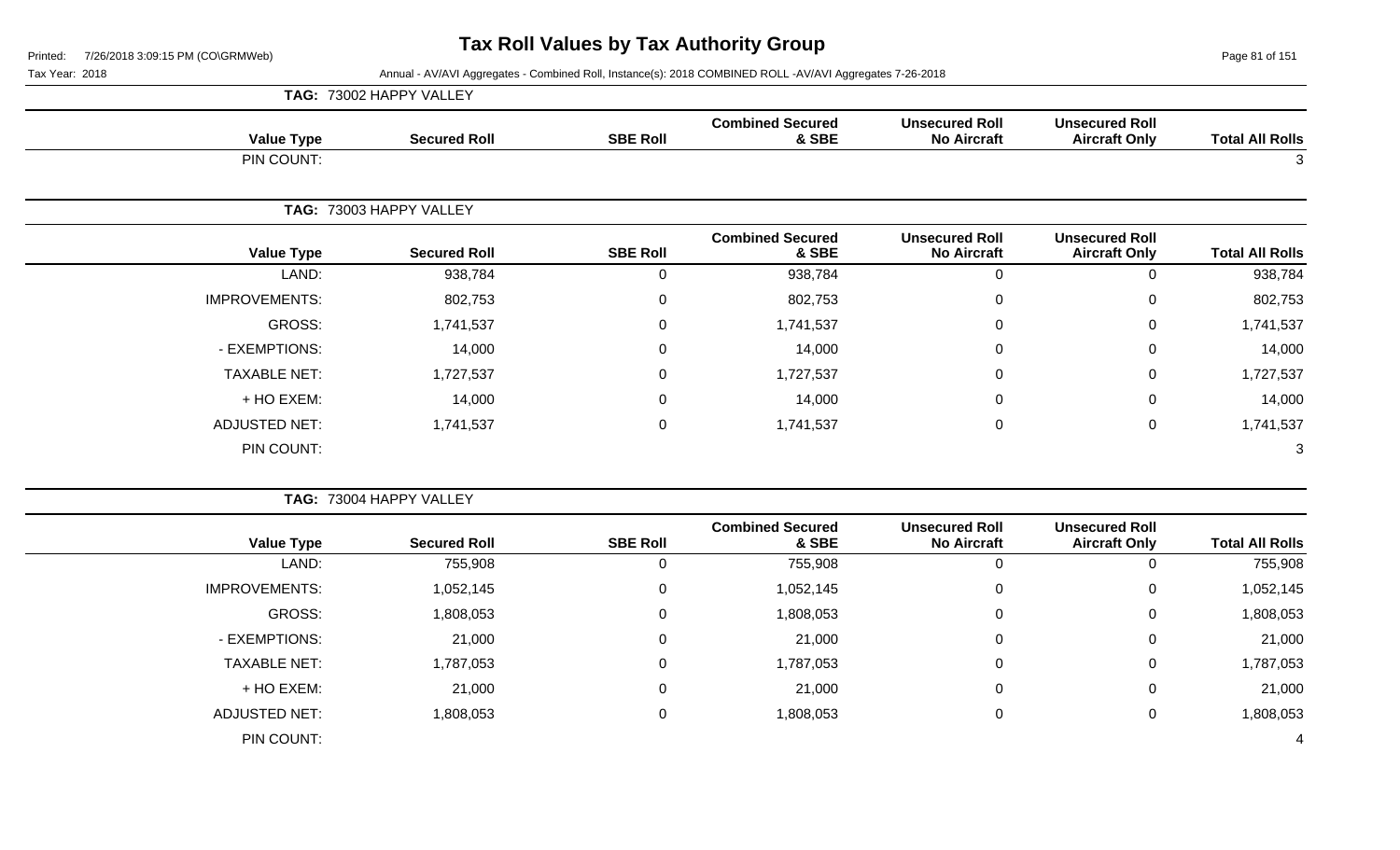# **Tax Roll Values by Tax Authority Group**

|            | <b>TAG: 73005 HAPPY VALLEY</b> |                 |                                  |                                             |                                               |                        |
|------------|--------------------------------|-----------------|----------------------------------|---------------------------------------------|-----------------------------------------------|------------------------|
| Value Type | Secured Roll                   | <b>SBE Roll</b> | <b>Combined Secured</b><br>& SBE | <b>Unsecured Roll</b><br><b>No Aircraft</b> | <b>Unsecured Roll</b><br><b>Aircraft Only</b> | <b>Total All Rolls</b> |
| LAND:      | 101,231                        |                 | 101,231                          |                                             |                                               | 101,231                |

| <b>IMPROVEMENTS:</b> | 56,832  | 56,832  |  | 56,832  |
|----------------------|---------|---------|--|---------|
| GROSS:               | 158,063 | 158,063 |  | 158,063 |
| <b>TAXABLE NET:</b>  | 158,063 | 158,063 |  | 158,063 |
| ADJUSTED NET:        | 158,063 | 158,063 |  | 158,063 |
| PIN COUNT:           |         |         |  | ົ       |

|                      | TAG: 79001 LOMA PRIETA |                 |                                  |                                             |                                               |                        |
|----------------------|------------------------|-----------------|----------------------------------|---------------------------------------------|-----------------------------------------------|------------------------|
| <b>Value Type</b>    | <b>Secured Roll</b>    | <b>SBE Roll</b> | <b>Combined Secured</b><br>& SBE | <b>Unsecured Roll</b><br><b>No Aircraft</b> | <b>Unsecured Roll</b><br><b>Aircraft Only</b> | <b>Total All Rolls</b> |
| LAND:                | 7,579,949              | 0               | 7,579,949                        |                                             | 0                                             | 7,579,949              |
| <b>IMPROVEMENTS:</b> | 5,897,983              | $\mathbf 0$     | 5,897,983                        | 0                                           | 0                                             | 5,897,983              |
| PERSONAL PROP:       | 0                      | $\mathbf 0$     | $\mathbf 0$                      | 31,164                                      | $\mathbf 0$                                   | 31,164                 |
| GROSS:               | 13,477,932             | $\mathbf 0$     | 13,477,932                       | 31,164                                      | $\mathbf 0$                                   | 13,509,096             |
| - EXEMPTIONS:        | 84,225                 | $\mathbf{0}$    | 84,225                           | $\mathbf 0$                                 | $\mathbf 0$                                   | 84,225                 |
| <b>TAXABLE NET:</b>  | 13,393,707             | $\mathbf{0}$    | 13,393,707                       | 31,164                                      | $\mathbf 0$                                   | 13,424,871             |
| + HO EXEM:           | 84,000                 | $\mathbf 0$     | 84,000                           | 0                                           | $\mathbf 0$                                   | 84,000                 |
| <b>ADJUSTED NET:</b> | 13,477,707             | 0               | 13,477,707                       | 31,164                                      | $\mathbf 0$                                   | 13,508,871             |
| PIN COUNT:           |                        |                 |                                  |                                             |                                               | 23                     |

|  | TAG: 79004 LOMA PRIETA |
|--|------------------------|
|  |                        |

| <b>Value Type</b>    | <b>Secured Roll</b> | <b>SBE Roll</b> | <b>Combined Secured</b><br>& SBE | <b>Unsecured Roll</b><br><b>No Aircraft</b> | <b>Unsecured Roll</b><br><b>Aircraft Only</b> | <b>Total All Rolls</b> |
|----------------------|---------------------|-----------------|----------------------------------|---------------------------------------------|-----------------------------------------------|------------------------|
| LAND:                | 16,838,227          |                 | 16,838,227                       |                                             |                                               | 16,838,227             |
| <b>IMPROVEMENTS:</b> | 12,280,782          |                 | 12,280,782                       |                                             |                                               | 12,280,782             |
| PERSONAL PROP:       | 25,000              |                 | 25,000                           |                                             |                                               | 25,000                 |
| GROSS:               | 29,144,009          |                 | 29,144,009                       |                                             |                                               | 29,144,009             |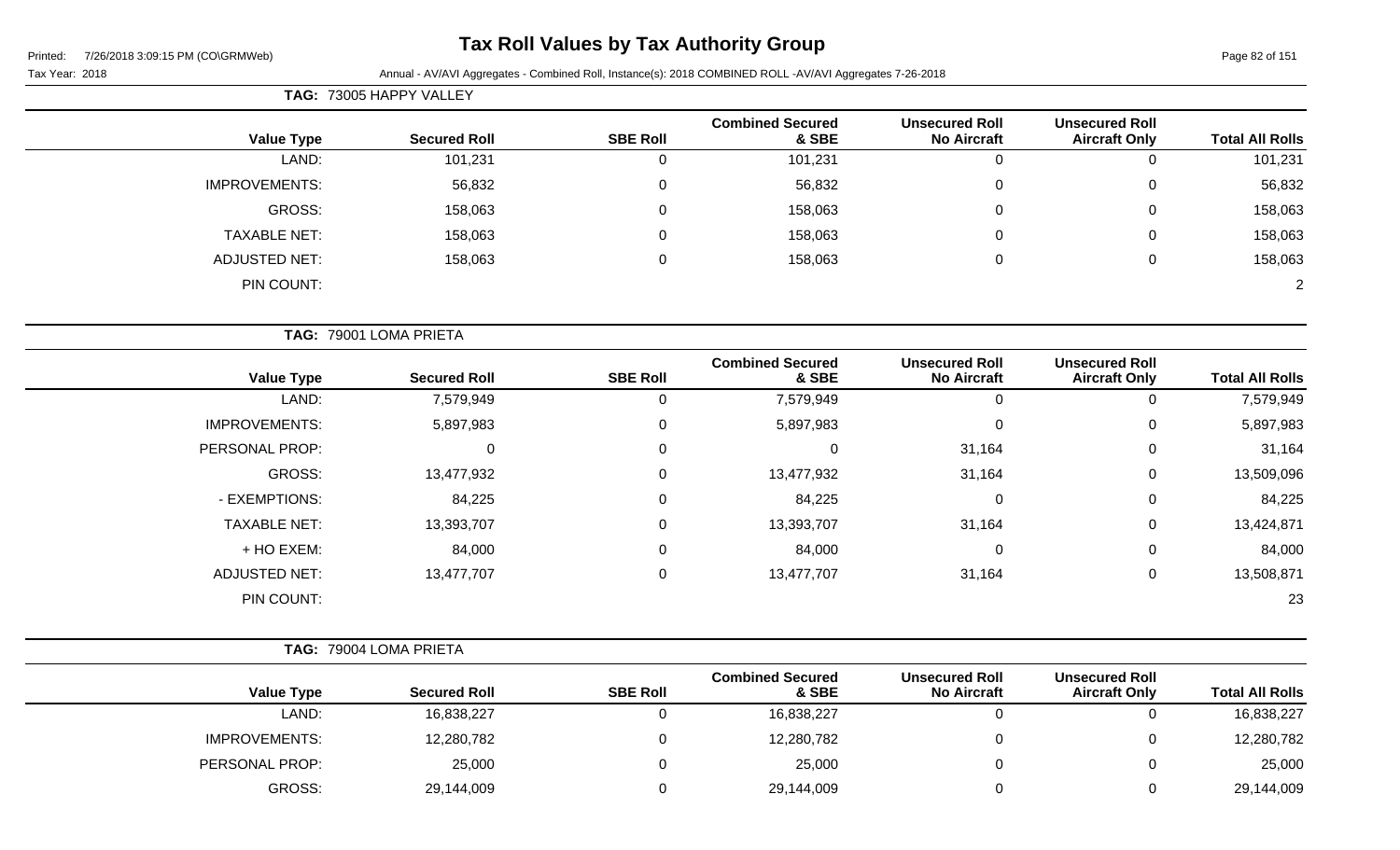# **Tax Roll Values by Tax Authority Group**

| TAG: 79004 LOMA PRIETA |                        |                 |                                  |                                             |                                               |                        |
|------------------------|------------------------|-----------------|----------------------------------|---------------------------------------------|-----------------------------------------------|------------------------|
| <b>Value Type</b>      | <b>Secured Roll</b>    | <b>SBE Roll</b> | <b>Combined Secured</b><br>& SBE | <b>Unsecured Roll</b><br><b>No Aircraft</b> | <b>Unsecured Roll</b><br><b>Aircraft Only</b> | <b>Total All Rolls</b> |
| - EXEMPTIONS:          | 166,290                | 0               | 166,290                          | O                                           | U                                             | 166,290                |
| <b>TAXABLE NET:</b>    | 28,977,719             | 0               | 28,977,719                       | 0                                           | 0                                             | 28,977,719             |
| + HO EXEM:             | 161,000                | 0               | 161,000                          | $\Omega$                                    | 0                                             | 161,000                |
| <b>ADJUSTED NET:</b>   | 29,138,719             | 0               | 29,138,719                       | 0                                           | 0                                             | 29,138,719             |
| PIN COUNT:             |                        |                 |                                  |                                             |                                               | 81                     |
|                        |                        |                 |                                  |                                             |                                               |                        |
|                        | TAG: 79012 LOMA PRIETA |                 |                                  |                                             |                                               |                        |

| <b>Value Type</b>    | <b>Secured Roll</b> | <b>SBE Roll</b> | <b>Combined Secured</b><br>& SBE | <b>Unsecured Roll</b><br><b>No Aircraft</b> | <b>Unsecured Roll</b><br><b>Aircraft Only</b> | <b>Total All Rolls</b> |
|----------------------|---------------------|-----------------|----------------------------------|---------------------------------------------|-----------------------------------------------|------------------------|
| LAND:                | 1,346,078           | 0               | 1,346,078                        | 0                                           |                                               | 1,346,078              |
| <b>IMPROVEMENTS:</b> | 976,164             | 0               | 976,164                          | 0                                           | 0                                             | 976,164                |
| GROSS:               | 2,322,242           | 0               | 2,322,242                        | $\mathbf 0$                                 | 0                                             | 2,322,242              |
| - EXEMPTIONS:        | 7,000               | 0               | 7,000                            | 0                                           | 0                                             | 7,000                  |
| <b>TAXABLE NET:</b>  | 2,315,242           | 0               | 2,315,242                        | $\mathbf 0$                                 | 0                                             | 2,315,242              |
| + HO EXEM:           | 7,000               | 0               | 7,000                            | $\mathbf 0$                                 | $\mathbf 0$                                   | 7,000                  |
| <b>ADJUSTED NET:</b> | 2,322,242           | 0               | 2,322,242                        | $\mathbf 0$                                 | 0                                             | 2,322,242              |
| PIN COUNT:           |                     |                 |                                  |                                             |                                               | 8                      |

|                      | <b>TAG: 79014 LOMA PRIETA</b> |                 |                                  |                                             |                                               |                        |
|----------------------|-------------------------------|-----------------|----------------------------------|---------------------------------------------|-----------------------------------------------|------------------------|
| <b>Value Type</b>    | <b>Secured Roll</b>           | <b>SBE Roll</b> | <b>Combined Secured</b><br>& SBE | <b>Unsecured Roll</b><br><b>No Aircraft</b> | <b>Unsecured Roll</b><br><b>Aircraft Only</b> | <b>Total All Rolls</b> |
| LAND:                | 4,863,237                     |                 | 4,863,237                        |                                             | 0                                             | 4,863,237              |
| <b>IMPROVEMENTS:</b> | 3,503,460                     |                 | 3,503,460                        | 0                                           | 0                                             | 3,503,460              |
| GROSS:               | 8,366,697                     |                 | 8,366,697                        | 0                                           | 0                                             | 8,366,697              |
| - EXEMPTIONS:        | 35,000                        |                 | 35,000                           | 0                                           | 0                                             | 35,000                 |
| <b>TAXABLE NET:</b>  | 8,331,697                     |                 | 8,331,697                        | 0                                           | 0                                             | 8,331,697              |
| + HO EXEM:           | 35,000                        |                 | 35,000                           |                                             | 0                                             | 35,000                 |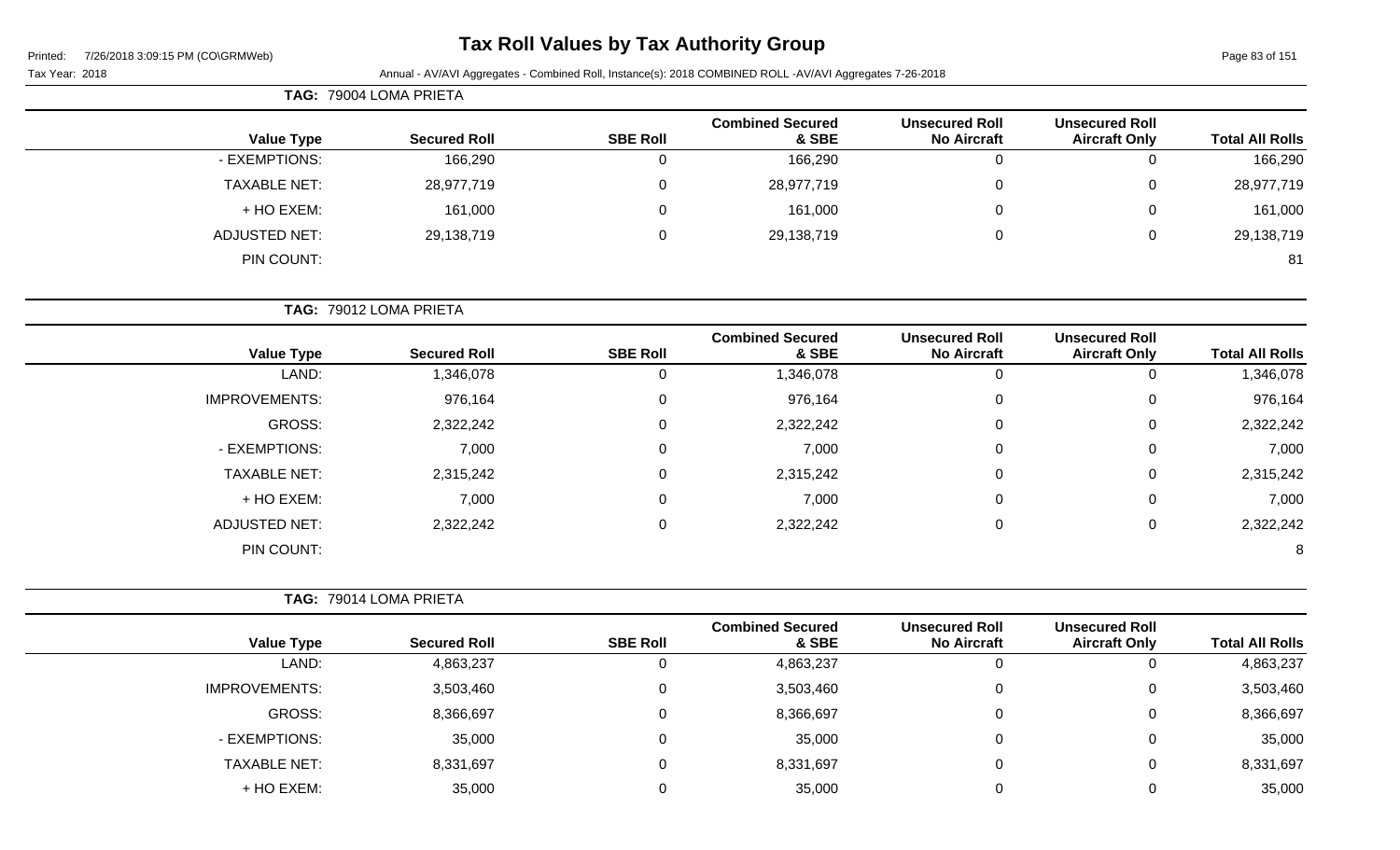Page 84 of 151

Tax Year: 2018 Annual - AV/AVI Aggregates - Combined Roll, Instance(s): 2018 COMBINED ROLL -AV/AVI Aggregates 7-26-2018

| <b>Total All Rolls</b> | <b>Unsecured Roll</b><br><b>Aircraft Only</b> | <b>Unsecured Roll</b><br><b>No Aircraft</b> | <b>Combined Secured</b><br>& SBE | <b>SBE Roll</b> | <b>Secured Roll</b>    | <b>Value Type</b>    |
|------------------------|-----------------------------------------------|---------------------------------------------|----------------------------------|-----------------|------------------------|----------------------|
| 8,366,697              | 0                                             | 0                                           | 8,366,697                        | 0               | 8,366,697              | <b>ADJUSTED NET:</b> |
| 19                     |                                               |                                             |                                  |                 |                        | PIN COUNT:           |
|                        |                                               |                                             |                                  |                 | TAG: 79021 LOMA PRIETA |                      |
| <b>Total All Rolls</b> | <b>Unsecured Roll</b><br><b>Aircraft Only</b> | <b>Unsecured Roll</b><br><b>No Aircraft</b> | <b>Combined Secured</b><br>& SBE | <b>SBE Roll</b> | <b>Secured Roll</b>    | <b>Value Type</b>    |
| 156,854                | 0                                             | 0                                           | 156,854                          | 0               | 156,854                | LAND:                |
| 438,266                | $\mathbf 0$                                   | 0                                           | 438,266                          | 0               | 438,266                | <b>IMPROVEMENTS:</b> |
| 595,120                | $\mathbf 0$                                   | 0                                           | 595,120                          | 0               | 595,120                | GROSS:               |
| 7,000                  | $\overline{0}$                                | 0                                           | 7,000                            | 0               | 7,000                  | - EXEMPTIONS:        |
| 588,120                | $\mathbf 0$                                   | 0                                           | 588,120                          | 0               | 588,120                | <b>TAXABLE NET:</b>  |
| 7,000                  | $\mathbf 0$                                   | 0                                           | 7,000                            | 0               | 7,000                  | + HO EXEM:           |
| 595,120                | $\overline{0}$                                | 0                                           | 595,120                          | 0               | 595,120                | <b>ADJUSTED NET:</b> |
|                        |                                               |                                             |                                  |                 |                        | PIN COUNT:           |

**TAG:** 79022 LOMA PRIETA

**TAG:** 79014 LOMA PRIETA

| <b>Total All Rolls</b> | <b>Unsecured Roll</b><br><b>Aircraft Only</b> | <b>Unsecured Roll</b><br><b>No Aircraft</b> | <b>Combined Secured</b><br>& SBE | <b>SBE Roll</b> | <b>Secured Roll</b> | <b>Value Type</b>    |
|------------------------|-----------------------------------------------|---------------------------------------------|----------------------------------|-----------------|---------------------|----------------------|
| 662,344                | 0                                             | 0                                           | 662,344                          |                 | 662,344             | LAND:                |
| 993,516                | 0                                             | 0                                           | 993,516                          | 0               | 993,516             | <b>IMPROVEMENTS:</b> |
| 1,655,860              | 0                                             | 0                                           | 1,655,860                        | 0               | 1,655,860           | GROSS:               |
| 7,000                  | 0                                             | 0                                           | 7,000                            | 0               | 7,000               | - EXEMPTIONS:        |
| 1,648,860              | 0                                             | 0                                           | 1,648,860                        | 0               | 1,648,860           | <b>TAXABLE NET:</b>  |
| 7,000                  | 0                                             | 0                                           | 7,000                            | 0               | 7,000               | + HO EXEM:           |
| 1,655,860              | 0                                             | 0                                           | 1,655,860                        | 0               | 1,655,860           | <b>ADJUSTED NET:</b> |
|                        |                                               |                                             |                                  |                 |                     | PIN COUNT:           |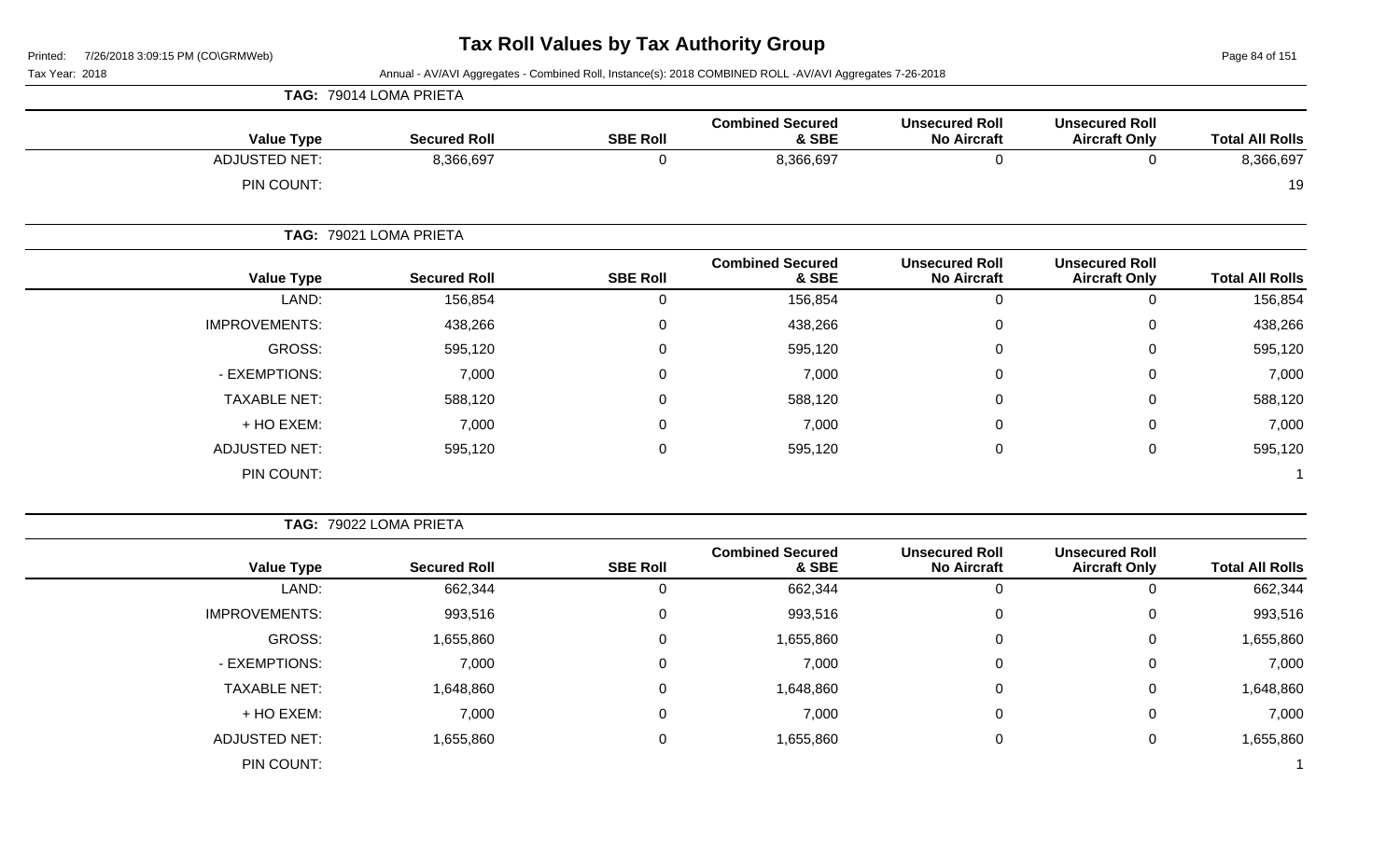# **Tax Roll Values by Tax Authority Group**

Tax Year: 2018 Annual - AV/AVI Aggregates - Combined Roll, Instance(s): 2018 COMBINED ROLL -AV/AVI Aggregates 7-26-2018

| <b>Total All Rolls</b> | <b>Unsecured Roll</b><br><b>Aircraft Only</b> | <b>Unsecured Roll</b><br><b>No Aircraft</b> | <b>Combined Secured</b><br>& SBE | <b>SBE Roll</b> | <b>Secured Roll</b> | <b>Value Type</b>    |
|------------------------|-----------------------------------------------|---------------------------------------------|----------------------------------|-----------------|---------------------|----------------------|
| 21,011,548             | 0                                             | 0                                           | 21,011,548                       |                 | 21,011,548          | LAND:                |
| 20,808,518             | $\mathbf 0$                                   | 0                                           | 20,808,518                       | 0               | 20,808,518          | <b>IMPROVEMENTS:</b> |
| 8,540                  | $\mathbf 0$                                   | 8,540                                       |                                  | $\Omega$        | 0                   | PERSONAL PROP:       |
| 41,828,606             | $\mathbf 0$                                   | 8,540                                       | 41,820,066                       | $\Omega$        | 41,820,066          | GROSS:               |
| 280,829                | $\mathbf 0$                                   | 0                                           | 280,829                          | $\Omega$        | 280,829             | - EXEMPTIONS:        |
| 41,547,777             | $\mathbf 0$                                   | 8,540                                       | 41,539,237                       | $\Omega$        | 41,539,237          | <b>TAXABLE NET:</b>  |
| 280,000                | $\overline{0}$                                | 0                                           | 280,000                          | 0               | 280,000             | + HO EXEM:           |
| 41,827,777             | $\mathbf{0}$                                  | 8,540                                       | 41,819,237                       |                 | 41,819,237          | <b>ADJUSTED NET:</b> |
| 65                     |                                               |                                             |                                  |                 |                     | PIN COUNT:           |

**TAG:** 79031 LOMA PRIETA

**TAG:** 79030 LOMA PRIETA

| <b>Value Type</b>    | <b>Secured Roll</b>    | <b>SBE Roll</b> | <b>Combined Secured</b><br>& SBE | <b>Unsecured Roll</b><br><b>No Aircraft</b> | <b>Unsecured Roll</b><br><b>Aircraft Only</b> | <b>Total All Rolls</b> |
|----------------------|------------------------|-----------------|----------------------------------|---------------------------------------------|-----------------------------------------------|------------------------|
| LAND:                | 39,746,400             | 0               | 39,746,400                       | $\mathbf 0$                                 | 0                                             | 39,746,400             |
| <b>IMPROVEMENTS:</b> | 35,076,201             | 0               | 35,076,201                       | $\mathbf 0$                                 | 0                                             | 35,076,201             |
| PERSONAL PROP:       | 0                      | $\Omega$        | 0                                | 5,097                                       | 0                                             | 5,097                  |
| GROSS:               | 74,822,601             | $\Omega$        | 74,822,601                       | 5,097                                       | 0                                             | 74,827,698             |
| - EXEMPTIONS:        | 482,928                | 0               | 482,928                          | $\mathbf 0$                                 | 0                                             | 482,928                |
| <b>TAXABLE NET:</b>  | 74,339,673             | 0               | 74,339,673                       | 5,097                                       | $\mathbf 0$                                   | 74,344,770             |
| + HO EXEM:           | 481,600                | $\Omega$        | 481,600                          | $\mathbf 0$                                 | $\mathbf 0$                                   | 481,600                |
| <b>ADJUSTED NET:</b> | 74,821,273             | $\Omega$        | 74,821,273                       | 5,097                                       | 0                                             | 74,826,370             |
| PIN COUNT:           |                        |                 |                                  |                                             |                                               | 118                    |
|                      | TAG: 79032 LOMA PRIETA |                 |                                  |                                             |                                               |                        |
| <b>Value Type</b>    | <b>Secured Roll</b>    | <b>SBE Roll</b> | <b>Combined Secured</b><br>& SBE | <b>Unsecured Roll</b><br><b>No Aircraft</b> | <b>Unsecured Roll</b><br><b>Aircraft Only</b> | <b>Total All Rolls</b> |

LAND: 432,241,576 0 432,241,576 0 0 432,241,576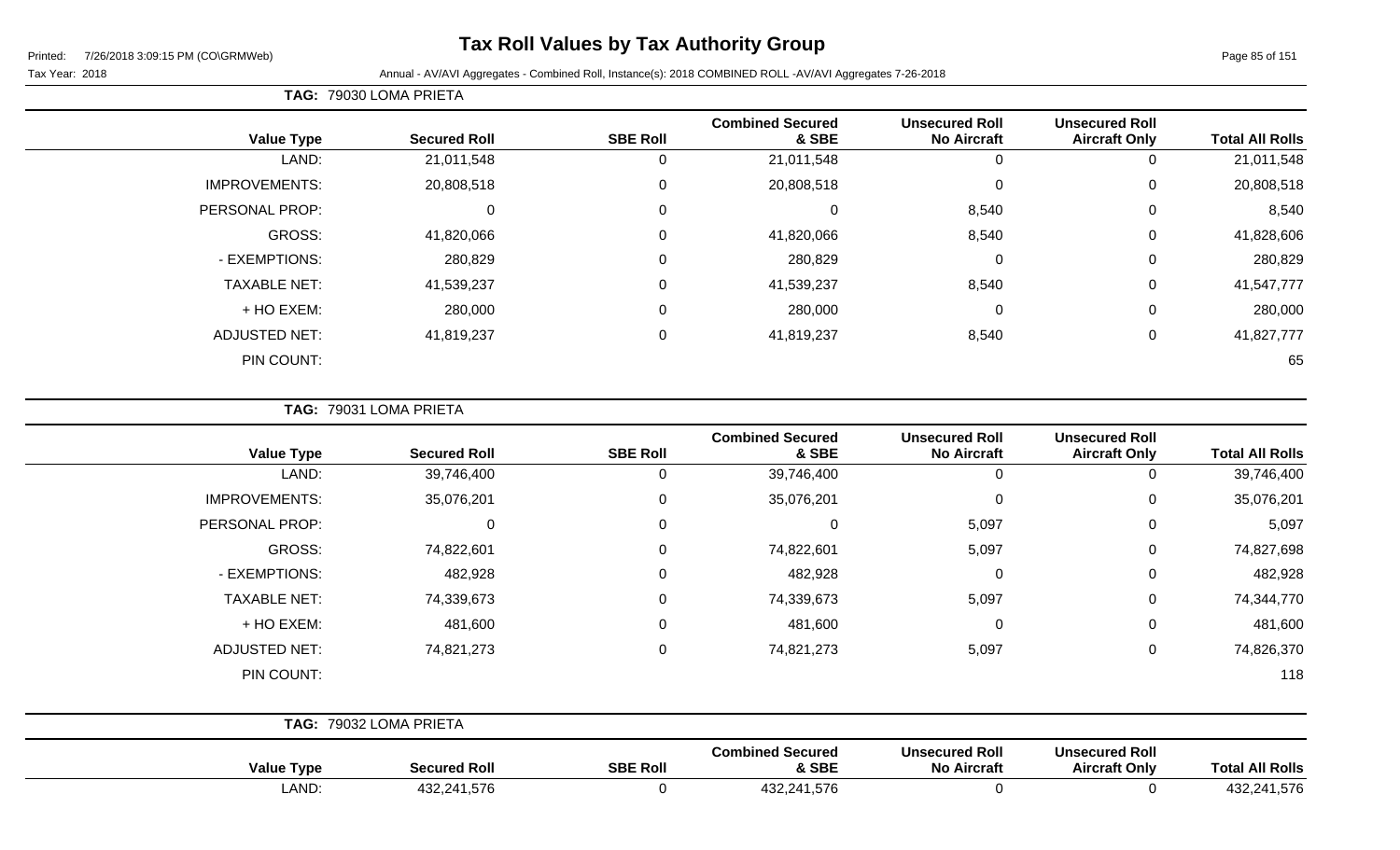# **Tax Roll Values by Tax Authority Group**

Tax Year: 2018 Annual - AV/AVI Aggregates - Combined Roll, Instance(s): 2018 COMBINED ROLL -AV/AVI Aggregates 7-26-2018

| <b>Total All Rolls</b> | <b>Unsecured Roll</b><br><b>Aircraft Only</b> | <b>Unsecured Roll</b><br><b>No Aircraft</b> | <b>Combined Secured</b><br>& SBE | <b>SBE Roll</b> | <b>Secured Roll</b> | <b>Value Type</b>    |
|------------------------|-----------------------------------------------|---------------------------------------------|----------------------------------|-----------------|---------------------|----------------------|
| 347,263,445            | 0                                             | 791,743                                     | 346,471,702                      | 0               | 346,471,702         | <b>IMPROVEMENTS:</b> |
| 992,329                | 0                                             | 985,829                                     | 6,500                            | 0               | 6,500               | PERSONAL PROP:       |
| 780,497,350            | 0                                             | 1,777,572                                   | 778,719,778                      | 0               | 778,719,778         | GROSS:               |
| 5,677,188              | 0                                             | 0                                           | 5,677,188                        | 0               | 5,677,188           | - EXEMPTIONS:        |
| 774,820,162            | 0                                             | 1,777,572                                   | 773,042,590                      | 0               | 773,042,590         | <b>TAXABLE NET:</b>  |
| 4,202,800              | 0                                             | 0                                           | 4,202,800                        | 0               | 4,202,800           | + HO EXEM:           |
| 779,022,962            | 0                                             | 1,777,572                                   | 777,245,390                      | 0               | 777,245,390         | <b>ADJUSTED NET:</b> |
| 1,293                  |                                               |                                             |                                  |                 |                     | PIN COUNT:           |
|                        |                                               |                                             |                                  |                 |                     |                      |

**TAG:** 79033 LOMA PRIETA

**TAG:** 79032 LOMA PRIETA

| <b>Value Type</b>    | <b>Secured Roll</b> | <b>SBE Roll</b> | <b>Combined Secured</b><br>& SBE | <b>Unsecured Roll</b><br><b>No Aircraft</b> | <b>Unsecured Roll</b><br><b>Aircraft Only</b> | <b>Total All Rolls</b> |
|----------------------|---------------------|-----------------|----------------------------------|---------------------------------------------|-----------------------------------------------|------------------------|
| LAND:                | 21,979,007          | U               | 21,979,007                       |                                             | 0                                             | 21,979,007             |
| <b>IMPROVEMENTS:</b> | 21,316,825          | 0               | 21,316,825                       | $\mathbf{0}$                                | 0                                             | 21,316,825             |
| PERSONAL PROP:       | 0                   | 0               | 0                                | 5,944                                       | 0                                             | 5,944                  |
| GROSS:               | 43,295,832          | 0               | 43,295,832                       | 5,944                                       | 0                                             | 43,301,776             |
| - EXEMPTIONS:        | 407,929             | 0               | 407,929                          | $\Omega$                                    | 0                                             | 407,929                |
| <b>TAXABLE NET:</b>  | 42,887,903          | 0               | 42,887,903                       | 5,944                                       | 0                                             | 42,893,847             |
| + HO EXEM:           | 273,000             | 0               | 273,000                          | $\Omega$                                    | 0                                             | 273,000                |
| <b>ADJUSTED NET:</b> | 43,160,903          | 0               | 43,160,903                       | 5,944                                       | 0                                             | 43,166,847             |
| PIN COUNT:           |                     |                 |                                  |                                             |                                               | 63                     |

|                      | TAG: 79034 LOMA PRIETA |                 |                                  |                                             |                                               |                        |
|----------------------|------------------------|-----------------|----------------------------------|---------------------------------------------|-----------------------------------------------|------------------------|
| Value Type           | <b>Secured Roll</b>    | <b>SBE Roll</b> | <b>Combined Secured</b><br>& SBE | <b>Unsecured Roll</b><br><b>No Aircraft</b> | <b>Unsecured Roll</b><br><b>Aircraft Only</b> | <b>Total All Rolls</b> |
| LAND:                | 2,743,974              |                 | 2,743,974                        |                                             |                                               | 2,743,974              |
| <b>IMPROVEMENTS:</b> | 2,455,197              |                 | 2,455,197                        |                                             |                                               | 2,455,197              |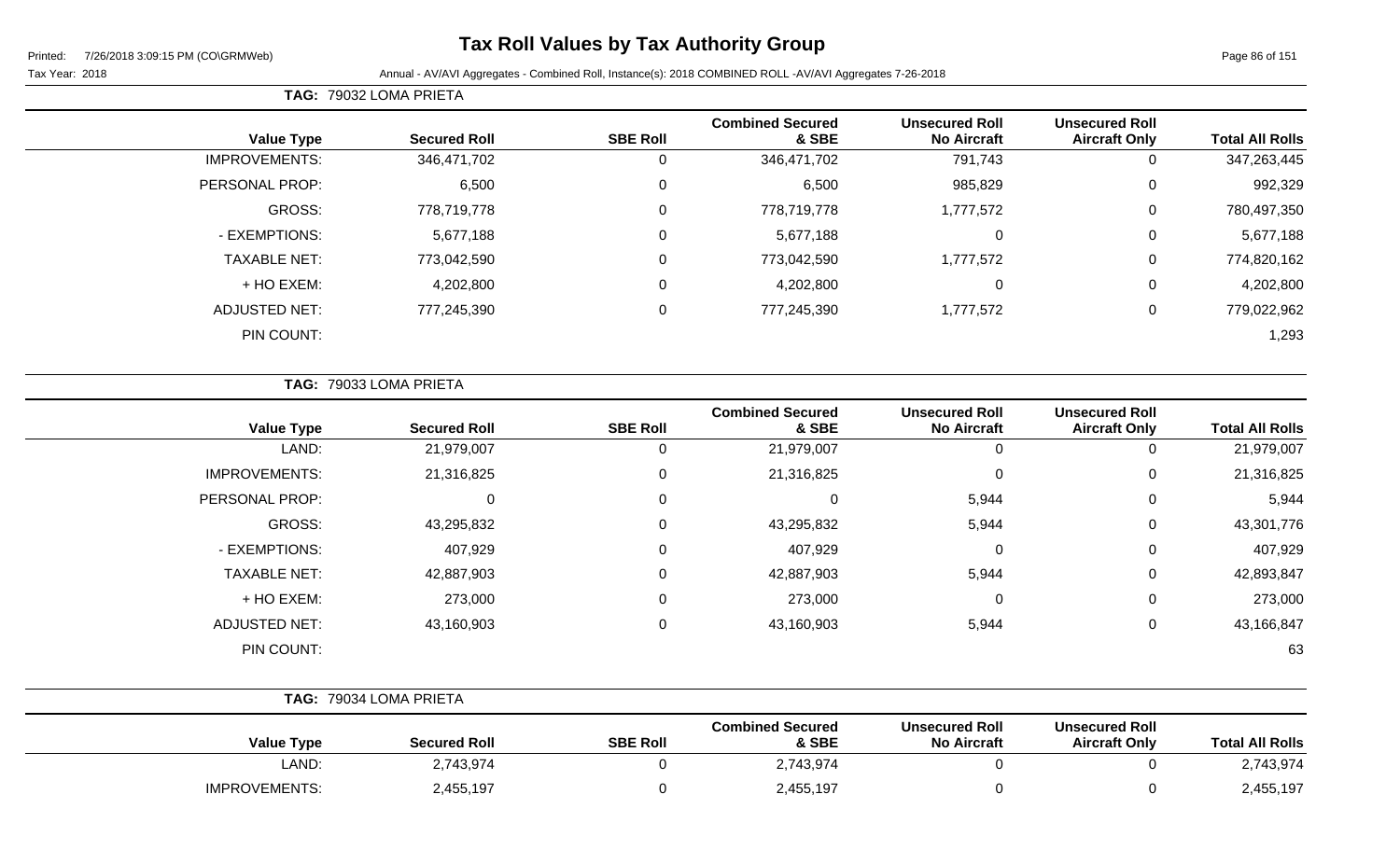# **Tax Roll Values by Tax Authority Group**

### Tax Year: 2018 Annual - AV/AVI Aggregates - Combined Roll, Instance(s): 2018 COMBINED ROLL -AV/AVI Aggregates 7-26-2018

|                      | TAG: 79034 LOMA PRIETA |                 |                                  |                                             |                                               |                        |
|----------------------|------------------------|-----------------|----------------------------------|---------------------------------------------|-----------------------------------------------|------------------------|
| <b>Value Type</b>    | <b>Secured Roll</b>    | <b>SBE Roll</b> | <b>Combined Secured</b><br>& SBE | <b>Unsecured Roll</b><br><b>No Aircraft</b> | <b>Unsecured Roll</b><br><b>Aircraft Only</b> | <b>Total All Rolls</b> |
| GROSS:               | 5,199,171              | 0               | 5,199,171                        | $\mathbf 0$                                 | $\mathbf 0$                                   | 5,199,171              |
| - EXEMPTIONS:        | 21,000                 | $\mathbf 0$     | 21,000                           | $\mathbf 0$                                 | 0                                             | 21,000                 |
| <b>TAXABLE NET:</b>  | 5,178,171              | $\mathbf 0$     | 5,178,171                        | 0                                           | 0                                             | 5,178,171              |
| + HO EXEM:           | 21,000                 | 0               | 21,000                           | $\mathbf 0$                                 | 0                                             | 21,000                 |
| <b>ADJUSTED NET:</b> | 5,199,171              | $\mathsf 0$     | 5,199,171                        | $\mathbf 0$                                 | $\mathbf 0$                                   | 5,199,171              |
| PIN COUNT:           |                        |                 |                                  |                                             |                                               | 9                      |
|                      | TAG: 79035 LOMA PRIETA |                 |                                  |                                             |                                               |                        |
| <b>Value Type</b>    | <b>Secured Roll</b>    | <b>SBE Roll</b> | <b>Combined Secured</b><br>& SBE | <b>Unsecured Roll</b><br><b>No Aircraft</b> | <b>Unsecured Roll</b><br><b>Aircraft Only</b> | <b>Total All Rolls</b> |
| LAND:                | 5,667,423              | 0               | 5,667,423                        | $\mathbf 0$                                 | $\mathbf 0$                                   | 5,667,423              |
| IMPROVEMENTS:        | 2,949,802              | $\mathbf 0$     | 2,949,802                        | $\mathbf 0$                                 | $\mathbf 0$                                   | 2,949,802              |
| GROSS:               | 8,617,225              | $\mathbf 0$     | 8,617,225                        | $\mathbf 0$                                 | $\mathbf 0$                                   | 8,617,225              |
| - EXEMPTIONS:        | 42,000                 | 0               | 42,000                           | 0                                           | 0                                             | 42,000                 |
| <b>TAXABLE NET:</b>  | 8,575,225              | 0               | 8,575,225                        | $\mathbf 0$                                 | $\mathbf 0$                                   | 8,575,225              |
| + HO EXEM:           | 42,000                 | 0               | 42,000                           | $\mathbf 0$                                 | $\mathbf 0$                                   | 42,000                 |
| <b>ADJUSTED NET:</b> | 8,617,225              | 0               | 8,617,225                        | $\mathbf 0$                                 | 0                                             | 8,617,225              |

PIN COUNT: 18

|                      | TAG: 79036 LOMA PRIETA |                 |                                  |                                             |                                               |                        |
|----------------------|------------------------|-----------------|----------------------------------|---------------------------------------------|-----------------------------------------------|------------------------|
| <b>Value Type</b>    | <b>Secured Roll</b>    | <b>SBE Roll</b> | <b>Combined Secured</b><br>& SBE | <b>Unsecured Roll</b><br><b>No Aircraft</b> | <b>Unsecured Roll</b><br><b>Aircraft Only</b> | <b>Total All Rolls</b> |
| LAND:                | 156,784                | 0               | 156,784                          | 0                                           |                                               | 156,784                |
| <b>IMPROVEMENTS:</b> | 659,714                | 0               | 659,714                          | $\Omega$                                    |                                               | 659,714                |
| GROSS:               | 816,498                | 0               | 816,498                          | 0                                           |                                               | 816,498                |
| - EXEMPTIONS:        | 7,000                  | 0               | 7,000                            | $\overline{0}$                              |                                               | 7,000                  |
| TAXABLE NET:         | 809,498                |                 | 809,498                          |                                             |                                               | 809,498                |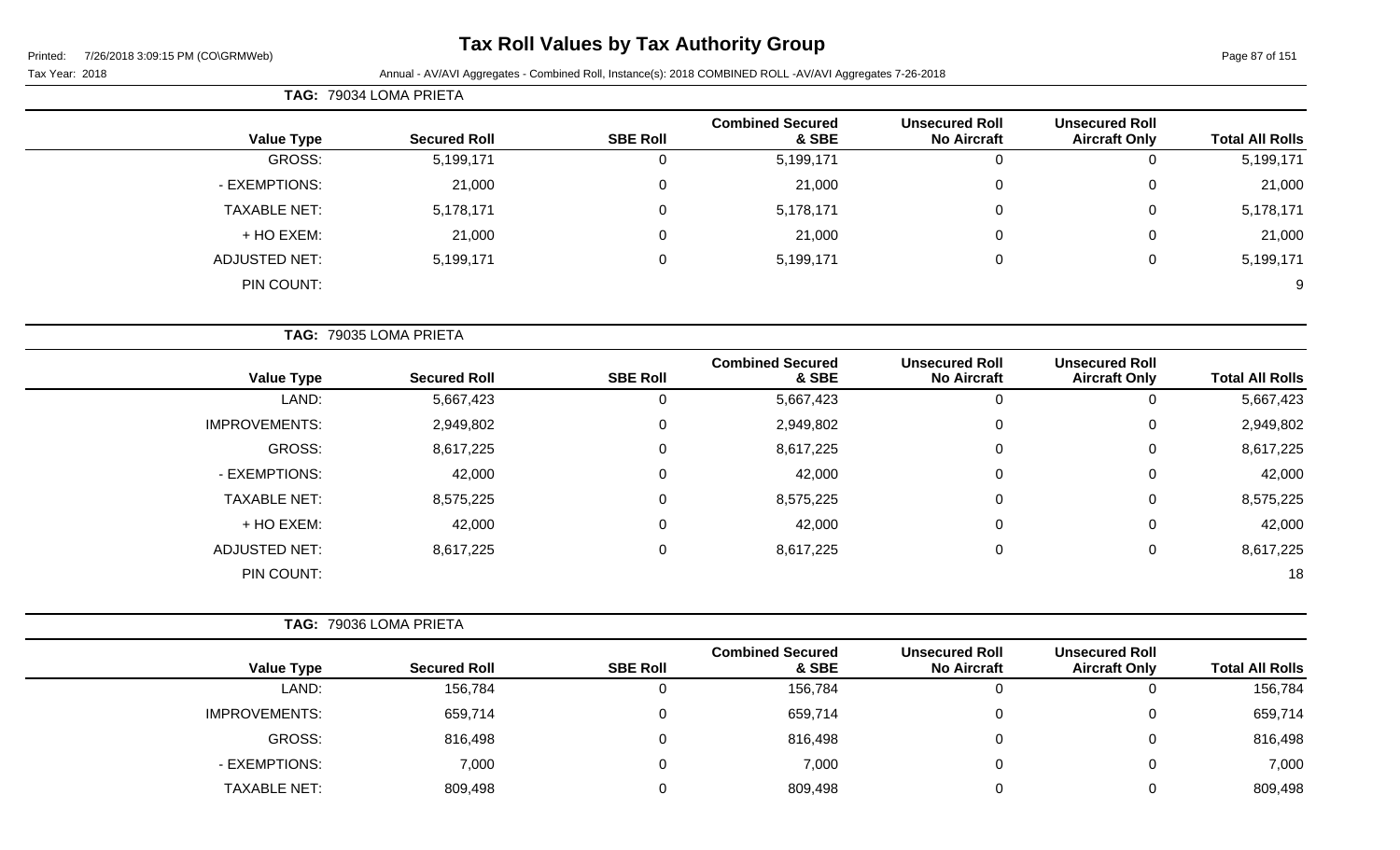# **Tax Roll Values by Tax Authority Group**

Page 88 of 151

| Tax Year: 2018             |                        |                 | Annual - AV/AVI Aggregates - Combined Roll, Instance(s): 2018 COMBINED ROLL -AV/AVI Aggregates 7-26-2018 |                                             |                                               |                        |
|----------------------------|------------------------|-----------------|----------------------------------------------------------------------------------------------------------|---------------------------------------------|-----------------------------------------------|------------------------|
|                            | TAG: 79036 LOMA PRIETA |                 |                                                                                                          |                                             |                                               |                        |
| <b>Value Type</b>          | <b>Secured Roll</b>    | <b>SBE Roll</b> | <b>Combined Secured</b><br>& SBE                                                                         | <b>Unsecured Roll</b><br><b>No Aircraft</b> | <b>Unsecured Roll</b><br><b>Aircraft Only</b> | <b>Total All Rolls</b> |
| + HO EXEM:                 | 7,000                  | $\mathbf 0$     | 7,000                                                                                                    | 0                                           | $\mathsf 0$                                   | 7,000                  |
| <b>ADJUSTED NET:</b>       | 816,498                | 0               | 816,498                                                                                                  | 0                                           | $\pmb{0}$                                     | 816,498                |
| PIN COUNT:                 |                        |                 |                                                                                                          |                                             |                                               | $\overline{c}$         |
|                            | TAG: 79037 LOMA PRIETA |                 |                                                                                                          |                                             |                                               |                        |
| <b>Value Type</b>          | <b>Secured Roll</b>    | <b>SBE Roll</b> | <b>Combined Secured</b><br>& SBE                                                                         | <b>Unsecured Roll</b><br><b>No Aircraft</b> | <b>Unsecured Roll</b><br><b>Aircraft Only</b> | <b>Total All Rolls</b> |
| LAND:                      | 200,061                | $\mathbf 0$     | 200,061                                                                                                  | $\mathbf 0$                                 | $\mathsf 0$                                   | 200,061                |
| <b>IMPROVEMENTS:</b>       | 271,554                | 0               | 271,554                                                                                                  | 0                                           | $\mathbf 0$                                   | 271,554                |
| PERSONAL PROP:             | 0                      | 0               | $\mathbf 0$                                                                                              | 7,173                                       | 0                                             | 7,173                  |
| <b>GROSS:</b>              | 471,615                | 0               | 471,615                                                                                                  | 7,173                                       | 0                                             | 478,788                |
| - EXEMPTIONS:              | 7,000                  | 0               | 7,000                                                                                                    | 0                                           | 0                                             | 7,000                  |
| <b>TAXABLE NET:</b>        | 464,615                | 0               | 464,615                                                                                                  | 7,173                                       | 0                                             | 471,788                |
| + HO EXEM:                 | 7,000                  | 0               | 7,000                                                                                                    | 0                                           | 0                                             | 7,000                  |
| <b>ADJUSTED NET:</b>       | 471,615                | 0               | 471,615                                                                                                  | 7,173                                       | $\mathbf 0$                                   | 478,788                |
| PIN COUNT:                 |                        |                 |                                                                                                          |                                             |                                               | $\overline{c}$         |
| <b>TAG: 82003 LIVE OAK</b> |                        |                 |                                                                                                          |                                             |                                               |                        |
| <b>Value Type</b>          | <b>Secured Roll</b>    | <b>SBE Roll</b> | <b>Combined Secured</b><br>& SBE                                                                         | <b>Unsecured Roll</b><br><b>No Aircraft</b> | <b>Unsecured Roll</b><br><b>Aircraft Only</b> | <b>Total All Rolls</b> |
| PIN COUNT:                 |                        |                 |                                                                                                          |                                             |                                               | $\overline{2}$         |
| <b>TAG: 82040 LIVE OAK</b> |                        |                 |                                                                                                          |                                             |                                               |                        |
| <b>Value Type</b>          | <b>Secured Roll</b>    | <b>SBE Roll</b> | <b>Combined Secured</b><br>& SBE                                                                         | <b>Unsecured Roll</b><br><b>No Aircraft</b> | <b>Unsecured Roll</b><br><b>Aircraft Only</b> | <b>Total All Rolls</b> |
| LAND:                      | 2,215,337,259          | $\overline{0}$  | 2,215,337,259                                                                                            | 928,525                                     | $\mathbf 0$                                   | 2,216,265,784          |
| <b>IMPROVEMENTS:</b>       | 1,456,352,693          | 0               | 1,456,352,693                                                                                            | 11,056,355                                  | $\pmb{0}$                                     | 1,467,409,048          |
| PERSONAL PROP:             | 1,286,642              | $\mathbf 0$     | 1,286,642                                                                                                | 16,091,174                                  | $\pmb{0}$                                     | 17,377,816             |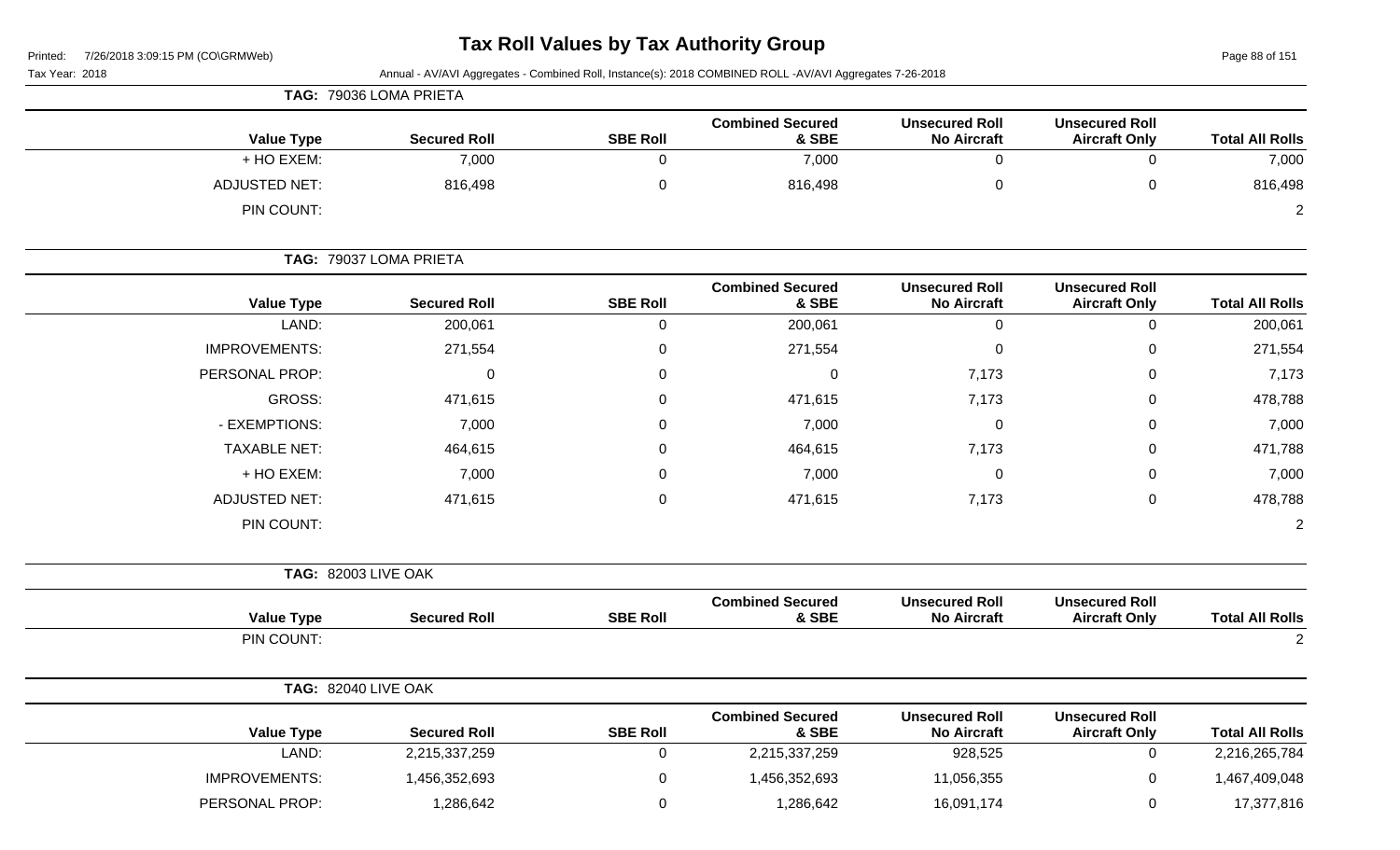# **Tax Roll Values by Tax Authority Group**

|                     | <b>TAG: 82040 LIVE OAK</b> |                 |                                  |                                             |                                               |                        |
|---------------------|----------------------------|-----------------|----------------------------------|---------------------------------------------|-----------------------------------------------|------------------------|
| <b>Value Type</b>   | <b>Secured Roll</b>        | <b>SBE Roll</b> | <b>Combined Secured</b><br>& SBE | <b>Unsecured Roll</b><br><b>No Aircraft</b> | <b>Unsecured Roll</b><br><b>Aircraft Only</b> | <b>Total All Rolls</b> |
| GROSS:              | 3,672,976,594              | υ               | 3,672,976,594                    | 28,076,054                                  | 0                                             | 3,701,052,648          |
| - EXEMPTIONS:       | 68,217,439                 | U               | 68,217,439                       | 792,019                                     | 0                                             | 69,009,458             |
| <b>TAXABLE NET:</b> | 3,604,759,155              |                 | 3,604,759,155                    | 27,284,035                                  | 0                                             | 3,632,043,190          |
| + HO EXEM:          | 21,085,533                 | 0               | 21,085,533                       | 0                                           | 0                                             | 21,085,533             |
| ADJUSTED NET:       | 3,625,844,688              | v               | 3,625,844,688                    | 27,284,035                                  | 0                                             | 3,653,128,723          |
| PIN COUNT:          |                            |                 |                                  |                                             |                                               | 8,144                  |

|                      | TAG: 83002 MOUNTAIN |                 |                                  |                                             |                                               |                        |
|----------------------|---------------------|-----------------|----------------------------------|---------------------------------------------|-----------------------------------------------|------------------------|
| <b>Value Type</b>    | <b>Secured Roll</b> | <b>SBE Roll</b> | <b>Combined Secured</b><br>& SBE | <b>Unsecured Roll</b><br><b>No Aircraft</b> | <b>Unsecured Roll</b><br><b>Aircraft Only</b> | <b>Total All Rolls</b> |
| LAND:                | 15, 158, 215        | 0               | 15,158,215                       | $\mathbf 0$                                 | 0                                             | 15,158,215             |
| <b>IMPROVEMENTS:</b> | 13,779,758          | $\mathbf 0$     | 13,779,758                       | 172,539                                     | $\mathbf 0$                                   | 13,952,297             |
| PERSONAL PROP:       | 0                   | $\mathbf 0$     | $\mathbf 0$                      | 1,019,880                                   | $\mathbf 0$                                   | 1,019,880              |
| <b>GROSS:</b>        | 28,937,973          | $\mathbf 0$     | 28,937,973                       | 1,192,419                                   | $\mathbf 0$                                   | 30,130,392             |
| - EXEMPTIONS:        | 540,253             | $\mathbf 0$     | 540,253                          | $\mathbf 0$                                 | $\mathbf 0$                                   | 540,253                |
| <b>TAXABLE NET:</b>  | 28,397,720          | $\mathbf 0$     | 28,397,720                       | 1,192,419                                   | $\mathbf 0$                                   | 29,590,139             |
| + HO EXEM:           | 210,000             | $\mathbf{0}$    | 210,000                          | 0                                           | $\mathbf 0$                                   | 210,000                |
| <b>ADJUSTED NET:</b> | 28,607,720          | $\mathbf 0$     | 28,607,720                       | 1,192,419                                   | $\mathbf 0$                                   | 29,800,139             |
| PIN COUNT:           |                     |                 |                                  |                                             |                                               | 139                    |

|                   | TAG: 83010 MOUNTAIN |                 |                                  |
|-------------------|---------------------|-----------------|----------------------------------|
| <b>Value Type</b> | <b>Secured Roll</b> | <b>SBE Roll</b> | <b>Combined Secured</b><br>& SBE |
| _AND:             | 138,770,052         |                 | 138,770,052                      |

|                      |                     |                 | <b>Combined Secured</b> | <b>Unsecured Roll</b> | <b>Unsecured Roll</b> |                        |
|----------------------|---------------------|-----------------|-------------------------|-----------------------|-----------------------|------------------------|
| <b>Value Type</b>    | <b>Secured Roll</b> | <b>SBE Roll</b> | & SBE                   | <b>No Aircraft</b>    | <b>Aircraft Only</b>  | <b>Total All Rolls</b> |
| LAND:                | 138,770,052         |                 | 138,770,052             |                       |                       | 138,770,052            |
| <b>IMPROVEMENTS:</b> | 115,690,805         |                 | 115,690,805             | 4,090,371             |                       | 119,781,176            |
| PERSONAL PROP:       | 100,330             |                 | 100,330                 | 328,556               |                       | 428,886                |
| GROSS:               | 254,561,187         |                 | 254,561,187             | 4,418,927             |                       | 258,980,114            |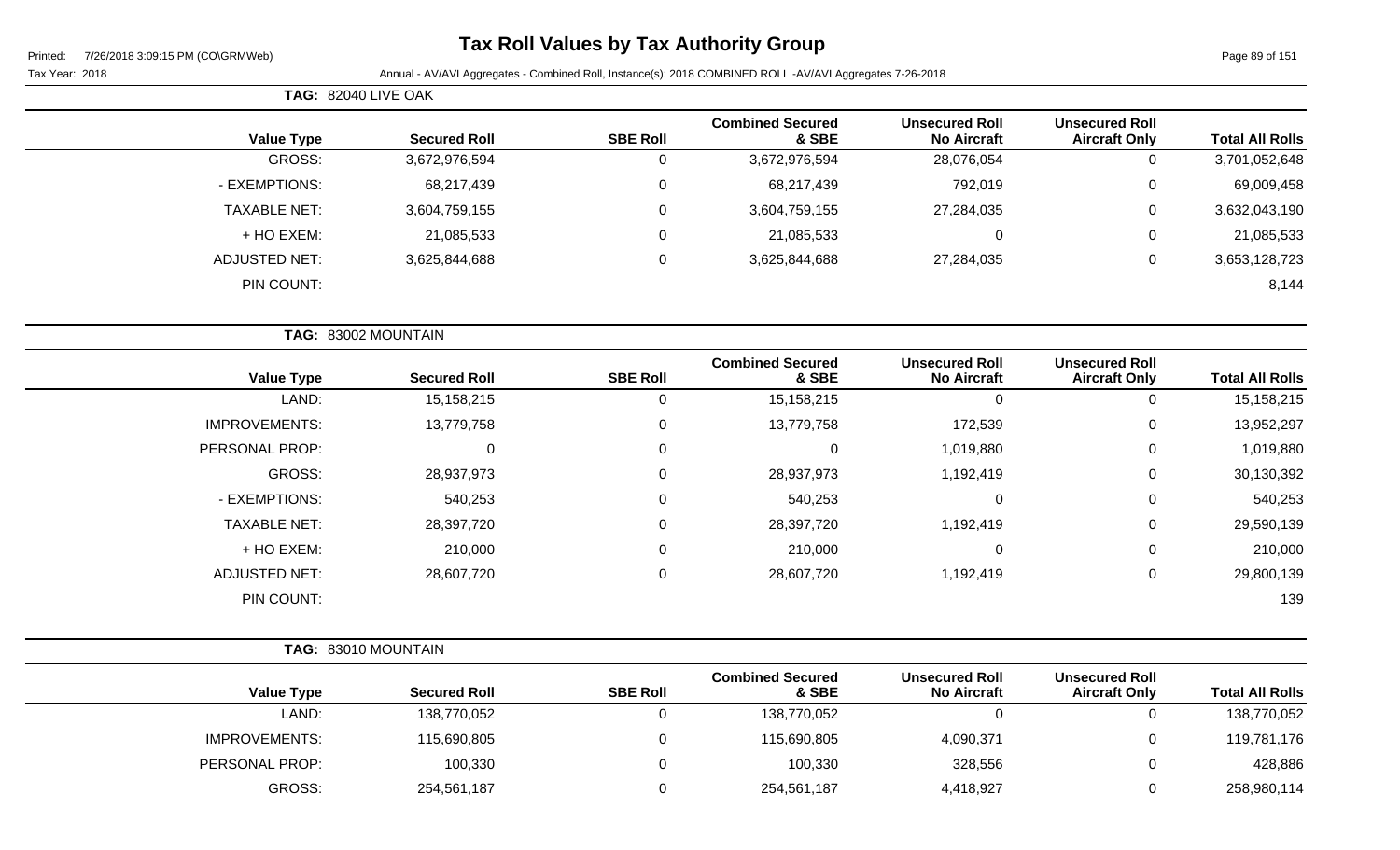| Printed: | 7/26/2018 3:09:15 PM (CO\GRMWeb) |  |
|----------|----------------------------------|--|
|          |                                  |  |

| 7/26/2018 3:09:15 PM (CO\GRMWeb)<br>Printed:<br>Tax Year: 2018 |                     |                  | <b>Tax Roll Values by Tax Authority Group</b><br>Annual - AV/AVI Aggregates - Combined Roll, Instance(s): 2018 COMBINED ROLL -AV/AVI Aggregates 7-26-2018 |                                             |                                               | Page 90 of 151         |
|----------------------------------------------------------------|---------------------|------------------|-----------------------------------------------------------------------------------------------------------------------------------------------------------|---------------------------------------------|-----------------------------------------------|------------------------|
| TAG: 83010 MOUNTAIN                                            |                     |                  |                                                                                                                                                           |                                             |                                               |                        |
| <b>Value Type</b>                                              | <b>Secured Roll</b> | <b>SBE Roll</b>  | <b>Combined Secured</b><br>& SBE                                                                                                                          | <b>Unsecured Roll</b><br><b>No Aircraft</b> | <b>Unsecured Roll</b><br><b>Aircraft Only</b> | <b>Total All Rolls</b> |
| - EXEMPTIONS:                                                  | 3,412,198           | $\mathbf 0$      | 3,412,198                                                                                                                                                 | 10,250                                      | 0                                             | 3,422,448              |
| <b>TAXABLE NET:</b>                                            | 251,148,989         | $\mathbf 0$      | 251,148,989                                                                                                                                               | 4,408,677                                   | 0                                             | 255,557,666            |
| + HO EXEM:                                                     | 1,622,600           | $\mathbf 0$      | 1,622,600                                                                                                                                                 | $\mathbf 0$                                 | $\mathbf 0$                                   | 1,622,600              |
| <b>ADJUSTED NET:</b>                                           | 252,771,589         | $\boldsymbol{0}$ | 252,771,589                                                                                                                                               | 4,408,677                                   | $\mathbf 0$                                   | 257,180,266            |
| PIN COUNT:                                                     |                     |                  |                                                                                                                                                           |                                             |                                               | 576                    |
| TAG: 86003 PACIFIC                                             |                     |                  |                                                                                                                                                           |                                             |                                               |                        |
| <b>Value Type</b>                                              | <b>Secured Roll</b> | <b>SBE Roll</b>  | <b>Combined Secured</b><br>& SBE                                                                                                                          | <b>Unsecured Roll</b><br><b>No Aircraft</b> | <b>Unsecured Roll</b><br><b>Aircraft Only</b> | <b>Total All Rolls</b> |
| LAND:                                                          | 18,409,040          | $\mathbf 0$      | 18,409,040                                                                                                                                                | $\mathbf 0$                                 | $\mathbf 0$                                   | 18,409,040             |
| <b>IMPROVEMENTS:</b>                                           | 11,053,778          | $\mathbf 0$      | 11,053,778                                                                                                                                                | 210,141                                     | 0                                             | 11,263,919             |
| PERSONAL PROP:                                                 | 2,000               | $\mathbf 0$      | 2,000                                                                                                                                                     | 282,203                                     | 0                                             | 284,203                |
| <b>GROSS:</b>                                                  | 29,464,818          | $\mathbf 0$      | 29,464,818                                                                                                                                                | 492,344                                     | $\mathbf 0$                                   | 29,957,162             |
| - EXEMPTIONS:                                                  | 199,075             | 0                | 199,075                                                                                                                                                   | 0                                           | 0                                             | 199,075                |
| <b>TAXABLE NET:</b>                                            | 29,265,743          | $\pmb{0}$        | 29,265,743                                                                                                                                                | 492,344                                     | $\mathbf 0$                                   | 29,758,087             |
| + HO EXEM:                                                     | 154,000             | 0                | 154,000                                                                                                                                                   | 0                                           | 0                                             | 154,000                |
| <b>ADJUSTED NET:</b>                                           | 29,419,743          | $\mathbf 0$      | 29,419,743                                                                                                                                                | 492,344                                     | $\mathbf 0$                                   | 29,912,087             |
| PIN COUNT:                                                     |                     |                  |                                                                                                                                                           |                                             |                                               | 87                     |

|                      |                     |                 | <b>Combined Secured</b> | <b>Unsecured Roll</b> | <b>Unsecured Roll</b> |                        |
|----------------------|---------------------|-----------------|-------------------------|-----------------------|-----------------------|------------------------|
| <b>Value Type</b>    | <b>Secured Roll</b> | <b>SBE Roll</b> | & SBE                   | <b>No Aircraft</b>    | <b>Aircraft Only</b>  | <b>Total All Rolls</b> |
| LAND:                | 13,053,174          |                 | 13,053,174              | 0                     |                       | 13,053,174             |
| <b>IMPROVEMENTS:</b> | 6,367,508           |                 | 6,367,508               | 203,194               |                       | 6,570,702              |
| PERSONAL PROP:       |                     | 0               | 0                       | 465,169               |                       | 465,169                |
| GROSS:               | 19,420,682          |                 | 19,420,682              | 668,363               |                       | 20,089,045             |
| - EXEMPTIONS:        | 348,935             |                 | 348,935                 | $\Omega$              |                       | 348,935                |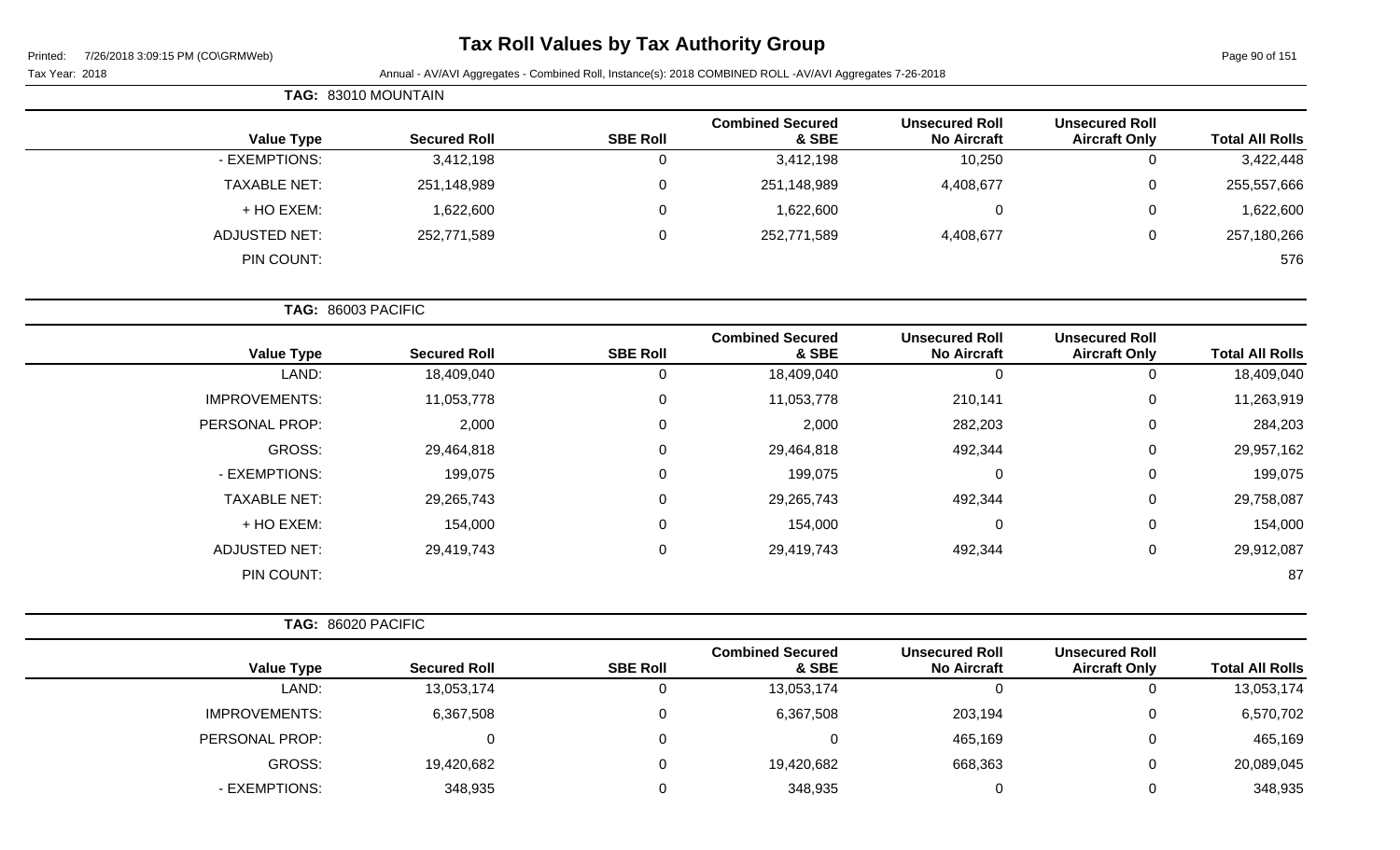| Printed: |  | 7/26/2018 3:09:15 PM (CO\GRMWeb) |  |
|----------|--|----------------------------------|--|
|          |  |                                  |  |

# **Tax Roll Values by Tax Authority Group**

Page 91 of 151

| Tax Year: 2018       |                     |                 | Annual - AV/AVI Aggregates - Combined Roll, Instance(s): 2018 COMBINED ROLL -AV/AVI Aggregates 7-26-2018 |                                             |                                               |                        |
|----------------------|---------------------|-----------------|----------------------------------------------------------------------------------------------------------|---------------------------------------------|-----------------------------------------------|------------------------|
| TAG: 86020 PACIFIC   |                     |                 |                                                                                                          |                                             |                                               |                        |
| <b>Value Type</b>    | <b>Secured Roll</b> | <b>SBE Roll</b> | <b>Combined Secured</b><br>& SBE                                                                         | <b>Unsecured Roll</b><br><b>No Aircraft</b> | <b>Unsecured Roll</b><br><b>Aircraft Only</b> | <b>Total All Rolls</b> |
| <b>TAXABLE NET:</b>  | 19,071,747          | 0               | 19,071,747                                                                                               | 668,363                                     | $\mathbf 0$                                   | 19,740,110             |
| + HO EXEM:           | 145,966             | 0               | 145,966                                                                                                  | $\mathbf 0$                                 | $\mathbf 0$                                   | 145,966                |
| <b>ADJUSTED NET:</b> | 19,217,713          | 0               | 19,217,713                                                                                               | 668,363                                     | $\mathbf 0$                                   | 19,886,076             |
| PIN COUNT:           |                     |                 |                                                                                                          |                                             |                                               | 60                     |
| TAG: 86021 PACIFIC   |                     |                 |                                                                                                          |                                             |                                               |                        |
| <b>Value Type</b>    | <b>Secured Roll</b> | <b>SBE Roll</b> | <b>Combined Secured</b><br>& SBE                                                                         | <b>Unsecured Roll</b><br><b>No Aircraft</b> | <b>Unsecured Roll</b><br><b>Aircraft Only</b> | <b>Total All Rolls</b> |
| LAND:                | 4,576,167           | $\mathbf 0$     | 4,576,167                                                                                                | 14,664                                      | $\mathbf 0$                                   | 4,590,831              |
| <b>IMPROVEMENTS:</b> | 10,542,599          | 0               | 10,542,599                                                                                               | 0                                           | $\mathbf 0$                                   | 10,542,599             |
| PERSONAL PROP:       | 162,832             | 0               | 162,832                                                                                                  | $\Omega$                                    | 0                                             | 162,832                |
| <b>GROSS:</b>        | 15,281,598          | 0               | 15,281,598                                                                                               | 14,664                                      | $\mathbf 0$                                   | 15,296,262             |
| <b>TAXABLE NET:</b>  | 15,281,598          | $\Omega$        | 15,281,598                                                                                               | 14,664                                      | 0                                             | 15,296,262             |
| <b>ADJUSTED NET:</b> | 15,281,598          | 0               | 15,281,598                                                                                               | 14,664                                      | $\mathbf 0$                                   | 15,296,262             |
| PIN COUNT:           |                     |                 |                                                                                                          |                                             |                                               | 13                     |
| TAG: 86022 PACIFIC   |                     |                 |                                                                                                          |                                             |                                               |                        |
| <b>Value Type</b>    | <b>Secured Roll</b> | <b>SBE Roll</b> | <b>Combined Secured</b><br>& SBE                                                                         | <b>Unsecured Roll</b><br><b>No Aircraft</b> | <b>Unsecured Roll</b><br><b>Aircraft Only</b> | <b>Total All Rolls</b> |
| LAND:                | 44,826,192          | 177,623         | 45,003,815                                                                                               | 65,721                                      | $\mathbf 0$                                   | 45,069,536             |
| <b>IMPROVEMENTS:</b> | 31,256,548          | 0               | 31,256,548                                                                                               | 175,356                                     | 0                                             | 31,431,904             |
| PERSONAL PROP:       | 73,349              | 0               | 73,349                                                                                                   | 1,342,906                                   | $\mathbf 0$                                   | 1,416,255              |
| GROSS:               | 76,156,089          | 177,623         | 76,333,712                                                                                               | 1,583,983                                   | $\mathbf 0$                                   | 77,917,695             |
| - EXEMPTIONS:        | 2,263,403           | 0               | 2,263,403                                                                                                | $\mathbf 0$                                 | $\mathbf 0$                                   | 2,263,403              |
| <b>TAXABLE NET:</b>  | 73,892,686          | 177,623         | 74,070,309                                                                                               | 1,583,983                                   | $\mathbf 0$                                   | 75,654,292             |
| + HO EXEM:           | 322,000             | 0               | 322,000                                                                                                  | $\mathbf 0$                                 | $\mathbf 0$                                   | 322,000                |
| ADJUSTED NET:        | 74,214,686          | 177,623         | 74,392,309                                                                                               | 1,583,983                                   | $\mathbf 0$                                   | 75,976,292             |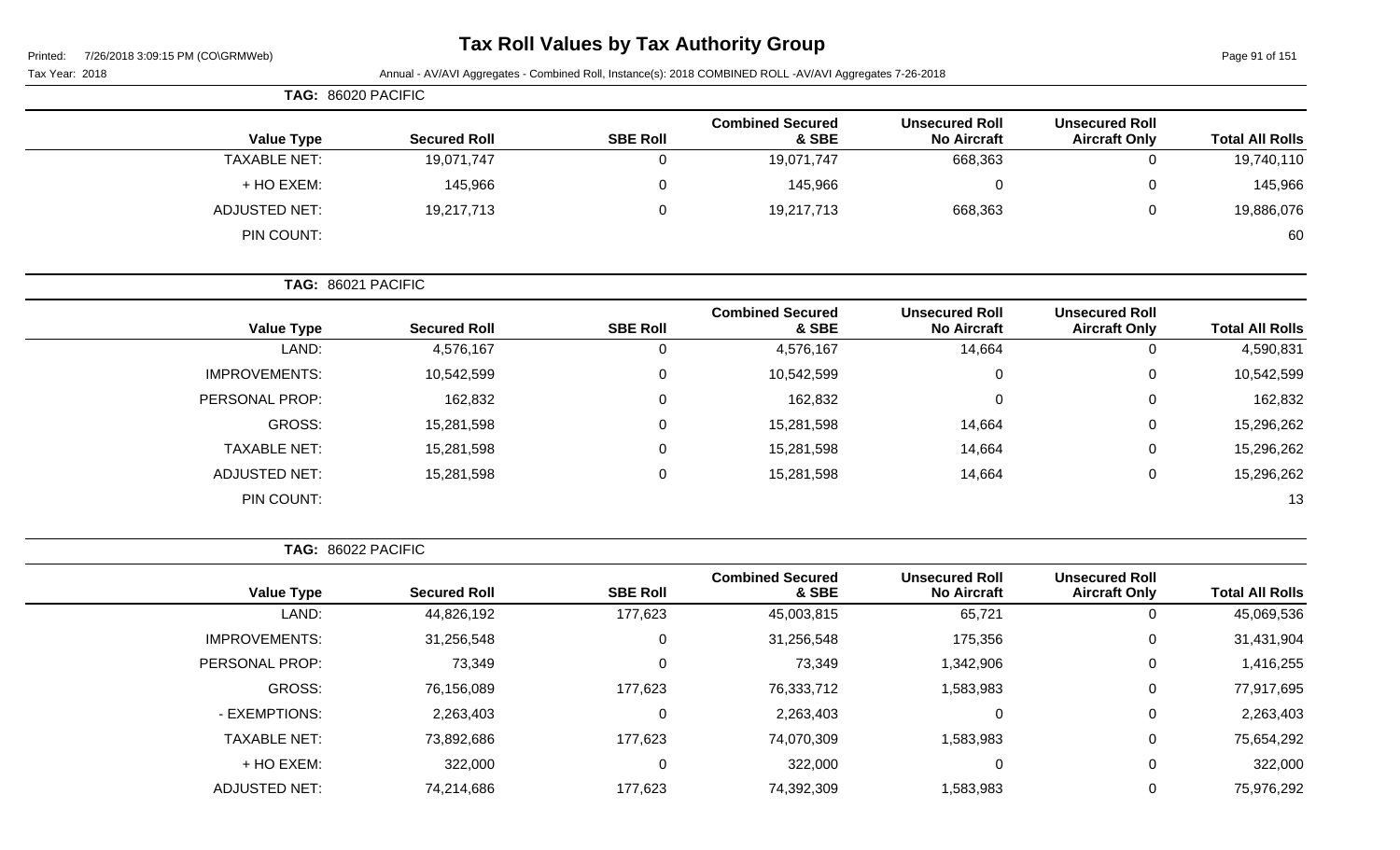Page 92 of 151

| TAG: 86022 PACIFIC |
|--------------------|
|                    |

| <b>Value Type</b>    | <b>Secured Roll</b> | <b>SBE Roll</b> | <b>Combined Secured</b><br>& SBE | <b>Unsecured Roll</b><br><b>No Aircraft</b> | <b>Unsecured Roll</b><br><b>Aircraft Only</b> | <b>Total All Rolls</b> |
|----------------------|---------------------|-----------------|----------------------------------|---------------------------------------------|-----------------------------------------------|------------------------|
| PIN COUNT:           |                     |                 |                                  |                                             |                                               | 431                    |
| TAG: 86023 PACIFIC   |                     |                 |                                  |                                             |                                               |                        |
| <b>Value Type</b>    | <b>Secured Roll</b> | <b>SBE Roll</b> | <b>Combined Secured</b><br>& SBE | <b>Unsecured Roll</b><br><b>No Aircraft</b> | <b>Unsecured Roll</b><br><b>Aircraft Only</b> | <b>Total All Rolls</b> |
| LAND:                | 6,071,908           | $\Omega$        | 6,071,908                        | $\mathbf 0$                                 | 0                                             | 6,071,908              |
| <b>IMPROVEMENTS:</b> | 3,505,097           | $\mathbf 0$     | 3,505,097                        | $\mathbf 0$                                 | 0                                             | 3,505,097              |
| PERSONAL PROP:       | 342,458             | 0               | 342,458                          | $\mathbf 0$                                 | 0                                             | 342,458                |
| GROSS:               | 9,919,463           | $\mathsf 0$     | 9,919,463                        | $\pmb{0}$                                   | 0                                             | 9,919,463              |
| - EXEMPTIONS:        | 1,093,407           | 0               | 1,093,407                        | $\mathbf 0$                                 | 0                                             | 1,093,407              |
| <b>TAXABLE NET:</b>  | 8,826,056           | $\mathbf 0$     | 8,826,056                        | $\mathbf 0$                                 | 0                                             | 8,826,056              |
| + HO EXEM:           | 70,000              | $\mathbf 0$     | 70,000                           | $\mathbf 0$                                 | 0                                             | 70,000                 |
| <b>ADJUSTED NET:</b> | 8,896,056           | $\mathbf 0$     | 8,896,056                        | $\pmb{0}$                                   | 0                                             | 8,896,056              |
| PIN COUNT:           |                     |                 |                                  |                                             |                                               | 69                     |

| TAG: 90004 SAN LORENZO |
|------------------------|
|------------------------|

| <b>Total All Rolls</b> | <b>Unsecured Roll</b><br><b>Aircraft Only</b> | <b>Unsecured Roll</b><br><b>No Aircraft</b> | <b>Combined Secured</b><br>& SBE | <b>SBE Roll</b> | <b>Secured Roll</b> | <b>Value Type</b>    |
|------------------------|-----------------------------------------------|---------------------------------------------|----------------------------------|-----------------|---------------------|----------------------|
| 1,748,535              |                                               | 0                                           | 1,748,535                        | 0               | 1,748,535           | LAND:                |
| 2,171,659              | 0                                             | $\mathbf 0$                                 | 2,171,659                        | 0               | 2,171,659           | <b>IMPROVEMENTS:</b> |
| 51,087                 | 0                                             | 51,087                                      |                                  | 0               | 0                   | PERSONAL PROP:       |
| 3,971,281              | 0                                             | 51,087                                      | 3,920,194                        | 0               | 3,920,194           | GROSS:               |
| 36,352                 | 0                                             | $\mathbf 0$                                 | 36,352                           | 0               | 36,352              | - EXEMPTIONS:        |
| 3,934,929              | 0                                             | 51,087                                      | 3,883,842                        | 0               | 3,883,842           | <b>TAXABLE NET:</b>  |
| 35,000                 | 0                                             | $\mathbf 0$                                 | 35,000                           | 0               | 35,000              | + HO EXEM:           |
| 3,969,929              |                                               | 51,087                                      | 3,918,842                        | 0               | 3,918,842           | <b>ADJUSTED NET:</b> |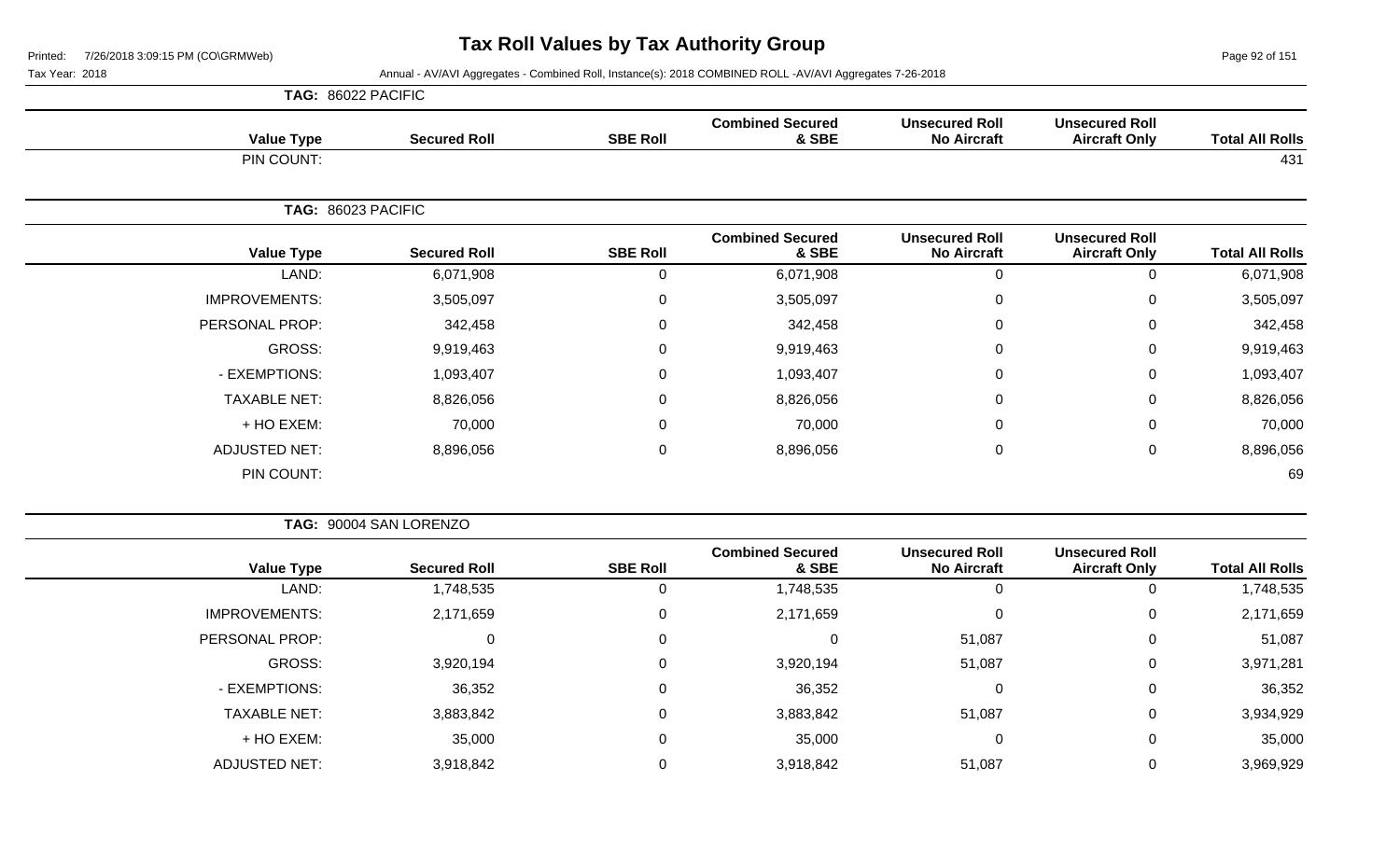Page 93 of 151

|                        |                                               |                                             |                                  |                  | TAG: 90004 SAN LORENZO |                      |
|------------------------|-----------------------------------------------|---------------------------------------------|----------------------------------|------------------|------------------------|----------------------|
| <b>Total All Rolls</b> | <b>Unsecured Roll</b><br><b>Aircraft Only</b> | <b>Unsecured Roll</b><br><b>No Aircraft</b> | <b>Combined Secured</b><br>& SBE | <b>SBE Roll</b>  | <b>Secured Roll</b>    | <b>Value Type</b>    |
| 17                     |                                               |                                             |                                  |                  |                        | PIN COUNT:           |
|                        |                                               |                                             |                                  |                  | TAG: 90008 SAN LORENZO |                      |
| <b>Total All Rolls</b> | <b>Unsecured Roll</b><br><b>Aircraft Only</b> | <b>Unsecured Roll</b><br><b>No Aircraft</b> | <b>Combined Secured</b><br>& SBE | <b>SBE Roll</b>  | <b>Secured Roll</b>    | <b>Value Type</b>    |
| 6,057,740              | 0                                             | 1,009,907                                   | 5,047,833                        | 0                | 5,047,833              | LAND:                |
| 23,410,128             | 0                                             | 5,077,124                                   | 18,333,004                       | $\boldsymbol{0}$ | 18,333,004             | <b>IMPROVEMENTS:</b> |
| 9,278,209              | 0                                             | 543,184                                     | 8,735,025                        | $\mathbf 0$      | 8,735,025              | PERSONAL PROP:       |
| 38,746,077             | 0                                             | 6,630,215                                   | 32,115,862                       | $\mathbf 0$      | 32,115,862             | GROSS:               |
| 1,881,660              | 0                                             | 0                                           | 1,881,660                        | $\mathbf 0$      | 1,881,660              | - EXEMPTIONS:        |
| 36,864,417             | 0                                             | 6,630,215                                   | 30,234,202                       | 0                | 30,234,202             | <b>TAXABLE NET:</b>  |
| 36,864,417             | 0                                             | 6,630,215                                   | 30,234,202                       | $\mathbf 0$      | 30,234,202             | <b>ADJUSTED NET:</b> |
| 139                    |                                               |                                             |                                  |                  |                        | PIN COUNT:           |
|                        |                                               |                                             |                                  |                  |                        |                      |

|                      | TAG: 90009 SAN LORENZO |                 |                                  |                                             |                                               |                        |
|----------------------|------------------------|-----------------|----------------------------------|---------------------------------------------|-----------------------------------------------|------------------------|
| <b>Value Type</b>    | <b>Secured Roll</b>    | <b>SBE Roll</b> | <b>Combined Secured</b><br>& SBE | <b>Unsecured Roll</b><br><b>No Aircraft</b> | <b>Unsecured Roll</b><br><b>Aircraft Only</b> | <b>Total All Rolls</b> |
| LAND:                | 777,763                | Ü               | 777,763                          | 0                                           |                                               | 777,763                |
| <b>IMPROVEMENTS:</b> | 171,841                | 0               | 171,841                          | 0                                           | 0                                             | 171,841                |
| GROSS:               | 949,604                | 0               | 949,604                          | 0                                           | $\Omega$                                      | 949,604                |
| - EXEMPTIONS:        | 593                    | 0               | 593                              | 0                                           | 0                                             | 593                    |
| <b>TAXABLE NET:</b>  | 949,011                | 0               | 949,011                          | 0                                           | $\Omega$                                      | 949,011                |
| <b>ADJUSTED NET:</b> | 949,011                | 0               | 949,011                          | 0                                           | $\Omega$                                      | 949,011                |
| PIN COUNT:           |                        |                 |                                  |                                             |                                               | 5                      |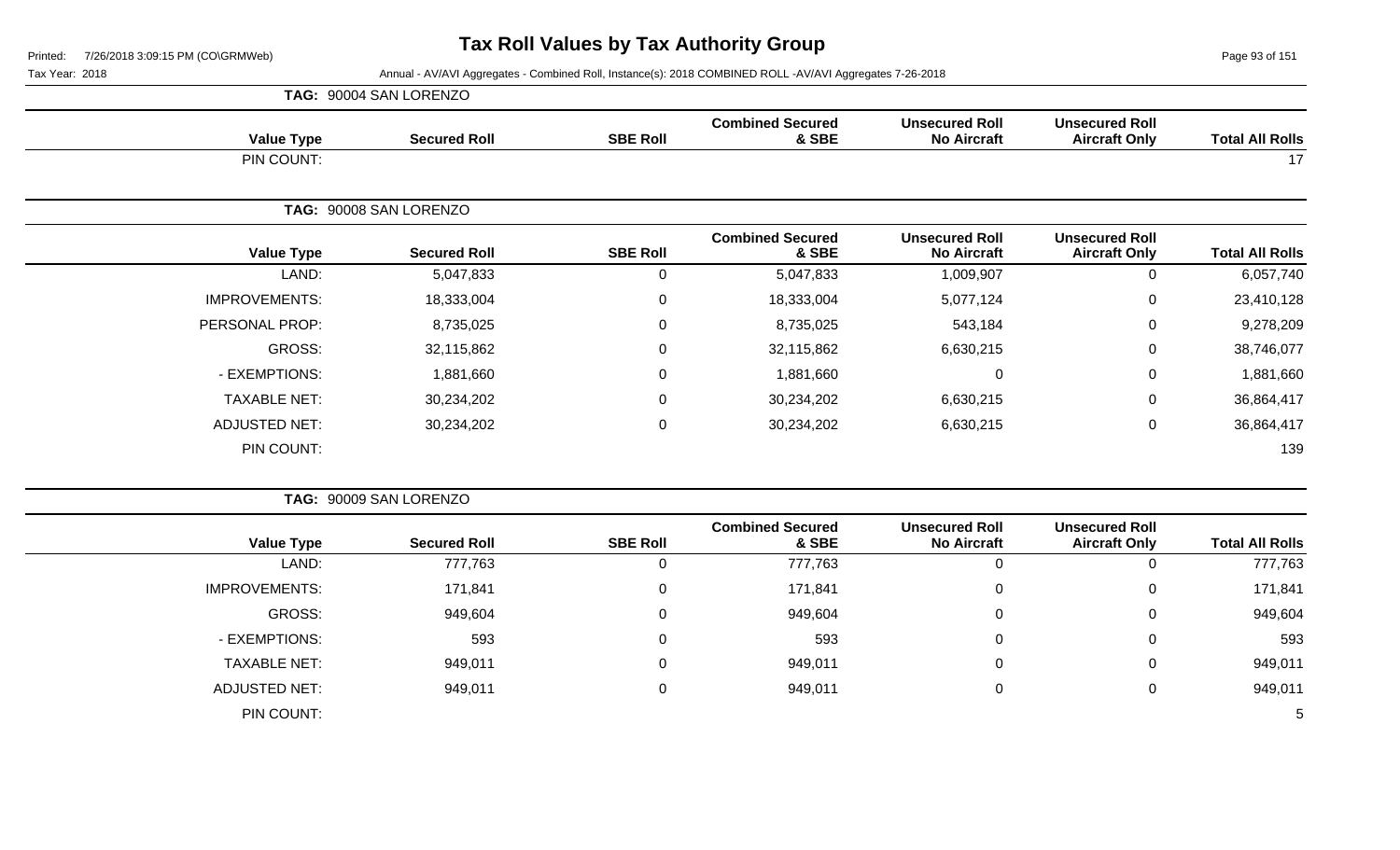# **Tax Roll Values by Tax Authority Group**

Page 94 of 151

Tax Year: 2018 Annual - AV/AVI Aggregates - Combined Roll, Instance(s): 2018 COMBINED ROLL -AV/AVI Aggregates 7-26-2018

|                      | <b>Value Type</b> | <b>Secured Roll</b> | <b>SBE Roll</b> | <b>Combined Secured</b><br>& SBE | <b>Unsecured Roll</b><br><b>No Aircraft</b> | <b>Unsecured Roll</b><br><b>Aircraft Only</b> | <b>Total All Rolls</b> |
|----------------------|-------------------|---------------------|-----------------|----------------------------------|---------------------------------------------|-----------------------------------------------|------------------------|
|                      | LAND:             | 117,696,850         | υ               | 117,696,850                      | 225,161                                     | 0                                             | 117,922,011            |
| <b>IMPROVEMENTS:</b> |                   | 119,553,346         |                 | 119,553,346                      | 242,641                                     | $\Omega$                                      | 119,795,987            |
| PERSONAL PROP:       |                   | 1,294,158           |                 | 1,294,158                        | 503,905                                     | $\Omega$                                      | 1,798,063              |
|                      | GROSS:            | 238,544,354         | $\Omega$        | 238,544,354                      | 971,707                                     | $\Omega$                                      | 239,516,061            |
| - EXEMPTIONS:        |                   | 44,282,068          | $\Omega$        | 44,282,068                       | 0                                           | 0                                             | 44,282,068             |
| <b>TAXABLE NET:</b>  |                   | 194,262,286         | $\Omega$        | 194,262,286                      | 971,707                                     | $\Omega$                                      | 195,233,993            |
|                      | + HO EXEM:        | 1,692,600           | $\Omega$        | 1,692,600                        | $\mathbf 0$                                 | 0                                             | 1,692,600              |
| ADJUSTED NET:        |                   | 195,954,886         | $\Omega$        | 195,954,886                      | 971,707                                     | 0                                             | 196,926,593            |
|                      | PIN COUNT:        |                     |                 |                                  |                                             |                                               | 938                    |

**TAG:** 90011 SAN LORENZO

**TAG:** 90010 SAN LORENZO

| <b>Value Type</b>    | <b>Secured Roll</b>    | <b>SBE Roll</b> | <b>Combined Secured</b><br>& SBE | <b>Unsecured Roll</b><br><b>No Aircraft</b> | <b>Unsecured Roll</b><br><b>Aircraft Only</b> | <b>Total All Rolls</b> |
|----------------------|------------------------|-----------------|----------------------------------|---------------------------------------------|-----------------------------------------------|------------------------|
| LAND:                | 5,665,758              | 0               | 5,665,758                        | $\mathbf{0}$                                | 0                                             | 5,665,758              |
| <b>IMPROVEMENTS:</b> | 4,517,542              | 0               | 4,517,542                        | 0                                           | 0                                             | 4,517,542              |
| PERSONAL PROP:       | 0                      | 0               | 0                                | 6,623                                       | 0                                             | 6,623                  |
| GROSS:               | 10,183,300             | 0               | 10,183,300                       | 6,623                                       | 0                                             | 10,189,923             |
| - EXEMPTIONS:        | 83,859                 | 0               | 83,859                           | 0                                           | 0                                             | 83,859                 |
| <b>TAXABLE NET:</b>  | 10,099,441             | $\mathbf 0$     | 10,099,441                       | 6,623                                       | 0                                             | 10,106,064             |
| + HO EXEM:           | 63,000                 | 0               | 63,000                           | 0                                           | 0                                             | 63,000                 |
| <b>ADJUSTED NET:</b> | 10,162,441             | 0               | 10,162,441                       | 6,623                                       | 0                                             | 10,169,064             |
| PIN COUNT:           |                        |                 |                                  |                                             |                                               | 65                     |
|                      | TAG: 90014 SAN LORENZO |                 |                                  |                                             |                                               |                        |
| <b>Value Type</b>    | <b>Secured Roll</b>    | <b>SBE Roll</b> | <b>Combined Secured</b><br>& SBE | <b>Unsecured Roll</b><br><b>No Aircraft</b> | <b>Unsecured Roll</b><br><b>Aircraft Only</b> | <b>Total All Rolls</b> |

PERSONAL PROP: 0 0 0 21,621 0 21,621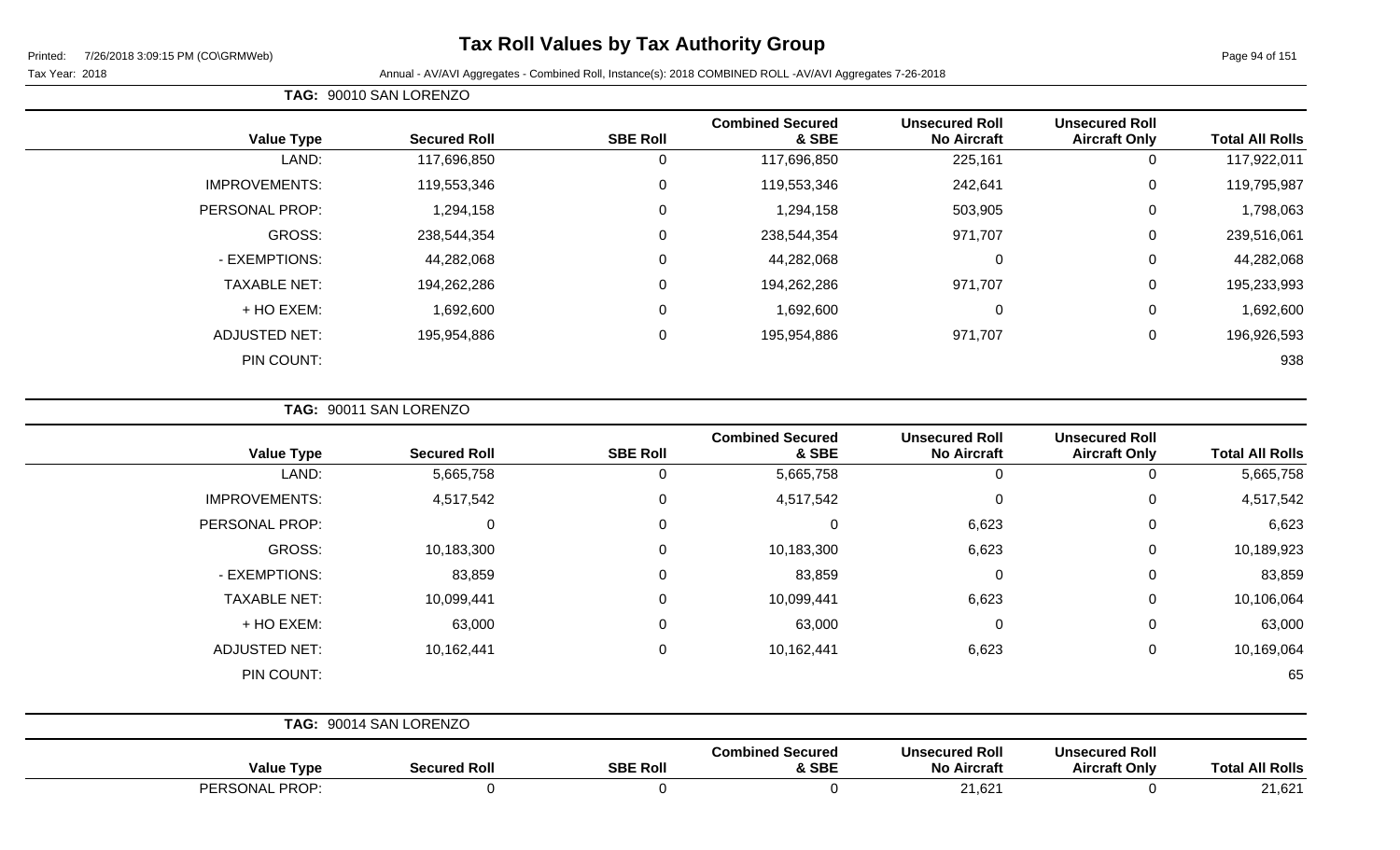# **Tax Roll Values by Tax Authority Group**

Page 95 of 151

| Tax Year: 2018 |  |
|----------------|--|
|                |  |

|                      | TAG: 90014 SAN LORENZO |                 |                                  |                                             |                                               |                        |  |  |  |  |
|----------------------|------------------------|-----------------|----------------------------------|---------------------------------------------|-----------------------------------------------|------------------------|--|--|--|--|
| <b>Value Type</b>    | <b>Secured Roll</b>    | <b>SBE Roll</b> | <b>Combined Secured</b><br>& SBE | <b>Unsecured Roll</b><br><b>No Aircraft</b> | <b>Unsecured Roll</b><br><b>Aircraft Only</b> | <b>Total All Rolls</b> |  |  |  |  |
| GROSS:               | 0                      | 0               | 0                                | 21,621                                      |                                               | 21,621                 |  |  |  |  |
| <b>TAXABLE NET:</b>  |                        |                 | 0                                | 21,621                                      |                                               | 21,621                 |  |  |  |  |
| <b>ADJUSTED NET:</b> |                        | 0               | 0                                | 21,621                                      |                                               | 21,621                 |  |  |  |  |
| PIN COUNT:           |                        |                 |                                  |                                             |                                               |                        |  |  |  |  |

|                      | TAG: 90015 SAN LORENZO |                 |                                  |                                             |                                               |                        |
|----------------------|------------------------|-----------------|----------------------------------|---------------------------------------------|-----------------------------------------------|------------------------|
| <b>Value Type</b>    | <b>Secured Roll</b>    | <b>SBE Roll</b> | <b>Combined Secured</b><br>& SBE | <b>Unsecured Roll</b><br><b>No Aircraft</b> | <b>Unsecured Roll</b><br><b>Aircraft Only</b> | <b>Total All Rolls</b> |
| LAND:                | 6,449,721              |                 | 6,449,721                        |                                             | 0                                             | 6,449,721              |
| <b>IMPROVEMENTS:</b> | 6,062,018              | $\Omega$        | 6,062,018                        |                                             | 0                                             | 6,062,018              |
| PERSONAL PROP:       |                        | $\Omega$        | 0                                | 113,707                                     | $\mathbf 0$                                   | 113,707                |
| GROSS:               | 12,511,739             | $\mathbf 0$     | 12,511,739                       | 113,707                                     | $\mathbf 0$                                   | 12,625,446             |
| - EXEMPTIONS:        | 53,473                 | 0               | 53,473                           |                                             | 0                                             | 53,473                 |
| <b>TAXABLE NET:</b>  | 12,458,266             | 0               | 12,458,266                       | 113,707                                     | 0                                             | 12,571,973             |
| + HO EXEM:           | 49,000                 | 0               | 49,000                           |                                             | 0                                             | 49,000                 |
| <b>ADJUSTED NET:</b> | 12,507,266             | $\Omega$        | 12,507,266                       | 113,707                                     | 0                                             | 12,620,973             |
| PIN COUNT:           |                        |                 |                                  |                                             |                                               | 34                     |

|                   | TAG: 90017 SAN LORENZO |                 |                                  |                                             |                                               |                        |
|-------------------|------------------------|-----------------|----------------------------------|---------------------------------------------|-----------------------------------------------|------------------------|
| <b>Value Type</b> | <b>Secured Roll</b>    | <b>SBE Roll</b> | <b>Combined Secured</b><br>& SBE | <b>Unsecured Roll</b><br><b>No Aircraft</b> | <b>Unsecured Roll</b><br><b>Aircraft Only</b> | <b>Total All Rolls</b> |
| LAND:             | 813                    |                 | 813                              |                                             | 0                                             | 813                    |
| GROSS:            | 813                    |                 | 813                              |                                             | 0                                             | 813                    |
| - EXEMPTIONS:     | 813                    |                 | 813                              |                                             | 0                                             | 813                    |
| PIN COUNT:        |                        |                 |                                  |                                             |                                               | 3                      |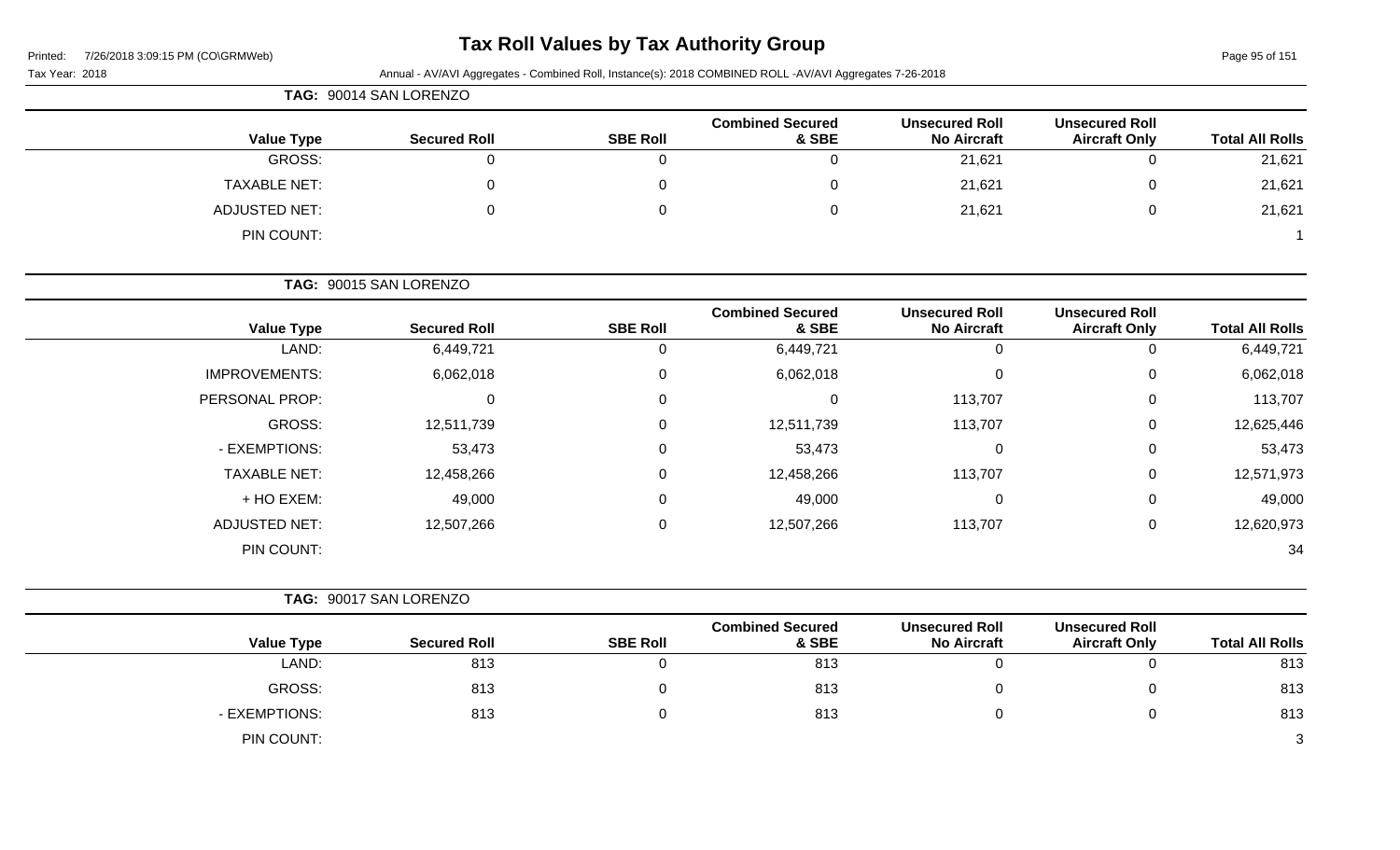# **Tax Roll Values by Tax Authority Group**

Tax Year: 2018 **Annual - AV/AVI Aggregates - Combined Roll**, Instance(s): 2018 COMBINED ROLL -AV/AVI Aggregates 7-26-2018

|                      | TAG: 90019 SAN LORENZO |                 |                                  |                                             |                                               |                        |  |  |  |
|----------------------|------------------------|-----------------|----------------------------------|---------------------------------------------|-----------------------------------------------|------------------------|--|--|--|
| <b>Value Type</b>    | <b>Secured Roll</b>    | <b>SBE Roll</b> | <b>Combined Secured</b><br>& SBE | <b>Unsecured Roll</b><br><b>No Aircraft</b> | <b>Unsecured Roll</b><br><b>Aircraft Only</b> | <b>Total All Rolls</b> |  |  |  |
| LAND:                | 560,905                | $\Omega$        | 560,905                          | 0                                           | 0                                             | 560,905                |  |  |  |
| <b>IMPROVEMENTS:</b> | 249,935                | $\Omega$        | 249,935                          | $\mathbf 0$                                 | 0                                             | 249,935                |  |  |  |
| GROSS:               | 810,840                | $\mathbf{0}$    | 810,840                          | 0                                           | 0                                             | 810,840                |  |  |  |
| - EXEMPTIONS:        | 7,000                  |                 | 7,000                            | 0                                           | 0                                             | 7,000                  |  |  |  |
| <b>TAXABLE NET:</b>  | 803,840                | $\Omega$        | 803,840                          | 0                                           | 0                                             | 803,840                |  |  |  |
| + HO EXEM:           | 7,000                  | $\Omega$        | 7,000                            | $\overline{0}$                              | 0                                             | 7,000                  |  |  |  |
| <b>ADJUSTED NET:</b> | 810,840                | $\mathbf{0}$    | 810,840                          | 0                                           | 0                                             | 810,840                |  |  |  |
| PIN COUNT:           |                        |                 |                                  |                                             |                                               | 3                      |  |  |  |

**TAG:** 90020 SAN LORENZO

| <b>Value Type</b>    | <b>Secured Roll</b> | <b>SBE Roll</b> | <b>Combined Secured</b><br>& SBE | <b>Unsecured Roll</b><br><b>No Aircraft</b> | <b>Unsecured Roll</b><br><b>Aircraft Only</b> | <b>Total All Rolls</b> |
|----------------------|---------------------|-----------------|----------------------------------|---------------------------------------------|-----------------------------------------------|------------------------|
| LAND:                | 345,361             | U               | 345,361                          | U                                           | 0                                             | 345,361                |
| <b>IMPROVEMENTS:</b> | 116,853             | $\Omega$        | 116,853                          | 0                                           | $\mathbf 0$                                   | 116,853                |
| GROSS:               | 462,214             | 0               | 462,214                          | 0                                           | $\mathbf 0$                                   | 462,214                |
| - EXEMPTIONS:        | 7,000               | 0               | 7,000                            | 0                                           | 0                                             | 7,000                  |
| <b>TAXABLE NET:</b>  | 455,214             | 0               | 455,214                          | 0                                           | $\mathbf 0$                                   | 455,214                |
| + HO EXEM:           | 7,000               | $\Omega$        | 7,000                            | 0                                           | $\mathbf 0$                                   | 7,000                  |
| ADJUSTED NET:        | 462,214             | $\Omega$        | 462,214                          | 0                                           | 0                                             | 462,214                |
| PIN COUNT:           |                     |                 |                                  |                                             |                                               |                        |

|                      | TAG: 90024 SAN LORENZO |                 |                                  |                                             |                                               |                        |
|----------------------|------------------------|-----------------|----------------------------------|---------------------------------------------|-----------------------------------------------|------------------------|
| <b>Value Type</b>    | <b>Secured Roll</b>    | <b>SBE Roll</b> | <b>Combined Secured</b><br>& SBE | <b>Unsecured Roll</b><br><b>No Aircraft</b> | <b>Unsecured Roll</b><br><b>Aircraft Only</b> | <b>Total All Rolls</b> |
| LAND:                | 11,514,973             |                 | 11,514,973                       |                                             |                                               | 11,514,973             |
| <b>IMPROVEMENTS:</b> | 8,421,274              |                 | 8,421,274                        |                                             |                                               | 8,421,274              |
| PERSONAL PROP:       |                        |                 |                                  | 47,451                                      |                                               | 47,451                 |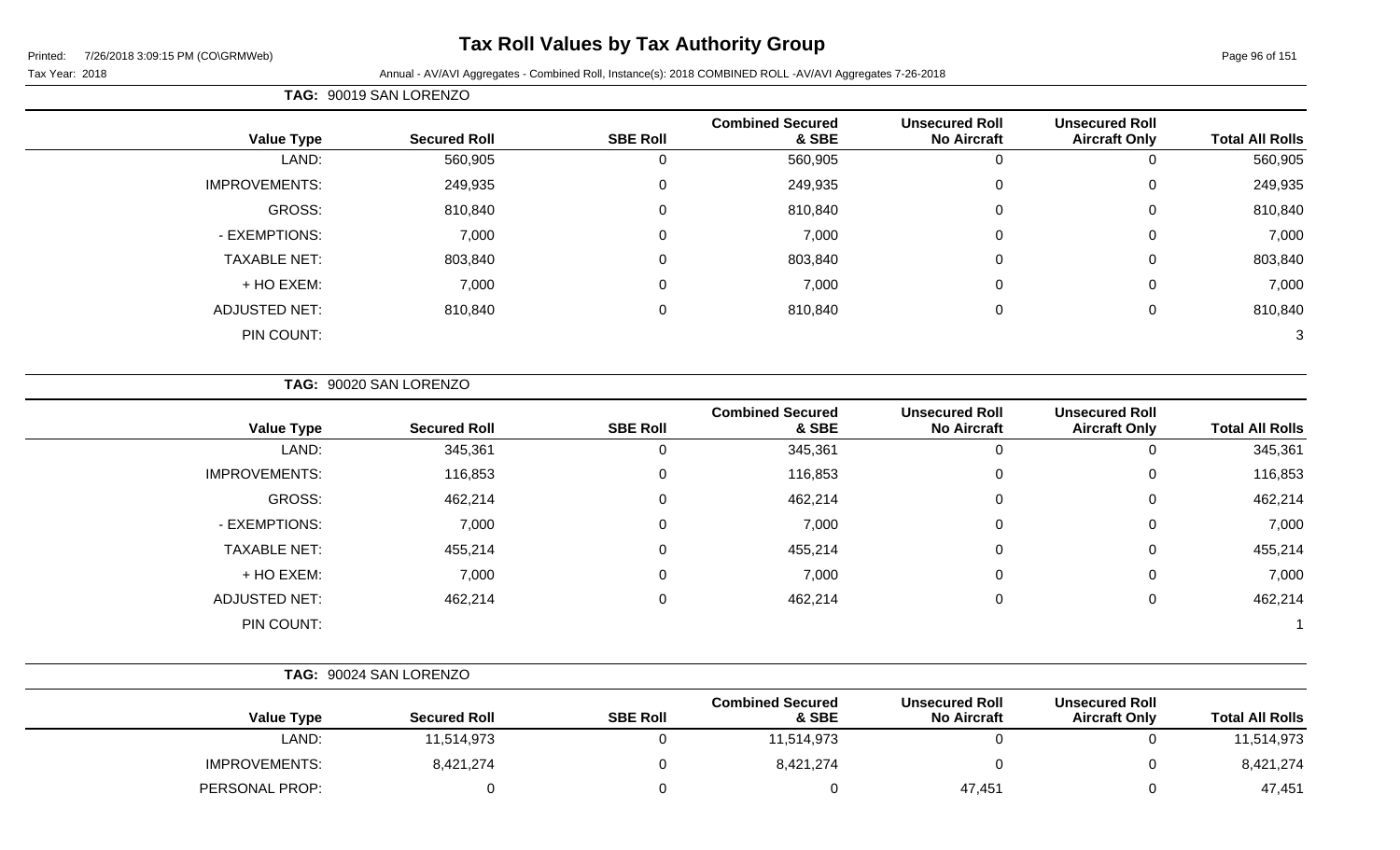# **Tax Roll Values by Tax Authority Group**

|                      | TAG: 90024 SAN LORENZO |                 |                                  |                                             |                                               |                        |
|----------------------|------------------------|-----------------|----------------------------------|---------------------------------------------|-----------------------------------------------|------------------------|
| <b>Value Type</b>    | <b>Secured Roll</b>    | <b>SBE Roll</b> | <b>Combined Secured</b><br>& SBE | <b>Unsecured Roll</b><br><b>No Aircraft</b> | <b>Unsecured Roll</b><br><b>Aircraft Only</b> | <b>Total All Rolls</b> |
| GROSS:               | 19,936,247             | 0               | 19,936,247                       | 47,451                                      | 0                                             | 19,983,698             |
| - EXEMPTIONS:        | 98,000                 | 0               | 98,000                           | 0                                           | $\mathbf 0$                                   | 98,000                 |
| <b>TAXABLE NET:</b>  | 19,838,247             | 0               | 19,838,247                       | 47,451                                      | 0                                             | 19,885,698             |
| + HO EXEM:           | 98,000                 | 0               | 98,000                           | 0                                           | $\mathbf 0$                                   | 98,000                 |
| <b>ADJUSTED NET:</b> | 19,936,247             | 0               | 19,936,247                       | 47,451                                      | 0                                             | 19,983,698             |
| PIN COUNT:           |                        |                 |                                  |                                             |                                               | 46                     |
|                      |                        |                 |                                  |                                             |                                               |                        |
|                      | TAG: 90026 SAN LORENZO |                 |                                  |                                             |                                               |                        |

| <b>Total All Rolls</b> | <b>Unsecured Roll</b><br><b>Aircraft Only</b> | <b>Unsecured Roll</b><br><b>No Aircraft</b> | <b>Combined Secured</b><br>& SBE | <b>SBE Roll</b> | <b>Secured Roll</b> | <b>Value Type</b>    |
|------------------------|-----------------------------------------------|---------------------------------------------|----------------------------------|-----------------|---------------------|----------------------|
| 20,261,918             | 0                                             |                                             | 20,261,918                       |                 | 20,261,918          | LAND:                |
| 16,515,988             | 0                                             | 0                                           | 16,515,988                       | $\Omega$        | 16,515,988          | <b>IMPROVEMENTS:</b> |
| 36,777,906             | 0                                             | 0                                           | 36,777,906                       | 0               | 36,777,906          | <b>GROSS:</b>        |
| 331,041                | 0                                             | $\Omega$                                    | 331,041                          | $\Omega$        | 331,041             | - EXEMPTIONS:        |
| 36,446,865             | 0                                             | $\Omega$                                    | 36,446,865                       | $\Omega$        | 36,446,865          | <b>TAXABLE NET:</b>  |
| 329,000                | 0                                             | $\Omega$                                    | 329,000                          | $\mathbf 0$     | 329,000             | + HO EXEM:           |
| 36,775,865             | 0                                             | 0                                           | 36,775,865                       | $\Omega$        | 36,775,865          | <b>ADJUSTED NET:</b> |
| 95                     |                                               |                                             |                                  |                 |                     | PIN COUNT:           |
|                        |                                               |                                             |                                  |                 |                     |                      |

|                      | TAG: 90029 SAN LORENZO |                 |                                  |                                             |                                               |                        |
|----------------------|------------------------|-----------------|----------------------------------|---------------------------------------------|-----------------------------------------------|------------------------|
| <b>Value Type</b>    | <b>Secured Roll</b>    | <b>SBE Roll</b> | <b>Combined Secured</b><br>& SBE | <b>Unsecured Roll</b><br><b>No Aircraft</b> | <b>Unsecured Roll</b><br><b>Aircraft Only</b> | <b>Total All Rolls</b> |
| LAND:                | ,853,253               | 0               | 1,853,253                        | 0                                           | U                                             | 1,853,253              |
| <b>IMPROVEMENTS:</b> | 2,030,932              | 0               | 2,030,932                        | 0                                           | 0                                             | 2,030,932              |
| <b>GROSS:</b>        | 3,884,185              | 0               | 3,884,185                        | 0                                           | $\mathbf{0}$                                  | 3,884,185              |
| - EXEMPTIONS:        | 42,000                 | 0               | 42,000                           | 0                                           | 0                                             | 42,000                 |
| <b>TAXABLE NET:</b>  | 3,842,185              | 0               | 3,842,185                        | $\Omega$                                    | $\mathbf{0}$                                  | 3,842,185              |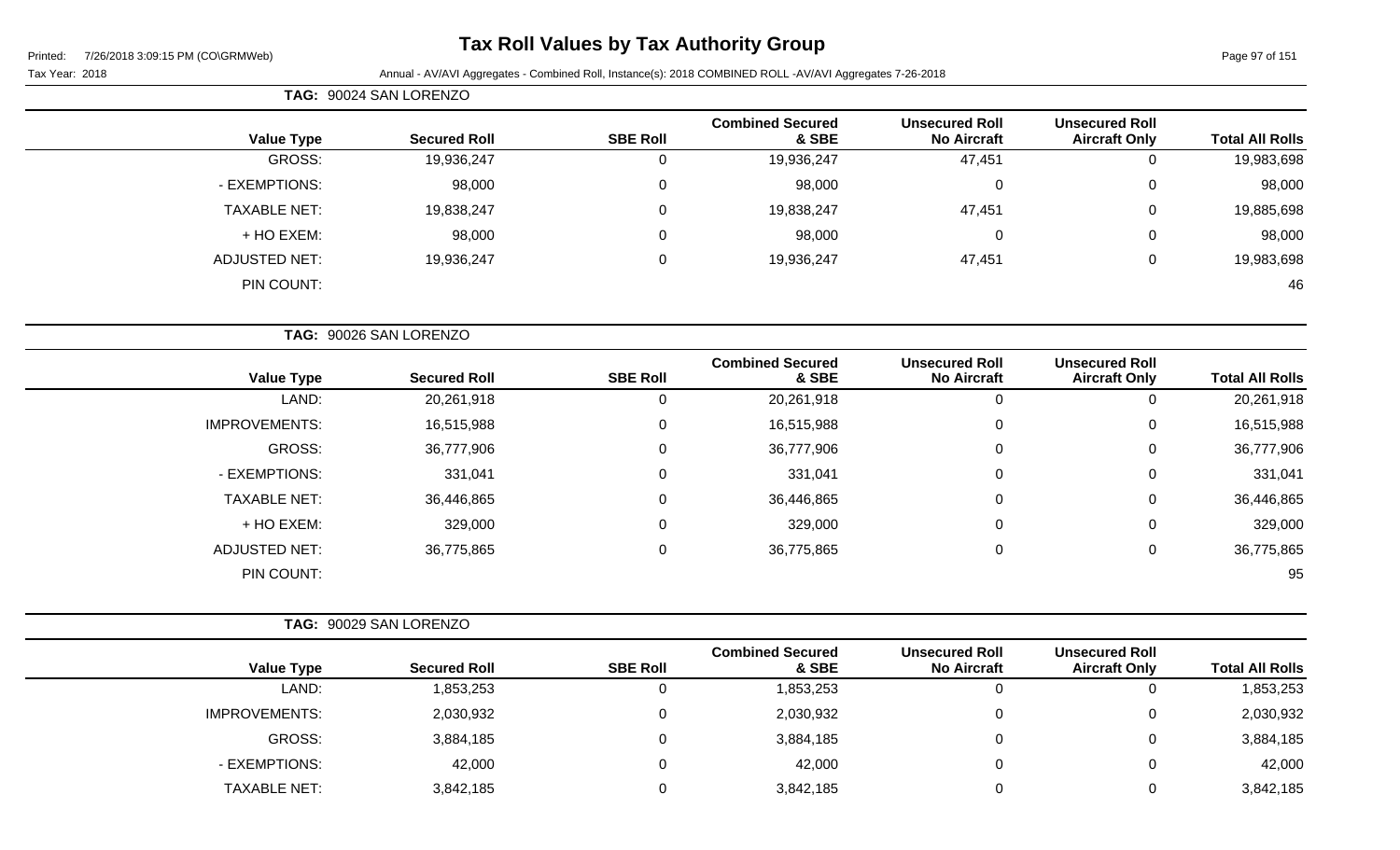# **Tax Roll Values by Tax Authority Group**

Page 98 of 151

| Tax Year: 2018       |                        |                 | Annual - AV/AVI Aggregates - Combined Roll, Instance(s): 2018 COMBINED ROLL -AV/AVI Aggregates 7-26-2018 |                                             |                                               |                        |
|----------------------|------------------------|-----------------|----------------------------------------------------------------------------------------------------------|---------------------------------------------|-----------------------------------------------|------------------------|
|                      | TAG: 90029 SAN LORENZO |                 |                                                                                                          |                                             |                                               |                        |
| <b>Value Type</b>    | <b>Secured Roll</b>    | <b>SBE Roll</b> | <b>Combined Secured</b><br>& SBE                                                                         | <b>Unsecured Roll</b><br><b>No Aircraft</b> | <b>Unsecured Roll</b><br><b>Aircraft Only</b> | <b>Total All Rolls</b> |
| + HO EXEM:           | 42,000                 | $\mathbf 0$     | 42,000                                                                                                   | $\overline{0}$                              | $\mathbf 0$                                   | 42,000                 |
| <b>ADJUSTED NET:</b> | 3,884,185              | $\pmb{0}$       | 3,884,185                                                                                                | 0                                           | $\pmb{0}$                                     | 3,884,185              |
| PIN COUNT:           |                        |                 |                                                                                                          |                                             |                                               | 11                     |
|                      | TAG: 90031 SAN LORENZO |                 |                                                                                                          |                                             |                                               |                        |
| <b>Value Type</b>    | <b>Secured Roll</b>    | <b>SBE Roll</b> | <b>Combined Secured</b><br>& SBE                                                                         | <b>Unsecured Roll</b><br><b>No Aircraft</b> | <b>Unsecured Roll</b><br><b>Aircraft Only</b> | <b>Total All Rolls</b> |
| LAND:                | 237,495,621            | $\mathsf 0$     | 237,495,621                                                                                              | 14,830                                      | $\mathsf 0$                                   | 237,510,451            |
| <b>IMPROVEMENTS:</b> | 188,809,301            | 0               | 188,809,301                                                                                              | 382,370                                     | 0                                             | 189,191,671            |
| PERSONAL PROP:       | 725,224                | $\mathbf 0$     | 725,224                                                                                                  | 853,151                                     | 0                                             | 1,578,375              |
| GROSS:               | 427,030,146            | $\mathsf 0$     | 427,030,146                                                                                              | 1,250,351                                   | 0                                             | 428,280,497            |
| - EXEMPTIONS:        | 9,261,571              | 0               | 9,261,571                                                                                                | 15,000                                      | 0                                             | 9,276,571              |
| <b>TAXABLE NET:</b>  | 417,768,575            | $\mathbf 0$     | 417,768,575                                                                                              | 1,235,351                                   | 0                                             | 419,003,926            |
| + HO EXEM:           | 3,987,200              | $\mathsf 0$     | 3,987,200                                                                                                | $\pmb{0}$                                   | $\mathbf 0$                                   | 3,987,200              |
| <b>ADJUSTED NET:</b> | 421,755,775            | $\mathbf 0$     | 421,755,775                                                                                              | 1,235,351                                   | 0                                             | 422,991,126            |
| PIN COUNT:           |                        |                 |                                                                                                          |                                             |                                               | 1,370                  |
|                      | TAG: 90032 SAN LORENZO |                 |                                                                                                          |                                             |                                               |                        |
| <b>Value Type</b>    | <b>Secured Roll</b>    | <b>SBE Roll</b> | <b>Combined Secured</b><br>& SBE                                                                         | <b>Unsecured Roll</b><br><b>No Aircraft</b> | <b>Unsecured Roll</b><br><b>Aircraft Only</b> | <b>Total All Rolls</b> |
| LAND:                | 32,321                 | $\mathsf 0$     | 32,321                                                                                                   | $\overline{0}$                              | $\mathbf 0$                                   | 32,321                 |
| <b>GROSS:</b>        | 32,321                 | 0               | 32,321                                                                                                   | 0                                           | 0                                             | 32,321                 |
| <b>TAXABLE NET:</b>  | 32,321                 | 0               | 32,321                                                                                                   | 0                                           | 0                                             | 32,321                 |
| <b>ADJUSTED NET:</b> | 32,321                 | $\mathsf 0$     | 32,321                                                                                                   | 0                                           | $\mathbf 0$                                   | 32,321                 |
| PIN COUNT:           |                        |                 |                                                                                                          |                                             |                                               |                        |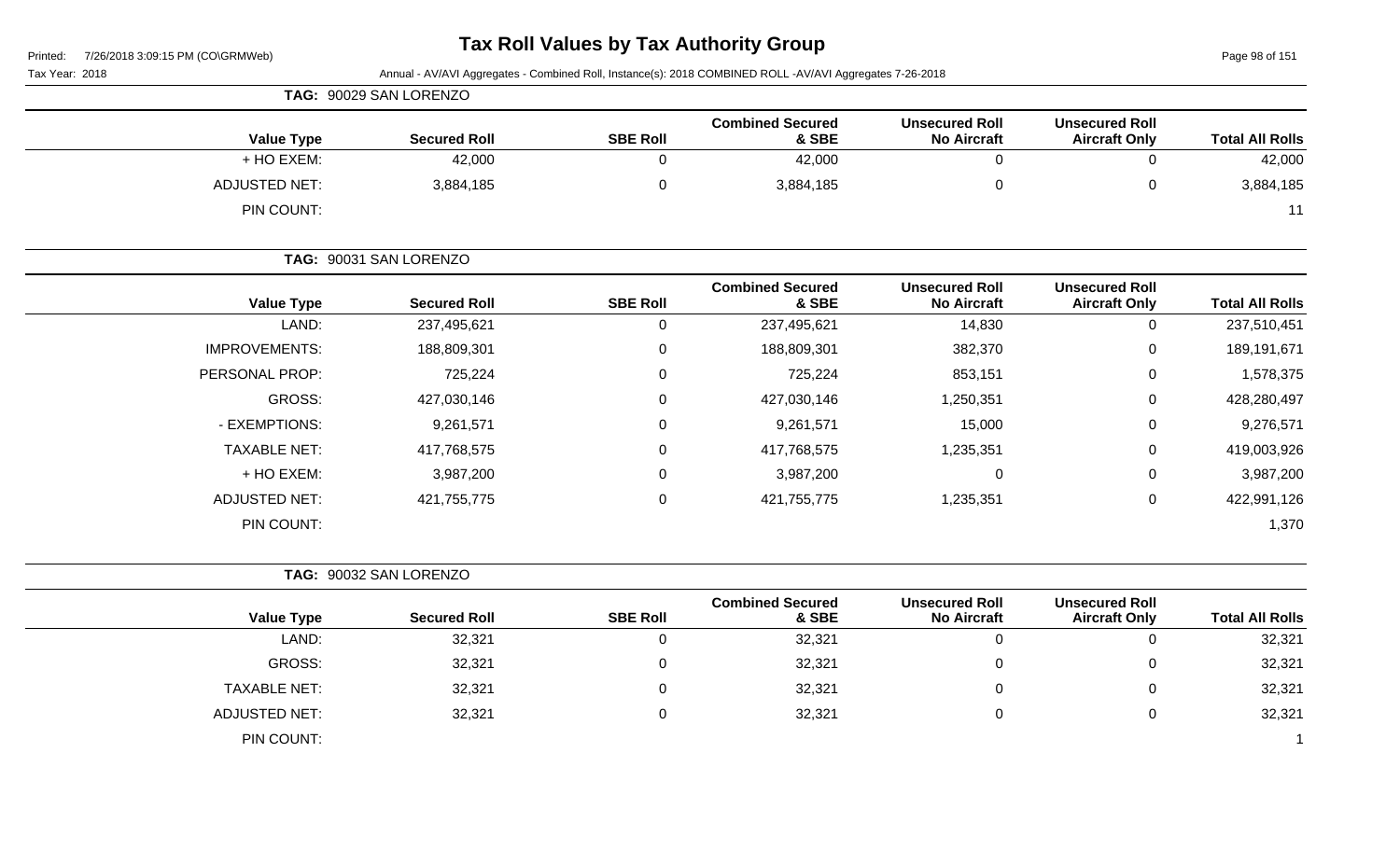# **Tax Roll Values by Tax Authority Group**

Page 99 of 151

Tax Year: 2018 **Annual - AV/AVI Aggregates - Combined Roll**, Instance(s): 2018 COMBINED ROLL -AV/AVI Aggregates 7-26-2018

|                      | TAG: 90033 SAN LORENZO |                 |                                  |                                             |                                               |                        |  |  |  |  |  |
|----------------------|------------------------|-----------------|----------------------------------|---------------------------------------------|-----------------------------------------------|------------------------|--|--|--|--|--|
| <b>Value Type</b>    | <b>Secured Roll</b>    | <b>SBE Roll</b> | <b>Combined Secured</b><br>& SBE | <b>Unsecured Roll</b><br><b>No Aircraft</b> | <b>Unsecured Roll</b><br><b>Aircraft Only</b> | <b>Total All Rolls</b> |  |  |  |  |  |
| LAND:                | 2,337,596              | 0               | 2,337,596                        | 0                                           |                                               | 2,337,596              |  |  |  |  |  |
| <b>IMPROVEMENTS:</b> | 2,577,354              | 0               | 2,577,354                        | $\mathbf 0$                                 | 0                                             | 2,577,354              |  |  |  |  |  |
| GROSS:               | 4,914,950              | $\mathbf 0$     | 4,914,950                        | $\mathbf 0$                                 | 0                                             | 4,914,950              |  |  |  |  |  |
| - EXEMPTIONS:        | 32,399                 | $\overline{0}$  | 32,399                           | $\mathbf 0$                                 | 0                                             | 32,399                 |  |  |  |  |  |
| <b>TAXABLE NET:</b>  | 4,882,551              | $\overline{0}$  | 4,882,551                        | $\mathbf 0$                                 | 0                                             | 4,882,551              |  |  |  |  |  |
| + HO EXEM:           | 7,000                  | $\mathbf 0$     | 7,000                            | $\mathbf 0$                                 | 0                                             | 7,000                  |  |  |  |  |  |
| <b>ADJUSTED NET:</b> | 4,889,551              | $\mathbf 0$     | 4,889,551                        | $\mathbf 0$                                 | 0                                             | 4,889,551              |  |  |  |  |  |
| PIN COUNT:           |                        |                 |                                  |                                             |                                               | 44                     |  |  |  |  |  |

**TAG:** 90036 SAN LORENZO

| <b>Value Type</b>    | <b>Secured Roll</b> | <b>SBE Roll</b> | <b>Combined Secured</b><br>& SBE | <b>Unsecured Roll</b><br><b>No Aircraft</b> | <b>Unsecured Roll</b><br><b>Aircraft Only</b> | <b>Total All Rolls</b> |
|----------------------|---------------------|-----------------|----------------------------------|---------------------------------------------|-----------------------------------------------|------------------------|
| LAND:                | 8,931               | 0               | 8,931                            | 0                                           |                                               | 8,931                  |
| GROSS:               | 8,931               | 0               | 8,931                            | 0                                           |                                               | 8,931                  |
| - EXEMPTIONS:        | 369                 | 0               | 369                              | 0                                           |                                               | 369                    |
| <b>TAXABLE NET:</b>  | 8,562               | 0               | 8,562                            | 0                                           |                                               | 8,562                  |
| <b>ADJUSTED NET:</b> | 8,562               | 0               | 8,562                            | 0                                           |                                               | 8,562                  |
| PIN COUNT:           |                     |                 |                                  |                                             |                                               | $\overline{2}$         |

| <b>Value Type</b>    | <b>Secured Roll</b> | <b>SBE Roll</b> | <b>Combined Secured</b><br>& SBE | <b>Unsecured Roll</b><br><b>No Aircraft</b> | <b>Unsecured Roll</b><br><b>Aircraft Only</b> | <b>Total All Rolls</b> |
|----------------------|---------------------|-----------------|----------------------------------|---------------------------------------------|-----------------------------------------------|------------------------|
| LAND:                | 56,627,833          |                 | 56,627,833                       |                                             | 0                                             | 56,627,833             |
| <b>IMPROVEMENTS:</b> | 49,194,127          | 0               | 49,194,127                       |                                             | 0                                             | 49,194,127             |
| PERSONAL PROP:       |                     |                 |                                  | 169,280                                     | 0                                             | 169,280                |
| GROSS:               | 105,821,960         |                 | 105,821,960                      | 169,280                                     | 0                                             | 105,991,240            |
| - EXEMPTIONS:        | 1,211,309           |                 | .211,309                         |                                             | 0                                             | 1,211,309              |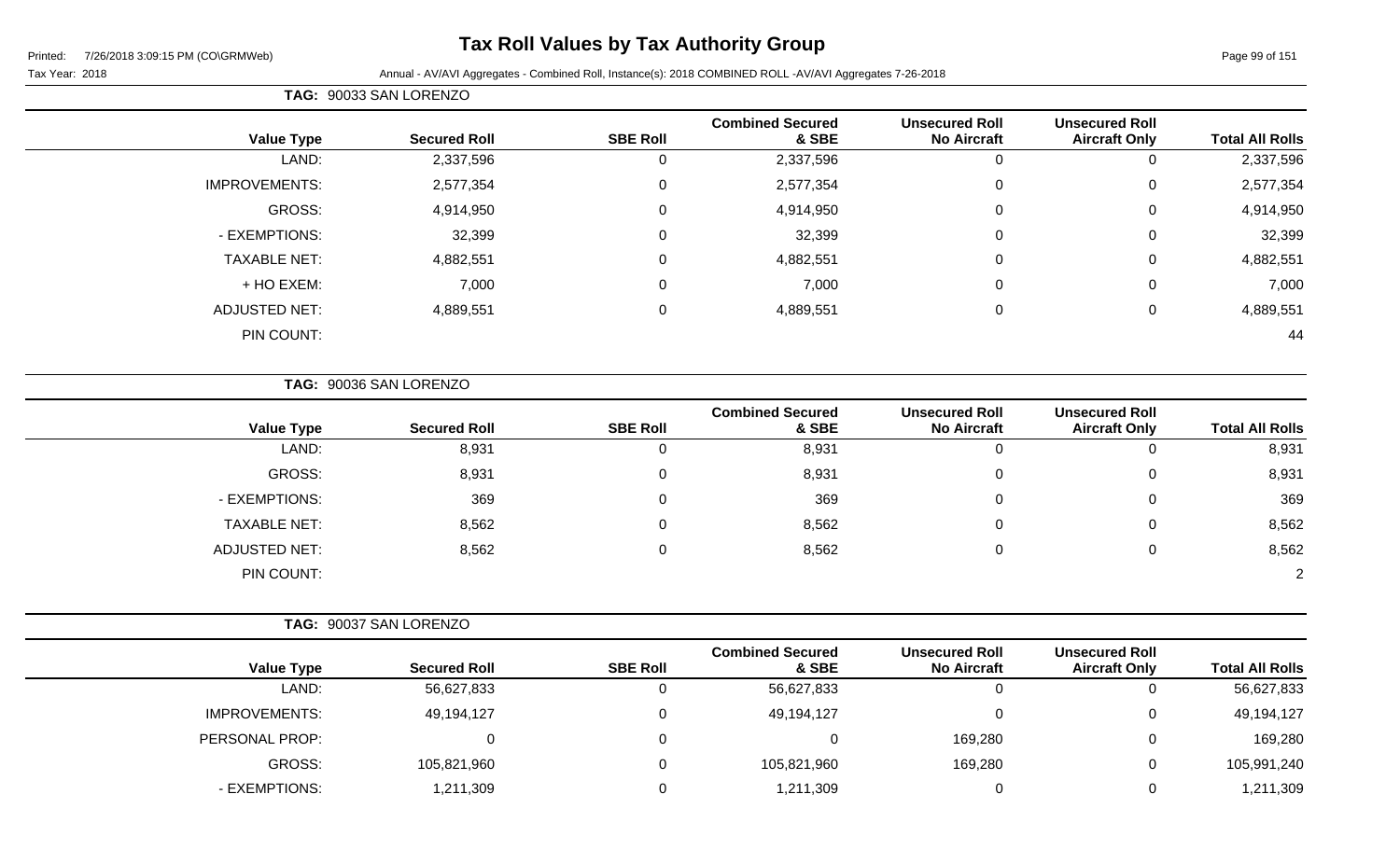# **Tax Roll Values by Tax Authority Group**

Page 100 of 151

|                        |                                               |                                             | Annual - AV/AVI Aggregates - Combined Roll, Instance(s): 2018 COMBINED ROLL -AV/AVI Aggregates 7-26-2018 |                 |                        | Tax Year: 2018       |
|------------------------|-----------------------------------------------|---------------------------------------------|----------------------------------------------------------------------------------------------------------|-----------------|------------------------|----------------------|
|                        |                                               |                                             |                                                                                                          |                 | TAG: 90037 SAN LORENZO |                      |
| <b>Total All Rolls</b> | <b>Unsecured Roll</b><br><b>Aircraft Only</b> | <b>Unsecured Roll</b><br><b>No Aircraft</b> | <b>Combined Secured</b><br>& SBE                                                                         | <b>SBE Roll</b> | <b>Secured Roll</b>    | <b>Value Type</b>    |
| 104,779,931            | $\mathbf 0$                                   | 169,280                                     | 104,610,651                                                                                              | $\overline{0}$  | 104,610,651            | <b>TAXABLE NET:</b>  |
| 806,400                | 0                                             | 0                                           | 806,400                                                                                                  | 0               | 806,400                | + HO EXEM:           |
| 105,586,331            | $\mathbf 0$                                   | 169,280                                     | 105,417,051                                                                                              | $\mathbf 0$     | 105,417,051            | <b>ADJUSTED NET:</b> |
| 280                    |                                               |                                             |                                                                                                          |                 |                        | PIN COUNT:           |
|                        |                                               |                                             |                                                                                                          |                 | TAG: 90042 SAN LORENZO |                      |
| <b>Total All Rolls</b> | <b>Unsecured Roll</b><br><b>Aircraft Only</b> | <b>Unsecured Roll</b><br><b>No Aircraft</b> | <b>Combined Secured</b><br>& SBE                                                                         | <b>SBE Roll</b> | <b>Secured Roll</b>    | <b>Value Type</b>    |
| 9,472,113              | 0                                             | $\mathbf 0$                                 | 9,472,113                                                                                                | 0               | 9,472,113              | LAND:                |
| 7,983,048              | $\mathbf 0$                                   | $\pmb{0}$                                   | 7,983,048                                                                                                | $\mathbf 0$     | 7,983,048              | <b>IMPROVEMENTS:</b> |
| 17,121                 | 0                                             | 17,121                                      | 0                                                                                                        | 0               | $\mathbf 0$            | PERSONAL PROP:       |
| 17,472,282             | 0                                             | 17,121                                      | 17,455,161                                                                                               | 0               | 17,455,161             | GROSS:               |
| 185,530                | 0                                             | 0                                           | 185,530                                                                                                  | 0               | 185,530                | - EXEMPTIONS:        |
| 17,286,752             | 0                                             | 17,121                                      | 17,269,631                                                                                               | 0               | 17,269,631             | <b>TAXABLE NET:</b>  |
| 182,000                | $\mathbf 0$                                   | $\mathbf 0$                                 | 182,000                                                                                                  | 0               | 182,000                | + HO EXEM:           |
| 17,468,752             | 0                                             | 17,121                                      | 17,451,631                                                                                               | $\mathsf 0$     | 17,451,631             | <b>ADJUSTED NET:</b> |
| 51                     |                                               |                                             |                                                                                                          |                 |                        | PIN COUNT:           |
|                        |                                               |                                             |                                                                                                          |                 | TAG: 90044 SAN LORENZO |                      |
| <b>Total All Rolls</b> | <b>Unsecured Roll</b><br><b>Aircraft Only</b> | <b>Unsecured Roll</b><br><b>No Aircraft</b> | <b>Combined Secured</b><br>& SBE                                                                         | <b>SBE Roll</b> | <b>Secured Roll</b>    | <b>Value Type</b>    |
| 5,211,468              | $\mathbf 0$                                   | $\mathbf 0$                                 | 5,211,468                                                                                                | $\mathbf 0$     | 5,211,468              | LAND:                |
| 5,504,729              | 0                                             | 0                                           | 5,504,729                                                                                                | 0               | 5,504,729              | <b>IMPROVEMENTS:</b> |
| 10,716,197             | 0                                             | 0                                           | 10,716,197                                                                                               | $\Omega$        | 10,716,197             | <b>GROSS:</b>        |
| 238,754                | $\mathbf 0$                                   | 0                                           | 238,754                                                                                                  | $\Omega$        | 238,754                | - EXEMPTIONS:        |

TAXABLE NET: 10,477,443 0 10,477,443 0 0 10,477,443 + HO EXEM: 98,000 0 98,000 0 0 98,000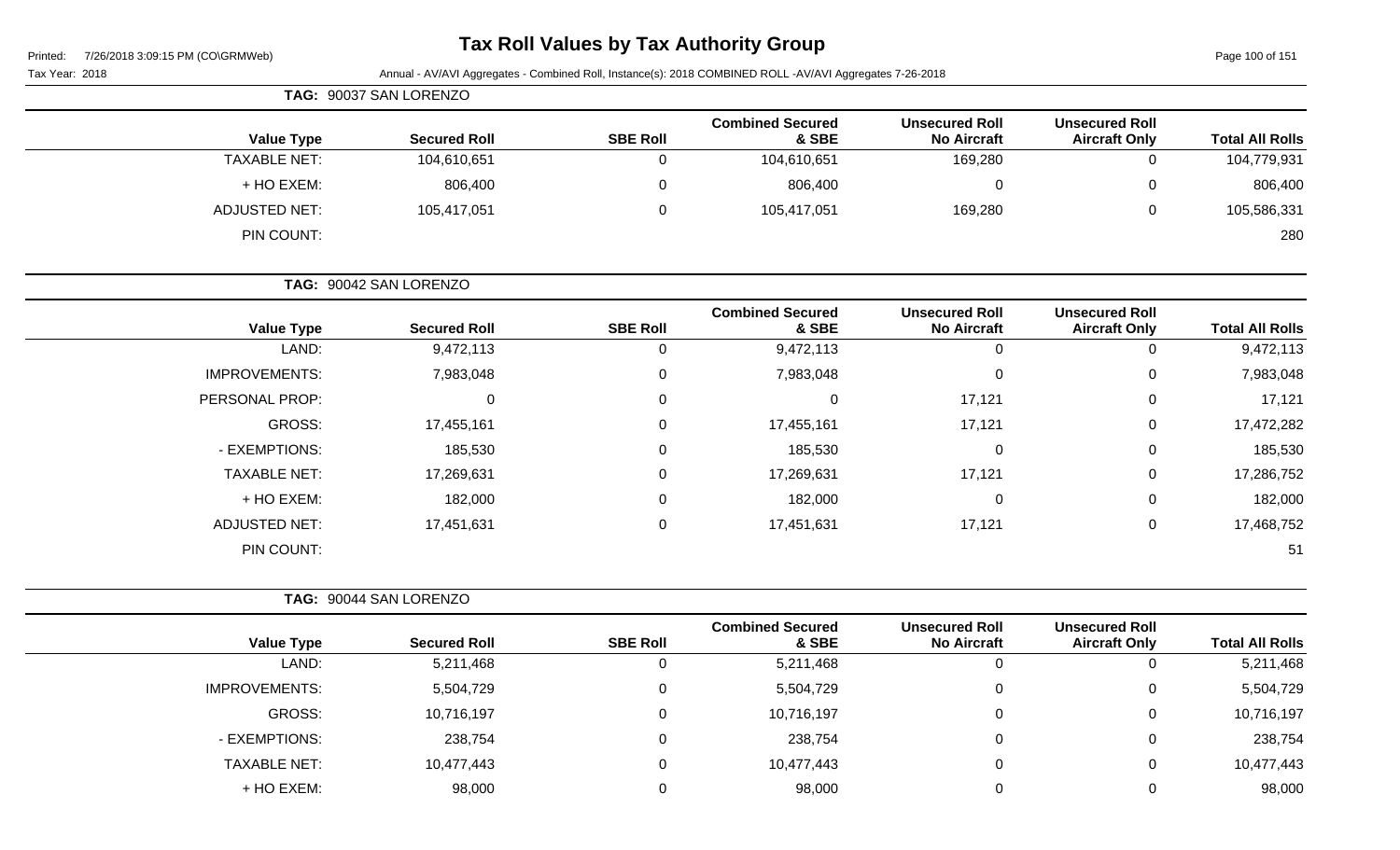Page 101 of 151

Tax Year: 2018 Annual - AV/AVI Aggregates - Combined Roll, Instance(s): 2018 COMBINED ROLL -AV/AVI Aggregates 7-26-2018

| <b>Value Type</b>    | <b>Secured Roll</b>    | <b>SBE Roll</b> | <b>Combined Secured</b><br>& SBE | <b>Unsecured Roll</b><br><b>No Aircraft</b> | <b>Unsecured Roll</b><br><b>Aircraft Only</b> | <b>Total All Rolls</b> |
|----------------------|------------------------|-----------------|----------------------------------|---------------------------------------------|-----------------------------------------------|------------------------|
| <b>ADJUSTED NET:</b> | 10,575,443             | 0               | 10,575,443                       | 0                                           | 0                                             | 10,575,443             |
| PIN COUNT:           |                        |                 |                                  |                                             |                                               | 32                     |
|                      | TAG: 90045 SAN LORENZO |                 |                                  |                                             |                                               |                        |
| <b>Value Type</b>    | <b>Secured Roll</b>    | <b>SBE Roll</b> | <b>Combined Secured</b><br>& SBE | <b>Unsecured Roll</b><br><b>No Aircraft</b> | <b>Unsecured Roll</b><br><b>Aircraft Only</b> | <b>Total All Rolls</b> |
| LAND:                | 58,736,299             | 0               | 58,736,299                       | 0                                           | 0                                             | 58,736,299             |
| <b>IMPROVEMENTS:</b> | 48,211,295             | 0               | 48,211,295                       | 7,685,752                                   | 0                                             | 55,897,047             |
| PERSONAL PROP:       | 0                      | 0               | 0                                | 871,911                                     | $\pmb{0}$                                     | 871,911                |
| GROSS:               | 106,947,594            | 0               | 106,947,594                      | 8,557,663                                   | 0                                             | 115,505,257            |
| - EXEMPTIONS:        | 2,763,886              | 0               | 2,763,886                        | 0                                           | 0                                             | 2,763,886              |
| <b>TAXABLE NET:</b>  | 104,183,708            | $\Omega$        | 104,183,708                      | 8,557,663                                   | 0                                             | 112,741,371            |
| + HO EXEM:           | 924,000                | 0               | 924,000                          | 0                                           | 0                                             | 924,000                |
| <b>ADJUSTED NET:</b> | 105,107,708            | $\mathbf 0$     | 105,107,708                      | 8,557,663                                   | 0                                             | 113,665,371            |
| PIN COUNT:           |                        |                 |                                  |                                             |                                               | 323                    |

**TAG:** 90046 SAN LORENZO

**TAG:** 90044 SAN LORENZO

|                      |                     |                 | <b>Combined Secured</b> | <b>Unsecured Roll</b> | <b>Unsecured Roll</b> |                        |
|----------------------|---------------------|-----------------|-------------------------|-----------------------|-----------------------|------------------------|
| <b>Value Type</b>    | <b>Secured Roll</b> | <b>SBE Roll</b> | & SBE                   | <b>No Aircraft</b>    | <b>Aircraft Only</b>  | <b>Total All Rolls</b> |
| LAND:                | 19,414,020          | 0               | 19,414,020              |                       | 0                     | 19,414,020             |
| <b>IMPROVEMENTS:</b> | 16,531,286          | $\mathbf 0$     | 16,531,286              |                       | 0                     | 16,531,286             |
| PERSONAL PROP:       | 1,500               | 0               | 1,500                   | 31,759                | $\mathbf{0}$          | 33,259                 |
| GROSS:               | 35,946,806          | 0               | 35,946,806              | 31,759                | 0                     | 35,978,565             |
| - EXEMPTIONS:        | 320,004             | 0               | 320,004                 |                       | $\mathbf 0$           | 320,004                |
| <b>TAXABLE NET:</b>  | 35,626,802          | 0               | 35,626,802              | 31,759                | 0                     | 35,658,561             |
| + HO EXEM:           | 315,000             | $\mathbf 0$     | 315,000                 |                       | 0                     | 315,000                |
| <b>ADJUSTED NET:</b> | 35,941,802          | $\Omega$        | 35,941,802              | 31,759                | 0                     | 35,973,561             |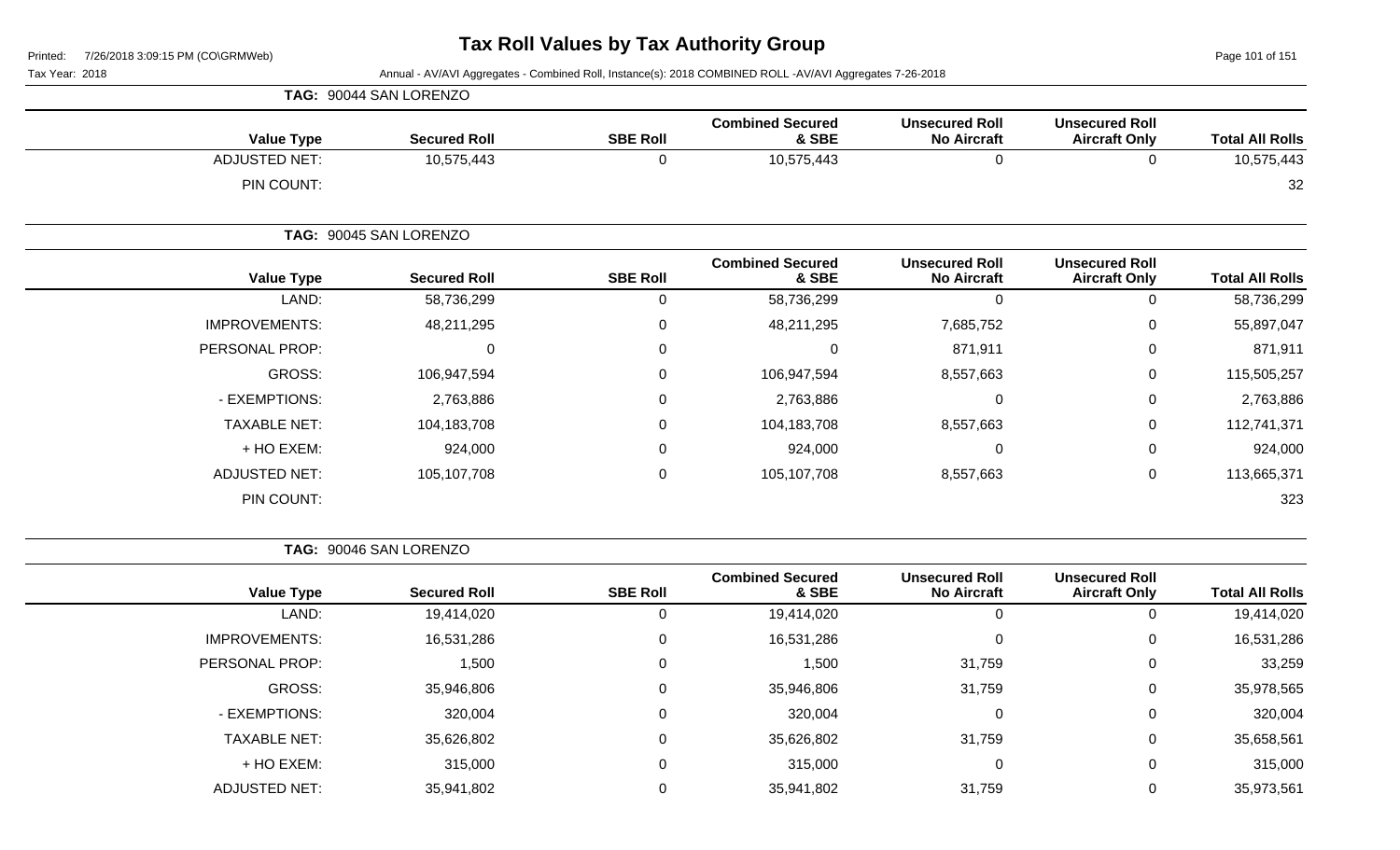Page 102 of 151

|                      | TAG: 90046 SAN LORENZO |                 |                                  |                                             |                                               |                        |
|----------------------|------------------------|-----------------|----------------------------------|---------------------------------------------|-----------------------------------------------|------------------------|
| <b>Value Type</b>    | <b>Secured Roll</b>    | <b>SBE Roll</b> | <b>Combined Secured</b><br>& SBE | <b>Unsecured Roll</b><br><b>No Aircraft</b> | <b>Unsecured Roll</b><br><b>Aircraft Only</b> | <b>Total All Rolls</b> |
| PIN COUNT:           |                        |                 |                                  |                                             |                                               | 115                    |
|                      | TAG: 90047 SAN LORENZO |                 |                                  |                                             |                                               |                        |
| <b>Value Type</b>    | <b>Secured Roll</b>    | <b>SBE Roll</b> | <b>Combined Secured</b><br>& SBE | <b>Unsecured Roll</b><br><b>No Aircraft</b> | <b>Unsecured Roll</b><br><b>Aircraft Only</b> | <b>Total All Rolls</b> |
| LAND:                | 3,581,092              | 0               | 3,581,092                        | $\mathbf 0$                                 | $\mathbf 0$                                   | 3,581,092              |
| <b>IMPROVEMENTS:</b> | 2,636,992              | 0               | 2,636,992                        | 0                                           | 0                                             | 2,636,992              |
| GROSS:               | 6,218,084              | 0               | 6,218,084                        | $\mathbf 0$                                 | $\mathbf 0$                                   | 6,218,084              |
| - EXEMPTIONS:        | 36,115                 | 0               | 36,115                           | 0                                           | 0                                             | 36,115                 |
| <b>TAXABLE NET:</b>  | 6,181,969              | 0               | 6,181,969                        | $\mathbf 0$                                 | $\mathbf 0$                                   | 6,181,969              |
| + HO EXEM:           | 35,000                 | 0               | 35,000                           | 0                                           | 0                                             | 35,000                 |
| <b>ADJUSTED NET:</b> | 6,216,969              | 0               | 6,216,969                        | $\mathbf 0$                                 | $\mathbf 0$                                   | 6,216,969              |
| PIN COUNT:           |                        |                 |                                  |                                             |                                               | 14                     |

|                      | TAG: 90048 SAN LORENZO |                 |                                  |                                             |                                               |                        |
|----------------------|------------------------|-----------------|----------------------------------|---------------------------------------------|-----------------------------------------------|------------------------|
| <b>Value Type</b>    | <b>Secured Roll</b>    | <b>SBE Roll</b> | <b>Combined Secured</b><br>& SBE | <b>Unsecured Roll</b><br><b>No Aircraft</b> | <b>Unsecured Roll</b><br><b>Aircraft Only</b> | <b>Total All Rolls</b> |
| LAND:                | 67,030,251             | 0               | 67,030,251                       |                                             | $\mathbf{0}$                                  | 67,030,251             |
| <b>IMPROVEMENTS:</b> | 58,796,166             | 0               | 58,796,166                       | $\Omega$                                    | 0                                             | 58,796,166             |
| PERSONAL PROP:       | 59,000                 | 0               | 59,000                           | 73,695                                      | 0                                             | 132,695                |
| GROSS:               | 125,885,417            | 0               | 125,885,417                      | 73,695                                      | 0                                             | 125,959,112            |
| - EXEMPTIONS:        | 6,359,592              | 0               | 6,359,592                        | $\Omega$                                    | $\mathbf 0$                                   | 6,359,592              |
| <b>TAXABLE NET:</b>  | 119,525,825            | 0               | 119,525,825                      | 73,695                                      | 0                                             | 119,599,520            |
| + HO EXEM:           | 1,099,000              | 0               | 1,099,000                        | $\Omega$                                    | 0                                             | 1,099,000              |
| <b>ADJUSTED NET:</b> | 120,624,825            | 0               | 120,624,825                      | 73,695                                      | 0                                             | 120,698,520            |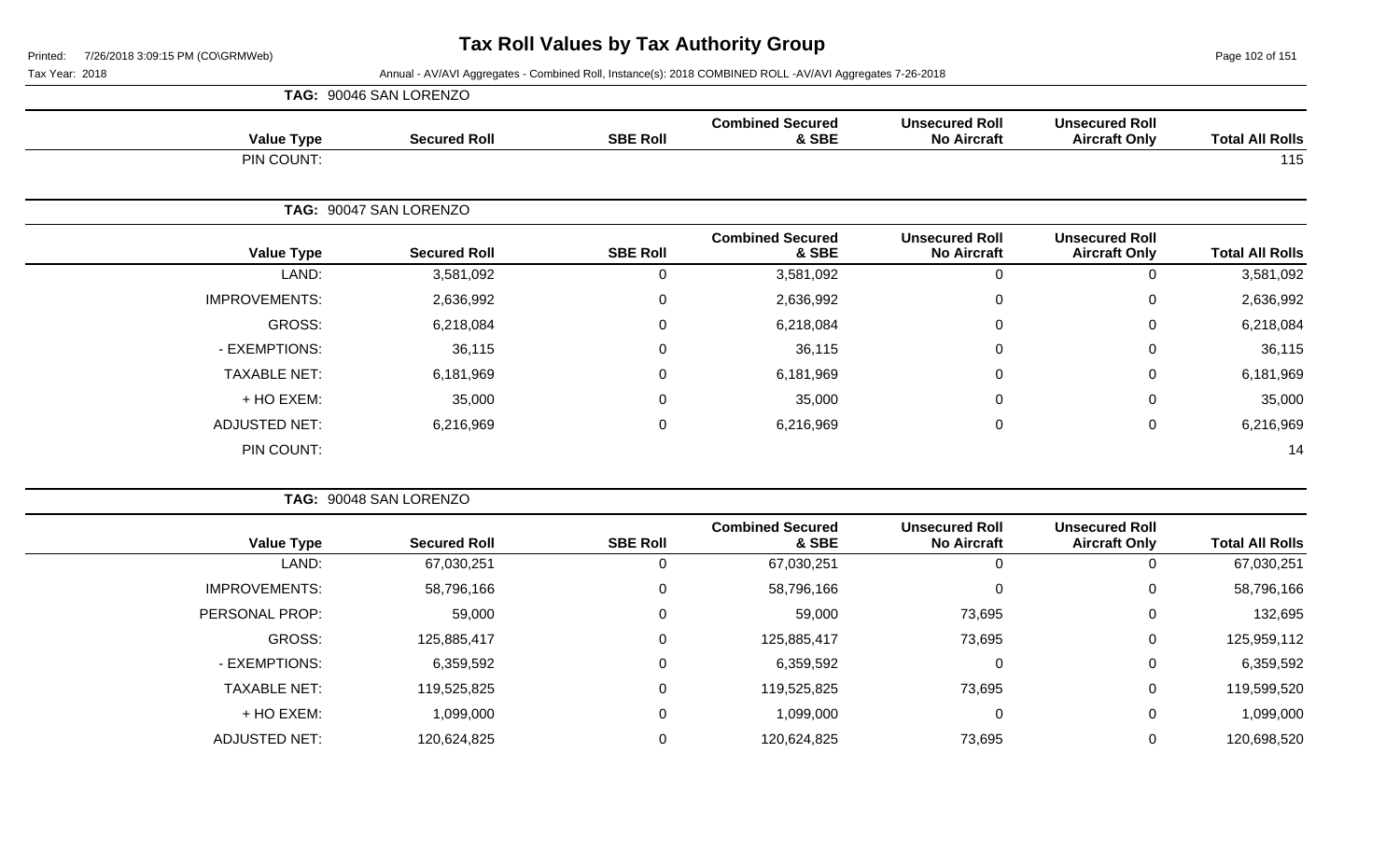Page 103 of 151

|                        |                                               |                                             |                                  |                 | TAG: 90048 SAN LORENZO |                      |
|------------------------|-----------------------------------------------|---------------------------------------------|----------------------------------|-----------------|------------------------|----------------------|
| <b>Total All Rolls</b> | <b>Unsecured Roll</b><br><b>Aircraft Only</b> | <b>Unsecured Roll</b><br><b>No Aircraft</b> | <b>Combined Secured</b><br>& SBE | <b>SBE Roll</b> | <b>Secured Roll</b>    | <b>Value Type</b>    |
| 352                    |                                               |                                             |                                  |                 |                        | PIN COUNT:           |
|                        |                                               |                                             |                                  |                 | TAG: 90049 SAN LORENZO |                      |
| <b>Total All Rolls</b> | <b>Unsecured Roll</b><br><b>Aircraft Only</b> | <b>Unsecured Roll</b><br><b>No Aircraft</b> | <b>Combined Secured</b><br>& SBE | <b>SBE Roll</b> | <b>Secured Roll</b>    | <b>Value Type</b>    |
| 9,298,918              |                                               | $\mathbf 0$                                 | 9,298,918                        | 0               | 9,298,918              | LAND:                |
| 7,199,987              | $\Omega$                                      | $\mathbf 0$                                 | 7,199,987                        | $\mathbf 0$     | 7,199,987              | <b>IMPROVEMENTS:</b> |
| 16,498,905             | $\Omega$                                      | $\pmb{0}$                                   | 16,498,905                       | 0               | 16,498,905             | GROSS:               |
| 298,660                | $\Omega$                                      | $\mathbf 0$                                 | 298,660                          | $\Omega$        | 298,660                | - EXEMPTIONS:        |
| 16,200,245             | $\Omega$                                      | $\mathbf 0$                                 | 16,200,245                       | $\mathbf 0$     | 16,200,245             | <b>TAXABLE NET:</b>  |
| 96,600                 | $\Omega$                                      | $\mathbf 0$                                 | 96,600                           | 0               | 96,600                 | + HO EXEM:           |
| 16,296,845             | 0                                             | $\pmb{0}$                                   | 16,296,845                       | $\mathbf 0$     | 16,296,845             | <b>ADJUSTED NET:</b> |
| 61                     |                                               |                                             |                                  |                 |                        | PIN COUNT:           |
|                        |                                               |                                             |                                  |                 |                        |                      |

|                      | TAG: 90050 SAN LORENZO |                 |                                  |                                             |                                               |                        |
|----------------------|------------------------|-----------------|----------------------------------|---------------------------------------------|-----------------------------------------------|------------------------|
| <b>Value Type</b>    | <b>Secured Roll</b>    | <b>SBE Roll</b> | <b>Combined Secured</b><br>& SBE | <b>Unsecured Roll</b><br><b>No Aircraft</b> | <b>Unsecured Roll</b><br><b>Aircraft Only</b> | <b>Total All Rolls</b> |
| LAND:                | 2,828,048              |                 | 2,828,048                        | 0                                           |                                               | 2,828,048              |
| <b>IMPROVEMENTS:</b> | 2,432,629              | 0               | 2,432,629                        | 0                                           | 0                                             | 2,432,629              |
| GROSS:               | 5,260,677              | 0               | 5,260,677                        | 0                                           | 0                                             | 5,260,677              |
| - EXEMPTIONS:        | 171,329                | 0               | 171,329                          | 0                                           | $\Omega$                                      | 171,329                |
| <b>TAXABLE NET:</b>  | 5,089,348              | 0               | 5,089,348                        | 0                                           | $\Omega$                                      | 5,089,348              |
| + HO EXEM:           | 35,000                 | 0               | 35,000                           | 0                                           | 0                                             | 35,000                 |
| <b>ADJUSTED NET:</b> | 5,124,348              | 0               | 5,124,348                        | 0                                           | $\Omega$                                      | 5,124,348              |
| PIN COUNT:           |                        |                 |                                  |                                             |                                               | 13                     |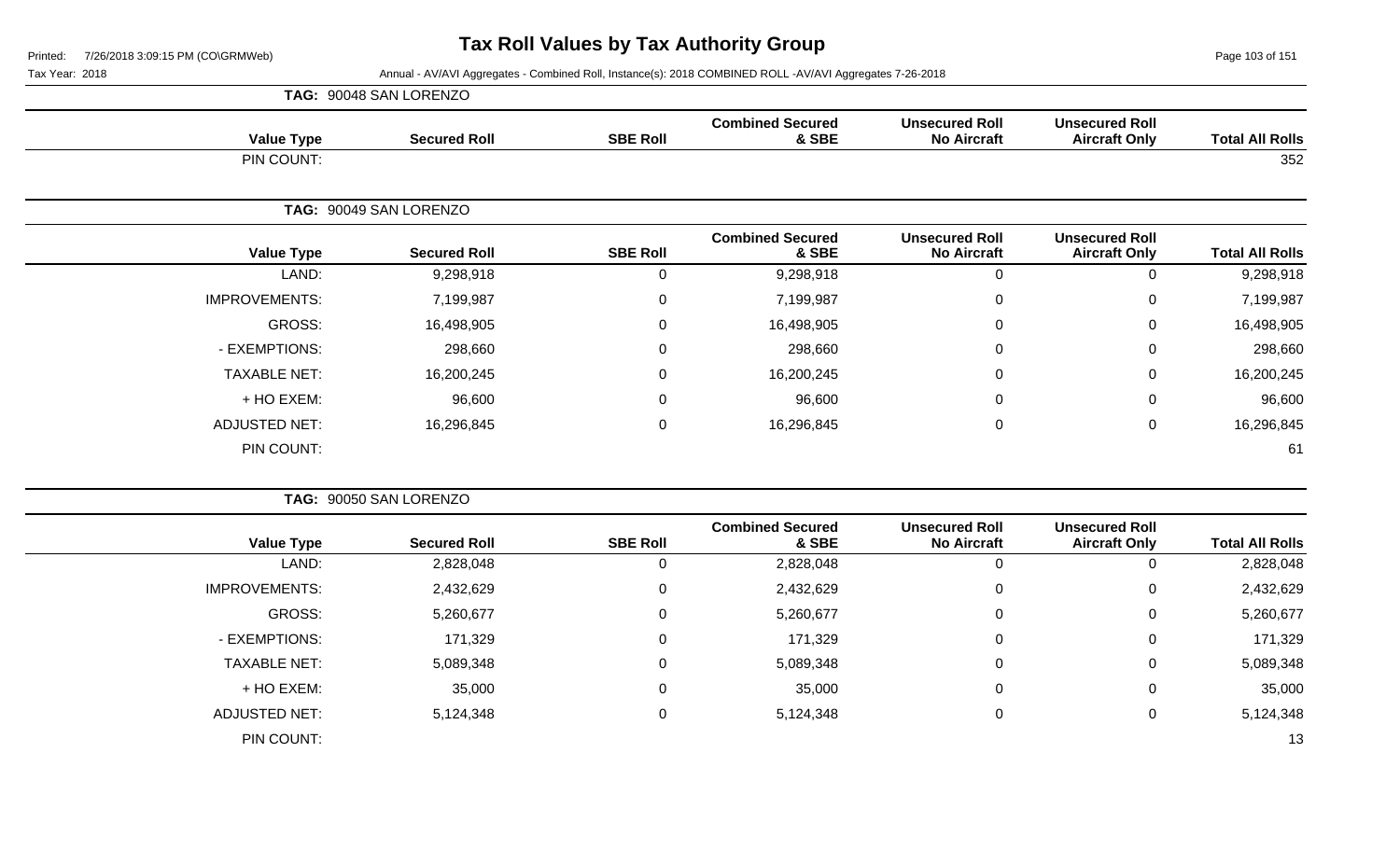# **Tax Roll Values by Tax Authority Group**

Page 104 of 151

Tax Year: 2018 Annual - AV/AVI Aggregates - Combined Roll, Instance(s): 2018 COMBINED ROLL -AV/AVI Aggregates 7-26-2018

|                      | TAG: 90053 SAN LORENZO |                 |                                  |                                             |                                               |                        |  |  |
|----------------------|------------------------|-----------------|----------------------------------|---------------------------------------------|-----------------------------------------------|------------------------|--|--|
| <b>Value Type</b>    | <b>Secured Roll</b>    | <b>SBE Roll</b> | <b>Combined Secured</b><br>& SBE | <b>Unsecured Roll</b><br><b>No Aircraft</b> | <b>Unsecured Roll</b><br><b>Aircraft Only</b> | <b>Total All Rolls</b> |  |  |
| LAND:                | 1,682,663              | 0               | 1,682,663                        |                                             | 0                                             | 1,682,663              |  |  |
| <b>IMPROVEMENTS:</b> | 1,551,981              | 0               | 1,551,981                        | 0                                           | 0                                             | 1,551,981              |  |  |
| GROSS:               | 3,234,644              | $\mathbf 0$     | 3,234,644                        | $\mathbf 0$                                 | 0                                             | 3,234,644              |  |  |
| - EXEMPTIONS:        | 22,224                 | $\mathbf 0$     | 22,224                           | $\Omega$                                    | 0                                             | 22,224                 |  |  |
| <b>TAXABLE NET:</b>  | 3,212,420              | $\mathbf 0$     | 3,212,420                        | $\mathbf 0$                                 | 0                                             | 3,212,420              |  |  |
| + HO EXEM:           | 21,000                 | $\mathbf 0$     | 21,000                           | $\mathbf 0$                                 | 0                                             | 21,000                 |  |  |
| <b>ADJUSTED NET:</b> | 3,233,420              | $\Omega$        | 3,233,420                        | $\mathbf 0$                                 | 0                                             | 3,233,420              |  |  |
| PIN COUNT:           |                        |                 |                                  |                                             |                                               | 6                      |  |  |

**TAG:** 90055 SAN LORENZO

| <b>Value Type</b>    | <b>Secured Roll</b> | <b>SBE Roll</b> | <b>Combined Secured</b><br>& SBE | <b>Unsecured Roll</b><br><b>No Aircraft</b> | <b>Unsecured Roll</b><br><b>Aircraft Only</b> | <b>Total All Rolls</b> |
|----------------------|---------------------|-----------------|----------------------------------|---------------------------------------------|-----------------------------------------------|------------------------|
| LAND:                | 89,346              | 0               | 89,346                           | 0                                           | 0                                             | 89,346                 |
| <b>IMPROVEMENTS:</b> | 326,376             | 0               | 326,376                          | $\mathbf 0$                                 | 0                                             | 326,376                |
| GROSS:               | 415,722             | 0               | 415,722                          | $\mathbf 0$                                 | 0                                             | 415,722                |
| - EXEMPTIONS:        | 7,000               | 0               | 7,000                            | $\overline{0}$                              | $\mathbf 0$                                   | 7,000                  |
| <b>TAXABLE NET:</b>  | 408,722             | $\Omega$        | 408,722                          | 0                                           | 0                                             | 408,722                |
| + HO EXEM:           | 7,000               | $\Omega$        | 7,000                            | $\overline{0}$                              | $\mathbf 0$                                   | 7,000                  |
| <b>ADJUSTED NET:</b> | 415,722             | $\Omega$        | 415,722                          | $\mathbf 0$                                 | 0                                             | 415,722                |
| PIN COUNT:           |                     |                 |                                  |                                             |                                               |                        |

|                      | TAG: 90057 SAN LORENZO |                 |                                  |                                             |                                               |                        |  |
|----------------------|------------------------|-----------------|----------------------------------|---------------------------------------------|-----------------------------------------------|------------------------|--|
| <b>Value Type</b>    | <b>Secured Roll</b>    | <b>SBE Roll</b> | <b>Combined Secured</b><br>& SBE | <b>Unsecured Roll</b><br><b>No Aircraft</b> | <b>Unsecured Roll</b><br><b>Aircraft Only</b> | <b>Total All Rolls</b> |  |
| LAND:                | 6,953,702              |                 | 6,953,702                        |                                             |                                               | 6,953,702              |  |
| <b>IMPROVEMENTS:</b> | 5,734,374              |                 | 5,734,374                        |                                             |                                               | 5,734,374              |  |
| GROSS:               | 12,688,076             |                 | 12,688,076                       |                                             |                                               | 12,688,076             |  |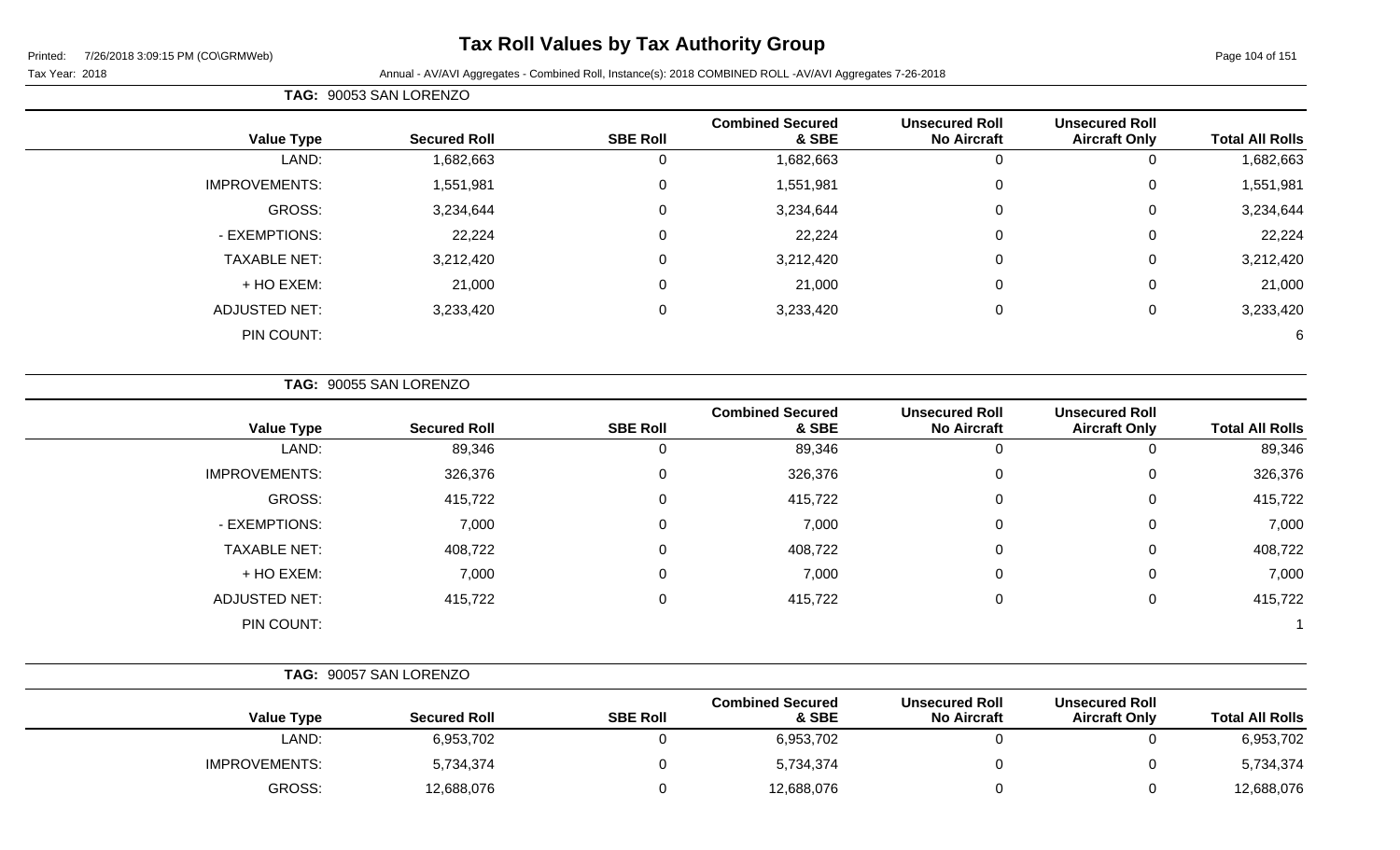# **Tax Roll Values by Tax Authority Group**

|                     | TAG: 90057 SAN LORENZO |                 |                                  |                                             |                                               |                        |  |  |
|---------------------|------------------------|-----------------|----------------------------------|---------------------------------------------|-----------------------------------------------|------------------------|--|--|
| <b>Value Type</b>   | <b>Secured Roll</b>    | <b>SBE Roll</b> | <b>Combined Secured</b><br>& SBE | <b>Unsecured Roll</b><br><b>No Aircraft</b> | <b>Unsecured Roll</b><br><b>Aircraft Only</b> | <b>Total All Rolls</b> |  |  |
| - EXEMPTIONS:       | 193,316                | 0               | 193,316                          | 0                                           | 0                                             | 193,316                |  |  |
| <b>TAXABLE NET:</b> | 12,494,760             | $\mathbf 0$     | 12,494,760                       | 0                                           | 0                                             | 12,494,760             |  |  |
| + HO EXEM:          | 189,000                | 0               | 189,000                          | 0                                           | 0                                             | 189,000                |  |  |
| ADJUSTED NET:       | 12,683,760             | 0               | 12,683,760                       | $\mathbf 0$                                 | 0                                             | 12,683,760             |  |  |
| PIN COUNT:          |                        |                 |                                  |                                             |                                               | 65                     |  |  |
|                     | TAG: 90058 SAN LORENZO |                 |                                  |                                             |                                               |                        |  |  |

| <b>Value Type</b>    | <b>Secured Roll</b> | <b>SBE Roll</b> | <b>Combined Secured</b><br>& SBE | <b>Unsecured Roll</b><br><b>No Aircraft</b> | <b>Unsecured Roll</b><br><b>Aircraft Only</b> | <b>Total All Rolls</b> |
|----------------------|---------------------|-----------------|----------------------------------|---------------------------------------------|-----------------------------------------------|------------------------|
| LAND:                | 6,057,390           | U               | 6,057,390                        | $\theta$                                    | 0                                             | 6,057,390              |
| <b>IMPROVEMENTS:</b> | 4,426,340           | 0               | 4,426,340                        | 0                                           | 0                                             | 4,426,340              |
| GROSS:               | 10,483,730          | $\Omega$        | 10,483,730                       | $\mathbf 0$                                 | $\mathbf 0$                                   | 10,483,730             |
| - EXEMPTIONS:        | 204,706             | $\Omega$        | 204,706                          | 0                                           | 0                                             | 204,706                |
| <b>TAXABLE NET:</b>  | 10,279,024          | $\mathbf{0}$    | 10,279,024                       | 0                                           | 0                                             | 10,279,024             |
| + HO EXEM:           | 70,000              | $\mathbf{0}$    | 70,000                           | $\mathbf 0$                                 | 0                                             | 70,000                 |
| <b>ADJUSTED NET:</b> | 10,349,024          | $\mathbf{0}$    | 10,349,024                       | 0                                           | $\mathbf 0$                                   | 10,349,024             |
| PIN COUNT:           |                     |                 |                                  |                                             |                                               | 21                     |

|                      | TAG: 90059 SAN LORENZO |                 |                                  |                                             |                                               |                        |
|----------------------|------------------------|-----------------|----------------------------------|---------------------------------------------|-----------------------------------------------|------------------------|
| <b>Value Type</b>    | <b>Secured Roll</b>    | <b>SBE Roll</b> | <b>Combined Secured</b><br>& SBE | <b>Unsecured Roll</b><br><b>No Aircraft</b> | <b>Unsecured Roll</b><br><b>Aircraft Only</b> | <b>Total All Rolls</b> |
| LAND:                | 2,649,480              | 0               | 2,649,480                        |                                             | v                                             | 2,649,480              |
| <b>IMPROVEMENTS:</b> | 2,007,848              | 0               | 2,007,848                        | 0                                           | 0                                             | 2,007,848              |
| GROSS:               | 4,657,328              | 0               | 4,657,328                        | 0                                           | 0                                             | 4,657,328              |
| - EXEMPTIONS:        | 60,816                 | 0               | 60,816                           | 0                                           | 0                                             | 60,816                 |
| <b>TAXABLE NET:</b>  | 4,596,512              | 0               | 4,596,512                        | U                                           | 0                                             | 4,596,512              |
| + HO EXEM:           | 49,000                 | 0               | 49,000                           |                                             | 0                                             | 49,000                 |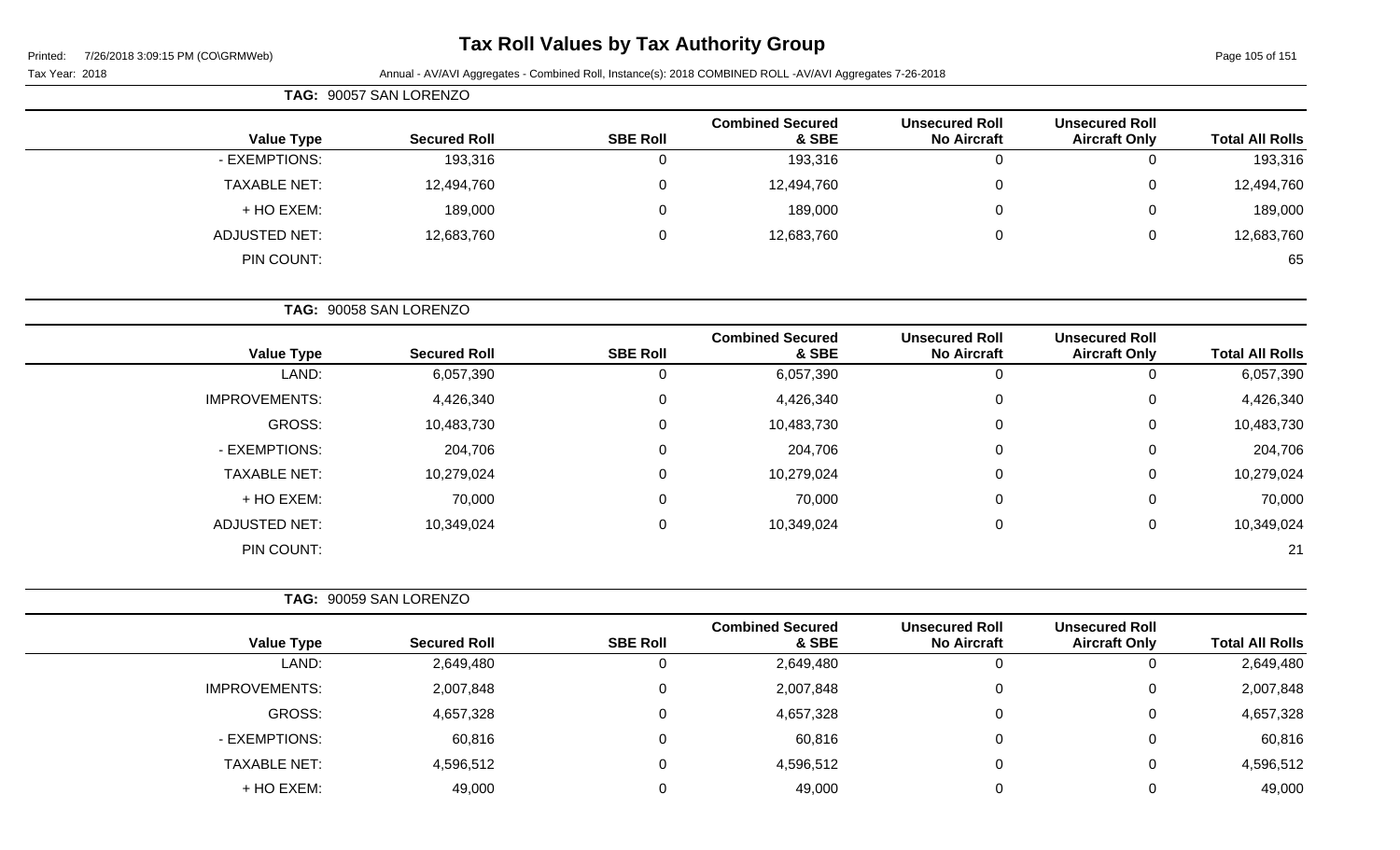Page 106 of 151

Tax Year: 2018 Annual - AV/AVI Aggregates - Combined Roll, Instance(s): 2018 COMBINED ROLL -AV/AVI Aggregates 7-26-2018

| <b>Value Type</b>    | <b>Secured Roll</b>    | <b>SBE Roll</b> | <b>Combined Secured</b><br>& SBE | <b>Unsecured Roll</b><br><b>No Aircraft</b> | <b>Unsecured Roll</b><br><b>Aircraft Only</b> | <b>Total All Rolls</b> |
|----------------------|------------------------|-----------------|----------------------------------|---------------------------------------------|-----------------------------------------------|------------------------|
| <b>ADJUSTED NET:</b> | 4,645,512              | 0               | 4,645,512                        | 0                                           | $\Omega$                                      | 4,645,512              |
| PIN COUNT:           |                        |                 |                                  |                                             |                                               | 41                     |
|                      | TAG: 90062 SAN LORENZO |                 |                                  |                                             |                                               |                        |
| <b>Value Type</b>    | <b>Secured Roll</b>    | <b>SBE Roll</b> | <b>Combined Secured</b><br>& SBE | <b>Unsecured Roll</b><br><b>No Aircraft</b> | <b>Unsecured Roll</b><br><b>Aircraft Only</b> | <b>Total All Rolls</b> |
| LAND:                | 4,958,711              | 0               | 4,958,711                        | $\pmb{0}$                                   | $\pmb{0}$                                     | 4,958,711              |
| <b>IMPROVEMENTS:</b> | 4,139,020              | 0               | 4,139,020                        | $\mathbf 0$                                 | $\mathbf 0$                                   | 4,139,020              |
| GROSS:               | 9,097,731              | 0               | 9,097,731                        | $\mathbf 0$                                 | $\mathbf 0$                                   | 9,097,731              |
| - EXEMPTIONS:        | 42,000                 | 0               | 42,000                           | $\pmb{0}$                                   | $\mathbf 0$                                   | 42,000                 |
| <b>TAXABLE NET:</b>  | 9,055,731              | 0               | 9,055,731                        | $\pmb{0}$                                   | $\mathbf 0$                                   | 9,055,731              |
| + HO EXEM:           | 42,000                 | 0               | 42,000                           | 0                                           | $\mathbf 0$                                   | 42,000                 |
| <b>ADJUSTED NET:</b> | 9,097,731              | 0               | 9,097,731                        | $\mathbf 0$                                 | $\mathbf 0$                                   | 9,097,731              |
| PIN COUNT:           |                        |                 |                                  |                                             |                                               | 24                     |

**TAG:** 90063 SAN LORENZO

**TAG:** 90059 SAN LORENZO

| <b>Total All Rolls</b> | <b>Unsecured Roll</b><br><b>Aircraft Only</b> | <b>Unsecured Roll</b><br><b>No Aircraft</b> | <b>Combined Secured</b><br>& SBE | <b>SBE Roll</b> | <b>Secured Roll</b> | <b>Value Type</b>    |
|------------------------|-----------------------------------------------|---------------------------------------------|----------------------------------|-----------------|---------------------|----------------------|
| 9,041,602              | 0                                             | 0                                           | 9,041,602                        |                 | 9,041,602           | LAND:                |
| 7,538,882              | 0                                             | 0                                           | 7,538,882                        |                 | 7,538,882           | <b>IMPROVEMENTS:</b> |
| 43,000                 | 0                                             | 20,000                                      | 23,000                           |                 | 23,000              | PERSONAL PROP:       |
| 16,623,484             | 0                                             | 20,000                                      | 16,603,484                       |                 | 16,603,484          | GROSS:               |
| 105,152                | 0                                             | 0                                           | 105,152                          |                 | 105,152             | - EXEMPTIONS:        |
| 16,518,332             | 0                                             | 20,000                                      | 16,498,332                       |                 | 16,498,332          | <b>TAXABLE NET:</b>  |
| 105,000                | 0                                             | 0                                           | 105,000                          |                 | 105,000             | + HO EXEM:           |
| 16,623,332             | 0                                             | 20,000                                      | 16,603,332                       |                 | 16,603,332          | <b>ADJUSTED NET:</b> |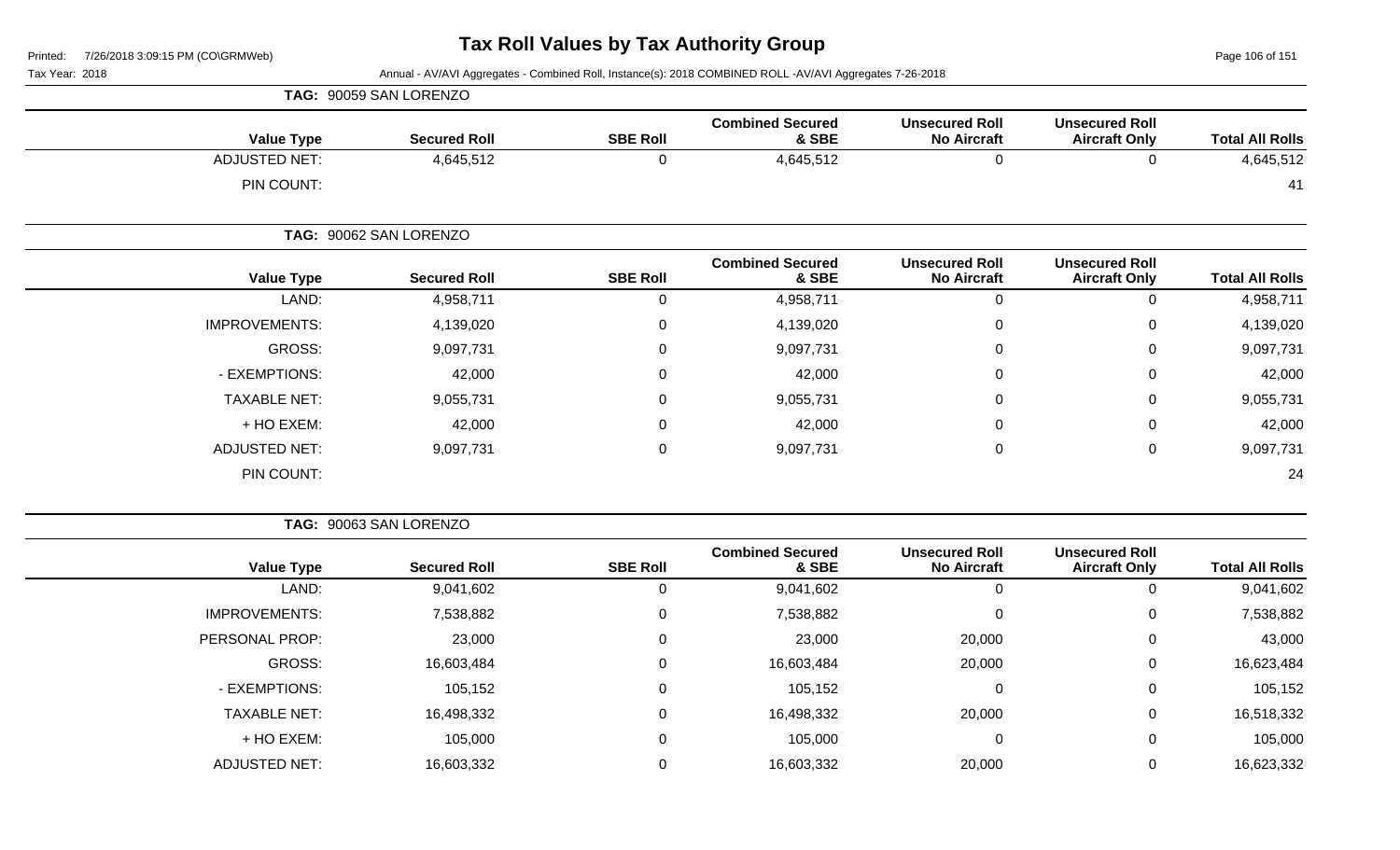**TAG:** 90073 SAN LORENZO

**Value Type Secured Roll SBE Roll**

Page 107 of 151

**Total All Rolls** 

Tax Year: 2018 Annual - AV/AVI Aggregates - Combined Roll, Instance(s): 2018 COMBINED ROLL -AV/AVI Aggregates 7-26-2018

|                      | TAG: 90063 SAN LORENZO |                 |                                  |                                             |                                               |                        |
|----------------------|------------------------|-----------------|----------------------------------|---------------------------------------------|-----------------------------------------------|------------------------|
| <b>Value Type</b>    | <b>Secured Roll</b>    | <b>SBE Roll</b> | <b>Combined Secured</b><br>& SBE | <b>Unsecured Roll</b><br><b>No Aircraft</b> | <b>Unsecured Roll</b><br><b>Aircraft Only</b> | <b>Total All Rolls</b> |
| PIN COUNT:           |                        |                 |                                  |                                             |                                               | 47                     |
|                      | TAG: 90071 SAN LORENZO |                 |                                  |                                             |                                               |                        |
| <b>Value Type</b>    | <b>Secured Roll</b>    | <b>SBE Roll</b> | <b>Combined Secured</b><br>& SBE | <b>Unsecured Roll</b><br><b>No Aircraft</b> | <b>Unsecured Roll</b><br><b>Aircraft Only</b> | <b>Total All Rolls</b> |
| LAND:                | 6,960,424              | 0               | 6,960,424                        | $\mathbf 0$                                 | 0                                             | 6,960,424              |
| <b>IMPROVEMENTS:</b> | 4, 161, 107            | 0               | 4,161,107                        | 0                                           | 0                                             | 4,161,107              |
| GROSS:               | 11,121,531             | $\Omega$        | 11,121,531                       | 0                                           | 0                                             | 11,121,531             |
| - EXEMPTIONS:        | 107,708                | $\Omega$        | 107,708                          | 0                                           | 0                                             | 107,708                |
| <b>TAXABLE NET:</b>  | 11,013,823             | 0               | 11,013,823                       | 0                                           | $\mathbf 0$                                   | 11,013,823             |
| + HO EXEM:           | 91,000                 | 0               | 91,000                           | 0                                           | 0                                             | 91,000                 |
| <b>ADJUSTED NET:</b> | 11,104,823             | $\mathbf 0$     | 11,104,823                       | 0                                           | $\mathbf 0$                                   | 11,104,823             |
| PIN COUNT:           |                        |                 |                                  |                                             |                                               | 67                     |
|                      | TAG: 90072 SAN LORENZO |                 |                                  |                                             |                                               |                        |
| <b>Value Type</b>    | <b>Secured Roll</b>    | <b>SBE Roll</b> | <b>Combined Secured</b><br>& SBE | <b>Unsecured Roll</b><br><b>No Aircraft</b> | <b>Unsecured Roll</b><br><b>Aircraft Only</b> | <b>Total All Rolls</b> |
| LAND:                | 1,135                  | $\mathbf 0$     | 1,135                            | $\mathbf 0$                                 | $\Omega$                                      | 1,135                  |

GROSS: 1,135 0 1,135 0 0 1,135

- EXEMPTIONS: 1,135 0 1,135 0 1,135 PIN COUNT: 1

**Combined Secured**

IMPROVEMENTS: 1,647,061 0 1,647,061 0 1,647,061 0 1,647,061 0 1,647,061 0 1,647,061

LAND: 2,202,068 0 2,202,068 0 0 2,202,068

**& SBE**

**Unsecured Roll No Aircraft** **Unsecured Roll**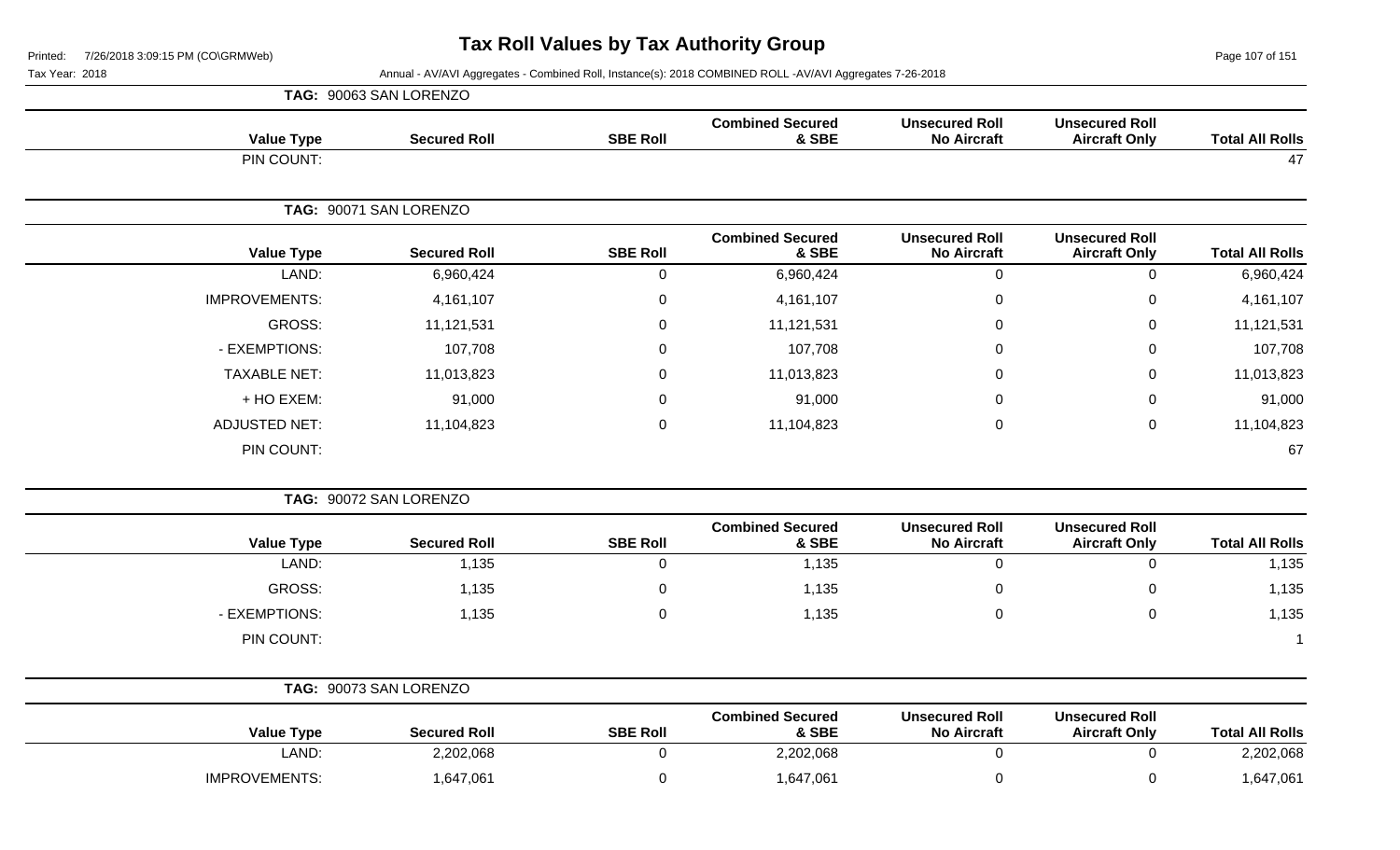# **Tax Roll Values by Tax Authority Group**

Page 108 of 151

Tax Year: 2018 Annual - AV/AVI Aggregates - Combined Roll, Instance(s): 2018 COMBINED ROLL -AV/AVI Aggregates 7-26-2018

|                        |                                               |                                             |                                  |                 | TAG: 90073 SAN LORENZO |                      |
|------------------------|-----------------------------------------------|---------------------------------------------|----------------------------------|-----------------|------------------------|----------------------|
| <b>Total All Rolls</b> | <b>Unsecured Roll</b><br><b>Aircraft Only</b> | <b>Unsecured Roll</b><br><b>No Aircraft</b> | <b>Combined Secured</b><br>& SBE | <b>SBE Roll</b> | <b>Secured Roll</b>    | <b>Value Type</b>    |
| 3,849,129<br>$\Omega$  |                                               | $\mathbf 0$                                 | 3,849,129                        | 0               | 3,849,129              | <b>GROSS:</b>        |
| 16,591<br>0            |                                               | 0                                           | 16,591                           | 0               | 16,591                 | - EXEMPTIONS:        |
| 3,832,538<br>0         |                                               | 0                                           | 3,832,538                        | $\mathbf 0$     | 3,832,538              | <b>TAXABLE NET:</b>  |
| 14,000<br>0            |                                               | 0                                           | 14,000                           | 0               | 14,000                 | + HO EXEM:           |
| 3,846,538<br>0         |                                               | 0                                           | 3,846,538                        | $\mathbf 0$     | 3,846,538              | <b>ADJUSTED NET:</b> |
| 17                     |                                               |                                             |                                  |                 |                        | PIN COUNT:           |
|                        |                                               |                                             |                                  |                 | TAG: 90074 SAN LORENZO |                      |
| <b>Total All Rolls</b> | <b>Unsecured Roll</b><br><b>Aircraft Only</b> | <b>Unsecured Roll</b><br><b>No Aircraft</b> | <b>Combined Secured</b><br>& SBE | <b>SBE Roll</b> | <b>Secured Roll</b>    | <b>Value Type</b>    |
| 79,863,486<br>0        |                                               | $\Omega$                                    | 79,863,486                       | $\mathbf 0$     | 79,863,486             | LAND:                |
| 55,456,172<br>0        |                                               | 1,436                                       | 55,454,736                       | $\mathbf 0$     | 55,454,736             | <b>IMPROVEMENTS:</b> |
| 94,309<br>0            |                                               | 94,309                                      | 0                                | 0               | $\mathbf 0$            | PERSONAL PROP:       |
| 135,413,967<br>0       |                                               | 95,745                                      | 135,318,222                      | $\mathbf 0$     | 135,318,222            | GROSS:               |
| 3,436,664<br>0         |                                               | 0                                           | 3,436,664                        | 0               | 3,436,664              | - EXEMPTIONS:        |
| 131,977,303<br>0       |                                               | 95,745                                      | 131,881,558                      | 0               | 131,881,558            | <b>TAXABLE NET:</b>  |
| $\pmb{0}$<br>1,657,600 |                                               | 0                                           | 1,657,600                        | 0               | 1,657,600              | + HO EXEM:           |
| 133,634,903<br>0       |                                               | 95,745                                      | 133,539,158                      | 0               | 133,539,158            | <b>ADJUSTED NET:</b> |

PIN COUNT: 1,638

- EXEMPTIONS: 78,742 0 78,742 0 0 78,742

| TAG: 90076 SAN LORENZO |                     |                 |                                  |                                             |                                               |                        |
|------------------------|---------------------|-----------------|----------------------------------|---------------------------------------------|-----------------------------------------------|------------------------|
| <b>Value Type</b>      | <b>Secured Roll</b> | <b>SBE Roll</b> | <b>Combined Secured</b><br>& SBE | <b>Unsecured Roll</b><br><b>No Aircraft</b> | <b>Unsecured Roll</b><br><b>Aircraft Only</b> | <b>Total All Rolls</b> |
| LAND:                  | 2,085,190           |                 | 2,085,190                        |                                             |                                               | 2,085,190              |
| <b>IMPROVEMENTS:</b>   | 2,244,075           |                 | 2,244,075                        |                                             |                                               | 2,244,075              |
| GROSS:                 | 4,329,265           |                 | 4,329,265                        |                                             |                                               | 4,329,265              |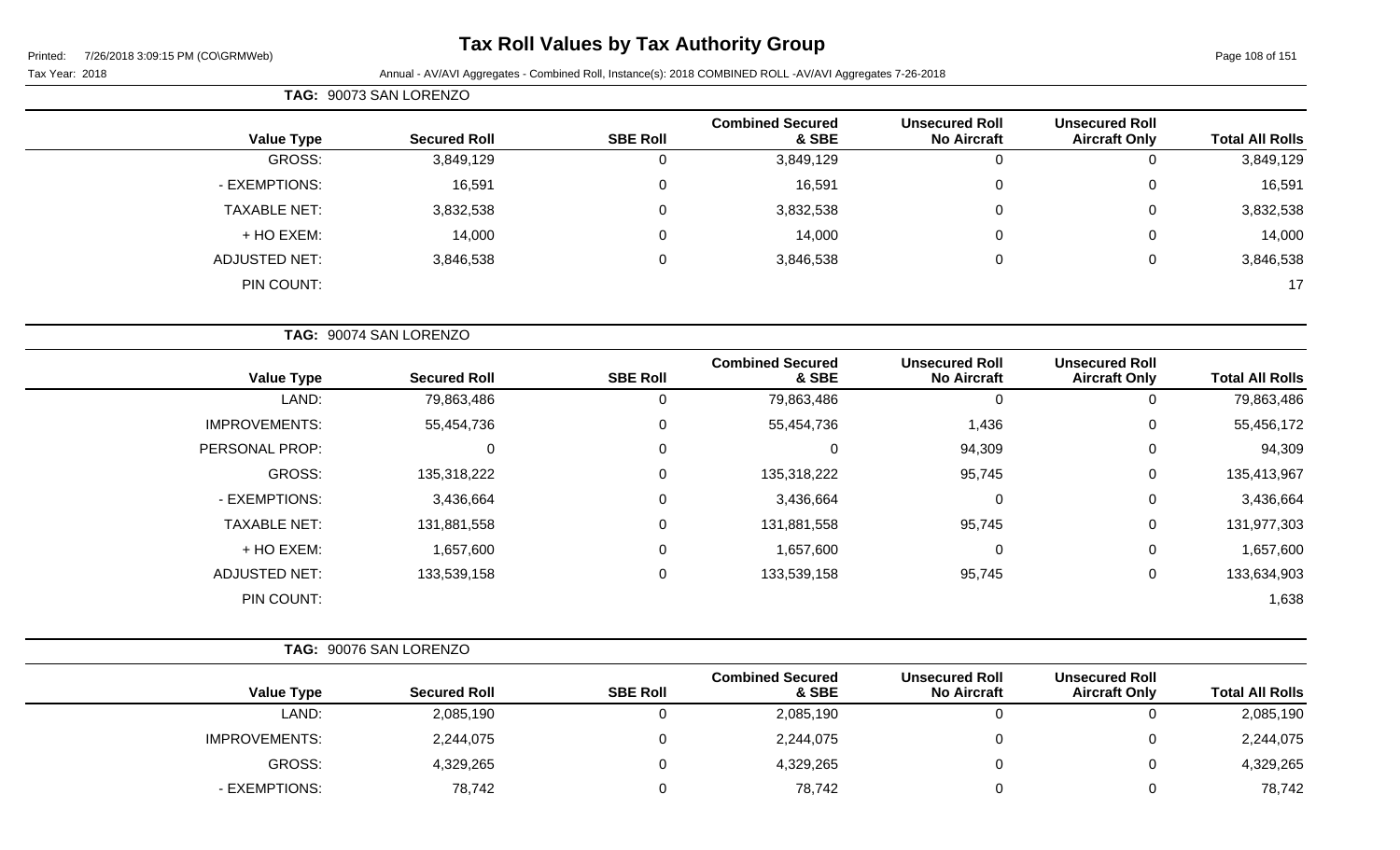## **Tax Roll Values by Tax Authority Group**

Page 109 of 151

| Tax Year: 2018       |                        |                 | Annual - AV/AVI Aggregates - Combined Roll, Instance(s): 2018 COMBINED ROLL -AV/AVI Aggregates 7-26-2018 |                                             |                                               |                        |
|----------------------|------------------------|-----------------|----------------------------------------------------------------------------------------------------------|---------------------------------------------|-----------------------------------------------|------------------------|
|                      | TAG: 90076 SAN LORENZO |                 |                                                                                                          |                                             |                                               |                        |
| <b>Value Type</b>    | <b>Secured Roll</b>    | <b>SBE Roll</b> | <b>Combined Secured</b><br>& SBE                                                                         | <b>Unsecured Roll</b><br><b>No Aircraft</b> | <b>Unsecured Roll</b><br><b>Aircraft Only</b> | <b>Total All Rolls</b> |
| <b>TAXABLE NET:</b>  | 4,250,523              | $\mathbf 0$     | 4,250,523                                                                                                | $\mathbf 0$                                 | $\mathbf 0$                                   | 4,250,523              |
| + HO EXEM:           | 56,000                 | 0               | 56,000                                                                                                   | 0                                           | $\pmb{0}$                                     | 56,000                 |
| <b>ADJUSTED NET:</b> | 4,306,523              | $\mathbf 0$     | 4,306,523                                                                                                | 0                                           | 0                                             | 4,306,523              |
| PIN COUNT:           |                        |                 |                                                                                                          |                                             |                                               | 72                     |
|                      | TAG: 90100 SAN LORENZO |                 |                                                                                                          |                                             |                                               |                        |
| <b>Value Type</b>    | <b>Secured Roll</b>    | <b>SBE Roll</b> | <b>Combined Secured</b><br>& SBE                                                                         | <b>Unsecured Roll</b><br><b>No Aircraft</b> | <b>Unsecured Roll</b><br><b>Aircraft Only</b> | <b>Total All Rolls</b> |
| LAND:                | 143,149,455            | $\mathbf 0$     | 143,149,455                                                                                              | $\mathbf 0$                                 | $\mathbf 0$                                   | 143,149,455            |
| <b>IMPROVEMENTS:</b> | 113,562,816            | $\mathbf 0$     | 113,562,816                                                                                              | 48                                          | $\pmb{0}$                                     | 113,562,864            |
| PERSONAL PROP:       | 48,000                 | $\mathbf 0$     | 48,000                                                                                                   | 547,583                                     | 0                                             | 595,583                |
| GROSS:               | 256,760,271            | $\mathbf 0$     | 256,760,271                                                                                              | 547,631                                     | 0                                             | 257,307,902            |
| - EXEMPTIONS:        | 3,962,721              | 0               | 3,962,721                                                                                                | $\mathbf 0$                                 | 0                                             | 3,962,721              |
| <b>TAXABLE NET:</b>  | 252,797,550            | $\Omega$        | 252,797,550                                                                                              | 547,631                                     | 0                                             | 253,345,181            |
| + HO EXEM:           | 2,370,200              | $\Omega$        | 2,370,200                                                                                                | 0                                           | 0                                             | 2,370,200              |
| <b>ADJUSTED NET:</b> | 255, 167, 750          | 0               | 255, 167, 750                                                                                            | 547,631                                     | $\mathbf 0$                                   | 255,715,381            |
| PIN COUNT:           |                        |                 |                                                                                                          |                                             |                                               | 1,172                  |
|                      | TAG: 90101 SAN LORENZO |                 |                                                                                                          |                                             |                                               |                        |
| <b>Value Type</b>    | <b>Secured Roll</b>    | <b>SBE Roll</b> | <b>Combined Secured</b><br>& SBE                                                                         | <b>Unsecured Roll</b><br><b>No Aircraft</b> | <b>Unsecured Roll</b><br><b>Aircraft Only</b> | <b>Total All Rolls</b> |
| LAND:                | 215,474,678            | $\mathbf 0$     | 215,474,678                                                                                              | 35,548                                      | $\mathbf 0$                                   | 215,510,226            |
| <b>IMPROVEMENTS:</b> | 165,198,021            | 0               | 165,198,021                                                                                              | 903,229                                     | 0                                             | 166,101,250            |
| PERSONAL PROP:       | 30,000                 | 0               | 30,000                                                                                                   | 1,492,576                                   | 0                                             | 1,522,576              |
| <b>GROSS:</b>        | 380,702,699            | $\mathbf 0$     | 380,702,699                                                                                              | 2,431,353                                   | $\mathbf 0$                                   | 383,134,052            |
| - EXEMPTIONS:        | 4,862,262              | $\mathbf 0$     | 4,862,262                                                                                                | 12,890                                      | $\mathbf 0$                                   | 4,875,152              |

TAXABLE NET: 375,840,437 0 375,840,437 2,418,463 0 378,258,900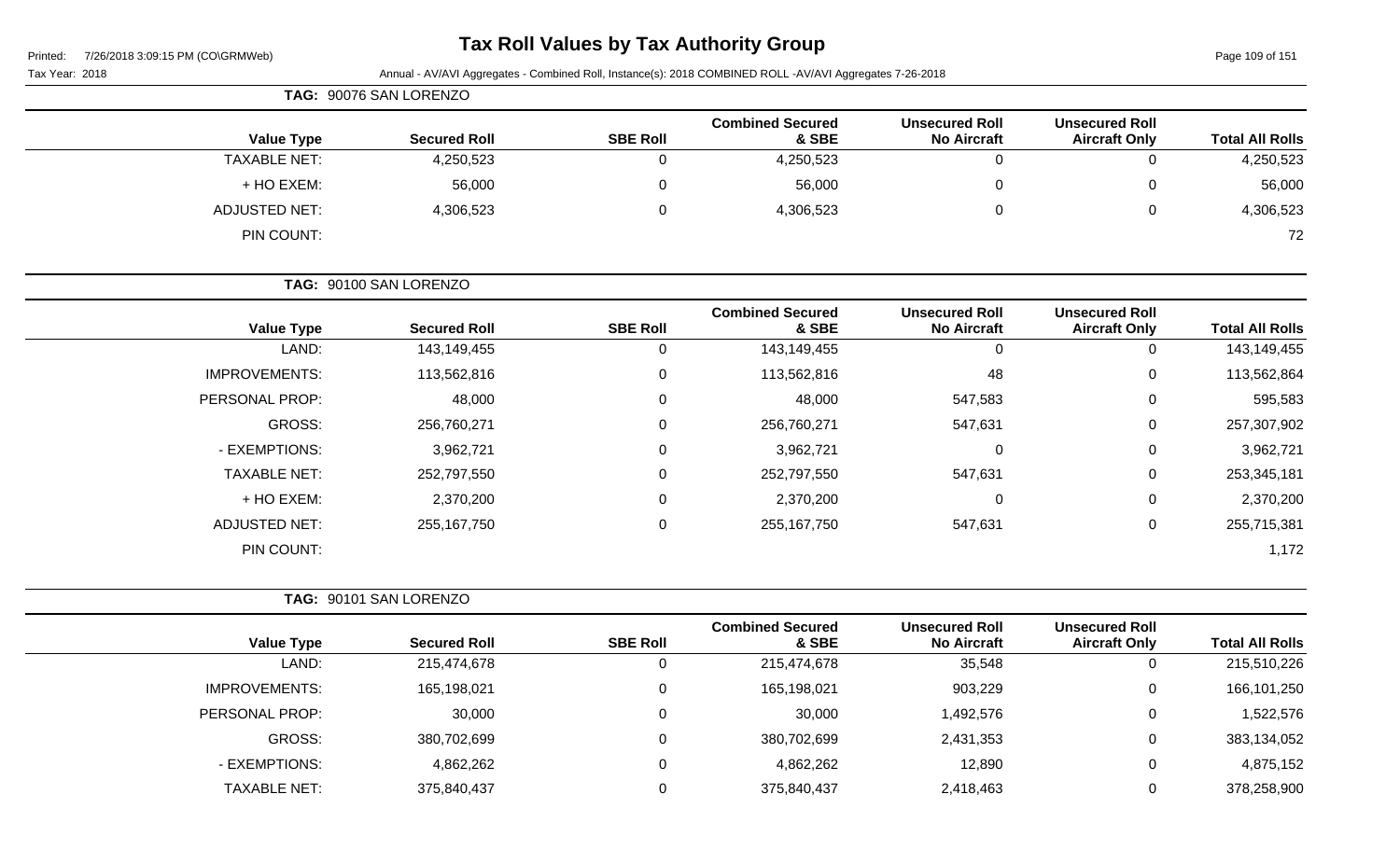### **Tax Roll Values by Tax Authority Group**

| <b>Secured Roll</b>    | <b>SBE Roll</b>        | <b>Combined Secured</b><br>& SBE | <b>Unsecured Roll</b><br><b>No Aircraft</b>    | <b>Unsecured Roll</b><br><b>Aircraft Only</b>                                                            | <b>Total All Rolls</b> |
|------------------------|------------------------|----------------------------------|------------------------------------------------|----------------------------------------------------------------------------------------------------------|------------------------|
| 2,763,600              | $\mathbf 0$            | 2,763,600                        | $\mathbf 0$                                    | $\mathbf 0$                                                                                              | 2,763,600              |
| 378,604,037            | 0                      | 378,604,037                      | 2,418,463                                      | 0                                                                                                        | 381,022,500            |
|                        |                        |                                  |                                                |                                                                                                          | 1,399                  |
| TAG: 90102 SAN LORENZO |                        |                                  |                                                |                                                                                                          |                        |
| <b>Secured Roll</b>    | <b>SBE Roll</b>        | <b>Combined Secured</b><br>& SBE | <b>Unsecured Roll</b><br><b>No Aircraft</b>    | <b>Unsecured Roll</b><br><b>Aircraft Only</b>                                                            | <b>Total All Rolls</b> |
| 10,571,855             | 0                      | 10,571,855                       | $\mathbf 0$                                    | $\mathbf 0$                                                                                              | 10,571,855             |
| 11,566,894             | 0                      | 11,566,894                       | 0                                              | 0                                                                                                        | 11,566,894             |
| $\Omega$               | 0                      | 0                                | 16,586                                         | 0                                                                                                        | 16,586                 |
| 22,138,749             | 0                      | 22,138,749                       | 16,586                                         | 0                                                                                                        | 22,155,335             |
| 345,114                | 0                      | 345,114                          | 0                                              | 0                                                                                                        | 345,114                |
| 21,793,635             | 0                      | 21,793,635                       | 16,586                                         | 0                                                                                                        | 21,810,221             |
| 210,000                | 0                      | 210,000                          | 0                                              | 0                                                                                                        | 210,000                |
| 22,003,635             | 0                      | 22,003,635                       | 16,586                                         | 0                                                                                                        | 22,020,221             |
|                        |                        |                                  |                                                |                                                                                                          | 56                     |
| TAG: 90103 SAN LORENZO |                        |                                  |                                                |                                                                                                          |                        |
| <b>Secured Roll</b>    | <b>SBE Roll</b>        | <b>Combined Secured</b><br>& SBE | <b>Unsecured Roll</b><br><b>No Aircraft</b>    | <b>Unsecured Roll</b><br><b>Aircraft Only</b>                                                            | <b>Total All Rolls</b> |
| 443,642,173            | $\mathbf 0$            | 443,642,173                      | $\Omega$                                       | $\mathbf 0$                                                                                              | 443,642,173            |
| 327,006,544            | 0                      | 327,006,544                      | 127,067                                        | 0                                                                                                        | 327,133,611            |
| 576,155                | $\mathbf 0$            | 576,155                          | 510,886                                        | $\mathbf 0$                                                                                              | 1,087,041              |
| 771,224,872            | 0                      | 771,224,872                      | 637,953                                        | 0                                                                                                        | 771,862,825            |
| 24,265,964             | 0                      | 24,265,964                       | $\mathbf 0$                                    | 0                                                                                                        | 24,265,964             |
| 746,958,908            | 0                      | 746,958,908                      | 637,953                                        | 0                                                                                                        | 747,596,861            |
| 7,240,800              | $\pmb{0}$              | 7,240,800                        | $\mathbf 0$                                    | $\mathbf 0$                                                                                              | 7,240,800              |
|                        | TAG: 90101 SAN LORENZO |                                  | <b>TUA IVII VULUCO DY TUA AUGIOILLY OF OUP</b> | Annual - AV/AVI Aggregates - Combined Roll, Instance(s): 2018 COMBINED ROLL -AV/AVI Aggregates 7-26-2018 |                        |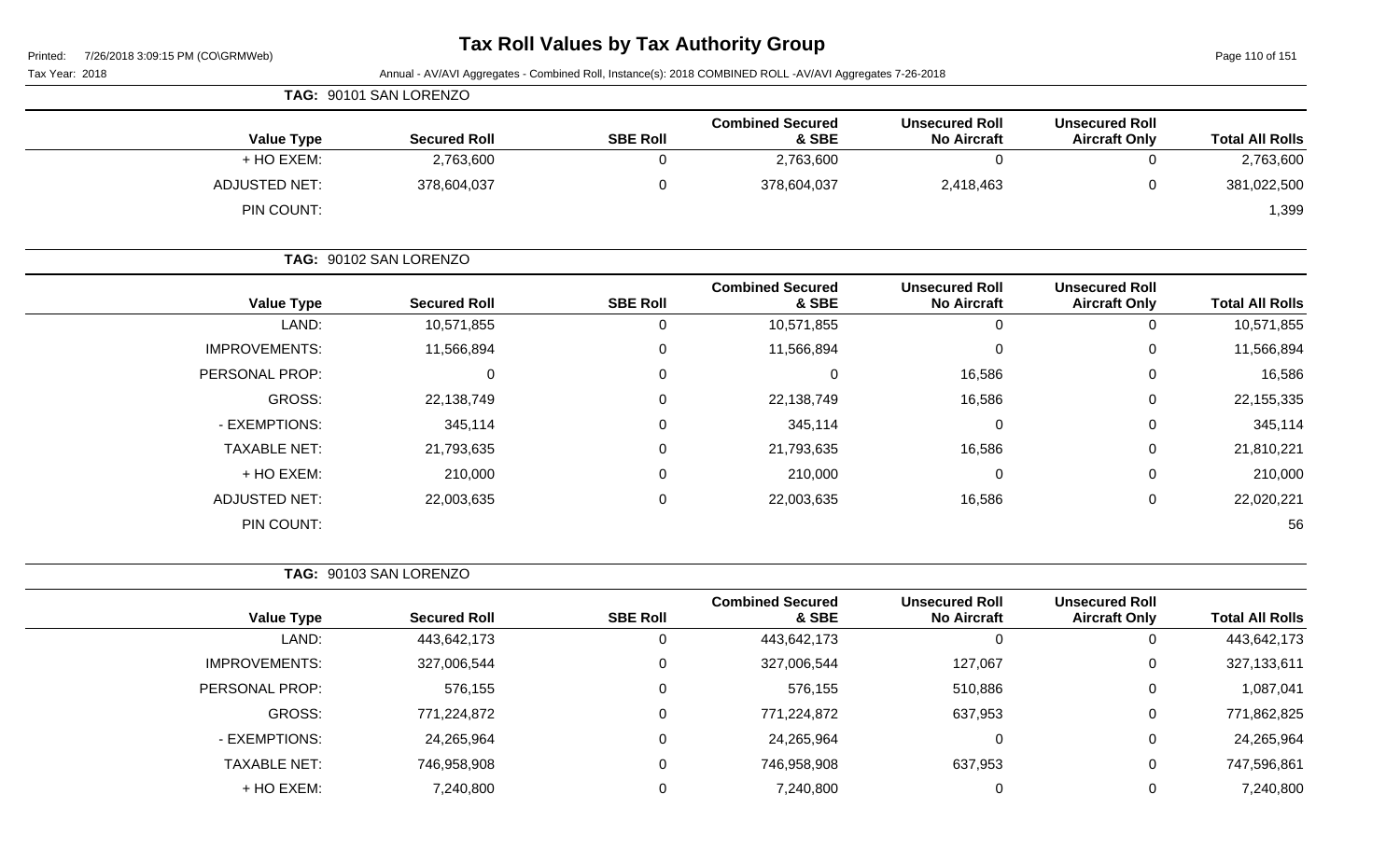Page 111 of 151

Tax Year: 2018 Annual - AV/AVI Aggregates - Combined Roll, Instance(s): 2018 COMBINED ROLL -AV/AVI Aggregates 7-26-2018

|                      | TAG: 90103 SAN LORENZO |                  |                                  |                                             |                                               |                        |
|----------------------|------------------------|------------------|----------------------------------|---------------------------------------------|-----------------------------------------------|------------------------|
| <b>Value Type</b>    | <b>Secured Roll</b>    | <b>SBE Roll</b>  | <b>Combined Secured</b><br>& SBE | <b>Unsecured Roll</b><br><b>No Aircraft</b> | <b>Unsecured Roll</b><br><b>Aircraft Only</b> | <b>Total All Rolls</b> |
| <b>ADJUSTED NET:</b> | 754,199,708            | $\mathbf 0$      | 754,199,708                      | 637,953                                     | 0                                             | 754,837,661            |
| PIN COUNT:           |                        |                  |                                  |                                             |                                               | 4,119                  |
|                      | TAG: 90104 SAN LORENZO |                  |                                  |                                             |                                               |                        |
| <b>Value Type</b>    | <b>Secured Roll</b>    | <b>SBE Roll</b>  | <b>Combined Secured</b><br>& SBE | <b>Unsecured Roll</b><br><b>No Aircraft</b> | <b>Unsecured Roll</b><br><b>Aircraft Only</b> | <b>Total All Rolls</b> |
| LAND:                | 53,193,667             | $\mathbf 0$      | 53,193,667                       | 0                                           | 0                                             | 53,193,667             |
| <b>IMPROVEMENTS:</b> | 43,723,465             | $\mathbf 0$      | 43,723,465                       | 8,384                                       | 0                                             | 43,731,849             |
| PERSONAL PROP:       | $\mathbf 0$            | $\mathbf 0$      | $\mathbf 0$                      | 143,415                                     | 0                                             | 143,415                |
| GROSS:               | 96,917,132             | 0                | 96,917,132                       | 151,799                                     | 0                                             | 97,068,931             |
| - EXEMPTIONS:        | 761,190                | $\mathbf 0$      | 761,190                          | 0                                           | 0                                             | 761,190                |
| <b>TAXABLE NET:</b>  | 96,155,942             | $\boldsymbol{0}$ | 96,155,942                       | 151,799                                     | 0                                             | 96,307,741             |
| + HO EXEM:           | 735,000                | $\mathbf 0$      | 735,000                          | $\mathbf 0$                                 | 0                                             | 735,000                |
| <b>ADJUSTED NET:</b> | 96,890,942             | $\mathbf 0$      | 96,890,942                       | 151,799                                     | 0                                             | 97,042,741             |
| PIN COUNT:           |                        |                  |                                  |                                             |                                               | 362                    |

**TAG:** 90105 SAN LORENZO

| <b>Value Type</b>    | <b>Secured Roll</b> | <b>SBE Roll</b> | <b>Combined Secured</b><br>& SBE | <b>Unsecured Roll</b><br><b>No Aircraft</b> | <b>Unsecured Roll</b><br><b>Aircraft Only</b> | <b>Total All Rolls</b> |
|----------------------|---------------------|-----------------|----------------------------------|---------------------------------------------|-----------------------------------------------|------------------------|
| LAND:                | 3,323,732           |                 | 3,323,732                        | 0                                           | 0                                             | 3,323,732              |
| <b>IMPROVEMENTS:</b> | 1,710,128           |                 | 1,710,128                        | $\mathbf{0}$                                | $\mathbf 0$                                   | 1,710,128              |
| PERSONAL PROP:       |                     |                 |                                  | 5,000                                       | 0                                             | 5,000                  |
| GROSS:               | 5,033,860           | 0               | 5,033,860                        | 5,000                                       | 0                                             | 5,038,860              |
| - EXEMPTIONS:        | 57,324              |                 | 57,324                           | 0                                           | 0                                             | 57,324                 |
| <b>TAXABLE NET:</b>  | 4,976,536           |                 | 4,976,536                        | 5,000                                       | $\mathbf 0$                                   | 4,981,536              |
| + HO EXEM:           | 56,000              |                 | 56,000                           | $\mathbf 0$                                 | 0                                             | 56,000                 |
| ADJUSTED NET:        | 5,032,536           |                 | 5,032,536                        | 5,000                                       | 0                                             | 5,037,536              |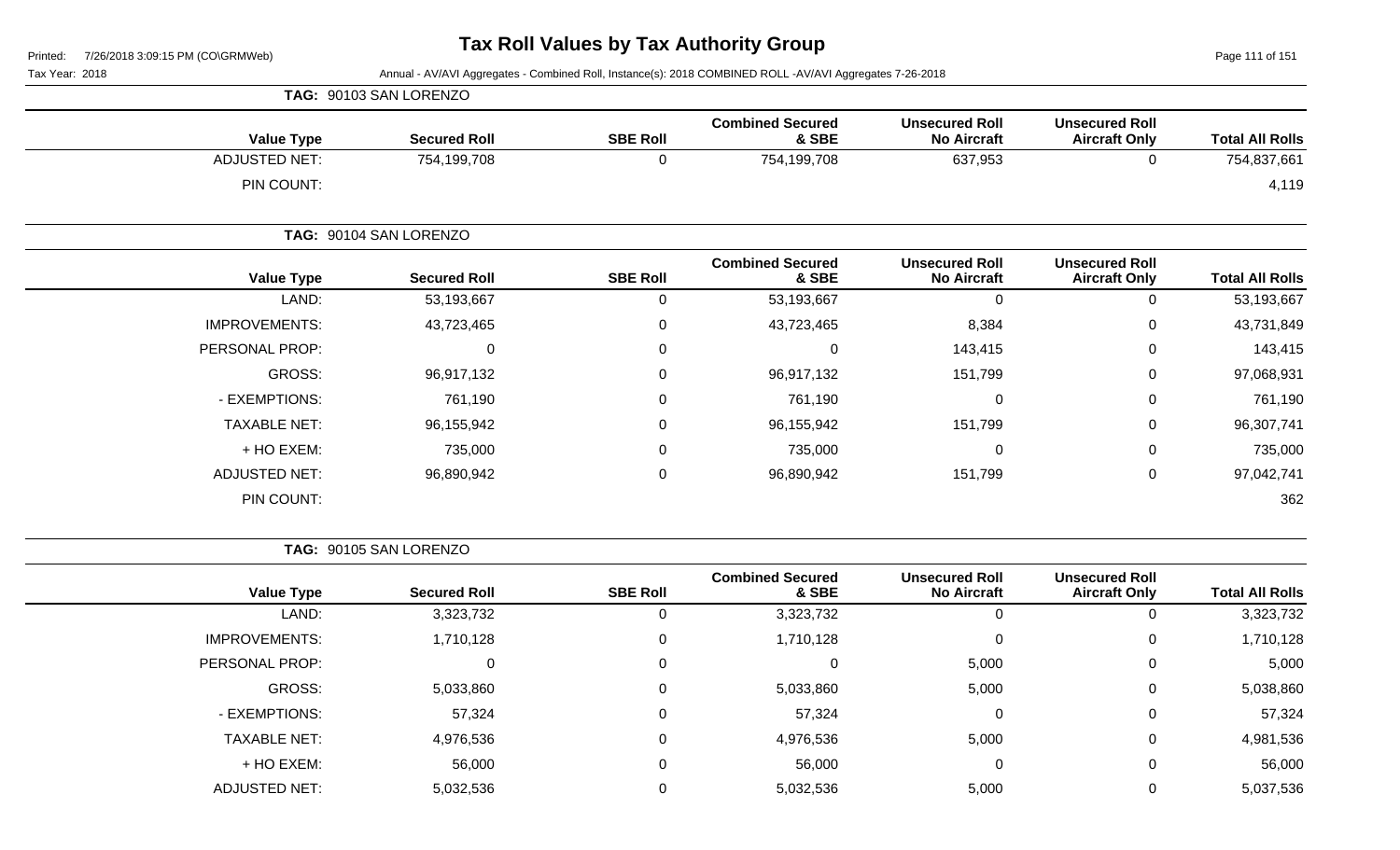Page 112 of 151

Tax Year: 2018 Annual - AV/AVI Aggregates - Combined Roll, Instance(s): 2018 COMBINED ROLL -AV/AVI Aggregates 7-26-2018

|                        |                                               |                                             |                                  |                 | TAG: 90105 SAN LORENZO |                      |
|------------------------|-----------------------------------------------|---------------------------------------------|----------------------------------|-----------------|------------------------|----------------------|
| <b>Total All Rolls</b> | <b>Unsecured Roll</b><br><b>Aircraft Only</b> | <b>Unsecured Roll</b><br><b>No Aircraft</b> | <b>Combined Secured</b><br>& SBE | <b>SBE Roll</b> | <b>Secured Roll</b>    | <b>Value Type</b>    |
| 25                     |                                               |                                             |                                  |                 |                        | PIN COUNT:           |
|                        |                                               |                                             |                                  |                 | TAG: 90106 SAN LORENZO |                      |
| <b>Total All Rolls</b> | <b>Unsecured Roll</b><br><b>Aircraft Only</b> | <b>Unsecured Roll</b><br><b>No Aircraft</b> | <b>Combined Secured</b><br>& SBE | <b>SBE Roll</b> | <b>Secured Roll</b>    | <b>Value Type</b>    |
| 966,226                | $\mathbf 0$                                   | $\mathbf 0$                                 | 966,226                          | 0               | 966,226                | LAND:                |
| 726,196                | 0                                             | $\pmb{0}$                                   | 726,196                          | $\overline{0}$  | 726,196                | IMPROVEMENTS:        |
| 1,692,422              | 0                                             | 0                                           | 1,692,422                        | $\Omega$        | 1,692,422              | <b>GROSS:</b>        |
| 1,692,422              | 0                                             | 0                                           | 1,692,422                        | $\overline{0}$  | 1,692,422              | <b>TAXABLE NET:</b>  |
| 1,692,422              | $\mathbf 0$                                   | $\pmb{0}$                                   | 1,692,422                        | $\mathbf 0$     | 1,692,422              | <b>ADJUSTED NET:</b> |
| 5                      |                                               |                                             |                                  |                 |                        | PIN COUNT:           |
|                        |                                               |                                             |                                  |                 | TAG: 90107 SAN LORENZO |                      |
| <b>Total All Rolls</b> | <b>Unsecured Roll</b><br><b>Aircraft Only</b> | <b>Unsecured Roll</b><br><b>No Aircraft</b> | <b>Combined Secured</b><br>& SBE | <b>SBE Roll</b> | <b>Secured Roll</b>    | <b>Value Type</b>    |
| 130,407,467            | 0                                             | $\mathbf 0$                                 | 130,407,467                      | 0               | 130,407,467            | LAND:                |
| 108,088,461            | 0                                             | $\mathbf 0$                                 | 108,088,461                      | $\mathbf{0}$    | 108,088,461            | <b>IMPROVEMENTS:</b> |
| 223,670                | $\pmb{0}$                                     | 167,170                                     | 56,500                           | $\overline{0}$  | 56,500                 | PERSONAL PROP:       |
| 238,719,598            | $\mathbf 0$                                   | 167,170                                     | 238,552,428                      | $\mathbf 0$     | 238,552,428            | <b>GROSS:</b>        |
| 4,803,830              | $\mathbf 0$                                   | $\mathbf 0$                                 | 4,803,830                        | $\mathbf{0}$    | 4,803,830              | - EXEMPTIONS:        |

TAXABLE NET: 233,748,598 0 233,748,598 167,170 0 233,915,768 + HO EXEM: 2,168,600 0 2,168,600 0 0 2,168,600

ADJUSTED NET: 235,917,198 0 235,917,198 167,170 0 236,084,368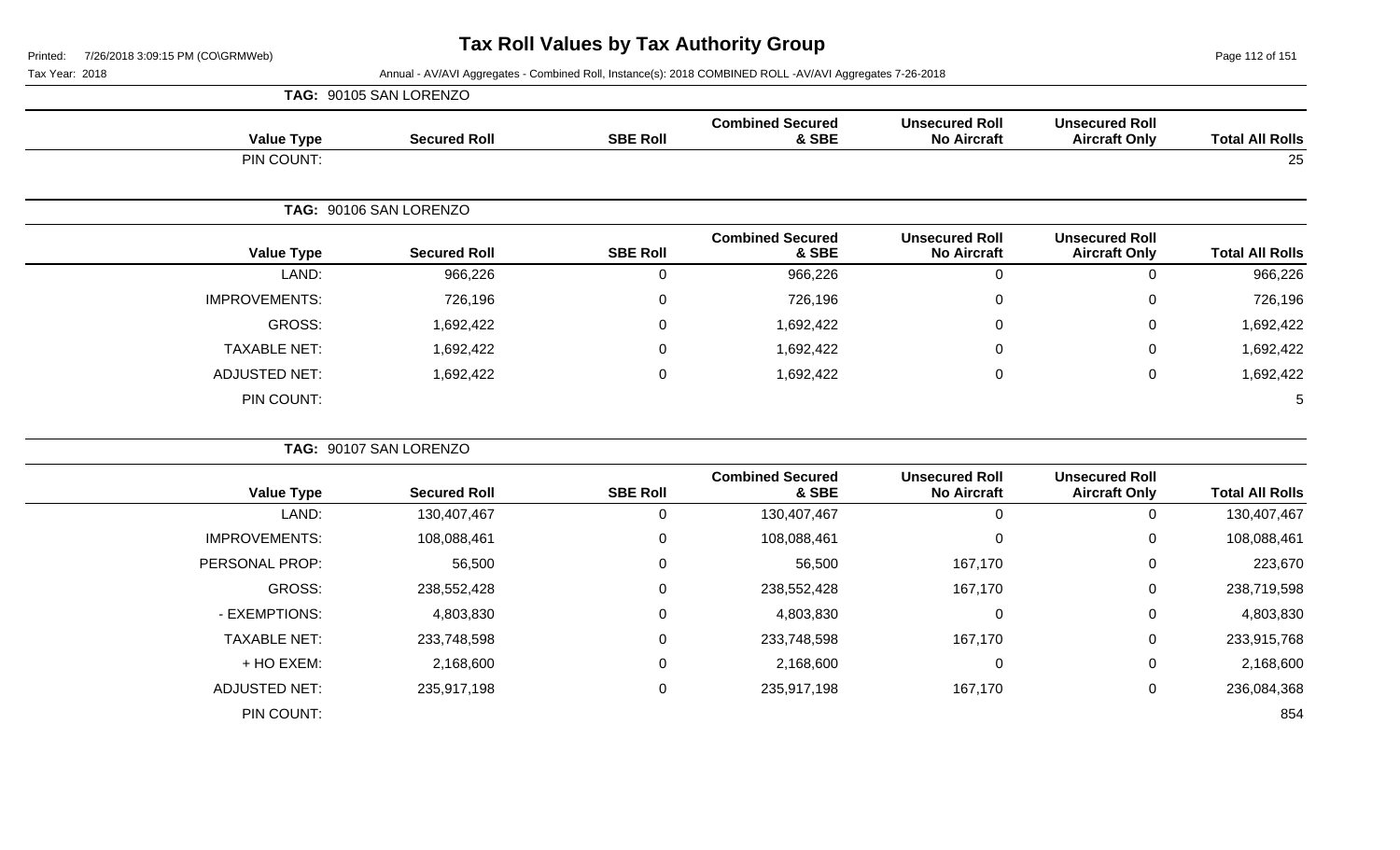## **Tax Roll Values by Tax Authority Group**

Page 113 of 151

Tax Year: 2018 Annual - AV/AVI Aggregates - Combined Roll, Instance(s): 2018 COMBINED ROLL -AV/AVI Aggregates 7-26-2018

|                      | TAG: 90108 SAN LORENZO |                  |                                  |                                             |                                               |                        |  |  |
|----------------------|------------------------|------------------|----------------------------------|---------------------------------------------|-----------------------------------------------|------------------------|--|--|
| <b>Value Type</b>    | <b>Secured Roll</b>    | <b>SBE Roll</b>  | <b>Combined Secured</b><br>& SBE | <b>Unsecured Roll</b><br><b>No Aircraft</b> | <b>Unsecured Roll</b><br><b>Aircraft Only</b> | <b>Total All Rolls</b> |  |  |
| LAND:                | 44,502,533             | 87,600           | 44,590,133                       | 12,446                                      | 0                                             | 44,602,579             |  |  |
| <b>IMPROVEMENTS:</b> | 29,728,765             | $\mathbf 0$      | 29,728,765                       | 12,446                                      | $\mathbf 0$                                   | 29,741,211             |  |  |
| PERSONAL PROP:       | 1,601,946              | $\boldsymbol{0}$ | 1,601,946                        | 49,607                                      | $\mathbf 0$                                   | 1,651,553              |  |  |
| GROSS:               | 75,833,244             | 87,600           | 75,920,844                       | 74,499                                      | $\mathbf 0$                                   | 75,995,343             |  |  |
| - EXEMPTIONS:        | 2,083,499              | $\mathbf 0$      | 2,083,499                        | 0                                           | 0                                             | 2,083,499              |  |  |
| <b>TAXABLE NET:</b>  | 73,749,745             | 87,600           | 73,837,345                       | 74,499                                      | $\mathbf 0$                                   | 73,911,844             |  |  |
| + HO EXEM:           | 462,000                | $\mathbf 0$      | 462,000                          | 0                                           | $\mathbf 0$                                   | 462,000                |  |  |
| <b>ADJUSTED NET:</b> | 74,211,745             | 87,600           | 74,299,345                       | 74,499                                      | 0                                             | 74,373,844             |  |  |
| PIN COUNT:           |                        |                  |                                  |                                             |                                               | 1,391                  |  |  |

**TAG:** 90109 SAN LORENZO

| <b>Value Type</b>    | <b>Secured Roll</b>    | <b>SBE Roll</b> | <b>Combined Secured</b><br>& SBE | <b>Unsecured Roll</b><br><b>No Aircraft</b> | <b>Unsecured Roll</b><br><b>Aircraft Only</b> | <b>Total All Rolls</b> |
|----------------------|------------------------|-----------------|----------------------------------|---------------------------------------------|-----------------------------------------------|------------------------|
| LAND:                | 87,331,252             | 0               | 87,331,252                       | 26,256                                      | 0                                             | 87,357,508             |
| <b>IMPROVEMENTS:</b> | 53,419,156             | 0               | 53,419,156                       | 26,256                                      | 0                                             | 53,445,412             |
| PERSONAL PROP:       | 194,653                | $\mathbf{0}$    | 194,653                          | 93,128                                      | 0                                             | 287,781                |
| GROSS:               | 140,945,061            | 0               | 140,945,061                      | 145,640                                     | 0                                             | 141,090,701            |
| - EXEMPTIONS:        | 5,956,821              | 0               | 5,956,821                        | $\mathbf 0$                                 | 0                                             | 5,956,821              |
| <b>TAXABLE NET:</b>  | 134,988,240            | $\Omega$        | 134,988,240                      | 145,640                                     | 0                                             | 135,133,880            |
| + HO EXEM:           | 693,000                | $\Omega$        | 693,000                          | $\mathbf 0$                                 | 0                                             | 693,000                |
| <b>ADJUSTED NET:</b> | 135,681,240            | $\Omega$        | 135,681,240                      | 145,640                                     | 0                                             | 135,826,880            |
| PIN COUNT:           |                        |                 |                                  |                                             |                                               | 1,182                  |
|                      | TAG: 90110 SAN LORENZO |                 |                                  |                                             |                                               |                        |

| Value<br>NTvpe ↑ | Secured Roll | <b>SBE Roll</b> | Combined Secured<br>& SBE | <b>Unsecured Roll</b><br><b>No Aircraft</b> | <b>Unsecured Roll</b><br><b>Aircraft Only</b> | Total.<br><b>All Rolls</b> |
|------------------|--------------|-----------------|---------------------------|---------------------------------------------|-----------------------------------------------|----------------------------|
| LAND             | 5,730,459    |                 | ,730,459                  |                                             |                                               | 5,730,459                  |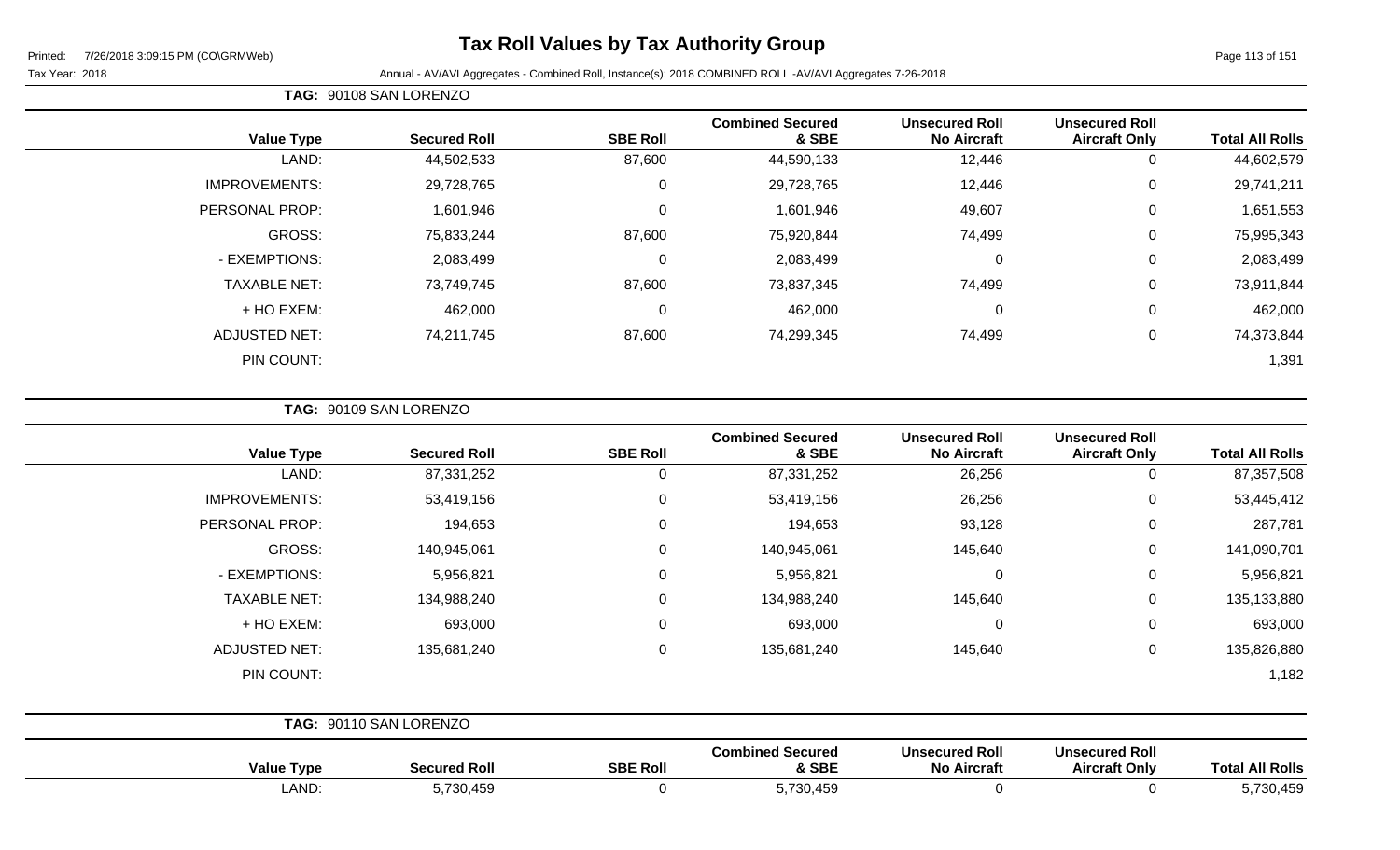## **Tax Roll Values by Tax Authority Group**

Page 114 of 151

#### Tax Year: 2018 Annual - AV/AVI Aggregates - Combined Roll, Instance(s): 2018 COMBINED ROLL -AV/AVI Aggregates 7-26-2018

| <b>Total All Rolls</b> | <b>Unsecured Roll</b><br><b>Aircraft Only</b> | <b>Unsecured Roll</b><br><b>No Aircraft</b> | <b>Combined Secured</b><br>& SBE | <b>SBE Roll</b> | <b>Secured Roll</b> | <b>Value Type</b>    |
|------------------------|-----------------------------------------------|---------------------------------------------|----------------------------------|-----------------|---------------------|----------------------|
| 6,489,173              | 0                                             | 628,769                                     | 5,860,404                        | 0               | 5,860,404           | <b>IMPROVEMENTS:</b> |
| 85,437                 | 0                                             | 85,437                                      | 0                                | $\mathbf 0$     | 0                   | PERSONAL PROP:       |
| 12,305,069             | 0                                             | 714,206                                     | 11,590,863                       | $\mathbf 0$     | 11,590,863          | GROSS:               |
| 77,000                 | $\overline{0}$                                | 0                                           | 77,000                           | $\mathbf 0$     | 77,000              | - EXEMPTIONS:        |
| 12,228,069             | 0                                             | 714,206                                     | 11,513,863                       | $\mathbf 0$     | 11,513,863          | <b>TAXABLE NET:</b>  |
| 77,000                 | 0                                             | $\mathbf 0$                                 | 77,000                           | 0               | 77,000              | + HO EXEM:           |
| 12,305,069             | 0                                             | 714,206                                     | 11,590,863                       | $\mathbf 0$     | 11,590,863          | <b>ADJUSTED NET:</b> |
| 31                     |                                               |                                             |                                  |                 |                     | PIN COUNT:           |
|                        |                                               |                                             |                                  |                 |                     |                      |

### **TAG:** 90111 SAN LORENZO

**TAG:** 90110 SAN LORENZO

| <b>Value Type</b>    | <b>Secured Roll</b> | <b>SBE Roll</b> | <b>Combined Secured</b><br>& SBE | <b>Unsecured Roll</b><br><b>No Aircraft</b> | <b>Unsecured Roll</b><br><b>Aircraft Only</b> | <b>Total All Rolls</b> |
|----------------------|---------------------|-----------------|----------------------------------|---------------------------------------------|-----------------------------------------------|------------------------|
| LAND:                | 9,213,724           | U               | 9,213,724                        | 0                                           | v                                             | 9,213,724              |
| <b>IMPROVEMENTS:</b> | 7,766,535           | 0               | 7,766,535                        | 0                                           | 0                                             | 7,766,535              |
| GROSS:               | 16,980,259          | 0               | 16,980,259                       | 0                                           | U                                             | 16,980,259             |
| - EXEMPTIONS:        | 145,485             | 0               | 145,485                          | 0                                           | 0                                             | 145,485                |
| <b>TAXABLE NET:</b>  | 16,834,774          | 0               | 16,834,774                       | $\mathbf 0$                                 | 0                                             | 16,834,774             |
| + HO EXEM:           | 140,000             | 0               | 140,000                          | 0                                           | 0                                             | 140,000                |
| <b>ADJUSTED NET:</b> | 16,974,774          | 0               | 16,974,774                       | 0                                           | U                                             | 16,974,774             |
| PIN COUNT:           |                     |                 |                                  |                                             |                                               | 53                     |

|                        |                                               |                                             |                                  |                 | TAG: 90112 SAN LORENZO |                      |
|------------------------|-----------------------------------------------|---------------------------------------------|----------------------------------|-----------------|------------------------|----------------------|
| <b>Total All Rolls</b> | <b>Unsecured Roll</b><br><b>Aircraft Only</b> | <b>Unsecured Roll</b><br><b>No Aircraft</b> | <b>Combined Secured</b><br>& SBE | <b>SBE Roll</b> | <b>Secured Roll</b>    | <b>Value Type</b>    |
| 11,498,460             | υ                                             |                                             | 11,498,460                       |                 | 11,498,460             | LAND:                |
| 7,287,661              | υ                                             | 5,550                                       | 7,282,111                        |                 | 7,282,111              | <b>IMPROVEMENTS:</b> |
| 93,035                 |                                               | 91,035                                      | 2,000                            |                 | 2,000                  | PERSONAL PROP:       |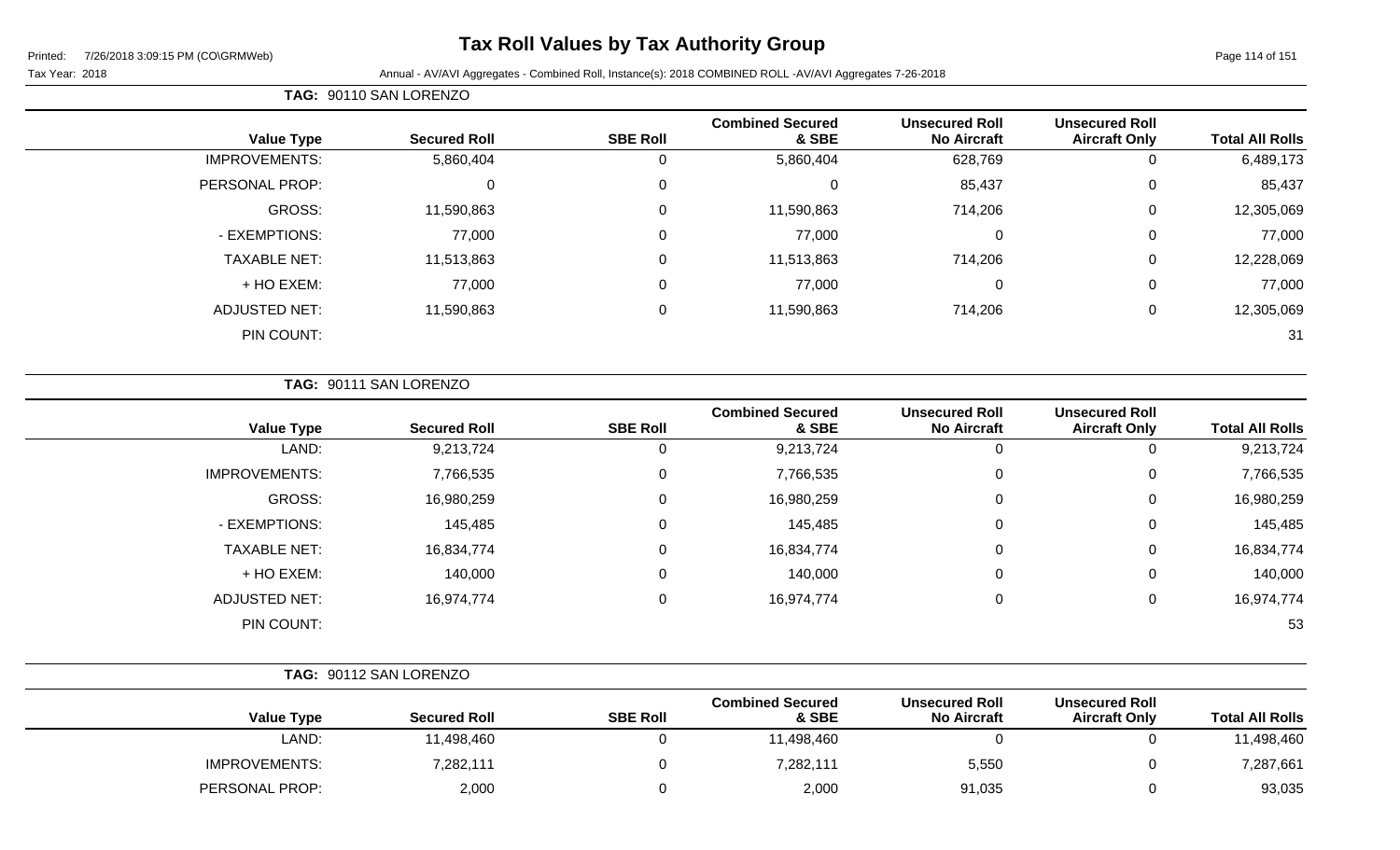## **Tax Roll Values by Tax Authority Group**

#### Tax Year: 2018 Annual - AV/AVI Aggregates - Combined Roll, Instance(s): 2018 COMBINED ROLL -AV/AVI Aggregates 7-26-2018

|                        |                                               |                                             |                                  |                 | TAG: 90112 SAN LORENZO |                      |
|------------------------|-----------------------------------------------|---------------------------------------------|----------------------------------|-----------------|------------------------|----------------------|
| <b>Total All Rolls</b> | <b>Unsecured Roll</b><br><b>Aircraft Only</b> | <b>Unsecured Roll</b><br><b>No Aircraft</b> | <b>Combined Secured</b><br>& SBE | <b>SBE Roll</b> | <b>Secured Roll</b>    | <b>Value Type</b>    |
| 18,879,156             | 0                                             | 96,585                                      | 18,782,571                       | $\mathsf 0$     | 18,782,571             | GROSS:               |
| 441,427                | 0                                             | $\mathbf 0$                                 | 441,427                          | $\mathbf 0$     | 441,427                | - EXEMPTIONS:        |
| 18,437,729             | 0                                             | 96,585                                      | 18,341,144                       | $\mathsf 0$     | 18,341,144             | <b>TAXABLE NET:</b>  |
| 168,000                | 0                                             | 0                                           | 168,000                          | 0               | 168,000                | + HO EXEM:           |
| 18,605,729             | 0                                             | 96,585                                      | 18,509,144                       | $\mathsf 0$     | 18,509,144             | <b>ADJUSTED NET:</b> |
| 58                     |                                               |                                             |                                  |                 |                        | PIN COUNT:           |
|                        |                                               |                                             |                                  |                 | TAG: 90113 SAN LORENZO |                      |
| <b>Total All Rolls</b> | <b>Unsecured Roll</b><br><b>Aircraft Only</b> | <b>Unsecured Roll</b><br><b>No Aircraft</b> | <b>Combined Secured</b><br>& SBE | <b>SBE Roll</b> | <b>Secured Roll</b>    | <b>Value Type</b>    |
| 742                    | 0                                             | $\mathbf 0$                                 | 742                              | $\mathbf 0$     | 742                    | LAND:                |
| 742                    | 0                                             | 0                                           | 742                              | 0               | 742                    | GROSS:               |
| 742                    | 0                                             | $\mathbf 0$                                 | 742                              | $\mathbf 0$     | 742                    | - EXEMPTIONS:        |
|                        |                                               |                                             |                                  |                 |                        | PIN COUNT:           |
|                        |                                               |                                             |                                  |                 | TAG: 90114 SAN LORENZO |                      |
| <b>Total All Rolls</b> | <b>Unsecured Roll</b><br><b>Aircraft Only</b> | <b>Unsecured Roll</b><br><b>No Aircraft</b> | <b>Combined Secured</b><br>& SBE | <b>SBE Roll</b> | <b>Secured Roll</b>    | <b>Value Type</b>    |
| 4,302,682              | $\mathbf 0$                                   | $\mathbf 0$                                 | 4,302,682                        | $\mathsf 0$     | 4,302,682              | LAND:                |
| 2,329,217              | 0                                             | $\Omega$                                    | 2,329,217                        | 0               | 2,329,217              | <b>IMPROVEMENTS:</b> |
| 6,631,899              | 0                                             | $\pmb{0}$                                   | 6,631,899                        | 0               | 6,631,899              | GROSS:               |

- EXEMPTIONS: 49,316 0 49,316 0 0 49,316 TAXABLE NET: 6,582,583 0 6,582,583 0 0 6,582,583 + HO EXEM: 47,600 0 47,600 0 0 47,600

ADJUSTED NET: 6,630,183 0 6,630,183 0 6,630,183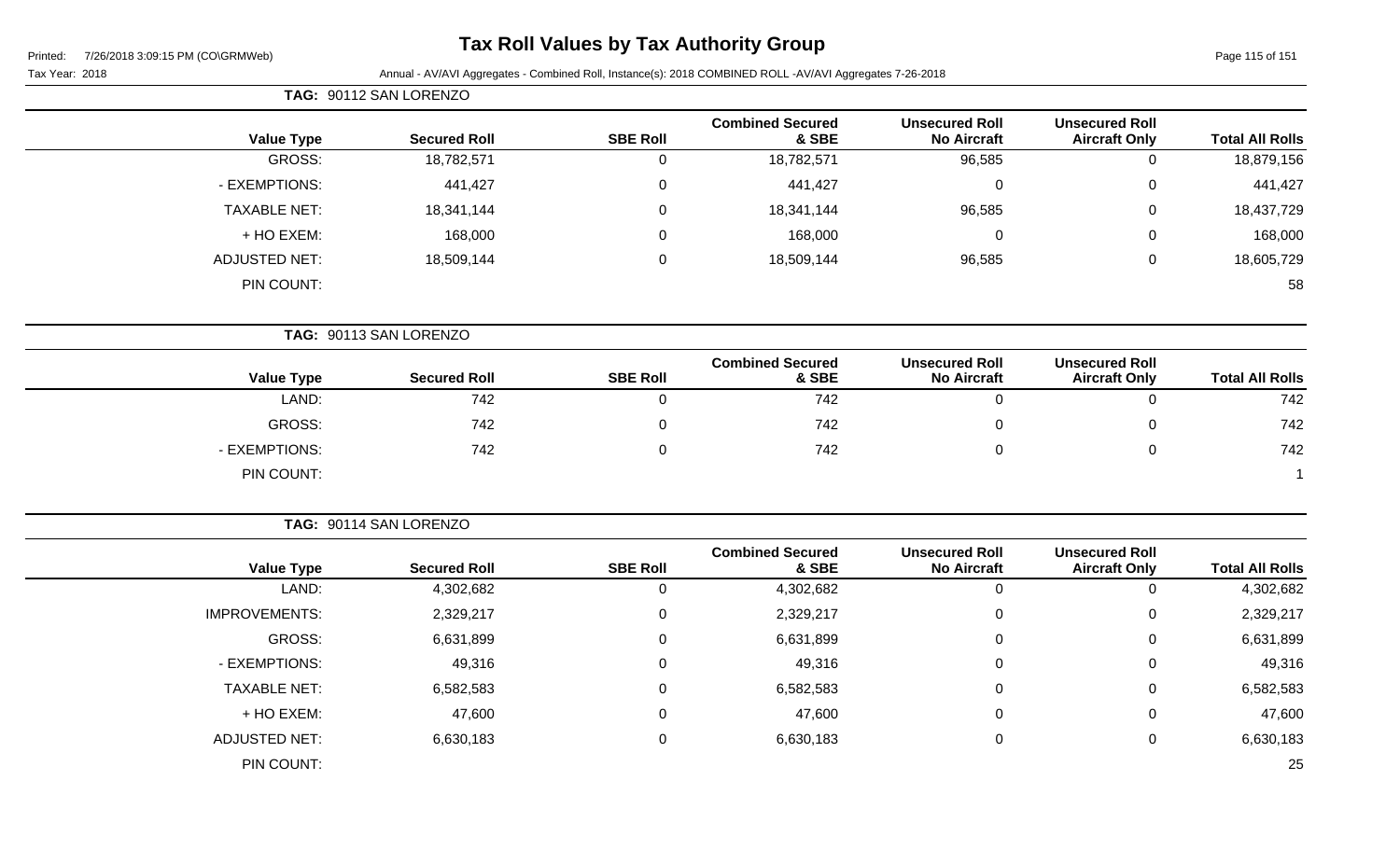## **Tax Roll Values by Tax Authority Group**

Page 116 of 151

 $\overline{\phantom{0}}$ 

#### Tax Year: 2018 Annual - AV/AVI Aggregates - Combined Roll, Instance(s): 2018 COMBINED ROLL -AV/AVI Aggregates 7-26-2018

| <b>Value Type</b>    | <b>Secured Roll</b> | <b>SBE Roll</b> | <b>Combined Secured</b><br>& SBE | <b>Unsecured Roll</b><br><b>No Aircraft</b> | <b>Unsecured Roll</b><br><b>Aircraft Only</b> | <b>Total All Rolls</b> |
|----------------------|---------------------|-----------------|----------------------------------|---------------------------------------------|-----------------------------------------------|------------------------|
| LAND:                | 15,828,092          | 0               | 15,828,092                       | 0                                           | 0                                             | 15,828,092             |
| <b>IMPROVEMENTS:</b> | 10,661,833          | 0               | 10,661,833                       | 2,500                                       | $\mathbf 0$                                   | 10,664,333             |
| PERSONAL PROP:       | 0                   | 0               | $\Omega$                         | 27,685                                      | 0                                             | 27,685                 |
| <b>GROSS:</b>        | 26,489,925          | 0               | 26,489,925                       | 30,185                                      | $\mathbf 0$                                   | 26,520,110             |
| - EXEMPTIONS:        | 238,703             | $\mathbf 0$     | 238,703                          | $\mathbf 0$                                 | $\mathbf 0$                                   | 238,703                |
| <b>TAXABLE NET:</b>  | 26,251,222          | $\mathbf 0$     | 26,251,222                       | 30,185                                      | $\mathbf 0$                                   | 26,281,407             |
| + HO EXEM:           | 238,000             | $\mathbf 0$     | 238,000                          | 0                                           | 0                                             | 238,000                |
| <b>ADJUSTED NET:</b> | 26,489,222          | 0               | 26,489,222                       | 30,185                                      | 0                                             | 26,519,407             |
| PIN COUNT:           |                     |                 |                                  |                                             |                                               | 83                     |

**TAG:** 90117 SAN LORENZO

**TAG:** 90116 SAN LORENZO

| <b>Value Type</b>    | <b>Secured Roll</b>   | <b>SBE Roll</b> | <b>Combined Secured</b><br>& SBE | <b>Unsecured Roll</b><br><b>No Aircraft</b> | <b>Unsecured Roll</b><br><b>Aircraft Only</b> | <b>Total All Rolls</b> |
|----------------------|-----------------------|-----------------|----------------------------------|---------------------------------------------|-----------------------------------------------|------------------------|
| LAND:                | 245,117,738           | 0               | 245,117,738                      | $\mathbf 0$                                 | 0                                             | 245,117,738            |
| <b>IMPROVEMENTS:</b> | 180,402,915           | $\mathbf 0$     | 180,402,915                      | 2,916,786                                   | 0                                             | 183,319,701            |
| PERSONAL PROP:       | 29,519                | $\mathbf 0$     | 29,519                           | 3,481,991                                   | 0                                             | 3,511,510              |
| GROSS:               | 425,550,172           | $\mathbf 0$     | 425,550,172                      | 6,398,777                                   | 0                                             | 431,948,949            |
| - EXEMPTIONS:        | 10,186,308            | $\mathbf 0$     | 10,186,308                       | 77,956                                      | 0                                             | 10,264,264             |
| <b>TAXABLE NET:</b>  | 415,363,864           | $\mathbf 0$     | 415,363,864                      | 6,320,821                                   | 0                                             | 421,684,685            |
| + HO EXEM:           | 3,519,600             | $\mathbf 0$     | 3,519,600                        | $\mathbf 0$                                 | 0                                             | 3,519,600              |
| <b>ADJUSTED NET:</b> | 418,883,464           | $\mathbf 0$     | 418,883,464                      | 6,320,821                                   | 0                                             | 425,204,285            |
| PIN COUNT:           |                       |                 |                                  |                                             |                                               | 1,391                  |
|                      |                       |                 |                                  |                                             |                                               |                        |
|                      | TAG: 92003 SANTA CRUZ |                 |                                  |                                             |                                               |                        |

| Value Type   | <b>Secured Roll</b>                           | <b>SBE Roll</b> | <b>Combined Secured</b><br>& SBE              | <b>Unsecured Roll</b><br>No Aircraft | <b>Unsecured Roll</b><br><b>Aircraft Only</b> | <b>All Rolls</b><br>rota' |
|--------------|-----------------------------------------------|-----------------|-----------------------------------------------|--------------------------------------|-----------------------------------------------|---------------------------|
| <b>LAND:</b> | 27 Q1<br>.4.25 <sub>F</sub><br>∖ ب ب<br>ט, וט |                 | $\Omega$<br>$\sim$ $\sim$<br>ت. ا ب<br>ت ت∠ ا | $-38.11'$<br>vv.                     |                                               | 37 949 370<br>− ∪,∪       |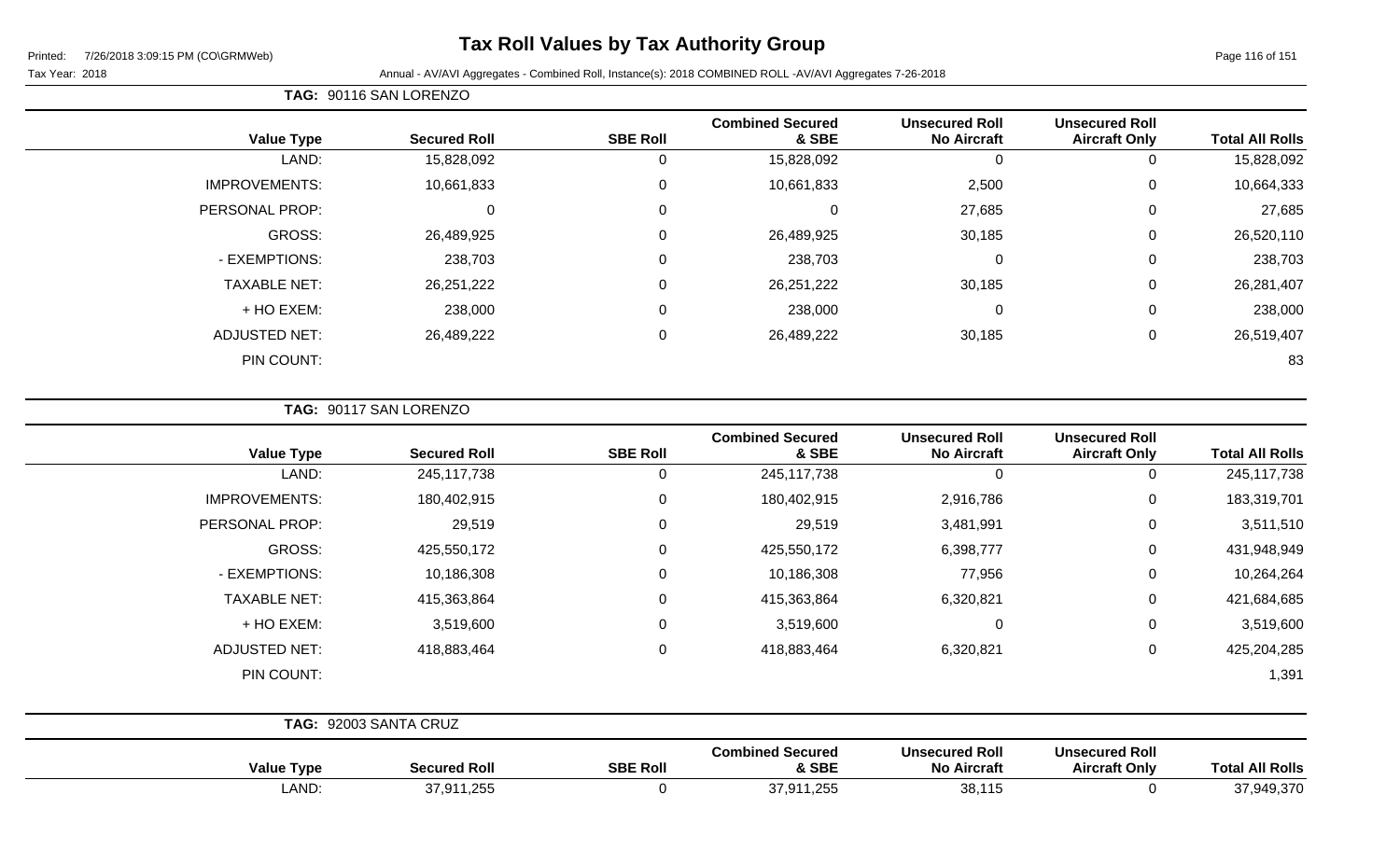## **Tax Roll Values by Tax Authority Group**

**Value Type** 

IMPROVEMENTS:

|        | <b>TAG: 92003 SANTA CRUZ</b> |                 |                                  |                                             |                                               |                        |
|--------|------------------------------|-----------------|----------------------------------|---------------------------------------------|-----------------------------------------------|------------------------|
| e Type | <b>Secured Roll</b>          | <b>SBE Roll</b> | <b>Combined Secured</b><br>& SBE | <b>Unsecured Roll</b><br><b>No Aircraft</b> | <b>Unsecured Roll</b><br><b>Aircraft Only</b> | <b>Total All Rolls</b> |
| IENTS: | 48,417,136                   |                 | 48.417.136                       | 27,982                                      |                                               | 48,445,118             |

| GROSS:              | 86,328,391 | 86,328,391 | 66,097 | v | 86,394,488 |
|---------------------|------------|------------|--------|---|------------|
| - EXEMPTIONS:       | 1,419,960  | 1,419,960  |        | υ | 1,419,960  |
| <b>TAXABLE NET:</b> | 84,908,431 | 84,908,431 | 66,097 | v | 84,974,528 |
| + HO EXEM:          | 1,152,051  | 1,152,051  |        | v | 1,152,051  |
| ADJUSTED NET:       | 86,060,482 | 86,060,482 | 66,097 | υ | 86,126,579 |
| PIN COUNT:          |            |            |        |   | 499        |

|                      | TAG: 92004 SANTA CRUZ |                 |                                  |                                             |                                               |                        |
|----------------------|-----------------------|-----------------|----------------------------------|---------------------------------------------|-----------------------------------------------|------------------------|
| <b>Value Type</b>    | <b>Secured Roll</b>   | <b>SBE Roll</b> | <b>Combined Secured</b><br>& SBE | <b>Unsecured Roll</b><br><b>No Aircraft</b> | <b>Unsecured Roll</b><br><b>Aircraft Only</b> | <b>Total All Rolls</b> |
| LAND:                | 27,030,937            | 0               | 27,030,937                       | 583,251                                     | 0                                             | 27,614,188             |
| <b>IMPROVEMENTS:</b> | 16,753,763            | 0               | 16,753,763                       | 304,652                                     | 0                                             | 17,058,415             |
| PERSONAL PROP:       | 343,531               | 0               | 343,531                          | 1,042,765                                   | 0                                             | 1,386,296              |
| <b>GROSS:</b>        | 44,128,231            | 0               | 44,128,231                       | 1,930,668                                   | 0                                             | 46,058,899             |
| - EXEMPTIONS:        | 1,358,654             | 0               | 1,358,654                        | 128,439                                     | $\mathbf 0$                                   | 1,487,093              |
| <b>TAXABLE NET:</b>  | 42,769,577            | 0               | 42,769,577                       | 1,802,229                                   | 0                                             | 44,571,806             |
| + HO EXEM:           | 238,000               | 0               | 238,000                          | 0                                           | 0                                             | 238,000                |
| <b>ADJUSTED NET:</b> | 43,007,577            | 0               | 43,007,577                       | 1,802,229                                   | 0                                             | 44,809,806             |
| PIN COUNT:           |                       |                 |                                  |                                             |                                               | 139                    |

|                      | TAG: 92006 SANTA CRUZ |                 |                                  |                                             |                                               |                        |
|----------------------|-----------------------|-----------------|----------------------------------|---------------------------------------------|-----------------------------------------------|------------------------|
| <b>Value Type</b>    | <b>Secured Roll</b>   | <b>SBE Roll</b> | <b>Combined Secured</b><br>& SBE | <b>Unsecured Roll</b><br><b>No Aircraft</b> | <b>Unsecured Roll</b><br><b>Aircraft Only</b> | <b>Total All Rolls</b> |
| LAND:                | 75,466,181            |                 | 75,466,181                       | 71,465                                      |                                               | 75,537,646             |
| <b>IMPROVEMENTS:</b> | 70,621,374            |                 | 70,621,374                       | 299,007                                     |                                               | 70,920,381             |
| PERSONAL PROP:       | 45,864                |                 | 45,864                           | 110,558                                     |                                               | 156,422                |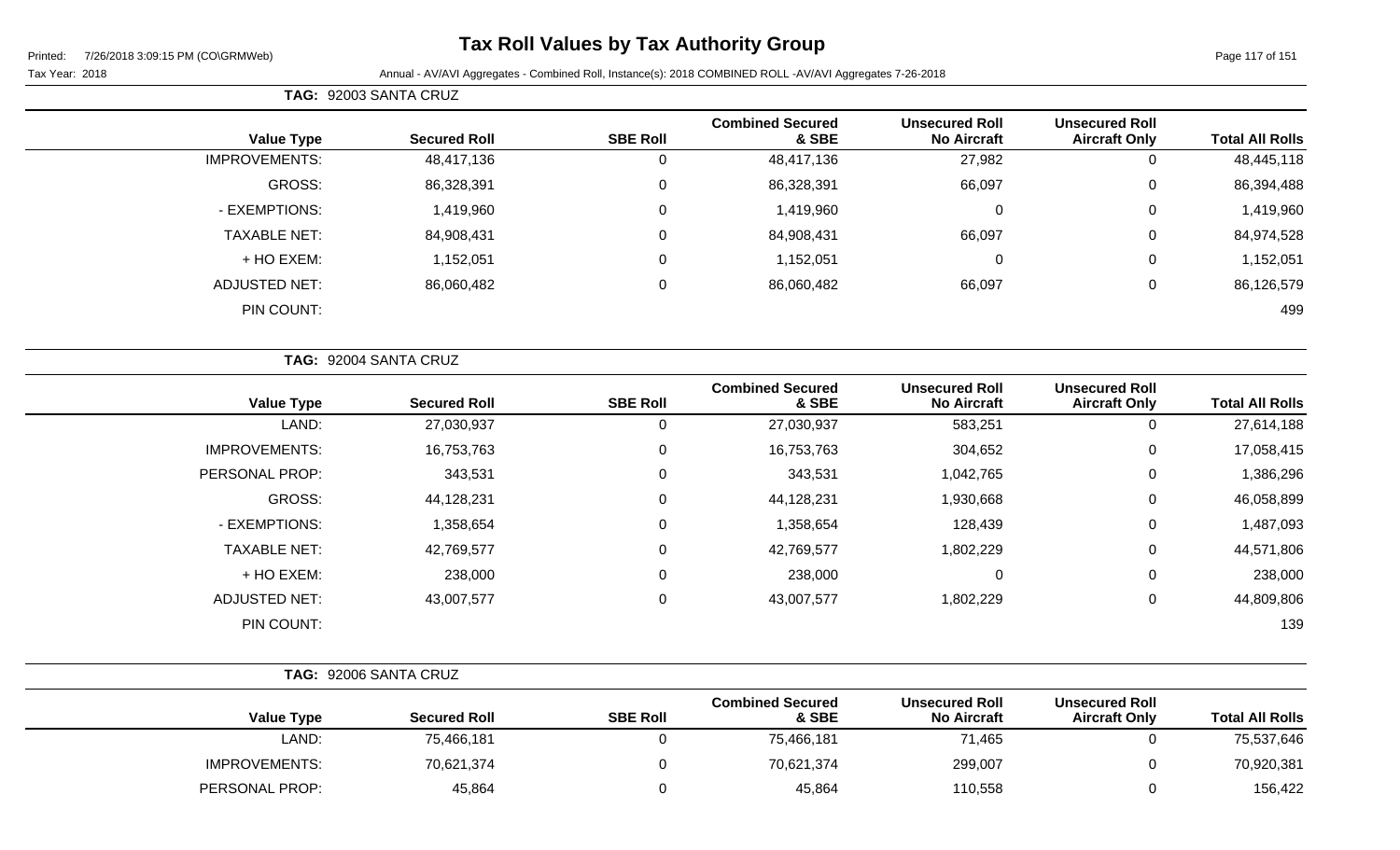## **Tax Roll Values by Tax Authority Group**

### Tax Year: 2018 **Annual - AV/AVI Aggregates - Combined Roll**, Instance(s): 2018 COMBINED ROLL -AV/AVI Aggregates 7-26-2018

|                        |                                               |                                             |                                  |                  | TAG: 92006 SANTA CRUZ |                      |
|------------------------|-----------------------------------------------|---------------------------------------------|----------------------------------|------------------|-----------------------|----------------------|
| <b>Total All Rolls</b> | <b>Unsecured Roll</b><br><b>Aircraft Only</b> | <b>Unsecured Roll</b><br><b>No Aircraft</b> | <b>Combined Secured</b><br>& SBE | <b>SBE Roll</b>  | <b>Secured Roll</b>   | <b>Value Type</b>    |
| 146,614,449            | 0                                             | 481,030                                     | 146,133,419                      | $\mathbf 0$      | 146, 133, 419         | GROSS:               |
| 4,816,729              | 0                                             | 5,000                                       | 4,811,729                        | $\boldsymbol{0}$ | 4,811,729             | - EXEMPTIONS:        |
| 141,797,720            | 0                                             | 476,030                                     | 141,321,690                      | $\mathsf 0$      | 141,321,690           | <b>TAXABLE NET:</b>  |
| 943,600                | 0                                             | 0                                           | 943,600                          | $\mathbf 0$      | 943,600               | + HO EXEM:           |
| 142,741,320            | 0                                             | 476,030                                     | 142,265,290                      | $\mathsf 0$      | 142,265,290           | <b>ADJUSTED NET:</b> |
| 314                    |                                               |                                             |                                  |                  |                       | PIN COUNT:           |
|                        |                                               |                                             |                                  |                  |                       |                      |
|                        |                                               |                                             |                                  |                  | TAG: 92007 SANTA CRUZ |                      |
| <b>Total All Rolls</b> | <b>Unsecured Roll</b><br><b>Aircraft Only</b> | <b>Unsecured Roll</b><br><b>No Aircraft</b> | <b>Combined Secured</b><br>& SBE | <b>SBE Roll</b>  | <b>Secured Roll</b>   | <b>Value Type</b>    |
| 7,585,503              | 0                                             | 181,731                                     | 7,403,772                        | $\mathsf 0$      | 7,403,772             | LAND:                |
| 6,889,569              | 0                                             | 180,993                                     | 6,708,576                        | $\mathbf 0$      | 6,708,576             | <b>IMPROVEMENTS:</b> |
|                        |                                               |                                             |                                  |                  |                       |                      |
| 190,447                | 0                                             | 190,447                                     | $\mathbf 0$                      | $\mathbf 0$      | 0                     | PERSONAL PROP:       |
| 14,665,519             | 0                                             | 553,171                                     | 14,112,348                       | $\pmb{0}$        | 14,112,348            | GROSS:               |
| 110,329                | 0                                             | $\pmb{0}$                                   | 110,329                          | $\mathbf 0$      | 110,329               | - EXEMPTIONS:        |
| 14,555,190             | 0                                             | 553,171                                     | 14,002,019                       | $\mathbf 0$      | 14,002,019            | <b>TAXABLE NET:</b>  |
| 56,000                 | 0                                             | $\mathbf 0$                                 | 56,000                           | $\mathsf 0$      | 56,000                | + HO EXEM:           |
| 14,611,190             | 0                                             | 553,171                                     | 14,058,019                       | $\boldsymbol{0}$ | 14,058,019            | <b>ADJUSTED NET:</b> |

| TAG: | 92008 SANTA CRUZ |
|------|------------------|
|      |                  |

|                      |                     |                 | <b>Combined Secured</b> | <b>Unsecured Roll</b> | <b>Unsecured Roll</b> |                        |
|----------------------|---------------------|-----------------|-------------------------|-----------------------|-----------------------|------------------------|
| <b>Value Type</b>    | <b>Secured Roll</b> | <b>SBE Roll</b> | & SBE                   | <b>No Aircraft</b>    | <b>Aircraft Only</b>  | <b>Total All Rolls</b> |
| LAND:                | 22,556,331          |                 | 22,556,331              |                       |                       | 22,556,331             |
| <b>IMPROVEMENTS:</b> | 12,598,198          |                 | 12,598,198              |                       |                       | 12,598,198             |
| PERSONAL PROP:       | 8,000               |                 | 8,000                   | 6,766                 |                       | 14,766                 |
| GROSS:               | 35,162,529          |                 | 35,162,529              | 6,766                 |                       | 35,169,295             |

PIN COUNT: 57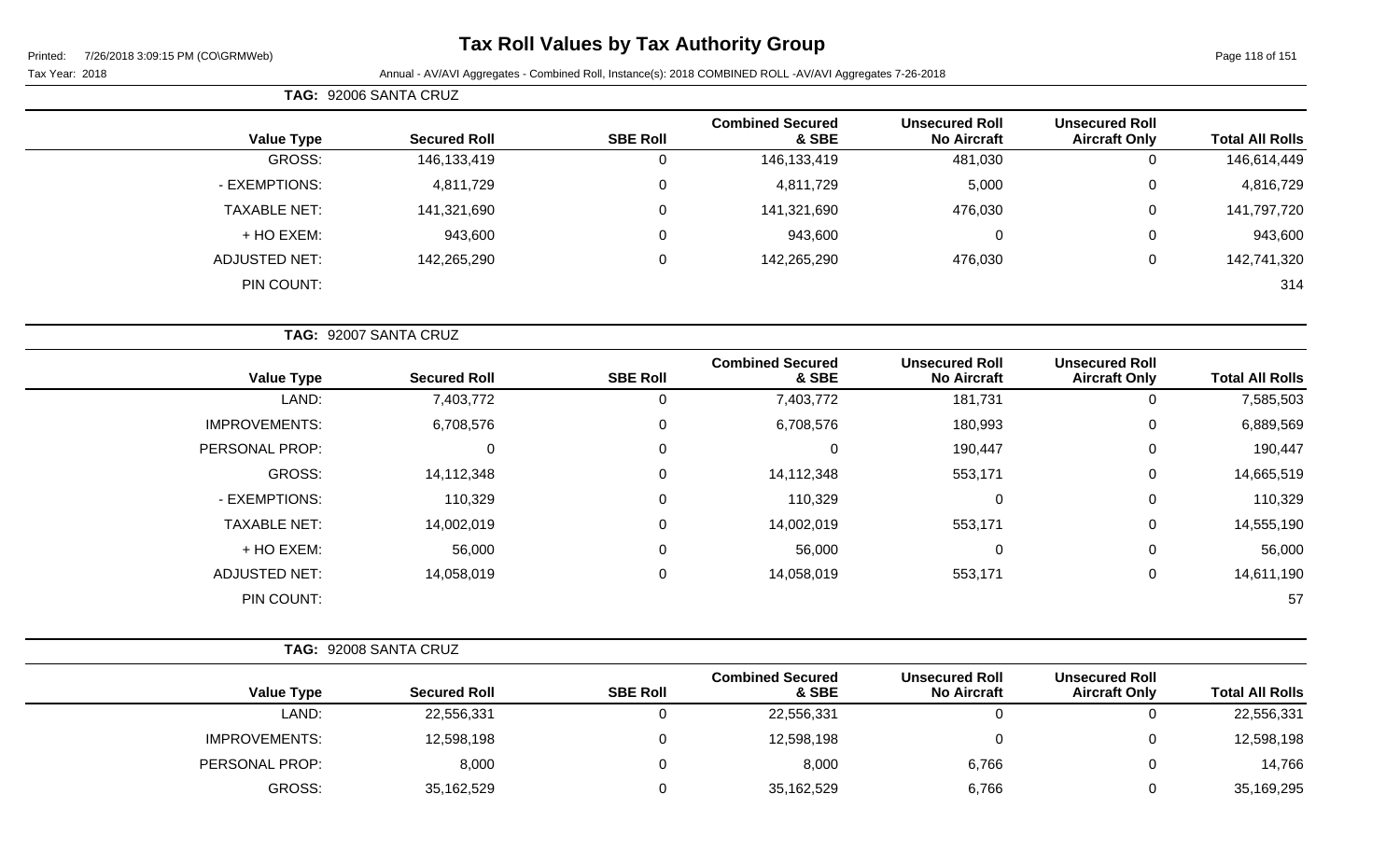| Printed: | 7/26/2018 3:09:15 PM (CO\GRMWeb) |  |
|----------|----------------------------------|--|
|          |                                  |  |

# **Tax Roll Values by Tax Authority Group**

Page 119 of 151

| Tax Year: 2018 |  |
|----------------|--|
|----------------|--|

| TAG: 92008 SANTA CRUZ |                     |                 |                                  |                                             |                                               |                        |
|-----------------------|---------------------|-----------------|----------------------------------|---------------------------------------------|-----------------------------------------------|------------------------|
| <b>Value Type</b>     | <b>Secured Roll</b> | <b>SBE Roll</b> | <b>Combined Secured</b><br>& SBE | <b>Unsecured Roll</b><br><b>No Aircraft</b> | <b>Unsecured Roll</b><br><b>Aircraft Only</b> | <b>Total All Rolls</b> |
| - EXEMPTIONS:         | 276,975             |                 | 276,975                          | 0                                           | 0                                             | 276,975                |
| <b>TAXABLE NET:</b>   | 34,885,554          |                 | 34,885,554                       | 6,766                                       | 0                                             | 34,892,320             |
| + HO EXEM:            | 266,000             |                 | 266,000                          | 0                                           | 0                                             | 266,000                |
| <b>ADJUSTED NET:</b>  | 35,151,554          |                 | 35, 151, 554                     | 6,766                                       | 0                                             | 35,158,320             |
| PIN COUNT:            |                     |                 |                                  |                                             |                                               | 115                    |

|                        |                                               |                                             |                                  |                 | TAG: 92010 SANTA CRUZ |                      |
|------------------------|-----------------------------------------------|---------------------------------------------|----------------------------------|-----------------|-----------------------|----------------------|
| <b>Total All Rolls</b> | <b>Unsecured Roll</b><br><b>Aircraft Only</b> | <b>Unsecured Roll</b><br><b>No Aircraft</b> | <b>Combined Secured</b><br>& SBE | <b>SBE Roll</b> | <b>Secured Roll</b>   | <b>Value Type</b>    |
| 2,617,726              | 0                                             | 0                                           | 2,617,726                        | U               | 2,617,726             | LAND:                |
| 1,786,478              | $\overline{0}$                                | 0                                           | 1,786,478                        | 0               | 1,786,478             | <b>IMPROVEMENTS:</b> |
| 21,162                 | 0                                             | 21,162                                      | 0                                | $\Omega$        |                       | PERSONAL PROP:       |
| 4,425,366              | $\mathbf 0$                                   | 21,162                                      | 4,404,204                        | $\Omega$        | 4,404,204             | GROSS:               |
| 35,000                 | $\mathbf{0}$                                  | $\overline{0}$                              | 35,000                           | $\Omega$        | 35,000                | - EXEMPTIONS:        |
| 4,390,366              | $\overline{0}$                                | 21,162                                      | 4,369,204                        | 0               | 4,369,204             | <b>TAXABLE NET:</b>  |
| 35,000                 | $\overline{0}$                                | 0                                           | 35,000                           | 0               | 35,000                | + HO EXEM:           |
| 4,425,366              | $\overline{0}$                                | 21,162                                      | 4,404,204                        | 0               | 4,404,204             | <b>ADJUSTED NET:</b> |
| 16                     |                                               |                                             |                                  |                 |                       | PIN COUNT:           |

|                      | TAG: 92011 SANTA CRUZ |                 |                                  |                                             |                                               |                        |
|----------------------|-----------------------|-----------------|----------------------------------|---------------------------------------------|-----------------------------------------------|------------------------|
| Value Type           | <b>Secured Roll</b>   | <b>SBE Roll</b> | <b>Combined Secured</b><br>& SBE | <b>Unsecured Roll</b><br><b>No Aircraft</b> | <b>Unsecured Roll</b><br><b>Aircraft Only</b> | <b>Total All Rolls</b> |
| LAND:                | 16,029,825            |                 | 16,029,825                       |                                             | U                                             | 16,029,825             |
| <b>IMPROVEMENTS:</b> | 12,655,977            |                 | 12,655,977                       |                                             | $\overline{0}$                                | 12,655,977             |
| GROSS:               | 28,685,802            |                 | 28,685,802                       |                                             | $\mathbf{0}$                                  | 28,685,802             |
| - EXEMPTIONS:        | 344,706               |                 | 344,706                          |                                             | $\mathbf{0}$                                  | 344,706                |
| <b>TAXABLE NET:</b>  | 28,341,096            |                 | 28,341,096                       |                                             | $\overline{0}$                                | 28,341,096             |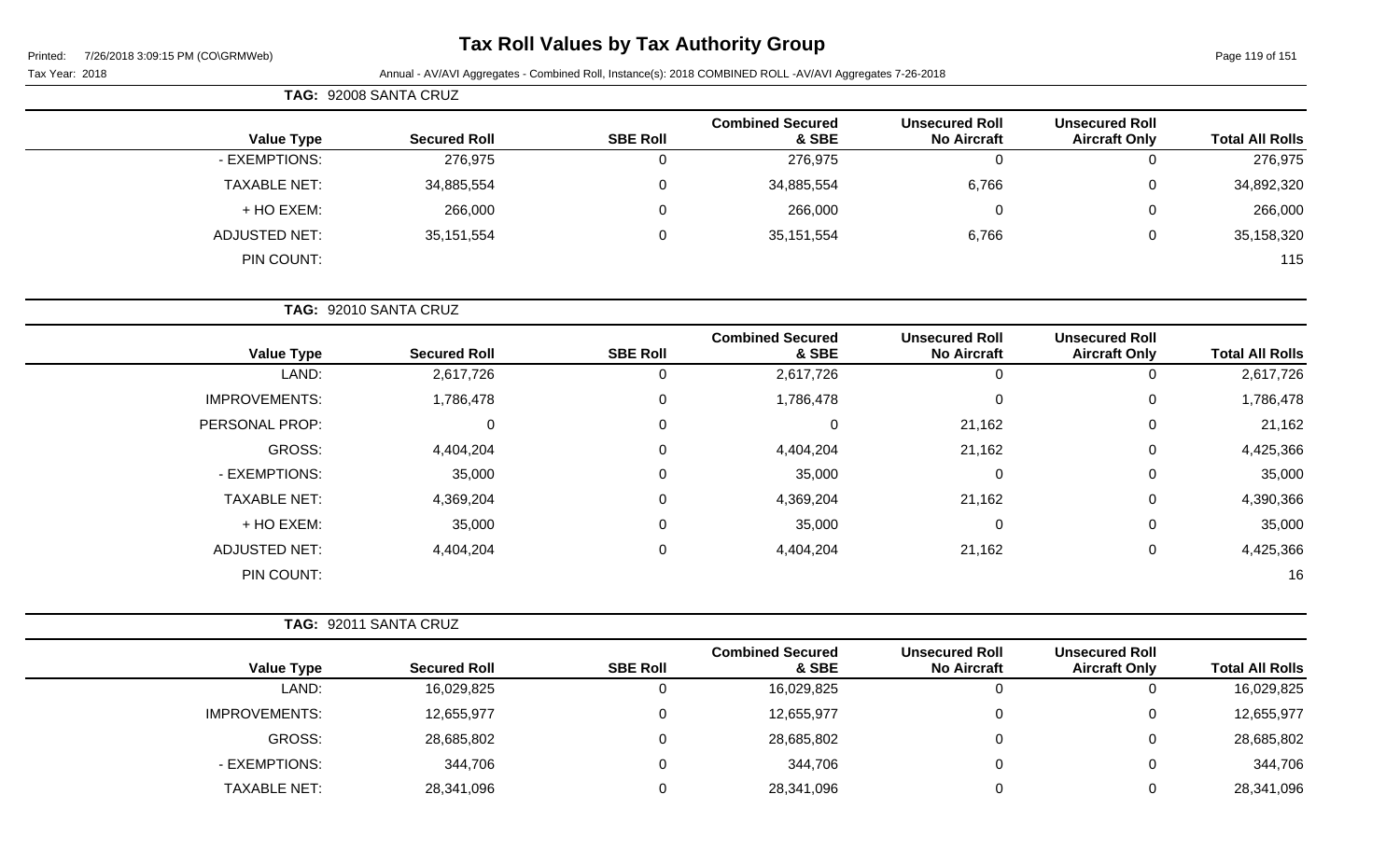# **Tax Roll Values by Tax Authority Group**

Page 120 of 151

| Tax Year: 2018 |                       | TAG: 92011 SANTA CRUZ |                 | Annual - AV/AVI Aggregates - Combined Roll, Instance(s): 2018 COMBINED ROLL -AV/AVI Aggregates 7-26-2018 |                                             |                                               |                        |
|----------------|-----------------------|-----------------------|-----------------|----------------------------------------------------------------------------------------------------------|---------------------------------------------|-----------------------------------------------|------------------------|
|                |                       |                       |                 | <b>Combined Secured</b>                                                                                  | <b>Unsecured Roll</b>                       | <b>Unsecured Roll</b>                         |                        |
|                | <b>Value Type</b>     | <b>Secured Roll</b>   | <b>SBE Roll</b> | & SBE                                                                                                    | <b>No Aircraft</b>                          | <b>Aircraft Only</b>                          | <b>Total All Rolls</b> |
|                | + HO EXEM:            | 210,000               | $\Omega$        | 210,000                                                                                                  | 0                                           | $\Omega$                                      | 210,000                |
|                | <b>ADJUSTED NET:</b>  | 28,551,096            | 0               | 28,551,096                                                                                               | $\pmb{0}$                                   | 0                                             | 28,551,096             |
|                | PIN COUNT:            |                       |                 |                                                                                                          |                                             |                                               | 49                     |
|                | TAG: 92012 SANTA CRUZ |                       |                 |                                                                                                          |                                             |                                               |                        |
|                | <b>Value Type</b>     | <b>Secured Roll</b>   | <b>SBE Roll</b> | <b>Combined Secured</b><br>& SBE                                                                         | <b>Unsecured Roll</b><br><b>No Aircraft</b> | <b>Unsecured Roll</b><br><b>Aircraft Only</b> | <b>Total All Rolls</b> |
|                | LAND:                 | 599,534               | 0               | 599,534                                                                                                  | $\boldsymbol{0}$                            | $\Omega$                                      | 599,534                |
|                | <b>IMPROVEMENTS:</b>  | 294,031               | 0               | 294,031                                                                                                  | 0                                           | 0                                             | 294,031                |
|                | GROSS:                | 893,565               | 0               | 893,565                                                                                                  | 0                                           | 0                                             | 893,565                |
|                | - EXEMPTIONS:         | 150                   | 0               | 150                                                                                                      | 0                                           | 0                                             | 150                    |
|                | <b>TAXABLE NET:</b>   | 893,415               | 0               | 893,415                                                                                                  | 0                                           | $\Omega$                                      | 893,415                |
|                | <b>ADJUSTED NET:</b>  | 893,415               | 0               | 893,415                                                                                                  | $\mathbf 0$                                 | 0                                             | 893,415                |
|                | PIN COUNT:            |                       |                 |                                                                                                          |                                             |                                               | $\overline{2}$         |
|                |                       |                       |                 |                                                                                                          |                                             |                                               |                        |
|                |                       | TAG: 92013 SANTA CRUZ |                 |                                                                                                          |                                             |                                               |                        |

|                      |                     |                 | <b>Combined Secured</b> | <b>Unsecured Roll</b> | <b>Unsecured Roll</b> |                        |
|----------------------|---------------------|-----------------|-------------------------|-----------------------|-----------------------|------------------------|
| <b>Value Type</b>    | <b>Secured Roll</b> | <b>SBE Roll</b> | & SBE                   | <b>No Aircraft</b>    | <b>Aircraft Only</b>  | <b>Total All Rolls</b> |
| LAND:                | 327,737             | υ               | 327,737                 | <u></u>               | 0                     | 327,737                |
| <b>IMPROVEMENTS:</b> | 246,950             | $\mathbf 0$     | 246,950                 | 0                     | $\mathbf 0$           | 246,950                |
| GROSS:               | 574,687             | $\mathbf 0$     | 574,687                 | 0                     | 0                     | 574,687                |
| - EXEMPTIONS:        | 7,000               | $\mathbf 0$     | 7,000                   | $\Omega$              | 0                     | 7,000                  |
| <b>TAXABLE NET:</b>  | 567,687             | $\mathbf 0$     | 567,687                 | 0                     | $\mathbf 0$           | 567,687                |
| + HO EXEM:           | 7,000               | $\mathbf 0$     | 7,000                   | 0                     | 0                     | 7,000                  |
| <b>ADJUSTED NET:</b> | 574,687             | 0               | 574,687                 | 0                     | $\mathbf{0}$          | 574,687                |
| PIN COUNT:           |                     |                 |                         |                       |                       | 9                      |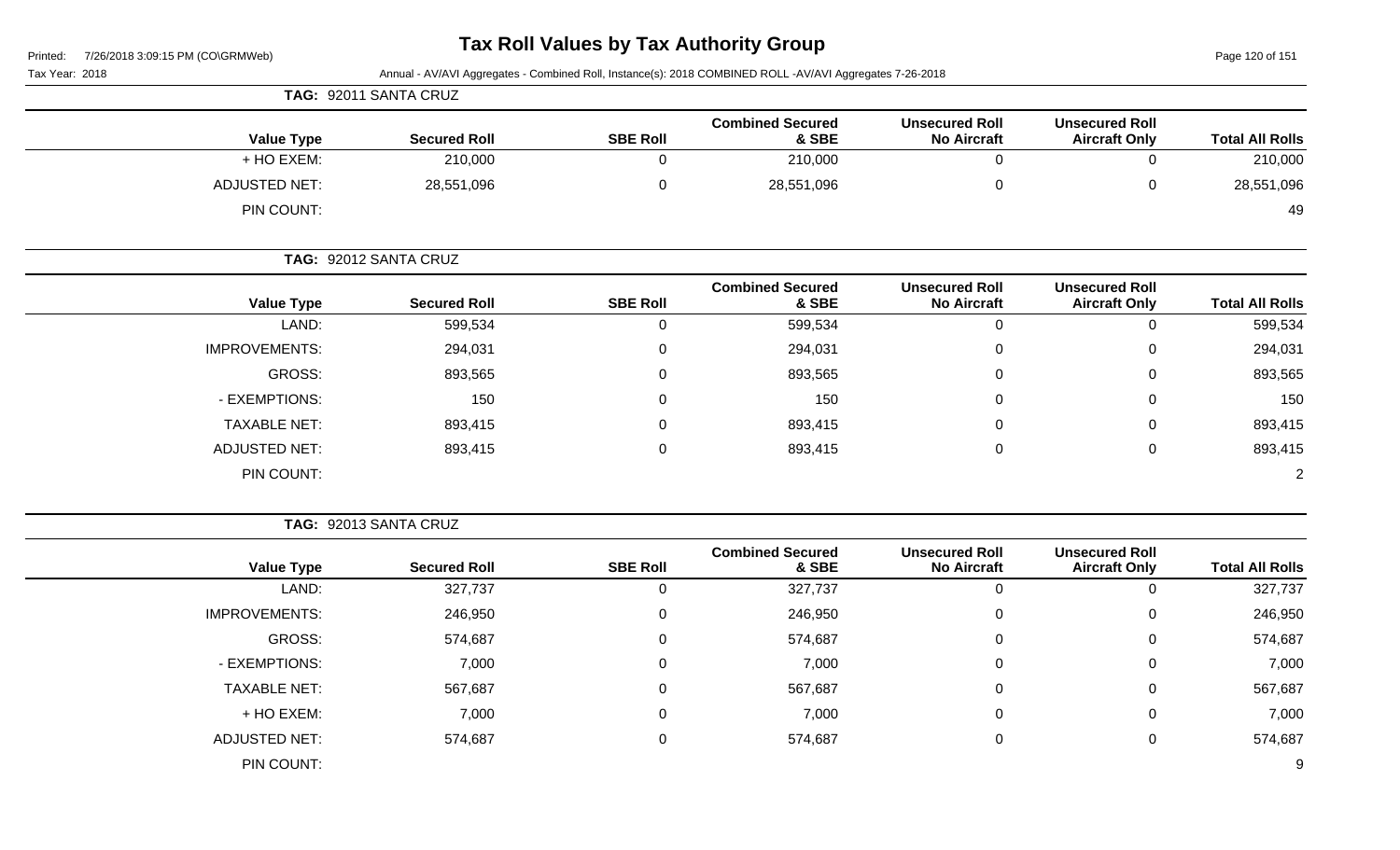## **Tax Roll Values by Tax Authority Group**

Page 121 of 151

|                      | TAG: 92014 SANTA CRUZ    |                 |                                  |                                             |                                               |                        |
|----------------------|--------------------------|-----------------|----------------------------------|---------------------------------------------|-----------------------------------------------|------------------------|
| <b>Value Type</b>    | <b>Secured Roll</b>      | <b>SBE Roll</b> | <b>Combined Secured</b><br>& SBE | <b>Unsecured Roll</b><br><b>No Aircraft</b> | <b>Unsecured Roll</b><br><b>Aircraft Only</b> | <b>Total All Rolls</b> |
| LAND:                | 2,658,948                | 0               | 2,658,948                        | 74,024                                      | $\mathsf{O}\xspace$                           | 2,732,972              |
| <b>IMPROVEMENTS:</b> | 1,643,012                | 0               | 1,643,012                        | 74,024                                      | $\pmb{0}$                                     | 1,717,036              |
| GROSS:               | 4,301,960                | 0               | 4,301,960                        | 148,048                                     | $\mathbf 0$                                   | 4,450,008              |
| <b>TAXABLE NET:</b>  | 4,301,960                | 0               | 4,301,960                        | 148,048                                     | $\mathbf 0$                                   | 4,450,008              |
| <b>ADJUSTED NET:</b> | 4,301,960                | 0               | 4,301,960                        | 148,048                                     | $\pmb{0}$                                     | 4,450,008              |
| PIN COUNT:           |                          |                 |                                  |                                             |                                               | 4                      |
|                      | TAG: 94001 SCOTTS VALLEY |                 |                                  |                                             |                                               |                        |
| <b>Value Type</b>    | <b>Secured Roll</b>      | <b>SBE Roll</b> | <b>Combined Secured</b><br>& SBE | <b>Unsecured Roll</b><br><b>No Aircraft</b> | <b>Unsecured Roll</b><br><b>Aircraft Only</b> | <b>Total All Rolls</b> |
| PIN COUNT:           |                          |                 |                                  |                                             |                                               | $6\phantom{1}6$        |
|                      | TAG: 94003 SCOTTS VALLEY |                 |                                  |                                             |                                               |                        |
| <b>Value Type</b>    | <b>Secured Roll</b>      | <b>SBE Roll</b> | <b>Combined Secured</b><br>& SBE | <b>Unsecured Roll</b><br><b>No Aircraft</b> | <b>Unsecured Roll</b><br><b>Aircraft Only</b> | <b>Total All Rolls</b> |
| LAND:                | 20,846,806               | 0               | 20,846,806                       | $\mathbf 0$                                 | $\mathsf{O}\xspace$                           | 20,846,806             |
| <b>IMPROVEMENTS:</b> | 20,391,580               | 0               | 20,391,580                       | $\mathbf 0$                                 | $\mathbf 0$                                   | 20,391,580             |
| PERSONAL PROP:       | $\mathbf 0$              | 0               | $\pmb{0}$                        | 31,500                                      | $\mathbf 0$                                   | 31,500                 |
| GROSS:               | 41,238,386               | 0               | 41,238,386                       | 31,500                                      | $\mathbf 0$                                   | 41,269,886             |
| - EXEMPTIONS:        | 236,401                  | 0               | 236,401                          | 0                                           | $\pmb{0}$                                     | 236,401                |
| <b>TAXABLE NET:</b>  | 41,001,985               | 0               | 41,001,985                       | 31,500                                      | $\mathbf 0$                                   | 41,033,485             |
| + HO EXEM:           | 231,000                  | 0               | 231,000                          | 0                                           | $\mathbf 0$                                   | 231,000                |
| <b>ADJUSTED NET:</b> | 41,232,985               | 0               | 41,232,985                       | 31,500                                      | $\mathsf{O}\xspace$                           | 41,264,485             |
| PIN COUNT:           |                          |                 |                                  |                                             |                                               | 111                    |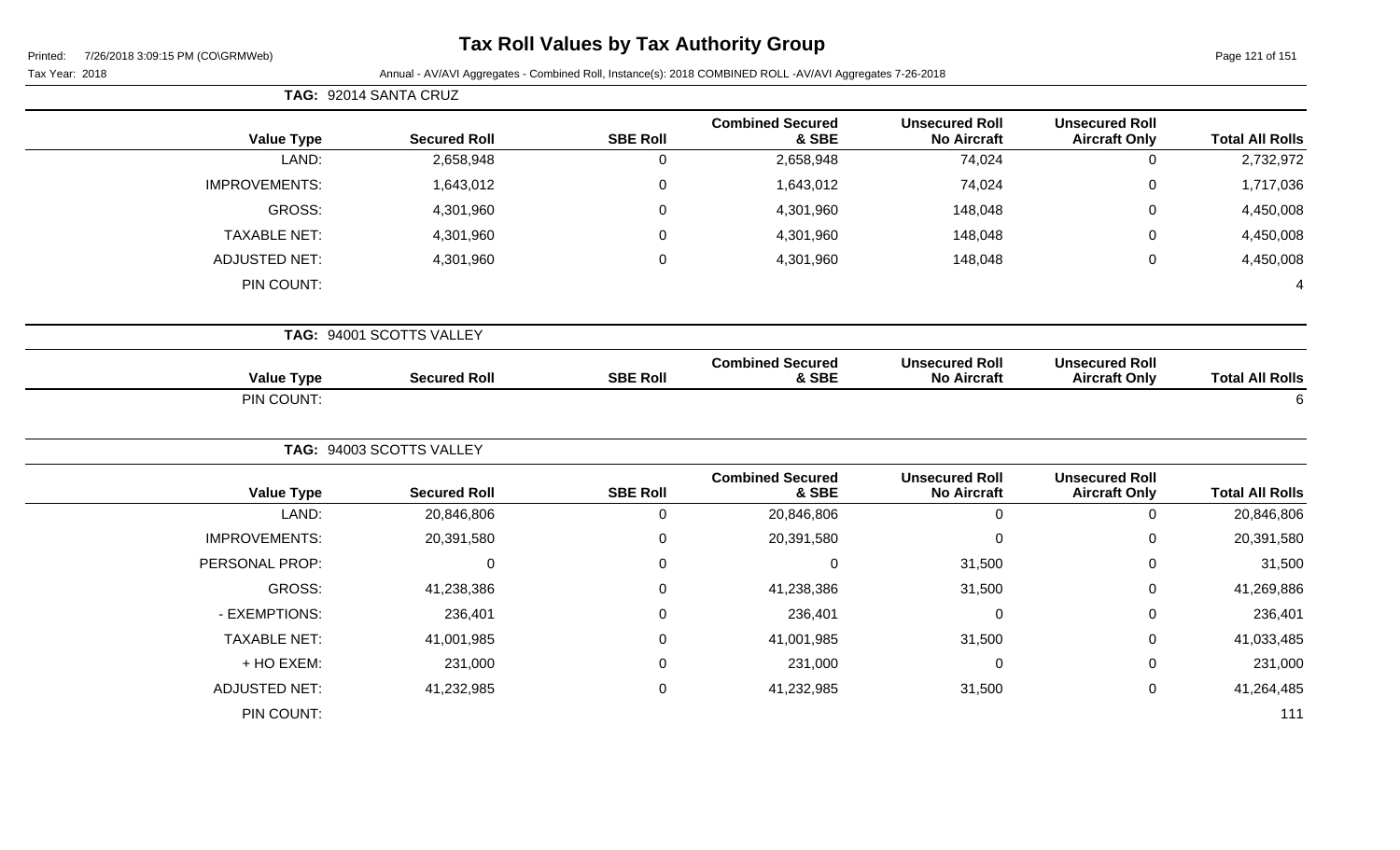## **Tax Roll Values by Tax Authority Group**

### Tax Year: 2018 **Annual - AV/AVI Aggregates - Combined Roll**, Instance(s): 2018 COMBINED ROLL -AV/AVI Aggregates 7-26-2018

| <b>Value Type</b>    | <b>Secured Roll</b> | <b>SBE Roll</b> | <b>Combined Secured</b><br>& SBE | <b>Unsecured Roll</b><br><b>No Aircraft</b> | <b>Unsecured Roll</b><br><b>Aircraft Only</b> | <b>Total All Rolls</b> |
|----------------------|---------------------|-----------------|----------------------------------|---------------------------------------------|-----------------------------------------------|------------------------|
| LAND:                | 22,449,860          |                 | 22,449,860                       |                                             | U                                             | 22,449,860             |
| <b>IMPROVEMENTS:</b> | 15,075,913          | υ               | 15,075,913                       | 0                                           | 0                                             | 15,075,913             |
| GROSS:               | 37,525,773          |                 | 37,525,773                       | 0                                           | 0                                             | 37,525,773             |
| - EXEMPTIONS:        | 275,953             | $\Omega$        | 275,953                          | 0                                           | 0                                             | 275,953                |
| <b>TAXABLE NET:</b>  | 37,249,820          |                 | 37,249,820                       | 0                                           | 0                                             | 37,249,820             |
| + HO EXEM:           | 271,600             | 0               | 271,600                          | $\mathbf 0$                                 | 0                                             | 271,600                |
| <b>ADJUSTED NET:</b> | 37,521,420          | $\Omega$        | 37,521,420                       | $\mathbf 0$                                 | 0                                             | 37,521,420             |
| PIN COUNT:           |                     |                 |                                  |                                             |                                               | 97                     |

| <b>TAG: 94012 SCOTTS VALLEY</b> |  |
|---------------------------------|--|
|                                 |  |

**TAG:** 94005 SCOTTS VALLEY

| <b>Value Type</b>    | <b>Secured Roll</b> | <b>SBE Roll</b> | <b>Combined Secured</b><br>& SBE | <b>Unsecured Roll</b><br><b>No Aircraft</b> | <b>Unsecured Roll</b><br><b>Aircraft Only</b> | <b>Total All Rolls</b> |
|----------------------|---------------------|-----------------|----------------------------------|---------------------------------------------|-----------------------------------------------|------------------------|
| LAND:                | 141,005,049         | 0               | 141,005,049                      | 0                                           | 0                                             | 141,005,049            |
| <b>IMPROVEMENTS:</b> | 121,789,863         | 0               | 121,789,863                      | 0                                           | 0                                             | 121,789,863            |
| PERSONAL PROP:       | 2,218,310           | 0               | 2,218,310                        | 9,004                                       | 0                                             | 2,227,314              |
| GROSS:               | 265,013,222         | 0               | 265,013,222                      | 9,004                                       | 0                                             | 265,022,226            |
| - EXEMPTIONS:        | 1,410,517           | 0               | 1,410,517                        | 0                                           | 0                                             | 1,410,517              |
| <b>TAXABLE NET:</b>  | 263,602,705         | 0               | 263,602,705                      | 9,004                                       | 0                                             | 263,611,709            |
| + HO EXEM:           | 1,292,200           | 0               | 1,292,200                        | 0                                           | 0                                             | 1,292,200              |
| <b>ADJUSTED NET:</b> | 264,894,905         | 0               | 264,894,905                      | 9,004                                       | 0                                             | 264,903,909            |
| PIN COUNT:           |                     |                 |                                  |                                             |                                               | 352                    |

|                      | TAG: 94013 SCOTTS VALLEY |                 |                                  |                                             |                                               |                        |
|----------------------|--------------------------|-----------------|----------------------------------|---------------------------------------------|-----------------------------------------------|------------------------|
| <b>Value Type</b>    | <b>Secured Roll</b>      | <b>SBE Roll</b> | <b>Combined Secured</b><br>& SBE | <b>Unsecured Roll</b><br><b>No Aircraft</b> | <b>Unsecured Roll</b><br><b>Aircraft Only</b> | <b>Total All Rolls</b> |
| LAND:                | 1,474,112                |                 | 1,474,112                        |                                             |                                               | 1,474,112              |
| <b>IMPROVEMENTS:</b> | 1,577,584                |                 | 1,577,584                        |                                             |                                               | 1,577,584              |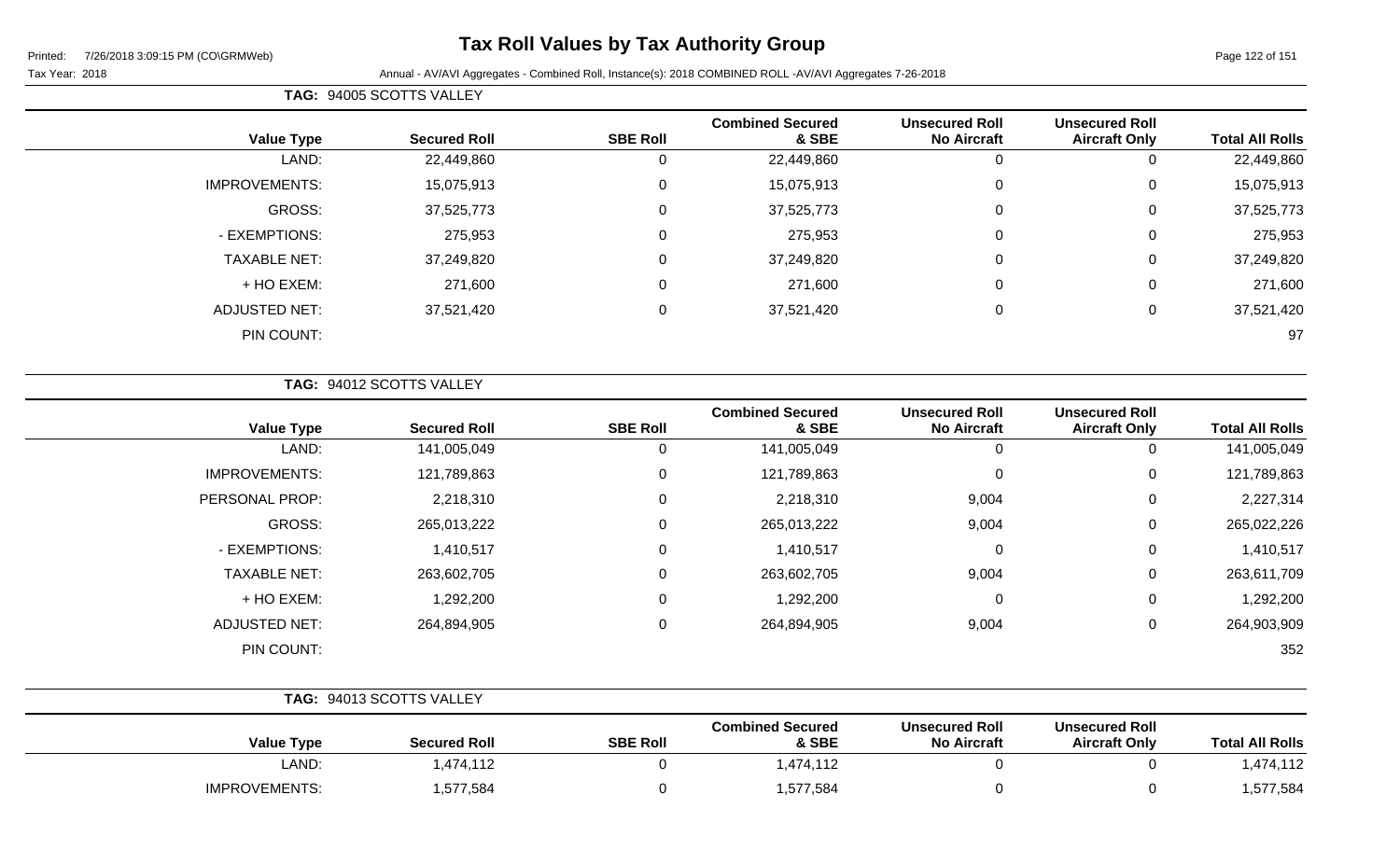## **Tax Roll Values by Tax Authority Group**

|                        |                                               |                                             |                                  |                 | TAG: 94013 SCOTTS VALLEY |                      |
|------------------------|-----------------------------------------------|---------------------------------------------|----------------------------------|-----------------|--------------------------|----------------------|
| <b>Total All Rolls</b> | <b>Unsecured Roll</b><br><b>Aircraft Only</b> | <b>Unsecured Roll</b><br><b>No Aircraft</b> | <b>Combined Secured</b><br>& SBE | <b>SBE Roll</b> | <b>Secured Roll</b>      | <b>Value Type</b>    |
| 3,051,696              | 0                                             | 0                                           | 3,051,696                        | 0               | 3,051,696                | GROSS:               |
| 14,000                 | 0                                             | 0                                           | 14,000                           | 0               | 14,000                   | - EXEMPTIONS:        |
| 3,037,696              | 0                                             | $\mathbf 0$                                 | 3,037,696                        | $\mathbf 0$     | 3,037,696                | <b>TAXABLE NET:</b>  |
| 14,000                 | 0                                             | $\mathbf 0$                                 | 14,000                           | 0               | 14,000                   | + HO EXEM:           |
| 3,051,696              | 0                                             | $\mathbf 0$                                 | 3,051,696                        | $\mathbf 0$     | 3,051,696                | <b>ADJUSTED NET:</b> |
| 6                      |                                               |                                             |                                  |                 |                          | PIN COUNT:           |
|                        |                                               |                                             |                                  |                 | TAG: 94015 SCOTTS VALLEY |                      |
| <b>Total All Rolls</b> | <b>Unsecured Roll</b><br><b>Aircraft Only</b> | <b>Unsecured Roll</b><br><b>No Aircraft</b> | <b>Combined Secured</b><br>& SBE | <b>SBE Roll</b> | <b>Secured Roll</b>      | <b>Value Type</b>    |
| 818,482                | 0                                             | $\Omega$                                    | 818,482                          | $\Omega$        | 818,482                  | LAND:                |
| 761,547                | 0                                             | $\mathbf 0$                                 | 761,547                          | 0               | 761,547                  | <b>IMPROVEMENTS:</b> |
| 1.500.000              | $\sim$                                        | $\sim$                                      | 1.500.000                        | $\sim$          | 1.500.000                | CDOCC                |

| - - - -         |   |   | - - - - - |   | - - - -   |                      |
|-----------------|---|---|-----------|---|-----------|----------------------|
| 761,547         | 0 | 0 | 761,547   | υ | 761,547   | <b>IMPROVEMENTS:</b> |
| 1,580,029       | 0 | 0 | 1,580,029 | 0 | 1,580,029 | GROSS:               |
| 14,000          | 0 | 0 | 14,000    | 0 | 14,000    | - EXEMPTIONS:        |
| 1,566,029       | 0 | 0 | 1,566,029 | 0 | 1,566,029 | <b>TAXABLE NET:</b>  |
| 14,000          | 0 | 0 | 14,000    | 0 | 14,000    | + HO EXEM:           |
| 1,580,029       | 0 | 0 | 1,580,029 | 0 | 1,580,029 | ADJUSTED NET:        |
| $5\overline{)}$ |   |   |           |   |           | PIN COUNT:           |
|                 |   |   |           |   |           |                      |

|                      | <b>TAG: 94016 SCOTTS VALLEY</b> |                 |                                  |                                             |                                               |                        |
|----------------------|---------------------------------|-----------------|----------------------------------|---------------------------------------------|-----------------------------------------------|------------------------|
| <b>Value Type</b>    | <b>Secured Roll</b>             | <b>SBE Roll</b> | <b>Combined Secured</b><br>& SBE | <b>Unsecured Roll</b><br><b>No Aircraft</b> | <b>Unsecured Roll</b><br><b>Aircraft Only</b> | <b>Total All Rolls</b> |
| LAND:                | 32,066,223                      |                 | 32,066,223                       | υ                                           | 0                                             | 32,066,223             |
| <b>IMPROVEMENTS:</b> | 33,836,115                      | 0               | 33,836,115                       |                                             | 0                                             | 33,836,115             |
| PERSONAL PROP:       |                                 | $\Omega$        |                                  | 95,527                                      | 0                                             | 95,527                 |
| GROSS:               | 65,902,338                      | 0               | 65,902,338                       | 95,527                                      | 0                                             | 65,997,865             |
| - EXEMPTIONS:        | 406,656                         | O               | 406,656                          |                                             | 0                                             | 406,656                |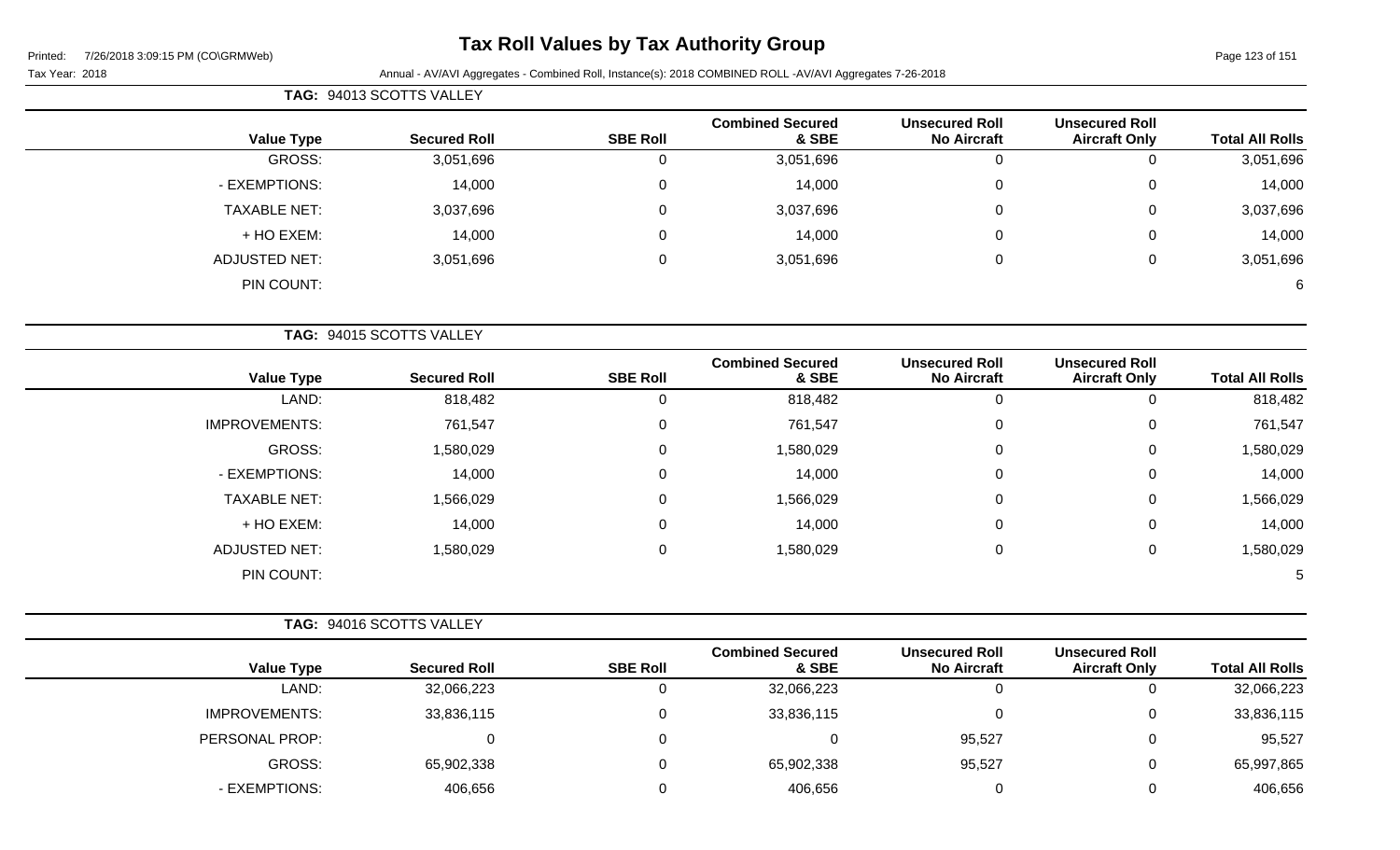| Printed: | 7/26/2018 3:09:15 PM (CO\GRMWeb) |  |
|----------|----------------------------------|--|
|          |                                  |  |

# **Tax Roll Values by Tax Authority Group**

Page 124 of 151

|                        |                                               |                                             | Annual - AV/AVI Aggregates - Combined Roll, Instance(s): 2018 COMBINED ROLL -AV/AVI Aggregates 7-26-2018 |                 |                          | Tax Year: 2018       |
|------------------------|-----------------------------------------------|---------------------------------------------|----------------------------------------------------------------------------------------------------------|-----------------|--------------------------|----------------------|
|                        |                                               |                                             |                                                                                                          |                 | TAG: 94016 SCOTTS VALLEY |                      |
| <b>Total All Rolls</b> | <b>Unsecured Roll</b><br><b>Aircraft Only</b> | <b>Unsecured Roll</b><br><b>No Aircraft</b> | <b>Combined Secured</b><br>& SBE                                                                         | <b>SBE Roll</b> | <b>Secured Roll</b>      | <b>Value Type</b>    |
| 65,591,209             | 0                                             | 95,527                                      | 65,495,682                                                                                               | $\mathbf 0$     | 65,495,682               | <b>TAXABLE NET:</b>  |
| 406,000                | 0                                             | 0                                           | 406,000                                                                                                  | 0               | 406,000                  | + HO EXEM:           |
| 65,997,209             | 0                                             | 95,527                                      | 65,901,682                                                                                               | $\mathbf 0$     | 65,901,682               | <b>ADJUSTED NET:</b> |
| 110                    |                                               |                                             |                                                                                                          |                 |                          | PIN COUNT:           |
|                        |                                               |                                             |                                                                                                          |                 | TAG: 94047 SCOTTS VALLEY |                      |
| <b>Total All Rolls</b> | <b>Unsecured Roll</b><br><b>Aircraft Only</b> | <b>Unsecured Roll</b><br><b>No Aircraft</b> | <b>Combined Secured</b><br>& SBE                                                                         | <b>SBE Roll</b> | <b>Secured Roll</b>      | <b>Value Type</b>    |
| 12,424,441             | $\mathbf 0$                                   | $\mathbf 0$                                 | 12,424,441                                                                                               | 0               | 12,424,441               | LAND:                |
| 8,174,355              | 0                                             | 0                                           | 8,174,355                                                                                                | 0               | 8,174,355                | <b>IMPROVEMENTS:</b> |
| 20,598,796             | 0                                             | 0                                           | 20,598,796                                                                                               | 0               | 20,598,796               | <b>GROSS:</b>        |
| 126,000                | 0                                             | 0                                           | 126,000                                                                                                  | 0               | 126,000                  | - EXEMPTIONS:        |
| 20,472,796             | 0                                             | 0                                           | 20,472,796                                                                                               | 0               | 20,472,796               | <b>TAXABLE NET:</b>  |
| 126,000                | 0                                             | 0                                           | 126,000                                                                                                  | 0               | 126,000                  | + HO EXEM:           |
| 20,598,796             | 0                                             | 0                                           | 20,598,796                                                                                               | $\mathbf 0$     | 20,598,796               | <b>ADJUSTED NET:</b> |
| 31                     |                                               |                                             |                                                                                                          |                 |                          | PIN COUNT:           |
|                        |                                               |                                             |                                                                                                          |                 | TAG: 94019 SCOTTS VALLEY |                      |
| <b>Total All Rolls</b> | <b>Unsecured Roll</b><br><b>Aircraft Only</b> | <b>Unsecured Roll</b><br><b>No Aircraft</b> | <b>Combined Secured</b><br>& SBE                                                                         | <b>SBE Roll</b> | <b>Secured Roll</b>      | <b>Value Type</b>    |
| 4,134,227              | 0                                             | 0                                           | 4,134,227                                                                                                | $\mathbf 0$     | 4,134,227                | LAND:                |
| 4,635,915              | 0                                             | 0                                           | 4,635,915                                                                                                | 0               | 4,635,915                | <b>IMPROVEMENTS:</b> |
| 8,770,142              | 0                                             | 0                                           | 8,770,142                                                                                                | 0               | 8,770,142                | <b>GROSS:</b>        |
| 56,000                 | 0                                             | 0                                           | 56,000                                                                                                   | 0               | 56,000                   | - EXEMPTIONS:        |
| 8,714,142              | 0                                             | 0                                           | 8,714,142                                                                                                | 0               | 8,714,142                | <b>TAXABLE NET:</b>  |
| 56,000                 | 0                                             | 0                                           | 56,000                                                                                                   | 0               | 56,000                   | + HO EXEM:           |
| 8,770,142              | 0                                             | 0                                           | 8,770,142                                                                                                | 0               | 8,770,142                | <b>ADJUSTED NET:</b> |
|                        |                                               |                                             |                                                                                                          |                 |                          |                      |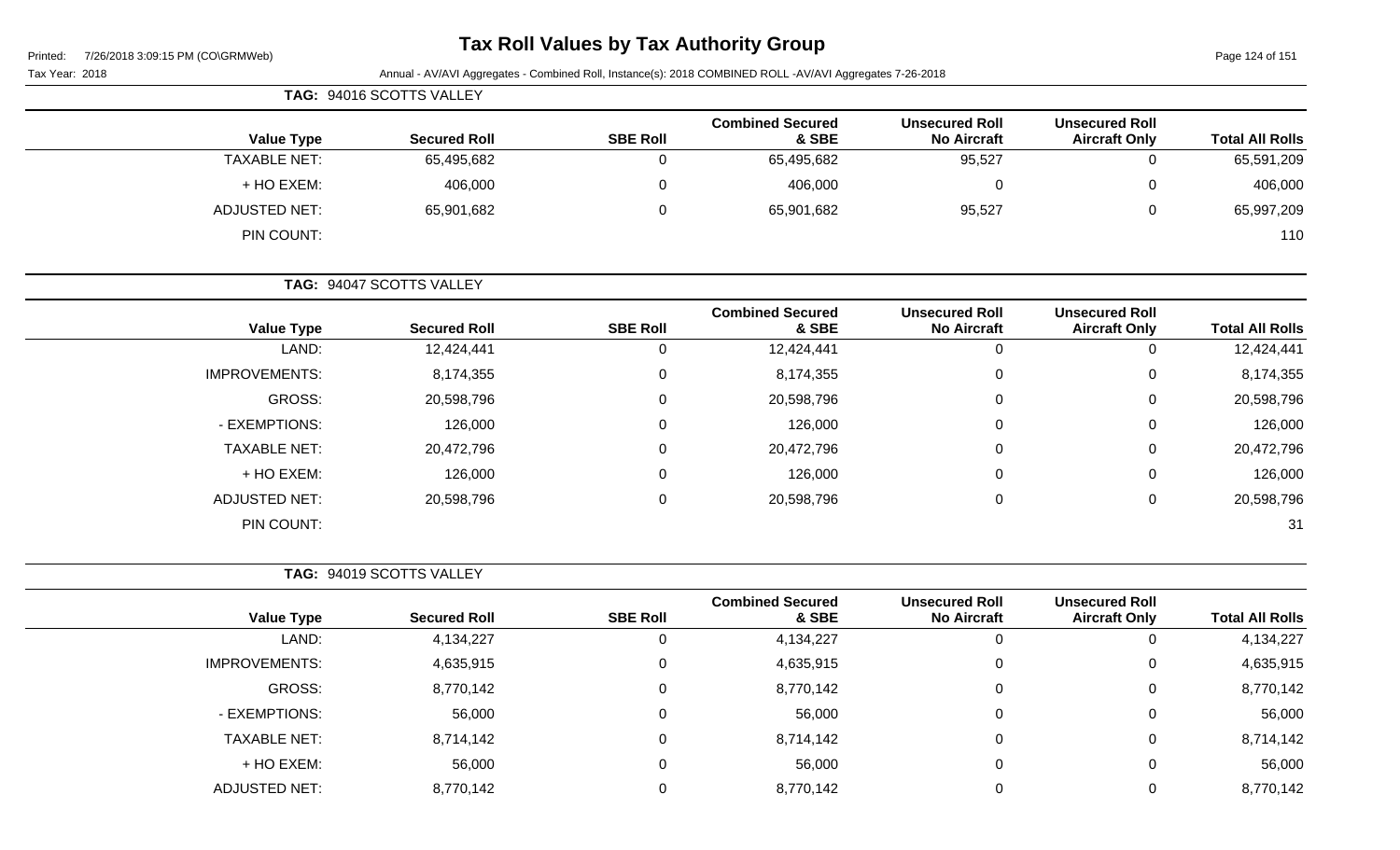Page 125 of 151

|                      | TAG: 94019 SCOTTS VALLEY |                 |                                  |                                             |                                               |                        |
|----------------------|--------------------------|-----------------|----------------------------------|---------------------------------------------|-----------------------------------------------|------------------------|
| <b>Value Type</b>    | <b>Secured Roll</b>      | <b>SBE Roll</b> | <b>Combined Secured</b><br>& SBE | <b>Unsecured Roll</b><br><b>No Aircraft</b> | <b>Unsecured Roll</b><br><b>Aircraft Only</b> | <b>Total All Rolls</b> |
| PIN COUNT:           |                          |                 |                                  |                                             |                                               | 23                     |
|                      | TAG: 94026 SCOTTS VALLEY |                 |                                  |                                             |                                               |                        |
| <b>Value Type</b>    | <b>Secured Roll</b>      | <b>SBE Roll</b> | <b>Combined Secured</b><br>& SBE | <b>Unsecured Roll</b><br><b>No Aircraft</b> | <b>Unsecured Roll</b><br><b>Aircraft Only</b> | <b>Total All Rolls</b> |
| LAND:                | 75,767,685               | 0               | 75,767,685                       | 0                                           | $\Omega$                                      | 75,767,685             |
| <b>IMPROVEMENTS:</b> | 66, 163, 749             | 0               | 66,163,749                       | 0                                           | 0                                             | 66,163,749             |
| PERSONAL PROP:       | $\Omega$                 | 0               | $\Omega$                         | 14,072                                      | $\mathbf 0$                                   | 14,072                 |
| GROSS:               | 141,931,434              | 0               | 141,931,434                      | 14,072                                      | 0                                             | 141,945,506            |
| - EXEMPTIONS:        | 868,071                  | 0               | 868,071                          | $\mathbf{0}$                                | 0                                             | 868,071                |
| <b>TAXABLE NET:</b>  | 141,063,363              | 0               | 141,063,363                      | 14,072                                      | 0                                             | 141,077,435            |
| + HO EXEM:           | 795,200                  | 0               | 795,200                          | 0                                           | 0                                             | 795,200                |
| <b>ADJUSTED NET:</b> | 141,858,563              | 0               | 141,858,563                      | 14,072                                      | 0                                             | 141,872,635            |
| PIN COUNT:           |                          |                 |                                  |                                             |                                               | 229                    |

|                      | TAG: 94028 SCOTTS VALLEY |                 |                                  |                                             |                                               |                        |
|----------------------|--------------------------|-----------------|----------------------------------|---------------------------------------------|-----------------------------------------------|------------------------|
| <b>Value Type</b>    | <b>Secured Roll</b>      | <b>SBE Roll</b> | <b>Combined Secured</b><br>& SBE | <b>Unsecured Roll</b><br><b>No Aircraft</b> | <b>Unsecured Roll</b><br><b>Aircraft Only</b> | <b>Total All Rolls</b> |
| LAND:                | 211,940                  | 0               | 211,940                          | 0                                           | 0                                             | 211,940                |
| <b>IMPROVEMENTS:</b> | 157,897                  | 0               | 157,897                          | 0                                           | 0                                             | 157,897                |
| GROSS:               | 369,837                  | $\Omega$        | 369,837                          | 0                                           | 0                                             | 369,837                |
| <b>TAXABLE NET:</b>  | 369,837                  | 0               | 369,837                          | 0                                           | 0                                             | 369,837                |
| <b>ADJUSTED NET:</b> | 369,837                  | $\overline{0}$  | 369,837                          | $\mathbf 0$                                 | 0                                             | 369,837                |
| PIN COUNT:           |                          |                 |                                  |                                             |                                               | 2                      |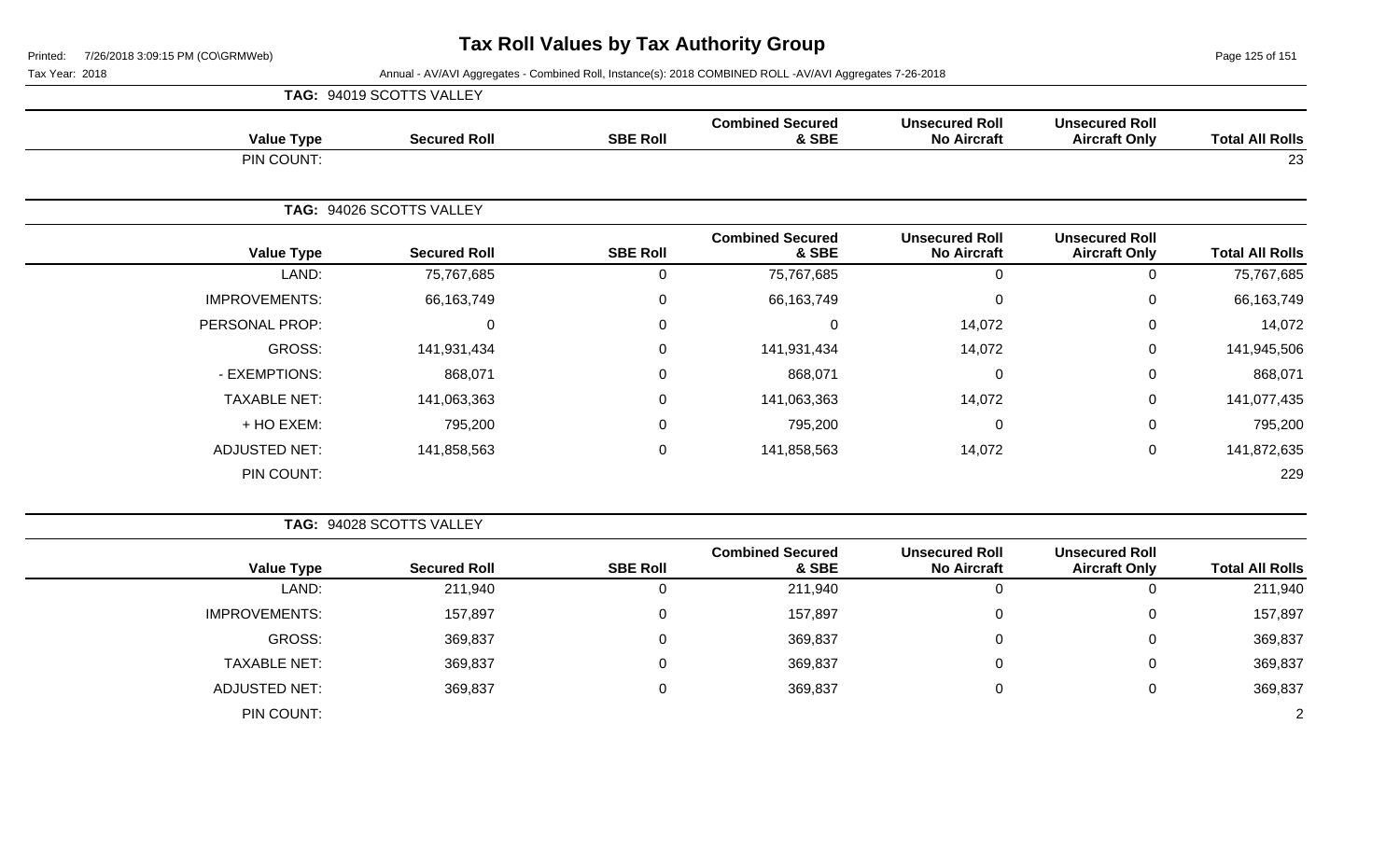## **Tax Roll Values by Tax Authority Group**

Tax Year: 2018 Annual - AV/AVI Aggregates - Combined Roll, Instance(s): 2018 COMBINED ROLL -AV/AVI Aggregates 7-26-2018

| <b>Total All Rolls</b> | <b>Unsecured Roll</b><br><b>Aircraft Only</b> | <b>Unsecured Roll</b><br><b>No Aircraft</b> | <b>Combined Secured</b><br>& SBE | <b>SBE Roll</b> | <b>Secured Roll</b> | <b>Value Type</b>    |
|------------------------|-----------------------------------------------|---------------------------------------------|----------------------------------|-----------------|---------------------|----------------------|
| 8,972,660              | 0                                             | 0                                           | 8,972,660                        | 0               | 8,972,660           | LAND:                |
| 7,191,057              | 0                                             | 613,737                                     | 6,577,320                        | $\mathbf 0$     | 6,577,320           | <b>IMPROVEMENTS:</b> |
| 6,402                  | 0                                             | 6,402                                       | 0                                | $\mathbf 0$     | 0                   | PERSONAL PROP:       |
| 16,170,119             | 0                                             | 620,139                                     | 15,549,980                       | $\mathbf 0$     | 15,549,980          | GROSS:               |
| 128,499                | 0                                             | $\mathbf 0$                                 | 128,499                          | 0               | 128,499             | - EXEMPTIONS:        |
| 16,041,620             | 0                                             | 620,139                                     | 15,421,481                       | $\mathbf 0$     | 15,421,481          | <b>TAXABLE NET:</b>  |
| 126,000                | 0                                             | $\mathbf 0$                                 | 126,000                          | 0               | 126,000             | + HO EXEM:           |
| 16,167,620             | 0                                             | 620,139                                     | 15,547,481                       | $\mathbf 0$     | 15,547,481          | <b>ADJUSTED NET:</b> |
| 56                     |                                               |                                             |                                  |                 |                     | PIN COUNT:           |

**TAG:** 94031 SCOTTS VALLEY

**TAG:** 94030 SCOTTS VALLEY

| <b>Value Type</b>    | <b>Secured Roll</b> | <b>SBE Roll</b> | <b>Combined Secured</b><br>& SBE | <b>Unsecured Roll</b><br><b>No Aircraft</b> | <b>Unsecured Roll</b><br><b>Aircraft Only</b> | <b>Total All Rolls</b> |
|----------------------|---------------------|-----------------|----------------------------------|---------------------------------------------|-----------------------------------------------|------------------------|
| LAND:                | 270,176             | 0               | 270,176                          |                                             | 0                                             | 270,176                |
| <b>IMPROVEMENTS:</b> | 118,186             | 0               | 118,186                          | 0                                           | 0                                             | 118,186                |
| GROSS:               | 388,362             | 0               | 388,362                          | $\Omega$                                    | 0                                             | 388,362                |
| - EXEMPTIONS:        | 24,579              | 0               | 24,579                           | 0                                           | 0                                             | 24,579                 |
| <b>TAXABLE NET:</b>  | 363,783             | 0               | 363,783                          | 0                                           | 0                                             | 363,783                |
| + HO EXEM:           | 7,000               | 0               | 7,000                            | $\mathbf 0$                                 | 0                                             | 7,000                  |
| <b>ADJUSTED NET:</b> | 370,783             | 0               | 370,783                          | $\Omega$                                    | 0                                             | 370,783                |
| PIN COUNT:           |                     |                 |                                  |                                             |                                               | 8                      |

|                      | TAG: 94032 SCOTTS VALLEY |                 |                                  |                                             |                                               |                        |
|----------------------|--------------------------|-----------------|----------------------------------|---------------------------------------------|-----------------------------------------------|------------------------|
| <b>Value Type</b>    | <b>Secured Roll</b>      | <b>SBE Roll</b> | <b>Combined Secured</b><br>& SBE | <b>Unsecured Roll</b><br><b>No Aircraft</b> | <b>Unsecured Roll</b><br><b>Aircraft Only</b> | <b>Total All Rolls</b> |
| LAND:                | 4,885,067                |                 | 4,885,067                        |                                             |                                               | 4,885,067              |
| <b>IMPROVEMENTS:</b> | 3,502,854                |                 | 3,502,854                        |                                             |                                               | 3,502,854              |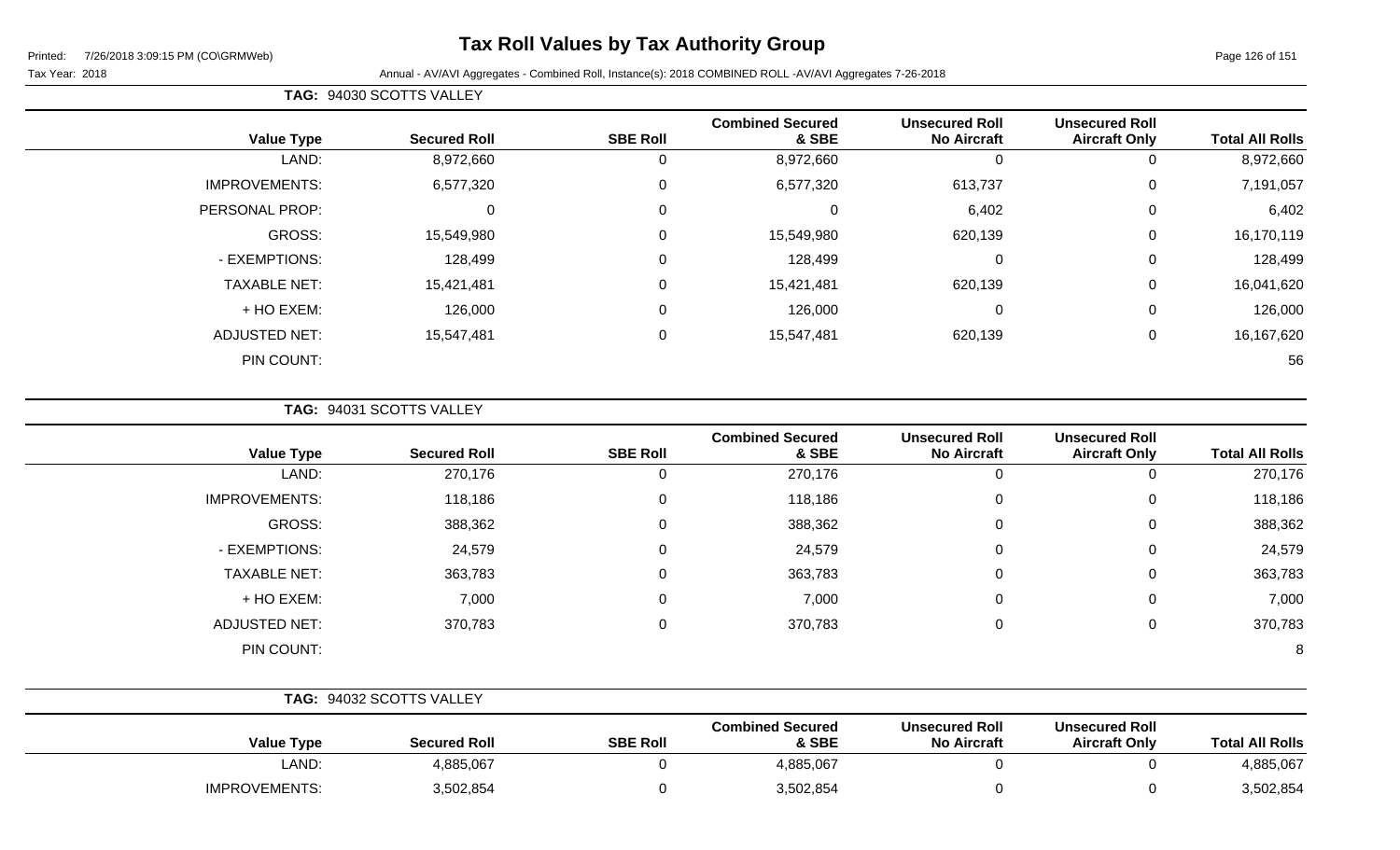## **Tax Roll Values by Tax Authority Group**

Tax Year: 2018 Annual - AV/AVI Aggregates - Combined Roll, Instance(s): 2018 COMBINED ROLL -AV/AVI Aggregates 7-26-2018

| <b>Total All Rolls</b> | <b>UIISCUUL CU INUIL</b><br><b>Aircraft Only</b> | UIISCUUI CU IVUII<br><b>No Aircraft</b>     | <b>OUTIDITIED OCCULED</b><br>& SBE | <b>SBE Roll</b> | <b>Secured Roll</b>      | <b>Value Type</b>    |
|------------------------|--------------------------------------------------|---------------------------------------------|------------------------------------|-----------------|--------------------------|----------------------|
| 8,387,921              | 0                                                | $\mathbf 0$                                 | 8,387,921                          | 0               | 8,387,921                | GROSS:               |
| 80,056                 | 0                                                | 0                                           | 80,056                             | 0               | 80,056                   | - EXEMPTIONS:        |
| 8,307,865              | 0                                                | $\Omega$                                    | 8,307,865                          |                 | 8,307,865                | <b>TAXABLE NET:</b>  |
| 49,000                 | $\Omega$                                         | $\Omega$                                    | 49,000                             | 0               | 49,000                   | + HO EXEM:           |
| 8,356,865              | $\mathbf 0$                                      | $\mathbf 0$                                 | 8,356,865                          | 0               | 8,356,865                | <b>ADJUSTED NET:</b> |
| 98                     |                                                  |                                             |                                    |                 |                          | PIN COUNT:           |
|                        |                                                  |                                             |                                    |                 | TAG: 94040 SCOTTS VALLEY |                      |
| <b>Total All Rolls</b> | <b>Unsecured Roll</b><br><b>Aircraft Only</b>    | <b>Unsecured Roll</b><br><b>No Aircraft</b> | <b>Combined Secured</b><br>& SBE   | <b>SBE Roll</b> | <b>Secured Roll</b>      | <b>Value Type</b>    |
| 1,173,392              | 0                                                | 0                                           | 1,173,392                          | 0               | 1,173,392                | LAND:                |
| 1,906,537              | 0                                                | 0                                           | 1,906,537                          | 0               | 1,906,537                | <b>IMPROVEMENTS:</b> |
| 3,079,929              | $\Omega$                                         | $\Omega$                                    | 3,079,929                          | 0               | 3,079,929                | GROSS:               |
| 7,000                  | 0                                                | $\Omega$                                    | 7,000                              | 0               | 7,000                    | - EXEMPTIONS:        |
| 3,072,929              | 0                                                | $\Omega$                                    | 3,072,929                          | 0               | 3,072,929                | <b>TAXABLE NET:</b>  |
| 7,000                  | $\Omega$                                         | $\Omega$                                    | 7,000                              | 0               | 7,000                    | + HO EXEM:           |
| 3,079,929              | 0                                                | 0                                           | 3,079,929                          | 0               | 3,079,929                | <b>ADJUSTED NET:</b> |

PIN COUNT: 5

| TAG: 94041 SCOTTS VALLEY |                     |                 |                                  |                                             |                                               |                        |
|--------------------------|---------------------|-----------------|----------------------------------|---------------------------------------------|-----------------------------------------------|------------------------|
| <b>Value Type</b>        | <b>Secured Roll</b> | <b>SBE Roll</b> | <b>Combined Secured</b><br>& SBE | <b>Unsecured Roll</b><br><b>No Aircraft</b> | <b>Unsecured Roll</b><br><b>Aircraft Only</b> | <b>Total All Rolls</b> |
| LAND:                    | 4,028,569           |                 | 4,028,569                        |                                             | 0                                             | 4,028,569              |
| <b>IMPROVEMENTS:</b>     | 2,898,141           |                 | 2,898,141                        |                                             | 0                                             | 2,898,141              |
| GROSS:                   | 6,926,710           |                 | 6,926,710                        |                                             | 0                                             | 6,926,710              |
| - EXEMPTIONS:            | 49,000              |                 | 49,000                           |                                             | $\Omega$                                      | 49,000                 |
| TAXABLE NET:             | 6,877,710           |                 | 6,877,710                        |                                             | 0                                             | 6,877,710              |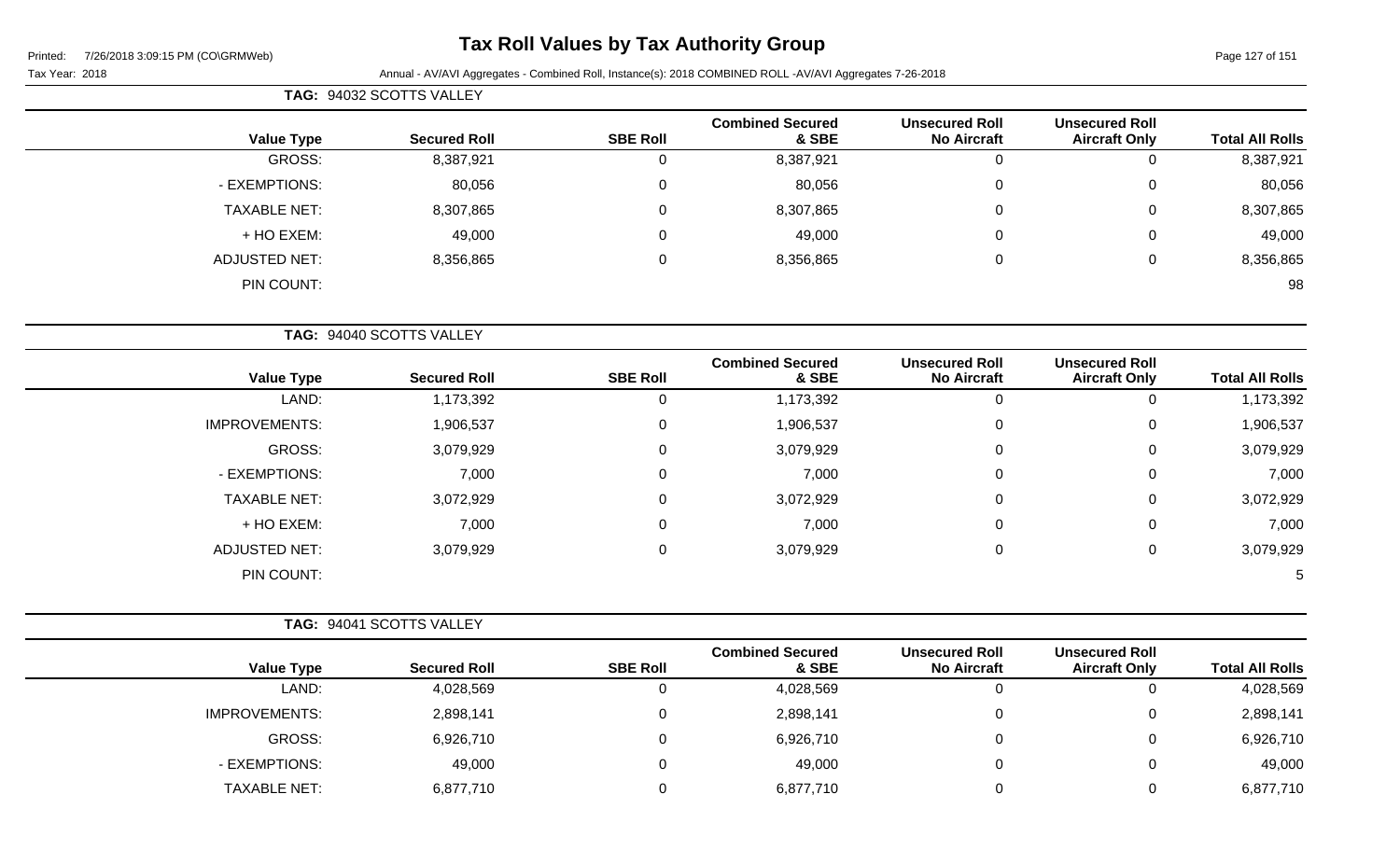| 7/26/2018 3:09:15 PM (CO\GRMWeb)<br>Printed: |                          |                 | <b>Tax Roll Values by Tax Authority Group</b>                                                            |                                             |                                               | Page 128 of 151        |
|----------------------------------------------|--------------------------|-----------------|----------------------------------------------------------------------------------------------------------|---------------------------------------------|-----------------------------------------------|------------------------|
| Tax Year: 2018                               |                          |                 | Annual - AV/AVI Aggregates - Combined Roll, Instance(s): 2018 COMBINED ROLL -AV/AVI Aggregates 7-26-2018 |                                             |                                               |                        |
|                                              | TAG: 94041 SCOTTS VALLEY |                 |                                                                                                          |                                             |                                               |                        |
| <b>Value Type</b>                            | <b>Secured Roll</b>      | <b>SBE Roll</b> | <b>Combined Secured</b><br>& SBE                                                                         | <b>Unsecured Roll</b><br><b>No Aircraft</b> | <b>Unsecured Roll</b><br><b>Aircraft Only</b> | <b>Total All Rolls</b> |
| + HO EXEM:                                   | 49,000                   | $\mathbf 0$     | 49,000                                                                                                   | $\mathbf 0$                                 | $\mathbf 0$                                   | 49,000                 |
| <b>ADJUSTED NET:</b>                         | 6,926,710                | $\pmb{0}$       | 6,926,710                                                                                                | $\pmb{0}$                                   | $\mathbf 0$                                   | 6,926,710              |
| PIN COUNT:                                   |                          |                 |                                                                                                          |                                             |                                               | 14                     |
|                                              | TAG: 94045 SCOTTS VALLEY |                 |                                                                                                          |                                             |                                               |                        |
| <b>Value Type</b>                            | <b>Secured Roll</b>      | <b>SBE Roll</b> | <b>Combined Secured</b><br>& SBE                                                                         | <b>Unsecured Roll</b><br><b>No Aircraft</b> | <b>Unsecured Roll</b><br><b>Aircraft Only</b> | <b>Total All Rolls</b> |
| LAND:                                        | 714,448                  | 0               | 714,448                                                                                                  | 0                                           | $\mathbf 0$                                   | 714,448                |
| <b>IMPROVEMENTS:</b>                         | 471,000                  | 0               | 471,000                                                                                                  | $\pmb{0}$                                   | $\Omega$                                      | 471,000                |
| <b>GROSS:</b>                                | 1,185,448                | 0               | 1,185,448                                                                                                | 0                                           | $\Omega$                                      | 1,185,448              |
| <b>TAXABLE NET:</b>                          | 1,185,448                | 0               | 1,185,448                                                                                                | 0                                           | $\Omega$                                      | 1,185,448              |
| <b>ADJUSTED NET:</b>                         | 1,185,448                | $\mathbf 0$     | 1,185,448                                                                                                | $\pmb{0}$                                   | $\mathbf 0$                                   | 1,185,448              |
| PIN COUNT:                                   |                          |                 |                                                                                                          |                                             |                                               | $\overline{2}$         |
|                                              | TAG: 94061 SCOTTS VALLEY |                 |                                                                                                          |                                             |                                               |                        |
| <b>Value Type</b>                            | <b>Secured Roll</b>      | <b>SBE Roll</b> | <b>Combined Secured</b><br>& SBE                                                                         | <b>Unsecured Roll</b><br><b>No Aircraft</b> | <b>Unsecured Roll</b><br><b>Aircraft Only</b> | <b>Total All Rolls</b> |
| LAND:                                        | 5,011,523                | 0               | 5,011,523                                                                                                | 0                                           | $\mathbf 0$                                   | 5,011,523              |
| <b>IMPROVEMENTS:</b>                         | 4,280,788                | $\pmb{0}$       | 4,280,788                                                                                                | $\pmb{0}$                                   | $\Omega$                                      | 4,280,788              |
| <b>GROSS:</b>                                | 9,292,311                | 0               | 9,292,311                                                                                                | 0                                           | $\Omega$                                      | 9,292,311              |
| - EXEMPTIONS:                                | 105,000                  | $\Omega$        | 105,000                                                                                                  | 0                                           | $\Omega$                                      | 105,000                |
| <b>TAXABLE NET:</b>                          | 9,187,311                | 0               | 9,187,311                                                                                                | 0                                           | $\Omega$                                      | 9,187,311              |
| + HO EXEM:                                   | 105,000                  | 0               | 105,000                                                                                                  | 0                                           | 0                                             | 105,000                |

ADJUSTED NET: 9,292,311 0 9,292,311 0 9,292,311

PIN COUNT: 23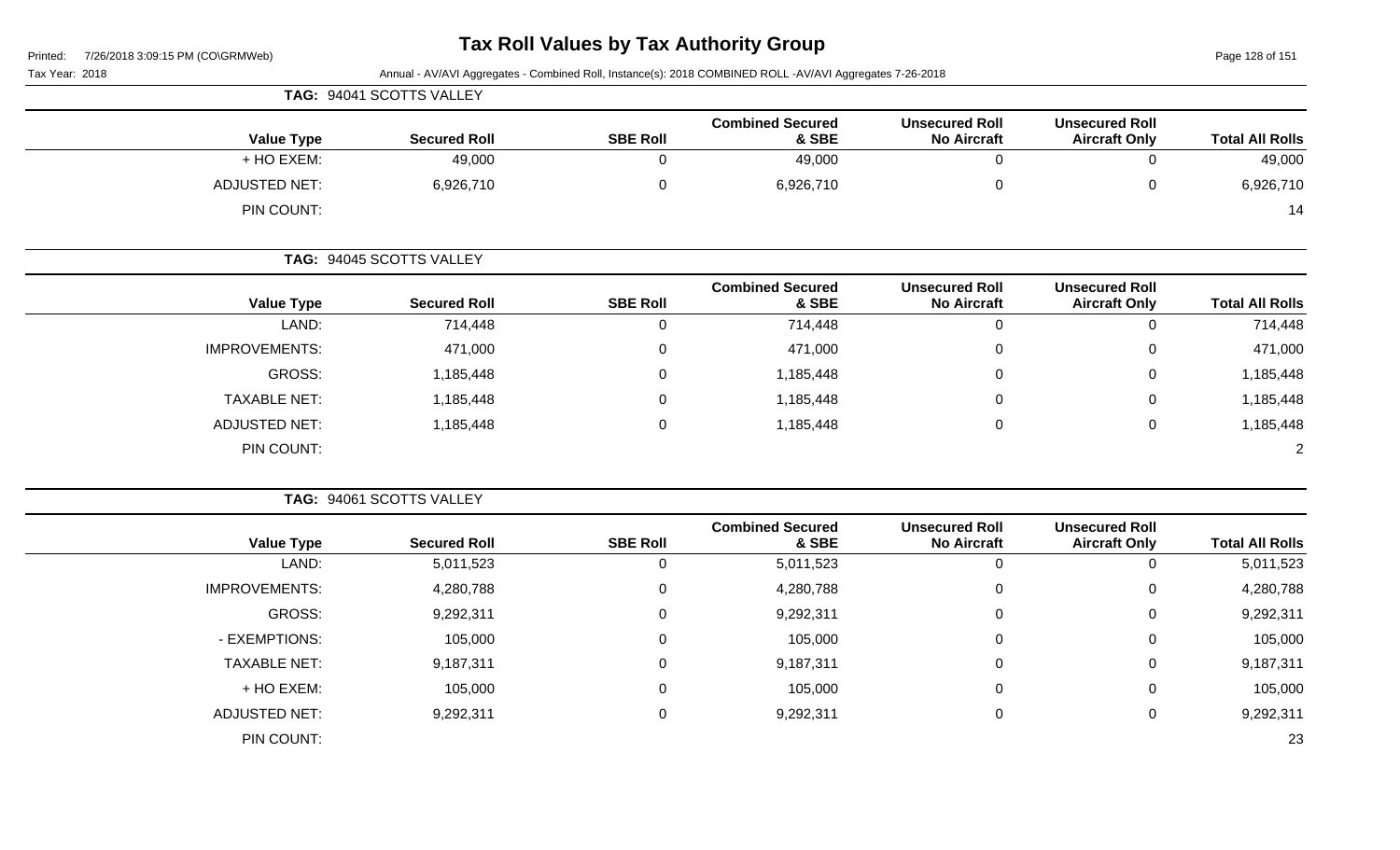## **Tax Roll Values by Tax Authority Group**

### Tax Year: 2018 **Annual - AV/AVI Aggregates - Combined Roll**, Instance(s): 2018 COMBINED ROLL -AV/AVI Aggregates 7-26-2018

| <b>TAG: 94062 SCOTTS VALLEY</b> |
|---------------------------------|

| <b>Total All Rolls</b> | <b>Unsecured Roll</b><br><b>Aircraft Only</b> | <b>Unsecured Roll</b><br><b>No Aircraft</b> | <b>Combined Secured</b><br>& SBE | <b>SBE Roll</b> | <b>Secured Roll</b> | <b>Value Type</b>    |
|------------------------|-----------------------------------------------|---------------------------------------------|----------------------------------|-----------------|---------------------|----------------------|
| 5, 153, 211            | 0                                             | 0                                           | 5,153,211                        | 0               | 5,153,211           | LAND:                |
| 4,616,945              | 0                                             | $\mathbf 0$                                 | 4,616,945                        | 0               | 4,616,945           | <b>IMPROVEMENTS:</b> |
| 9,770,156              | 0                                             | $\mathbf 0$                                 | 9,770,156                        | 0               | 9,770,156           | GROSS:               |
| 185,057                | 0                                             | $\mathbf 0$                                 | 185,057                          | 0               | 185,057             | - EXEMPTIONS:        |
| 9,585,099              | 0                                             | $\mathbf 0$                                 | 9,585,099                        | $\mathbf 0$     | 9,585,099           | <b>TAXABLE NET:</b>  |
| 49,000                 | 0                                             | $\mathbf 0$                                 | 49,000                           | $\mathbf 0$     | 49,000              | + HO EXEM:           |
| 9,634,099              | 0                                             | $\mathbf 0$                                 | 9,634,099                        | $\mathbf 0$     | 9,634,099           | <b>ADJUSTED NET:</b> |
| 16                     |                                               |                                             |                                  |                 |                     | PIN COUNT:           |

**TAG:** 94063 SCOTTS VALLEY

| <b>Value Type</b>    | <b>Secured Roll</b> | <b>SBE Roll</b> | <b>Combined Secured</b><br>& SBE | <b>Unsecured Roll</b><br><b>No Aircraft</b> | <b>Unsecured Roll</b><br><b>Aircraft Only</b> | <b>Total All Rolls</b> |
|----------------------|---------------------|-----------------|----------------------------------|---------------------------------------------|-----------------------------------------------|------------------------|
| LAND:                | 29,941,120          |                 | 29,941,120                       | 0                                           |                                               | 29,941,120             |
| <b>IMPROVEMENTS:</b> | 28,336,586          | $\Omega$        | 28,336,586                       | $\mathbf 0$                                 | 0                                             | 28,336,586             |
| PERSONAL PROP:       | 0                   | $\Omega$        | 0                                | 9,696                                       | 0                                             | 9,696                  |
| GROSS:               | 58,277,706          | $\Omega$        | 58,277,706                       | 9,696                                       | 0                                             | 58,287,402             |
| - EXEMPTIONS:        | 322,000             |                 | 322,000                          | $\mathbf 0$                                 | 0                                             | 322,000                |
| <b>TAXABLE NET:</b>  | 57,955,706          | $\Omega$        | 57,955,706                       | 9,696                                       | $\Omega$                                      | 57,965,402             |
| + HO EXEM:           | 322,000             |                 | 322,000                          | $\mathbf 0$                                 | $\Omega$                                      | 322,000                |
| <b>ADJUSTED NET:</b> | 58,277,706          |                 | 58,277,706                       | 9,696                                       | 0                                             | 58,287,402             |
| PIN COUNT:           |                     |                 |                                  |                                             |                                               | 83                     |

| TAG: 94064 SCOTTS VALLEY |                     |                 |                                  |                                             |                                               |                        |
|--------------------------|---------------------|-----------------|----------------------------------|---------------------------------------------|-----------------------------------------------|------------------------|
| <b>Value Type</b>        | <b>Secured Roll</b> | <b>SBE Roll</b> | <b>Combined Secured</b><br>& SBE | <b>Unsecured Roll</b><br><b>No Aircraft</b> | <b>Unsecured Roll</b><br><b>Aircraft Only</b> | <b>Total All Rolls</b> |
| LAND:                    | 7,833,463           |                 | 7,833,463                        |                                             |                                               | 7,833,463              |
| <b>IMPROVEMENTS:</b>     | 7,693,952           |                 | 7,693,952                        |                                             |                                               | 7,693,952              |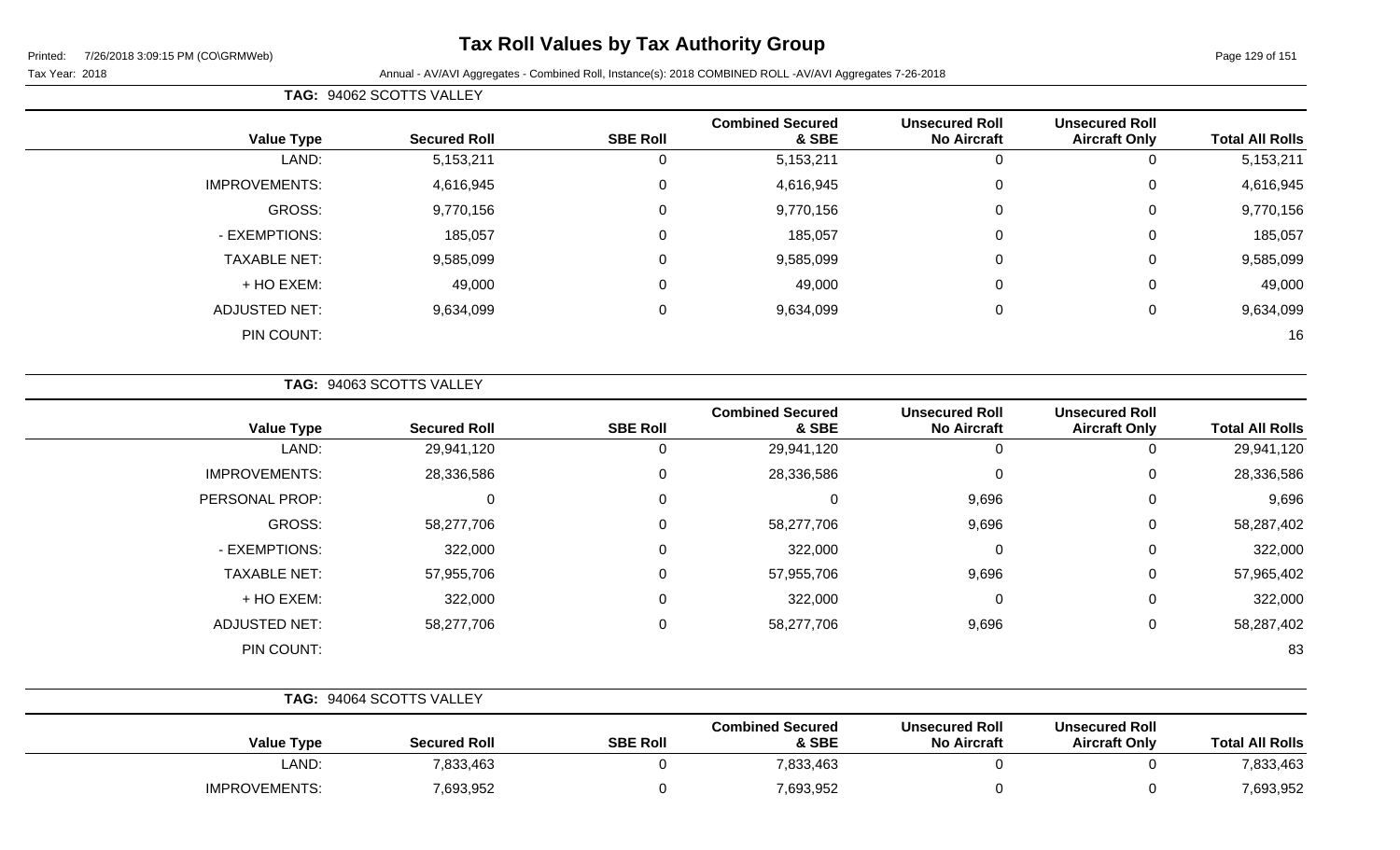## **Tax Roll Values by Tax Authority Group**

Tax Year: 2018 **Annual - AV/AVI Aggregates - Combined Roll**, Instance(s): 2018 COMBINED ROLL -AV/AVI Aggregates 7-26-2018

|                      | <b>TAG: 94064 SCOTTS VALLEY</b> |                 |                                  |                                             |                                               |                        |
|----------------------|---------------------------------|-----------------|----------------------------------|---------------------------------------------|-----------------------------------------------|------------------------|
| <b>Value Type</b>    | <b>Secured Roll</b>             | <b>SBE Roll</b> | <b>Combined Secured</b><br>& SBE | <b>Unsecured Roll</b><br><b>No Aircraft</b> | <b>Unsecured Roll</b><br><b>Aircraft Only</b> | <b>Total All Rolls</b> |
| PERSONAL PROP:       |                                 |                 | υ                                | 16,451                                      |                                               | 16,451                 |
| GROSS:               | 15,527,415                      | $\Omega$        | 15,527,415                       | 16,451                                      |                                               | 15,543,866             |
| - EXEMPTIONS:        | 405,454                         | 0               | 405,454                          |                                             |                                               | 405,454                |
| <b>TAXABLE NET:</b>  | 15,121,961                      | $\Omega$        | 15,121,961                       | 16,451                                      |                                               | 15,138,412             |
| + HO EXEM:           | 63,000                          | $\Omega$        | 63,000                           |                                             |                                               | 63,000                 |
| <b>ADJUSTED NET:</b> | 15,184,961                      | 0               | 15,184,961                       | 16,451                                      |                                               | 15,201,412             |

PIN COUNT: 33

|                        |                                               |                                             |                                  |                 | TAG: 94065 SCOTTS VALLEY |                      |
|------------------------|-----------------------------------------------|---------------------------------------------|----------------------------------|-----------------|--------------------------|----------------------|
| <b>Total All Rolls</b> | <b>Unsecured Roll</b><br><b>Aircraft Only</b> | <b>Unsecured Roll</b><br><b>No Aircraft</b> | <b>Combined Secured</b><br>& SBE | <b>SBE Roll</b> | <b>Secured Roll</b>      | <b>Value Type</b>    |
| 60,875,363             | 0                                             | 0                                           | 60,875,363                       | 0               | 60,875,363               | LAND:                |
| 62,387,719             | 0                                             | 0                                           | 62,387,719                       | 0               | 62,387,719               | <b>IMPROVEMENTS:</b> |
| 411,599                | 0                                             | 411,599                                     | $\Omega$                         | 0               | 0                        | PERSONAL PROP:       |
| 123,674,681            | 0                                             | 411,599                                     | 123,263,082                      | 0               | 123,263,082              | <b>GROSS:</b>        |
| 989,009                | 0                                             | 0                                           | 989,009                          | 0               | 989,009                  | - EXEMPTIONS:        |
| 122,685,672            | 0                                             | 411,599                                     | 122,274,073                      | $\mathbf 0$     | 122,274,073              | <b>TAXABLE NET:</b>  |
| 847,000                | 0                                             | 0                                           | 847,000                          | 0               | 847,000                  | + HO EXEM:           |
| 123,532,672            | 0                                             | 411,599                                     | 123,121,073                      | 0               | 123, 121, 073            | <b>ADJUSTED NET:</b> |
| 231                    |                                               |                                             |                                  |                 |                          | PIN COUNT:           |

|                      | TAG: 94066 SCOTTS VALLEY |                 |                                  |                                             |                                               |                        |
|----------------------|--------------------------|-----------------|----------------------------------|---------------------------------------------|-----------------------------------------------|------------------------|
| <b>Value Type</b>    | <b>Secured Roll</b>      | <b>SBE Roll</b> | <b>Combined Secured</b><br>& SBE | <b>Unsecured Roll</b><br><b>No Aircraft</b> | <b>Unsecured Roll</b><br><b>Aircraft Only</b> | <b>Total All Rolls</b> |
| LAND:                | 251,887,855              |                 | 251,887,855                      |                                             |                                               | 251,887,855            |
| <b>IMPROVEMENTS:</b> | 210,386,205              |                 | 210,386,205                      | 159,862                                     |                                               | 210,546,067            |
| PERSONAL PROP:       | 423,411                  |                 | 423,411                          | 884,130                                     |                                               | 1,307,541              |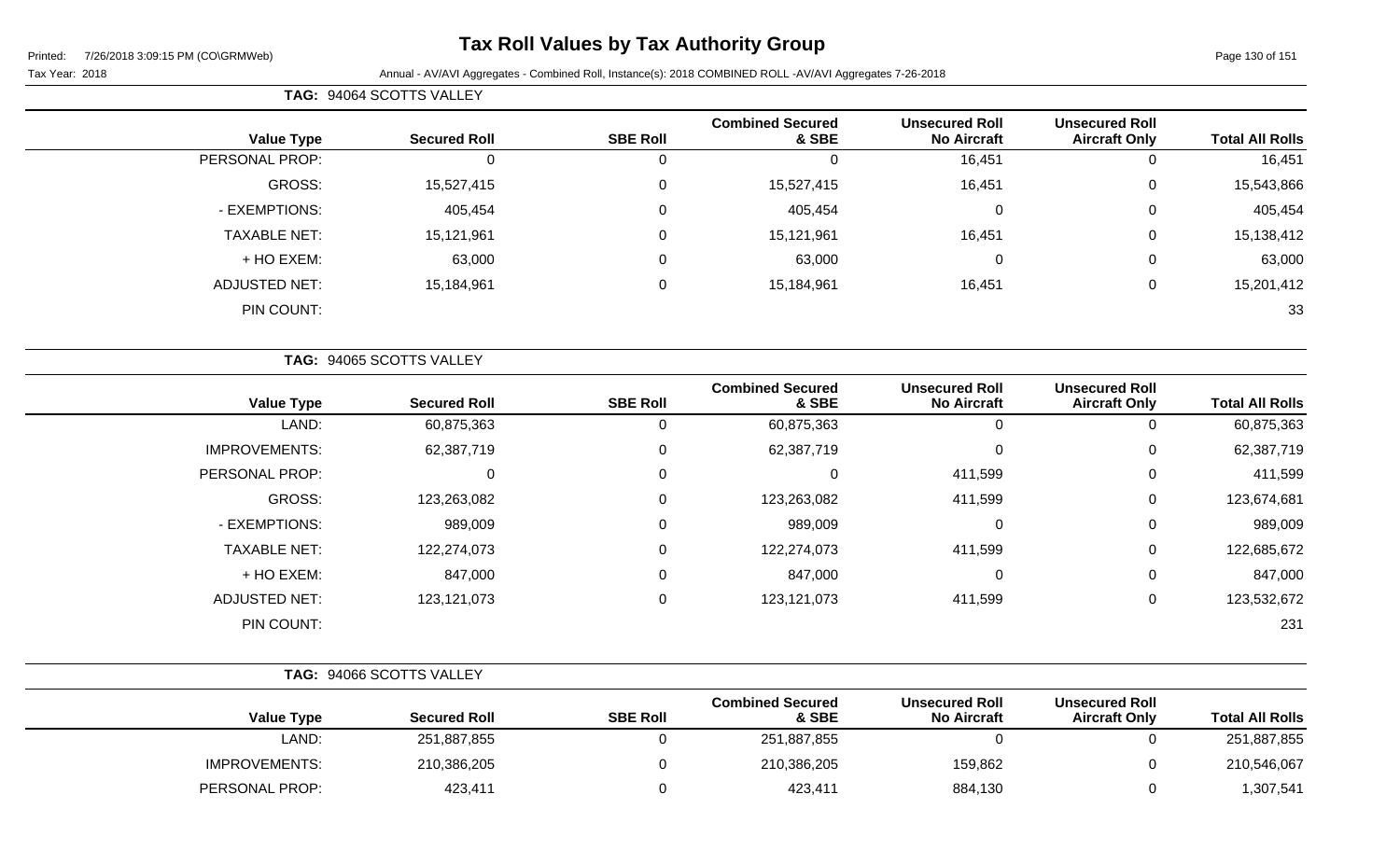**TAG:** 94066 SCOTTS VALLEY

## **Tax Roll Values by Tax Authority Group**

| <b>Unsecured Roll</b><br><b>Aircraft Only</b> | <b>Unsecured Roll</b><br><b>No Aircraft</b> | <b>Combined Secured</b><br>& SBE | <b>SBE Roll</b> | <b>Secured Roll</b> | <b>Value Type</b>    |
|-----------------------------------------------|---------------------------------------------|----------------------------------|-----------------|---------------------|----------------------|
|                                               | 1,043,992                                   | 462,697,471                      |                 | 462,697,471         | GROSS:               |
| 0                                             | 0                                           | 23,288,391                       |                 | 23,288,391          | - EXEMPTIONS:        |
| 0                                             | 1,043,992                                   | 439,409,080                      | υ               | 439,409,080         | TAXABLE NET:         |
| 0                                             | 0                                           | 2,727,200                        |                 | 2,727,200           | + HO EXEM:           |
| 0                                             | 1,043,992                                   | 442,136,280                      |                 | 442,136,280         | <b>ADJUSTED NET:</b> |
|                                               |                                             |                                  |                 |                     | PIN COUNT:           |
|                                               |                                             |                                  |                 |                     |                      |

|                      | TAG: 94067 SCOTTS VALLEY |                 |                                  |                                             |                                               |                        |
|----------------------|--------------------------|-----------------|----------------------------------|---------------------------------------------|-----------------------------------------------|------------------------|
| <b>Value Type</b>    | <b>Secured Roll</b>      | <b>SBE Roll</b> | <b>Combined Secured</b><br>& SBE | <b>Unsecured Roll</b><br><b>No Aircraft</b> | <b>Unsecured Roll</b><br><b>Aircraft Only</b> | <b>Total All Rolls</b> |
| LAND:                | 6,538,818                | U               | 6,538,818                        | 0                                           | υ                                             | 6,538,818              |
| <b>IMPROVEMENTS:</b> | 6,402,418                | 0               | 6,402,418                        | 0                                           | 0                                             | 6,402,418              |
| GROSS:               | 12,941,236               | 0               | 12,941,236                       | $\pmb{0}$                                   | 0                                             | 12,941,236             |
| - EXEMPTIONS:        | 43,477                   | 0               | 43,477                           | 0                                           | 0                                             | 43,477                 |
| <b>TAXABLE NET:</b>  | 12,897,759               | 0               | 12,897,759                       | $\pmb{0}$                                   | 0                                             | 12,897,759             |
| + HO EXEM:           | 42,000                   | 0               | 42,000                           | 0                                           | 0                                             | 42,000                 |
| <b>ADJUSTED NET:</b> | 12,939,759               | 0               | 12,939,759                       | 0                                           | 0                                             | 12,939,759             |
| PIN COUNT:           |                          |                 |                                  |                                             |                                               | 33                     |

| TAG: 94068 SCOTTS VALLEY |                     |                 |                                  |                                             |                                               |                        |
|--------------------------|---------------------|-----------------|----------------------------------|---------------------------------------------|-----------------------------------------------|------------------------|
| <b>Value Type</b>        | <b>Secured Roll</b> | <b>SBE Roll</b> | <b>Combined Secured</b><br>& SBE | <b>Unsecured Roll</b><br><b>No Aircraft</b> | <b>Unsecured Roll</b><br><b>Aircraft Only</b> | <b>Total All Rolls</b> |
| LAND:                    | 22,544,031          |                 | 22,544,031                       |                                             |                                               | 22,544,031             |
| <b>IMPROVEMENTS:</b>     | 23,295,721          |                 | 23,295,721                       |                                             |                                               | 23,295,721             |
| GROSS:                   | 45,839,752          |                 | 45,839,752                       |                                             | U                                             | 45,839,752             |
| - EXEMPTIONS:            | 322,337             |                 | 322,337                          |                                             | 0                                             | 322,337                |
| <b>TAXABLE NET:</b>      | 45,517,415          |                 | 45,517,415                       |                                             |                                               | 45,517,415             |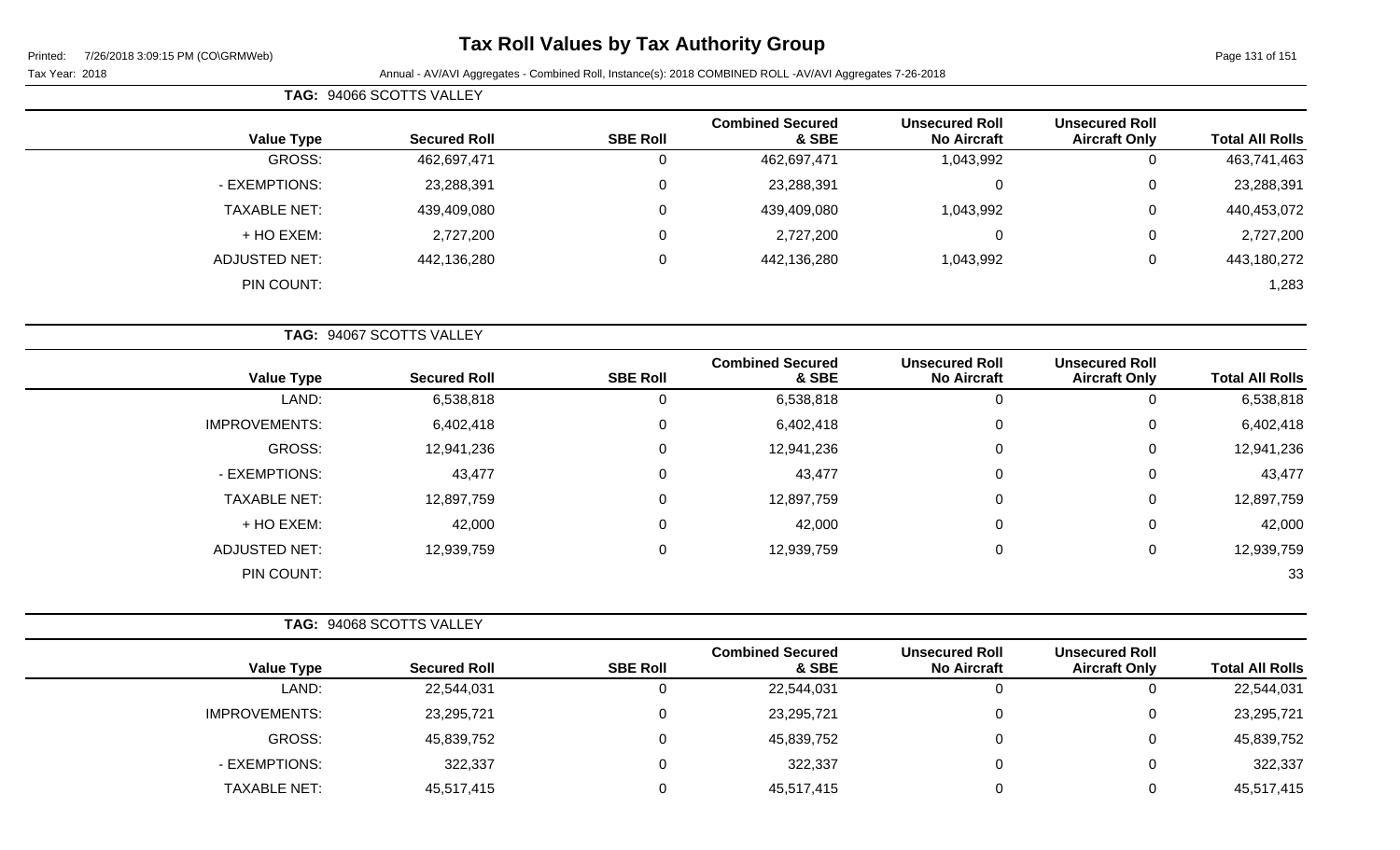### **Tax Roll Values by Tax Authority Group**

| 7/26/2018 3:09:15 PM (CO\GRMWeb)<br>Printed: |                          |                 | Tax Roll Values by Tax Authority Group                                                                   |                                             |                                               | Page 132 of 151        |
|----------------------------------------------|--------------------------|-----------------|----------------------------------------------------------------------------------------------------------|---------------------------------------------|-----------------------------------------------|------------------------|
| Tax Year: 2018                               |                          |                 | Annual - AV/AVI Aggregates - Combined Roll, Instance(s): 2018 COMBINED ROLL -AV/AVI Aggregates 7-26-2018 |                                             |                                               |                        |
|                                              | TAG: 94068 SCOTTS VALLEY |                 |                                                                                                          |                                             |                                               |                        |
| <b>Value Type</b>                            | <b>Secured Roll</b>      | <b>SBE Roll</b> | <b>Combined Secured</b><br>& SBE                                                                         | <b>Unsecured Roll</b><br><b>No Aircraft</b> | <b>Unsecured Roll</b><br><b>Aircraft Only</b> | <b>Total All Rolls</b> |
| + HO EXEM:                                   | 315,000                  | $\mathbf 0$     | 315,000                                                                                                  | $\mathbf 0$                                 | 0                                             | 315,000                |
| <b>ADJUSTED NET:</b>                         | 45,832,415               | $\pmb{0}$       | 45,832,415                                                                                               | $\pmb{0}$                                   | 0                                             | 45,832,415             |
| PIN COUNT:                                   |                          |                 |                                                                                                          |                                             |                                               | 107                    |
|                                              | TAG: 94069 SCOTTS VALLEY |                 |                                                                                                          |                                             |                                               |                        |
| <b>Value Type</b>                            | <b>Secured Roll</b>      | <b>SBE Roll</b> | <b>Combined Secured</b><br>& SBE                                                                         | <b>Unsecured Roll</b><br><b>No Aircraft</b> | <b>Unsecured Roll</b><br><b>Aircraft Only</b> | <b>Total All Rolls</b> |
| LAND:                                        | 3,115                    | $\Omega$        | 3,115                                                                                                    | $\mathbf 0$                                 | 0                                             | 3,115                  |
| <b>GROSS:</b>                                | 3,115                    | $\mathbf 0$     | 3,115                                                                                                    | 0                                           | 0                                             | 3,115                  |
| - EXEMPTIONS:                                | 3,115                    | $\Omega$        | 3,115                                                                                                    | $\mathbf 0$                                 | 0                                             | 3,115                  |
| PIN COUNT:                                   |                          |                 |                                                                                                          |                                             |                                               | 5                      |
|                                              | TAG: 94070 SCOTTS VALLEY |                 |                                                                                                          |                                             |                                               |                        |
| <b>Value Type</b>                            | <b>Secured Roll</b>      | <b>SBE Roll</b> | <b>Combined Secured</b><br>& SBE                                                                         | <b>Unsecured Roll</b><br><b>No Aircraft</b> | <b>Unsecured Roll</b><br><b>Aircraft Only</b> | <b>Total All Rolls</b> |
| LAND:                                        | 35,912,066               | $\mathsf 0$     | 35,912,066                                                                                               | $\mathbf 0$                                 | 0                                             | 35,912,066             |
| <b>IMPROVEMENTS:</b>                         | 29,286,125               | $\mathbf 0$     | 29,286,125                                                                                               | $\Omega$                                    | 0                                             | 29,286,125             |
| PERSONAL PROP:                               | $\mathbf 0$              | 0               | $\Omega$                                                                                                 | 26,328                                      | 0                                             | 26,328                 |
| <b>GROSS:</b>                                | 65,198,191               | 0               | 65,198,191                                                                                               | 26,328                                      | 0                                             | 65,224,519             |
| - EXEMPTIONS:                                | 723,565                  | 0               | 723,565                                                                                                  | $\mathbf 0$                                 | 0                                             | 723,565                |
| <b>TAXABLE NET:</b>                          | 64,474,626               | $\mathbf 0$     | 64,474,626                                                                                               | 26,328                                      | 0                                             | 64,500,954             |
| + HO EXEM:                                   | 476,000                  | 0               | 476,000                                                                                                  | $\mathbf 0$                                 | 0                                             | 476,000                |
| <b>ADJUSTED NET:</b>                         | 64,950,626               | 0               | 64,950,626                                                                                               | 26,328                                      | 0                                             | 64,976,954             |
| PIN COUNT:                                   |                          |                 |                                                                                                          |                                             |                                               | 122                    |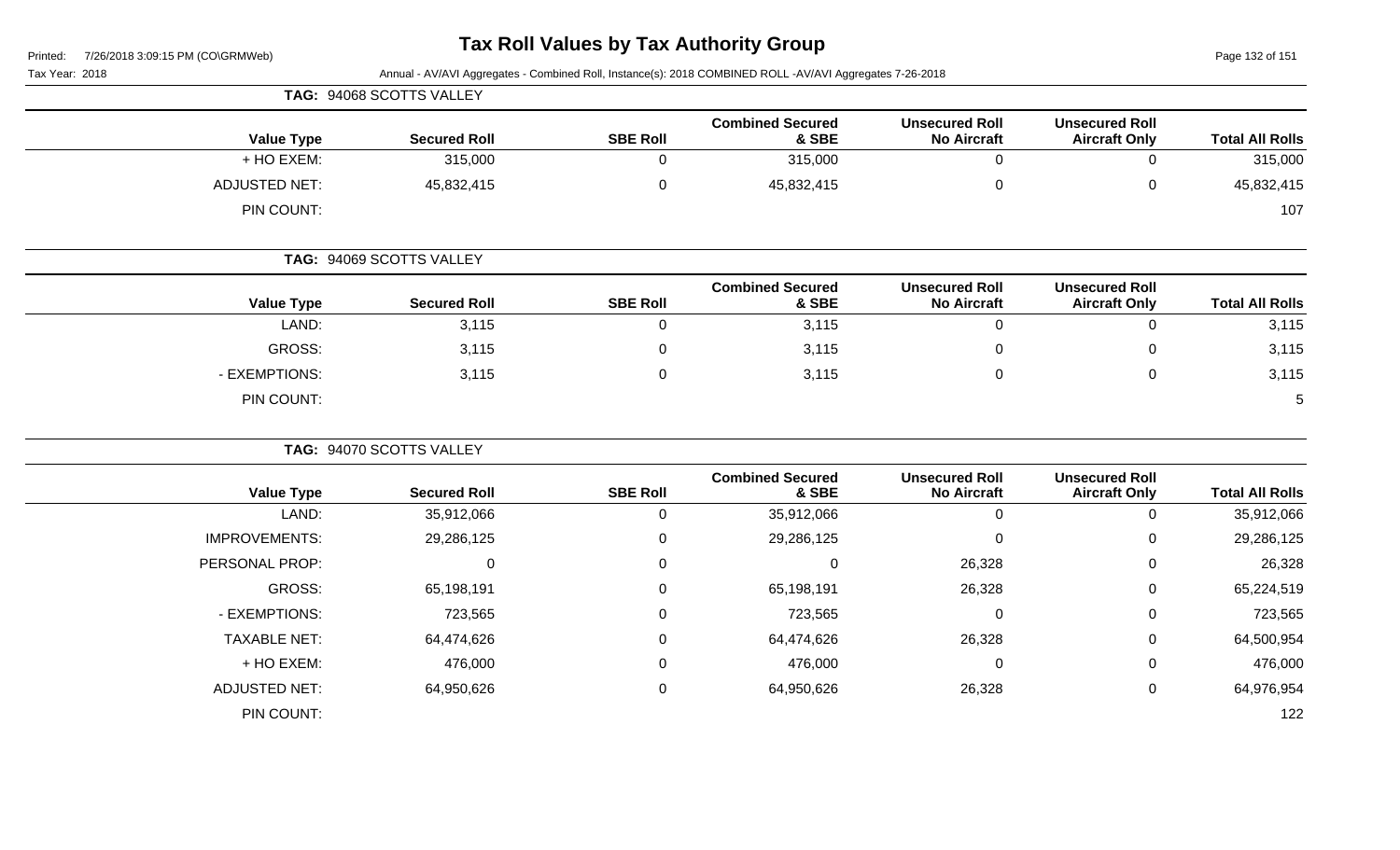## **Tax Roll Values by Tax Authority Group**

Page 133 of 151

#### Tax Year: 2018 Annual - AV/AVI Aggregates - Combined Roll, Instance(s): 2018 COMBINED ROLL -AV/AVI Aggregates 7-26-2018

|                      | TAG: 96016 SOQUEL   |                 |                                  |                                             |                                               |                        |
|----------------------|---------------------|-----------------|----------------------------------|---------------------------------------------|-----------------------------------------------|------------------------|
| <b>Value Type</b>    | <b>Secured Roll</b> | <b>SBE Roll</b> | <b>Combined Secured</b><br>& SBE | <b>Unsecured Roll</b><br><b>No Aircraft</b> | <b>Unsecured Roll</b><br><b>Aircraft Only</b> | <b>Total All Rolls</b> |
| LAND:                | 148,243             |                 | 148,243                          | 0                                           | 0                                             | 148,243                |
| <b>IMPROVEMENTS:</b> | 167,373             | $\Omega$        | 167,373                          | $\Omega$                                    | 0                                             | 167,373                |
| PERSONAL PROP:       | 0                   | $\Omega$        | 0                                | 22,705                                      | 0                                             | 22,705                 |
| GROSS:               | 315,616             | 0               | 315,616                          | 22,705                                      | 0                                             | 338,321                |
| - EXEMPTIONS:        | 7,000               | $\Omega$        | 7,000                            | $\mathbf 0$                                 | 0                                             | 7,000                  |
| <b>TAXABLE NET:</b>  | 308,616             | $\Omega$        | 308,616                          | 22,705                                      | 0                                             | 331,321                |
| + HO EXEM:           | 7,000               | $\mathbf{0}$    | 7,000                            | 0                                           | 0                                             | 7,000                  |
| <b>ADJUSTED NET:</b> | 315,616             | $\mathbf 0$     | 315,616                          | 22,705                                      | 0                                             | 338,321                |
| PIN COUNT:           |                     |                 |                                  |                                             |                                               |                        |

**TAG:** 96019 SOQUEL

| <b>Value Type</b>    | <b>Secured Roll</b> | <b>SBE Roll</b>  | <b>Combined Secured</b><br>& SBE | <b>Unsecured Roll</b><br><b>No Aircraft</b> | <b>Unsecured Roll</b><br><b>Aircraft Only</b> | <b>Total All Rolls</b> |
|----------------------|---------------------|------------------|----------------------------------|---------------------------------------------|-----------------------------------------------|------------------------|
| LAND:                | 29,411,544          | 0                | 29,411,544                       | 0                                           | 0                                             | 29,411,544             |
| <b>IMPROVEMENTS:</b> | 33,338,718          | $\mathbf 0$      | 33,338,718                       | 3,000                                       | 0                                             | 33, 341, 718           |
| PERSONAL PROP:       | $\mathbf 0$         | $\mathbf 0$      | $\mathbf 0$                      | 11,500                                      | 0                                             | 11,500                 |
| GROSS:               | 62,750,262          | 0                | 62,750,262                       | 14,500                                      | $\overline{0}$                                | 62,764,762             |
| - EXEMPTIONS:        | 560,405             | 0                | 560,405                          | $\mathbf 0$                                 | $\overline{0}$                                | 560,405                |
| <b>TAXABLE NET:</b>  | 62,189,857          | $\boldsymbol{0}$ | 62,189,857                       | 14,500                                      | 0                                             | 62,204,357             |
| + HO EXEM:           | 357,000             | 0                | 357,000                          | $\mathbf 0$                                 | 0                                             | 357,000                |
| <b>ADJUSTED NET:</b> | 62,546,857          | $\mathbf 0$      | 62,546,857                       | 14,500                                      | 0                                             | 62,561,357             |
| PIN COUNT:           |                     |                  |                                  |                                             |                                               | 90                     |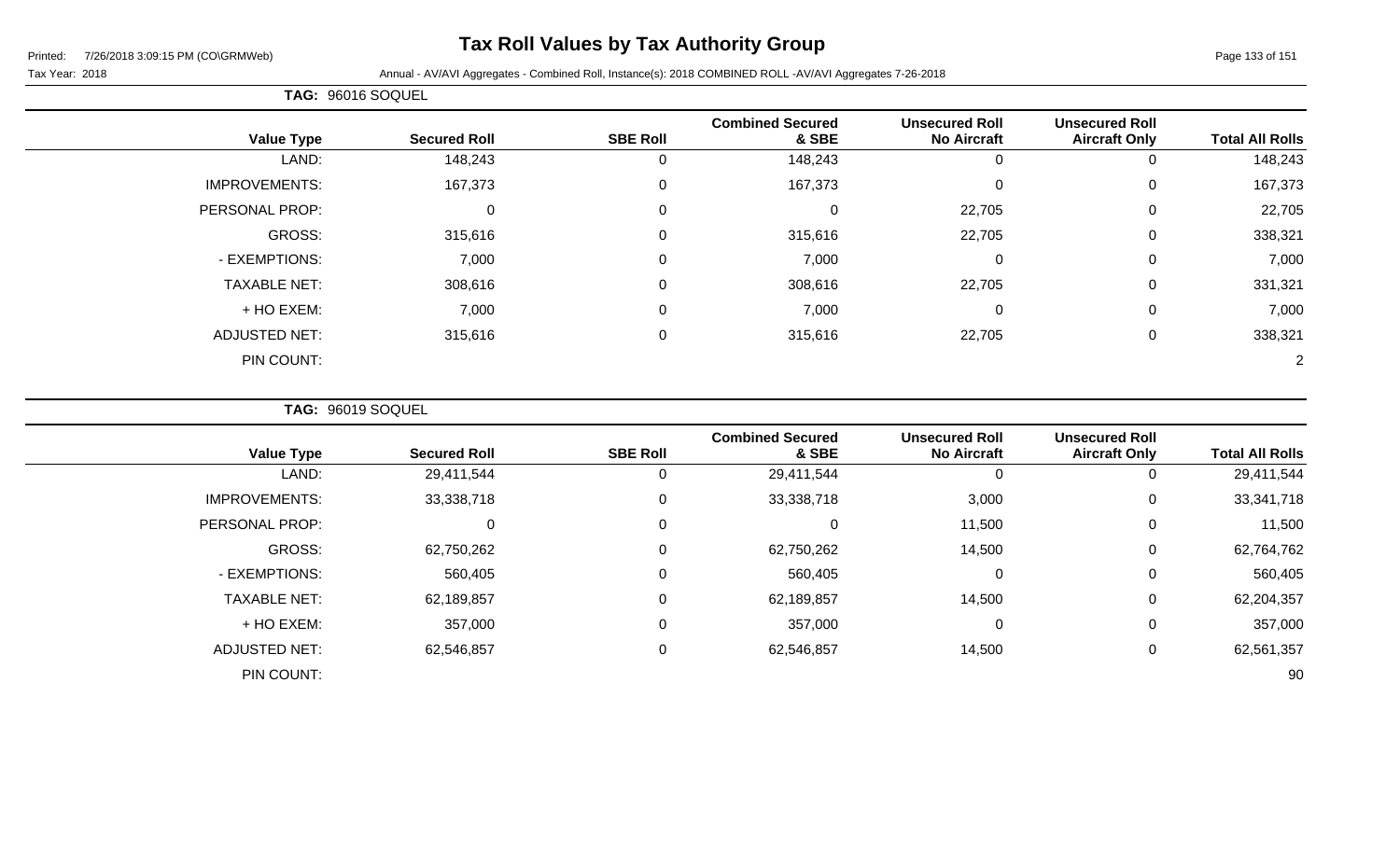Page 134 of 151

 $\overline{\phantom{a}}$ 

Tax Year: 2018 Annual - AV/AVI Aggregates - Combined Roll, Instance(s): 2018 COMBINED ROLL -AV/AVI Aggregates 7-26-2018

|                      | <b>TAG: 96033 SOQUEL</b> |                 |                                  |                                             |                                               |                        |
|----------------------|--------------------------|-----------------|----------------------------------|---------------------------------------------|-----------------------------------------------|------------------------|
| <b>Value Type</b>    | <b>Secured Roll</b>      | <b>SBE Roll</b> | <b>Combined Secured</b><br>& SBE | <b>Unsecured Roll</b><br><b>No Aircraft</b> | <b>Unsecured Roll</b><br><b>Aircraft Only</b> | <b>Total All Rolls</b> |
| PIN COUNT:           |                          |                 |                                  |                                             |                                               |                        |
|                      | TAG: 96038 SOQUEL        |                 |                                  |                                             |                                               |                        |
| <b>Value Type</b>    | <b>Secured Roll</b>      | <b>SBE Roll</b> | <b>Combined Secured</b><br>& SBE | <b>Unsecured Roll</b><br><b>No Aircraft</b> | <b>Unsecured Roll</b><br><b>Aircraft Only</b> | <b>Total All Rolls</b> |
| LAND:                | 7,744,013                | $\Omega$        | 7,744,013                        | 0                                           | 0                                             | 7,744,013              |
| <b>IMPROVEMENTS:</b> | 5,697,283                | 0               | 5,697,283                        | 0                                           | 0                                             | 5,697,283              |
| PERSONAL PROP:       | $\mathbf 0$              | 0               | 0                                | 8,458                                       | 0                                             | 8,458                  |
| GROSS:               | 13,441,296               | $\Omega$        | 13,441,296                       | 8,458                                       | $\mathbf 0$                                   | 13,449,754             |
| - EXEMPTIONS:        | 119,942                  | 0               | 119,942                          | 0                                           | $\mathbf 0$                                   | 119,942                |
| <b>TAXABLE NET:</b>  | 13,321,354               | 0               | 13,321,354                       | 8,458                                       | $\mathbf 0$                                   | 13,329,812             |
| + HO EXEM:           | 119,000                  | $\Omega$        | 119,000                          | 0                                           | 0                                             | 119,000                |
| <b>ADJUSTED NET:</b> | 13,440,354               | 0               | 13,440,354                       | 8,458                                       | 0                                             | 13,448,812             |
| PIN COUNT:           |                          |                 |                                  |                                             |                                               | 37                     |

**TAG:** 96039 SOQUEL

| <b>Total All Rolls</b> | <b>Unsecured Roll</b><br><b>Aircraft Only</b> | <b>Unsecured Roll</b><br><b>No Aircraft</b> | <b>Combined Secured</b><br>& SBE | <b>SBE Roll</b> | <b>Secured Roll</b> | <b>Value Type</b>    |
|------------------------|-----------------------------------------------|---------------------------------------------|----------------------------------|-----------------|---------------------|----------------------|
| 26,513,050             |                                               |                                             | 26,513,050                       |                 | 26,513,050          | LAND:                |
| 19,847,714             | 0                                             |                                             | 19,847,714                       | 0               | 19,847,714          | <b>IMPROVEMENTS:</b> |
| 16,000                 | 0                                             | 16,000                                      | 0                                | 0               |                     | PERSONAL PROP:       |
| 46,376,764             | 0                                             | 16,000                                      | 46,360,764                       | $\Omega$        | 46,360,764          | GROSS:               |
| 325,100                |                                               |                                             | 325,100                          | 0               | 325,100             | - EXEMPTIONS:        |
| 46,051,664             | 0                                             | 16,000                                      | 46,035,664                       | 0               | 46,035,664          | <b>TAXABLE NET:</b>  |
| 322,000                | 0                                             |                                             | 322,000                          | $\mathbf 0$     | 322,000             | + HO EXEM:           |
| 46,373,664             |                                               | 16,000                                      | 46,357,664                       |                 | 46,357,664          | ADJUSTED NET:        |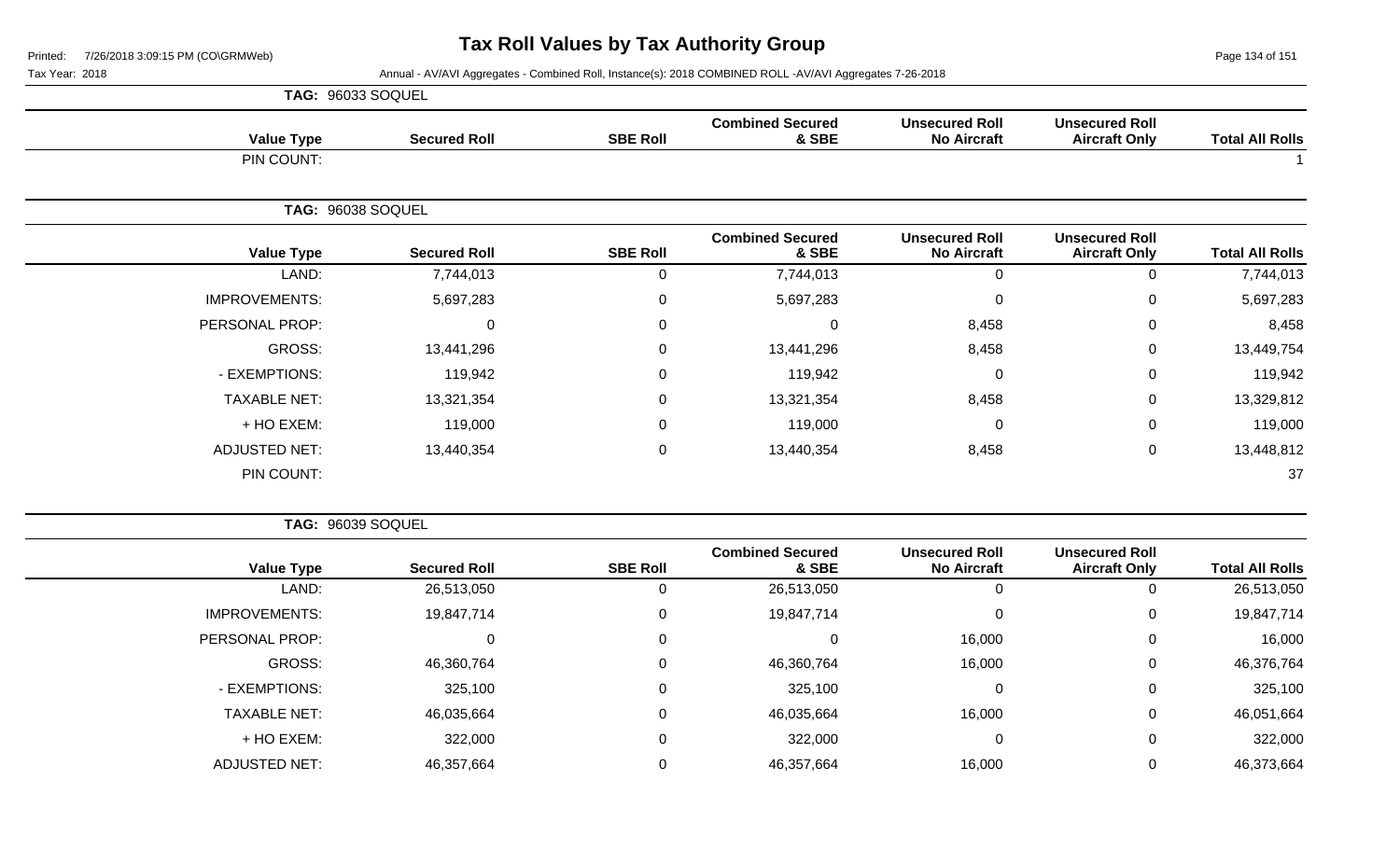Page 135 of 151

|                      | TAG: 96039 SOQUEL   |                 |                                  |                                             |                                               |                        |
|----------------------|---------------------|-----------------|----------------------------------|---------------------------------------------|-----------------------------------------------|------------------------|
| <b>Value Type</b>    | <b>Secured Roll</b> | <b>SBE Roll</b> | <b>Combined Secured</b><br>& SBE | <b>Unsecured Roll</b><br><b>No Aircraft</b> | <b>Unsecured Roll</b><br><b>Aircraft Only</b> | <b>Total All Rolls</b> |
| PIN COUNT:           |                     |                 |                                  |                                             |                                               | 88                     |
|                      | TAG: 96040 SOQUEL   |                 |                                  |                                             |                                               |                        |
| <b>Value Type</b>    | <b>Secured Roll</b> | <b>SBE Roll</b> | <b>Combined Secured</b><br>& SBE | <b>Unsecured Roll</b><br><b>No Aircraft</b> | <b>Unsecured Roll</b><br><b>Aircraft Only</b> | <b>Total All Rolls</b> |
| LAND:                | 2,400,637           | 0               | 2,400,637                        | $\mathbf 0$                                 | 0                                             | 2,400,637              |
| <b>IMPROVEMENTS:</b> | 1,214,308           | $\mathbf 0$     | 1,214,308                        | $\mathbf 0$                                 | 0                                             | 1,214,308              |
| GROSS:               | 3,614,945           | $\mathbf 0$     | 3,614,945                        | $\mathbf 0$                                 | 0                                             | 3,614,945              |
| - EXEMPTIONS:        | 7,224               | 0               | 7,224                            | $\mathbf 0$                                 | 0                                             | 7,224                  |
| <b>TAXABLE NET:</b>  | 3,607,721           | 0               | 3,607,721                        | $\mathbf 0$                                 | 0                                             | 3,607,721              |
| + HO EXEM:           | 7,000               | 0               | 7,000                            | $\mathbf 0$                                 | $\Omega$                                      | 7,000                  |
| ADJUSTED NET:        | 3,614,721           | 0               | 3,614,721                        | $\boldsymbol{0}$                            | 0                                             | 3,614,721              |
| PIN COUNT:           |                     |                 |                                  |                                             |                                               |                        |

|                      | <b>TAG: 96041 SOQUEL</b> |                 |                                  |                                             |                                               |                        |
|----------------------|--------------------------|-----------------|----------------------------------|---------------------------------------------|-----------------------------------------------|------------------------|
| <b>Value Type</b>    | <b>Secured Roll</b>      | <b>SBE Roll</b> | <b>Combined Secured</b><br>& SBE | <b>Unsecured Roll</b><br><b>No Aircraft</b> | <b>Unsecured Roll</b><br><b>Aircraft Only</b> | <b>Total All Rolls</b> |
| LAND:                | 19,552,370               | 0               | 19,552,370                       | 0                                           | $\overline{0}$                                | 19,552,370             |
| <b>IMPROVEMENTS:</b> | 19,005,838               | 0               | 19,005,838                       | 0                                           | 0                                             | 19,005,838             |
| PERSONAL PROP:       |                          | 0               |                                  | 20,362                                      | 0                                             | 20,362                 |
| GROSS:               | 38,558,208               | 0               | 38,558,208                       | 20,362                                      | 0                                             | 38,578,570             |
| - EXEMPTIONS:        | 253,508                  | 0               | 253,508                          | $\mathbf 0$                                 | 0                                             | 253,508                |
| <b>TAXABLE NET:</b>  | 38,304,700               | 0               | 38,304,700                       | 20,362                                      | 0                                             | 38,325,062             |
| + HO EXEM:           | 252,000                  | 0               | 252,000                          | 0                                           | 0                                             | 252,000                |
| <b>ADJUSTED NET:</b> | 38,556,700               | $\Omega$        | 38,556,700                       | 20,362                                      | 0                                             | 38,577,062             |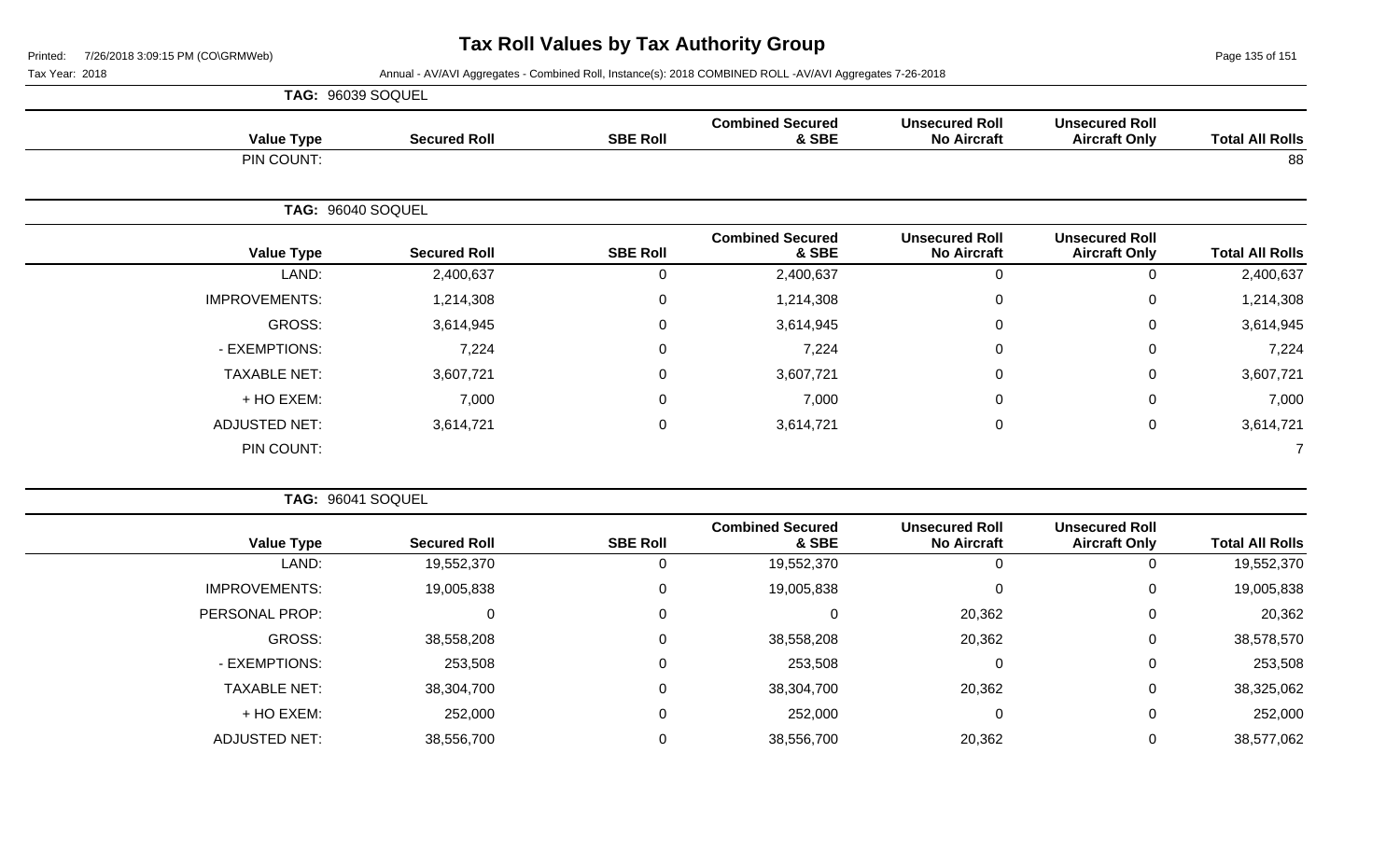Page 136 of 151

 $\overline{\phantom{a}}$ 

Tax Year: 2018 Annual - AV/AVI Aggregates - Combined Roll, Instance(s): 2018 COMBINED ROLL -AV/AVI Aggregates 7-26-2018

| TAG: 96041 SOQUEL    |                     |                  |                                  |                                             |                                               |                        |
|----------------------|---------------------|------------------|----------------------------------|---------------------------------------------|-----------------------------------------------|------------------------|
| <b>Value Type</b>    | <b>Secured Roll</b> | <b>SBE Roll</b>  | <b>Combined Secured</b><br>& SBE | <b>Unsecured Roll</b><br><b>No Aircraft</b> | <b>Unsecured Roll</b><br><b>Aircraft Only</b> | <b>Total All Rolls</b> |
| PIN COUNT:           |                     |                  |                                  |                                             |                                               | 63                     |
| TAG: 96044 SOQUEL    |                     |                  |                                  |                                             |                                               |                        |
| <b>Value Type</b>    | <b>Secured Roll</b> | <b>SBE Roll</b>  | <b>Combined Secured</b><br>& SBE | <b>Unsecured Roll</b><br><b>No Aircraft</b> | <b>Unsecured Roll</b><br><b>Aircraft Only</b> | <b>Total All Rolls</b> |
| LAND:                | 59,919,984          | 0                | 59,919,984                       | 0                                           | 0                                             | 59,919,984             |
| <b>IMPROVEMENTS:</b> | 56,151,597          | 0                | 56, 151, 597                     | 89,295                                      | $\mathbf 0$                                   | 56,240,892             |
| PERSONAL PROP:       | 126,896             | 0                | 126,896                          | 620,312                                     | $\mathbf 0$                                   | 747,208                |
| GROSS:               | 116,198,477         | $\Omega$         | 116,198,477                      | 709,607                                     | $\mathbf 0$                                   | 116,908,084            |
| - EXEMPTIONS:        | 6,651,690           | $\mathbf 0$      | 6,651,690                        | 117,261                                     | $\mathsf 0$                                   | 6,768,951              |
| <b>TAXABLE NET:</b>  | 109,546,787         | 0                | 109,546,787                      | 592,346                                     | $\pmb{0}$                                     | 110,139,133            |
| + HO EXEM:           | 714,000             | $\mathbf 0$      | 714,000                          | $\mathbf 0$                                 | $\mathsf 0$                                   | 714,000                |
| <b>ADJUSTED NET:</b> | 110,260,787         | $\boldsymbol{0}$ | 110,260,787                      | 592,346                                     | $\mathsf 0$                                   | 110,853,133            |
| PIN COUNT:           |                     |                  |                                  |                                             |                                               | 219                    |

**TAG:** 96050 SOQUEL

| <b>Total All Rolls</b> | <b>Unsecured Roll</b><br><b>Aircraft Only</b> | <b>Unsecured Roll</b><br><b>No Aircraft</b> | <b>Combined Secured</b><br>& SBE | <b>SBE Roll</b> | <b>Secured Roll</b> | <b>Value Type</b>    |
|------------------------|-----------------------------------------------|---------------------------------------------|----------------------------------|-----------------|---------------------|----------------------|
| 2,909,780              | υ                                             | 0                                           | 2,909,780                        |                 | 2,909,780           | LAND:                |
| 2,054,354              | 0                                             | 0                                           | 2,054,354                        |                 | 2,054,354           | <b>IMPROVEMENTS:</b> |
| 797,035                | 0                                             | 797,035                                     |                                  |                 | 0                   | PERSONAL PROP:       |
| 5,761,169              | 0                                             | 797,035                                     | 4,964,134                        |                 | 4,964,134           | <b>GROSS:</b>        |
| 804,774                | 0                                             | 797,035                                     | 7,739                            |                 | 7,739               | - EXEMPTIONS:        |
| 4,956,395              | 0                                             | 0                                           | 4,956,395                        |                 | 4,956,395           | <b>TAXABLE NET:</b>  |
| 7,000                  | 0                                             | 0                                           | 7,000                            |                 | 7,000               | + HO EXEM:           |
| 4,963,395              | υ                                             | 0                                           | 4,963,395                        |                 | 4,963,395           | <b>ADJUSTED NET:</b> |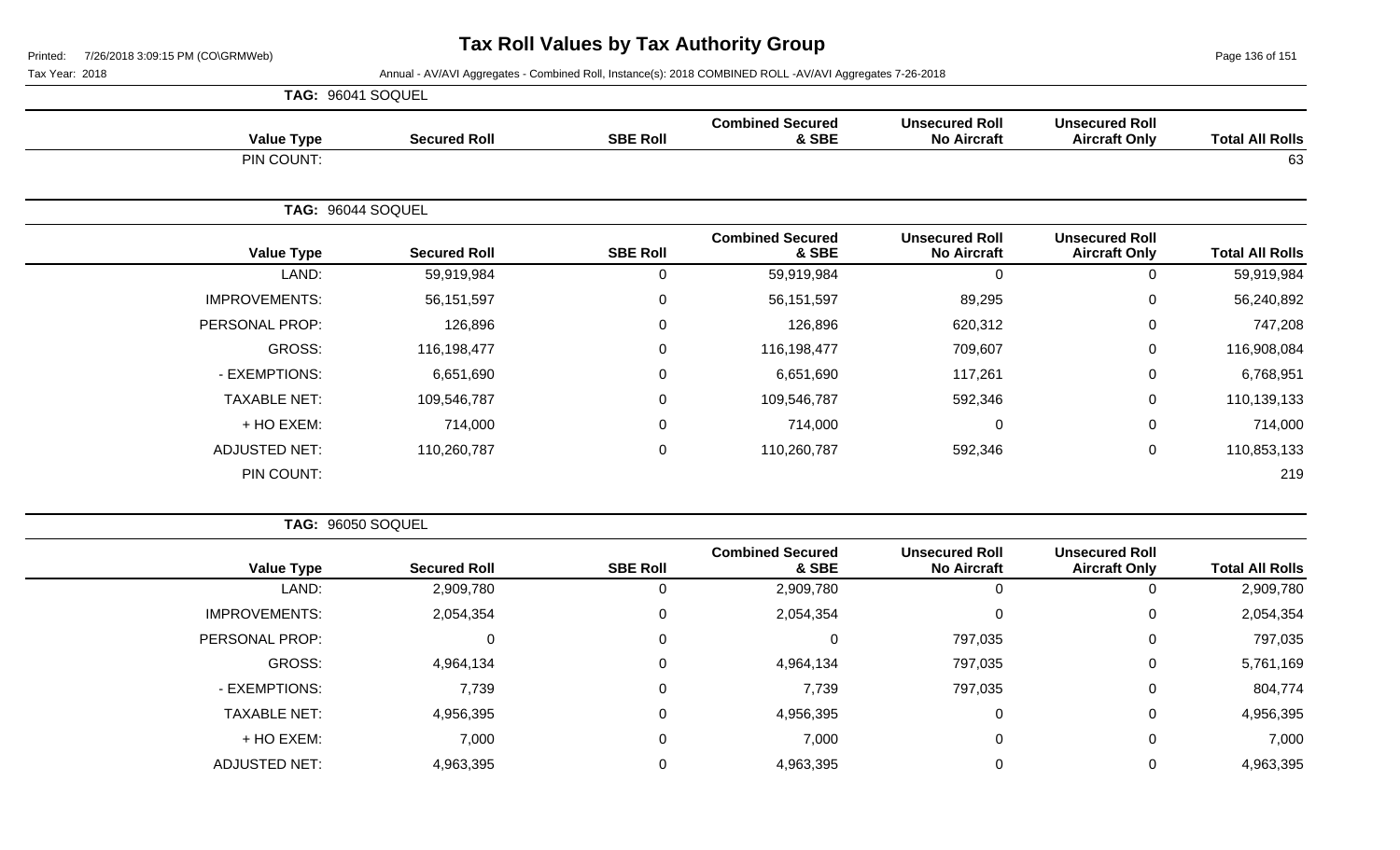Page 137 of 151

|                      | TAG: 96050 SOQUEL   |                 |                                  |                                             |                                               |                        |
|----------------------|---------------------|-----------------|----------------------------------|---------------------------------------------|-----------------------------------------------|------------------------|
| <b>Value Type</b>    | <b>Secured Roll</b> | <b>SBE Roll</b> | <b>Combined Secured</b><br>& SBE | <b>Unsecured Roll</b><br><b>No Aircraft</b> | <b>Unsecured Roll</b><br><b>Aircraft Only</b> | <b>Total All Rolls</b> |
| PIN COUNT:           |                     |                 |                                  |                                             |                                               | 15                     |
|                      | TAG: 96057 SOQUEL   |                 |                                  |                                             |                                               |                        |
| <b>Value Type</b>    | <b>Secured Roll</b> | <b>SBE Roll</b> | <b>Combined Secured</b><br>& SBE | <b>Unsecured Roll</b><br><b>No Aircraft</b> | <b>Unsecured Roll</b><br><b>Aircraft Only</b> | <b>Total All Rolls</b> |
| LAND:                | 27,289,187          | $\Omega$        | 27,289,187                       | 0                                           | 0                                             | 27,289,187             |
| <b>IMPROVEMENTS:</b> | 20,834,541          | $\mathbf 0$     | 20,834,541                       | $\mathbf 0$                                 | 0                                             | 20,834,541             |
| GROSS:               | 48,123,728          | $\mathbf 0$     | 48,123,728                       | $\mathbf 0$                                 | 0                                             | 48,123,728             |
| - EXEMPTIONS:        | 323,548             | $\Omega$        | 323,548                          | $\mathbf 0$                                 | 0                                             | 323,548                |
| <b>TAXABLE NET:</b>  | 47,800,180          | 0               | 47,800,180                       | $\mathbf 0$                                 | 0                                             | 47,800,180             |
| + HO EXEM:           | 322,000             | $\Omega$        | 322,000                          | $\mathbf 0$                                 | 0                                             | 322,000                |
| <b>ADJUSTED NET:</b> | 48,122,180          | $\mathbf 0$     | 48,122,180                       | $\mathbf 0$                                 | 0                                             | 48,122,180             |
| PIN COUNT:           |                     |                 |                                  |                                             |                                               | 90                     |

|                      | TAG: 96062 SOQUEL   |                 |                                  |                                             |                                               |                        |
|----------------------|---------------------|-----------------|----------------------------------|---------------------------------------------|-----------------------------------------------|------------------------|
| <b>Value Type</b>    | <b>Secured Roll</b> | <b>SBE Roll</b> | <b>Combined Secured</b><br>& SBE | <b>Unsecured Roll</b><br><b>No Aircraft</b> | <b>Unsecured Roll</b><br><b>Aircraft Only</b> | <b>Total All Rolls</b> |
| LAND:                | 4,515,477           |                 | 4,515,477                        |                                             |                                               | 4,515,477              |
| <b>IMPROVEMENTS:</b> | 3,518,339           | 0               | 3,518,339                        | 0                                           | 0                                             | 3,518,339              |
| <b>GROSS:</b>        | 8,033,816           | 0               | 8,033,816                        | 0                                           | 0                                             | 8,033,816              |
| - EXEMPTIONS:        | 21,000              | 0               | 21,000                           | 0                                           | 0                                             | 21,000                 |
| <b>TAXABLE NET:</b>  | 8,012,816           | $\mathbf 0$     | 8,012,816                        | $\mathbf 0$                                 | 0                                             | 8,012,816              |
| + HO EXEM:           | 21,000              | $\Omega$        | 21,000                           | $\mathbf 0$                                 | 0                                             | 21,000                 |
| <b>ADJUSTED NET:</b> | 8,033,816           | 0               | 8,033,816                        | 0                                           | 0                                             | 8,033,816              |
| PIN COUNT:           |                     |                 |                                  |                                             |                                               | 8                      |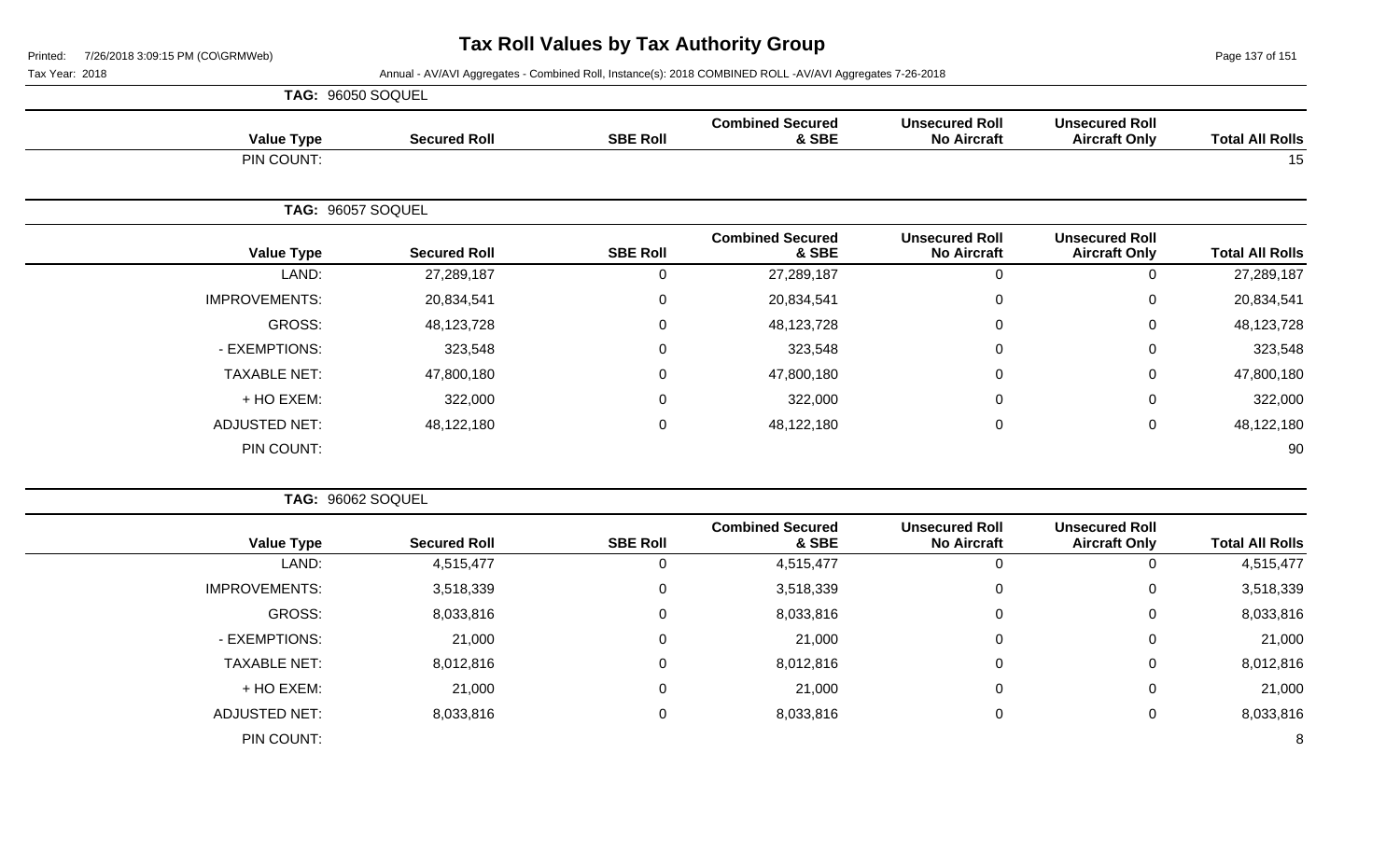## **Tax Roll Values by Tax Authority Group**

|                        |                                               |                                             |                                  |                 |                     | TAG: 96064 SOQUEL        |
|------------------------|-----------------------------------------------|---------------------------------------------|----------------------------------|-----------------|---------------------|--------------------------|
| <b>Total All Rolls</b> | <b>Unsecured Roll</b><br><b>Aircraft Only</b> | <b>Unsecured Roll</b><br><b>No Aircraft</b> | <b>Combined Secured</b><br>& SBE | <b>SBE Roll</b> | <b>Secured Roll</b> | <b>Value Type</b>        |
| 14,049,699             | 0                                             | $\mathbf 0$                                 | 14,049,699                       | $\mathbf 0$     | 14,049,699          | LAND:                    |
| 10,671,253             | 0                                             | $\mathbf 0$                                 | 10,671,253                       | $\pmb{0}$       | 10,671,253          | <b>IMPROVEMENTS:</b>     |
| 4,000                  | 0                                             | $\Omega$                                    | 4,000                            | $\mathsf 0$     | 4,000               | PERSONAL PROP:           |
| 24,724,952             | 0                                             | 0                                           | 24,724,952                       | $\mathbf 0$     | 24,724,952          | <b>GROSS:</b>            |
| 263,263                | 0                                             | $\mathbf{0}$                                | 263,263                          | $\pmb{0}$       | 263,263             | - EXEMPTIONS:            |
| 24,461,689             | 0                                             | $\mathbf{0}$                                | 24,461,689                       | $\mathbf 0$     | 24,461,689          | <b>TAXABLE NET:</b>      |
| 126,000                | 0                                             | $\Omega$                                    | 126,000                          | $\mathbf 0$     | 126,000             | + HO EXEM:               |
| 24,587,689             | 0                                             | $\mathbf 0$                                 | 24,587,689                       | $\pmb{0}$       | 24,587,689          | <b>ADJUSTED NET:</b>     |
| 37                     |                                               |                                             |                                  |                 |                     | PIN COUNT:               |
|                        |                                               |                                             |                                  |                 |                     | TAG: 96068 SOQUEL        |
| <b>Total All Rolls</b> | <b>Unsecured Roll</b><br><b>Aircraft Only</b> | <b>Unsecured Roll</b><br><b>No Aircraft</b> | <b>Combined Secured</b><br>& SBE | <b>SBE Roll</b> | <b>Secured Roll</b> | <b>Value Type</b>        |
|                        |                                               |                                             |                                  |                 |                     | PIN COUNT:               |
|                        |                                               |                                             |                                  |                 |                     | <b>TAG: 96071 SOQUEL</b> |
| <b>Total All Rolls</b> | <b>Unsecured Roll</b><br><b>Aircraft Only</b> | <b>Unsecured Roll</b><br><b>No Aircraft</b> | <b>Combined Secured</b><br>& SBE | <b>SBE Roll</b> | <b>Secured Roll</b> | <b>Value Type</b>        |
| 82,476,259             | $\mathbf 0$                                   | $\mathbf 0$                                 | 82,476,259                       | $\mathbf 0$     | 82,476,259          | LAND:                    |
| 60,982,677             | 0                                             | $\Omega$                                    | 60,982,677                       | $\pmb{0}$       | 60,982,677          | <b>IMPROVEMENTS:</b>     |
| 34,499                 | 0                                             | 34,499                                      | $\mathsf 0$                      | $\mathsf 0$     | $\mathbf 0$         | PERSONAL PROP:           |
| 143,493,435            | $\pmb{0}$                                     | 34,499                                      | 143,458,936                      | $\pmb{0}$       | 143,458,936         | <b>GROSS:</b>            |
| 2,009,213              | 0                                             | 0                                           | 2,009,213                        | $\mathsf 0$     | 2,009,213           | - EXEMPTIONS:            |
| 141,484,222            | 0                                             | 34,499                                      | 141,449,723                      | $\mathbf 0$     | 141,449,723         | <b>TAXABLE NET:</b>      |
| 1,510,600              | 0                                             | $\Omega$                                    | 1,510,600                        | $\mathbf 0$     | 1,510,600           | + HO EXEM:               |
| 142,994,822            | 0                                             | 34,499                                      | 142,960,323                      | $\mathsf 0$     | 142,960,323         | <b>ADJUSTED NET:</b>     |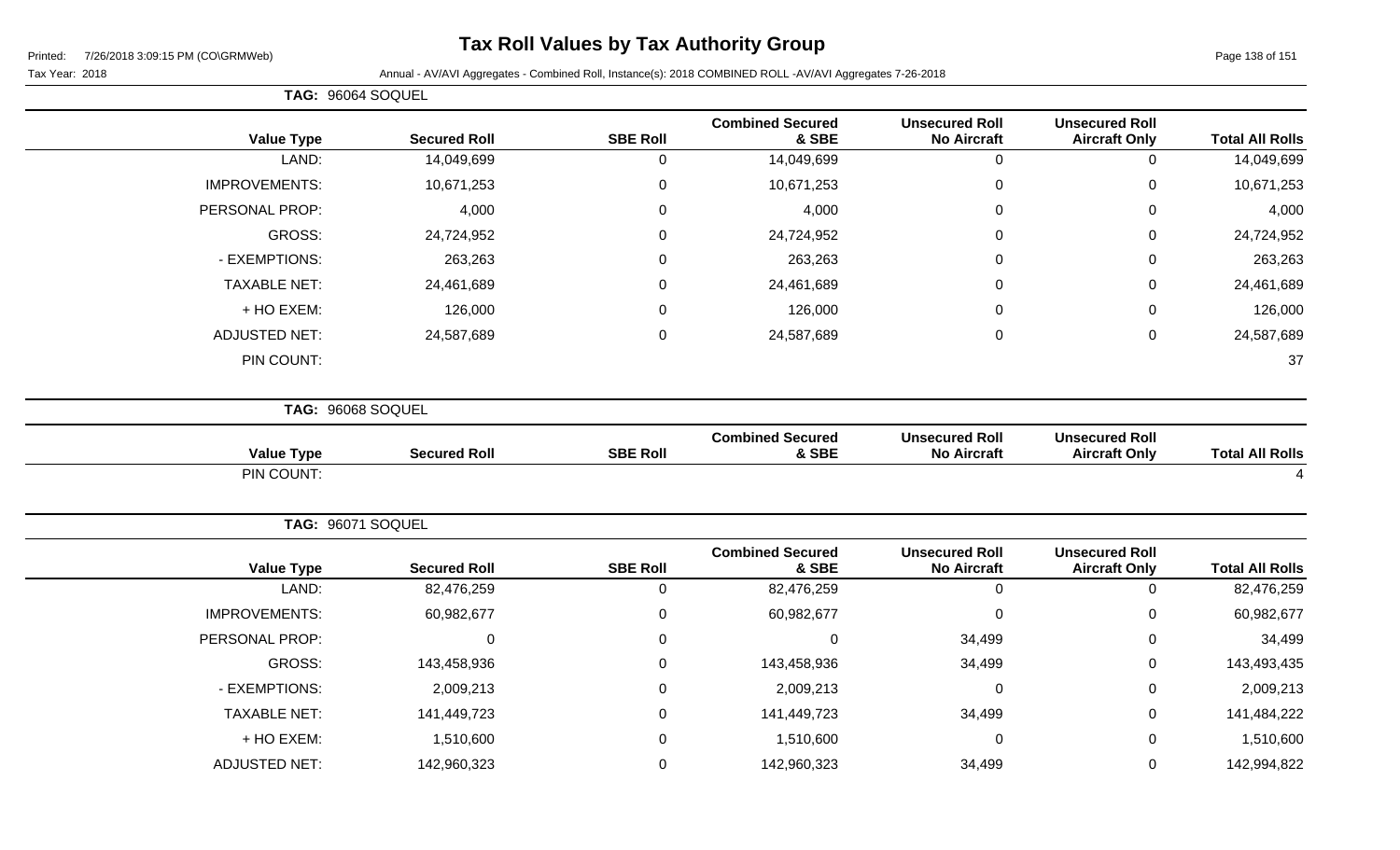Page 139 of 151

|                      | TAG: 96071 SOQUEL   |                 |                                  |                                             |                                               |                        |
|----------------------|---------------------|-----------------|----------------------------------|---------------------------------------------|-----------------------------------------------|------------------------|
| <b>Value Type</b>    | <b>Secured Roll</b> | <b>SBE Roll</b> | <b>Combined Secured</b><br>& SBE | <b>Unsecured Roll</b><br><b>No Aircraft</b> | <b>Unsecured Roll</b><br><b>Aircraft Only</b> | <b>Total All Rolls</b> |
| PIN COUNT:           |                     |                 |                                  |                                             |                                               | 320                    |
|                      | TAG: 96076 SOQUEL   |                 |                                  |                                             |                                               |                        |
| <b>Value Type</b>    | <b>Secured Roll</b> | <b>SBE Roll</b> | <b>Combined Secured</b><br>& SBE | <b>Unsecured Roll</b><br><b>No Aircraft</b> | <b>Unsecured Roll</b><br><b>Aircraft Only</b> | <b>Total All Rolls</b> |
| LAND:                | 56,705,187          | 0               | 56,705,187                       | 0                                           | 0                                             | 56,705,187             |
| <b>IMPROVEMENTS:</b> | 42,154,625          | 0               | 42,154,625                       | 0                                           | $\Omega$                                      | 42,154,625             |
| GROSS:               | 98,859,812          | $\mathbf 0$     | 98,859,812                       | $\mathbf 0$                                 | 0                                             | 98,859,812             |
| - EXEMPTIONS:        | 1,011,095           | $\Omega$        | 1,011,095                        | 0                                           | $\mathbf 0$                                   | 1,011,095              |
| <b>TAXABLE NET:</b>  | 97,848,717          | $\mathbf 0$     | 97,848,717                       | $\mathbf 0$                                 | 0                                             | 97,848,717             |
| + HO EXEM:           | 938,000             | $\Omega$        | 938,000                          | 0                                           | $\mathbf 0$                                   | 938,000                |
| <b>ADJUSTED NET:</b> | 98,786,717          | $\mathbf 0$     | 98,786,717                       | $\mathbf 0$                                 | $\mathbf 0$                                   | 98,786,717             |
| PIN COUNT:           |                     |                 |                                  |                                             |                                               | 225                    |

| TAG: 96078 SOQUEL    |                     |                 |                                  |                                             |                                               |                        |
|----------------------|---------------------|-----------------|----------------------------------|---------------------------------------------|-----------------------------------------------|------------------------|
| <b>Value Type</b>    | <b>Secured Roll</b> | <b>SBE Roll</b> | <b>Combined Secured</b><br>& SBE | <b>Unsecured Roll</b><br><b>No Aircraft</b> | <b>Unsecured Roll</b><br><b>Aircraft Only</b> | <b>Total All Rolls</b> |
| LAND:                | 7,095,425           |                 | 7,095,425                        |                                             | 0                                             | 7,095,425              |
| <b>IMPROVEMENTS:</b> | 3,748,629           |                 | 3,748,629                        |                                             | $\mathbf 0$                                   | 3,748,629              |
| PERSONAL PROP:       | 0                   | 0               | 0                                | 7,568                                       | 0                                             | 7,568                  |
| GROSS:               | 10,844,054          |                 | 10,844,054                       | 7,568                                       | $\mathbf 0$                                   | 10,851,622             |
| - EXEMPTIONS:        | 70,000              |                 | 70,000                           |                                             | $\mathbf 0$                                   | 70,000                 |
| <b>TAXABLE NET:</b>  | 10,774,054          |                 | 10,774,054                       | 7,568                                       | 0                                             | 10,781,622             |
| + HO EXEM:           | 70,000              |                 | 70,000                           |                                             | $\mathbf 0$                                   | 70,000                 |
| <b>ADJUSTED NET:</b> | 10,844,054          |                 | 10,844,054                       | 7,568                                       | $\mathbf 0$                                   | 10,851,622             |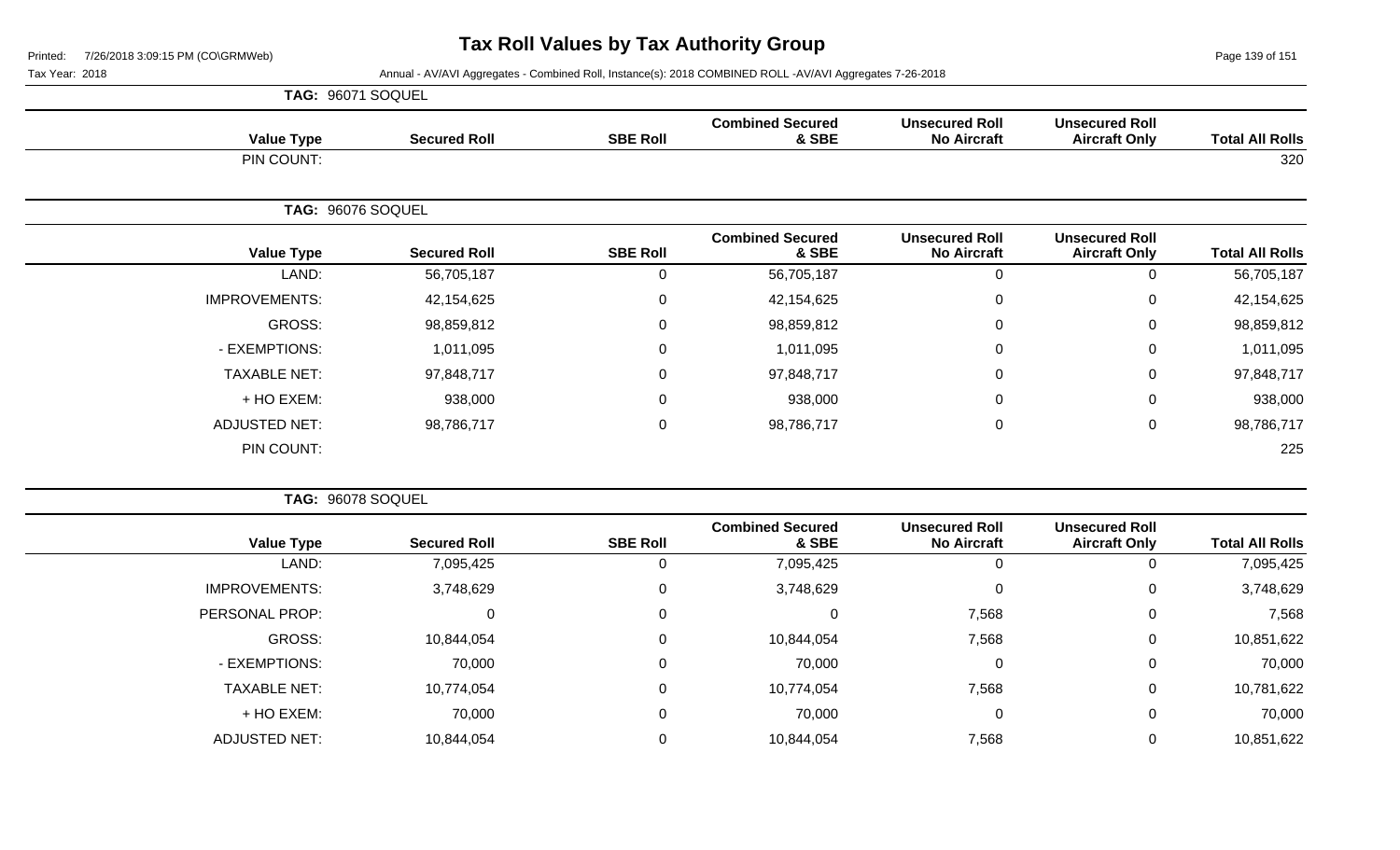Page 140 of 151

|                      | TAG: 96078 SOQUEL   |                 |                                  |                                             |                                               |                        |
|----------------------|---------------------|-----------------|----------------------------------|---------------------------------------------|-----------------------------------------------|------------------------|
| <b>Value Type</b>    | <b>Secured Roll</b> | <b>SBE Roll</b> | <b>Combined Secured</b><br>& SBE | <b>Unsecured Roll</b><br><b>No Aircraft</b> | <b>Unsecured Roll</b><br><b>Aircraft Only</b> | <b>Total All Rolls</b> |
| PIN COUNT:           |                     |                 |                                  |                                             |                                               | 23                     |
|                      | TAG: 96080 SOQUEL   |                 |                                  |                                             |                                               |                        |
| <b>Value Type</b>    | <b>Secured Roll</b> | <b>SBE Roll</b> | <b>Combined Secured</b><br>& SBE | <b>Unsecured Roll</b><br><b>No Aircraft</b> | <b>Unsecured Roll</b><br><b>Aircraft Only</b> | <b>Total All Rolls</b> |
| LAND:                | 3,857,834           | 0               | 3,857,834                        | $\mathbf 0$                                 | 0                                             | 3,857,834              |
| <b>IMPROVEMENTS:</b> | 2,745,038           | $\mathbf{0}$    | 2,745,038                        | $\mathbf 0$                                 | 0                                             | 2,745,038              |
| GROSS:               | 6,602,872           | 0               | 6,602,872                        | $\mathbf 0$                                 | 0                                             | 6,602,872              |
| - EXEMPTIONS:        | 70,000              | $\mathbf{0}$    | 70,000                           | $\mathbf 0$                                 | 0                                             | 70,000                 |
| <b>TAXABLE NET:</b>  | 6,532,872           | $\mathbf 0$     | 6,532,872                        | $\mathbf 0$                                 | 0                                             | 6,532,872              |
| + HO EXEM:           | 70,000              | 0               | 70,000                           | $\mathbf 0$                                 | 0                                             | 70,000                 |
| <b>ADJUSTED NET:</b> | 6,602,872           | 0               | 6,602,872                        | $\mathbf 0$                                 | 0                                             | 6,602,872              |
| PIN COUNT:           |                     |                 |                                  |                                             |                                               | 16                     |

|                      | TAG: 96097 SOQUEL   |                 |                                  |                                             |                                               |                        |
|----------------------|---------------------|-----------------|----------------------------------|---------------------------------------------|-----------------------------------------------|------------------------|
| <b>Value Type</b>    | <b>Secured Roll</b> | <b>SBE Roll</b> | <b>Combined Secured</b><br>& SBE | <b>Unsecured Roll</b><br><b>No Aircraft</b> | <b>Unsecured Roll</b><br><b>Aircraft Only</b> | <b>Total All Rolls</b> |
| LAND:                | 107,114             |                 | 107,114                          | 0                                           |                                               | 107,114                |
| <b>IMPROVEMENTS:</b> | 143,742             | 0               | 143,742                          | 0                                           | 0                                             | 143,742                |
| GROSS:               | 250,856             | $\mathbf 0$     | 250,856                          | $\mathbf 0$                                 | 0                                             | 250,856                |
| - EXEMPTIONS:        | 7,000               | 0               | 7,000                            | 0                                           | 0                                             | 7,000                  |
| <b>TAXABLE NET:</b>  | 243,856             | 0               | 243,856                          | $\mathbf 0$                                 | 0                                             | 243,856                |
| + HO EXEM:           | 7,000               | $\Omega$        | 7,000                            | 0                                           | 0                                             | 7,000                  |
| <b>ADJUSTED NET:</b> | 250,856             | 0               | 250,856                          | 0                                           | $\Omega$                                      | 250,856                |
| PIN COUNT:           |                     |                 |                                  |                                             |                                               |                        |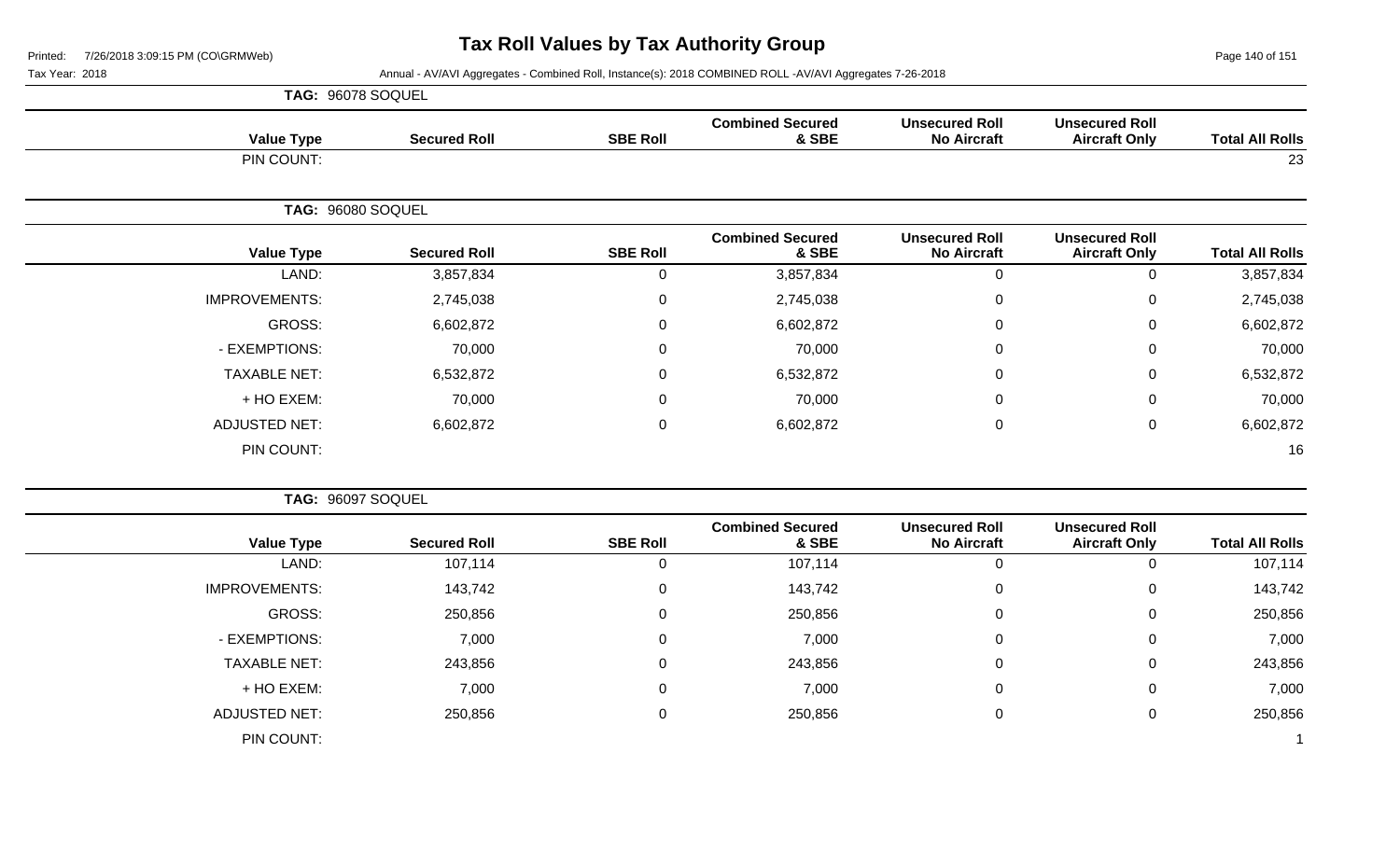## **Tax Roll Values by Tax Authority Group**

 $\overline{\phantom{0}}$ 

Tax Year: 2018 Annual - AV/AVI Aggregates - Combined Roll, Instance(s): 2018 COMBINED ROLL -AV/AVI Aggregates 7-26-2018

| TAG: 96100 SOQUEL    |                     |                 |                                  |                                             |                                               |                        |
|----------------------|---------------------|-----------------|----------------------------------|---------------------------------------------|-----------------------------------------------|------------------------|
| <b>Value Type</b>    | <b>Secured Roll</b> | <b>SBE Roll</b> | <b>Combined Secured</b><br>& SBE | <b>Unsecured Roll</b><br><b>No Aircraft</b> | <b>Unsecured Roll</b><br><b>Aircraft Only</b> | <b>Total All Rolls</b> |
| LAND:                | 182,023,912         | 0               | 182,023,912                      | 0                                           | 0                                             | 182,023,912            |
| <b>IMPROVEMENTS:</b> | 92,933,777          | 0               | 92,933,777                       | 1,375,557                                   | 0                                             | 94,309,334             |
| PERSONAL PROP:       | 25,000              | $\mathbf 0$     | 25,000                           | 1,292,554                                   | 0                                             | 1,317,554              |
| GROSS:               | 274,982,689         | 0               | 274,982,689                      | 2,668,111                                   | 0                                             | 277,650,800            |
| - EXEMPTIONS:        | 1,060,842           | 0               | 1,060,842                        | 0                                           | 0                                             | 1,060,842              |
| <b>TAXABLE NET:</b>  | 273,921,847         | $\mathbf 0$     | 273,921,847                      | 2,668,111                                   | 0                                             | 276,589,958            |
| + HO EXEM:           | 987,000             | 0               | 987,000                          | $\mathbf 0$                                 | 0                                             | 987,000                |
| <b>ADJUSTED NET:</b> | 274,908,847         | 0               | 274,908,847                      | 2,668,111                                   | 0                                             | 277,576,958            |
| PIN COUNT:           |                     |                 |                                  |                                             |                                               | 378                    |

**TAG:** 96101 SOQUEL

| <b>Value Type</b>    | <b>Secured Roll</b> | <b>SBE Roll</b> | <b>Combined Secured</b><br>& SBE | <b>Unsecured Roll</b><br><b>No Aircraft</b> | <b>Unsecured Roll</b><br><b>Aircraft Only</b> | <b>Total All Rolls</b> |
|----------------------|---------------------|-----------------|----------------------------------|---------------------------------------------|-----------------------------------------------|------------------------|
| LAND:                | 595,628,982         | 0               | 595,628,982                      | 0                                           | 0                                             | 595,628,982            |
| <b>IMPROVEMENTS:</b> | 482,221,394         | $\mathbf 0$     | 482,221,394                      | 3,271,605                                   | $\mathbf 0$                                   | 485,492,999            |
| PERSONAL PROP:       | 1,006,098           | 0               | 1,006,098                        | 5,964,752                                   | 0                                             | 6,970,850              |
| GROSS:               | 1,078,856,474       | 0               | 1,078,856,474                    | 9,236,357                                   | $\mathbf 0$                                   | 1,088,092,831          |
| - EXEMPTIONS:        | 43,038,843          | $\mathbf 0$     | 43,038,843                       | 1,120,624                                   | $\mathbf 0$                                   | 44,159,467             |
| <b>TAXABLE NET:</b>  | 1,035,817,631       | $\mathbf 0$     | 1,035,817,631                    | 8,115,733                                   | $\mathbf 0$                                   | 1,043,933,364          |
| + HO EXEM:           | 7,901,600           | 0               | 7,901,600                        | $\overline{0}$                              | 0                                             | 7,901,600              |
| <b>ADJUSTED NET:</b> | 1,043,719,231       | 0               | 1,043,719,231                    | 8,115,733                                   | 0                                             | 1,051,834,964          |
| PIN COUNT:           |                     |                 |                                  |                                             |                                               | 2,909                  |
|                      |                     |                 |                                  |                                             |                                               |                        |

| TAG:              | 96103 SOQUEL        |                 |                                  |                                             |                                               |                        |
|-------------------|---------------------|-----------------|----------------------------------|---------------------------------------------|-----------------------------------------------|------------------------|
| <b>Value Type</b> | <b>Secured Roll</b> | <b>SBE Roll</b> | <b>Combined Secured</b><br>& SBE | <b>Unsecured Roll</b><br><b>No Aircraft</b> | <b>Unsecured Roll</b><br><b>Aircraft Only</b> | <b>Total All Rolls</b> |
| LAND:             | 470,431,357         |                 | 470,431,357                      | 282,355                                     |                                               | 470,713,712            |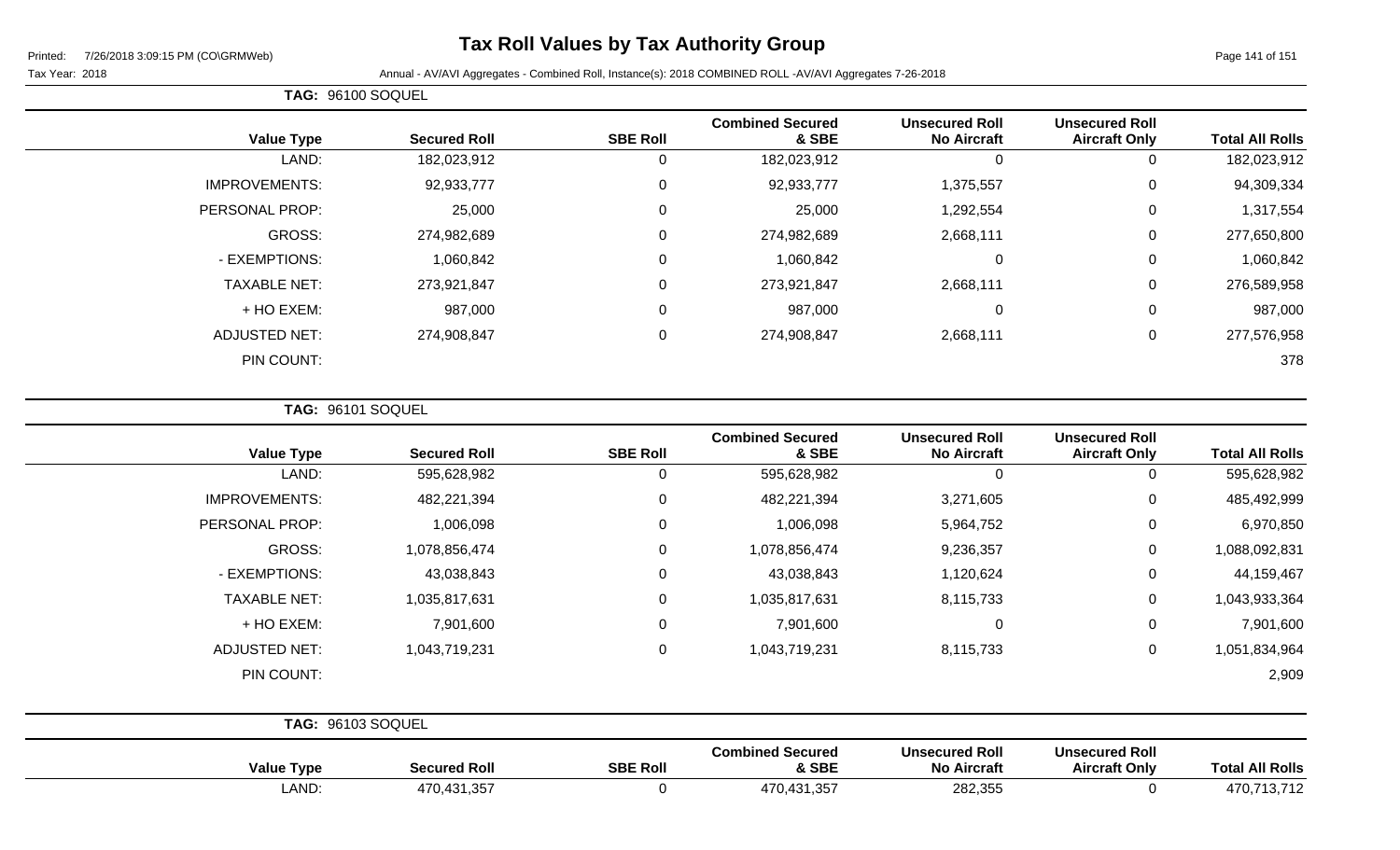## **Tax Roll Values by Tax Authority Group**

### Tax Year: 2018 **Annual - AV/AVI Aggregates - Combined Roll**, Instance(s): 2018 COMBINED ROLL -AV/AVI Aggregates 7-26-2018

|                       | <b>TAG: 96103 SOQUEL</b> |                 |                                  |                                             |                                               |                        |
|-----------------------|--------------------------|-----------------|----------------------------------|---------------------------------------------|-----------------------------------------------|------------------------|
| <b>Value Type</b>     | <b>Secured Roll</b>      | <b>SBE Roll</b> | <b>Combined Secured</b><br>& SBE | <b>Unsecured Roll</b><br><b>No Aircraft</b> | <b>Unsecured Roll</b><br><b>Aircraft Only</b> | <b>Total All Rolls</b> |
| <b>IMPROVEMENTS:</b>  | 521,245,529              | 0               | 521,245,529                      | 28,075,134                                  | 0                                             | 549,320,663            |
| <b>PERSONAL PROP:</b> | 35,199,300               | 0               | 35,199,300                       | 36,236,063                                  | 0                                             | 71,435,363             |
| <b>GROSS:</b>         | 1,026,876,186            | 0               | 1,026,876,186                    | 64,593,552                                  | 0                                             | 1,091,469,738          |
| - EXEMPTIONS:         | 202,053,108              | 0               | 202,053,108                      | 17,056,536                                  | 0                                             | 219,109,644            |
| <b>TAXABLE NET:</b>   | 824,823,078              | 0               | 824,823,078                      | 47,537,016                                  | 0                                             | 872,360,094            |
| + HO EXEM:            | 4,230,800                | 0               | 4,230,800                        | 0                                           | 0                                             | 4,230,800              |
| <b>ADJUSTED NET:</b>  | 829,053,878              | 0               | 829,053,878                      | 47,537,016                                  | 0                                             | 876,590,894            |
| PIN COUNT:            |                          |                 |                                  |                                             |                                               | 2,138                  |

**TAG:** 96104 SOQUEL

| <b>Value Type</b>    | <b>Secured Roll</b> | <b>SBE Roll</b> | <b>Combined Secured</b><br>& SBE | <b>Unsecured Roll</b><br><b>No Aircraft</b> | <b>Unsecured Roll</b><br><b>Aircraft Only</b> | <b>Total All Rolls</b> |
|----------------------|---------------------|-----------------|----------------------------------|---------------------------------------------|-----------------------------------------------|------------------------|
| LAND:                | 12,560,218          | 0               | 12,560,218                       | 0                                           |                                               | 12,560,218             |
| <b>IMPROVEMENTS:</b> | 14,689,275          | $\mathbf 0$     | 14,689,275                       | $\mathbf 0$                                 | 0                                             | 14,689,275             |
| PERSONAL PROP:       | 42,000              | 0               | 42,000                           | 84,237                                      | 0                                             | 126,237                |
| GROSS:               | 27,291,493          | $\mathbf 0$     | 27,291,493                       | 84,237                                      | 0                                             | 27,375,730             |
| - EXEMPTIONS:        | 5,514,352           | $\mathbf 0$     | 5,514,352                        | $\mathbf 0$                                 | 0                                             | 5,514,352              |
| <b>TAXABLE NET:</b>  | 21,777,141          | 0               | 21,777,141                       | 84,237                                      | 0                                             | 21,861,378             |
| + HO EXEM:           | 147,000             | $\mathbf 0$     | 147,000                          | $\mathbf 0$                                 | 0                                             | 147,000                |
| <b>ADJUSTED NET:</b> | 21,924,141          | 0               | 21,924,141                       | 84,237                                      | $\Omega$                                      | 22,008,378             |
| PIN COUNT:           |                     |                 |                                  |                                             |                                               | 44                     |

| <b>TAG: 96105 SOQUEL</b> |                     |                 |                                  |                                             |                                               |                        |
|--------------------------|---------------------|-----------------|----------------------------------|---------------------------------------------|-----------------------------------------------|------------------------|
| <b>Value Type</b>        | <b>Secured Roll</b> | <b>SBE Roll</b> | <b>Combined Secured</b><br>& SBE | <b>Unsecured Roll</b><br><b>No Aircraft</b> | <b>Unsecured Roll</b><br><b>Aircraft Only</b> | <b>Total All Rolls</b> |
| LAND:                    | 27,949,463          |                 | 27,949,463                       |                                             |                                               | 27,949,463             |
| <b>IMPROVEMENTS:</b>     | 25,917,969          |                 | 25,917,969                       |                                             |                                               | 25,917,969             |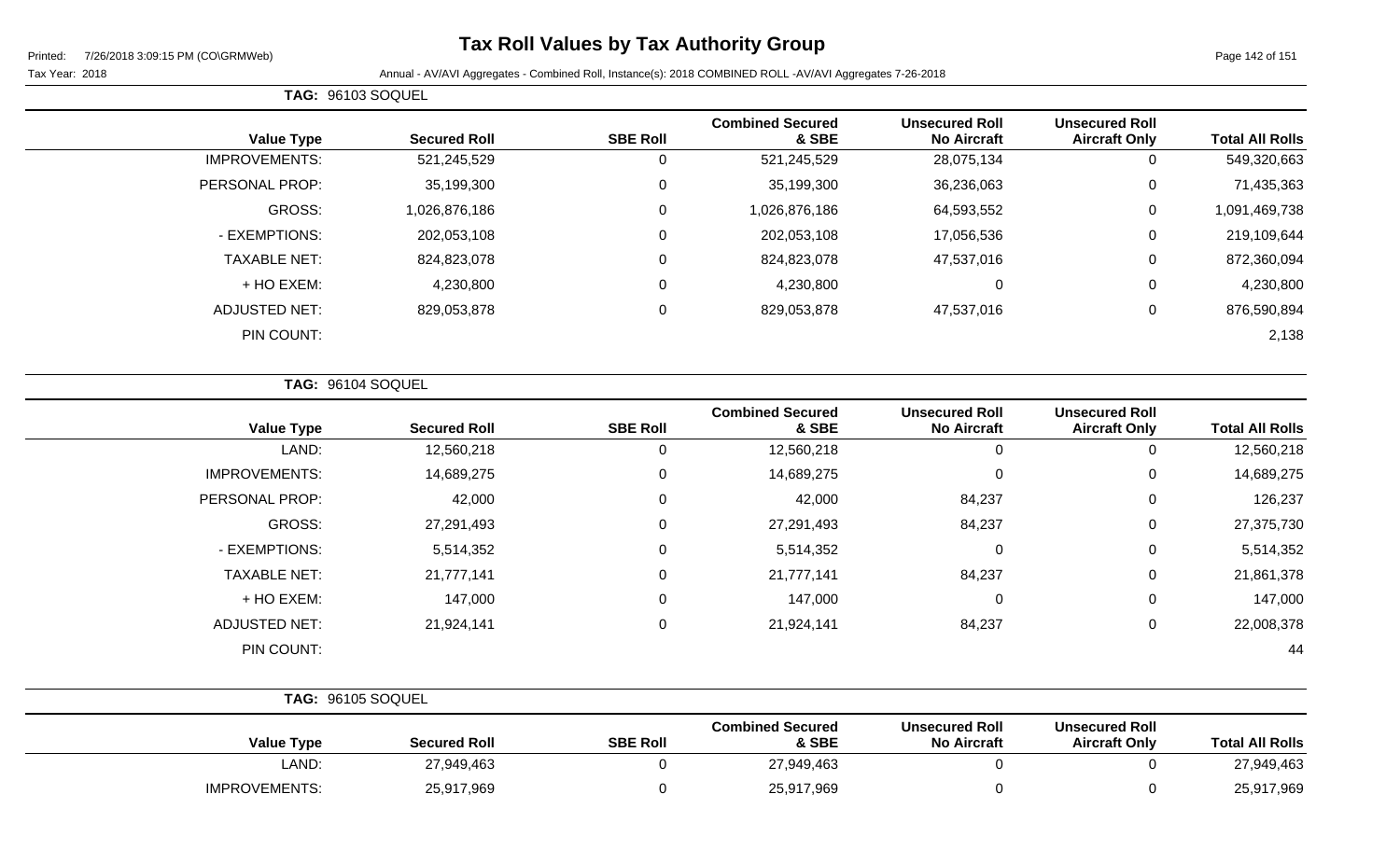## **Tax Roll Values by Tax Authority Group**

Tax Year: 2018 Annual - AV/AVI Aggregates - Combined Roll, Instance(s): 2018 COMBINED ROLL -AV/AVI Aggregates 7-26-2018

|                        |                                               |                                             |                                  |                  |                     | <b>TAG: 96105 SOQUEL</b> |
|------------------------|-----------------------------------------------|---------------------------------------------|----------------------------------|------------------|---------------------|--------------------------|
| <b>Total All Rolls</b> | <b>Unsecured Roll</b><br><b>Aircraft Only</b> | <b>Unsecured Roll</b><br><b>No Aircraft</b> | <b>Combined Secured</b><br>& SBE | <b>SBE Roll</b>  | <b>Secured Roll</b> | <b>Value Type</b>        |
| 14,379                 | $\mathbf 0$                                   | 14,379                                      | $\mathbf 0$                      | $\mathbf 0$      | $\mathbf 0$         | PERSONAL PROP:           |
| 53,881,811             | 0                                             | 14,379                                      | 53,867,432                       | $\mathbf 0$      | 53,867,432          | GROSS:                   |
| 115,300                | 0                                             | $\mathbf 0$                                 | 115,300                          | $\mathbf 0$      | 115,300             | - EXEMPTIONS:            |
| 53,766,511             | $\mathbf 0$                                   | 14,379                                      | 53,752,132                       | $\mathbf 0$      | 53,752,132          | <b>TAXABLE NET:</b>      |
| 112,000                | $\boldsymbol{0}$                              | $\mathbf 0$                                 | 112,000                          | $\mathbf 0$      | 112,000             | + HO EXEM:               |
| 53,878,511             | $\pmb{0}$                                     | 14,379                                      | 53,864,132                       | $\boldsymbol{0}$ | 53,864,132          | <b>ADJUSTED NET:</b>     |
| 57                     |                                               |                                             |                                  |                  |                     | PIN COUNT:               |
|                        |                                               |                                             |                                  |                  |                     | TAG: 96106 SOQUEL        |
| <b>Total All Rolls</b> | <b>Unsecured Roll</b><br><b>Aircraft Only</b> | <b>Unsecured Roll</b><br><b>No Aircraft</b> | <b>Combined Secured</b><br>& SBE | <b>SBE Roll</b>  | <b>Secured Roll</b> | <b>Value Type</b>        |
| 25,371,130             | $\mathbf 0$                                   | $\mathbf 0$                                 | 25,371,130                       | $\mathbf 0$      | 25,371,130          | LAND:                    |
| 25,317,766             | $\boldsymbol{0}$                              | $\mathbf 0$                                 | 25,317,766                       | $\boldsymbol{0}$ | 25,317,766          | <b>IMPROVEMENTS:</b>     |
| 50,688,896             | $\mathbf 0$                                   | $\mathbf 0$                                 | 50,688,896                       | $\mathbf 0$      | 50,688,896          | GROSS:                   |
| 465,239                | 0                                             | 0                                           | 465,239                          | $\mathbf 0$      | 465,239             | - EXEMPTIONS:            |
| 50,223,657             | $\pmb{0}$                                     | 0                                           | 50,223,657                       | $\mathbf 0$      | 50,223,657          | <b>TAXABLE NET:</b>      |
| 329,000                | 0                                             | $\mathbf 0$                                 | 329,000                          | 0                | 329,000             | + HO EXEM:               |
| 50,552,657             | $\pmb{0}$                                     | $\pmb{0}$                                   | 50,552,657                       | $\boldsymbol{0}$ | 50,552,657          | <b>ADJUSTED NET:</b>     |
| 70                     |                                               |                                             |                                  |                  |                     | PIN COUNT:               |
|                        |                                               |                                             |                                  |                  |                     | TAG: 96107 SOQUEL        |
| <b>Total All Rolls</b> | <b>Unsecured Roll</b><br><b>Aircraft Only</b> | <b>Unsecured Roll</b><br><b>No Aircraft</b> | <b>Combined Secured</b><br>& SBE | <b>SBE Roll</b>  | <b>Secured Roll</b> | <b>Value Type</b>        |
| 26,168,862             | $\mathbf 0$                                   | $\mathbf 0$                                 | 26,168,862                       | $\mathbf 0$      | 26,168,862          | LAND:                    |

IMPROVEMENTS: 26,895,409 0 26,895,409 0 26,895,409 0 26,895,409 0 26,895,409

- EXEMPTIONS: 210,674 0 210,674 0 0 210,674

GROSS: 53,064,271 0 53,064,271 0 0 53,064,271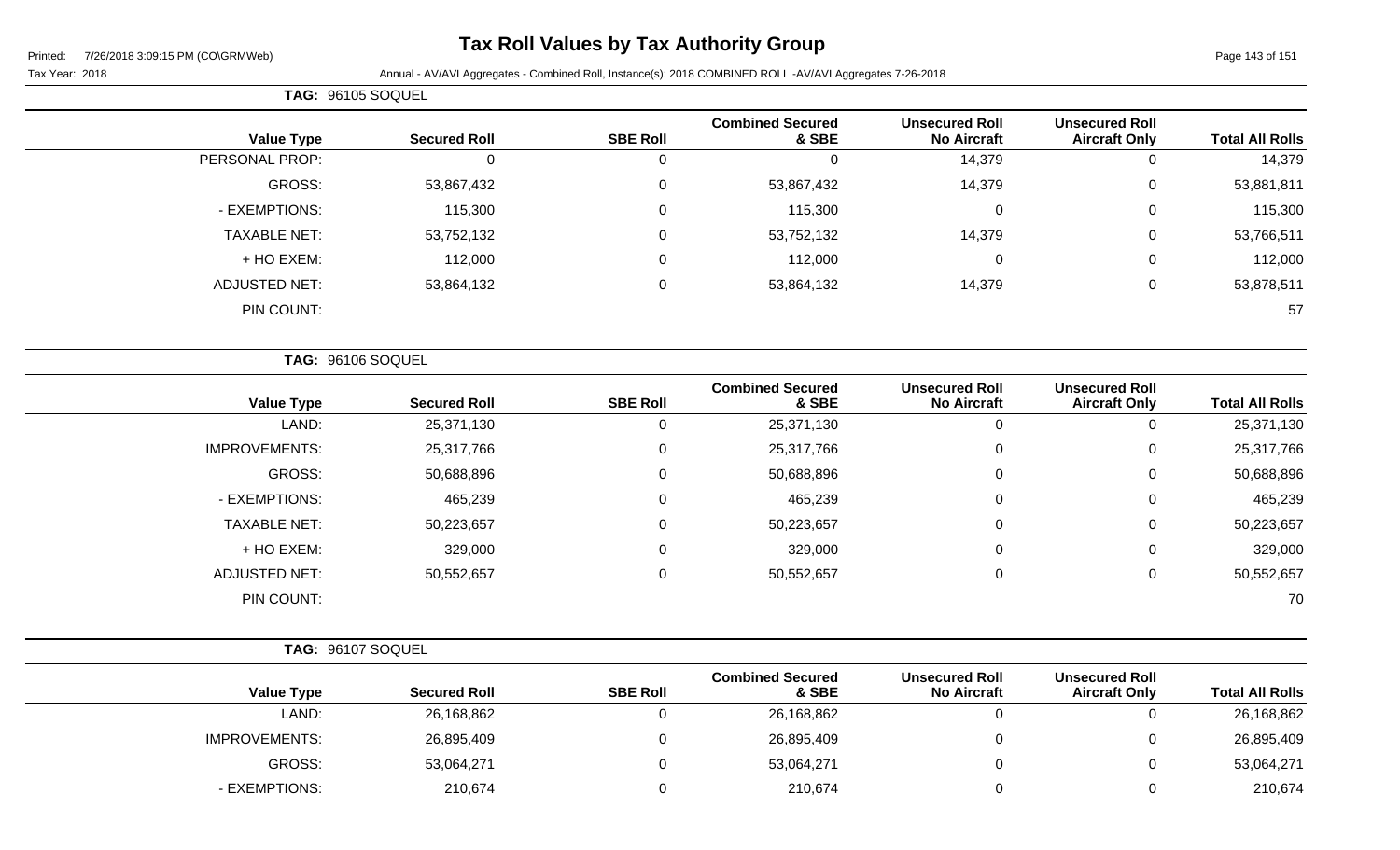| Printed: | 7/26/2018 3:09:15 PM (CO\GRMWeb) |  |
|----------|----------------------------------|--|
|          |                                  |  |

# **Tax Roll Values by Tax Authority Group**

Page 144 of 151

| Tax Year: 2018 |                      |                     |                 | Annual - AV/AVI Aggregates - Combined Roll, Instance(s): 2018 COMBINED ROLL -AV/AVI Aggregates 7-26-2018 |                                             |                                               |                        |
|----------------|----------------------|---------------------|-----------------|----------------------------------------------------------------------------------------------------------|---------------------------------------------|-----------------------------------------------|------------------------|
|                | TAG: 96107 SOQUEL    |                     |                 |                                                                                                          |                                             |                                               |                        |
|                | <b>Value Type</b>    | <b>Secured Roll</b> | <b>SBE Roll</b> | <b>Combined Secured</b><br>& SBE                                                                         | <b>Unsecured Roll</b><br><b>No Aircraft</b> | <b>Unsecured Roll</b><br><b>Aircraft Only</b> | <b>Total All Rolls</b> |
|                | <b>TAXABLE NET:</b>  | 52,853,597          | $\mathbf 0$     | 52,853,597                                                                                               | $\mathbf 0$                                 | $\mathbf 0$                                   | 52,853,597             |
|                | + HO EXEM:           | 210,000             | 0               | 210,000                                                                                                  | $\mathbf 0$                                 | 0                                             | 210,000                |
|                | <b>ADJUSTED NET:</b> | 53,063,597          | $\mathbf 0$     | 53,063,597                                                                                               | $\mathbf 0$                                 | $\mathbf 0$                                   | 53,063,597             |
|                | PIN COUNT:           |                     |                 |                                                                                                          |                                             |                                               | 59                     |
|                | TAG: 96108 SOQUEL    |                     |                 |                                                                                                          |                                             |                                               |                        |
|                | <b>Value Type</b>    | <b>Secured Roll</b> | <b>SBE Roll</b> | <b>Combined Secured</b><br>& SBE                                                                         | <b>Unsecured Roll</b><br><b>No Aircraft</b> | <b>Unsecured Roll</b><br><b>Aircraft Only</b> | <b>Total All Rolls</b> |
|                | LAND:                | 60,538,613          | $\mathbf 0$     | 60,538,613                                                                                               | $\mathbf{0}$                                | $\mathbf 0$                                   | 60,538,613             |
|                | <b>IMPROVEMENTS:</b> | 41, 153, 571        | $\mathbf 0$     | 41, 153, 571                                                                                             | 555,743                                     | 0                                             | 41,709,314             |
|                | PERSONAL PROP:       | 719,974             | $\mathbf 0$     | 719,974                                                                                                  | 674,568                                     | $\mathbf 0$                                   | 1,394,542              |
|                | <b>GROSS:</b>        | 102,412,158         | 0               | 102,412,158                                                                                              | 1,230,311                                   | $\mathbf 0$                                   | 103,642,469            |
|                | - EXEMPTIONS:        | 5,344,027           | $\mathbf 0$     | 5,344,027                                                                                                | $\mathbf 0$                                 | $\mathbf 0$                                   | 5,344,027              |
|                | <b>TAXABLE NET:</b>  | 97,068,131          | 0               | 97,068,131                                                                                               | 1,230,311                                   | $\mathbf 0$                                   | 98,298,442             |
|                | + HO EXEM:           | 602,000             | 0               | 602,000                                                                                                  | $\mathbf 0$                                 | $\mathbf 0$                                   | 602,000                |
|                | <b>ADJUSTED NET:</b> | 97,670,131          | $\pmb{0}$       | 97,670,131                                                                                               | 1,230,311                                   | $\mathbf 0$                                   | 98,900,442             |
|                | PIN COUNT:           |                     |                 |                                                                                                          |                                             |                                               | 228                    |
|                | TAG: 96109 SOQUEL    |                     |                 |                                                                                                          |                                             |                                               |                        |
|                | <b>Value Type</b>    | <b>Secured Roll</b> | <b>SBE Roll</b> | <b>Combined Secured</b><br>& SBE                                                                         | <b>Unsecured Roll</b><br><b>No Aircraft</b> | <b>Unsecured Roll</b><br><b>Aircraft Only</b> | <b>Total All Rolls</b> |
|                | LAND:                | 19,412,945          | $\mathbf 0$     | 19,412,945                                                                                               | $\mathbf 0$                                 | $\mathbf 0$                                   | 19,412,945             |
|                | <b>IMPROVEMENTS:</b> | 25,665,276          | $\mathbf 0$     | 25,665,276                                                                                               | $\mathbf 0$                                 | $\pmb{0}$                                     | 25,665,276             |
|                | PERSONAL PROP:       | 2,279,784           | $\Omega$        | 2,279,784                                                                                                | 55,606                                      | 57,089                                        | 2,392,479              |
|                | <b>GROSS:</b>        | 47,358,005          | 0               | 47,358,005                                                                                               | 55,606                                      | 57,089                                        | 47,470,700             |
|                |                      |                     |                 |                                                                                                          |                                             |                                               |                        |

- EXEMPTIONS: 169,074 0 169,074 0 0 169,074 TAXABLE NET: 47,188,931 0 47,188,931 55,606 57,089 47,301,626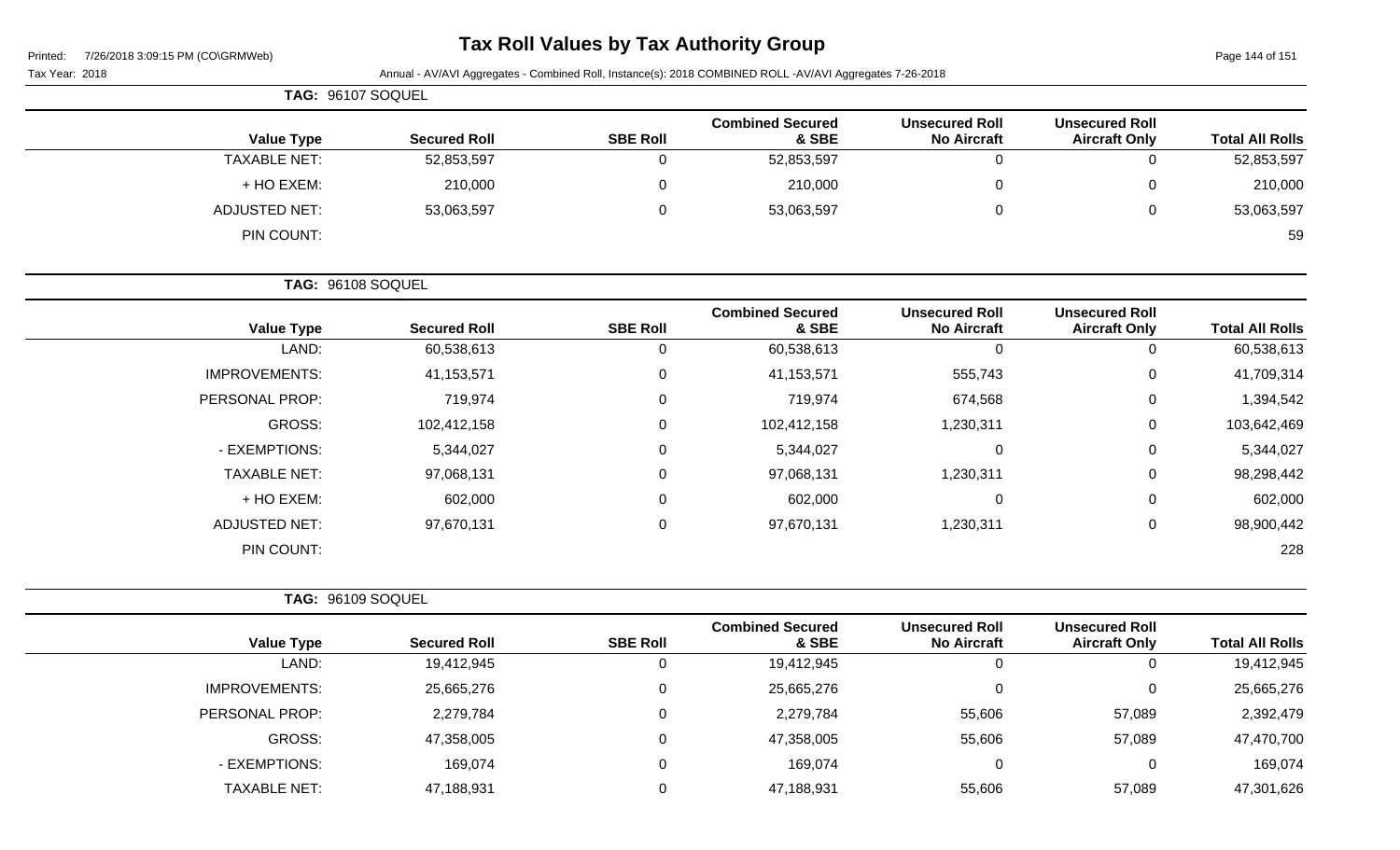## **Tax Roll Values by Tax Authority Group**

| 7/26/2018 3:09:15 PM (CO\GRMWeb)<br>Printed: |                     |                                                                                                          |                                  |                                             |                                               |                        |  |  |
|----------------------------------------------|---------------------|----------------------------------------------------------------------------------------------------------|----------------------------------|---------------------------------------------|-----------------------------------------------|------------------------|--|--|
| Tax Year: 2018                               |                     | Annual - AV/AVI Aggregates - Combined Roll, Instance(s): 2018 COMBINED ROLL -AV/AVI Aggregates 7-26-2018 |                                  |                                             |                                               |                        |  |  |
| TAG: 96109 SOQUEL                            |                     |                                                                                                          |                                  |                                             |                                               |                        |  |  |
| <b>Value Type</b>                            | <b>Secured Roll</b> | <b>SBE Roll</b>                                                                                          | <b>Combined Secured</b><br>& SBE | <b>Unsecured Roll</b><br><b>No Aircraft</b> | <b>Unsecured Roll</b><br><b>Aircraft Only</b> | <b>Total All Rolls</b> |  |  |
| + HO EXEM:                                   | 168,000             | 0                                                                                                        | 168,000                          | 0                                           | 0                                             | 168,000                |  |  |
| <b>ADJUSTED NET:</b>                         | 47,356,931          | 0                                                                                                        | 47,356,931                       | 55,606                                      | 57,089                                        | 47,469,626             |  |  |
| PIN COUNT:                                   |                     |                                                                                                          |                                  |                                             |                                               | 46                     |  |  |
| TAG: 96110 SOQUEL                            |                     |                                                                                                          |                                  |                                             |                                               |                        |  |  |
| <b>Value Type</b>                            | <b>Secured Roll</b> | <b>SBE Roll</b>                                                                                          | <b>Combined Secured</b><br>& SBE | <b>Unsecured Roll</b><br><b>No Aircraft</b> | <b>Unsecured Roll</b><br><b>Aircraft Only</b> | <b>Total All Rolls</b> |  |  |
| LAND:                                        | 6,057,804           | 0                                                                                                        | 6,057,804                        | $\mathbf 0$                                 | $\mathbf 0$                                   | 6,057,804              |  |  |
| <b>IMPROVEMENTS:</b>                         | 4,188,210           | 0                                                                                                        | 4,188,210                        | $\mathbf{0}$                                | $\Omega$                                      | 4,188,210              |  |  |
| PERSONAL PROP:                               | $\mathbf{0}$        | 0                                                                                                        | 0                                | 28,713                                      | 0                                             | 28,713                 |  |  |
| <b>GROSS:</b>                                | 10,246,014          | 0                                                                                                        | 10,246,014                       | 28,713                                      | 0                                             | 10,274,727             |  |  |
| - EXEMPTIONS:                                | 14,369              | 0                                                                                                        | 14,369                           | $\mathbf 0$                                 | 0                                             | 14,369                 |  |  |
| <b>TAXABLE NET:</b>                          | 10,231,645          | 0                                                                                                        | 10,231,645                       | 28,713                                      | 0                                             | 10,260,358             |  |  |
| + HO EXEM:                                   | 14,000              | 0                                                                                                        | 14,000                           | $\mathbf 0$                                 | 0                                             | 14,000                 |  |  |
| <b>ADJUSTED NET:</b>                         | 10,245,645          | 0                                                                                                        | 10,245,645                       | 28,713                                      | $\mathbf 0$                                   | 10,274,358             |  |  |
| PIN COUNT:                                   |                     |                                                                                                          |                                  |                                             |                                               | 14                     |  |  |
| TAG: 96111 SOQUEL                            |                     |                                                                                                          |                                  |                                             |                                               |                        |  |  |
| <b>Value Type</b>                            | <b>Secured Roll</b> | <b>SBE Roll</b>                                                                                          | <b>Combined Secured</b><br>& SBE | <b>Unsecured Roll</b><br><b>No Aircraft</b> | <b>Unsecured Roll</b><br><b>Aircraft Only</b> | <b>Total All Rolls</b> |  |  |
| LAND:                                        | 144,203,918         | 0                                                                                                        | 144,203,918                      | $\mathbf 0$                                 | $\mathbf 0$                                   | 144,203,918            |  |  |
| <b>IMPROVEMENTS:</b>                         | 99,746,815          | 0                                                                                                        | 99,746,815                       | 5,886                                       | 0                                             | 99,752,701             |  |  |
| PERSONAL PROP:                               | 16,500              | $\pmb{0}$                                                                                                | 16,500                           | 280,285                                     | $\boldsymbol{0}$                              | 296,785                |  |  |
| GROSS:                                       | 243,967,233         | 0                                                                                                        | 243,967,233                      | 286,171                                     | $\pmb{0}$                                     | 244,253,404            |  |  |
| - EXEMPTIONS:                                | 1,254,830           | 0                                                                                                        | 1,254,830                        | $\pmb{0}$                                   | $\mathbf 0$                                   | 1,254,830              |  |  |
| <b>TAXABLE NET:</b>                          | 242,712,403         | 0                                                                                                        | 242,712,403                      | 286,171                                     | $\pmb{0}$                                     | 242,998,574            |  |  |
| + HO EXEM:                                   | 1,110,200           | 0                                                                                                        | 1,110,200                        | $\pmb{0}$                                   | $\mathbf 0$                                   | 1,110,200              |  |  |
|                                              |                     |                                                                                                          |                                  |                                             |                                               |                        |  |  |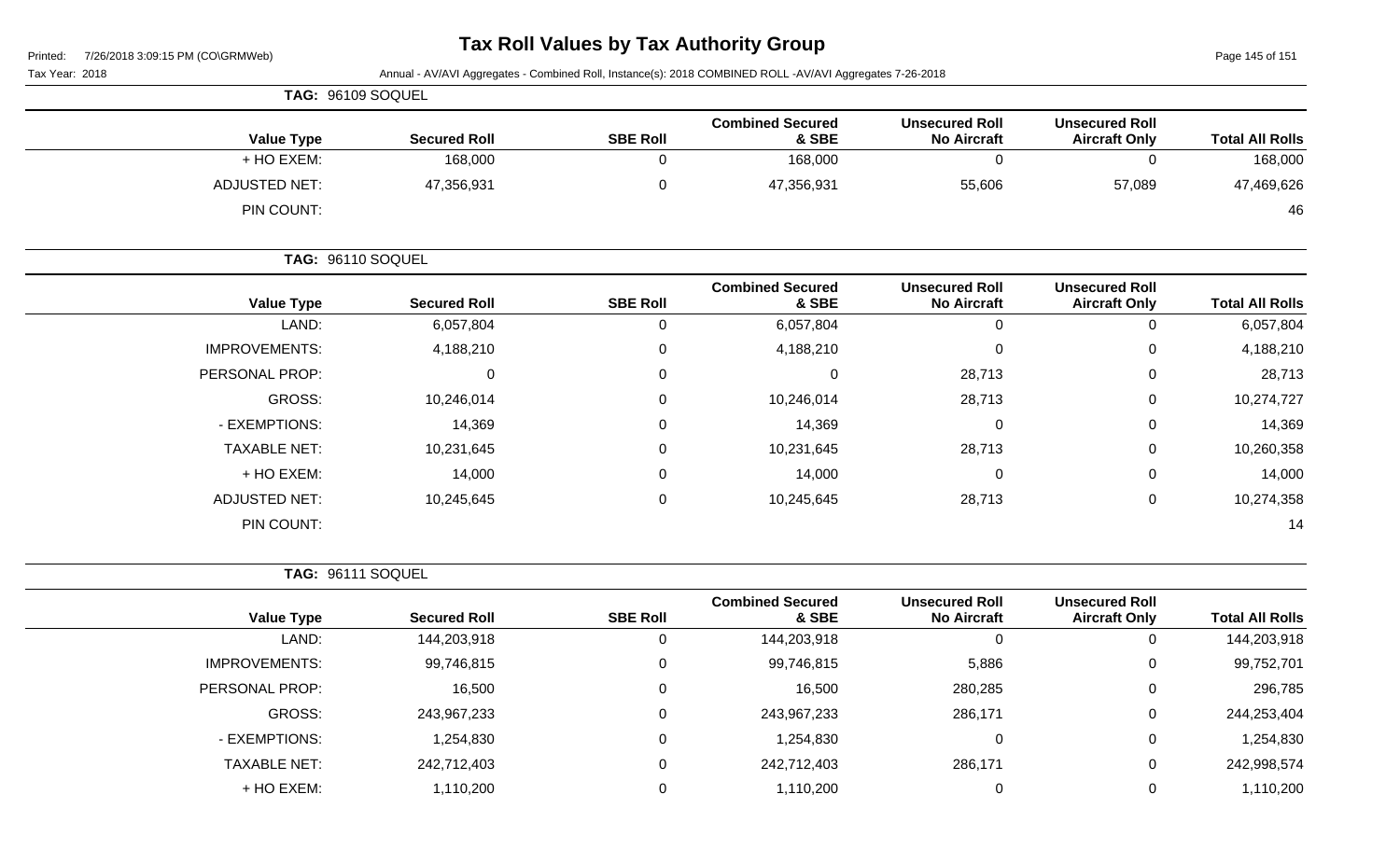Page 146 of 151

Tax Year: 2018 Annual - AV/AVI Aggregates - Combined Roll, Instance(s): 2018 COMBINED ROLL -AV/AVI Aggregates 7-26-2018

|                      | TAG: 96111 SOQUEL        |                 |                                  |                                             |                                               |                        |
|----------------------|--------------------------|-----------------|----------------------------------|---------------------------------------------|-----------------------------------------------|------------------------|
| <b>Value Type</b>    | <b>Secured Roll</b>      | <b>SBE Roll</b> | <b>Combined Secured</b><br>& SBE | <b>Unsecured Roll</b><br><b>No Aircraft</b> | <b>Unsecured Roll</b><br><b>Aircraft Only</b> | <b>Total All Rolls</b> |
| <b>ADJUSTED NET:</b> | 243,822,603              | 0               | 243,822,603                      | 286,171                                     | 0                                             | 244,108,774            |
| PIN COUNT:           |                          |                 |                                  |                                             |                                               | 357                    |
|                      | <b>TAG: 96112 SOQUEL</b> |                 |                                  |                                             |                                               |                        |
| <b>Value Type</b>    | <b>Secured Roll</b>      | <b>SBE Roll</b> | <b>Combined Secured</b><br>& SBE | <b>Unsecured Roll</b><br><b>No Aircraft</b> | <b>Unsecured Roll</b><br><b>Aircraft Only</b> | <b>Total All Rolls</b> |
| LAND:                | 21,875,045               | 0               | 21,875,045                       | 0                                           | 0                                             | 21,875,045             |
| <b>IMPROVEMENTS:</b> | 17,983,228               | 0               | 17,983,228                       | 14,544                                      | 0                                             | 17,997,772             |
| PERSONAL PROP:       | $\mathbf{0}$             | 0               | 0                                | 60,511                                      | 0                                             | 60,511                 |
| GROSS:               | 39,858,273               | 0               | 39,858,273                       | 75,055                                      | 0                                             | 39,933,328             |
| - EXEMPTIONS:        | 805,688                  | 0               | 805,688                          | $\mathbf 0$                                 | 0                                             | 805,688                |
| <b>TAXABLE NET:</b>  | 39,052,585               | 0               | 39,052,585                       | 75,055                                      | 0                                             | 39,127,640             |
| + HO EXEM:           | 189,000                  | 0               | 189,000                          | $\mathbf 0$                                 | 0                                             | 189,000                |
| <b>ADJUSTED NET:</b> | 39,241,585               | $\mathbf 0$     | 39,241,585                       | 75,055                                      | 0                                             | 39,316,640             |
| PIN COUNT:           |                          |                 |                                  |                                             |                                               | 74                     |

**TAG:** 96113 SOQUEL

| <b>Total All Rolls</b> | <b>Unsecured Roll</b><br><b>Aircraft Only</b> | <b>Unsecured Roll</b><br><b>No Aircraft</b> | <b>Combined Secured</b><br>& SBE | <b>SBE Roll</b> | <b>Secured Roll</b> | <b>Value Type</b>    |
|------------------------|-----------------------------------------------|---------------------------------------------|----------------------------------|-----------------|---------------------|----------------------|
| 11,947,053             |                                               | 0                                           | 11,947,053                       | U               | 11,947,053          | LAND:                |
| 8,854,389              | 0                                             | 5,500                                       | 8,848,889                        | 0               | 8,848,889           | <b>IMPROVEMENTS:</b> |
| 66,462                 | 0                                             | 66,462                                      | 0                                | 0               | 0                   | PERSONAL PROP:       |
| 20,867,904             | 0                                             | 71,962                                      | 20,795,942                       | 0               | 20,795,942          | <b>GROSS:</b>        |
| 63,000                 | 0                                             | $\Omega$                                    | 63,000                           | 0               | 63,000              | - EXEMPTIONS:        |
| 20,804,904             | 0                                             | 71,962                                      | 20,732,942                       | 0               | 20,732,942          | <b>TAXABLE NET:</b>  |
| 63,000                 | $\overline{0}$                                | 0                                           | 63,000                           | $\mathbf 0$     | 63,000              | + HO EXEM:           |
| 20,867,904             | 0                                             | 71,962                                      | 20,795,942                       | 0               | 20,795,942          | <b>ADJUSTED NET:</b> |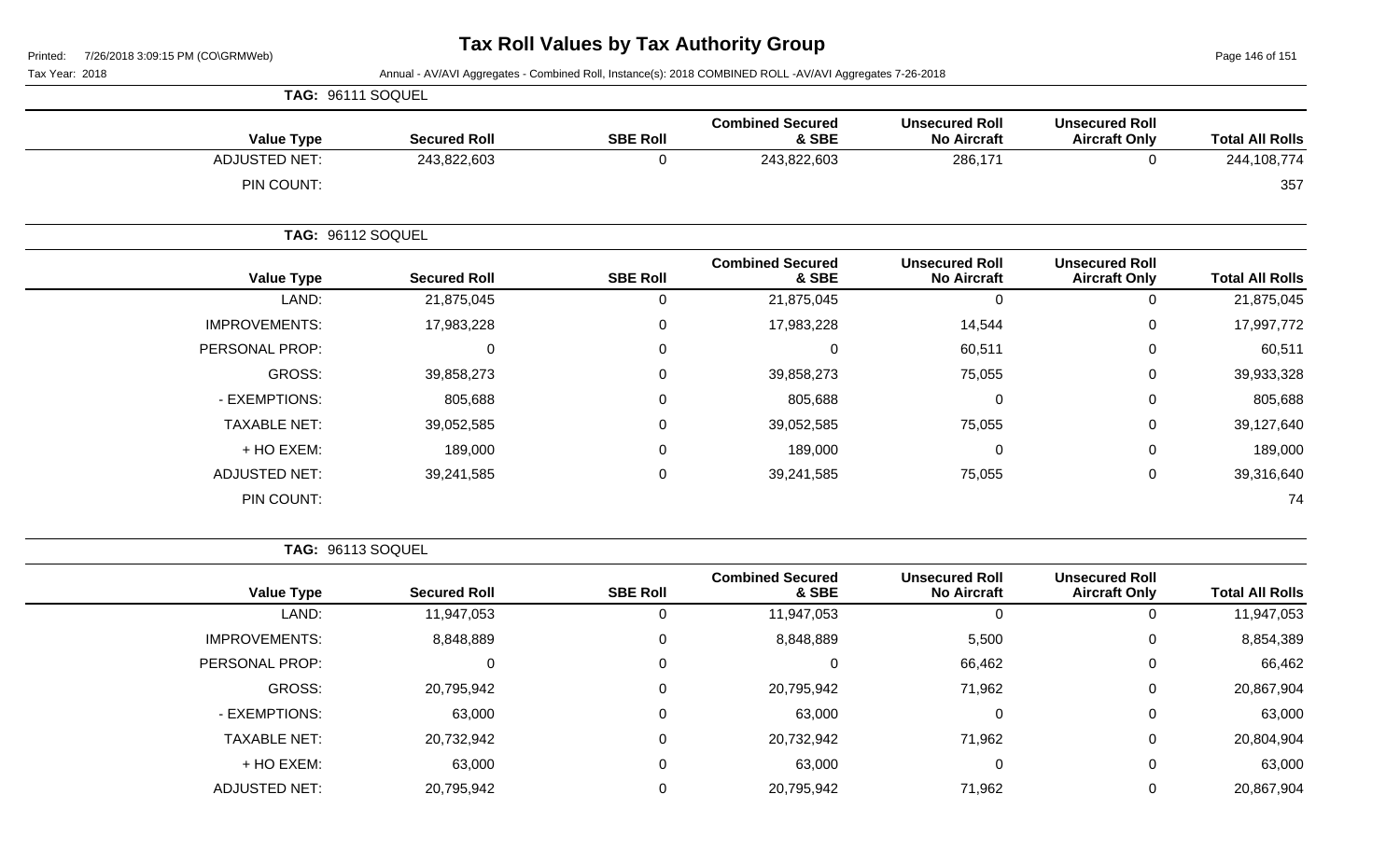Page 147 of 151

Tax Year: 2018 **Annual - AV/AVI Aggregates - Combined Roll**, Instance(s): 2018 COMBINED ROLL -AV/AVI Aggregates 7-26-2018

|                      | TAG: 96113 SOQUEL   |                 |                                  |                                             |                                               |                        |
|----------------------|---------------------|-----------------|----------------------------------|---------------------------------------------|-----------------------------------------------|------------------------|
| <b>Value Type</b>    | <b>Secured Roll</b> | <b>SBE Roll</b> | <b>Combined Secured</b><br>& SBE | <b>Unsecured Roll</b><br><b>No Aircraft</b> | <b>Unsecured Roll</b><br><b>Aircraft Only</b> | <b>Total All Rolls</b> |
| PIN COUNT:           |                     |                 |                                  |                                             |                                               | 33                     |
|                      | TAG: 96114 SOQUEL   |                 |                                  |                                             |                                               |                        |
| <b>Value Type</b>    | <b>Secured Roll</b> | <b>SBE Roll</b> | <b>Combined Secured</b><br>& SBE | <b>Unsecured Roll</b><br><b>No Aircraft</b> | <b>Unsecured Roll</b><br><b>Aircraft Only</b> | <b>Total All Rolls</b> |
| LAND:                | 3,290,894           | $\Omega$        | 3,290,894                        | $\mathbf 0$                                 | 0                                             | 3,290,894              |
| <b>IMPROVEMENTS:</b> | 2,899,206           | 0               | 2,899,206                        | $\mathbf 0$                                 | 0                                             | 2,899,206              |
| GROSS:               | 6,190,100           | $\mathbf 0$     | 6,190,100                        | $\mathbf 0$                                 | $\mathbf 0$                                   | 6,190,100              |
| - EXEMPTIONS:        | 56,000              | $\Omega$        | 56,000                           | $\mathbf{0}$                                | 0                                             | 56,000                 |
| <b>TAXABLE NET:</b>  | 6,134,100           | 0               | 6,134,100                        | $\mathbf 0$                                 | $\mathbf 0$                                   | 6,134,100              |
| + HO EXEM:           | 56,000              | $\Omega$        | 56,000                           | $\mathbf{0}$                                | 0                                             | 56,000                 |
| <b>ADJUSTED NET:</b> | 6,190,100           | $\overline{0}$  | 6,190,100                        | $\mathbf 0$                                 | $\mathbf 0$                                   | 6,190,100              |
| PIN COUNT:           |                     |                 |                                  |                                             |                                               | 21                     |

|                      | TAG: 96115 SOQUEL   |                 |                                  |                                             |                                               |                        |
|----------------------|---------------------|-----------------|----------------------------------|---------------------------------------------|-----------------------------------------------|------------------------|
| <b>Value Type</b>    | <b>Secured Roll</b> | <b>SBE Roll</b> | <b>Combined Secured</b><br>& SBE | <b>Unsecured Roll</b><br><b>No Aircraft</b> | <b>Unsecured Roll</b><br><b>Aircraft Only</b> | <b>Total All Rolls</b> |
| LAND:                | 5,832,469           |                 | 5,832,469                        |                                             |                                               | 5,832,469              |
| <b>IMPROVEMENTS:</b> | 7,052,339           | 0               | 7,052,339                        | $\mathbf 0$                                 | 0                                             | 7,052,339              |
| GROSS:               | 12,884,808          | 0               | 12,884,808                       | 0                                           | 0                                             | 12,884,808             |
| - EXEMPTIONS:        | 21,000              | 0               | 21,000                           | 0                                           | 0                                             | 21,000                 |
| <b>TAXABLE NET:</b>  | 12,863,808          | 0               | 12,863,808                       | $\mathbf 0$                                 | 0                                             | 12,863,808             |
| + HO EXEM:           | 21,000              | 0               | 21,000                           | $\mathbf 0$                                 | 0                                             | 21,000                 |
| <b>ADJUSTED NET:</b> | 12,884,808          | $\mathbf{0}$    | 12,884,808                       | 0                                           | 0                                             | 12,884,808             |
| PIN COUNT:           |                     |                 |                                  |                                             |                                               | 11                     |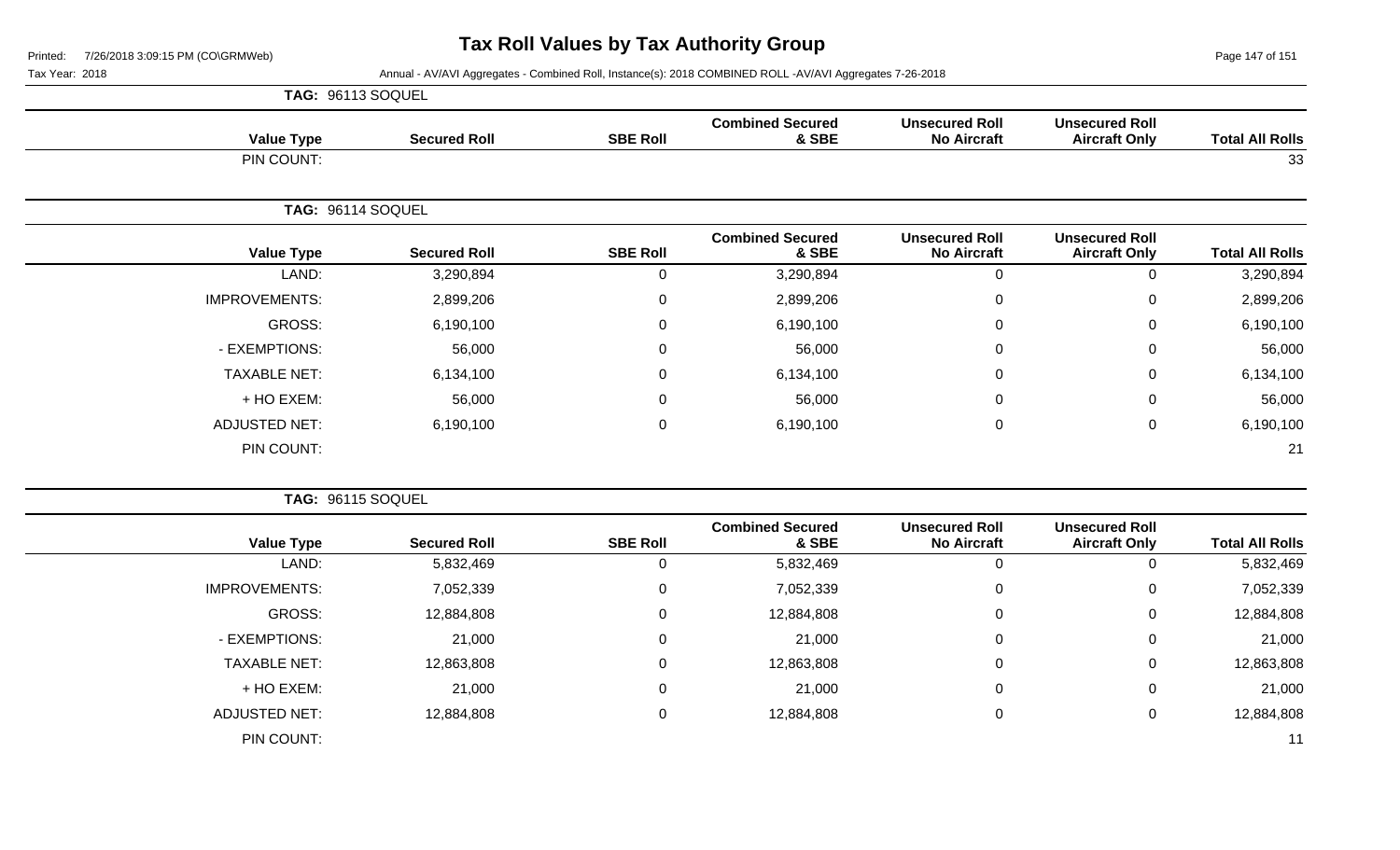# **Tax Roll Values by Tax Authority Group**

### Tax Year: 2018 **Annual - AV/AVI Aggregates - Combined Roll**, Instance(s): 2018 COMBINED ROLL -AV/AVI Aggregates 7-26-2018

| <b>Total All Rolls</b> | <b>Unsecured Roll</b><br><b>Aircraft Only</b> | <b>Unsecured Roll</b><br><b>No Aircraft</b> | <b>Combined Secured</b><br>& SBE | <b>SBE Roll</b> | <b>Secured Roll</b>    | <b>Value Type</b>    |
|------------------------|-----------------------------------------------|---------------------------------------------|----------------------------------|-----------------|------------------------|----------------------|
| 408,000                | $\mathbf 0$                                   | $\mathbf 0$                                 | 408,000                          | 0               | 408,000                | LAND:                |
| 173,399                | $\mathbf 0$                                   | 0                                           | 173,399                          | $\mathbf 0$     | 173,399                | <b>IMPROVEMENTS:</b> |
| 581,399                | $\mathbf 0$                                   | $\mathbf 0$                                 | 581,399                          | $\mathbf 0$     | 581,399                | GROSS:               |
| 581,399                | $\mathbf 0$                                   | 0                                           | 581,399                          | $\mathbf 0$     | 581,399                | <b>TAXABLE NET:</b>  |
| 581,399                | $\pmb{0}$                                     | $\boldsymbol{0}$                            | 581,399                          | $\mathbf 0$     | 581,399                | <b>ADJUSTED NET:</b> |
|                        |                                               |                                             |                                  |                 |                        | PIN COUNT:           |
|                        |                                               |                                             |                                  |                 | TAG: 79023 LOMA PRIETA |                      |
| <b>Total All Rolls</b> | <b>Unsecured Roll</b><br><b>Aircraft Only</b> | <b>Unsecured Roll</b><br><b>No Aircraft</b> | <b>Combined Secured</b><br>& SBE | <b>SBE Roll</b> | <b>Secured Roll</b>    | <b>Value Type</b>    |
| 614,447                | $\mathbf 0$                                   | $\boldsymbol{0}$                            | 614,447                          | $\mathbf 0$     | 614,447                | LAND:                |
| 978,799                | $\mathbf 0$                                   | 0                                           | 978,799                          | $\mathbf 0$     | 978,799                | <b>IMPROVEMENTS:</b> |
| 1,593,246              | $\mathbf 0$                                   | $\mathbf 0$                                 | 1,593,246                        | $\mathbf 0$     | 1,593,246              | GROSS:               |
| 14,000                 | $\mathsf 0$                                   | 0                                           | 14,000                           | $\mathbf 0$     | 14,000                 | - EXEMPTIONS:        |
| 1,579,246              | $\mathbf 0$                                   | $\mathbf 0$                                 | 1,579,246                        | $\mathbf 0$     | 1,579,246              | <b>TAXABLE NET:</b>  |
| 14,000                 | $\mathbf 0$                                   | 0                                           | 14,000                           | $\overline{0}$  | 14,000                 | + HO EXEM:           |
| 1,593,246              | $\mathsf 0$                                   | $\boldsymbol{0}$                            | 1,593,246                        | $\mathbf 0$     | 1,593,246              | <b>ADJUSTED NET:</b> |
| 3                      |                                               |                                             |                                  |                 |                        | PIN COUNT:           |
|                        |                                               |                                             |                                  |                 | TAG: 79024 LOMA PRIETA |                      |
|                        |                                               |                                             |                                  |                 |                        |                      |

| <b>Total All Rolls</b> | <b>Unsecured Roll</b><br><b>Aircraft Only</b> | <b>Unsecured Roll</b><br><b>No Aircraft</b> | <b>Combined Secured</b><br>& SBE | <b>SBE Roll</b> | <b>Secured Roll</b> | <b>Value Type</b>    |
|------------------------|-----------------------------------------------|---------------------------------------------|----------------------------------|-----------------|---------------------|----------------------|
| 204,532                |                                               |                                             | 204,532                          |                 | 204,532             | LAND:                |
| 25,000                 |                                               |                                             | 25,000                           | 0               | 25,000              | <b>IMPROVEMENTS:</b> |
| 229,532                |                                               |                                             | 229,532                          | 0               | 229,532             | GROSS:               |
| 229,532                |                                               |                                             | 229,532                          | 0               | 229,532             | <b>TAXABLE NET:</b>  |
| 229,532                |                                               |                                             | 229,532                          |                 | 229,532             | ADJUSTED NET:        |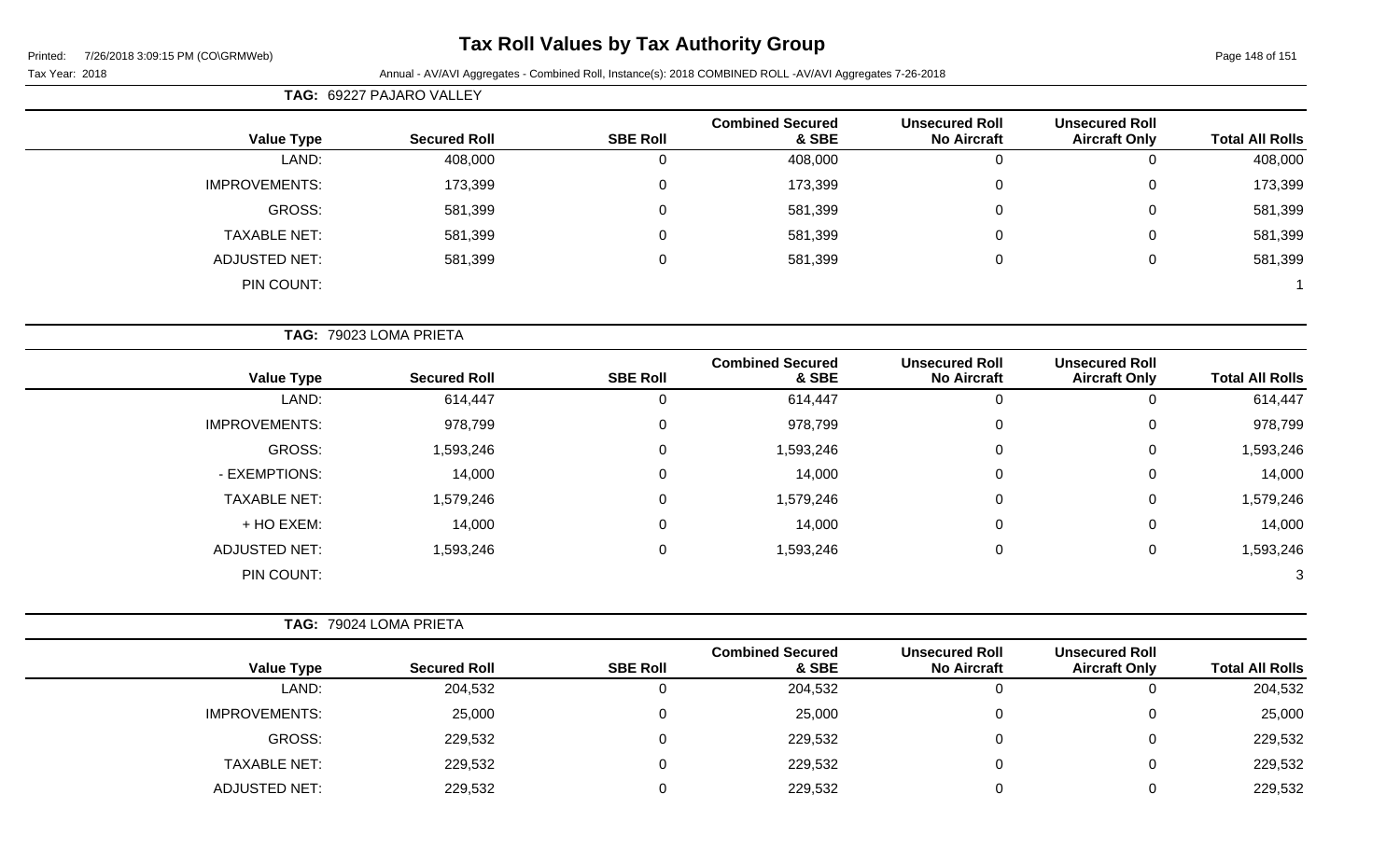Page 149 of 151

### Tax Year: 2018 **Annual - AV/AVI Aggregates - Combined Roll**, Instance(s): 2018 COMBINED ROLL -AV/AVI Aggregates 7-26-2018

|                      | TAG: 79024 LOMA PRIETA |                 |                                  |                                             |                                               |                        |
|----------------------|------------------------|-----------------|----------------------------------|---------------------------------------------|-----------------------------------------------|------------------------|
| <b>Value Type</b>    | <b>Secured Roll</b>    | <b>SBE Roll</b> | <b>Combined Secured</b><br>& SBE | <b>Unsecured Roll</b><br><b>No Aircraft</b> | <b>Unsecured Roll</b><br><b>Aircraft Only</b> | <b>Total All Rolls</b> |
| PIN COUNT:           |                        |                 |                                  |                                             |                                               |                        |
|                      | TAG: 92016 SANTA CRUZ  |                 |                                  |                                             |                                               |                        |
| <b>Value Type</b>    | <b>Secured Roll</b>    | <b>SBE Roll</b> | <b>Combined Secured</b><br>& SBE | <b>Unsecured Roll</b><br><b>No Aircraft</b> | <b>Unsecured Roll</b><br><b>Aircraft Only</b> | <b>Total All Rolls</b> |
| LAND:                | 48,986,054             | $\Omega$        | 48,986,054                       | 0                                           | 0                                             | 48,986,054             |
| <b>IMPROVEMENTS:</b> | 56,553,474             | $\mathbf 0$     | 56,553,474                       | $\mathbf 0$                                 | $\Omega$                                      | 56,553,474             |
| PERSONAL PROP:       | $\Omega$               | $\mathsf 0$     | $\mathbf 0$                      | 19,000                                      | $\pmb{0}$                                     | 19,000                 |
| GROSS:               | 105,539,528            | $\mathbf 0$     | 105,539,528                      | 19,000                                      | $\mathbf 0$                                   | 105,558,528            |
| - EXEMPTIONS:        | 189,000                | $\Omega$        | 189,000                          | $\mathbf 0$                                 | 0                                             | 189,000                |
| <b>TAXABLE NET:</b>  | 105,350,528            | 0               | 105,350,528                      | 19,000                                      | $\mathbf 0$                                   | 105,369,528            |
| + HO EXEM:           | 189,000                | 0               | 189,000                          | $\mathbf 0$                                 | $\mathbf 0$                                   | 189,000                |
| <b>ADJUSTED NET:</b> | 105,539,528            | 0               | 105,539,528                      | 19,000                                      | $\mathbf 0$                                   | 105,558,528            |
| PIN COUNT:           |                        |                 |                                  |                                             |                                               | 68                     |

|--|

|                      |                     |                 | <b>Combined Secured</b> | <b>Unsecured Roll</b> | <b>Unsecured Roll</b> |                        |
|----------------------|---------------------|-----------------|-------------------------|-----------------------|-----------------------|------------------------|
| <b>Value Type</b>    | <b>Secured Roll</b> | <b>SBE Roll</b> | & SBE                   | <b>No Aircraft</b>    | <b>Aircraft Only</b>  | <b>Total All Rolls</b> |
| LAND:                | 534,237             |                 | 534,237                 |                       | 0                     | 534,237                |
| <b>IMPROVEMENTS:</b> | 644,834             | 0               | 644,834                 | 0                     | 0                     | 644,834                |
| GROSS:               | 1,179,071           |                 | 1,179,071               | 0                     | 0                     | 1,179,071              |
| - EXEMPTIONS:        | 7,000               |                 | 7,000                   | $\Omega$              | 0                     | 7,000                  |
| <b>TAXABLE NET:</b>  | 1,172,071           | 0               | 1,172,071               | 0                     | 0                     | 1,172,071              |
| + HO EXEM:           | 7,000               |                 | 7,000                   | $\Omega$              | 0                     | 7,000                  |
| <b>ADJUSTED NET:</b> | 1,179,071           |                 | 1,179,071               |                       | 0                     | 1,179,071              |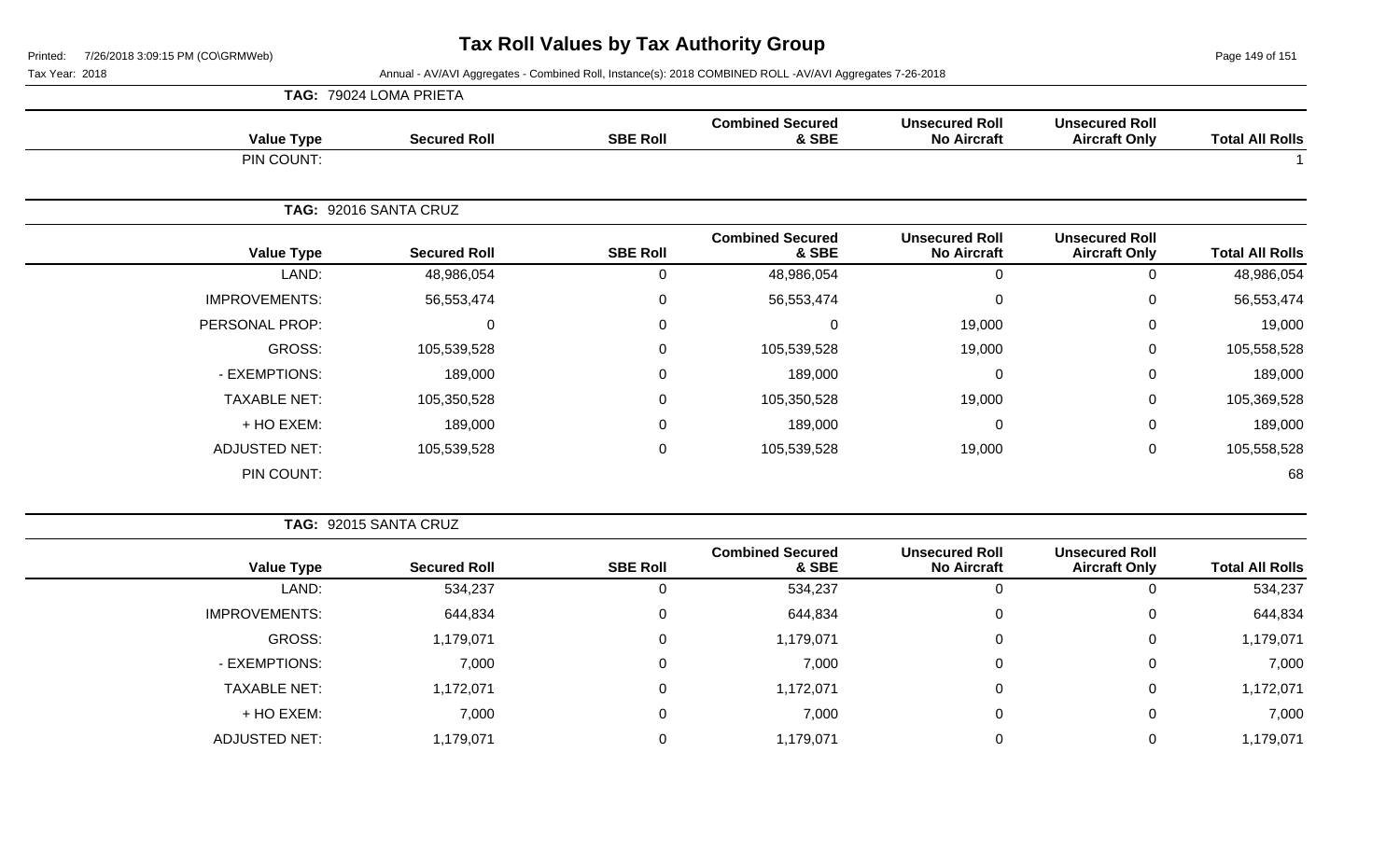Page 150 of 151

Tax Year: 2018 **Annual - AV/AVI Aggregates - Combined Roll**, Instance(s): 2018 COMBINED ROLL -AV/AVI Aggregates 7-26-2018

|                        |                                               |                                             |                                  |                 | TAG: 92015 SANTA CRUZ                          |                      |
|------------------------|-----------------------------------------------|---------------------------------------------|----------------------------------|-----------------|------------------------------------------------|----------------------|
| <b>Total All Rolls</b> | <b>Unsecured Roll</b><br><b>Aircraft Only</b> | <b>Unsecured Roll</b><br><b>No Aircraft</b> | <b>Combined Secured</b><br>& SBE | <b>SBE Roll</b> | <b>Secured Roll</b>                            | <b>Value Type</b>    |
| $\overline{2}$         |                                               |                                             |                                  |                 |                                                | PIN COUNT:           |
|                        |                                               |                                             |                                  |                 | TAG: 94043 SCOTTS VALLEY                       |                      |
| <b>Total All Rolls</b> | <b>Unsecured Roll</b><br><b>Aircraft Only</b> | <b>Unsecured Roll</b><br><b>No Aircraft</b> | <b>Combined Secured</b><br>& SBE | <b>SBE Roll</b> | <b>Secured Roll</b>                            | <b>Value Type</b>    |
| 58,039,200             | $\mathbf 0$                                   | $\mathbf 0$                                 | 58,039,200                       | $\mathbf 0$     | 58,039,200                                     | LAND:                |
| 43,334,115             | 0                                             | 19,000                                      | 43,315,115                       | $\pmb{0}$       | 43,315,115                                     | <b>IMPROVEMENTS:</b> |
| 49,294                 | 0                                             | 49,294                                      | $\mathbf 0$                      | 0               | $\overline{0}$                                 | PERSONAL PROP:       |
| 101,422,609            | 0                                             | 68,294                                      | 101,354,315                      | $\pmb{0}$       | 101,354,315                                    | GROSS:               |
| 721,533                | 0                                             | $\mathbf 0$                                 | 721,533                          | $\pmb{0}$       | 721,533                                        | - EXEMPTIONS:        |
| 100,701,076            | 0                                             | 68,294                                      | 100,632,782                      | $\mathbf 0$     | 100,632,782                                    | <b>TAXABLE NET:</b>  |
| 630,000                | 0                                             | $\Omega$                                    | 630,000                          | 0               | 630,000                                        | + HO EXEM:           |
| 101,331,076            | 0                                             | 68,294                                      | 101,262,782                      | $\mathbf 0$     | 101,262,782                                    | <b>ADJUSTED NET:</b> |
| 167                    |                                               |                                             |                                  |                 |                                                | PIN COUNT:           |
|                        |                                               |                                             |                                  |                 | TAG: 94018 SCOTTS VALLEY                       |                      |
| <b>Total All Rolls</b> | <b>Unsecured Roll</b><br><b>Aircraft Only</b> | <b>Unsecured Roll</b><br><b>No Aircraft</b> | <b>Combined Secured</b><br>& SBE | <b>SBE Roll</b> | <b>Secured Roll</b>                            | <b>Value Type</b>    |
|                        |                                               |                                             |                                  |                 |                                                | PIN COUNT:           |
|                        |                                               |                                             |                                  |                 | TAG: UNITARY TRA TOTAL: 00-001, 00-002, 00-095 |                      |
| <b>Total All Rolls</b> | <b>Unsecured Roll</b><br><b>Aircraft Only</b> | <b>Unsecured Roll</b><br><b>No Aircraft</b> | <b>Combined Secured</b><br>& SBE | <b>SBE Roll</b> | <b>Secured Roll</b>                            | <b>Value Type</b>    |
| 27,003,185             | $\mathbf 0$                                   | $\mathbf 0$                                 | 27,003,185                       | 27,003,185      | $\mathbf 0$                                    | LAND:                |
| 337,774,754            | 0                                             | 0                                           | 337,774,754                      | 337,774,754     | 0                                              | <b>IMPROVEMENTS:</b> |
| 62,468,934             | 0                                             | $\pmb{0}$                                   | 62,468,934                       | 62,468,934      | 0                                              | PERSONAL PROP:       |
|                        |                                               |                                             |                                  |                 |                                                |                      |

GROSS: 0 427,246,873 427,246,873 0 0 427,246,873